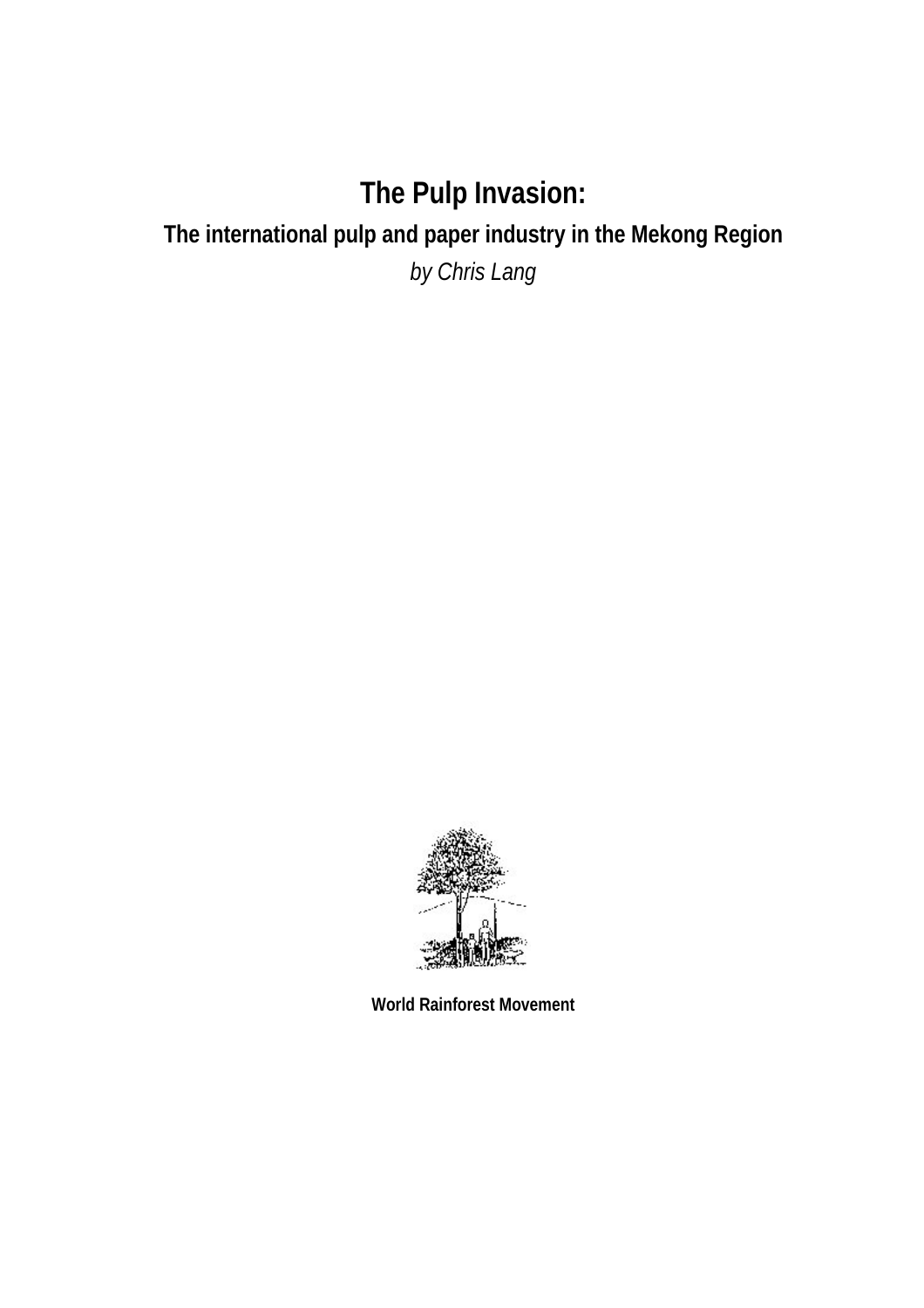Cover design: Flavio Pazos

*Copyright* ©: World Rainforest Movement

*International Secretariat*  Maldonado 1858, Montevideo, Uruguay Tel: +598 2 413 2989, Fax: +598 2 418 0762 E-mail: wrm@wrm.org.uy Web site: http://www.wrm.org.uy

*Northern office*  1c Fosseway Business Centre, Stratford Road, Moreton-in-Marsh, GL56 9NQ, United Kingdom Tel: +44.1608.652.893, Fax: +44.1608.652.878 E-mail: info@fppwrm.gn.apc.org

The contents of this publication can be reproduced totally or partially without prior authorization. However, the World Rainforest Movement should be duly accredited and notified of any reproduction.

Published in December 2002

ISBN: 9974 - 7608 - 8 - 7

This publication was made possible with financial support from NOVIB (The Netherlands) and with guidance from TERRA (Towards Ecological Recovery and Regional Alliance - Thailand)



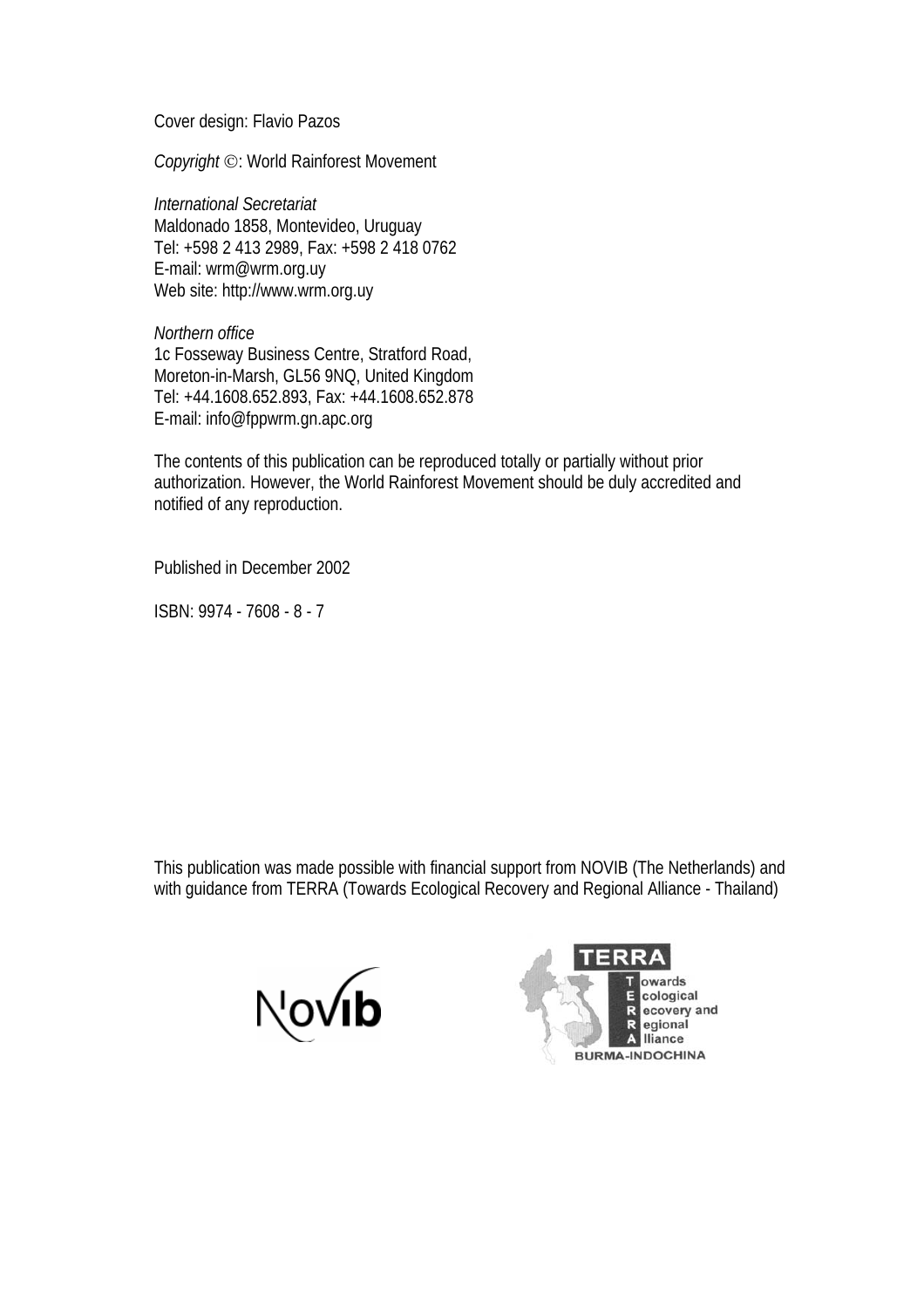# **Contents:**

| About this publication                                                                                                                                                                                                                                                                                                                                                                                                                                                                                                                                                                                                     | 5                 |
|----------------------------------------------------------------------------------------------------------------------------------------------------------------------------------------------------------------------------------------------------------------------------------------------------------------------------------------------------------------------------------------------------------------------------------------------------------------------------------------------------------------------------------------------------------------------------------------------------------------------------|-------------------|
| Introduction                                                                                                                                                                                                                                                                                                                                                                                                                                                                                                                                                                                                               | 5                 |
| CAMBODIA – Land-grabs, logging and plantations<br>1. The land law and the forestry law<br>Land Law<br><b>Forestry Law</b><br>2. Rubber and oil palm plantations<br>3. A history of fast-growing tree plantations in Cambodia<br>4. The Pheapimex concession<br>References                                                                                                                                                                                                                                                                                                                                                  | $12 \overline{ }$ |
| LAOS – Subsidies to a struggling plantation industry<br>1. Overview of the situation today<br>2. International support to the industry<br>Asian Development Bank<br><b>JICA</b> – Forest Conservation and Afforestation Project<br>Sida - Lao-Swedish Forestry Programme<br>3. Companies<br><b>BGA Lao Plantation Forestry</b><br>Asia Tech<br><b>Burapha</b><br><b>Brierley</b>                                                                                                                                                                                                                                           | 24                |
| References                                                                                                                                                                                                                                                                                                                                                                                                                                                                                                                                                                                                                 |                   |
| THAILAND – The fast-growing pulp and paper industry<br>1. Overview of the situation today<br>2. Thai government support to the pulp and paper industry<br>Royal Forest Department (RFD)<br>Forest Industry Organisation (FIO)<br>Carbon Forestry<br>3. International support<br>World Bank<br>Asian Development Bank<br>Canada<br>UK<br>Japan<br>Australia<br>Finland<br>Sweden<br>4. Companies<br>Advance Agro<br>Phoenix Pulp and Paper<br>Siam Pulp and Paper<br>Shin Ho<br>Asia Tech<br>Stora Enso<br><b>Commonwealth Development Corporation</b><br>Shell<br>Jaakko Poyry<br><b>SCC Natura</b><br>Machinery suppliers | 42                |
| 5. Impacts and Protests<br>References                                                                                                                                                                                                                                                                                                                                                                                                                                                                                                                                                                                      |                   |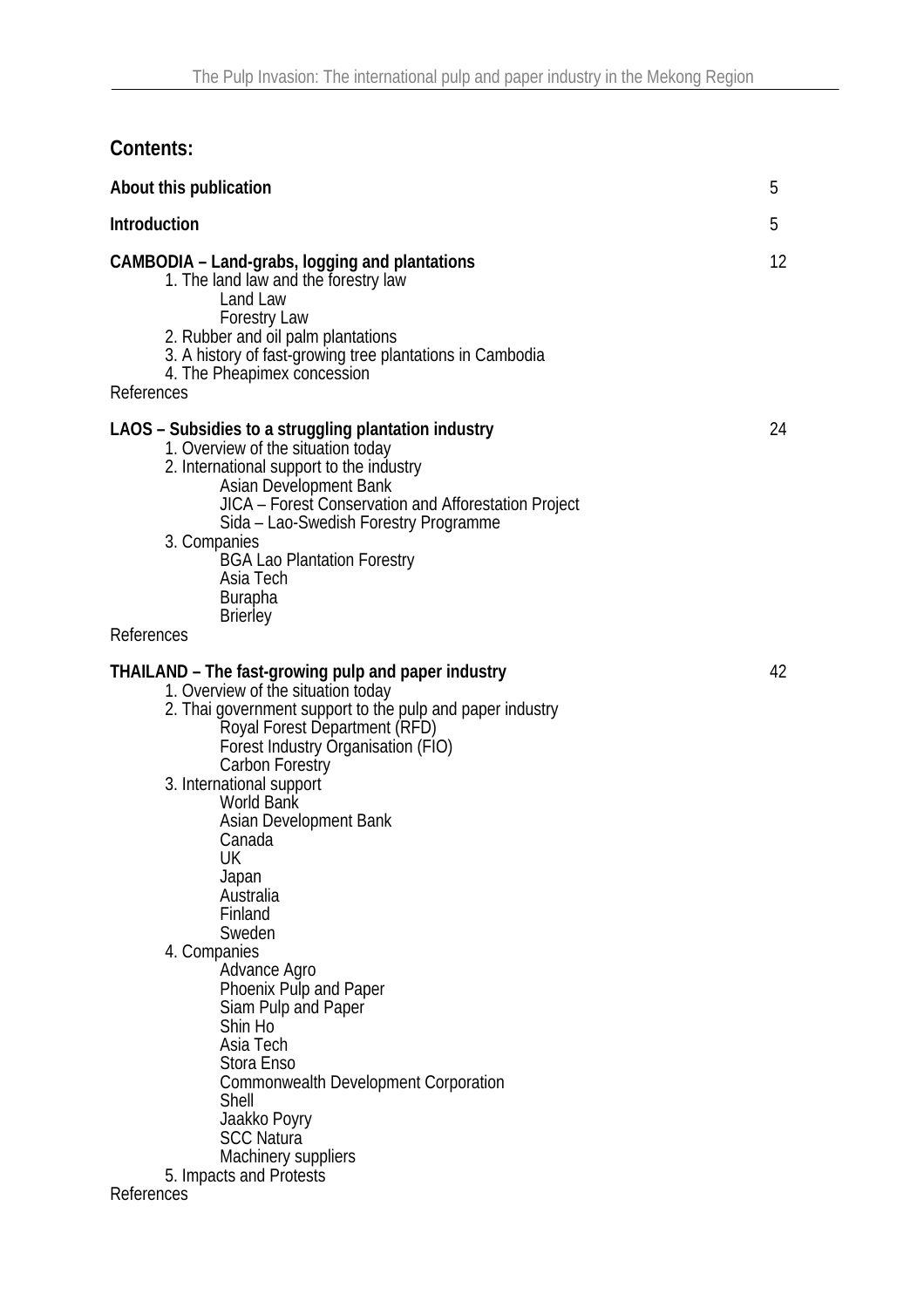| VIETNAM - Deforestation, reforestation and industrial plantations                                    | 97 |
|------------------------------------------------------------------------------------------------------|----|
| 1. Introduction                                                                                      |    |
| 2. Vietnamese Government Programmes supporting plantation development                                |    |
| Programme 327 - Regreening Vietnam?                                                                  |    |
| Five million hectares reforestation programme                                                        |    |
| Land law                                                                                             |    |
| Other laws and incentives                                                                            |    |
| 3. International support                                                                             |    |
| <b>Tropical Forestry Action Plan</b>                                                                 |    |
| Food and Agriculture Organisation                                                                    |    |
| <b>PROFOR</b>                                                                                        |    |
| World Food Programme<br><b>European Union</b>                                                        |    |
| <b>World Bank</b>                                                                                    |    |
| Asian Development Bank                                                                               |    |
| Swedish International Development Cooperation Agency                                                 |    |
| Germany                                                                                              |    |
| Finland                                                                                              |    |
| Australia                                                                                            |    |
| <b>Netherlands</b>                                                                                   |    |
| Japan                                                                                                |    |
| 4. Vietnam's Pulp and Paper Industry                                                                 |    |
| Bai Bang<br>Viet Tri                                                                                 |    |
| Tan Mai Paper Company                                                                                |    |
| Dong Nai Paper Material Company                                                                      |    |
| Kontum Paper Mill                                                                                    |    |
| Mang Yang Pulp and Paper Company                                                                     |    |
| Muc Son Paper Enterprise                                                                             |    |
| Binh Duong                                                                                           |    |
| Haiphong Paper Company (HAPACO)                                                                      |    |
| Cau Duong                                                                                            |    |
| Le Hoa Paper Company<br><b>NDK Paper Pulp Manufacturing</b>                                          |    |
| Saigon Paper Company                                                                                 |    |
| <b>Quy Nhon Plantation Forest Company Ltd</b>                                                        |    |
| Nissho Iwai                                                                                          |    |
| Oji Paper                                                                                            |    |
| Itochu Corporation                                                                                   |    |
| Vijachip                                                                                             |    |
| Ba Ria-Vung Tau Province                                                                             |    |
| Kien Tai                                                                                             |    |
| <b>Forest Plantations and MDF Production</b><br>5. Consultants, Companies and Research Organisations |    |
| <b>GFA Terra Systems</b>                                                                             |    |
| Jaakko Poyry                                                                                         |    |
| ORGUT                                                                                                |    |
| Elof Hansson                                                                                         |    |
| Commonwealth Scientific and Industrial Research Organization (CSIRO)                                 |    |
| Australian Centre for International Agricultural Research (ACIAR)                                    |    |
| Commonwealth Development Corporation (CDC)                                                           |    |
| Centre Technique Forestier Tropical (CTFT)                                                           |    |
| References                                                                                           |    |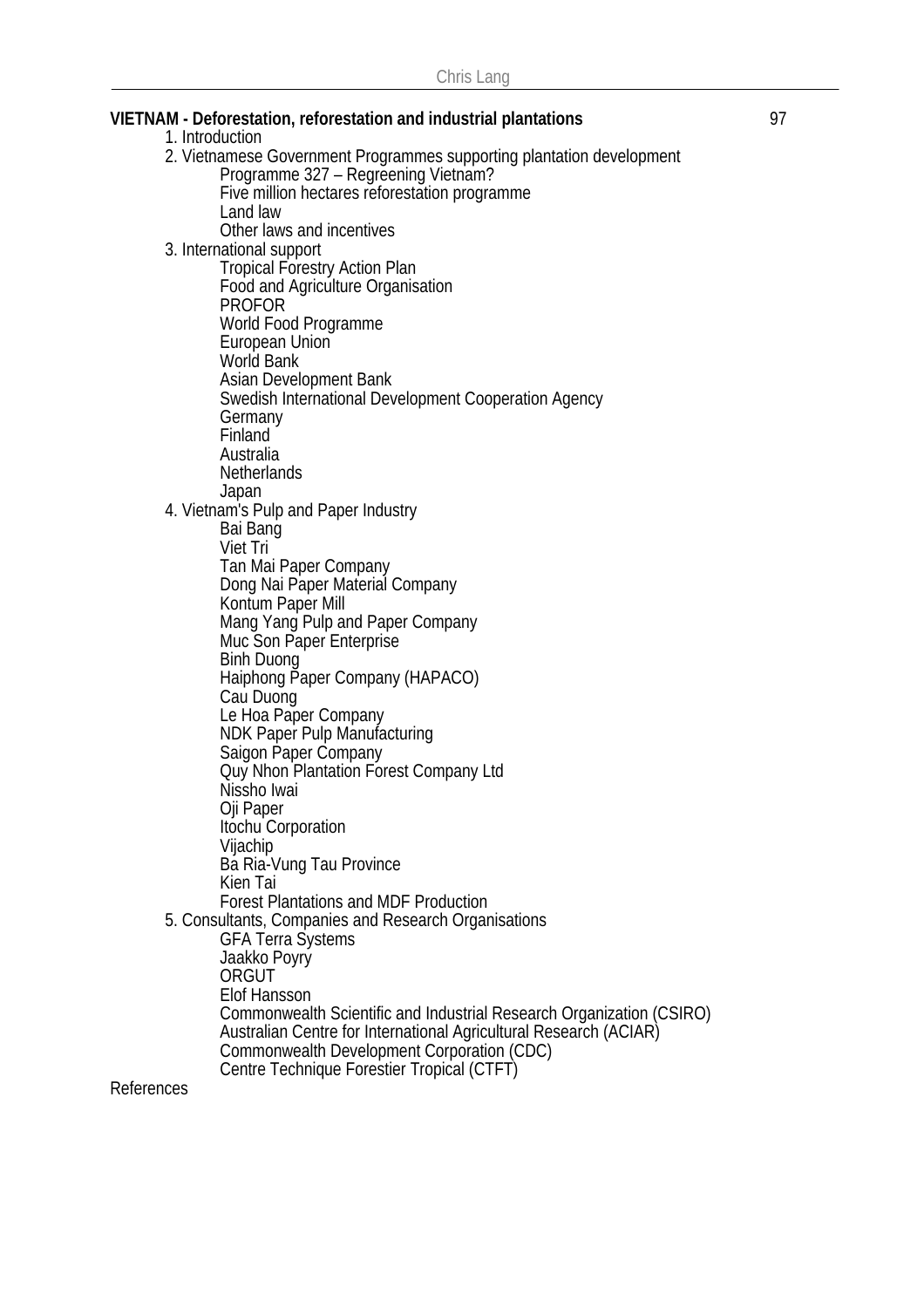## **About this publication:**

This report was produced in 2000-2001 for the World Rainforest Movement, looking at the current state of the pulp and paper industry in the Mekong Region: Thailand, Laos, Cambodia and Vietnam. The research covers the extent of plantations and their social and environmental impacts in the region, the role of the various institutions in supporting the expansion of industrial plantations, and the patterns of local resistance to ecological damage and loss of livelihood. It was written to encourage debate on the issues raised about the pulp and paper industry and the development of industrial plantations in the Mekong Region.

The aim of the report is not to provide "solutions" or "recommendations" but to support the rights of communities to make their own decisions over the management of their rivers, farmlands and forests.

## **Introduction:**

The last ten years has seen a massive increase in the area of fast-growing tree plantations in the Mekong region. Proponents of plantations often justify them on environmental grounds such as reforestation, or to prevent soil erosion or flooding, or to reduce pressure on native forests, or to alleviate poverty, or to combat global climate change. However, the main beneficiary of fast-growing tree plantations is the pulp and paper industry. As the area of plantations has increased, more and more villagers in the Mekong region have seen their forests, fallows and grazing lands replaced with eucalyptus, acacia and pine monocultures.

The large-scale pulp and paper mills in the Mekong region were all built on the advice of northern consultants, funded with northern "aid" and supplied with northern machinery. In addition to a cheap supply of wood, paper production requires huge amounts of chemicals, water and energy. In the Mekong region many of the paper and pulp mills have resulted in high levels of pollution, releasing thousands of polluting substances into nearby rivers, including dissolved chemicals and wood particles.

A range of actors works to support policies supporting the promotion of such plantations, including the World Bank, the Asian Development Bank (ADB), export credit agencies, bilateral aid agencies, forestry and engineering consultants, forestry research organisations, suppliers of pulp and paper making machinery, industry associations and alliances and even some NGOs.

Perhaps the most notorious forestry consulting firm is the Finnish company, Jaakko Poyry. Since 1958, when Dr Jaakko Poyry founded the company, it has grown to become the world's largest forestry and engineering consulting firm, with 4,500 employees. The company is responsible for more than 350 pulp and paper mill projects, in 100 countries around the world. In the Mekong region Poyry has worked for Siam Pulp and Paper, Phoenix and Advance Agro in Thailand. In Laos, Poyry worked on the ADB's "Industrial Tree Plantation Project". In Vietnam, Poyry played an important role in the development of the Bai Bang pulp and paper mill and recently worked on proposals for a new pulp mill in Kontum province.

The impacts of fast-growing tree plantations and of pollution from pulp and paper mills have often been devastating for local communities, their forests and their rivers. In Thailand, farmers have formed networks with NGOs to protest against the spread of eucalyptus plantations, particularly in the northeast of the country. In Cambodia, villagers concerned about losing their community forests have petitioned the government and held meetings with government officials. In Laos, villagers have declared land as communal grazing land and forest in defiance of the company attempting to enclose the land as fastgrowing tree plantations. Many of Vietnam's plantations have been damaged by grazing, fire or simply cut down by villagers who need the land. What the government and its advisers see as "barren land" or "degraded land" is in fact often already being used by villagers.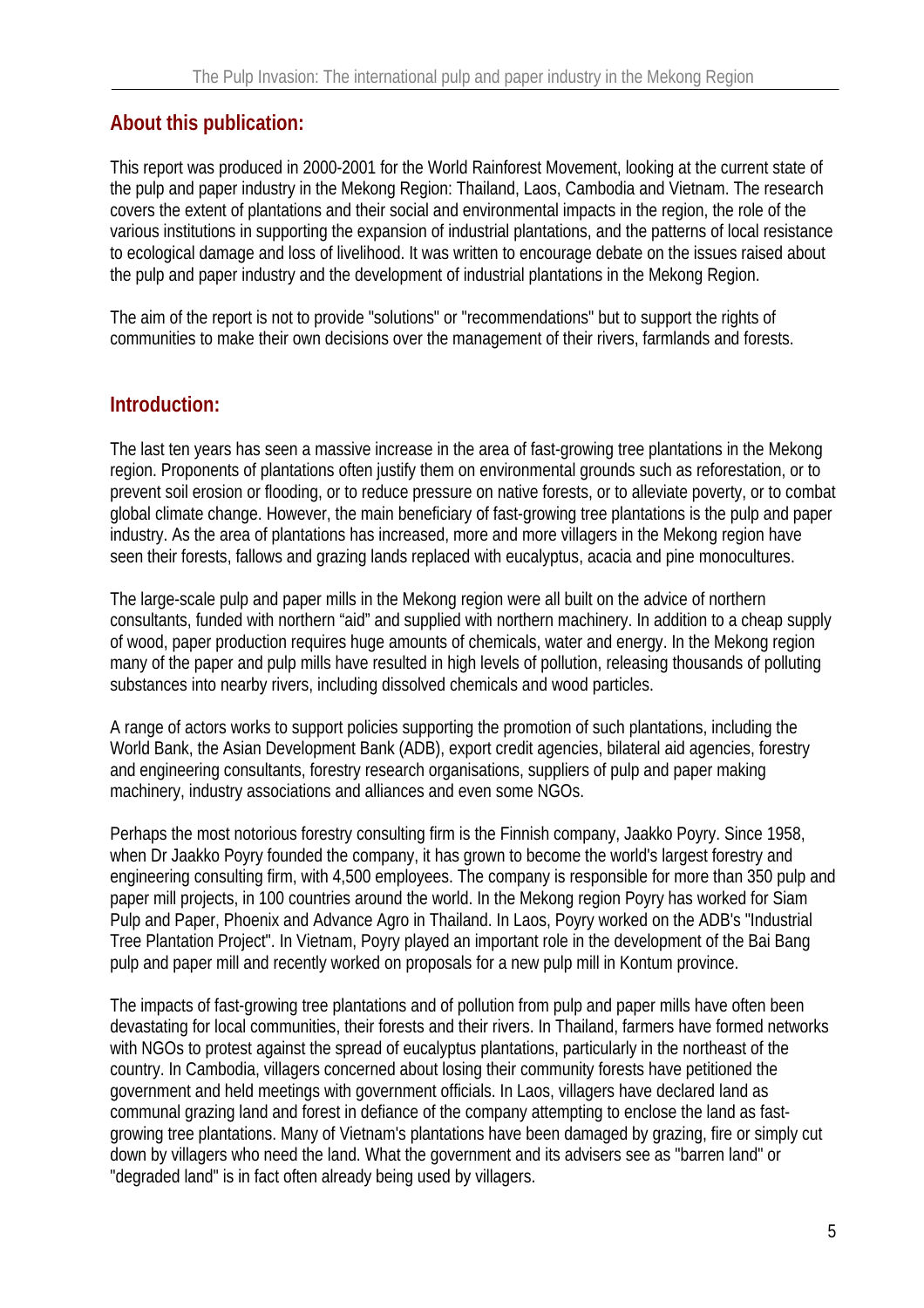#### **CAMBODIA**

In Cambodia, there are to date few areas of monoculture fast-growing tree plantations. However, the institutional support for plantations is already in place.

In recent years, the World Bank and the Asian Development Bank have been involved in rewriting Cambodia's Land Law and Forest Law. The World Bank-supported Draft Forestry Law fails to differentiate between plantations and forests and states that a forest can be "natural or planted". This deliberate confusion between a crop of planted trees and a forest or woodland helps the promotion of plantations in the country. In effect it allows companies to continue logging. Simply by claiming to be in the process of "reforesting", they can disguise the reality: the destruction of villagers' community forests, grazing land, commons and fallows, to be replaced by even-aged stands of one of two species of fast-growing (often alien) trees.

During the 1990s, the government allocated a series of large scale logging concessions which reduced villagers' access and rights to forests, and caused massive damage to the forests themselves. NGOs have documented these problems and, as a result, logging concessions have become more and more controversial. In January 2002, the Cambodian government suspended all logging concession operations. In addition to the logging concessions, however, the government has recently granted land concessions covering vast areas of Cambodia. These land concessions provide the concessionaires with control of land and in at least one case the purpose seems to be the establishment of huge areas of fast-growing tree plantations.

In 2000, the government awarded a concession for Cambodia's first large-scale tree plantation to the Pheapimex Group, one of the largest and most destructive logging companies in Cambodia. Pheapimex's concession covers 300,000 hectares of "spare forest" land in the provinces of Kampong Chhnang and Pursat. Pheapimex plans to plant eucalyptus and acacia trees and to build a pulp and paper mill.

Villagers in Ansa Chombok commune in Pursat province have protested to the government, in an attempt to prevent Pheapimex from destroying 6,800 hectares of forest near their village. In February 2001, villagers travelled to Phnom Penh to try to persuade the government to halt the planned plantation. In March, a meeting between government officials and villagers took place in Ansa Chombok commune. NGOs continue to work with villagers, for example in Pursat province to create a forest protection society aiming to establish legally villagers' right to forests for gathering and other purposes.

#### **LAOS**

As in Cambodia, the area of fast-growing tree plantations in Laos is currently small. However, before the Asian economic crisis in 1997, several Thai companies were interested in establishing plantations in Laos to feed pulp and paper mills in Thailand.

Today, the ADB is the most influential actor in the development of fast-growing tree plantations in Laos. A Tropical Forestry Action Plan (TFAP) carried out with funding from UNDP, FAO, ADB, World Bank and SIDA was approved by the Lao government in December 1993. Among the recommendations made under the TFAP was the introduction of industrial tree plantations. Soon after the TFAP was completed, the ADB funded a study on establishing plantations of fast-growing trees for the production of industrial wood for export. Since 1994, the ADB has been running its US\$11.2 million "Industrial Tree Plantation Project" in Laos, covering three provinces and aiming to establish 9,600 hectares of commercial fast-growing tree plantations. Phase one of the project is planned to run until 2003.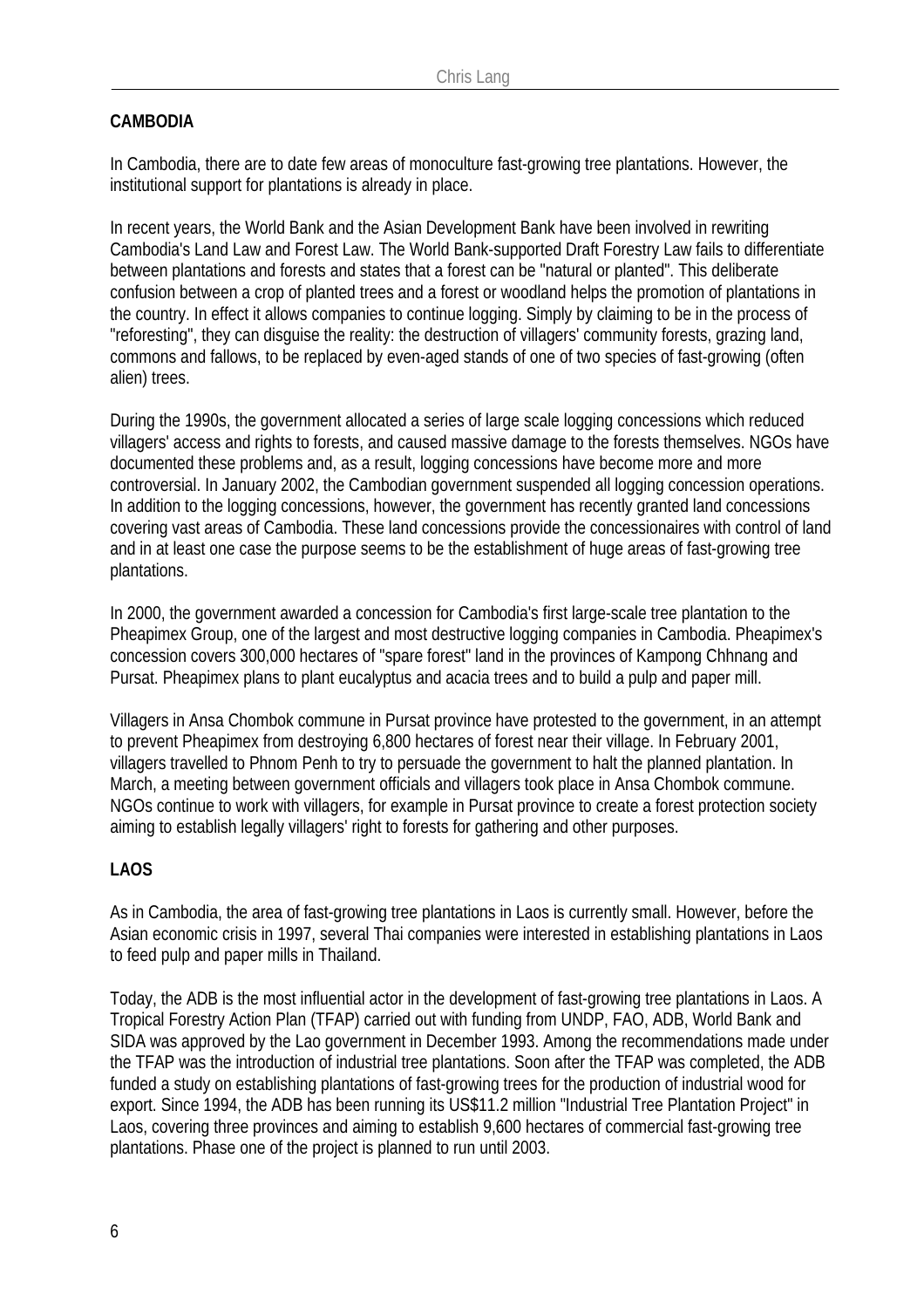Jaakko Poyry Consulting AB (Sweden) and Burapha Development Consultants (the Lao based subsidiary of Silvi Nova, a Swedish forest industry company) shared the US\$1.5 million contract for consulting services on the project. One of Poyry's reports for the project states that the aim is to "develop a model to implement the policy of growing high yielding tree plantations on unstocked forest land and eroded land by the private sector." The same report defines "unstocked forest" as "previously forested areas in which the crown density has been reduced to less than 20% because of logging or heavy disturbance" and "abandoned 'hai' [swidden fields] and disturbed stands with a crown density of less than 20%". This definition allows companies to describe villagers' community forests, grazing lands, fallow land, regenerating forest areas and fields as "unstocked forest" which they can then convert to fast-growing tree plantations.

In Bolikhamxai province BGA Lao Plantation Forestry, a company funded by the ADB project, has cleared dense secondary forest and replaced it with monoculture eucalyptus plantations. BGA aims to establish around 50,000 hectares of fast-growing tree plantations, mainly of eucalyptus, in Bolikhamxai and Khammouane provinces. The company also plans to build a wood chip mill, to export chips to Japan, and eventually to build a pulp and paper mill. Jaakko Poyry carried out the feasibility study for the BGA project.

Without the subsidies BGA is receiving from the ADB, it is unlikely that it would be able to carry out its plantation work. In 2000, the company received 70 per cent of its expenses in the form of concessionary loans from the ADB.

In addition to supporting companies establishing plantations, the ADB is helping to shape the policy framework in Laos to promote plantations. For example, in 1999 ADB commissioned Fortech, an Australian forestry consulting firm, to produce a report entitled, "Current Constraints Affecting State and Private Investments in Industrial Tree Plantations in the Lao PDR". Fortech's report recommends that the Lao government should support plantation development, through, for example, rewriting the forestry law, appointing a plantation investment coordinator, preparing a step-by-step guide for potential investors in plantations in Laos, publishing marketing information and building new roads in "key plantation development regions". Despite the fact that these recommendations would involve changes to Lao law and considerable expense, only the executive summary of the report is publicly available.

## **THAILAND**

Thailand has the largest pulp and paper industry of the four countries looked at in this book. The industry has expanded to serve the needs of an ever increasing international market for pulp and paper, at the expense of Thailand's forests and people.

The pulp and paper industry in Thailand has been developed with the support of the Thai government and a range of international actors. Since the 1960s, the Thai government (with prompting from the World Bank) has promoted cash crops for export. In many ways, fast-growing tree plantations are simply another cash crop.

The Thai government's most brutal plan to promote the establishment of tree plantations started in 1991, when the then-military government launched the "Land Distribution Programme for the Poor Living in Degraded Forest Areas", a project known by its Thai initials as Khor Jor Kor. The project was to be implemented by the military's Internal Security Operations Command and aimed to evict 2,500 villages from reserve forests over an area of 2.24 million hectares in northeast Thailand. Thai and foreign companies would then be able to lease the land for eucalyptus plantations.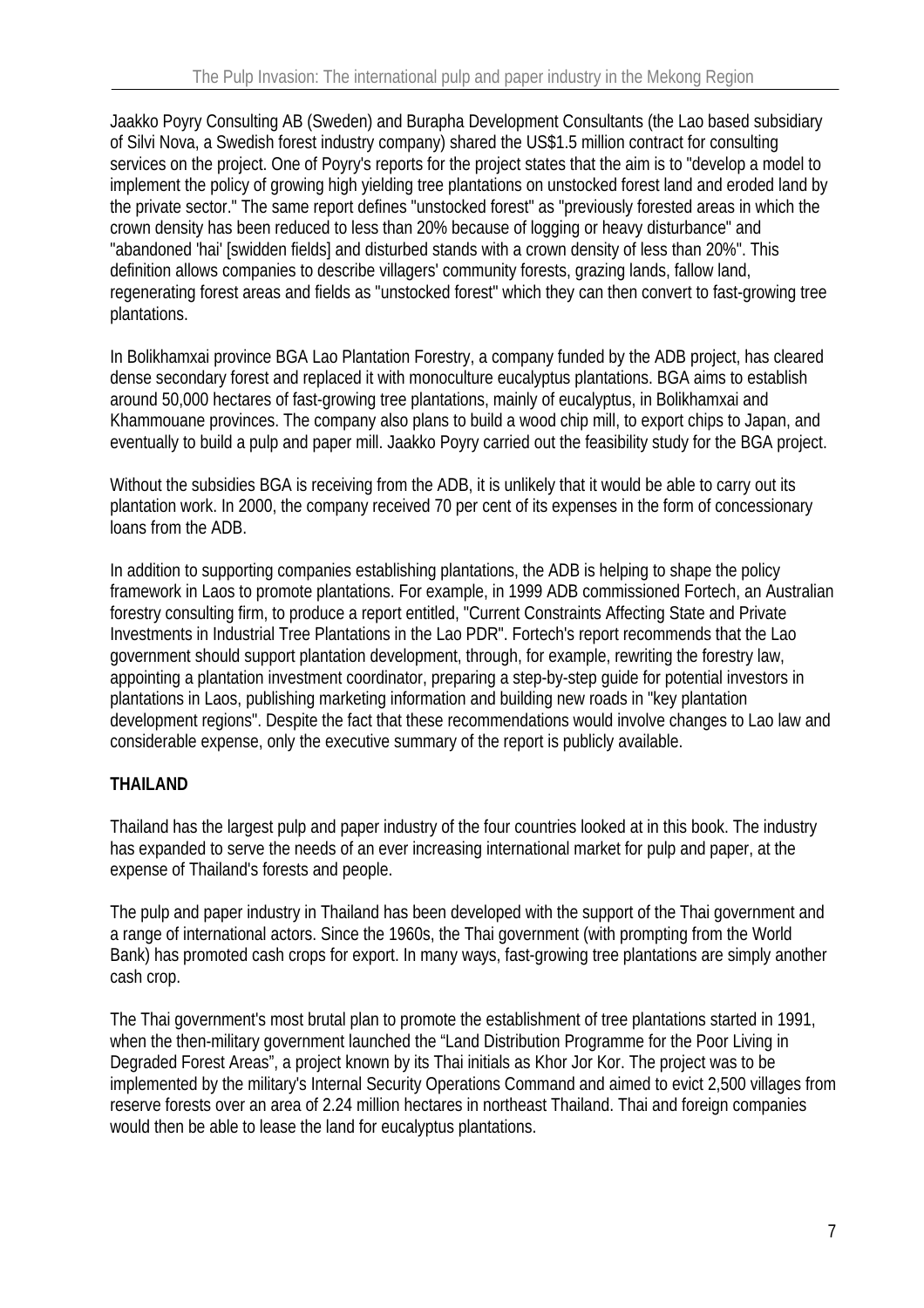Massive pro-democracy protests in May 1992 in Bangkok forced the military government to resign. In the following months thousands of affected villagers protested throughout northeast Thailand and eventually farmers resettled under Khor Jor Kor were allowed to return to their land.

In the mid-1990s, the Finnish government funded the Thai Forest Sector Master Plan, which was carried out by Jaakko Poyry. Poyry's master plan was heavily biased towards the development of industrial forestry and the pulp and paper industry and recommended handing over four million hectares of farmers' land to private companies for tree plantations.

Thailand's pulp and paper mills have been built with international finance, often in the form of cheap concessionary loans. In the 1990s, three major new pulp mills started operations in Thailand: Siam Cellulose (1992); Phoenix II (1994); Advance Agro (1996). All three use technology and machinery from Northern countries to produce pulp.

Siam Pulp and Paper is part of the Siam Cement Group, Thailand's largest industrial conglomerate. Siam Pulp and Paper and its affiliates have a capacity of more than one million tons a year of pulp, paper and converted products. Jaakko Poyry won a contract in 1987 to plan a kraft mill, establish plantations and evaluate tenders and in 1989 Poyry provided advice on procurement for Siam Pulp and Paper. Kvaerner supplied pulping equipment to Siam Cellulose. After the economic crisis of 1997 caught Siam Cement with a debt of US\$4.2 billion, the company hired McKinsey Consulting to get them out of the crisis. In 1999, Siam Pulp and Paper appointed Salomon Brothers as its investment banker. In early 2002, Siam Pulp and Paper took over Phoenix pulp and paper.

Phoenix pulp and paper's first production line started up in 1982. The consulting engineer for the 70,000 tons a year mill was the German-Austrian company, Klockner-Voest, and the pulping technology was supplied by the Swedish company, Kamyr. Jaakko Poyry acted as consultant for the second mill, which opened in 1994, bringing production to 200,000 tons a year. Phoenix II cost US\$240 million and was financed in part by a loan of US\$80 million from several Nordic banks, led by Leonia Bank of Finland. The Finnish government pays all the loan interest due to Leonia Bank. The loan was guaranteed by Finnvera, the Finnish Export Credit Agency, and the Industrial Finance Corporation of Thailand. A series of Nordic companies delivered machinery, equipment and services for Phoenix's mill, including Ahlstrom, Sunds-Defibrator, Nopon Oy, Valmet and Jaakko Poyry. Phoenix currently has plans to double its production capacity.

Advance Agro produces 430,000 tons of pulp a year. Jaakko Poyry produced a prefeasibility study and acted as engineering and construction management consultant. The mill cost US\$650 million and the project's main backers were Bangkok Bank, Thai Farmers' Bank, Krung Thai Bank, the UK's Commonwealth Development Corporation, export credit agencies and the World Bank's International Finance Corporation. Barclays de Zoete Wedd was the international lead manager for an initial public offering in 1994. Sunds-Defribrator supplied pulping and bleaching technology and Kvaerner supplied a fibreline for Advance Agro. Mitsubishi of Japan supplied machinery for the plant.

The Asian economic crisis in 1997 had a serious impact on the pulp and paper industry in Thailand. The value of the Thai baht collapsed, leaving companies with even higher debts. Companies looking for a way out of debt sold shares to northern firms. In 1998, Stora Enso bought a 19.9 per cent share of Advance Agro and New Oji bought a further 5.5 per cent of the company. Norske Skog took over the Shin Ho newsprint plant in Thailand.

After the economic crisis, exports increased further, partly as a way for companies to earn hard currency to repay debts and partly because domestic consumption fell. Siam Pulp and Paper exports around 50 per cent of its production to more than 40 countries. Advance Agro exports 70 per cent of its production, the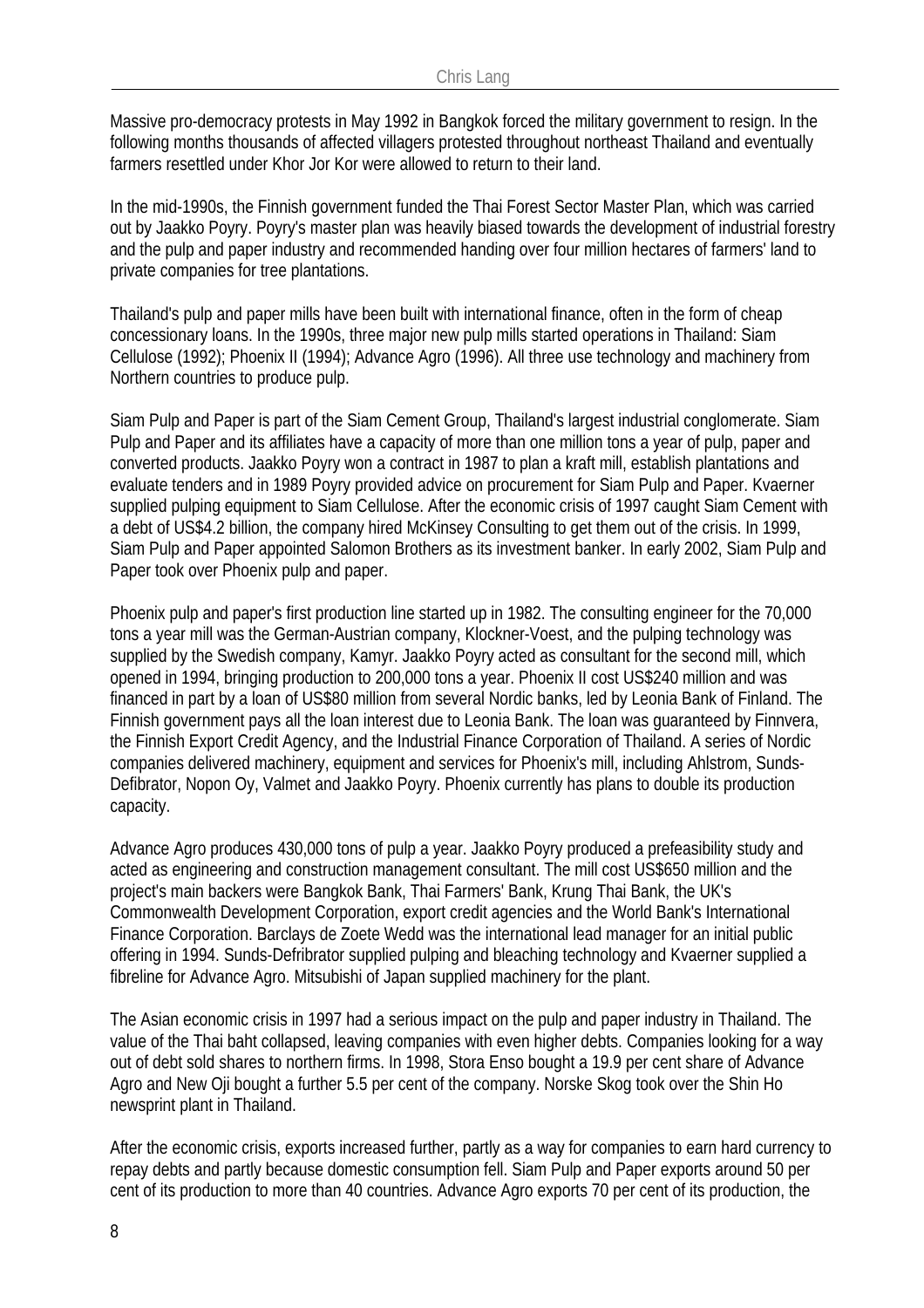two largest markets being China and Japan. Phoenix exports 60 per cent of its production to more than 25 countries including Europe, North America, Korea, Australia and Japan.

Villagers have protested repeatedly against the problems associated with fast-growing tree plantations. They have petitioned government officials, held rallies, spoken out at seminars, given television interviews, blocked roads, marched on government offices, ripped out eucalyptus seedlings, chopped down trees, stopped bulldozers and burned down nurseries and equipment. They have planted fruit trees, regenerated community forests on land reclaimed from eucalyptus plantations and explained to journalists the methods they use to preserve patches of community forests between their fields.

As a result of these protests, villagers have won some concessions from the government. In some cases, for example in Nong Yak village in Surin province, communities have grouped together to re-establish community forest on land reclaimed from a eucalyptus plantation.

### **VIETNAM**

Vietnam has a large area of fast-growing tree plantations and a large number of small, mainly Chinese-built pulp and paper mills. There are 94 paper and board mills and 27 pulp mills, producing a total of about 360,000 tons of paper and board a year. Thailand's production capacity, for comparison, is 3.8 million tons.

Many of the plantations supposedly feeding these mills have very low growth rates and many are cut down before reaching rotation age. In Vietnam, according to an ADB report in 2000, "Very few of the plantations are economically viable". The country relies on imports of both pulp and paper, mainly from Russia and Indonesia.

In addition to the pulp and paper mills, wood chip mills around the coastal city of Danang produce chips largely for export to Taiwan and Japan. The pulp, paper and wood chip mills compete for raw materials. In the late 1990s, a Taiwanese company built a wood chip mill at Hai Phong and offered to pay more than the Bai Bang pulp and paper mill. Farmers cut down plantations and sold the wood to the new mill. However, after 18 months the wood chip mill closed as it could not guarantee a reliable supply of raw materials.

Support for plantation development and the expansion of the pulp and paper industry comes from within the government and from international "aid" agencies and their "expert" consultants. A Tropical Forestry Action Plan was carried out in 1990-91. TFAP consultants argued for an expanded pulp and paper industry and included on the TFAP "shopping list" was a US\$25 million industrial plantations development project and a US\$150,000 project to identify sites for industrial tree plantations.

In the last decade the Vietnamese government has had two major programmes aimed at promoting plantations: Programme 327 from 1992 to 1998 and the Five Million Hectare Reforestation Programme (5MHRP), which started in 1998. According to the World Bank, Programme 327 was a result of the TFAP.

Programme 327 was intended to "regreen the barren hills" and was supposed to plant 5 million hectares in 10 years. Under Programme 327, according to a World Bank-hired consultant, the area of natural forest decreased, plantation programmes had mostly failed, and rural development (supposedly one of the targets of the programme) in mountainous communities had stalled.

The government replaced Programme 327 with the 5MHRP. Of the five million hectares to be planted under the 5MHRP two million hectares is proposed to supply raw material for paper, pit-props for mines and timber. In other words, the government plans a further two million hectares of fast-growing industrial tree plantations. In December 1998, at the Consultative Group meeting in Paris, international aid agencies formed a partnership to support the 5MHRP, including: World Bank, ADB, FAO, World Food Programme,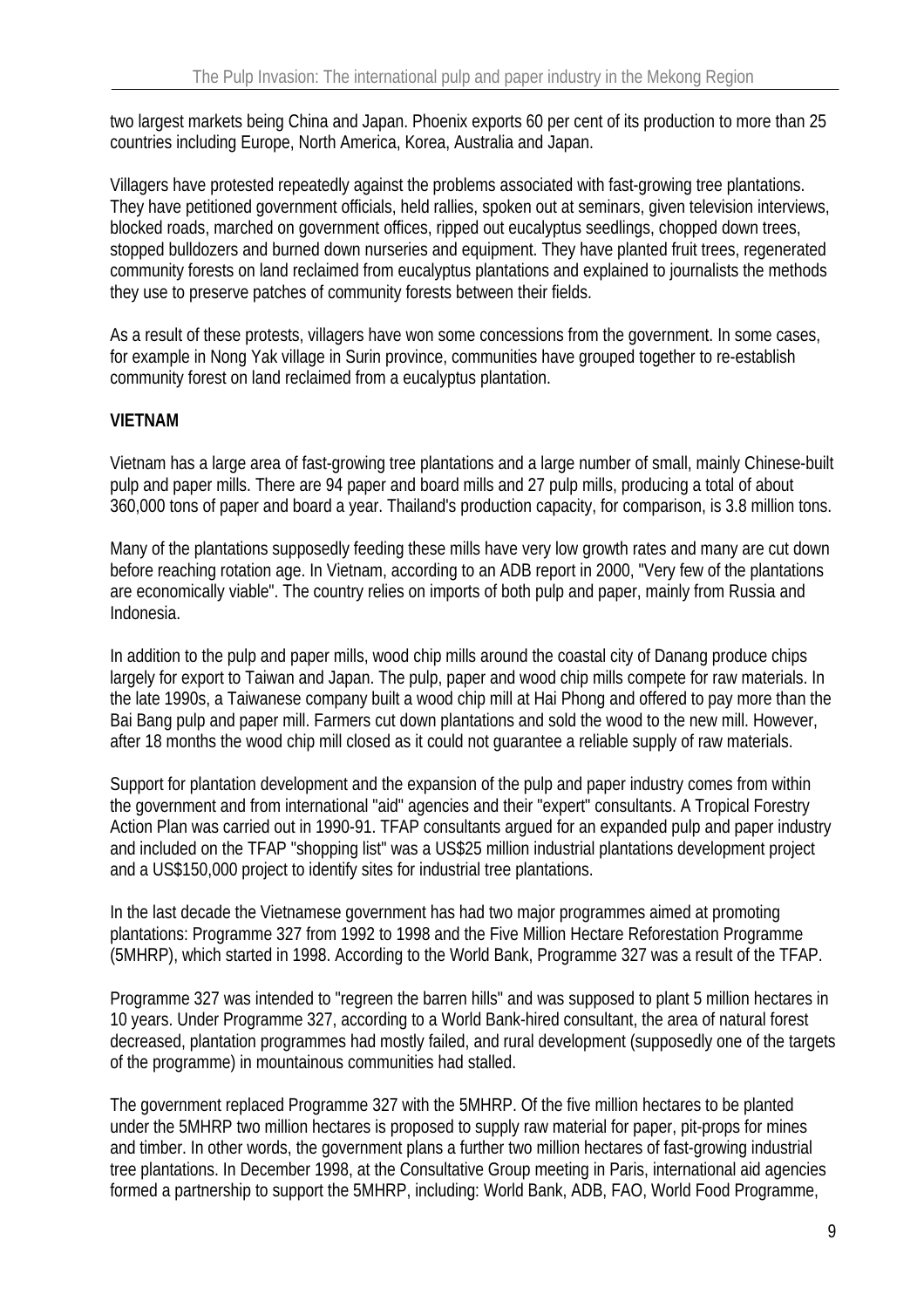WWF, IUCN, UNDP, JICA and the governments of Finland, Sweden, Netherlands, Japan, Switzerland, Germany and Denmark. The total cost of the 5MHRP could be as much as US\$2.5 billion.

Vinapimex, the state-owed Vietnam Paper Corporation, has ambitious plans to expand the pulp and paper industry in Vietnam. In September 2001, Vinapimex announced a US\$1.9 billion plan to build 16 new pulp and paper projects, with almost 700,000 hectares of associated plantations.

The expansion of the Bai Bang pulp and paper mill is top of Vinapimex's plans. The name Bai Bang was notorious in Sweden during the 1970s and 1980s. Bai Bang was the subject of parliamentary debates, newspaper articles, reports and wide public discussion. At a cost of around US\$1 billion, the mill became Sweden's largest ever aid project and is possibly the most expensive pulp and paper mill in the world per ton of paper produced. In 1998, Sida produced a brochure celebrating 30 years of Swedish aid involvement in Vietnam. In it Sida explains who benefits from its aid: "Sweden has benefited a lot from development cooperation with Vietnam. Development aid has cleared the way for Swedish companies. The Bai Bang project with its many branches, has produced a lot of spin-off effects."

Today, Bai Bang appears not to be much of an issue, at least in Sweden. The proposed expansion was received with barely a murmur in Stockholm, despite the fact that funding for phase I is to come from the Swedish international aid agency, Sida, and the Swedish Export Credit Corporation, SEK. Vinapimex has signed contracts with Voith Paper and China's Sinochem to rebuild the plant. Another Swedish company, Elof Hansson, and a Japanese company, Marubeni, have won contracts to supply equipment. Elof Hansson leads a group of supplier companies which includes Metso Paper, Kvaerner Chemetics, Kvaerner Pulping, Purac, and AF-IPK.

In 1998, Vinapimex hired Jaakko Poyry Consulting to carry out a feasibility study for a 130,000 tons a year pulp mill in Kontum province, in the central highlands of Vietnam. Three years later the Vietnamese government approved a Vinapimex proposal to establish plantations to supply a new paper mill in Kontum. The government agreed to fund seven per cent of the US\$240 million project. The remainder is to come from international official development assistance. To supply raw material to the mill, Vinapimex has already started planting trees and aims to establish an area of 125,000 hectares of fast-growing tree plantations. In addition, Vinapimex plans to use 38,000 hectares of natural forest to supply the mill.

There are at least four important ways in which the expansion of the pulp and paper industry in the Mekong region, as elsewhere in the South, is part of a global process. First, the advice that governments in the region receive about the industry comes from northern consultants. Second, the financing for the plantations and for the pulp and paper mills comes from the north. Third, the machinery and equipment that goes into the pulp and paper mills is supplied, developed and manufactured by northern firms. All three of these processes are often funded by multilateral or bilateral "aid" and export credits. Finally, a large percentage of the end product, paper, goes to markets in the north, where paper consumption is many, many times that of the countries in the Mekong region.

In Thailand, Phoenix's plans for expansion will only take place if the company can secure cheap international loans and subsidies from the Thai government. Rather than serving the needs of Thailand's rural communities, the expansion is to serve an export market and the demands of the international market for pulp.

The expansion of plantations in Laos is only possible because the ADB is providing cheap loans. Meanwhile, the Bank's consultants work to create the policy framework to enable the expansion of plantations.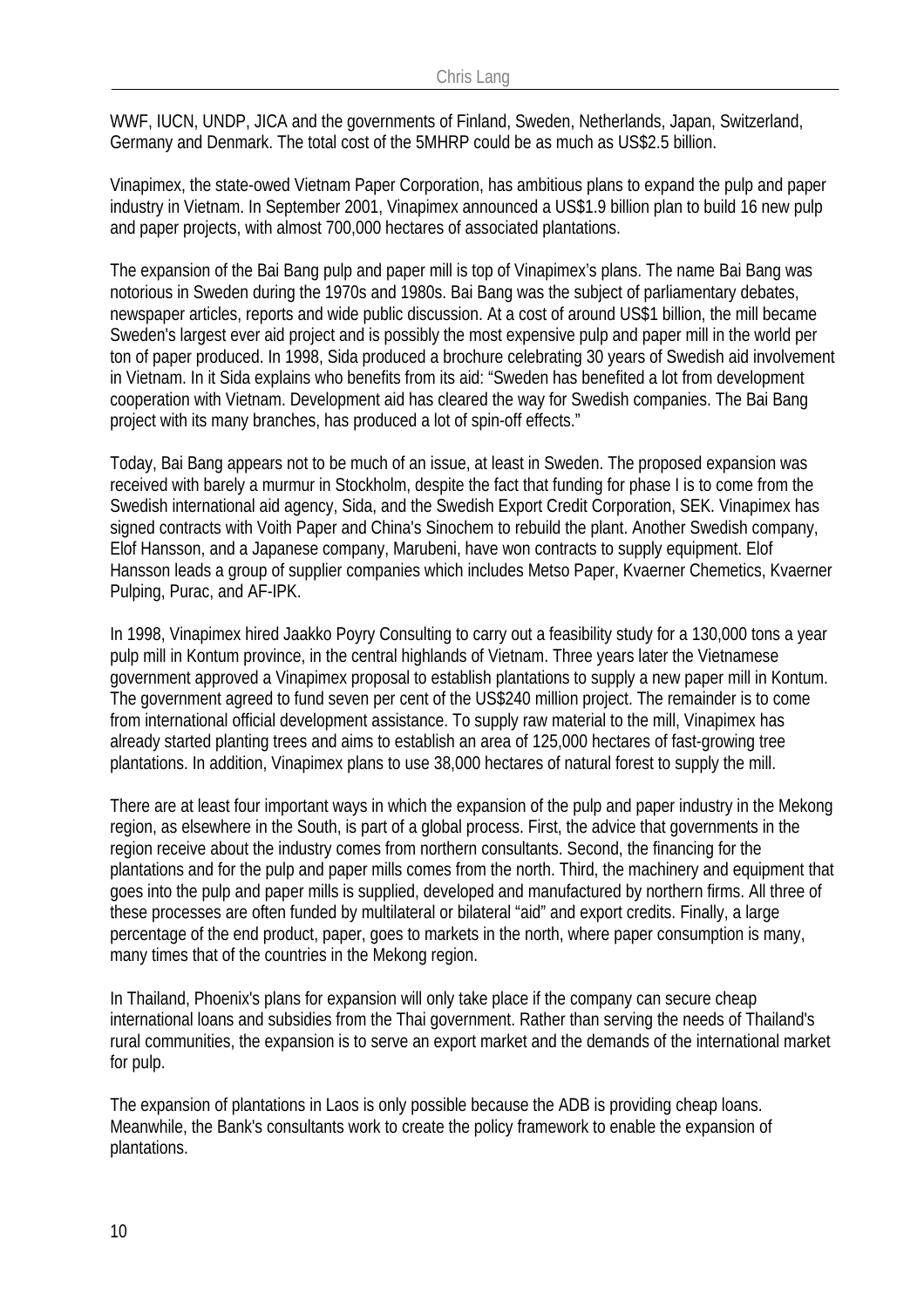In Cambodia, although many of the actors involved appear to be local (such as the government and the government's favourite logging company, Pheapimex) the World Bank and the ADB are failing to address the problems of logging concessions and the massive land concessions that the government has handed out in recent years. If Pheapimex does build its pulp mill, it is likely that the advice, machinery and technology will be supplied --with the support of export credits and aid-- from northern countries.

The Vietnamese government's five million hectare reforestation programme is supported by a wide range of international actors, including "aid" agencies and NGOs. Although the programme includes elements other than industrial tree plantations, one of the key aims is to establish two million hectares of plantations to serve the pulp and paper industry and other industrial processes.

This book is an attempt to give an overview of the processes and actors involved in promoting the pulp and paper industry in the Mekong region. The point is not to argue that everything about the pulp and paper industry is "bad", but to encourage debate on the issues raised about the pulp and paper industry and the development of industrial tree plantations in the Mekong Region. The aim of the book is not to provide "solutions" or "recommendations", but to support the rights of communities to make their own decisions over the management of the rivers, farmlands and forests.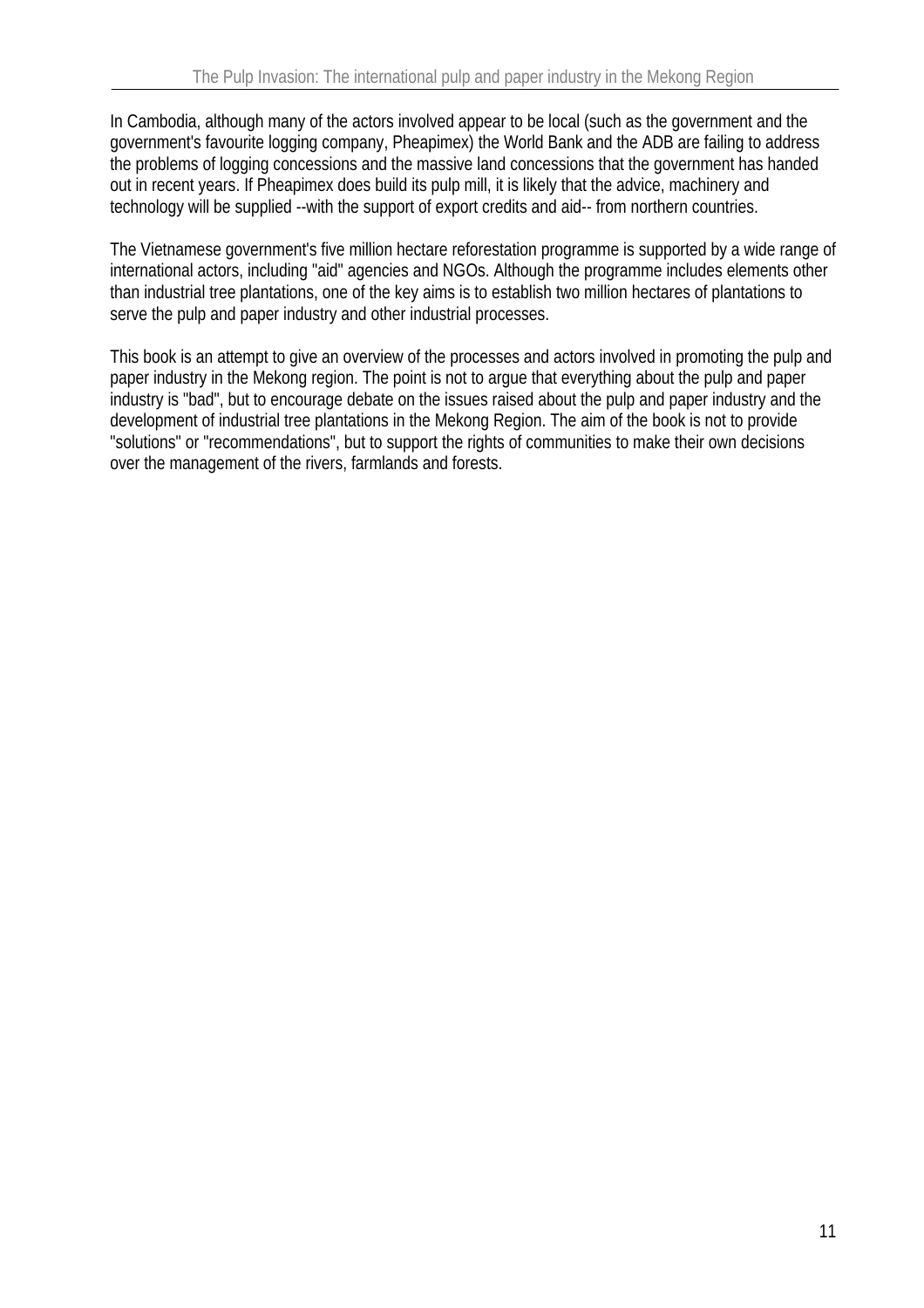## **CAMBODIA – Land-grabs, logging and plantations**

This report starts with a look at the legal framework for land rights in Cambodia – the recently rewritten Land Law and the Forest Law – followed by a look at some examples of cash crop plantations in Cambodia. Although not related to the paper and pulp industry, these large-scale plantations provide an indication of the likely problems villagers will face with the introduction of industrial fast-growing tree plantations. The third section looks at the history of tree plantation development in Cambodia, and the final section describes the problems with Cambodia's first industrial tree plantation, and how local communities are opposing the destruction of forests to make way for monoculture tree plantations.

Throughout Cambodia, village people depend on farmland, fisheries and forests for their livelihoods. In recent years, large scale logging concessions have reduced villagers' access and rights to forests, and caused massive damage to the forests themselves. Of a total land area of 18 million hectares, the government handed over approximately 7 million hectares to logging companies. After cancelling 12 concessions covering an area of more than 2 million hectares in early 1999, the government suspended all logging operations in January 2002.

In addition to the logging concessions, however, rural people are losing access to land increasingly through the granting of concessions to businesses for large-scale agricultural plantations, often involving abuse of administrative or military power. In 2000, the government awarded a concession for Cambodia's first largescale tree plantation to the Pheapimex Group, one of the largest and most destructive logging companies in Cambodia.

#### **1. THE LAND LAW AND THE FORESTRY LAW**

Two laws are key to the issue of plantations in Cambodia: the Land Law and the Forestry Law. A new Land Law has recently been rewritten and became law in August 2001. The Forestry Law has also been rewritten and submitted to parliament for approval.

#### **- LAND LAW**

The issue of rights to land is one of the most crucial problems facing communities in Cambodia. In 1975, under the Khmer Rouge regime, private property was abolished. Only in 1989 was this formally overturned, once again allowing private property ownership. Although there was a recognition of the right to gain private land titles at this time, the vast majority of people did not receive a formal award of land and few people received land certificates.

The Land Title Department claims that 4.5 million people applied for land titles in the two years after 1989. However, this figure is likely to be exaggerated – it would mean that around half the population of the country had applied for land title (Williams 1999b: I 10 and footnote).

A new Land Law in 1992 failed to clarify the situation. Rather than addressing the issue of land grabbing that had taken place before the implementation of the law, the 1992 Land Law effectively made such takeovers of land and property legal. The confusion surrounding land titles and applications for land titles led to increasing land grabbing and concentration of control of land (Williams 1999b: II 6).

In 1999, Shaun Williams of Oxfam GB pointed out that "land grabbing is pervasive and is dominated by people with more power than their victims" (Sik Boreak 1999: 9). Williams calculated that the cost to the government of the failure to set up secure, registered land tenure through lost land tax revenue was US\$12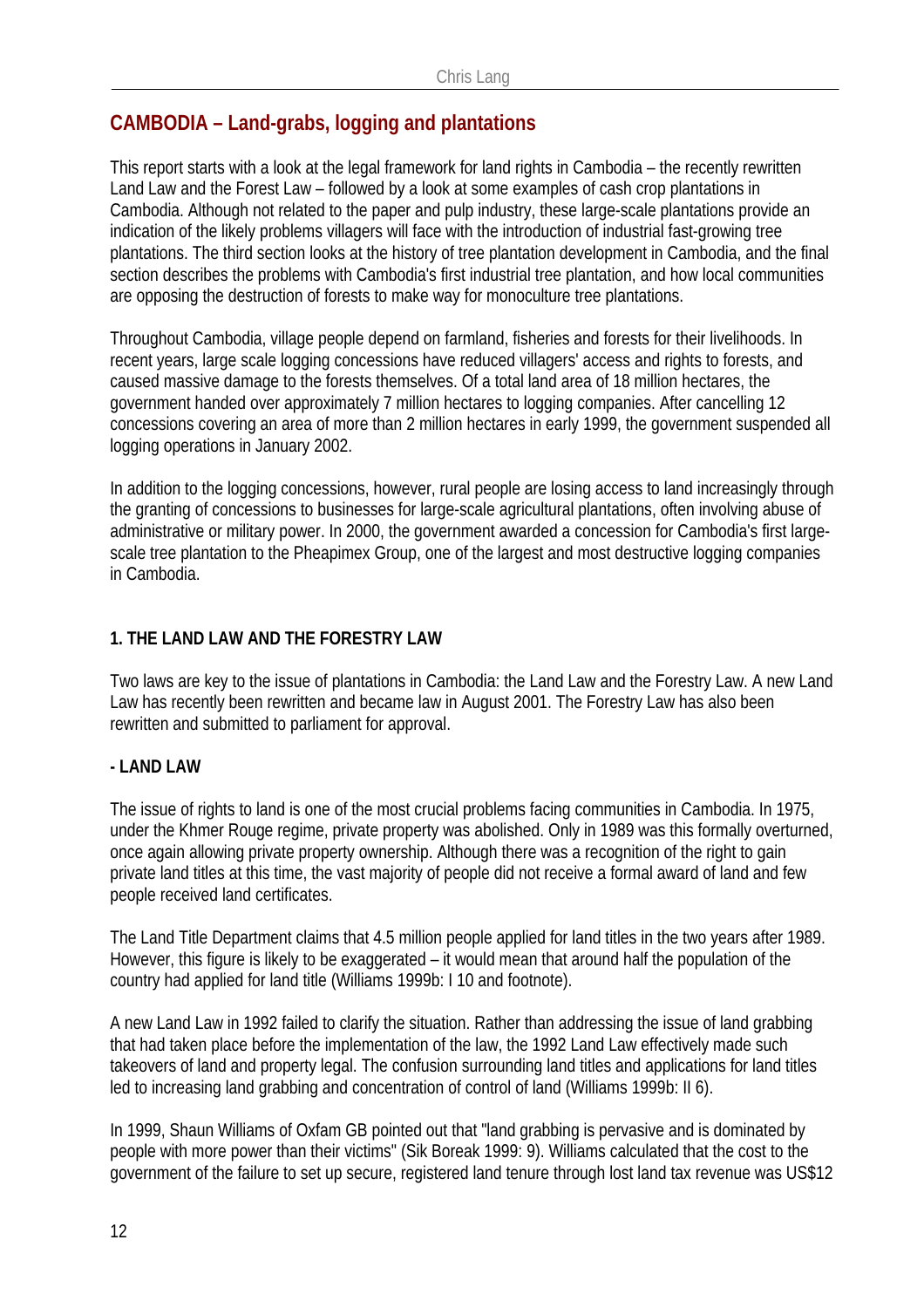million per year. He pointed out "This would be more than enough to pay for the participatory, rapid cadastral appraisal and registration of land interests throughout the country" (Williams 1999b: I 11).

In January 1998, the ADB's first mission to review Cambodia's land legislation took place. Five months later a Cambodian government task force produced a draft land law. In October, the government's Council of Ministers adopted the law in principle. Shaun Williams described the draft law as "hastily conceived and fundamentally flawed" (Williams 1999a: 11). He pointed out that the advice given by the ADB's land law expert "appeared to have been ignored by the drafters of this revision" (Williams 1999b: II 2).

The ADB made revision of the Land Law a precondition for release of the next tranche of its Agricultural Sector Reform Programme, which perhaps explains why the government task force produced such a hurried draft.

As a response to the October 1998 draft law, the Cambodia Bar Association established an "NGO/IO Land Law Working Group", comprised of legal aid and human rights NGOs and IOs (International Organisations) (Williams 1999a: 11). The Working Group produced its own revised Land Law and has worked closely with government officials and the ADB's consultants. Heng Vong Bunchhat, the ADB's consultant told the Phnom Penh Post, "In some matters it is good to work together with organizations. They have contact with the small people and know their concerns. . . . But for the land law we did not only have to deal with social aspects. There were also economic aspects to consider" (Chea Sotheacheath and Marcher 1999: 4).

After two years of discussions, meetings and revisions the revised land law was approved by the National Assembly and Senate and became law on 31 August 2001 (World Bank 2001).

While the land law was under revision, villagers protesting against land grabs became a regular occurrence outside the National Assembly in Phnom Penh (O'Connell 2000). In July 2000, the Phnom Penh municipality banned protesters from the area in front of the National Assembly. In several cases, villagers had lost their land and community forests to businessmen who took the land for plantations such as coffee, oil palm, cashew trees. In October 2000, Ou Yon, a Buddhist activist in Kampong Thom, was murdered. His colleagues linked the shooting to an attempt by former Kampong Svay District Governor Ly Kam Say, to seize community land for a cashew tree plantation (Bou Saroeun 2000). In Poipet province, villagers' houses were bulldozed to make way for cash crops. As compensation, villagers were offered an area that was scattered with land-mines (Marcher and Lon Nara 2000).

In 1999, Legal Aid for Cambodia (LAC) had around 15,000 land dispute case clients. Two years later LAC has approximately 50,000 clients in 54 major cases. LAC classifies cases as major if the opponent is powerful (Cooper 2001).

In 2001, the World Bank launched a five-year, US\$33.4 million Land Management and Administration Project, which aims to "improve land tenure security and promote the development of efficient land markets". The project is to be funded by the German government (US\$3.5 million), the Finnish government (US\$3.5 million), the Cambodian government (US\$3 million) and the World Bank, through its International Development Agency (IDA) (US\$23.4 million) (World Bank 2001).

Despite the wide-ranging scope of the programme, all "policy and institutional development activities" involved in the project will be rated environmental assessment category C and will therefore not be "subject to special environmental review requirements" (World Bank 2001).

While there is little doubt that land rights issues in Cambodia are a serious problem, the involvement of the World Bank in a land management programme raises several concerns. The World Bank is not a "donor" but a bank and its loans must be repaid by the Cambodian government. The government must therefore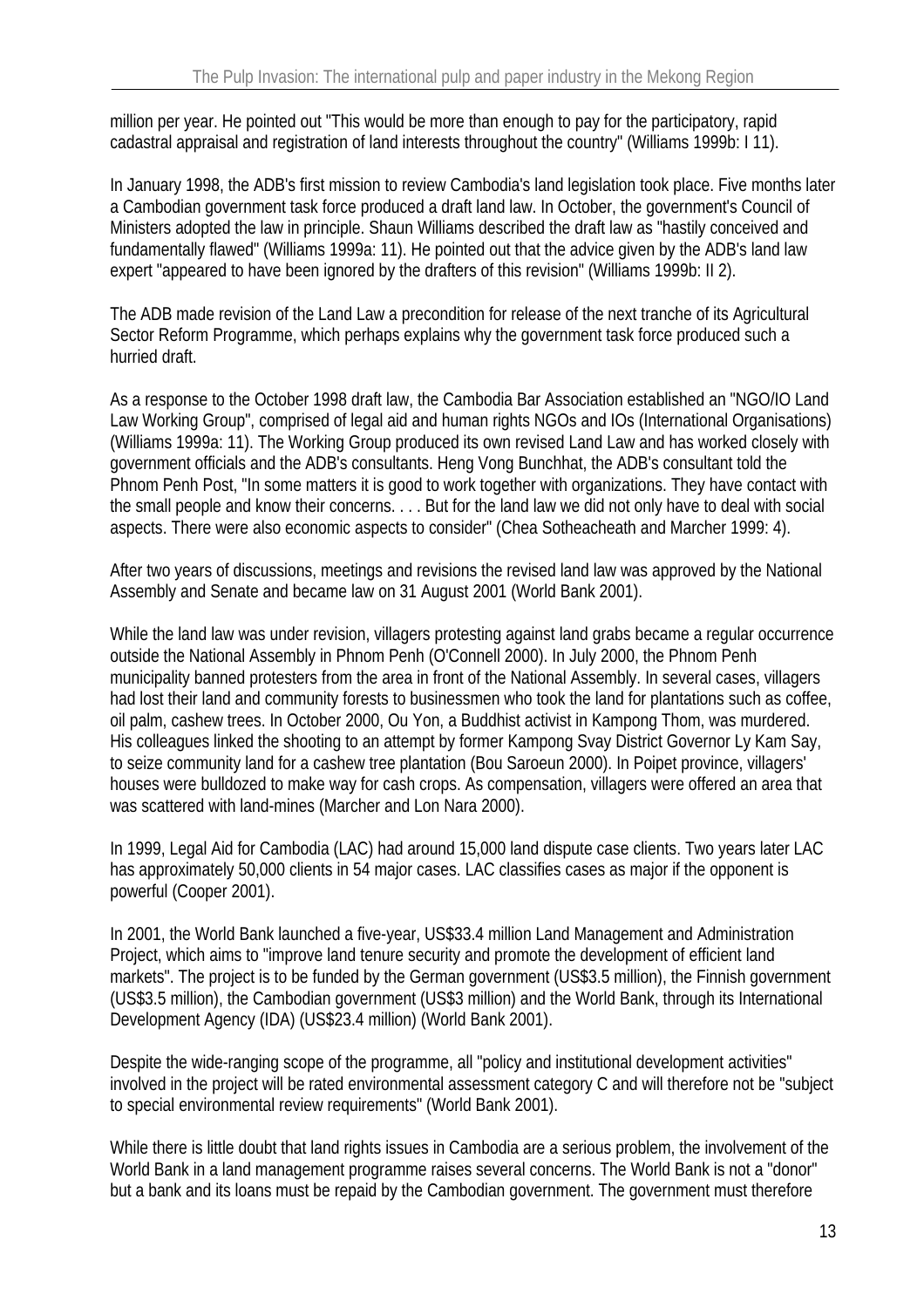raise money in order to repay the Bank's loan. Allocating land to villagers is unlikely to make a profit for the government, whereas handing over control of large tracts of land to private companies (for tree plantations or cash crops) may generate some income for the government – while impoverishing villagers.

The Bank's Project Information Document points out that "Lack of a land law is one of the main complaints of foreign investors in Cambodia (the others are high utility costs, inadequate infrastructure, and excessive bureaucracy)" (World Bank 2001). The danger is that the structural bias of the World Bank, as well as the Cambodian government's enthusiasm for cash crops and plantations, will result in the land registration programme favouring private investors' rights over those of villagers.

For several years, Taiwanese, Malaysian, Chinese, Vietnamese and Cambodian businesses have been taking over tracts of land in Cambodia for cash crops such as coffee, palm oil, cashew nuts, rubber, tea, fruit, rice, cassava and eucalyptus. In 1998, the Deputy director of the Agriculture Ministry's department of planning and cooperation, Kith Seng, told the Phnom Penh Post that the biggest problem was finding the massive amounts of land investors were asking for (Sainsbury and Chea Sotheacheath 1998).

In 1998, the Phnom Penh Post reported that a Chinese company from the Guangxi Zhuang Autonomous Region had "secured" 18,000 hectares of land, with the approval of the Cambodian government to plant eucalyptus and sugar cane. The article stated "one local commune chief has criticized the plan, saying the first he heard of the project was when company signs started going up on commune land" (Sainsbury and Chea Sotheacheath 1998). The article doesn't state where the project is, although it mentions that the government refused the company's application to clear land in a section of Bokor National Park.

#### **- FORESTRY LAW**

In 1995, the World Bank, UNDP and the FAO carried out a review of the forestry sector in Cambodia. The Forest Policy Assessment report was presented to the Consultative Group meeting of multilateral and bilateral aid agencies in Tokyo in 1996. In July 1996, the government formed a National Steering Committee to manage forest policy and agreed to four more studies, funded by the World Bank:

- Forest Policy Reform (Associates in Rural Development, USA);
- Forest Concession Management (Fortech, Australia);
- Log Monitoring and Enforcement (Development Alternatives Inc., USA); and
- Legal Counsel (White and Case, USA) (Bottomley 2000: 18).

The studies were carried out between November 1997 and February 1998, and the reports were published in April 1998. NGOs generally welcomed the information made available through the Forest Policy Reform Project and saw the process as increasing transparency in the Cambodian forestry sector. For example, Ruth Bottomley, of the NTFP Project welcomed the consultants' recommendations as "an effective template for forest policy reform" (Bottomley 2000: 18). NGO Forum raised concerns in a statement to the 1999 Consultative Group about the consultants' suggestions to establish a Cambodian Forest Action Centre which would enforce the forestry law with a staff of 700 armed rangers. NGO Forum was worried that this would bring yet more guns to Cambodia's forests and would put local communities at risk (Bottomley 2000: 18).

Since 1996, international aid organisations have made their continued funding conditional on improvements in the Cambodian forestry sector. For example, the UK delegate at the Consultative Group meeting in 1996 during his presentation stated, "The Royal Cambodian Government must be seen to be making proper use of its own resources in order to justify continued support by the international donors allocating funds for which their is intense competition from other well-deserving sources" (cited in Global Witness 1996: 11). In May 1996, the International Monetary Fund suspended Cambodia's Enhanced Structural Adjustment Fund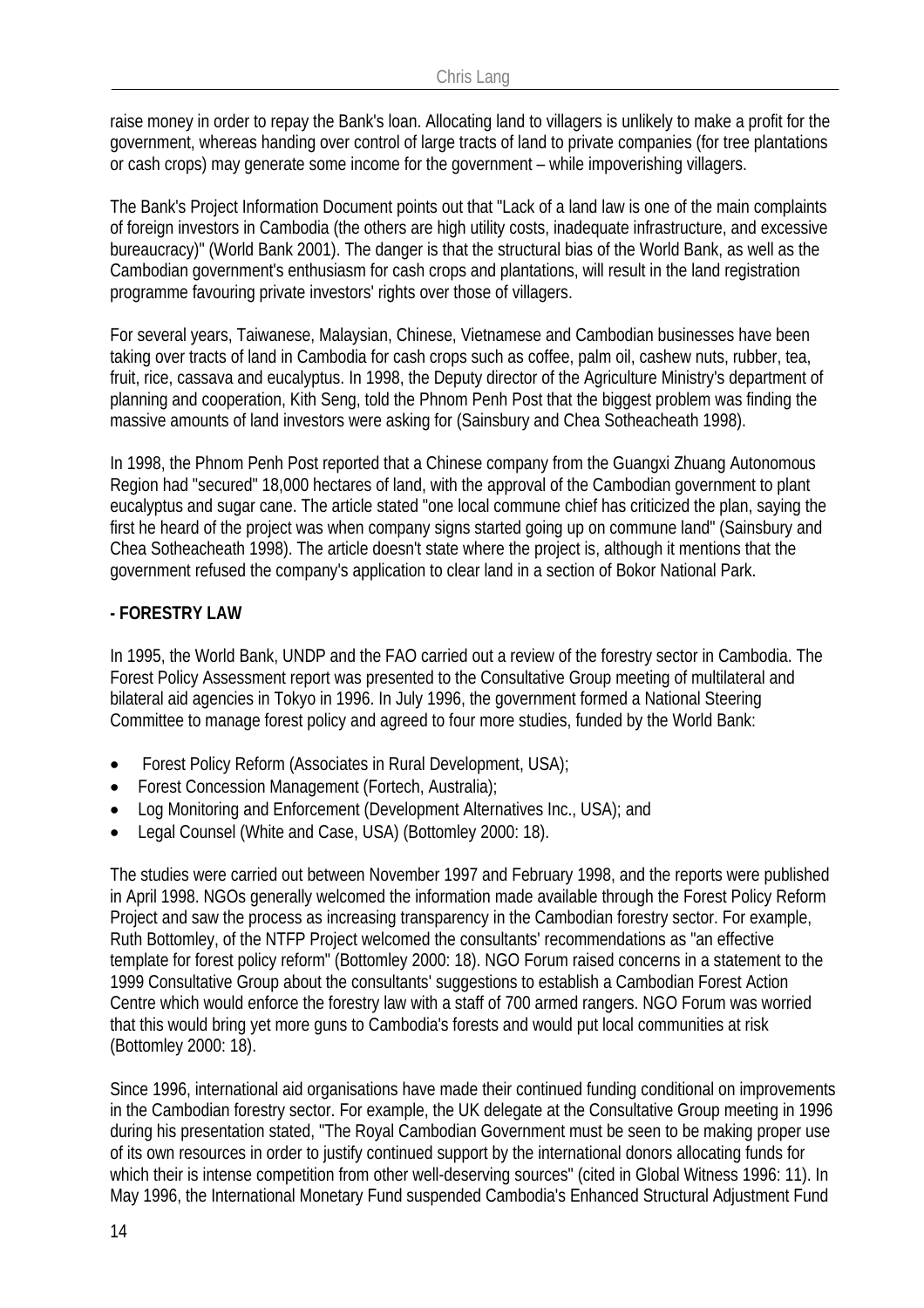payments because of the Cambodian government's "Failure to observe safeguards with respect to illegal logging and other forms of corruption" (IBRD 1999: 48).

In this context, the World Bank supported a rewrite of Cambodia's 1988 Forestry Law.

In September 2001, Ty Sokhun, the Secretary General of the Department of Forestry and Wildlife announced at a conference in Indonesia, "The draft has been reviewed and approved by the Council of Ministers, and has been submitted to both houses of the Parliament for adoption" (May Sam Oeun et al 2001).

The Environmental Working Group of the NGO Forum on Cambodia reviewed and submitted comments on the draft sub-decree on Forest Concession Planning (Bottomley 2000: 19). A consultation period was also allowed before the Draft Forestry Law was submitted to the National Assembly on 20 July 2001. Although the drafting of the new Forestry Law has allowed some participation and has to some extent helped to open up a discussion in Cambodia on deforestation and the impact of industrial logging, the various governmental departments and international organisations that have helped draft the law tend to have agendas which go against the rights of local communities to manage their resources. For example, the World Bank stated in 1999, "A sustainably managed industrial concession system can be the center piece for the Cambodian forestry sector" (World Bank 1999: 7). The concession system has proved disastrous for Cambodia's forests and for its communities.

Regarding future development of industrial tree plantations in Cambodia, the institutional bias in the law is best illustrated by the fact that the Draft Forestry Law fails to differentiate between plantations and forests. The Law states: "Forest means a unit of natural or artificial forest ecosystem, in the form of wet, flooded or dry land, dominated by trees and mixed vegetation, natural or planted, wildlife and other natural resources located therein, primarily utilized for timber and NTFPs production, conservation and other forest services" (Draft Forest Law, 20 July 2001: 3). This deliberate confusion between a crop of planted trees and a forest or woodland helps the promotion of plantations in the country. Companies can claim to be "reforesting", when in reality they are destroying villagers' community forests, grazing land, commons and fallows, and replacing them with even-aged stands of one of two species of fast-growing (often exotic) trees (see Carrere 1999: 7-9).

Article 7 of the draft Forest Law includes "reforestation on conversion forest, idle land and other areas" as a duty of the Forest Administration (Draft Forest Law, 20 July 2001: 5). While conversion forest is defined in the Law, "idle land" is not. The inclusion of the phrase "other areas" could allow any land, anywhere in the country to be converted to monoculture tree plantations.

#### **2. RUBBER AND OIL PALM PLANTATIONS**

While not related to the pulp and paper industry, rubber plantations and oil palm plantations have similar impacts on local communities to fast-growing tree plantations. Rubber and oil palm plantations also involve using large areas of land, often land which is crucial to local people's livelihoods.

During the 1960s, especially in the northeast of Cambodia, many highlanders were evicted from their traditional lands to make way for rubber plantations. The plantations, Prince Norodom Sihanouk's assimilation policies in the northeast and the bombing by the US airforce meant that the northeast was a prime recruiting ground during the first years of Pol Pot's Khmer Rouge (see Colm 1998).

Since the 1960s many of the rubber plantations have been neglected and only in recent years have some of them been rehabilitated. The Cambodian government is currently encouraging the rehabilitation of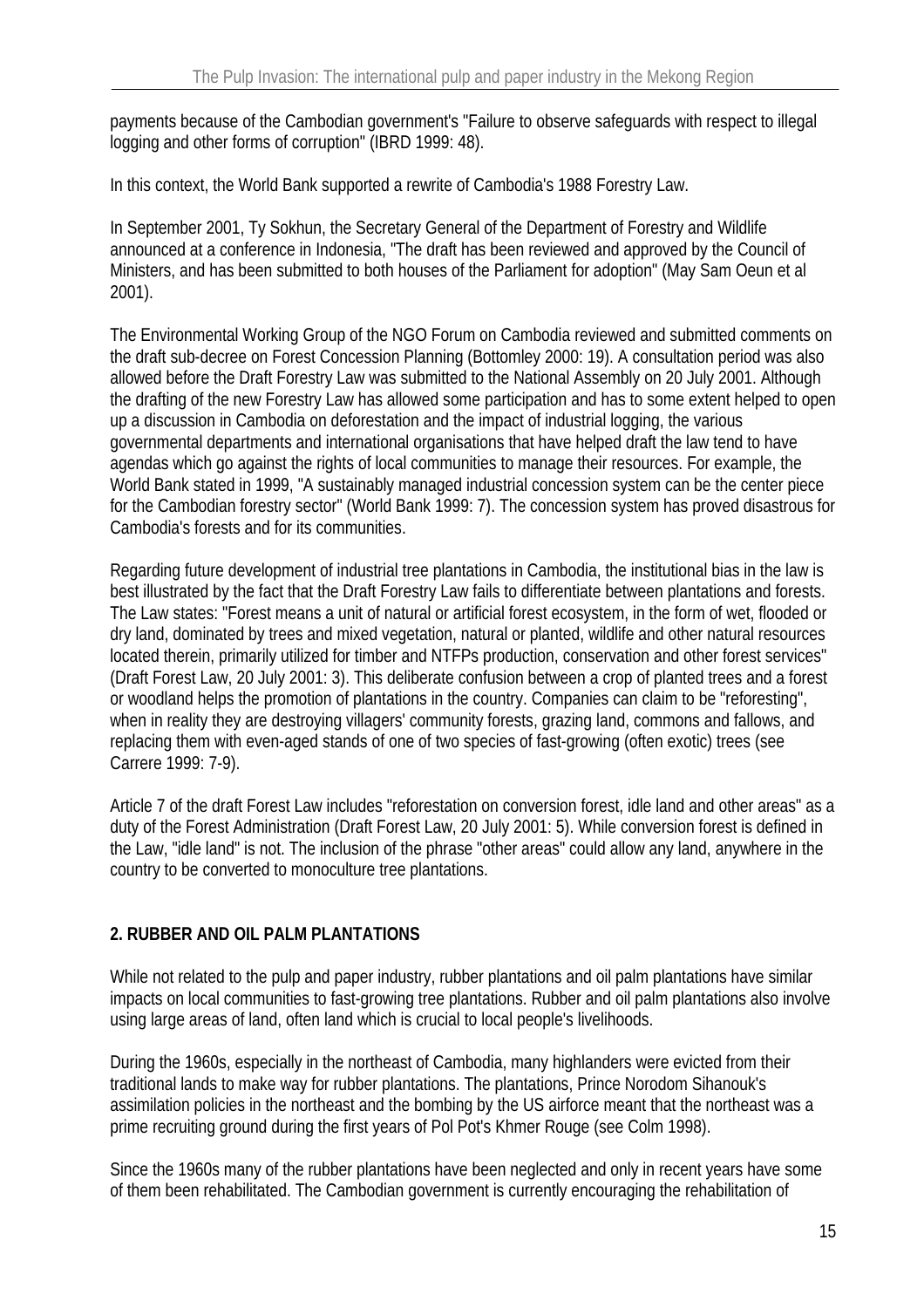rubber plantations and the development of new plantations.

In August 2001, Prime Minister Hun Sen gave a speech in Kompong Thom province at the launch of the Chhub Rubber Plantation Company's 6,200 hectare plantation. In his speech, Hun Sen praised the company for "rehabilitating the ecological balance of the region, which was degraded to some extent by logging". Local villagers are to grow cash crops between the rubber trees and will be given three hectares of land "to develop rubber plantations or grow other cash crops". Hun Sen added, "Our people have been transformed from rice and slash-and-burn farmers into workers and owners of the family rubber plantation" (Hun Sen 2001).

Local people's experiences with plantations and cash crops elsewhere in Cambodia however, indicate serious problems when large tracts of land are taken over by agricultural plantations. Two oil palm developments, one in Ratanakiri in north-east Cambodia and one south of Phnom Penh illustrate these problems.

In 1995, a joint venture company won a 20,000 hectare concession to plant an oil palm plantation in O Yadao district, Ratanakiri province. The company is a joint venture between Globaltech Sdn. Bhd. (Malaysia), Mittapheap-Men Sarun and Rama Khmer International (both Cambodia) (Colm 1996: 6). The project would displace 4,500 people from their land, while providing employment for a maximum of 400 (Paterson 1997: 4).

The company recruited villagers to clear land for the plantation including villagers' forests and fallow fields. "The company measured the land that people were in the process of farming and said this land belongs to the company already – even if we didn't sell," one villager told Sara Colm, a researcher with the NGO Natural Resources Management Project (Colm 1996: 11). However, a trial plantation in 1996 was a complete failure and land the company had already cleared was simply left unused. The company then started to plant coffee, much of which died because of drought the following season. The company then built a dam to provide water to irrigate the coffee. Villagers downstream of the dam have seen their streams and water sources depleted. The company bought the land which was submerged by the reservoir from villagers at a price of US\$52 per hectare. Villagers sold the land unwillingly, reasoning that the company would take the land anyway, if they refused to sell (NTFP no date: 2-3).

A survey by the Ratanakiri-based NGO, NTFP project, compares the potential income to villagers from planting fruit trees between 1995 and 1998 and the income to villagers from large scale monoculture. The survey concludes that the income from fruit trees is significantly greater for villagers, and "because it is based on a variety of crops is less risky and more sustainable than large scale monocultures that are being presented as the alternative" (NTFP no date: 1).

The report also sums up villagers' problems with contract farming on large-scale monoculture plantations:

"While the company may be offering employment opportunities to local people, their sharecropping plan increases village peoples' vulnerability because they will have to give up growing rice for their families in order to tend the coffee. Their income will depend very much on seasonal growing conditions and the company will dictate the price at which villagers must sell their beans to the company. Farming people are really being asked to take risks that they cannot afford to take. Their question to the company was . . . how are they going to look after their children and their old people if they have to give up everything and look after coffee" (NTFP no date: 3).

Another oil palm plantation, 150 kilometres south of Phnom Penh, has also led to problems for local people. A joint venture led by Mong Reththy, one of Cambodia's richest businessman and Cambodia's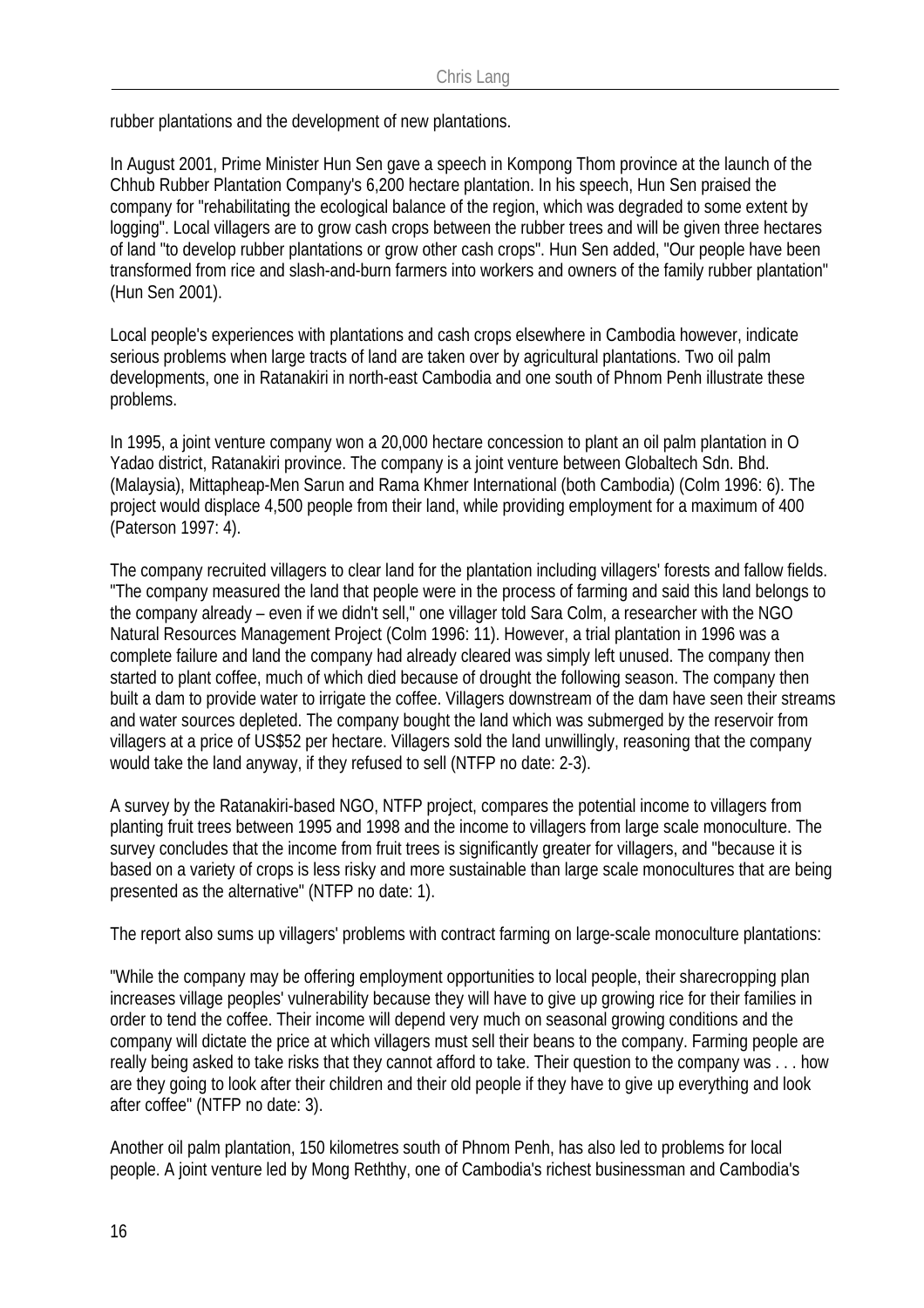largest rubber trader, is attempting to establish an oil palm plantation on 3,800 hectares of land adjacent to Route 4, the main road between Phnom Penh and Sihanoukville.

The joint venture company behind the US\$12 million project, Mong Reththy Investment Cambodia Oil Palm, is owned by Mong Reththy (60 per cent), Borim Universal (South Korea, 30 per cent), and Lavanaland (Malaysia, 10 per cent) (Bok Chiv Tor 2001).

The land was already in use by people living in four villages in the area. Almost all of the 300 families in Tanei village lost land to the company's plantations and many feel they were tricked into giving up their land. Villagers that did receive compensation were only paid for the land they lost and received nothing for the trees they had planted on the land. One villager explained, "The chief of the commune asked us to give our thumb prints on a statement, but so far we haven't received anything. The government has given money to the company, but every month the company tells us it will pay us next month. Now one year has passed." Mong Reththy denies that his company has received any money from the government (Mong Reththy 2001).

The company, with the help of the Phnom Penh authorities, moved 99 families from a squat in Phnom Penh to work on the plantation. However, few of the people moved from Phnom Penh have actually found work on the plantation, the processing factory is still to be built, and many people are simply moving back to Phnom Penh to look for work there.

When people were moved from Phnom Penh in early 1999, the company promised to give them two hectare oil palm plots in order that they could earn some money from the oil palm kernels produced. In July 2000, Mong Reththy told the Phnom Penh Post that his company "is still waiting on a loan from the Rural Development bank to pay for preparing the land and providing villagers with seedling and fertilizer" (Bou Saroeun and O'Connell 2000).

Six months later, Mong Reththy wrote to Watershed magazine, explaining, "The promise of two hectares of planted palm oil plantation is still on the Company top priority agenda. The company is sourcing every possible way to secure a loan from local and international banks." Mong Reththy claimed that this was proof that his company is "more than willing to commit" (Mong Reththy 2001).

After more than two years, the villagers are still waiting for the promised two hectare plots. In June 2001, Bok Chhiv Tor, Project Coordinator for Mong Reththy, dismissed the problem, saying "The villagers can freely do whatever they please to earn their living. If they choose to work for the company we will give them employment." He added, "We really don't know how many of the villagers are currently employed by the company" (Bok Chiv Tor 2001).

In February 2001, more than 6,500 oil palm trees on Mong Reththy's plantation burned down. Mong Reththy told the Cambodian newspaper, Rasmey Kampuchea, that the fire was deliberately started, arguing that the fire started simultaneously in two different places. The oil palm trees burnt were planted in 1997, and were beginning to fruit. The company estimated the cost of the damage at around US\$70,000 (Rasmey Kampuchea 4 March 2001).

So far, the oil palm venture doesn't even make a profit. The first fruits have begun to be harvested, but without a factory to process the kernels, the first year's harvest was simply left to rot.

The US\$5 million factory is planned to be completed in 2002 but it is not clear where the money will come from. Mong Reththy is currently negotiating with the government in an attempt to gain help in funding the factory. In May 2001, Mong Reththy told the Cambodia Daily, "If there is no factory, I will lose another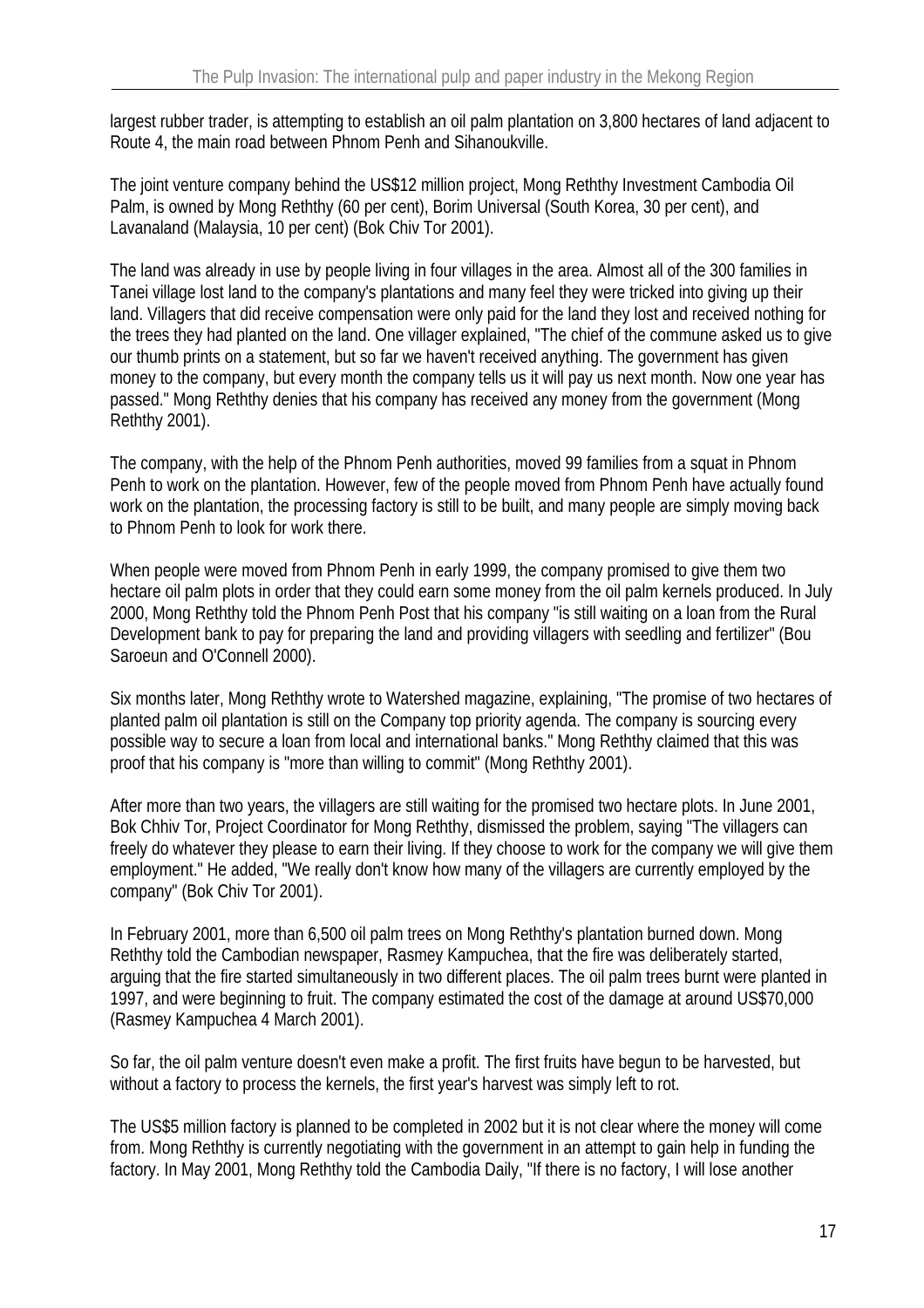US\$1.5 million in 2002." He said so far the plantation project has cost US\$10 million in overheads, and this year it lost US\$1 million (Kay Kimsong 2001).

In March 2001, the Rasmey Kampuchea newspaper reported that the Ministry of Agriculture did not encourage the oil palm plantations project, on the grounds that "it would not give a positive result". In the meantime, Mong Reththy is focussing on his 1,800-hectare cassava plantation (Rasmey Kampuchea 4 March 2001).

Similar problems of access to land and unemployment will arise in other areas of the country if the Cambodian government allows large tracts of land to be handed over to agri-businesses or tree plantation companies. The experience from Thailand with tree plantations indicates that further environmental and social problems will arise as water tables are lowered, community forests are replaced by monocultures and common land disappears. (See report on Thailand.)

#### **3. A HISTORY OF FAST-GROWING TREE PLANTATIONS IN CAMBODIA**

There have been several plans to develop a pulp and paper industry and associated fast-growing tree plantations in Cambodia. However, the level of paper consumption remains very low at around 0.7 kg per person in 1998 (PPI 1999) and there is only one large-scale industrial tree plantation currently underway in the country.

In 1965, the Committee for Coordination of Investigations of the Lower Mekong Basin (the forerunner of the Mekong River Commission) produced a report "on the feasibility of establishing a large-scale pulp and paper industry in the Lower Mekong basin". The justification was two-fold: to utilise the electricity that would be generated from the proposed hydroelectric dams on the Mekong mainstream; and to find a use for the "seemingly unexhaustable resources of wooden fibrous raw materials within the region" (Bryde et al 1965: 1). Thirty six years later the Mekong mainstream dams have not been built (outside China) and the proposals have been dropped, because of the massive social and environmental problems associated with such large-scale dams. Meanwhile, the forests of the region have been devastated by war, logging, dam construction, conversion to agriculture (often cash crops for export) and conversion to monoculture tree plantations.

The 1965 report looks at the possibility of establishing a large-scale pulp and paper mill in Phnom Penh. Having discussed the various possible sources of raw material already existing, the study concludes that they are not suitable for economic conversion to pulp, and "a large-scale pulp and paper industry within the Mekong basin is only feasible provided correspondingly large plantations of coniferous species are established" (Bryde et al 1965: 24). Interestingly, the consultants do not suggest possibility of eucalyptus or acacia plantations. The report recommends logging the "overmatured" pine forests in Cambodia, and replacing the natural pine forests with plantations (Bryde et al 1965: 35-39).

However, the report concludes "no obvious reasons were seen for assigning high priority to a pulp and paper industry. On the contrary, it was considered likely that other types of industries may serve the interest of the Mekong countries much better, especially those calling for more labour and manual skills but less capital investment per employee" (Bryde et al 1965: 9). The plans for a large-scale pulp and paper mill in Phnom Penh were quietly shelved.

Since that time, there has been little effort made to develop a pulp and paper industry in Cambodia. Between 1985 and 1990 the Department of Forestry established approximately 2,000 hectares of Acacia auriculiformis and Eucalyptus camaldulensis plantations (White 1991: 7). These were supposedly planted to provide firewood, although neither species provides particularly good timber for burning.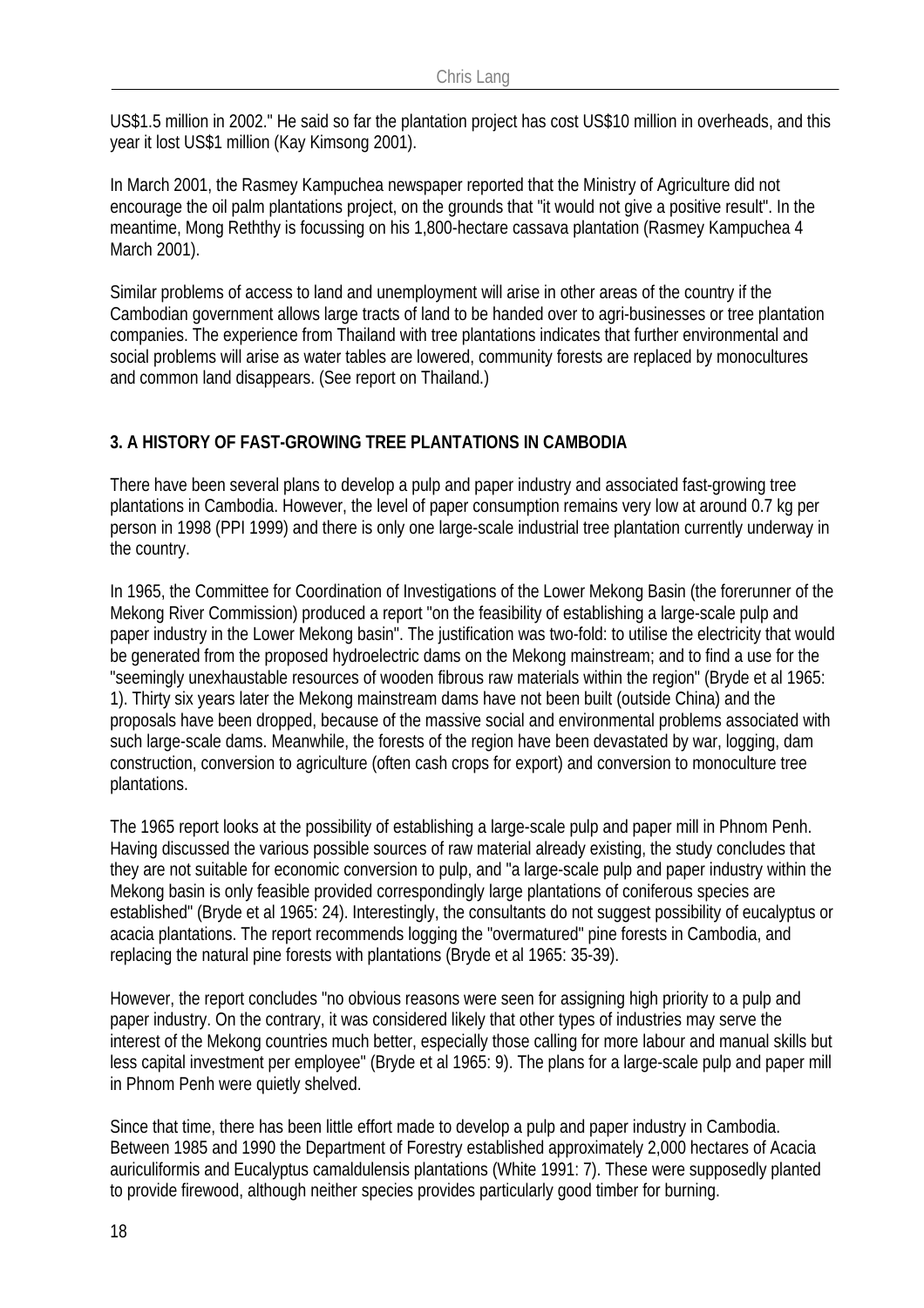Foresters, whether employed by aid agencies or NGOs, will, almost invariably, sooner or later, recommend large-scale industrial forestry, including "reforestation" involving tree plantations. In 1991, Keith White, forest advisory consultant to the NGO Australian Catholic Relief, recommended a five-year "Industrial Forestry Plantation" programme which would aim "To develop industrial wood production forests on degraded forest land and to rehabilitate them to productive forest". The consultant argues that this would provide rural employment and "viable economic growth leading to the establishment of needed forest industries" (White 1991). This programme did not take place. The consultant's assumptions about rural employment are contradicted by studies carried out in Ratanakiri province comparing the income to villagers of fruit tree planting on their own land with income from monoculture plantations. The surveys, carried out by the Ratanakiri-based NGO, NTFP project, indicate that villagers would prefer to retain control of their own land and plant their own crops, rather than becoming dependent on one crop and one company for their livelihoods (NTFP no date).

The Cambodian Forestry Department issued a study in 1999 which recommended "Rehabilitation of the country's degraded forest ecosystems" as a "priority concern for the future." The report added, "It is clear that a priority need exists to put in place an effective system for land-use planning. The question of the best ways of rehabilitating existing degraded forests is a secondary issue" (Vientiane Times 19-22 November 1999). Rather than being a secondary issue, however, who controls the rehabilitation of Cambodia's forests, and for whom the rehabilitation is carried out are crucial issues. Replacing degraded forest areas with monoculture (often exotic) tree plantations is a very different prospect for local people than community managed forest regeneration.

The Afforestation Office in the Department of Forestry, is currently carrying out a programme to plant acacia and eucalyptus which started in 1999. The chief of the Afforestation Office, Ma Sotaa said that the government-funded programme aims to "occupy the area for the pulp and paper industry" and will plant 2- 300 hectares each year, with a total area of "more than 20,000 hectares". The trees are to be cut after five years. The land to be planted is "degraded forest area, with only small trees and imperata grassland" according to Ma Soktha (Ma Soktha 2000).

## **4. THE PHEAPIMEX CONCESSION**

In January 2000, the Royal Government of Cambodia signed a contract with the Pheapimex Group giving the company a 70-year right to "develop" 300,000 hectares of "spare forest" land in the provinces of Kampong Chhnang and Pursat. Pheapimex intends to plant the land with eucalyptus and acacia trees to supply a planned pulp and paper mill in Kandal province (Bala Chandran 2001).

According to the contract for the concession, Pheapimex must plant 5,000 hectares in the first year, and a gradually increasing area each year for the first 15 years of the contract. The contract also requires that Pheapimex deposit US\$20,000 with the government as a guarantee that the area proposed is planted. The amount of rent to be charged for the land, however, appears to be undecided. The contract states, "At the present time, the government is not ready to collect the annual land rental fee" and any rent due is to be agreed in the future, "in accordance with the law and decision of the government".

In December 2000, Pheapimex signed a joint venture agreement with the Chinese Farm Cooperation Group to build a pulp and paper mill. (People's Daily 25 December 2000) The US\$70 million joint venture is financed with a loan to the Cambodian government from the Import-Export Bank of China. The loan forms part of a deal between the Chinese and Cambodian governments to boost trade and investment between the two countries. Under the terms of the loan, the Pheapimex and the Chinese Farm Cooperation Group will pay five per cent interest to the Cambodian government. The government will pay three per cent interest to the Chinese Import-Export Bank (Bala Chandran 2001).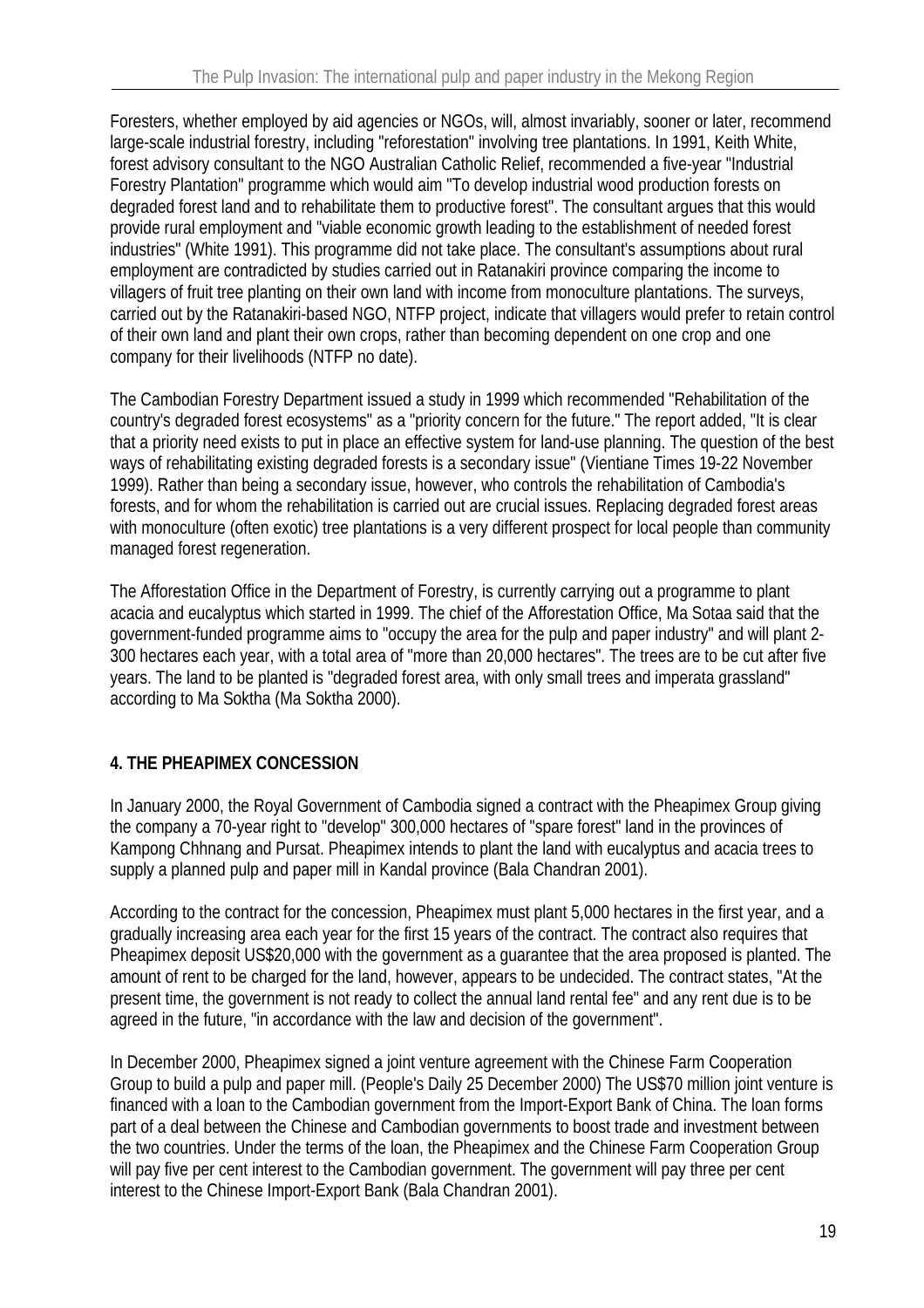The Secretary of State for Agriculture Forestry and Fishery, Chan Tong Yves, told a reporter that he welcomed the deal and said the government's efforts to draw investment into the agriculture sector were bearing fruit (Bala Chandran 2001). Pheapimex is well placed to benefit from such efforts. The company's Cambodian owner Choeng Sopheap (nicknamed Yeay Pho) has "extremely close relations" with Cambodian Prime Minister Hun Sen, according to the NGO Global Witness. Yeay Pho's husband, Lao Meng Ken, is a director of Pheapimex, and is a special adviser for foreign investment to Hun Sen (Global Witness 1999: 8) and Pheapimex is a major donor to the Cambodian People's Party.

Pheapimex-Fuchan, a Taiwanese joint venture with the Pheapimex Group is the largest logging concession holder in Cambodia, with more than 700,000 hectares of concessions. According to Global Witness, "Pheapimex-Fuchan is an example of all that is wrong with forestry in Cambodia. They enjoy the protection of Hun Sen, they cut what they like and it seems that no one has the power to do anything about it" (Bangkok Post 20 June 1998).

Global Witness has been monitoring logging in Cambodia since 1994 and is currently financed by Danida as the Independent Monitor of the Forest Crimes Monitoring Unit, which in turn is funded by the UK's DfID. The NGO has accused Pheapimex of illegally logging outside their concessions, logging in other firms' concessions, threatening and attacking forestry officials, logging without the prior approval of the Department of Forestry and logging in wildlife areas (Global Witness 1999: 7-8).

Pheapimex's plantation concession area in Kompong Chhnang and Pursat includes all the available forest land in the area. The concession is bordered by the Aural Wildlife Sanctuary to the east and by the Tonle Sap to the west. Both areas are protected. The concession may even encroach on the Aural Wildlife Sanctuary. If villagers' commons and forests are converted to monoculture tree plantations, they will have little choice other than to collect forest products from the protected areas.

Villagers in Ansa Chombok commune in Pursat province are worried that Pheapimex will destroy 6,800 hectares of forest near their village and replace it with monoculture tree plantation. The forest includes an area of lowland pine forest (Pinus merkusii) which is rare in Cambodia and protected by law.

In February 2001, villagers travelled to Phnom Penh to try to persuade the government to halt the planned plantation (Bou Sarouen 2001). In March, a meeting between government officials and villagers took place in March in Ansa Chombok commune. Over 100 villagers from seven villages turned up to the meeting but officials allowed only one representative from each village into the meeting.

Government officials started the meeting by asking villagers whether they would allow Pheapimex to work in their area. The village representatives responded by pointing out that they would first like to ask the government officials some questions:

- Before the contract was signed was an environmental impact assessment approved and if so can they see it?
- Was the National Assembly informed before the contract was signed?
- On which law is the Pheapimex land concession contract based?
- What does Pheapimex think Eucalyptus does to the soil and water table?
- What impact does Pheapimex/Government think a paper factory will have on the Tonle Sap and its fish?
- Why when Cambodia is in a process of losing its forests is the government allowing Pheapimex to destroy more forest to plant trees for paper?
- Did the Ministry of Environment see and agree to the Pheapimex contract?

The government officials offered no response.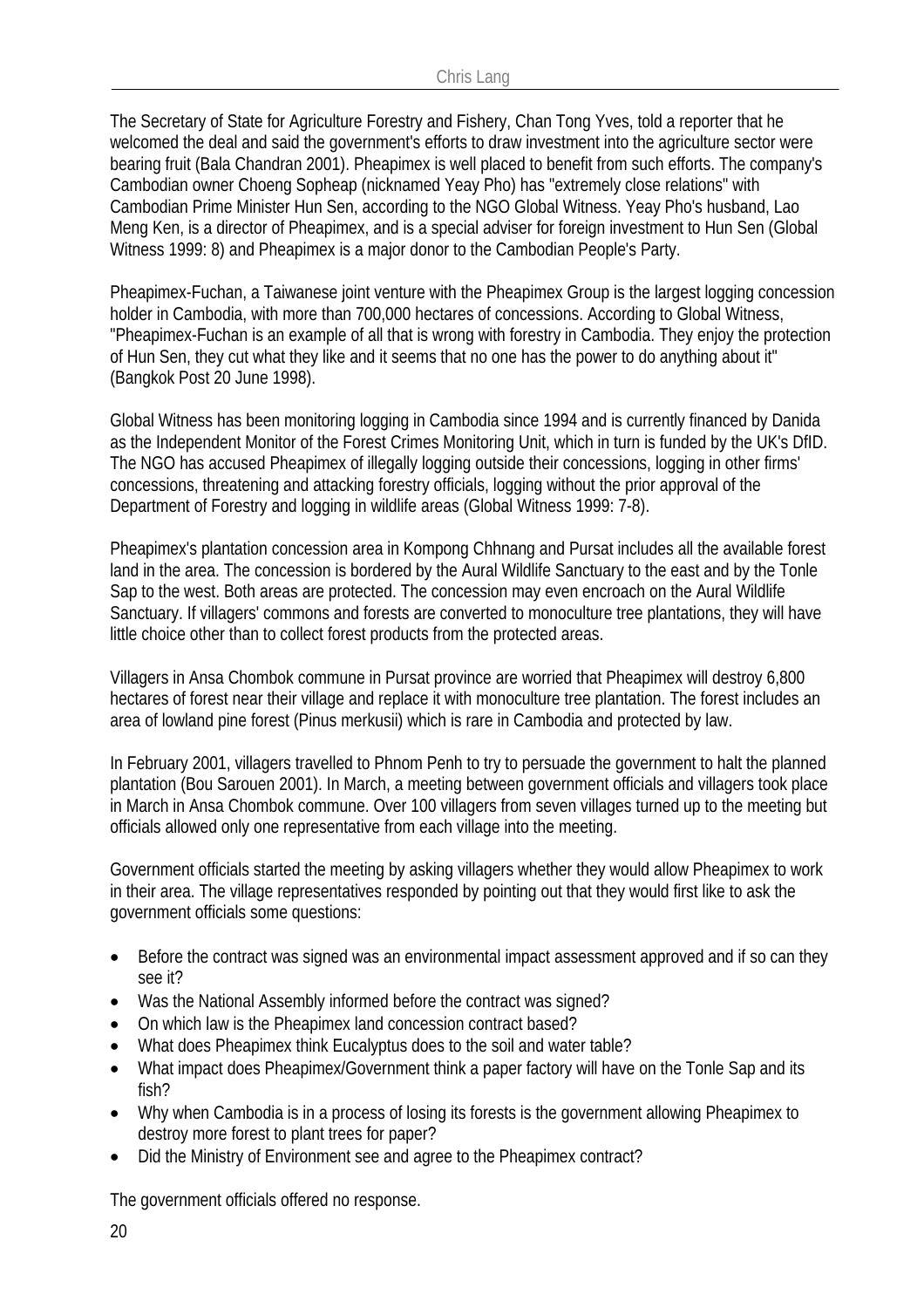Oum Huot, a villager from Ansa Chombok told the Phnom Penh Post, "We completely reject the idea that this land is 'degraded forest'. This is good forest and the big trees were cut by loggers only in the last few years. If they leave this land alone for 15 to 20 years big trees will grow again" (Bou Saroeun 2001). "We are worried about this plan," Luek Thuon, another villager from Ansa Chombok, told the Phnom Penh Post. "If they destroy the old forest they might as well come to kill us all. It is our rice pot" (Bou Saroeun 2001).

Villagers from seven villages that would be affected by the proposed plantations issued a statement in January 2001 opposed the project. The statement is reproduced below:

"We disagree with the company's plan to bulldoze the existing forest and plant paper trees for the following reasons:

- "We all rely upon the forest to meet our livelihood needs for it supplies resin, fruit, creepers, rattan, cassava, mushrooms, and housing materials and is also used for our cattle's grassland. The wood so far has not been depleted and is still useful and profitable for us. The cutting of trees [by the company] will cripple us and also impact on people 's fields throughout the planned location.
- "The cutting, which will lead to the clearing of 130,000 hectares in Pursat Province will affect environment that the Government have planned to protect and reforest. Instead, Pheapimex is planning to destroy the forest that is useful for protection against floods, storms, and erosion into the Tonle Sap River.
- "When planning the agro-agricultural scheme, the company did not talk with the local people and didn't examine the location of people's villages and farms within the investment area. As mentioned, we would like you to solve the problem before it is too late and to demand the whole planned land in order to be people's use and future generation's property."

An NGO visit to the area in March 2001 reported the various uses villagers made of the trees:

"Trach (Dipterocarpus intricatus) and Chhoeuteal (Dipterocarpus alatus) both tapped for resin, Kroeul (Melanorrhea laccifera) resin extracted to produce varnish, Srakum (Payena elliptica), Pring (Eugenia sp.), Kuy, Vay and Rum Doul which are all fruit trees, Rum Deng Meas one of many traditional medicine trees, Thbeng (Dipterocarpus obtusifolius) for firewood, housebuilding and resin, Krakas (Sindora cochinchinenis) for firewood and Popel (Hopea recepei) from which small amounts of wood used to preserve sugar palm sap and also occasionally used for boat building. There was also a good amount of bamboo and rattan in the forest which villagers make use of."

The contract between Pheapimex and the government states that "If there is wood with commercial value left on the land . . . [Pheapimex] must pay for the wood the whole price to [the government] in accordance with the existing forestry management law." NGOs in Cambodia report that businessmen are paying for young trees to be cut down inside Pheapimex's concession. The trees are used by fishing lot owners as poles in constructing barrages blocking rivers, in order to catch fish.

In October 2001, Chan Sarun, the Minister of Agriculture, wrote to the Department of Forestry, giving permission for the collection of non-timber forest products including "firewood, charcoal and young trees" in Pursat and other provinces. The letter seems to be an attempt to allow the degradation of the forest in the area of the Pheapimex concession. Another letter from Provincial Forestry Officials specifically allows local businessmen to collect poles in the area of the Pheapimex concession. These letters may relieve Pheapimex of the duty of paying the government for the wood cut within their concession area. The letters could also be an attempt to encourage the degradation of the forests in the area and an attempt to reduce local communities' opposition to the project.

The 2001 Land Law could also provide a mechanism for challenging the size of Pheapimex's concession.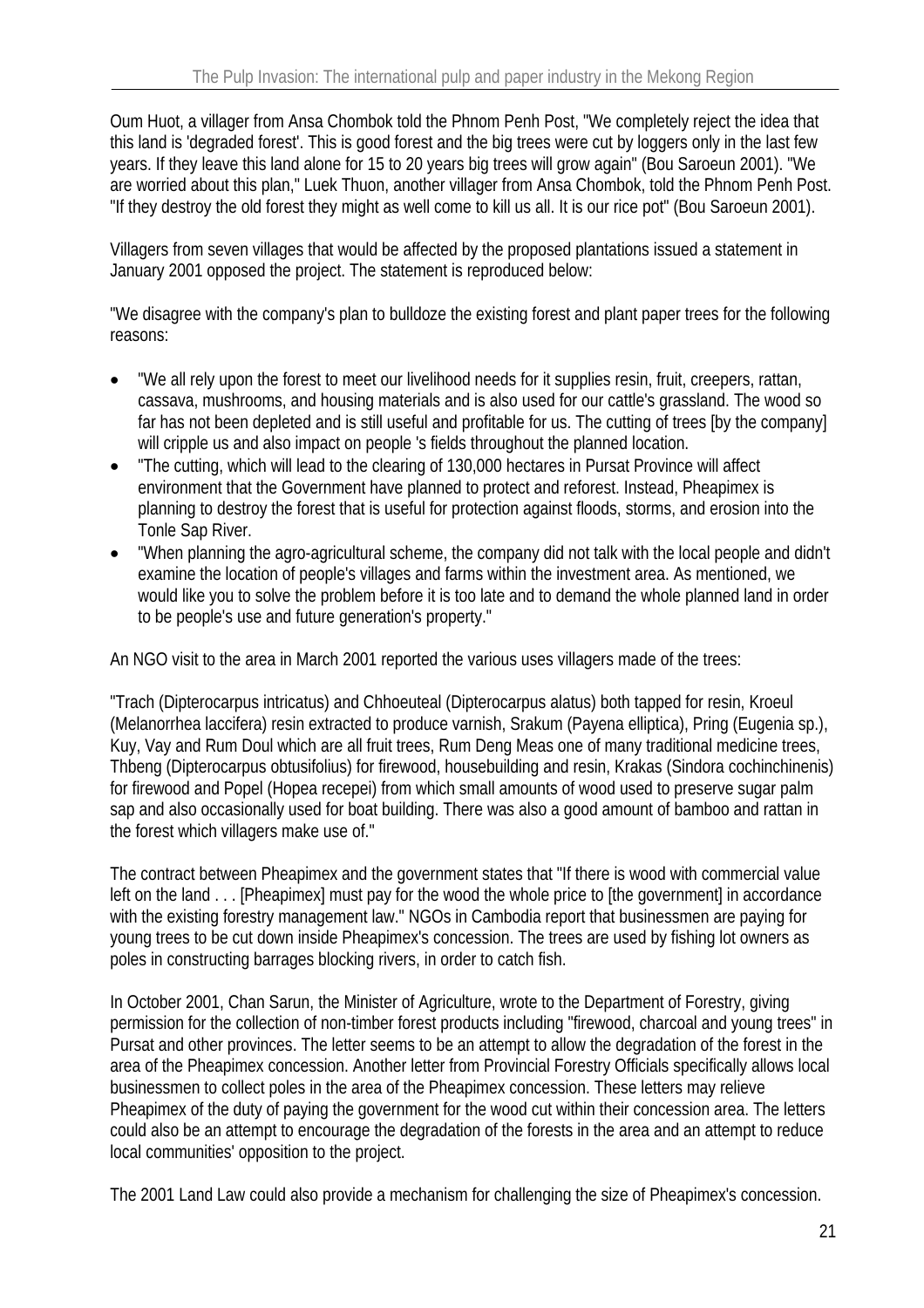Article 59 of the Land Law states, "Land concessions shall not be more than 10,000 hectares. Existing concessions which exceed such limit shall be reduced." In theory, at least, Pheapimex's concession area should be reduced in order to conform with the law. However, the article allows for exceptions and states, "The procedures for reductions and specific exemption shall be determined by sub-decree." The government has yet to produce any sub-decrees relating to Article 59 of the new Land Law.

Opposition to the plantations continues. Legal Aid of Cambodia is working with villagers in Pursat province to create a forest protection society aiming to establish legally villagers' right to forests for gathering and other purposes.

#### **REFERENCES**

Bala Chandran (2001) Paper tree project to boost rural life. Phnom Penh Daily. 5 January 2001. Web-site: http://www.phnompenhdaily.com/05-01-01all.htm accessed 9 March 2001.

Bok Chiv Tor (2001) E-mail to Chris Lang. 21 June 2001.

Bottomley, R. (2000) Structural Analysis of Deforestation in Cambodia (with a focus on Ratanakiri Province, Northeast Cambodia). Japan: Mekong Watch and Institute for Global Environmental Strategies. March/April 2000.

Bou Saroeun (2000) Foul play stalks community forest. Phnom Penh Post. 10-23 November 2000.

Bou Saroeun (2001) Villagers protest Pheapimex plantation. Phnom Penh Post. 2-15 February 2001.

Bou Saroeun and S. O'Connell (2000) Relocated squatters still waiting for land and jobs. Phnom Penh Post. 21 July - 3 August 2000.

Bryde, O, J. Brax, T. Kluwer, R. Hedeen (1965) Report on the Feasibility of Establishing a Large-scale Pulp and Paper Industry in the Lower Mekong Basin. United Nations Economic Commission for Asia and the Far East, Committee for the Coordination of Investigations of the Lower Mekong Basin. Copenhagen, November 1965.

Carrere, R. (1999) Plantations Campaign: Ten replies to ten lies. Montevideo: World Rainforest Movement.

Chea Sotheacheath and A. Marcher (1999) Land law ready to leave the drawing board. Phnom Penh Post. 15-28 October 1999.

Colm, S. (1996) Effects of Oil Plam Plantation Development on Indigenous Communities, Ratanakiri Province, Cambodia. Natural Resource Manangement Project.

Colm, S. (1998) Pol Pot: the secret 60s. Building the "people's war" among the tribal communities. Phnom Penh Post. 24 April - 7 May 1998.

Cooper, G. (2001) Re: Pheapimex. E-mail to Chris Lang. 6 December 2001.

Global Witness (1996) Cambodia, where money grows on trees. London: Global Witness.

Global Witness (1999) The Untouchables. Forest crimes and the concessionaires - can Cambodia afford to keep them? London: Global Witness.

Hun Sen (2001) Address to the Ceremony to Inaugurate the Hun Sen Tumring Primary School and to Launch a Rubber Seed Plantation in Tumring Commune, Sandan District, Kompong Thom Province, 29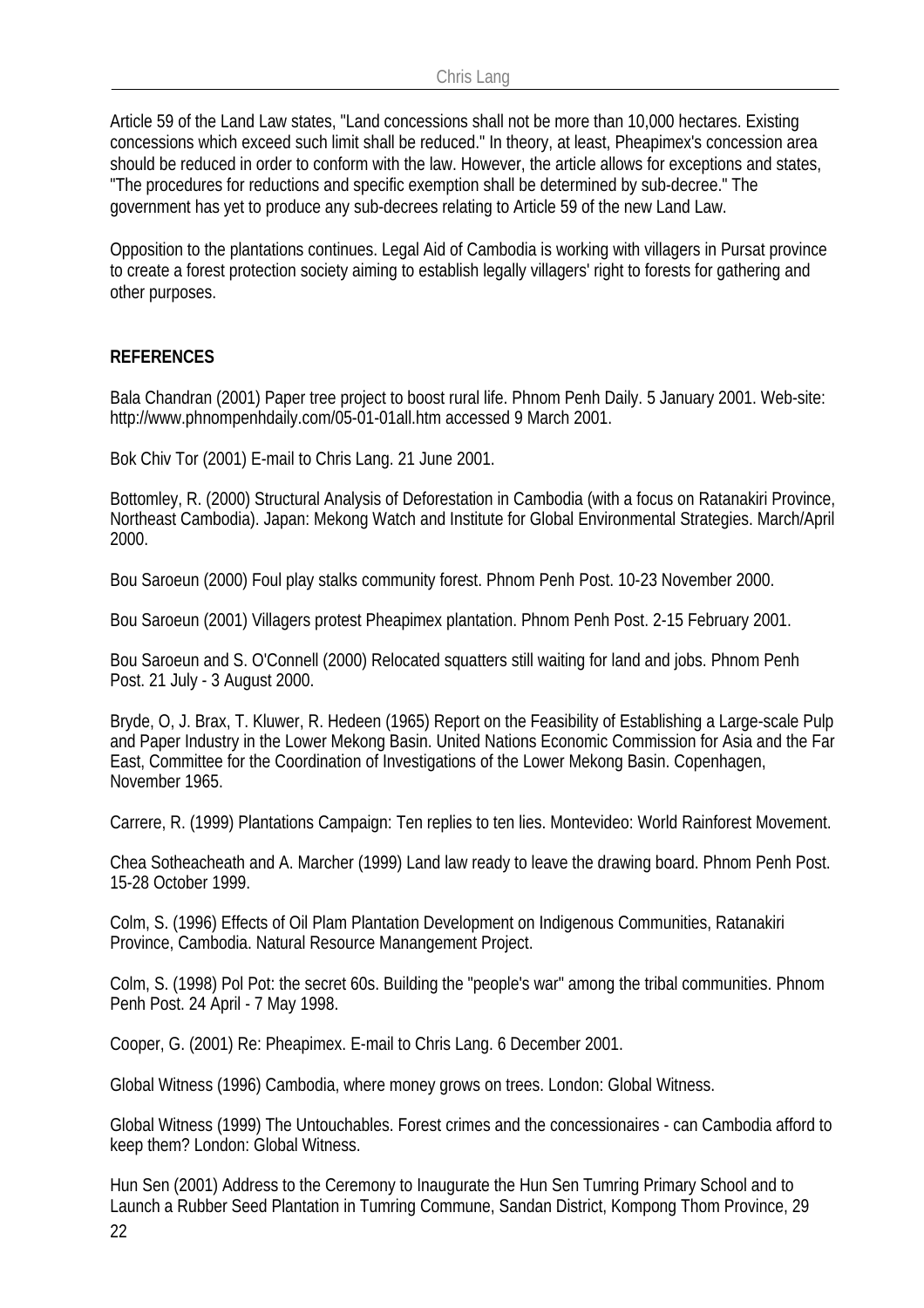August 2001. Official translation.

IBRD (1999) Proceedings of the Cambodia Consultative Group Meeting, Tokyo, Japan, 25-26 February 1999. Washington DC: International Bank for Reconstruction and Development.

Kay Kimsong (2001) Mong Reththy Seeking Gov't Loan for Palm Oil Project. Cambodia Daily. 17 May 2001.

Marcher, A. and Lon Nara (2000) Farmers hounded wherever they go. Phnom Penh Post. 1-14 September 2000.

Ma Soktha (2000) Chief of Afforestation Office, Department of Forestry, Interview with Chris Lang. 3 May 2000.

May Sam Oeun, Ty Sokhun and Eang Savet (2001) Cambodia Paper on Forest and Wildlife Law Enforcement Experience. Ministerial Conference – Danpasar, Indonesia. 11-13 September 2001. Web-site: http://www.oneworld.org/globalwitness/press/bd\_bali110901cambodia.htm accessed 29 November 2001.

Mong Reththy (2001) Letter to the Editor, Watershed magazine. 3 February 2001.

NTFP (no date) Fruit tree survey – Som Kaning village, Som Thom Commune, Oyadou District, Ratanakiri Province. Manuscript. NTFP project, Ratankiri.

O'Connell, S. (2000) Subdecrees seen as Achilles heel of draft land law. Phnom Penh Post. 1-14 September 2000.

Paterson, G. (1997) Traditional resouce tenure and livelihood systems of ethnic minorities in Ratanakiri province, Cambodia: "Responding to rapid change". Paper presented at UNDP/HPP/IMC regional workshop, Phnom Penh, 8-10 April 1997.

Sainsbury, P. and Chea Sotheacheath (1998) Swathes of land being readied for foreign leases. Phnom Penh Post. 10-23 April 1998.

Sik Boreak (1999) Land Ownership, Sales and Concetration. Cambodia Development Review, Vol. 3, Issue 4. December 1999: 7-9.

White, K. (1991) Forestry Sector Projects for Cambodia. Reconstruction and Development Assistance Programme, Part 2, Projects. Phnom Penh: Australian Catholic Relief.

Williams, S. (1999a) Participation in Land Reform in Cambodia: Problems and Possibilities. Phnom Penh: Oxfam GB.

Williams, S. (1999b) Where has all the Land Gone? Land Rights and Access in Cambodia. Volume 1: Review of Land Issues Literature and Property Law. Phnom Penh: Oxfam GB.

World Bank (1999) Cambodia: A vision for Forestry Sector Development. Washington DC: World Bank.

World Bank (2001) Cambodia – Land Management and Administration Project. Project Information Document. Washington DC: World Bank.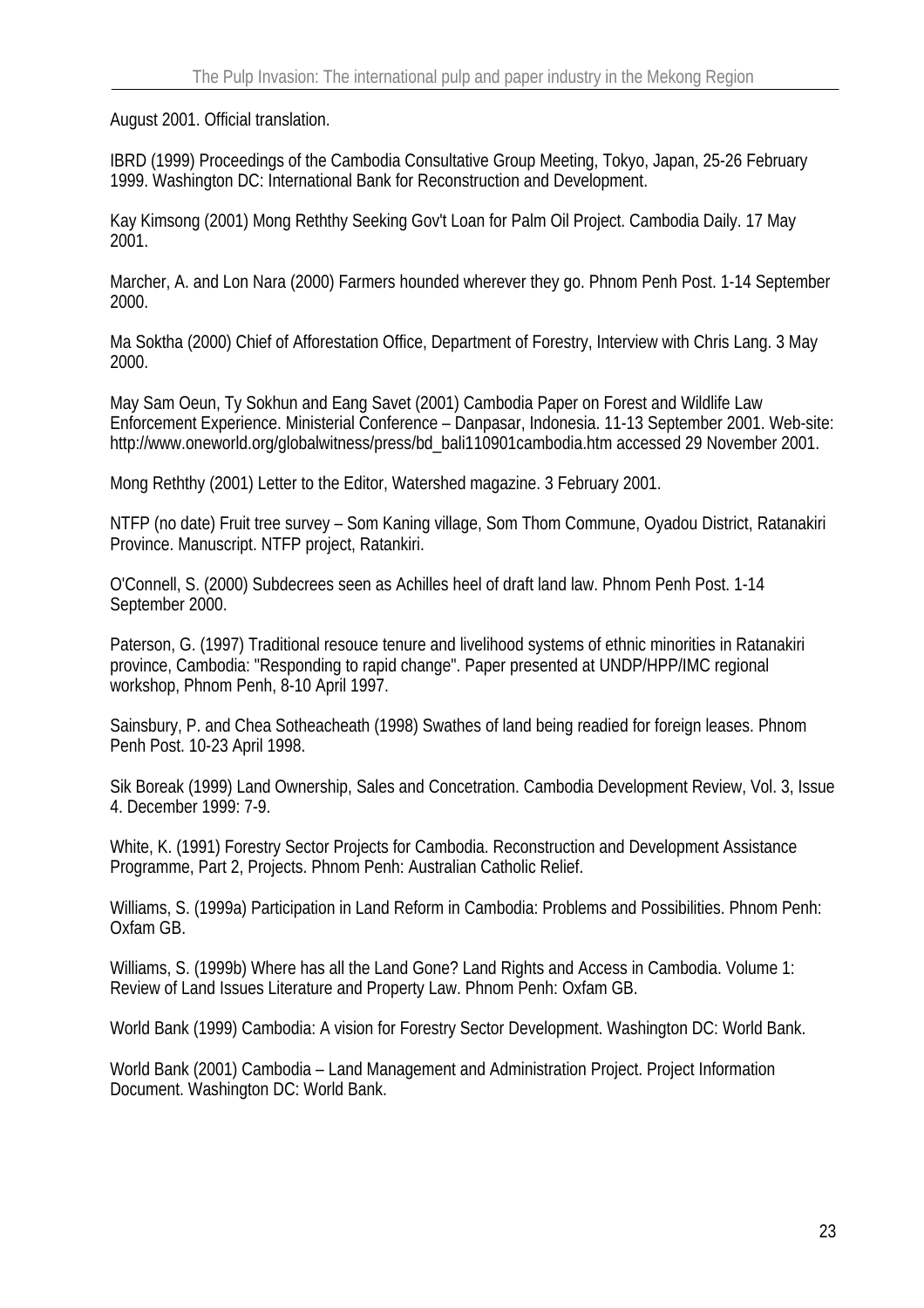## **LAOS – Subsidies to a struggling plantation industry**

This report gives an overview of the situation in Laos, starting with an overview of the situation today, followed by a look at some of the international support to the industry, including the Asian Development Bank's role in promoting plantation development in Laos. The final section profiles some of the companies that are active in the plantation sector.

#### **1. OVERVIEW OF THE SITUATION TODAY**

Laos has a very low per capita consumption of paper and board products, reported to be 0.6 kilogrammes (kg) in 1998 (PPI 1999). Compared to Thailand, there is a much smaller area of fast-growing tree plantations. However, in recent years there has been a significant amount of interest, particularly from Thai companies, in expanding the area of tree plantations in Laos to serve the pulp and paper industry.

Laos' only paper mill, the Asia Paper Factory is 10 kilometres outside Vientiane. Water from the mill is channeled to nearby rice paddies. In February 2001, the Lao news paper Patheth Lao reported that local residents had complained about the factory emitting dirty water and a strong smell. Bounmy Somnsad, a consultant from the factory dismissed local people's concerns and said, "The water doesn't contain any chemicals, only flour and lime, which is good for rice production, it does not effect the health of residents" (KPL 2001b).

In the mid-1990s there were several reports that Laos was planning to build its first large-scale pulp mill. For example, in October 1996, Pulp and Paper International Magazine reported that Vientiane Pattana Agro Industry planned to build a 100,000 tons a year pulp mill. The company was a joint venture between the Lao government and a Thai company (PPI 1996). Phoenix Pulp and Paper Mill in Khon Kaen in Thailand has planned bamboo and eucalyptus plantations, a wood chipping mill, a 20,000 tons a year paper mill, a 600,000 tons a year pulp mill, a 55-room hotel and a tourist resort. The then-majority owners of Phoenix, European Overseas Development Corporation set up four companies all supervised by EODC's offices in Laos with the aim of expanding their operations to Laos (Watershed 1998b: 56-57). None of these plans have come to anything, partly because of the Asian economic crisis in 1997. (See report on Thailand – EODC.)

According to the FAO, the first eucalyptus and other fast-growing tree species in Laos were planted in the early 1960s. A survey carried out by the Ministry of Agriculture and Forestry in 1993 states that 1,900 hectares of plantations were established before 1976. By 1993 almost 10,000 hectares of plantations had been planted, although the Ministry estimated the survival rate to be as little as 46 per cent (FAO www 2).

The statistics for plantation area in Laos are inconsistent, and the exact area of plantations is difficult to establish. For example, in 2000, the FAO estimated that there was a total of 53,900 hectares of plantations in Laos. This total included 8,100 hectares of eucalyptus plantations, 5,400 hectares of acacia and 13,500 hectares of teak (FAO www 2). The Asian Development Bank, however, estimated in 1998 that 33,800 hectares of plantations had been established since 1975. The ADB's consultants point out that survival rate is low, and they estimate the actual plantation area to be between 12,000 and 15,000 hectares (Thongleua and Castren 1998).

There have been few (if any) open protests by farmers and villagers in Laos for two main reasons. First, the development of large-scale industrial plantations is still in its infancy and the impacts are therefore so far local and, compared to Thailand, still quite small. Second, Laos is a one-party state, and the Lao People's Revolutionary Party does not tolerate dissent. Amnesty International's 2001 report on Laos states, "Freedom of expression, association and religion continued to be severely restricted" (AI 2001). There is no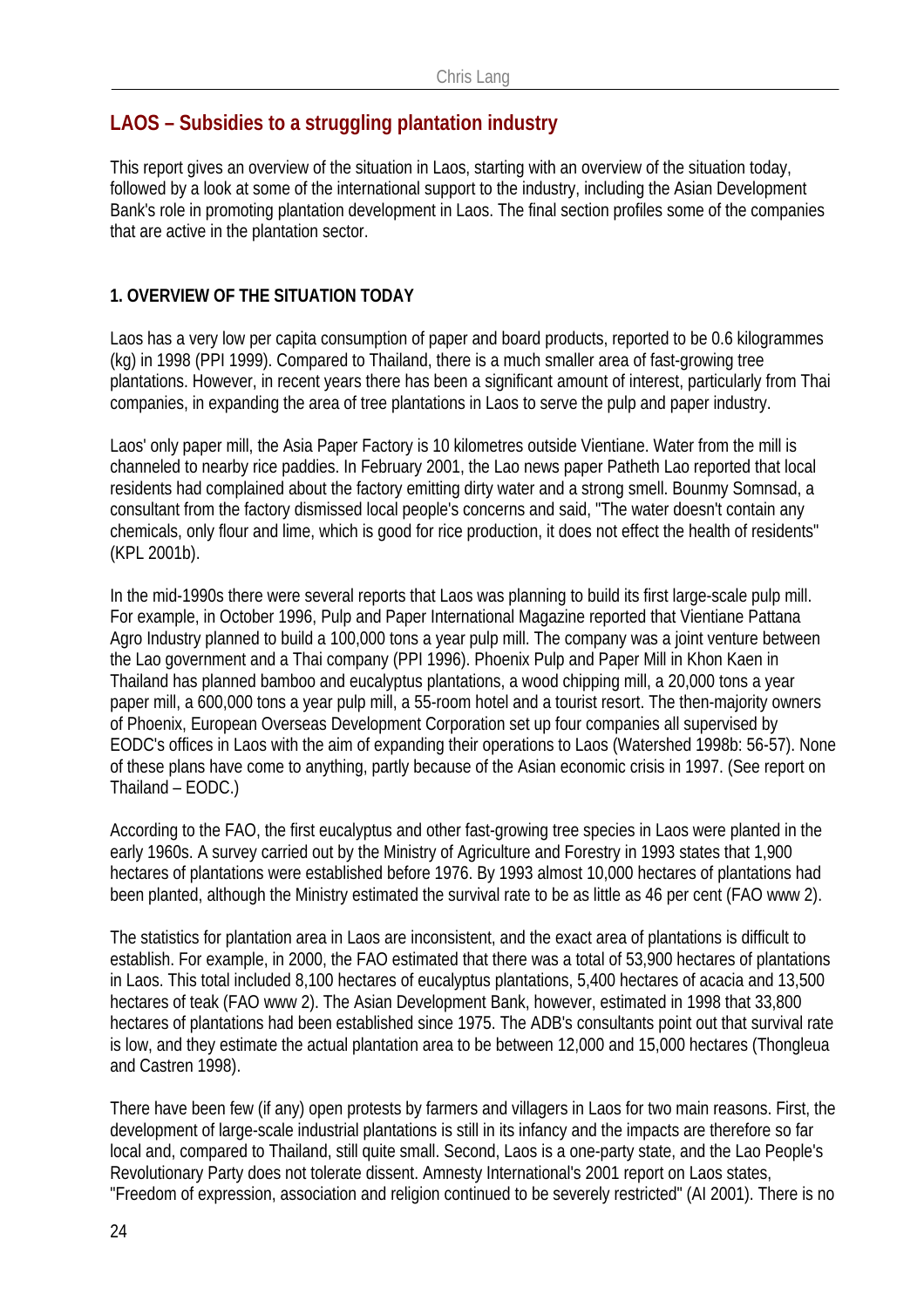free press in Laos, there is no right to change the government, no right to freedom of speech, religion or movement. Under these circumstances, protest is far more difficult than in Thailand. However, villagers have complained to local officials about the impact of plantations and in Champasak province villagers have erected signs indicating communal grazing land and forest in defiance of the company attempting to enclose the land as tree plantations.

## **2. INTERNATIONAL SUPPORT TO THE INDUSTRY**

Support for the development of fast-growing tree plantations in Laos comes from a series of sources. For example, Gary Oughton of the Vientiane-based consulting firm Ecolaos stated in November 2000, "We need to get trees back into this region of Southeast Asia, by any means possible." His consulting firm was involved in the Resettlement Action Plan for the proposed Nam Theun 2 hydropower dam. When asked about the problems of livelihoods being destroyed by the project, he recommended "joint forest management between villagers and a high tech company like Poyry." Inevitably, this would include industrial plantations.

Laos is heavily dependent on foreign investment and aid. Around 80 per cent of all "development" projects are paid for from overseas (Brandmaier 2001). Since 1988, 37 countries have invested more than US\$5.7 billion in over 840 projects in Laos. Thailand has invested more than any other country, with around US\$2.9 billion in 262 projects. The US ranks second with US\$1.4 billion invested and South Korea third with US\$636 million (KPL 2000).

There has been a series of overseas projects aimed at promoting plantation development in Laos. In 1967, Australia and Laos started discussion on the Lao-Australian Reforestation Project (Bounphom 1993: 6). According to a report produced for the Asian Development Bank, most of the tree planting carried out under the Lao-Australian Reforestation Project "failed bacause [sic] of a combination of one or more factors such as poor maintenance, cattle or fire damage" (Saravanamuttu Muttiah no date: 7).

The Asian Development Bank has funded projects in the forestry sector in Laos since 1978. The focus was on industrial forestry and the first loan of US\$8 million went on modernising a plywood mill and on associated forestry operations (ADB 1989).

An ADB-funded "Forestry Development Project" started in 1979. One of the consultants on this project, Saravanamuttu Muttiah, reveals the bias towards industrial forestry and species including eucalyptus inherent in many such projects. The project was supposed to include collecting seed from forests. However, the consultant reported that the it was simply too much hard work to get into the forests to collect seed: "Because of various difficulties encountered in getting into remote forest areas for seed collection, the possibility of establishing chiefly clonal seed orchards of premier species was examined but it requires considerable initial research support" (Saravanamuttu Muttiah no date: 5). It is far easier for foresters to spend their time in the laboratory or seedling nursery working with tree species they know about, such as eucalyptus, than to go out in the forest collecting seeds of species about which they know far less than the local communities. Just in case the point was lost on the reader, the consultant added, "Eucalypts have a difinite [sic] place for community forestry in Laos" (Saravanamuttu Muttiah no date: 7).

A Tropical Forestry Action Plan (TFAP) carried out with funding from UNDP, FAO, ADB, World Bank and SIDA (ADB 1989: 4) was approved by the Lao government in December 1993 (Anon 1991: 13). Among the recommendations made under the TFAP was a logging rate of 280,000 cubic metres/year and the introduction of industrial tree plantations (Anon 1992: 3). "Commercially valuable" forest was to be logged – an area of between 750,000 and 1 million hectares according to the TFAP consultants. TFAP's second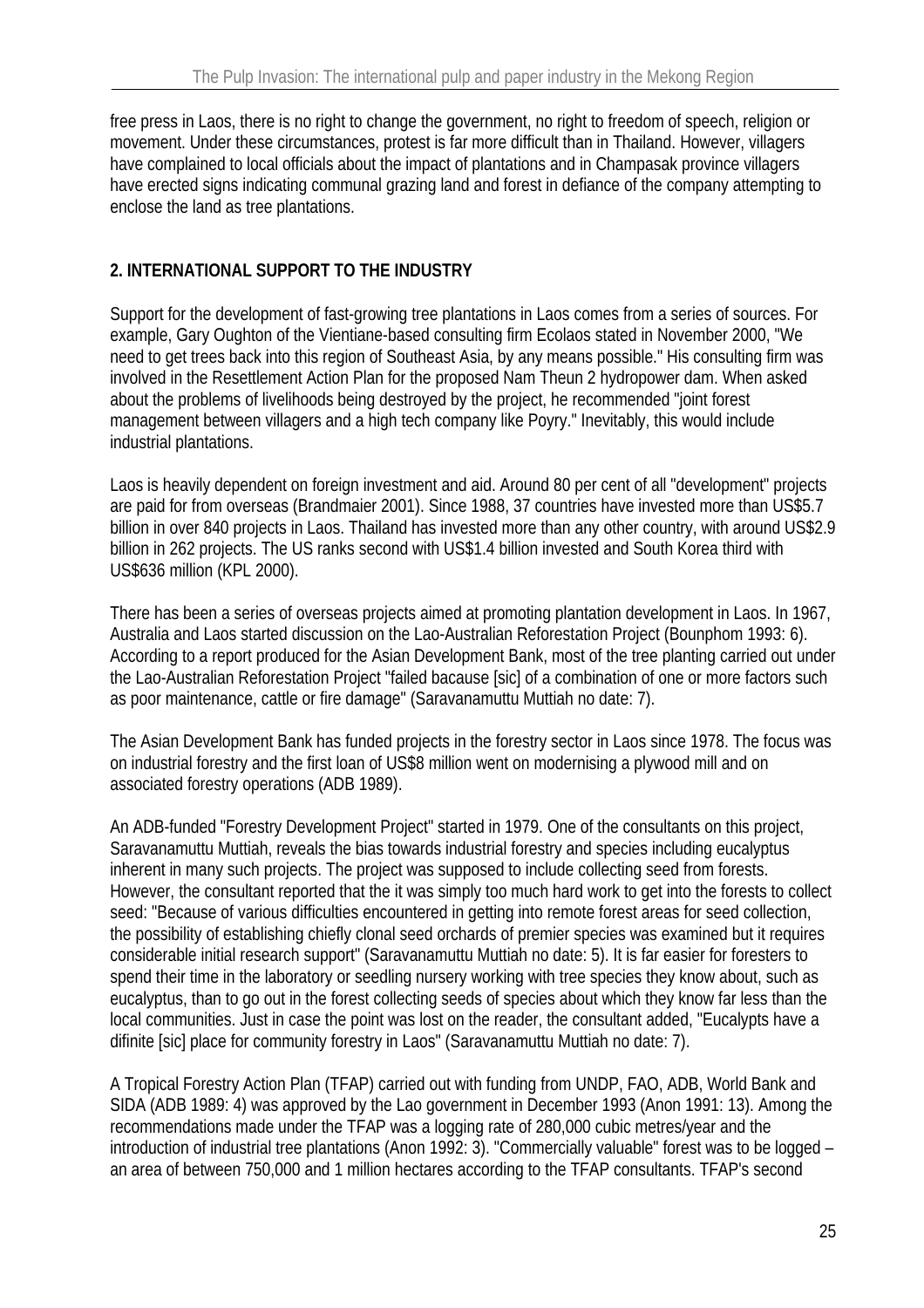priority was the introduction of industrial tree plantations on logged over and degraded forest land to feed the pulp and paper industry in Thailand and other countries in Southeast Asia (Anon 1992: 6).

In 1992, a Lao-ACIAR project established acacia and eucalyptus trail plantations. The objectives, according to Bounphom Mounda of the Department of Forestry, included setting up trials and seed orchards "of species with most potential for large scale commercial plantations" (Bounphom 1993: 7). The project was titled "Improving and Sustaining Productivity of Eucalyptus in South East Asia" and in Laos it involved the introduction to Laos of fast-growing trees from species and provenance trials in Thailand (Pinyopusarerk and Chandler 1993: 2). The research fits well with the ambitions of Thai companies to expand their operations to Laos.

Soon after the TFAP for Laos was completed, the Asian Development Bank funded a study on establishing plantations of fast-growing trees for production of industrial wood for export, as a response to recommendations in the TFAP, according to Bounphom Mounda of the Department of Forestry (Bounphom 1993: 9).

Since 1994, the ADB has been running its "Industrial Tree Plantation Project" in Laos, covering three provinces and aiming to establish 9,600 hectares of commercial fast-growing tree plantations. The project is described in more detail in the ADB section below.

In 1993, the Department of Forestry was reorganised and a Plantations Division was established. This aimed to "(i) formulate policies and strategies for the development of plantation forestry; (ii) carry out, in cooperation with the Forestry Inventory Division and local authorities, necessary land use surveys and allocate suitable land for plantation purposes; (iii) encourage private investment in tree plantations; (iv) improve technical base and extension services for the development of plantation forestry; and (v) coordinate with the relevant authorities at central and local levels for the development of plantation forestry and establishment of nurseries" (ADB 1994: 1).

In 1993, the UN Food and Agriculture Organisation (FAO) organised a "Regional Expert Consultation on Eucalyptus" in Bangkok. In his presentation, Bounphom Mounda of the Forest Plantation Division at the Department of Forestry explained that forests in Laos could be rehabilitated through natural regeneration or through the establishment of plantations. Plantations, according to Bounphom, are "planned for barren (deforested) land. It is estimated that the country has approximately more than 10 million hectares of this land resulting from shifting cultivation practices" (Bounphom 1993: 5-6).

Bounphom pointed out that "There has been no in-depth study on Eucalyptus effects in the country." Yet he confidently asserted that large scale commercial plantations would create "job opportunities for the rural subsistence population and contribute to the socio-economic development of the country" (Bounphom 1993: 7).

Between December 1993 and June 1996, FAO and Japan's International Cooperation Agency (JICA) funded the FAO Regional Project for Strengthening Re-Afforestation Programmes in Asia (STRAP). The project worked in Bhutan, Burma, Vietnam and Laos (FAO 1995: 5). The project aimed to develop "sound conservation, management and development of man-made forests and trees on a sustainable basis in order to serve the protective functions in terms of desirable goods and service; therefore, to meet human and environmental needs" (Cameron et al 1995: 17).

In 1991, ISO/Swedforest listed 47 projects funded by multilateral and bilateral donors to the forestry and related sectors in Laos. Multilateral donors included: World Bank, ADB, UNDP, FAO, UNESCO, EEC, and the Mekong Committee. Bilateral donors included Australia, USSR, Vietnam, Norway, Netherlands, Germany, Japan, UK, Thailand, France and USA. In addition NGOs (Norwegian Church Aid, CIDSE, Save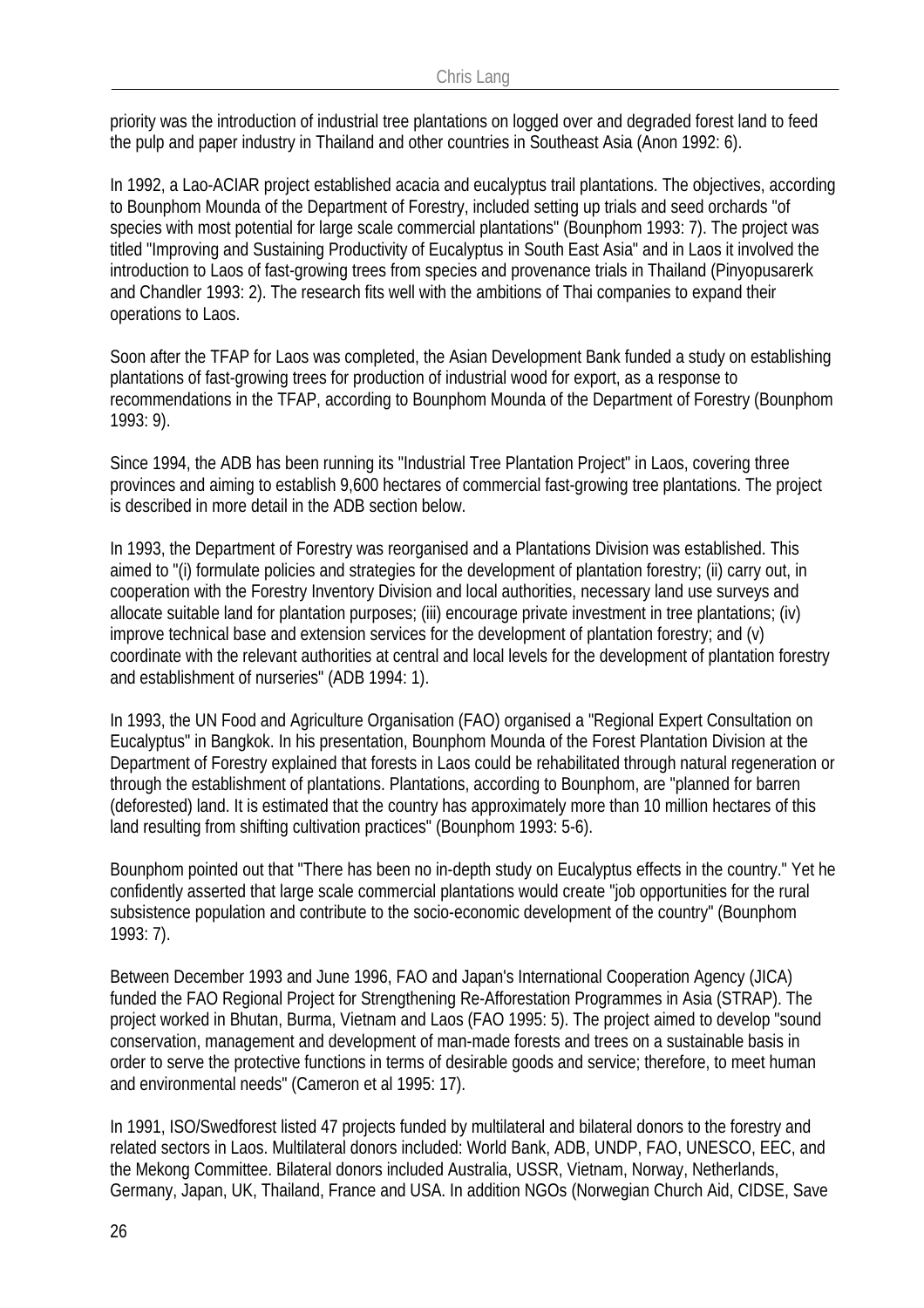the Children Australia, Bahai International Community, CAA, Quaker Service Laos and JVC) funded 15 projects (ISO/Swedforest 1991: 11-14). In February 1995, the Department of Forestry hosted an aid agency conference which agreed a total aid-budget of US\$40 million to the forestry sector over the next three to five years (Cameron et al 1995: 25).

In November 2000, this had all changed. There were only three projects run through the DoF:

- Lao-ADB plantation forestry project;
- Lao-Swedish forestry project;
- Shifting Cultivation Stabilisation project.

Another project, funded by Japan has moved to the National Agriculture and Forestry Research Institute. (See below.)

One of the reasons for the dramatic reduction in the number of forestry sector projects in Laos seems to be the demise of the GEF, Finnida and World Bank funded Forest Management and Conservation Programme (FOMACOP). The project was initially planned to run for 10-15 years, but the Government of Laos halted the programme after the first five-year phase. The total project budget was US\$20.3 million, and the consultants were Jaakko Poyry Consulting, CARE International and Vientiane-based Burapha Consultants.

The project consisted of two components: a "village forestry" component under which villagers would log and earn money from "village forest management areas"; and a biodiversity conservation component.

Given the extent of illegal logging in Laos it is perhaps not surprising that the project ran into trouble [See for example, Anon (2000)]. In February 2000, a World Bank Mission reported that the reforms in Lao government forest policy anticipated under the project had not been implemented: "Accompanying the investment program, the project design anticipated significant reforms in the policy framework. These included preparation of sector legislation, deregulation of market controls on wood to ensure export parity pricing of timber and issuance of implementing regulations, satisfactory to the Bank, for forest management. Compliance with these measures has been slow and partial" (Rajesh 2000).

Before the Fomacop project collapsed, preliminary studies were made into assessing the "village forestry" part of the project according to Forest Stewardship Council standards. Among the rumours regarding the project's sudden end was one that Lao government officials were worried that the bribes they receive from the logging industry would disappear under an externally audited system such as FSC.

Partly as a result of the failure of the Fomacop project, the World Bank, Finnida and Sida carried out a Production Forest Review for Laos, which was completed in 2001.

#### **- ASIAN DEVELOPMENT BANK (ADB)**

#### **Lao-ADB Plantation Project**

In December 1993, the Asian Development Bank (ADB) agreed a US\$11.2 million loan to the Government of Laos for an Industrial Tree Plantation Project. The project started in July 1994 and the first phase is planned to run until 2003. Under the project 9,600 hectares of commercial fast-growing tree plantations are proposed, 7,000 hectares of which will be established by private companies.

The project covers the provinces Vientiane, Bolikamxai and Savannakhet. Two technical assistance grants were associated with the loan: Institutional Support for Agricultural Promotion Bank (APB) which was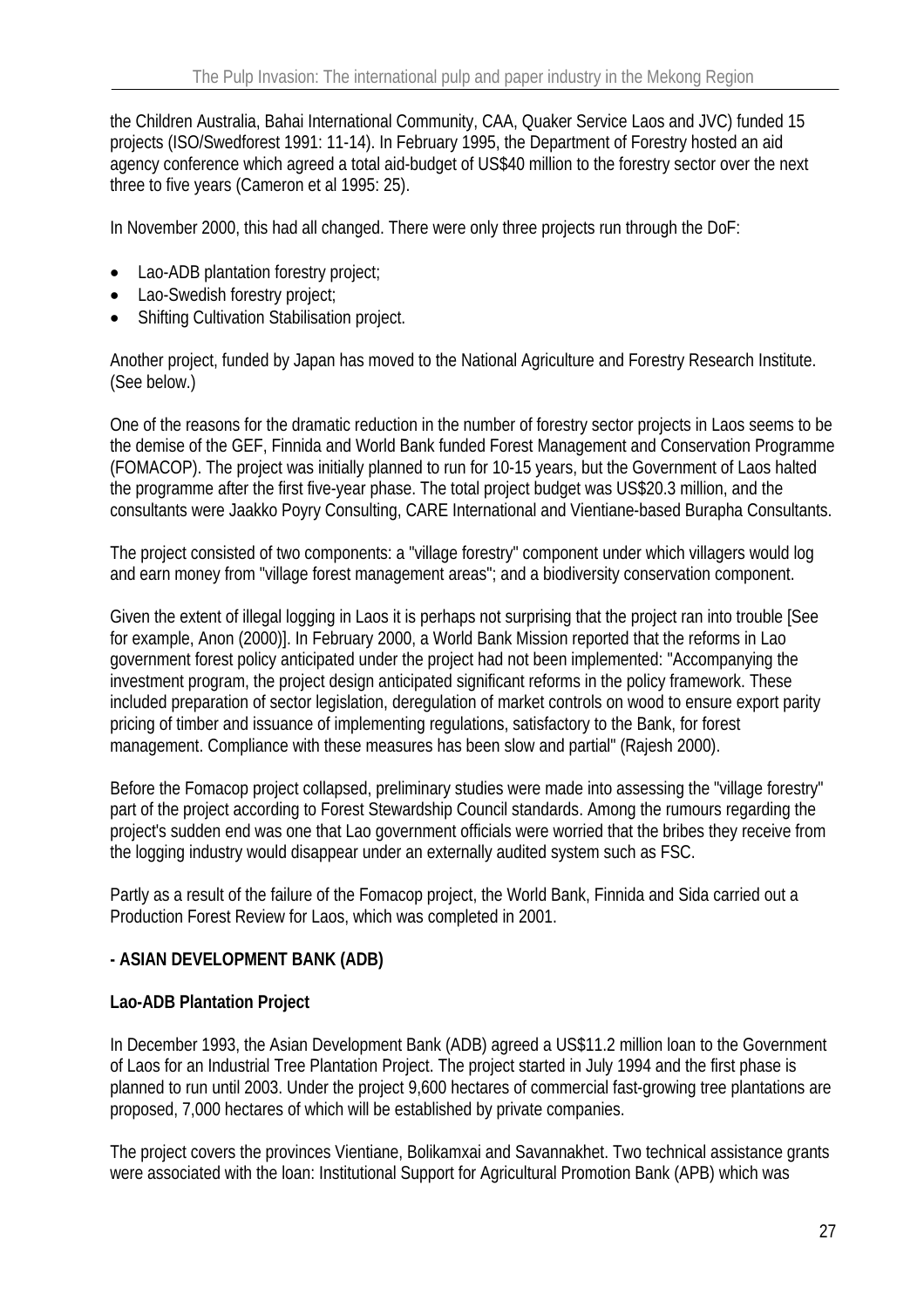completed in January 1997; and Institutional Support for Department of Forestry (DOF) which is due to be completed on 30 September 2001 (ADB no date).

According to the ADB, the project's aims are to "(i) reestablish tree cover on unstocked and degraded forest land; (ii) produce wood for fuel, and construction and industrial uses; and (iii) establish a policy framework for the development of sustainable industrial tree plantations" (ADB no date).

Jaakko Poyry Consulting AB (Sweden) and Burapha Development Consultants (see section on Burapha, below) shared the US\$1.5 million contract for consulting services on the project (Development Today 1994: 4).

A 1995 Poyry report produced for the project states that the aim of the project is to "develop a model to implement the policy of growing high yielding tree plantations on unstocked forest land and eroded land by the private sector." The same report defines "unstocked forest" as "previously forested areas in which the crown density has been reduced to less than 20% because of logging or heavy disturbance" and "abandoned 'hai' [swidden fields] and disturbed stands with a crown density of less than 20%" (Jaakko Poyry 1995b: 6).

This definition allows companies to describe villagers' community forests, grazing lands, fallow land, regenerating forest areas and fields as "unstocked forest" which they can then convert to fast-growing tree plantations. In Bolikhamxai province BGA, a company funded by the ADB project, has cleared dense secondary forest and replaced it with monoculture eucalyptus plantations. (See section on BGA, below.)

According to a BGA representative, as well as BGA the following companies have received funding under the ADB project: Long Ngum, Furniture km 5, BGA Luang Kian, Burapha, Hum Pang.

There are various loans involved in the financing of the ADB project, as follows:

- The ADB loan to the Lao government is to be repaid within 40 years. For the first 10 years the loan is interest-free, after which the interest rate is 1 per cent.
- The government in turn loans the money to the Agriculture Promotion Bank, and the Bank repays over a 15 year period. The first six years is interest free, followed by a 2 per cent interest rate.
- The Agriculture Promotion Bank subsequently lends the money to companies or to farmers. Companies have 12 years to repay with 6 years interest-free, followed by a 7 per cent interest rate. Companies must provide 30 per cent of the money required themselves, before the loan will be approved.
- Loans to farmers have to be repaid within eight years. Farmers get no interest-free period. For the first six years they have to pay 60 per cent of 7 per cent annual interest, and in the seventh and eight years the entire loan plus interest must be repaid (Xeme 1995: 79).

Farmers are at the end of the line: they pay more interest, have to repay the loan sooner, and if they are growing trees on their land instead of food crops, are at risk of being significantly worse off as a result of the project.

By September 2000, the ADB claimed that 7,842 hectares of tree plantations had been established. The ADB reports that "Marketing options for plantation wood in Lao PDR include export of wood chip to Japan, and establishment of a large processing factory/pulp mill in Lao PDR" (ADB no date). The wood chip exports to Japan presumably refers to BGA's proposed wood chip mill (see below). There are still no large pulp mills in Laos.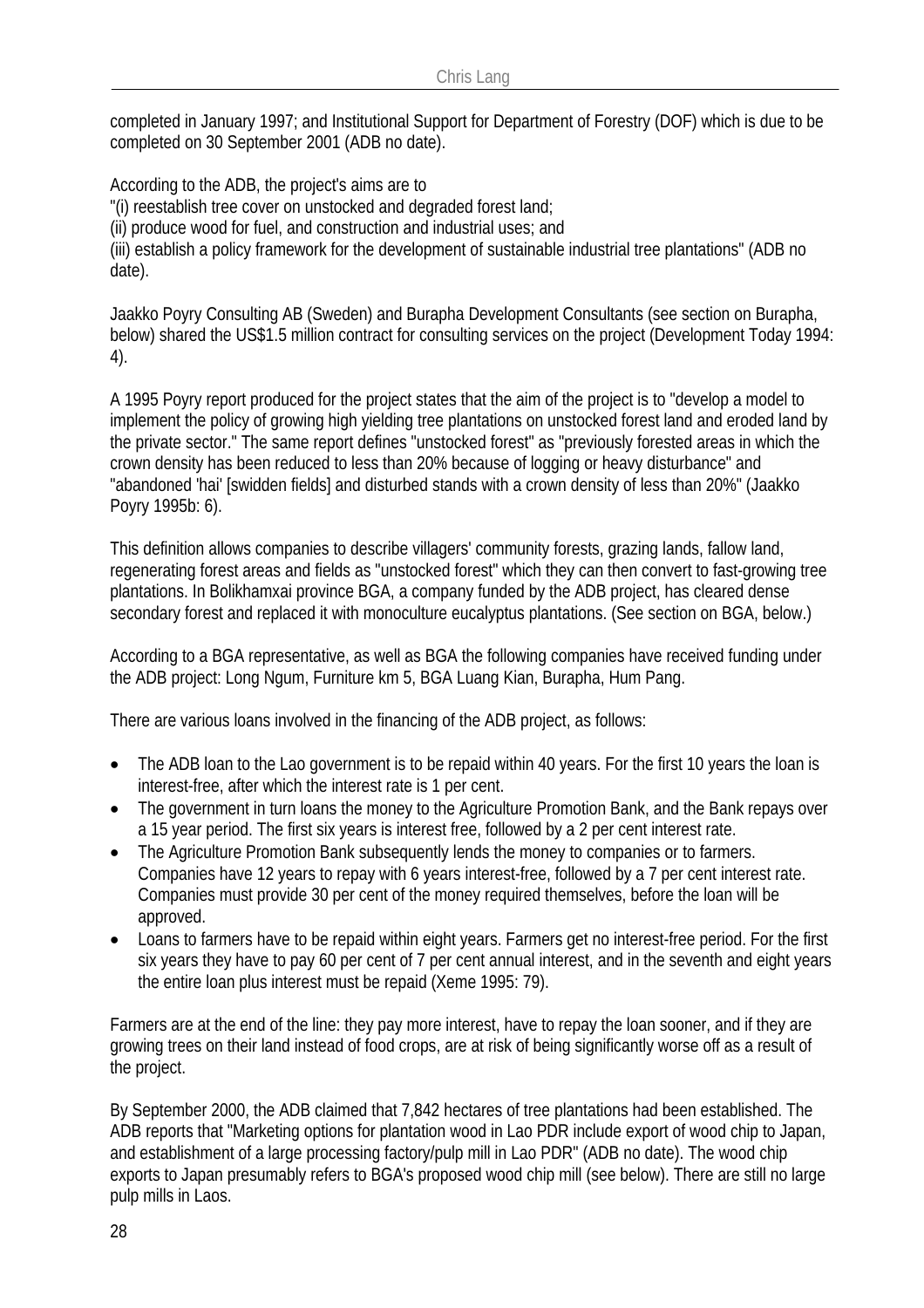#### **Fortech (1999) Report**

In 1999, an Australian forestry consulting firm, Fortech, produced a report entitled "Current Constraints Affecting State and Private Investments in Industrial Tree Plantations in the Lao PDR", for the ADB and the Lao Government.

The Executive Summary of the report claims that plantation development in Laos "provides opportunities to generate economic growth and development" and argues that "at least one large scale plantation project" should be approved by the end of January 1999. The alternative, according to the consultants, is that "international investors will decide not to proceed in Lao PDR" (Fortech 1999: iv).

The report makes several recommendations that the Lao government should implement in order to subsidise the plantation industry in Laos. Such measures include (among others): rewriting the Plantation Regulations under the Forestry Law; appointing a "plantation investment coordinator"; preparing guidelines for plantation assessment proposals and a step-by-step guide for investors; collecting and publishing market information on domestic and international forest product markets; and building new roads in "key plantation development regions" (Fortech 1999: vii-ix).

Fortech's recommendations, if carried out, would amount to important changes in Laos – changes to forestry laws and changes to people's local environments as commons, swiddens, grazing land and community forests are converted to monoculture plantations. However, the Fortech report is not available to the public. When I wrote to the ADB requesting the report I received the following reply from Snimer Sahni, project officer at the ADB:

"The document you have requested is an official document. Nevertheless, we had sent you a copy of the executive summary. Since you still wanted the full document, we had sought the concurrence of the Lao PDR Government to release this to you. We have not so far received a response from them" (Sahni 2001).

That was six months ago. Since then I have heard nothing more on the subject from the ADB. Ms Sahni also referred me to the ADB's policy on Confidentiality and Disclosure of Information, which is available on the ADB's web-site.

The ADB's policy on Confidentiality and Disclosure of Information took effect on 1 January 1995. According to the Bank, this policy was "prompted by the realization that the Bank should provide the greatest possible degree of transparency and accountability" (ADB www 1). The Bank states that it "emphasizes a presumption in favor of disclosure where disclosure would not materially harm the interests of the Bank, its members, borrowers, and private sector clients" (ADB www 1).

The Bank claims several objectives for the policy, including: encouraging debate; ensuring local participation in decision making; broadening understanding of the Bank's role; facilitating coordination "with others interested in the common goal of development of the region"; and increasing the Bank's accountability (ADB www 1).

Clearly in the case of industrial scale plantations, and the constraints affecting future development of plantations, the ADB is not interested in achieving any of its stated aims regarding local participation in decision making or in encouraging debate.

#### **Roads**

The Asian Development Bank has played an important role in promoting the reconstruction of roads in Laos. Often these roads needed to be reconstructed because of the damage caused by logging trucks, and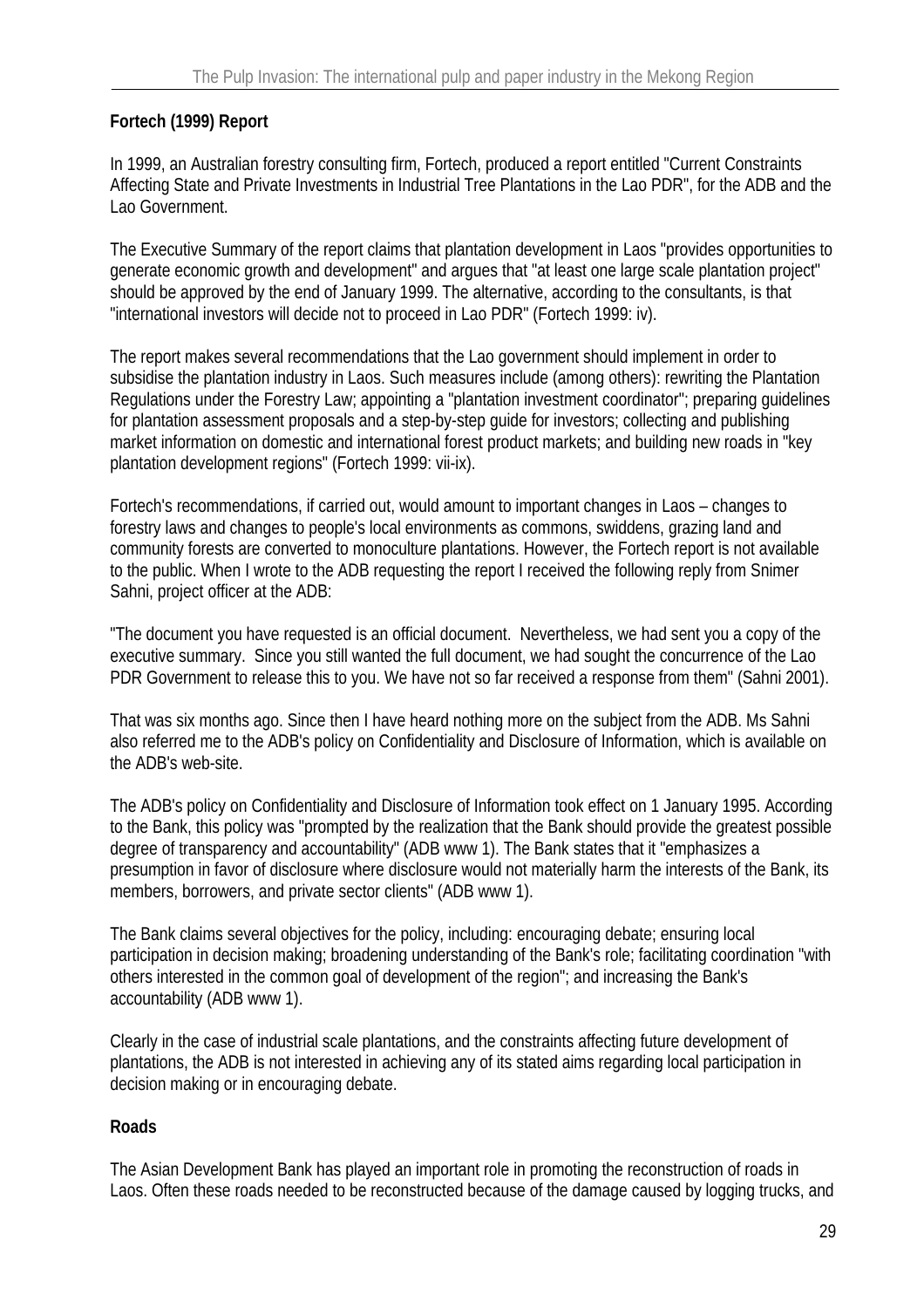the timber and plantation industries are likely to be among the greatest beneficiaries of the new roads, as they can export their goods more easily.

On 26 November 1999, the transport ministers of Thailand, Laos and Vietnam signed an agreement to ease the flow of people and goods between the three countries. The agreement, signed by ministers Suthep Thaugsuban of Thailand, Phao Bounnaphol of Lao PDR and Le Ngoc Hoan of Viet Nam, aims to reduce bureaucracy, and to simplify legislation, regulations and procedures relating to cross-border transport. The ADB helped lay the groundwork for the agreement through a series of studies and workshops. "[T]he framework is essential – it underpins the joint road projects which are either under way or being planned to link the three countries" according to Thomas Jones, a senior project economist with the Asian Development Bank (ADB 1999).

Route 8 is the shortest route from the Lao capital, Vientiane to the sea. Route 8 is a crucial link between Laos and the Vietnamese port Cua Lo for the BGA Plantation project (see BGA section below). The road also runs close to the proposed Nam Theun 2 hydropower dam and recently completed ADB-funded Theun Hinboun dam, thus facilitating construction of these dams (Bangkok Post 25 June 1996). Since 1993, the military-run logging company, BPKP, has accelerated the logging of the Nakai Plateau to clear the reservoir area for the proposed Nam Theun 2 dam. Logs are exported across the Mekong to Thailand and by road to the port of Cua Lo near Vinh in Vietnam, where the timber is exported to Japan, Korea and Hong Kong (Ryder 1996).

The rebuilding of Route 8 was funded with financial assistance from the Japanese government (Lao Embassy 2000).

In March 2001, Deputy Prime Minister Chavalit Yongchaiyudh approved plans for a second bridge over the Mekong River between Thailand and Laos. The US\$45 million bridge will link Mukdahan in Thailand with Savannakhet in Laos. The decision to build the bridge was rushed through by the Communications Ministry before a discussion in the Thai Cabinet, which would usually take place before decisions to go ahead with mega-projects. The Japan Bank of International Cooperation's (JBIC) agreement to fund the project expired at the end of the month, and Prime Minister Thaksin Shinawatra implemented measures to allow ministers and committees to approve specific projects (Piyanart 2001).

The following month, Thai Foreign Minister Surakiart Sathirathai announced that Vietnam would be invited to discuss a "common master plan" for the bridge. The bridge forms part of the ADB-backed East-West Corridor plan (Associated Press 2001).

The Lao government did not always support the bridge project. In 1999, the Thai newspaper Bangkok Phuchatkan reported that Lao officials did "not seem to be particularly pleased with this project, terming the route as only a facility for transporting transit goods between Thailand and Vietnam while Laos itself will have to shoulder the burden of containing contraband smuggling and the entry of illegal immigrants" (Bangkok Phuchatkan 13 September 1999).

Bounna Hansingsai, head of the trade service of Khammouane Province in Laos said, "Even though this transport route passes through many provinces in Laos, the countries that stand to gain the most from such cooperation are Thailand and Vietnam. . . . Route 8 is a main transport route for transit goods between Thailand and Vietnam" (Bangkok Phuchatkan 13 September 1999).

Eduardo Galeano in his book "The Open Veins of Latin America" describes how the infrastructure of Latin America was built to extract resources from the continent via ports and into the colonial economy (Monbiot 2001). In a strange echo of Galeano, the Laotian transport minister, Pao Bunnapol, told the Bangkok Post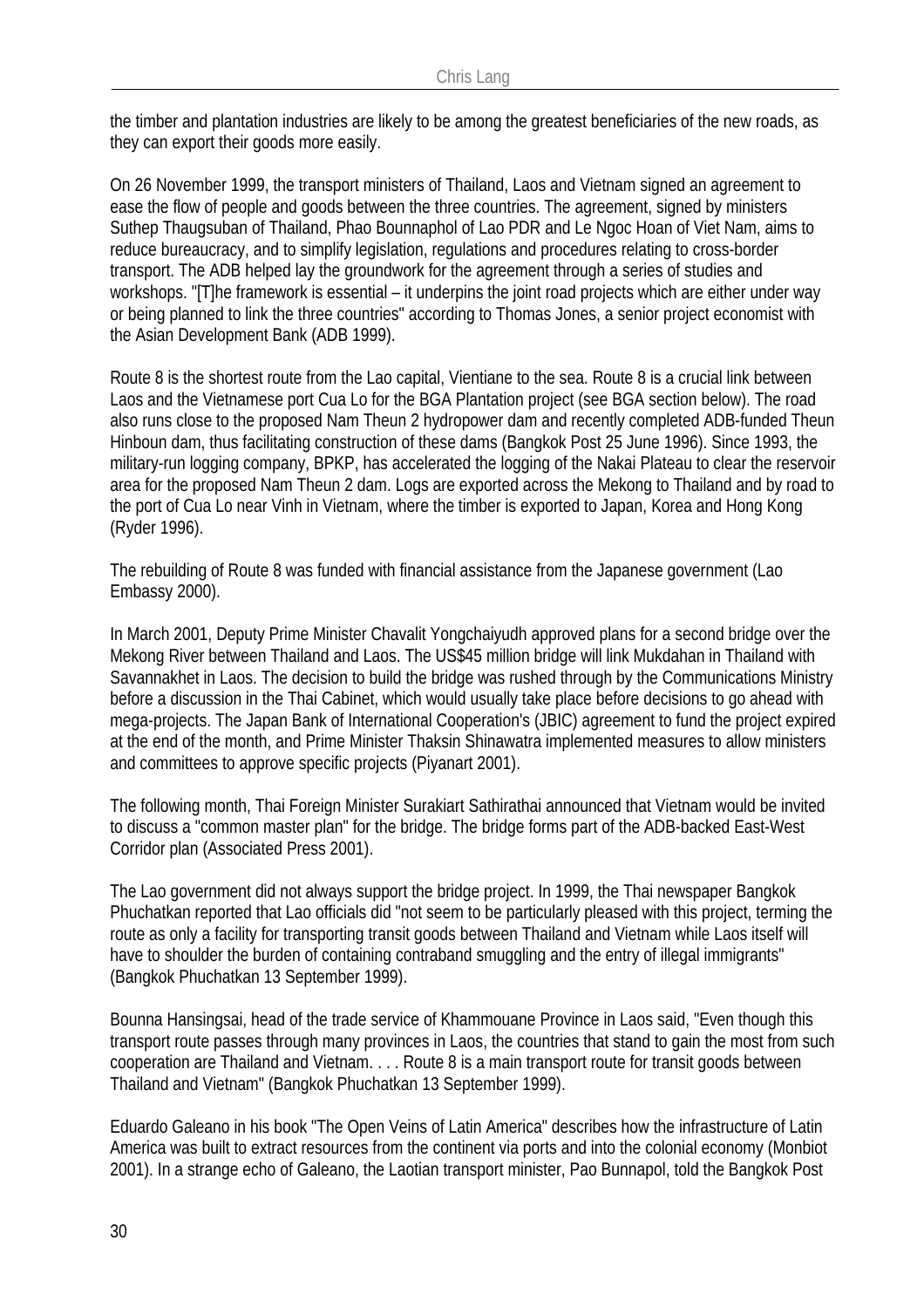that "the bridge would provide a vital economic artery for the region as Laos was improving its highway connecting with the port city in Vietnam" (Bangkok Post 19 March 2001).

#### **- JICA: FOREST CONSERVATION AND AFFORESTATION PROJECT**

The Japanese International Cooperation Agency (JICA) is funding and carrying out the Forestry Conservation and Afforestation Project (FORCAP) in an area adjacent to the reservoir of the Nam Ngum dam. The dam was funded with a grant from the Japanese government. One of the aims of the project is presumably to attempt to prevent siltation in the reservoir by planting trees. The ADB also has an Integrated River Basin Planning project in the Nam Ngum catchment area.

JICA's project started in July 1996 and the preparation phase lasted until July 1998. Phase 2 started in July 1998 and is anticipated to be finished in July 2003. According to Iwasa Masayuki, Chief Advisor to FORCAP, "In Laos there are no forest management systems. We therefore assist at a local level to develop plans."

The project aims to plant a range of trees, including Acacia mangium, Afzellia xylocarpa and Pterocarpus macrocarpus. Although the plantations are small-scale, the project is looking for markets for the timber for house building or furniture within Laos, or possibly for export to Thailand or Malaysia.

One of the aims of the project is to provide income generating projects for villagers as an alternative to shifting cultivation. One such project involves small-scale village-based paper making from the bark of the branches of the paper mulberry tree (Broussonetia Papyrifera).

#### **- LAO-SWEDISH FORESTRY PROGRAMME**

The Swedish government has been involved in the forestry sector in Laos since the late 1970s. For the first ten years the Swedish International Development Agency (SIDA) supported logging operations in Laos, mainly through aid to two state forest enterprises: number 1 in Bolikhamxai and number 3 in Bolikhamxai-Vientiane province. According to Carl Mossberg of SCC Natura, the consultants currently carrying out the Lao-Swedish forestry programme, projects involved "establishment of saw mills, operations of saw mills, together with forestry operations and purchase of equipment, training of people, machine operators, various types of forestry staff and so on, but very much linked to the forestry operations, logging, saw mills" (Mossberg 2000).

In 1989, the ADB stated that SIDA "has been a major source of assistance to the forestry sector . . . with emphasis on forest management and wood harvesting" (ADB 1989: 4).

During the late 1980s the focus of Sida's aid shifted from logging operations to forest inventory, silviculture, natural forest management, plantations and more support to a research station at Nam Souang. The Nam Souang Silviculture Research Centre (NSSRC) was established in 1981 under the supervision of State Forest Enterprise no. 3 (Douangphet 1995: 27).

In 1988-1990, SIDA funded species trials at the Nam Souang Centre during phase two of the Lao-Swedish forest cooperation project. The trials included eucalyptus trees and according to Bounphom Mounda of the Department of Forestry, aimed "to find out the more promising provenances for the industrial tree plantation programme in the future" (Bounphom 1993: 6).

The research centre at Nam Souang covers 600 hectares, and much of its research work with exotic species has focussed on acacia. Even with this small area of land taken up by plantations, the centre ran into conflict with local communities. Douangphet Rattanasouk of the Nam Souang Centre points out that "in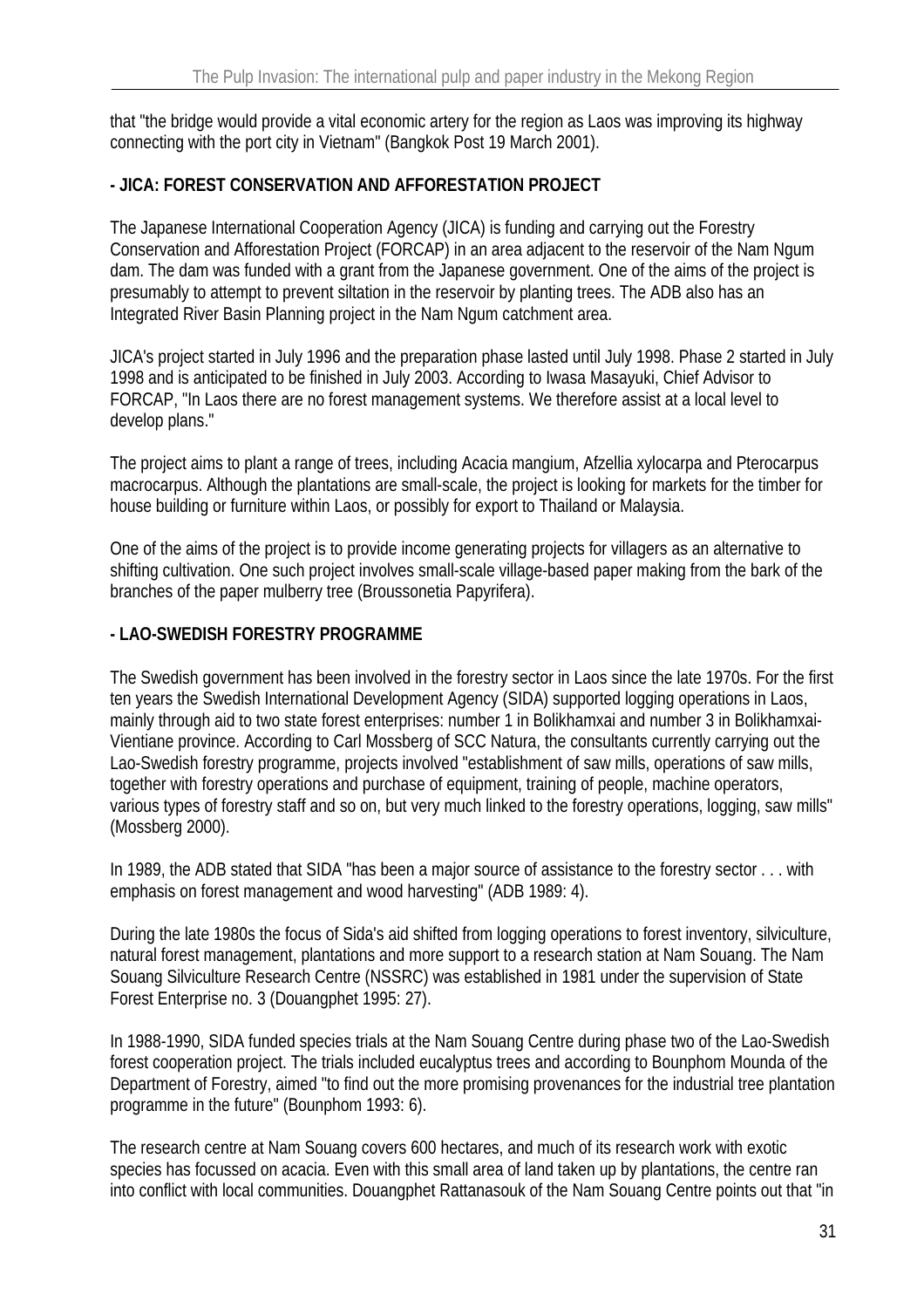the past, NSSRC's area was the main area where the surrounding villagers deliberately delivered their buffaloes and cows and used it for grazing. After establishment of the NSSRC, it was difficult to protect trial plantations from the people and cattle. Especially in the dry season, the fire hazard was quite high and fires damaged saplings and fences" (Douangphet 1995: 29).

SIDA also funded Lao forestry students to study at the Dehra Dun Forestry School, established by the British Colonial regime in India in 1879.

Mossberg explains that during the 1990s, SIDA's involvement in Laos involved, "a continued shift away from forest operations to institution building, to work away from the centre, provinces and districts, to work with more broad issues related to better use of land, sustainable land use and village people and their ways of using land for survival and improved life" (Mossberg 2000).

Part of Sida's most recent work is a joint forest management project, involving villagers in the management of natural forest, and attempting to ensure that villagers receive some of the income generated by logging. This project ran into difficulties, partly because the Lao government was reluctant to allow communities to keep the revenue gained from logging.

Sida planned to complete a review of its work in Laos in 2001. This will take the form of a series of reports, looking at for example participatory land management, gender issues and so on.

When asked whether Sida provides any aid for plantation development, Mossberg replied, "We are not focusing very much on plantations. If so, it is more plantation of trees as part of the environmental protection, for example in sloping lands farming systems with various types of combinations of trees and agricultural crops to prevent soil erosion and keep the fertility of the soil and so on. But no part is really plantations" (Mossberg 2000).

#### **3. COMPANIES**

#### **- BGA LAO PLANTATION FORESTRY LTD**

BGA Lao Plantation Forestry Ltd (BGA) aims to establish between 44,000 and 53,000 hectares of fastgrowing tree plantations, mainly of eucalyptus, in Bolikhamxai and Khammouane provinces.

BGA was established as a US\$30 million joint venture between General Finance (a Thai finance company); GF-Brierley, a 50-50 joint venture between General Finance and Brierley Investments Limited (founded in New Zealand, but now registered in Bermuda with its head office in Singapore) and Asia Tech (a Thai plantation company). When the BGA project was set up, GF-Brierley held a 22 per cent share in Asia Tech. (See sections on Asia Tech and Brierley, below.) The Government of Laos is a 15 per cent shareholder in BGA (Lao Embassy 1997).

With the onset of the Thai financial crisis in mid-1997, Asia Tech and General Finance pulled out of the project. General Finance was one of 56 finance companies closed in 1997 by the Thai government because of mounting bad loans. In August 1998, Thailand's central bank filed criminal charges against six executives of General Finance. The six were charged with extending US\$8 million in loans without proper valuation of the collateral. However, Narongchai Akrasanee, the Chairman and Chief Executive Officer of General Finance said in September 2001, "The case has not reached the court. The case against me has been dropped by the Attorney General Office" (Narongchai 2001).

Brierley and the Lao Government have thus become the only partners in BGA.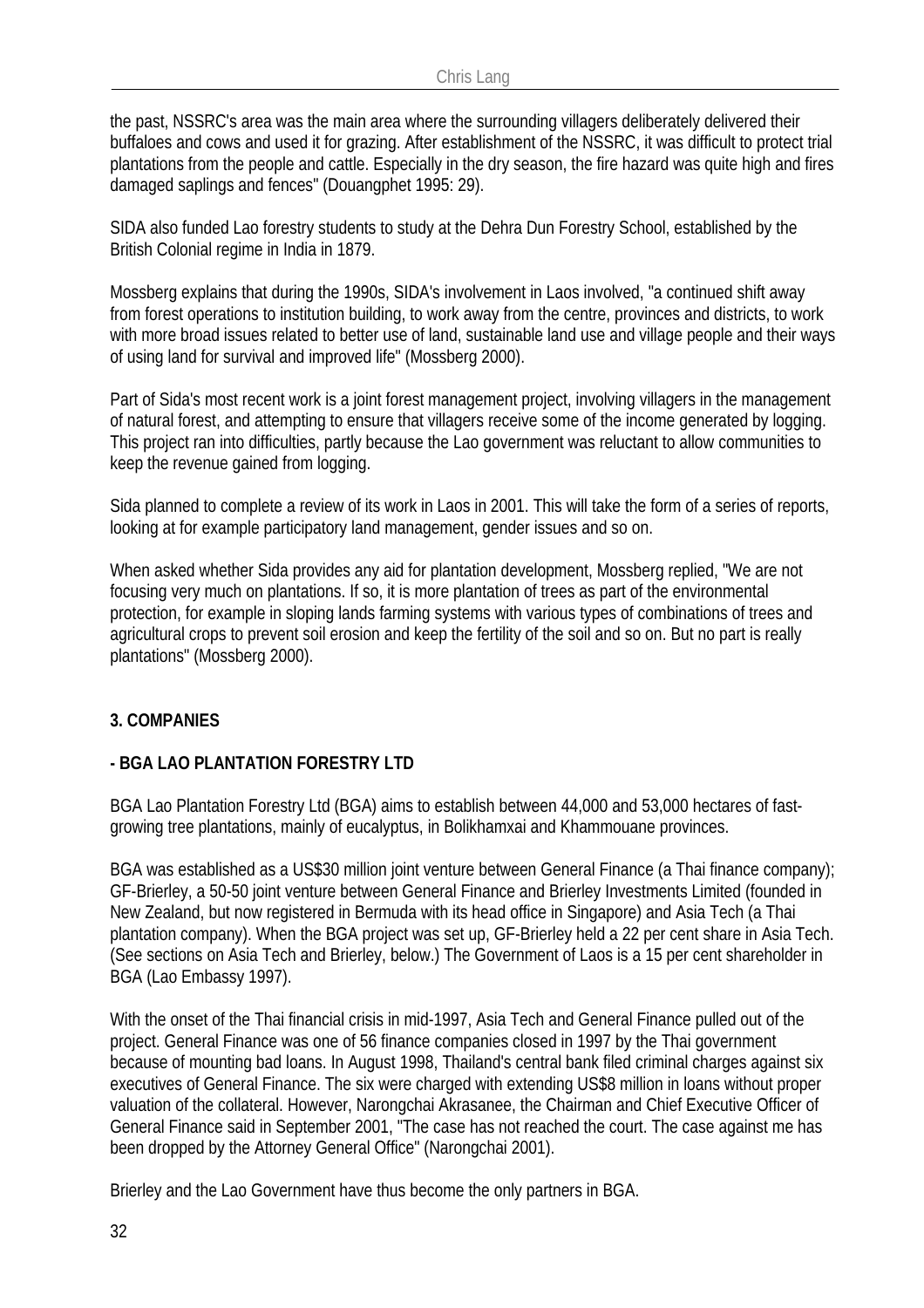BGA began surveying villages and land in 1993 and Jaakko Poyry, the forestry consultancy company, carried out the feasibility study for the BGA project. BGA signed a Memorandum of Understanding with the Lao government in 1997 (Lao Embassy 1997). The government formally approved the BGA project in 1999.

The company has a 50 year land lease in Bolikhamxai and Khammouane provinces. The main species to be planted is Eucalyptus camaldulensis, with seedlings provided by Siam Forestry, a Thai company. The company plans to build a wood chipping mill, and to export the wood chips to Japan, via the Vietnamese port of Vinh. In November 2000, BGA was currently surveying an area in Hinboun in order to build a wood chip mill. The wood chips from the mill will be exported via Route 8 to the deep sea port at Cua Lo, near Vinh in Vietnam and from there to Japan (BGA no date).

BGA has received direct or indirect subsidies from the governments of Laos and Japan as well as from the ADB's Industrial Tree Plantation project (see section on ADB above, for background information on this project). Without these subsidies the project would probably not be commercially viable. As it is the subsidies are accelerating deforestation.

When BGA completes its wood chip factory, electricity will come from the nearby 210 MW Theun Hinboun dam. Funded to the tune of US\$60 million by the Asian Development Bank, the dam was completed in 1998. Since the dam was completed it has caused massive problems for people living nearby, who have seen the fisheries in the river destroyed along with their livelihoods.

Route 8, which is critical to export the woodchips from BGA's proposed wood chip mill, was rehabilitated with funding from the Japanese government. (See section on ADB – Roads, above.)

In 1999, BGA received funding under the ADB's Industrial Tree Plantation project, and last year 70 per cent of BGA's expenses came in the form of concessionary loans from the ADB project.

The Lao government handed over the land for the plantation rent-free in return for a 5 per cent share in the project. The government then bought a further 10 per cent share in the scheme. Under Lao Forestry Law plantations are exempt from land tax, and BGA pays only 5 per cent income tax on its operations.

Throughout the country, Lao government officials are undertaking a land allocation programme. In the areas where BGA plans to establish its plantations, the company used aerial photographs, satellite images, maps and GPS systems to locate the best land for plantations. The government has in effect allowed BGA to allocate its own plantation land. According to the company, between 39,000 to 48,000 hectares of the land leased to BGA is "Shifting Cultivation / grazing land / Degraded forest" (BGA no date). In other words, this is land that is currently in use by villagers.

A BGA publicity brochure for the project explains the process of land allocation for the village of Ban Lao Kha:

- "Village Meeting
- Village boundary Surveyed
- Village area classified and mapped
- BGA selects suitable land
- Report prepared & submitted to the GOL Real Estate Department
- Land lease granted" (BGA no date).

A representative of BGA explained, in November 2000, "BGA does the land allocation. So far 10 villages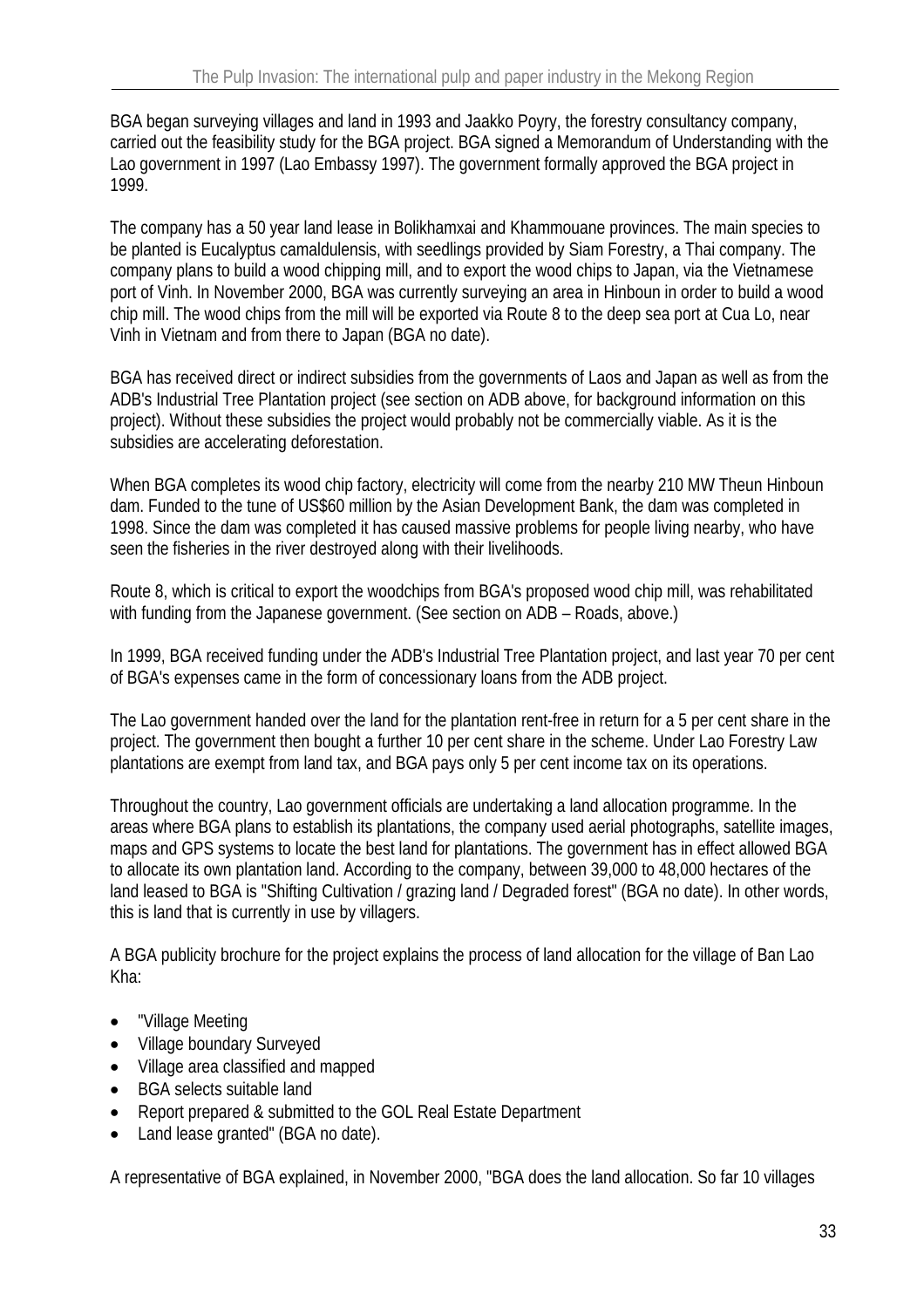have been mapped." When asked whether any villagers were reluctant to have plantations on their land, he replied, "No. We did the presentation, so no one said no."

By November 2000, BGA had only established around 650 hectares of plantations, but villagers were already seeing their swiddens and forests converted to monoculture eucalyptus plantations. Villagers are employed on a day by day basis as labourers for 10,000 kip/day. Villagers in Ban Lao Luang report that the money they have earned from working for BGA is welcome, and they no longer have to travel to Thailand to find paid work. At present, the company needs labour to clear land for plantations but as the area of established plantations grows and as less land is cleared for new plantations the opportunities for employment will decrease. At the same time as employment decreases, villagers will see their livelihoods further eroded by the enclosure of their common land, swiddens, grazing lands and forests.

In Ban Lao Kha and Ban Lao Luang, BGA has cleared areas of dense natural forest in order to plant eucalyptus trees. Villagers in Ban Lao Luang report that they have to walk further to collect mushrooms and other forest products, and wildlife such as mice and birds have moved to remaining forest areas away from the plantations. BGA sprays the regenerating forest between the rows of eucalyptus trees three times a year with the herbicide glyphosate, making sure that the plantations remain monocultures.

Although no longer part of the BGA project, the Chairman and Chief Executive Officer of General Finance, Narongchai Akrasanee, apparently played a key role in ensuring the infrastructure was in place for BGA's investment. As well as being director of several other Thai and regional companies, Narongchai has been advisor to several Thai Prime Ministers and in 1997 he was the Thai commerce minister.

In March 1997, he took part in a three-day official visit to Vietnam with the Thai foreign minister, Prachuab Chiyasarn. According to a report in the Bangkok Post, the Thais "expressed great interest in Routes 8 and 9" (Bangkok Post 14 March 1997). Route 8 links Thailand's Nakhon Phanom province with Laos's Khammouane and Vietnam's port city of Vinh, and its rehabilitation was crucial to for exporting wood chips from the BGA project.

During his Vietnam trip, Narongchai also discussed the problem of delays in exporting goods caused by bureaucratic red tape at Lao and Vietnamese borders. The Asian Development Bank subsequently arranged a series of studies and workshops to discuss ways of alleviating delays at customs, and in November 1999 the transport ministers of Thailand, Laos and Vietnam signed an agreement aimed at removing the restrictions on transporting goods between the three countries (Bangkok Post 14 March 1997). (See section on ADB – Roads, above.)

While in Vietnam, the Thai delegation, including Narongchai, witnessed the signing of a memorandum of understanding between Vietnamese officials and Asia Tech to develop an industrial zone in the central Vietnamese province of Nghe An (Bangkok Post 14 March 1997). Narongchai was also chairman of Asia Tech. (See section on Asia Tech, below.)

#### **- ASIA TECH**

Asia Tech is a Thai company investing in agriculture and tree plantation projects. Narongchai Akrasanee, the Thai businessman, (see BGA section, above) was the chairman of Asia Tech. Asia Tech was one of the partners in the BGA plantation project before they pulled out "because we ran out of long term funding" according to Narongchai (Narongchai 2001). (See report on Thailand – Asia Tech.)

Asia Tech is today "almost inactive" according to Narongchai, although he added, "it set up another company to produce and sell MDF [medium density fibreboard] boards" (Narongchai 2001).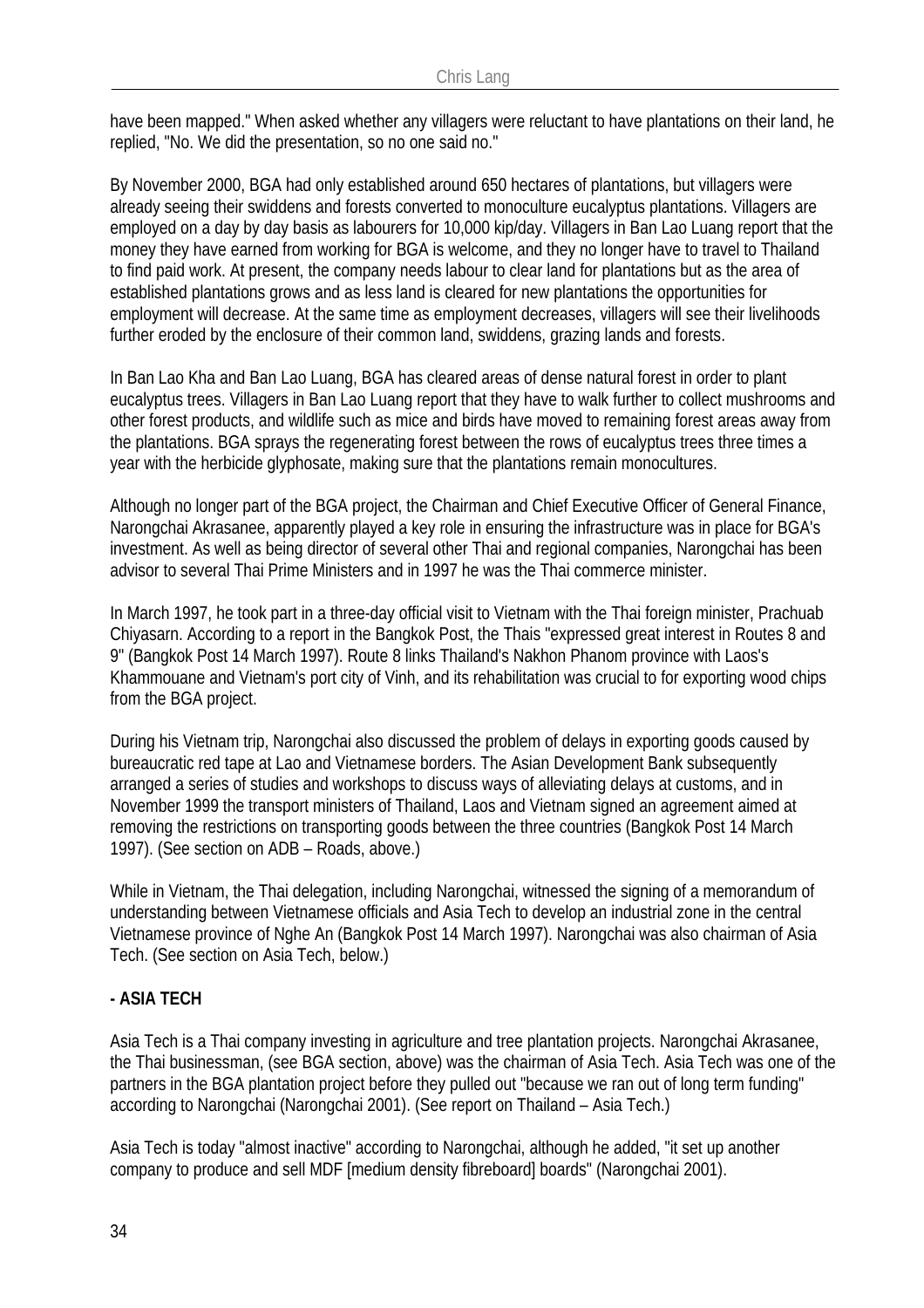In addition to the BGA project, Asia Tech has been involved in another plantation project in Laos, in Champasak province in the south of the country. This project ran into difficulties from the start of tree planting, and is now largely abandoned.

On 5 November 1990, Asia Tech wrote to the Lao government to propose a project on 16,000 hectares of land in Champasak province. A year later, Khamthai Sipandone (then-Prime Minister and president of the foreign investment committee) signed an investment permission document for an investment period of 30 years. The Lao government took a 5 per cent share of the project.

Asia Tech started trial plantations with eucalyptus in 1992, and with Acacia mangium in 1995. According to local sources, almost all of these trees died. Prasan Singhonsai of Asia Tech, however, blames the Lao government for the problems with these trials. In 1995, in a presentation at an FAO conference in Vientiane, he said, "our company has been adversely affected by a lack of consistent technical advice: in 1992, we invested in establishing 200 ha of eucalyptus plantations. Then we were obliged to abandon these plantations due to the confusion of technical units concerned" (Prasan 1995: 75).

At the same time as the eucalyptus and acacia trials, Asia Tech experimented with farming milk cows. These fared little better than the trees: many died, and the company sold the rest.

Asia Tech ran into further difficulties when District level officials surveyed the land area proposed for the project and could find only 12,404 hectares of available land for Asia Tech. "To avoid delay" the Minister of Agriculture and Forestry, Pimpa Taepkhampuan, handed over this area to Asia Tech and requested the Champasak governor to find the remaining area.

In March 1995, Forenco, a New Zealand forestry consulting company, produced a pre-feasibility report for Asia Tech, based on a two-day visit to the area by Peter Olsen of Forenco. Most of the 77-page study considers the financial implications of different planting regimes. Social, community and cultural issues occupied the consultants for half a page of the report (Bannan 1995: 11).

Among the items that the consultants recommended for "in depth investigations" before the project commenced was "social and community issues in the project area such a dislocation and relocation of local inhabitants and alternative livelihood provision" (Bannan 1995: 1).

Although the consultants stress that their report is not a feasibility report, no further studies were carried out before Asia Tech started commercial planting of trees in 1995.

One of the most serious problems caused by the project is that local people have lost access to their land, both for cattle grazing and growing crops. Prasan Singhonsai of Asia Tech stated in 1995, "The land conflict between the company and villagers living inside the company's area still exists because the allocated land contained 19 villages" (Prasan 1995: 75).

During 1996-1997, Asia Tech planted pine trees, clearing areas of secondary forest and fencing off land, thus preventing local people from grazing cattle. Villagers received no direct benefits from the company. Asia Tech paid some village headmen to help them identify which land was registered to the company, thus causing resentment and conflict among villagers (Watershed 1996a: 15).

During this period Asia Tech cleared forest to establish an area of 900 hectares of pine plantation. After government officials visited Champasak and inspected this 900 hectare plot in 1997, the Ministry of Agriculture and Forestry removed more than 4,000 hectares from Asia Tech's agreed land area leaving Asia Tech with around 8,200 hectares. Villagers initially hoped to regain their land, but District officials simply handed over land reclaimed from Asia Tech to other companies – to grow coffee, for example.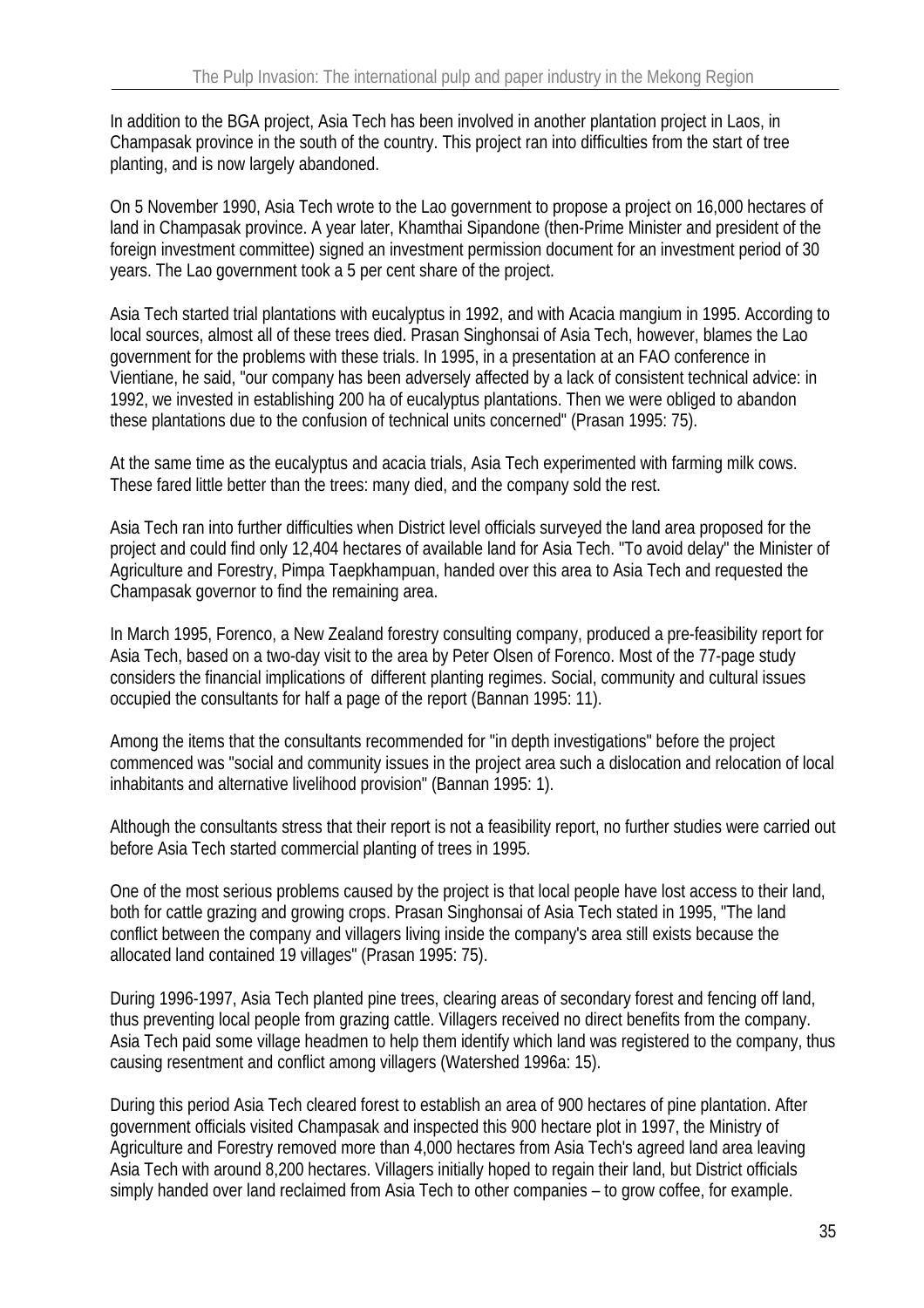Asia Tech's planted areas are today largely neglected. Asia Tech sprayed the plantations with herbicide in 1998, but since then has done no maintenance of its plantations. In 2000, Asia Tech ploughed around two hectares of land for maize, and carried out sugar cane trials on a 15 hectare plot.

#### **- BURAPHA**

The Burapha Group was established in 1990 (Sonesack 1995: 70) and is structured perfectly to gain the most from the subsidies available for plantation development in Laos. The company is a subsidiary of the Swedish forest industry company Silvi Nova AB, and in Laos consists of three companies: BAFCO (Burapha Agroforestry Co. Ltd.); NAFCO (Nabong Farm Co. Ltd.); and BDC (Burapha Development Consultants Co. Ltd.). The first two companies are commercial ventures – BAFCO produces and exports wood based products from its own plantations, and NAFCO is a dairy farm which supplies Vientiane with dairy products, chicken and eggs. BDC however plays a very different role, being the largest consulting firm in Laos, providing advice on financial analysis, engineering, environment, forestry, agriculture and livestock and rural development.

In May 1995, the ADB contracted Burapha Development Consultants, along with CIRAD-Foret (of France) and MIDAS Agronomics (of Thailand) to act as consultants on the ADB's Industrial Tree Plantation project (see ADB section, above). In the five year contract period the consultants produced project documents including an Inception Report, quarterly progress reports, plantation management papers, and environmental technical reports (ADB no date).

In 1995 Jaakko Poyry and Burapha produced a report for the ADB commenting on the Lao Government's law on plantations, Directive 186. Among the consultant's recommendations were that export taxes and transport taxes should be reduced (Jaakko Poyry 1995a: i-ii).

When the Lao Government gets advice from forestry consultants through a project funded by the Asian Development Bank, it may believe that it is getting the best advice that money can buy. In Burapha's case however there is a clear conflict of interest. In its consultancy work for the ADB, Burapha Development Consultants provides advice recommending more subsidies to produce cheap timber which Burapha Agroforestry can buy and export. According to a representative of BGA, Burapha has even received funding through the ADB project. No wonder that a Burapha representative in Vientiane said about the ADB project, "The project for Burapha has been a success, I'm not sure about the project as a whole".

On 7th November 2000 Burapha formally opened its US\$2.9 million laminated-wood processing factory at Nabong Farm, 30 kilometres from Vientiane. The factory will initially sell timber pallets to IKEA, the Swedish retailing giant, and in future will produce furniture under the trademark Vicwood. Financing came from a series of loans – US\$550,000 from IKEA, US\$800,000 from the International Finance Corporation (IFC), the private sector arm of the World Bank, and US\$300,000 from Swedfund, the Swedish IFC counterpart (IFC www 1).

Burapha's project was supported by an institution called the Mekong Project Development Facility (MPDF). Created in 1997, MPDF helps companies in Vietnam, Cambodia and Laos to raise financing and helps them prepare business plans. MPDF is managed by the International Finance Corporation (IFC). MPDF has a budget of US\$25 million between 1997 and 2002, and is funded by the European Union, IFC and the governments of Australia, Finland, Japan, Norway, Sweden, Switzerland, and the United Kingdom (IFC www 1).

MPDF produced a study of Burapha's eucalyptus project, and according to IFC, "MPDF played a key role in packaging the deal and getting IKEA and Swedfund on board" (IFC www 1).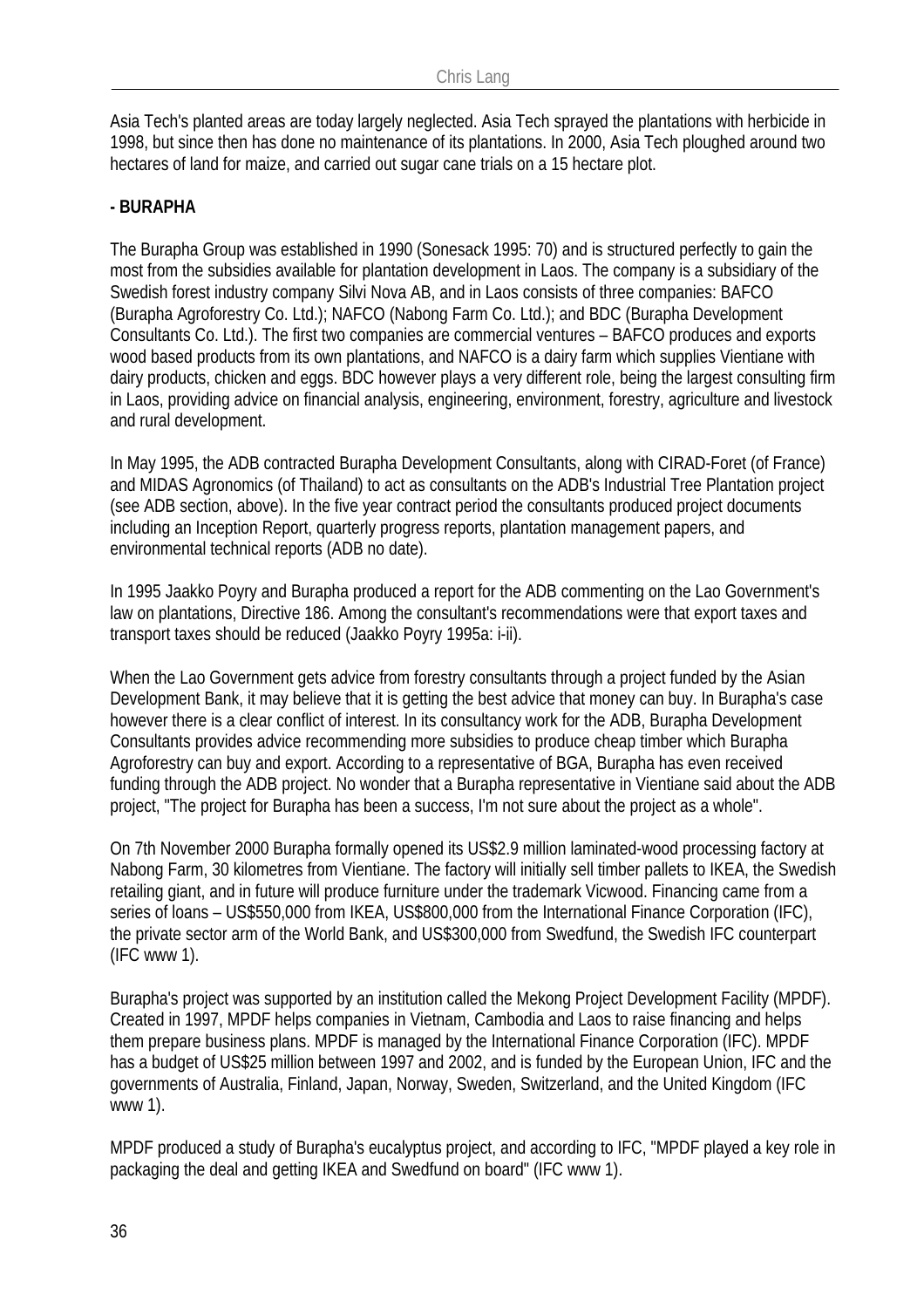MPDF conducts environmental and social reviews of all projects, and claims to ensure compliance with national laws, IFC policies and World Bank best practices. MPDF summarises this information in an Environmental Review Summary, "which becomes a public document once approved by the project sponsor" according to MPDF's web-site (MPDF www 1). (On 27 September 2001, and again on 12 November 2001, I wrote to Javed Hamid, Director of the Asia and Pacific Department of the IFC in Washington, requesting copies of the MPDF reports on the Burapha project. At the time of writing [end of November 2001] I have not received any reply.)

Sumphorn Manodham, managing director of Burapha, points out how important MPDF's involvement was for Burapha: "We do not think we could have arranged the financing without MPDF, and the proof is that after the MPDF study, the same financiers that were reluctant are now providing funds" (IFC www 1).

The timber for Burapha's new factory will come from Burapha's 1,200 hectares of Eucalyptus camaldulensis plantations. Burapha's publicity materials claim that the factory will bring "beautiful hardwoods" to "discerning world markets without devastating the natural tropical forests". However, while IKEA has found a new source of cheap timber, with or without Burapha's factory project the logging of Laos' forests continues.

According to a representative of Burapha, the land used for Burapha's plantations at the Nabong farm was once a Cuban-funded farm and later the site of a FAO-funded project. After 1975, the area became a reeducation camp and the top-soil was removed. Burapha claims therefore that planting eucalyptus in this area is an improvement.

Another Burapha employee, writing in 1995, stated that "In the past, out company has faced many difficulties when requesting land. Some officials believed that out plantations would destroy soil fertility, thus they hesitated to co-operate and issue the authorisation for use of the land" (Sonesack 1995: 71). This implies a more complex situation than simply "improving" land without topsoil.

# **- BRIERLEY INVESTMENTS LIMITED (BIL)**

Brierley was founded in New Zealand in 1961 by Sir Ronald Brierley (BIL www 1). Initially the company bought shareholdings in public companies in Australia and New Zealand. By the 1980s Brierley had shareholdings in over 300 companies (BIL www 1). Between 1993 and 1996 Brierley invested US\$235 million in Asia, in power projects in India, Indonesia and the Philippines, agribusiness in Thailand, and property and infrastructure in China (TimesNet Asia 1996). Brierley employs 5,300 people and invests in energy, oil, engineering, construction and property, wholesale and retail and others (including forestry) (Wright www 4).

In 1996 a Malaysian, Singaporean and Indonesian consortium bought 20% of Brierley at a price of US\$692 million. The group consists of Hong Leong (Singapore), Hong Leong (Malaysia), Sembawang Corp (Singapore), Haw Par Brothers International (Singapore) and the Salim Group (Indonesia) (TimesNet Asia 1996).

After the Asian economic crisis in 1997 the Board initiated a review of corporate philosophy and investment strategy. Several investments were disposed of and bank debt was reduced (BIL www 1).

On 1 December 1999 Brierley relocated its global headquarters to Singapore. The company is listed on the Singapore, New Zealand, Australian and UK stock exchanges. Since December 1999 the company has been registered in Bermuda (BIL www 1).

Key investments include a 46% holding in the UK hotel group Thistle hotels plc (the largest hotel operator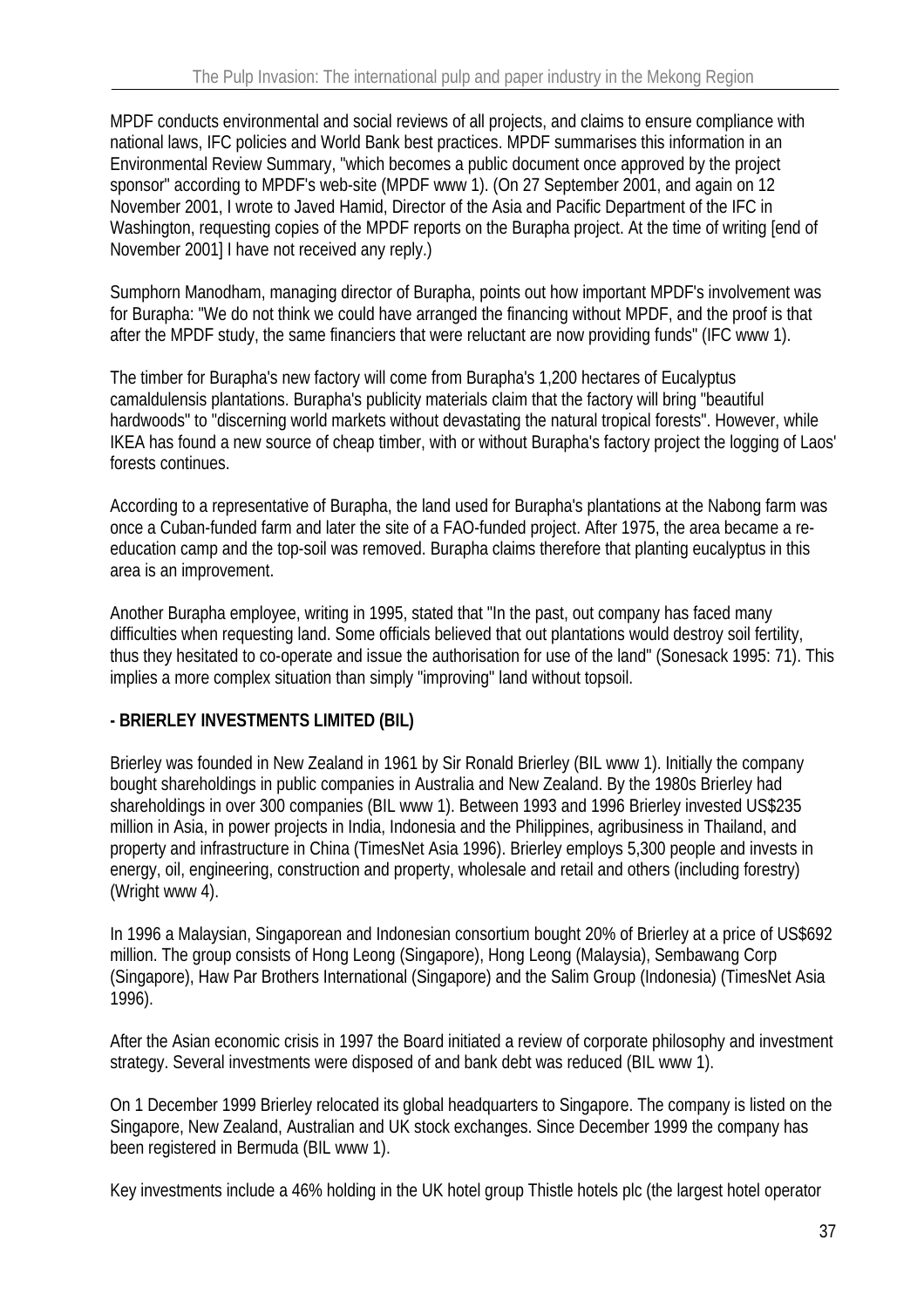in London); a 30.3% shareholding Air New Zealand; and a 28% shareholding in James Hardie Industries (a global leader in fibre cement building products and systems) (BIL www 1).

In its 1999 Interim report to shareholders BIL reported that the last 12 months "have probably been the most difficult in the Company's history. The dramatic decline in asset values, initially triggered by the Asian economic crisis, was the catalyst for significant structural change to BIL" (BIL www 1).

## **Forestry operations: New Zealand**

Brierley was part of the consortium that bought the New Zealand Forestry Corporation in 1996 after it was privatised by the New Zealand government. The consortium consisted of Fletcher Challenge Forests (part of Fletcher Challenge Limited, a New Zealand-based international company, with operations in building, energy and forestry: 37.5 per cent), Citifor Limited (a subsidiary of the government-owned China International Trust and Investment Corporation: 37.5 per cent) and Brierley Investment Limited (25 per cent). The consortium paid approximately US\$1.7 billion, (Stride 2000) and renamed it the Central North Island Forest Partnership (CNIFP) (Fletcher Challenge 1998).

The CNIFP owns the cutting rights for 168,000 hectares of Radiata pine and douglas fir plantations. Adjacent to this area is 117,000 hectares of plantations owned by Fletcher Challenge, forming the largest single Radiata pine plantation in the world. Fletcher Challenge has integrated the management of the two plantations areas, laying off 120 staff in the process. According to Fletcher Challenge, the two areas together can produce six million cubic metres of wood per year (Fletcher Challenge 1998).

The Asian financial crisis of 1997 prompted a drop in log prices and severely cut into the NZ forestry asset's value (Stride 2000). In late 1998 Brierley decided to sell its investment in the CNIFP, resulting in a loss of approximately US\$74 million (BIL www 1).

In 1999 Brierley reported a loss of US\$80 million for the six months to 31 December 1998. In the six month period Brierley sold 24 of 59 assets it held on 30 June 1998. Most of the loss was as a result of the sale of CNIFP (FEER 1999).

The remaining partners in the CNIFP, Citic and Fletcher Forests, have huge debts and had to meet a deadline of 30 December 2000 to inject several hundred million dollars, otherwise the banks threatened to take over the forestry estate (Stride 2000). The company is presently in receivership and for sale (Rosoman forthcoming).

## **Chile**

Brierley and International Paper jointly run Carter Holt Harvey which has pine plantations in Chile and in New Zealand (Carrere and Lohmann 1996: 88). At the end of 1999, Carter Hold Harvey sold its interest in Compania de Petroleos de Chile (Copec) the main part of the company's operations in Chile. The sale was to AntarChile a company controlled by the Angelini Group (CHC 1999).

## **Thailand and Laos**

Brierley's Investment Review 1997 lists a number of projects in the forestry sector in Thailand and Laos, through the Thailand-based investment company, GF-Brierley. In November 1997, Brierley held 50 per cent of the GF-Brierley's shares. GF-Brierley was a joint venture between Brierley and Thailand-based General Finance and Securities Public Company (BIL www 1). GF-Brierley had a 22 per cent in Asia Tech Group, 38.6 per cent per cent of ATP, a pulp and paper development project, and a 30 per cent interest in BGA Laos, a tree plantation development project in Laos (BIL www 1).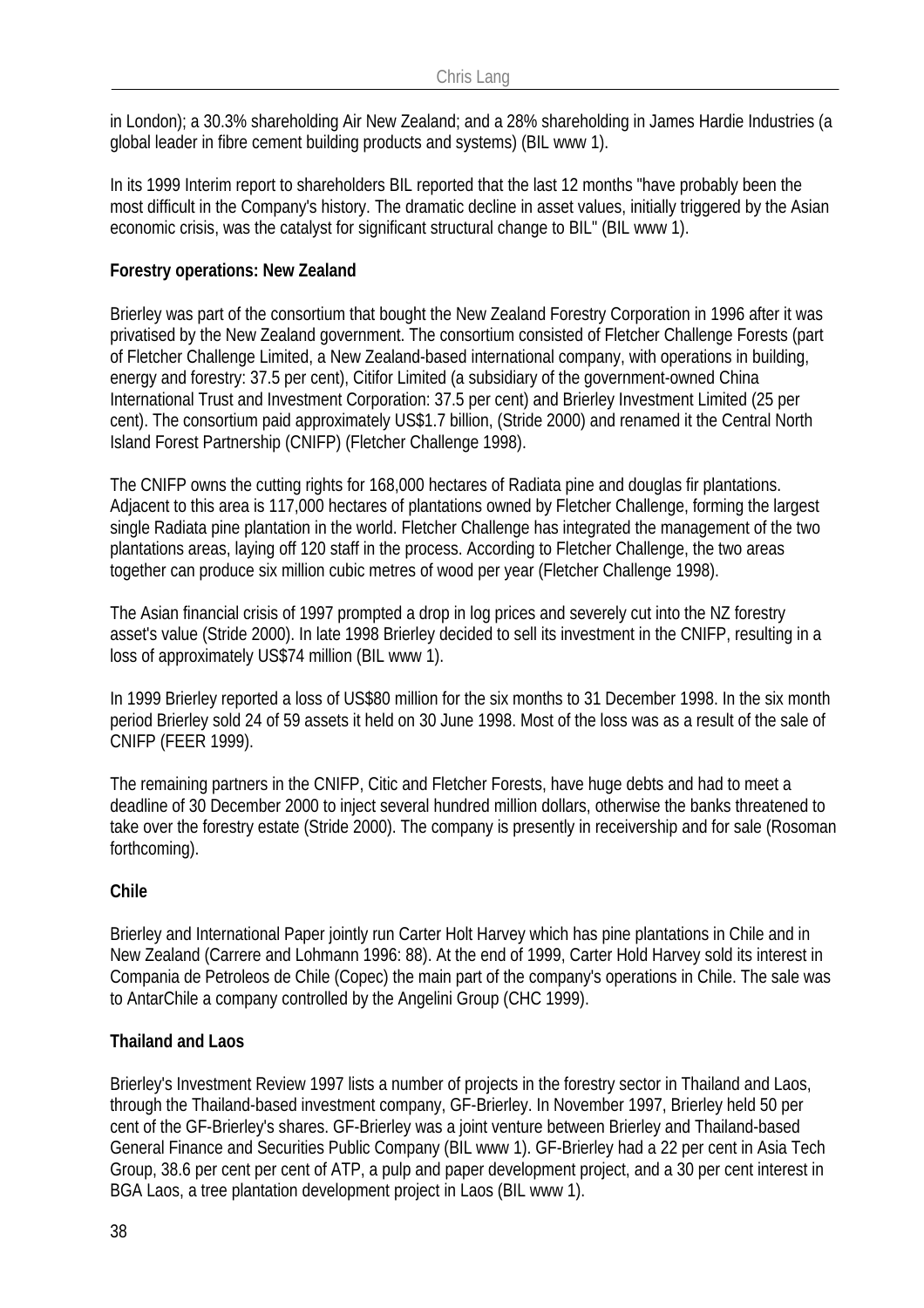# **REFERENCES**

ADB (no date) Loan No. 1295-LAO(SF): Industrial Tree Plantation Project. Manila: Asian Development Bank.

ADB (1989) Technical Assistance to Lao People's Democratic Republic for second forestry development project. Manila: Asian Development Bank. 28 December 1989.

ADB (1994) Background Information and Terms of Referece T.A. NO. 2028-LAO Institutional Support to the Department of Forestry. Manila: Asian Development Bank.

ADB (1999) Landmark Agreement Eases Traffic Between Thailand, Lao PDR and Viet Nam. News Release No. 116/99, 22 November 1999. Web-site: http://www.adb.org/Documents/News/1999/nr1999116.asp accessed 10 January 2001.

ADB (www 1) Confidentiality and Disclosure of Information Policy. Asian Development Bank. Web-site: http://www.adb.org/Help/Index/C.asp#34 accessed 23 June 2001.

AI (2001) Laos. Amnesty International report 2001. Web-site: http://www.web.amnesty.org/web/ar2001.nsf/webasacountries/LAOS?OpenDocument accessed 9 November 2001.

Anon (1991) Forest Management and Conservation Project Legal framework – current forest law and requirements, Annex 2, October 1991.

Anon (1992) The Proposed Forest Management and Conservation Project (FMCP) in Lao PDR, Notes for Discussion, November 1992.

Anon (2000) Aspects of forestry management in the Lao PDR. Watershed, Vol. 5 No. 3, March - June 2000: 57-64.

Associated Press (2001) Vietnam invited to join plan for Thai-Laos bridge. Associated Press. 9 April 2001.

Bannan, K. J. (1995) Pre-feasibility Report on a Softwood Plantation Project on The Bolovens Plateau Champasak Province Southern Laos. Prepared for Asia Tech Company. Rotorua: Forenco Consultants Ltd. March 1995.

BGA (no date) BGA Lao Plantation Forestry Ltd. BGA publicity brochure.

BIL (www 1) Brierley Investments Limited. Web-site: http://www.bilgroup.com/ accessed 22 December 2000.

Bounphom Mounda (1993) Eucalyptus in Laos. Presentation at the Regional Expert Consultation on Eucaplyptus, Bangkok 4-8 October 1993. Bangkok: Food and Agriculture Organisation.

Brandmaier, F. (2001) Laos: Growing foreign aid, but investors run away. Deitsche Presse-Agentur. 16 January 2001.

Cameron, D. M., H. Miyazono and F. Danborg (1995) Strengthening re-afforestation programmes in Laos. In FAO (1995): 17-26.

Carrere, R. and L. Lohmann (1996) Pulping the South. Industrial Tree Plantations and the World Paper Economy. London and New Jersey: Zed Books and World Rainforest Movement.

CHC (1999) Carter Holt Harvey to realise NZ\$2.5 billion from Chilean Investments. Carter Holt Harvey Press release. 20 December 1999.

Development Today (1994) The Finnish Company Jaakko Poyry defends new involvement in Lao forestry projects, Stockholm: Development Today, Vol. IV, no. 20, 21 November 1994.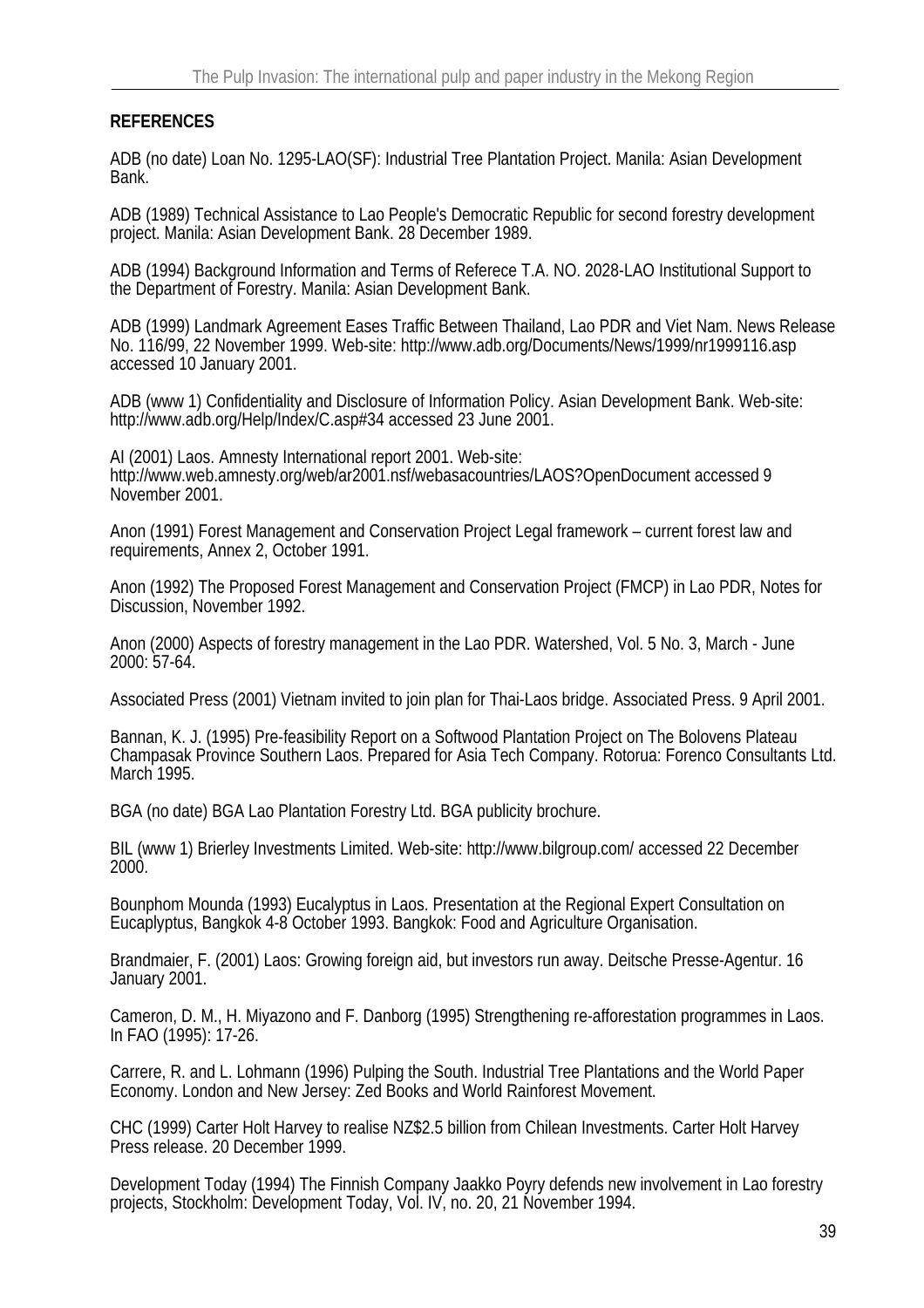Douangphet Rattanasouk (1995) Research activities of Nam Souang Silvicultural Research Centre. In FAO (1995). 27-30.

FAO (1995) National Workshop on "Strengthening Re-afforestation Programmes in Lao PDR". Vientiane 19-21 June 1995. Rome: Food and Agriculture Organisation.

FAO (www 2) Laos. Description of plantation resources. Food and Agriculture Organisation of the United Nations. Web-site: http://www.fao.org/forestry/fo/country/index.jsp?geo\_id=39&lang\_id=1 accessed 7 February 2001.

FEER (1999) New Zealand. Far Eastern Economic Review, 18 March 1999. Web-site: http://www.feer.com/9903\_18/p56bbrief.html accessed 22 December 2000.

Fletcher Challenge (1998) Fletcher Challenge Annual Report 1997. Web-site: http://www.fcl.co.nz/97\_annual\_report/97\_forest/3-1-4\_growth.htm accessed 22 December 2000.

Fortech (1999) Current Constraints Affecting State and Private Investments in Industrial Tree Plantations in the Lao PDR. Manilla: Asian Development Bank.

IFC (www 1) And in Vientiane. International Finance Corporation. Web-site http://www.ifc.org/publications/pubs/impwt99/mekong/w9mekong.html accessed 26 September 2001.

ISO/Swedforest (1991) Approach to Consulting services for Technical Assistance and Management Support, The Lao-Swedish Forestry Cooperation Programme 1991-1995, ISO/Swedforest September 1991.

Jaakko Poyry (1995a) Decree 186/PM. Lao-ADB Plantation Forestry Project. Asian Development Bank Project Technical Assistance T.A. No. 2028 - LAO.

Jaakko Poyry (1995b) Institutional strengthening to the DOF Lao PDR. Socio-Technical Profiles (STP), Benefit Monitoring and Evaluation (BME) for Plantation Development in Lao PDR. Working Paper no. 9. Lao-ADB Plantation Forestry Project. Asian Development Bank Porject Technical Assistance T.A. No. 2028 - LAO.

KPL (2000) 16 Foreign Investors To Laos In 2000. KPL news agency.

KPL (2001b) Paper Mill Stinks. KPL news agency. 15 February 2001.

Lao Embassy (1997) Forest Plantation in Khammouane and Bolikhamxay. News Bulletin. Embassy of the Lao PDR, Washington, May - June 1997. Web-site: http://www.laoembassy.com/news/mayjune97.html#forest accessed 22 December 2000.

Lao Embassy (2000) National Route 9 Upgrade. News Bulletin of the Lao Embassy, Washington, January - February, 2000. Web-site: http://www.laoembassy.com/news/JanFeb2000.htm#6 accessed 10 January 2001.

Monbiot, G. (2001) Dig up the roads. The Guardian. 29 May 2001.

Mossberg, C. (2000) Interview with Chris Lang. 6 November 2000.

MPDF (www 1) Public Disclosure. Mekong Project Development Facility. Web-site: http://www.mpdf.org/pro/pro002.htm accessed 26 September 2001.

Narongchai Akrasanee (2001) Re: Request for information. E-mail to Chris Lang. 27 September 2001.

Pinyopusarerk, K. and F. Chandler (1993) ACIAR Forestry Research in Laos. ACIAR Forestry Newsletter, no 15. February 1993.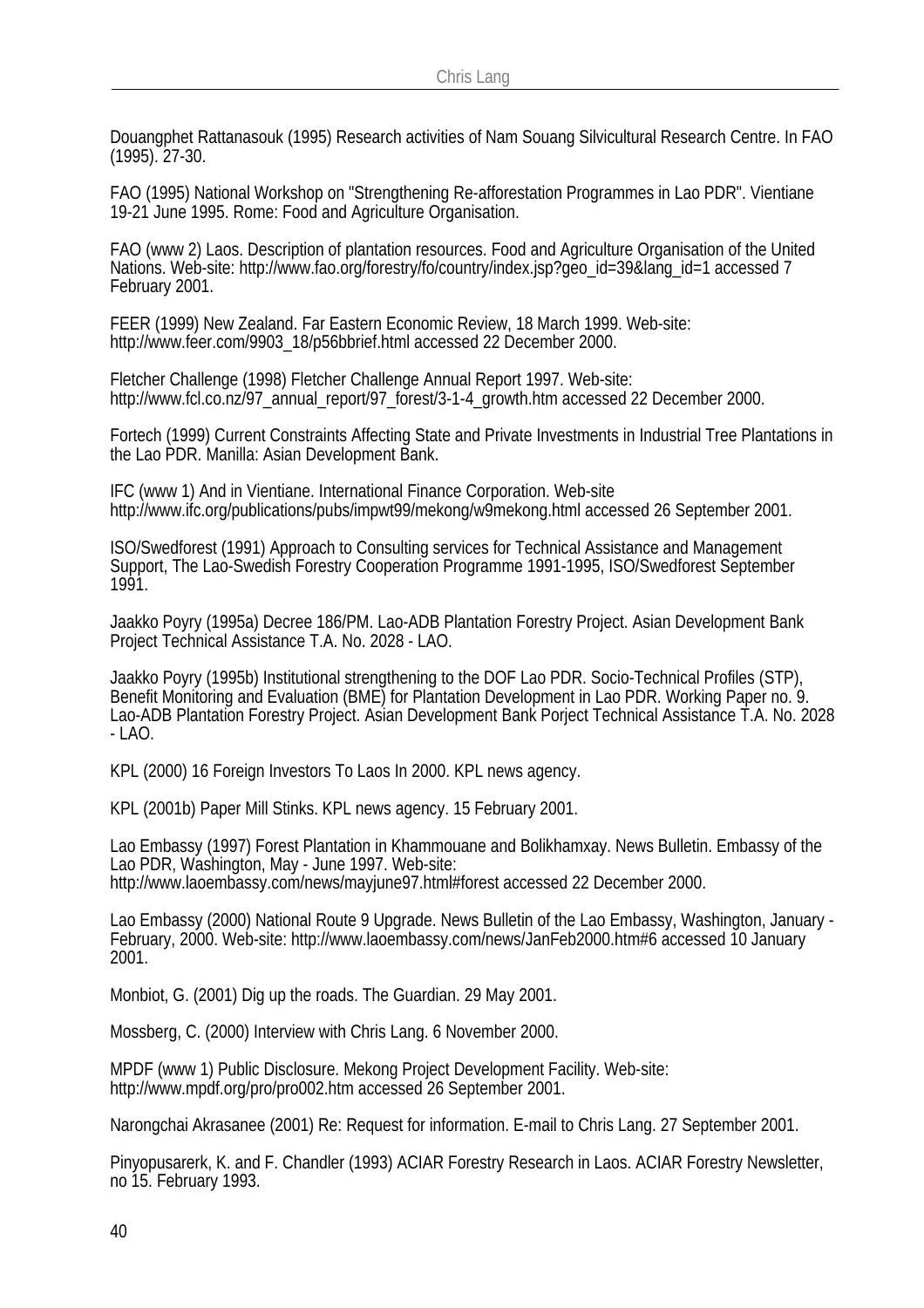Piyanart Srivalo (2001) Chavalit 'approves Mekong bridge'. The Nation. 14 March 2001.

PPI (1996) Laos may get pulp mill. Pulp and Paper International. 28 October 1996. Web-site: http://www.paperloop.com/db\_area/archive/ppi\_wk/1996/961028/96102817.htm accessed 12 January 2001.

PPI (1999) Annual Review 1997-98 The World's Pulp, Paper and Board Industry. Pulp and Paper International Online edition July 1999. Web-site: http://www.paperloop.com/db\_area/archive/ppi\_mag/1999/9907/ppi6.htm accessed 12 January 2001.

Prasan Singhonsai (1995) Tree planting activities of Asia Tech Group Co. (Lao PDR). In FAO (1995): 73- 76)

Rajesh, N. (2000) Laos stops World Bank forestry programme. World Rainforest Movement Bulletin, no. 41, December 2000.

Rosoman, G. (forthcoming) Scientific Forestry Systems (SCS) and their certification of Fletcher Challenge plantations in New Zealand. Forthcoming Rainforest Foundation report.

Ryder, G. (1996) The Political Ecology of Hydropower Development in the Lao People's Democratic Republic. 13 December 1996. Web-site:

http://www.nextcity.com/ProbeInternational/mekong/grreport/chapter6.htm accessed 10 January 2001.

Saravanamuttu Muttiah (no date) Lao-ADB Forestry Development Project (261 SF). Draft Final Report on Nursery and Reforestation Component. Resources Development Consultants Limited, Sri Lanka. Manilla: Asian Development Bank.

Sahni, S. (2001) Re: Request for Lao report. E-mail to Chris Lang. 21 June 2001. Asian Development Bank.

Sonesack (1995) Tree planting activities of the Bourapha company. In FAO (1995): 70-72.

Stride, N. (2000) The Dragon and the Lion: Bank deadline looms in Citic deal. The National Business Review, 17 November 2000. Web-site: http://www.nbr.co.nz/NEWS/FLETCHERCITIC.html accessed 22 December 2000.

Thongleua Southavilay and T. Castren (1998) Timber Trade and Wood Flow-Study. Lao PDR. Poverty Reduction and Environmental Management in Remote Greater Mekong Subregion (GMS) Watersheds Project. Manilla: Asian Development Bank.

TimesNet Asia (1996) New Zealand's investments in Asia. TimesNet Asia, 21 June 1996. Web-site: http://web3.asia1.com.sg/timesnet/data/ab/docs/ab1019.html accessed 22 December 2000.

Watershed (1996a) "Promoting the plantation of economic trees," Asia Tech in Laos. Watershed, Vol. 2, No. 1, July - October 1996.

Watershed (1998b) "Phoenix pulp mill: The polluter pays?" Watershed, Vol. 4, No. 2, November 1998 - February 1999: 52-57.

Wright (www 4) Brierley Investments Limited. Wright Investors' Service, web-site: http://profiles.wisi.com/profiles/scripts/corpinfo.asp?cusip=C554W8560 accessed 22 December 2000.

Xeme Samontry (1995) The Lao-ADB Plantation Forestry Project. In FAO (1995): 78-83.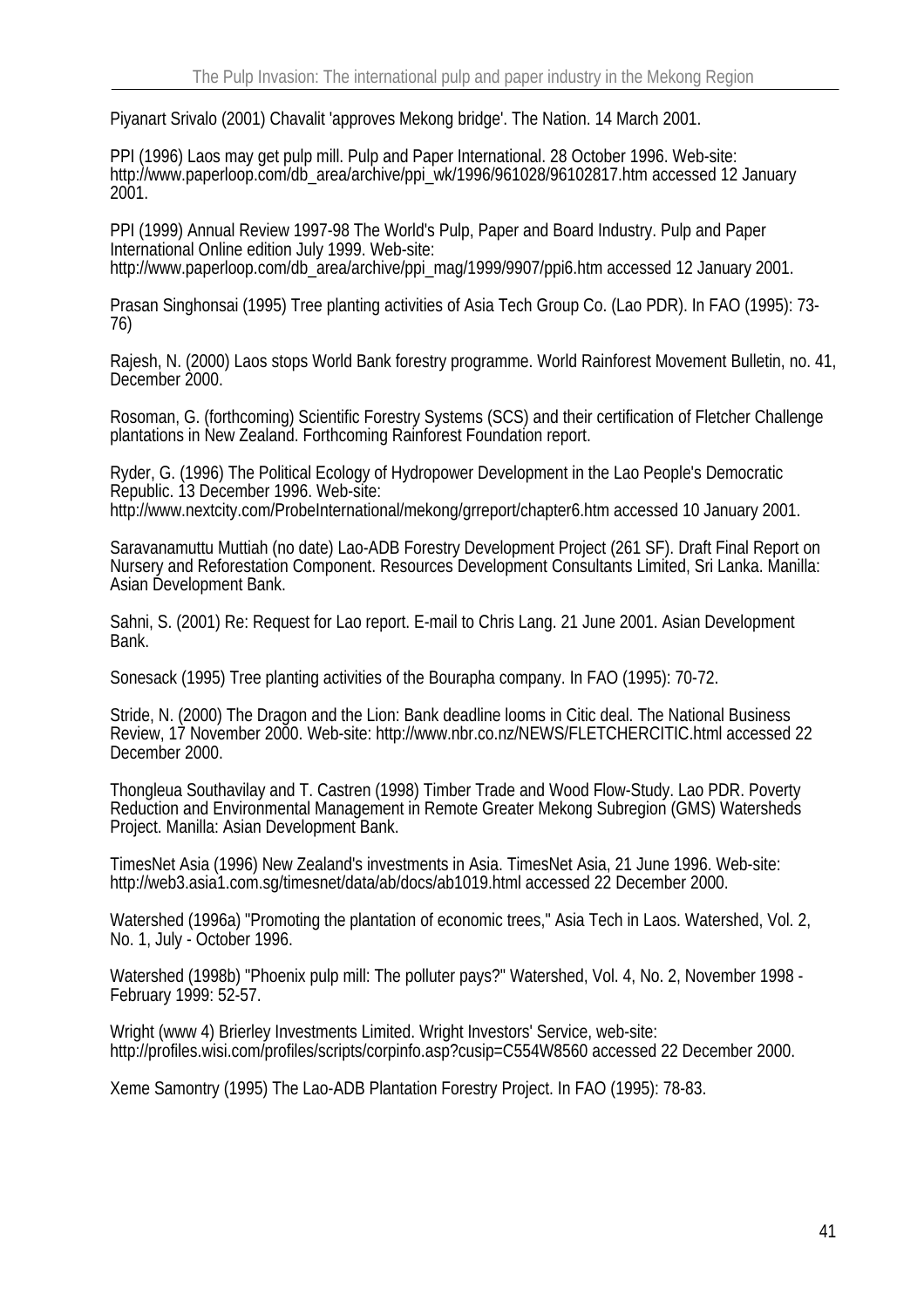# **THAILAND – The fast-growing pulp and paper industry**

This report looks at the expansion of the pulp and paper industry in Thailand. It starts with an overview of the industry today. Rather than providing a reliable source of paper needed by the people of Thailand, however, the industry today is dependent on imports, exports and lavish subsidies from the government and international "aid" agencies.

The Thai government has actively supported the development of the industry, through subsidies, pro-cash crop and plantation policies, tax relief and favourable import duties on machinery imports. The second section looks at some of the government support, and includes a brief introduction to some of the background political situation in the country during the early 1990s.

The third section looks at some of the international support to the industry in Thailand, largely through multilateral and bilateral "aid".

The fourth section looks at some of the Thai companies involved in the pulp and paper sector. While they have made profits, they have also run up enormous debts. This, accompanied by the economic crisis in 1997, has opened the door for international companies to buy up shares in Thai companies. Some of these companies are also profiled in this section, along with international consultants who provide advice and legitimacy for the industry.

Associated with the expansion of the pulp and paper industry, the area of fast-growing tree plantations has also expanded, often with disastrous impacts for many local communities. The fifth section describes some of the problems faced by communities and the protests against the industry in Thailand. Whilst faced with continuing threats of expansion, for example of Phoenix and Advance Agro's operations, villagers continue to protest, and continue to fight for their rights to decide how they will manage their environment.

## **1. OVERVIEW OF THE SITUATION TODAY**

When the first pulp mill was built in Thailand in 1923, it had a production capacity of one ton a day. Since then, pulp and paper production has massively expanded and today Thailand has 44 paper and board mills with a total capacity of more than 3.8 million tons a year (PPI 1999) (Chatrudee 2000).

Eucalyptus trees provide the most important domestic source of raw material for the pulp industry. The Royal Forest Department planted the first eucalyptus tree in Thailand in 1946, in Phrae province (Pearmsak and Mochida 1999: 36). At first the spread of plantations was slow, and by 1976 only about 12,000 hectares of industrial plantations existed. A recent FAO publication estimates that by 1995 more than 300,000 hectares of industrial plantations had been established in Thailand (Brown 2000: 135).

The FAO's figures (and any other figures of plantation cover in Thailand) are estimates – no national inventory of plantations has ever been carried out (FAO www 1). The Royal Forestry Department has never produced any studies on the impacts of eucalyptus plantations of larger than 160 hectares (Tunya 2000).

Consumption of paper products is dominated by kraft paper, which in 1998 accounted for 47 per cent of consumption. Newsprint accounted for 19 per cent and printing and writing paper 14 per cent. Household and sanitary paper consumption stood at 3 per cent of paper and board consumption (pponline 1999).

The biggest kraft paper producer is Siam Cement Group, with a total annual capacity of 805,000 tons. Second is Panjapol Group with a capacity of 505,000 tons, and Thai Cane Paper is third, with 280,000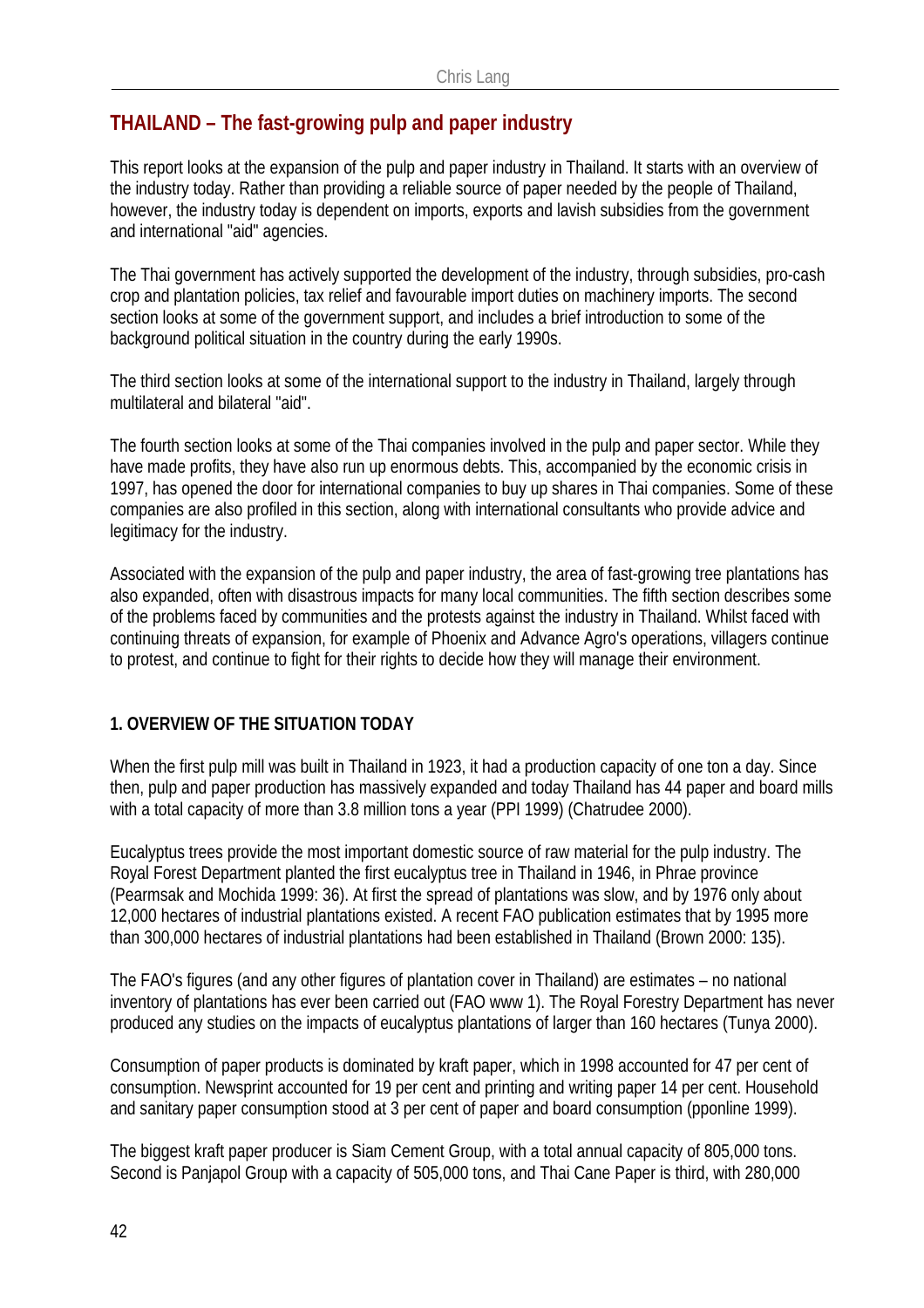tons. The biggest producer of printing and writing paper is Advance Agro, with a capacity of 264,000 tons followed by Thai Cane Paper with 264,000 tons and Central Paper with 68,000 tons (Chatrudee 2000).

The following are the major companies involved in the pulp and paper industry in Thailand:

# **Pulp and paper mills**

Advance Agro (Prachinburi province) Phoenix Pulp and Paper (Khon Kaen) Siam Pulp and Paper (Ratchaburi) Panjapol Pulp and Paper (Ayuthaya) Siam Cellulose (Kanchanaburi)

# **Board**

Thai Plywood (Bangkok/Saraburi) Metro Fibre (Kanchanaburi) Thai Cane Board (Kanchanaburi)

# **Wood chips**

Rung Ruang Kitti (Chachoengsao) Siam Forestry (Kanchanaburi) Thai Vivat (Surin) Kit Thawee (Surin) Siam Tree Development (Chon Buri) August Chip Woods (Chon Buri) K.M.I. Forest (Buriram) (Source: Siam Tree Development Company, in Tunya 2000)

Several factors have played a role in promoting the eucalyptus boom in Thailand. Developments in shipping, and the changing world pulp and paper economy meant that trees grown in the South could be used to supply a world pulp market. (See Carrere and Lohmann 1996: 41-59.)

The oil crisis of the early 1970s, which led to a rise in the cost of importing pulp to Thailand, was another factor in the development of Thailand's pulp industry. The production of pulp, as opposed to importing it, at least from the financial point of view, suddenly became a much more attractive proposition.

The first mill to produce pulp for the domestic market was the Phoenix pulp and paper mill in Khon Kaen, which came on line in 1982. In order to allow sales of pulp from Phoenix to compete with cheap imports from Brazil and Portugal, in 1982 the Thai government increased import tax on pulp from one per cent to 10 per cent, and forced importers to pay a 15 per cent commercial tax as well a series of other import duties (Pearmsak and Mochida 1999: 68).

Despite these import taxes, and even though domestic production capacity largely met demand for paper in 1992, Thailand imported 73,000 tonnes of paper and pulp simply because it was cheaper (The Nation 15 September 1993). Pulp from Indonesia threatens to flood the Thai market. In 1996, Indonesia produced 7.4 million tons of pulp, but local demand was only 2.6 million tons. Indonesia has lower labour costs than Thailand, so Indonesian companies can sell their paper for less than Thai manufacturers (Yuthana 1997).

In 1997, Thailand imported 349,000 tons of short- and long-fibre pulp mainly from the US, Canada, Chile, Brazil, New Zealand, Sweden, Indonesia and the Czech Republic. As most of Thailand's pulp production uses eucalyptus wood, producing short-fibre pulp, a large proportion of the imports consist of long-fibre pulp. Imports of waste-paper were almost double imports of short- and long-fibre pulp, at 622,000 tons –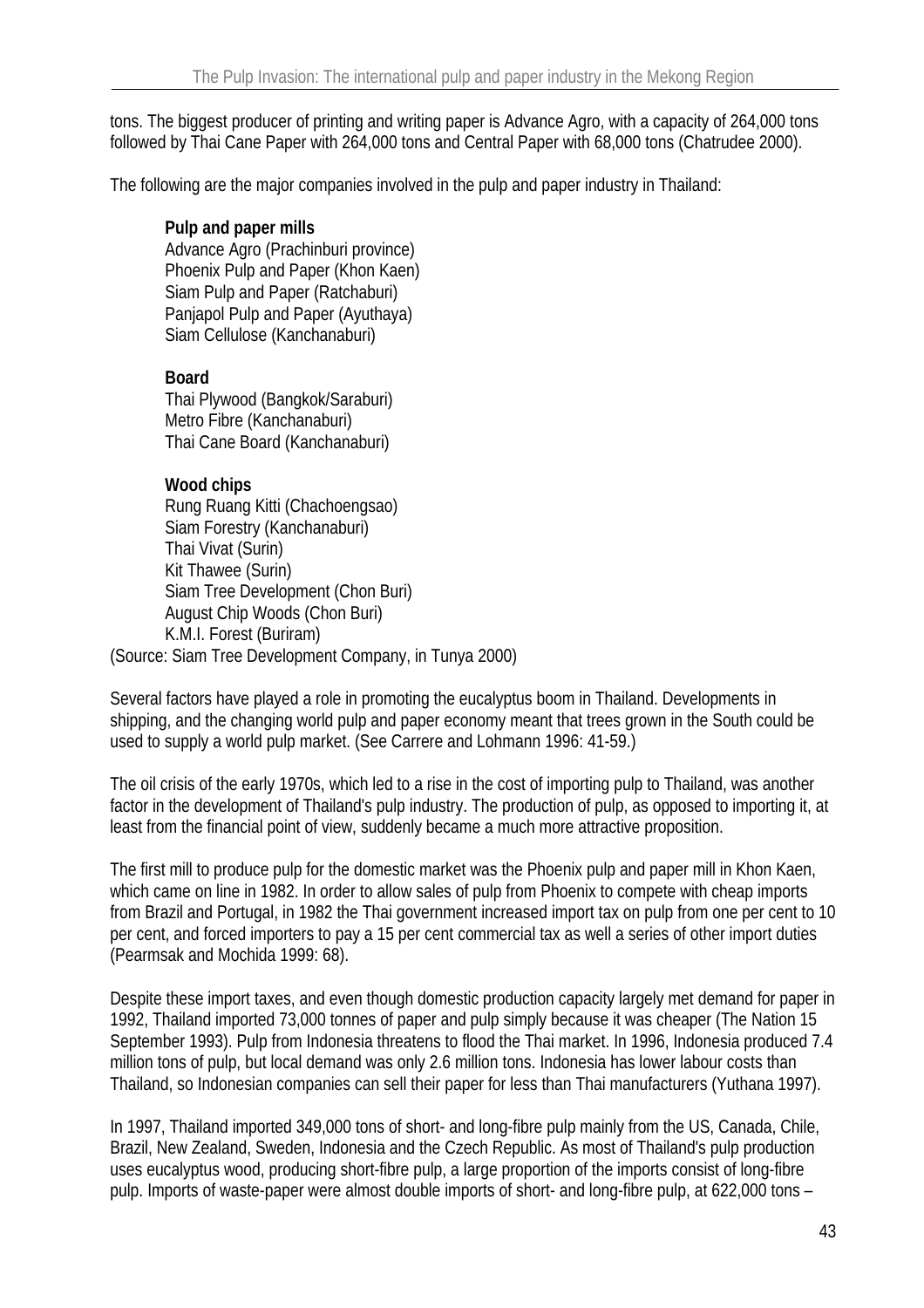from the US, Singapore, Germany, Netherlands, New Zealand and Hong Kong. 66 per cent of this was old corrugated containers (FAO 1998).

The Asian economic crisis of 1997 had a serious impact on the pulp and paper industry in Thailand. One result generally was an increase in foreign ownership companies. After the crisis, more foreign investment poured into Thailand than ever before. In the eleven years of economic boom from 1986 to mid-1997, Thailand received a total of US\$19.1 million private foreign direct investment (FDI). In the two years after the crisis, 45 large companies listed on the Stock Exchange of Thailand offered their share to foreign buyers. As a result, US\$14.9 million of FDI flowed into the country between July 1997 and the end of 1999. Almost all the foreign investors were interested in buying up cheap assets (Pasuk and Baker 2000: 218).

Northern companies are moving into the Thai pulp and paper industry by buying into Thai firms. Stora Enso, for example, has a 19.9 per cent share of Advance Agro (Sonnenfeld 1999: 31). New Oji bought up 5.5 per cent of Advance Agro. Norske Skog took over Shin Ho newsprint plant in Thailand.

Another effect of the economic crisis was a reduction in domestic consumption of paper and board. Consumption fell from 2,042,000 tons in 1997, to 1,604,000 tons in 1998. Domestic pulp consumption also fell from 802,000 tons in 1997, to 644,000 tons in 1998 (FAO 1998). Imports of pulp and paper in 1998 decreased to 43 per cent of 1997 levels (pponline 1999).

At the same time, production capacity increased. Exports increased, partly because of the surplus created by reduced domestic demand, but also because companies were desperate to earn hard currency in order to repay foreign loans after the collapse of the value of the baht. In 1997 exports of pulp and paper stood at 525,000 tons. By 1998 this figure had almost doubled, at 971,000 tons (Paperloop 2000).

According to the Thai Pulp and Paper Association, domestic demand stood at 1.9 million tons in 1999, with production capacity of 3.8 million tons. Somboon Chuchawal, the association's chairman concluded that no new investment in the industry was likely in the next decade (Chatrudee 2000).

Advance Agro and Phoenix currently have ambitious plans to increase capacity, driven by their needs to repay debt, and by the demand for cheap pulp internationally.

# **2. THAI GOVERNMENT SUPPORT TO TO THE PULP AND PAPER INDUSTRY**

Since the 1960s, the government of Thailand (with prodding and support from the World Bank, see below) has promoted cash crops such as corn, cassava, sugar cane and kenaf for export. One of the results has been that farmers expanded their fields into logged-over forest lands (Casson 1997: 11) (Lohmann 1991: 3). In many ways, fast-growing tree plantations are simply another cash crop.

In 1961, Thailand's first National Economic and Social Development Plan (NESDP) specified that 50 per cent of land should be reserved for forest (Apichai et al 1990: 11). The first Plan set a target of 2,000 hectares a year for plantations. The target area increased with subsequent Plans, from 38,000 hectares in the third Plan (1972-1976) to 400,000 in the fourth Plan (1977-1981) (TDRI and TEI 1993: 4-53).

With the fifth NESDP (1982-1986) the government introduced a private sector role in establishing plantations. A target of 48,000 hectares annually was to be planted. The government provided a series of subsidies, including cheap rent for forest land and tax exemption (Pearmsak and Mochida 1999: 26).

In response, twelve companies applied to the Board of Investment for promotion privileges on a proposed total area of 20,000 hectares of plantations. Half of the companies withdrew their applications because of a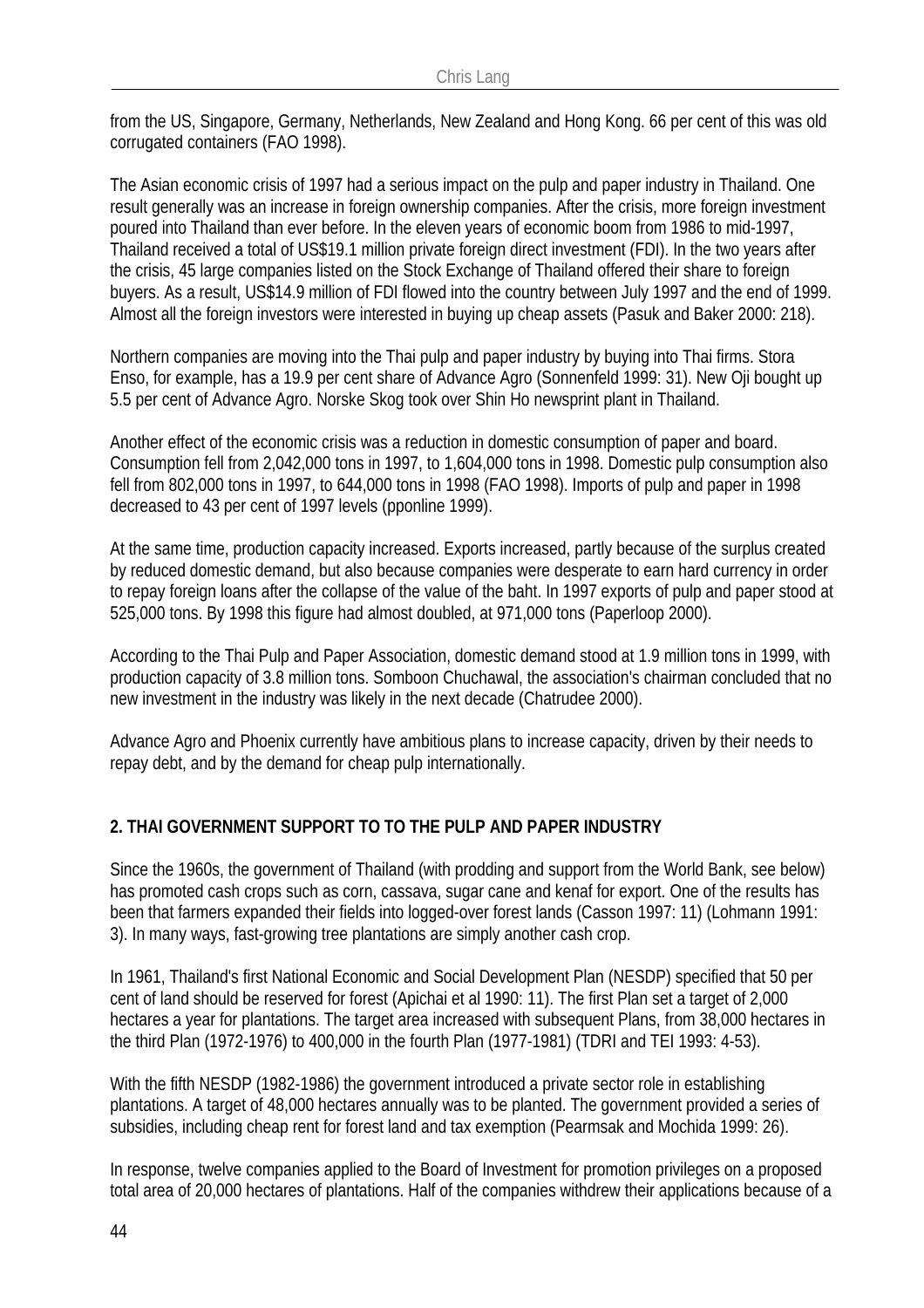lack of available land, and the remainder planted up around 8,300 hectares (TDRI and TEI 1993: 4-64).

Under the forestry policy of 1985, the area of "forest" in Thailand was to be increased to 40 per cent of the country's total land area, and this target figure was also included in the sixth NESDP (1987-1991) (Pearmsak and Mochida 1999: 48). The 40 per cent target figure has endured, despite the fact that people live on much of the land required, despite villagers' protests and ever-increasing information about the impacts of fast-growing tree plantations. Government officials frequently quote the target figure as a justification for more plantations. For example, Chittiwat Silapat of the FIO said, "There's no way to force farmers to go out of that area, no way to force them to plant forest. But this [i.e. 40 per cent forest cover] is a must, we must have a forest cover area" (Chittiwat 2000a).

During the late 1980s, the government unofficially allowed companies to clear forest and declare it "degraded", and therefore suitable for "reforestation" with eucalyptus plantations. In January 1990, 156 employees of Suan Kitti, a subsidiary of Suan Hua Seng one of Thailand's foremost plantation companies (see section on Suan Hua Seng below), were arrested for illegally logging a forest area in eastern Thailand (Carrere and Lohmann 1996: 237). The government of Chatichai Choonhaven was at the time racked by scandals and corruption. Several influential figures in the Chatichai administration were also on Suan Kitti's board (Pye 1997: 4). As a result of the public outcry, in May 1990 the Chatichai administration banned all commercial plantation projects in National Reserve Forests (Carrere and Lohmann 1996: 237).

However, a military coup the following February breathed new life into the plantation industry -- particularly though a project known by its Thai initials as *Khor Jor Kor* (the Land Distribution Programme for the Poor Living in Degraded Forest Areas). Despite the harmless sounding title, the project was carried out by the military's Internal Security Operations Command, and aimed to resettle five million villagers (Carrere and Lohmann 1996: 237) supposedly encroaching in reserve forest areas. The project targetted 2,500 villages in 352 reserve forests over an area of 2.24 million hectares in northeast Thailand. Thai and foreign companies would then be able to lease the land for eucalyptus plantations (PER 1996) (Lohmann 1991: 4).

During 1991 and 1992, the Army and the RFD forcibly evicted hundreds of villagers from their homes. Thousands of villagers including those already evicted called on the government to cancel the project (PER 1996).

A broad-based public protest against the military coup culminated in the biggest demonstration in Thai history in May 1992, with over 500,000 people taking part in a night and day vigil at Sanam Luang and the Democracy Monument in Bangkok. The government's initial response was to order troops to fire into the crowds of unarmed demonstrators. Thousands were wounded and over one hundred people were killed. The protests continued, despite the violent repression and eventually the military dictatorship led by General Suchina Kraprayoon was forced to back down (Pye 1997: 5).

In June and July 1992, thousands of affected villagers protested in Nakhon Ratchasima province. On 24th June, about 300 farmers set off from Khorat on a march to Bangkok, demanding the total scrapping of the *Khor Jor Kor* programme. More people joined the march until by the end of June, 3000 protesters blocked Highway 2, the main road to the northeast. Eventually, after refusing to negotiate with less important representatives, the protesters met Deputy Interior Minister Anek Sithiprasasana. The seven-hour long meeting resulted in a victory for the farmers, and the Anand-government cancelled the project and allowed the resettled farmers to return to their homes (PER 1996) (Pye 1997).

With the end of the *Khor Jor Kor* project, the government of then-Prime Minister Anand Panyarachun passed a Cabinet Resolution dated 8 September 1992, which limited the area of national forest reserve that could be planted with eucalyptus to 8 hectares (50 rai). In addition, only farmers who had lived on the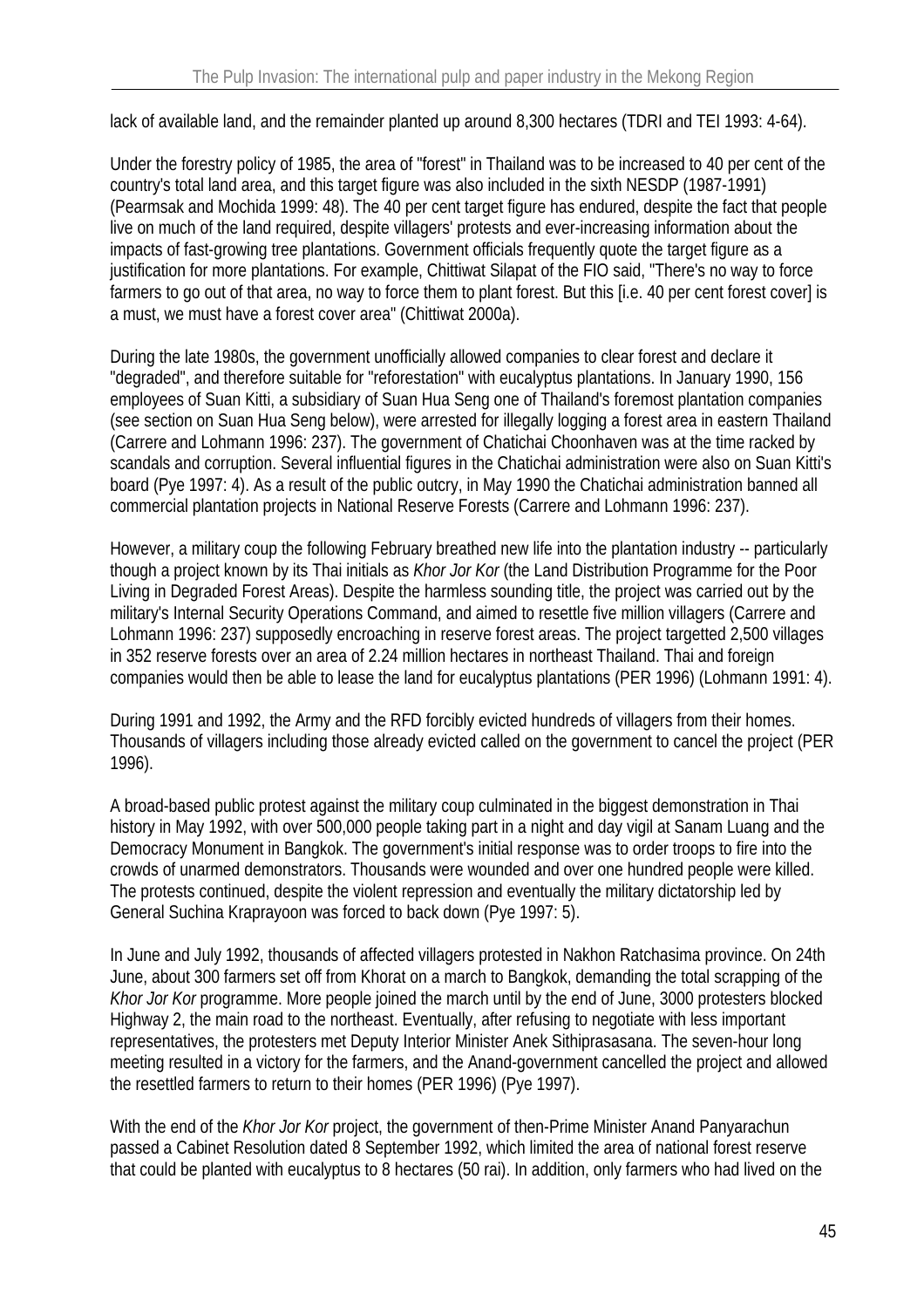land for five years or more could plant trees in national forest reserve land (Krungthep Thurakij 21,22,26 September 1999).

In September 1993, the Council of Economic ministers of the Chuan Leekpai government decided to lift the ban on commercial reforestation that had been imposed by the previous administration (Bello et al 1998: 198) (Carrere and Lohmann 1996: 238).

Since then a series of governments has promoted plantations and approved new pulp mills and expansions of existing mills. New mills have to be approved by the Board of Investment (BoI). Initially established under the aegis of the World Bank, the BoI has played a crucial role in promoting the development of a pulp and paper industry in Thailand. The BoI's approval of Advance Agro's pulp and paper mill indicates the type and value of subsidies the government provides to the industry. With the approval, Advance Agro was awarded:

- exemption from corporate income tax for the first eight years, and 50 per cent reduction for the next five years;
- exemption from import duty on machinery to build the mill;
- a 75 per cent reduction on import duties on raw materials used in production for domestic sales, and a total exemption from import duties on raw materials for export sales of pulp and paper mill 1 for five years; and
- tax deductions for the first ten years of operation (AA www 3).

Coincidentally, Staphorn Kavitanon became a member of the board of Advance Agro in 1996. Staphorn is Secretary General of the Board of Investment (AA www 3).

The two government institutions most directly involved with establishing plantations are the Royal Forest Department and the Forest Industry Organisation. Both institutions are profiled below.

## **- ROYAL FOREST DEPARTMENT (RFD)**

Formed in 1896, the Royal Forest Department is a product of British imperialism. In 1895, Herbert Slade, the Deputy Conservator of Forests in Burma, conducted a six month-long inspection of Siam's forests. He advised the King to nationalise the forest and set up a forestry service to attempt to limit the rate of logging by timber companies. (At the time, the teak trade in northern Thailand was dominated by six companies, three of them British, one French, one Danish and one Chinese.)

Herbert Slade became the first Director-General of the RFD. Until 1923, the succeeding Director-Generals were all British, and the Department was dominated by British forestry officers. In 1899, King Rama V (King Chulalongkorn) of Siam formally claimed ownership of all forest land in the country. In 1932, with the end of absolute monarchy in Thailand, forest lands became the property of the state, with logging concessions leased to corporations. Timber production reached a peak of 4.5 million cubic metres in 1968, after which it declined and in the mid-1980s Thailand became a net importer of timber.

The impact of logging on the forests was disastrous – the area of forest declined from 274,000 square kilometres in 1961 to 143,000 square kilometres in 1989. During the 1980s, villagers protested against the logging companies, blocking roads, obstructing logging operations and occupying logging camps. Villagers set up their own forest protection patrols and planted trees in logged-over forest. As a result of the protest movement, and floods in 1988, which were blamed on logging and which killed more than 300 people, the government declared a nationwide ban on inland logging concessions in January 1989 (logging concessions in mangrove forests remained).

With the logging ban, the RFD shifted its focus from logging to "conservation" and "reforestation". During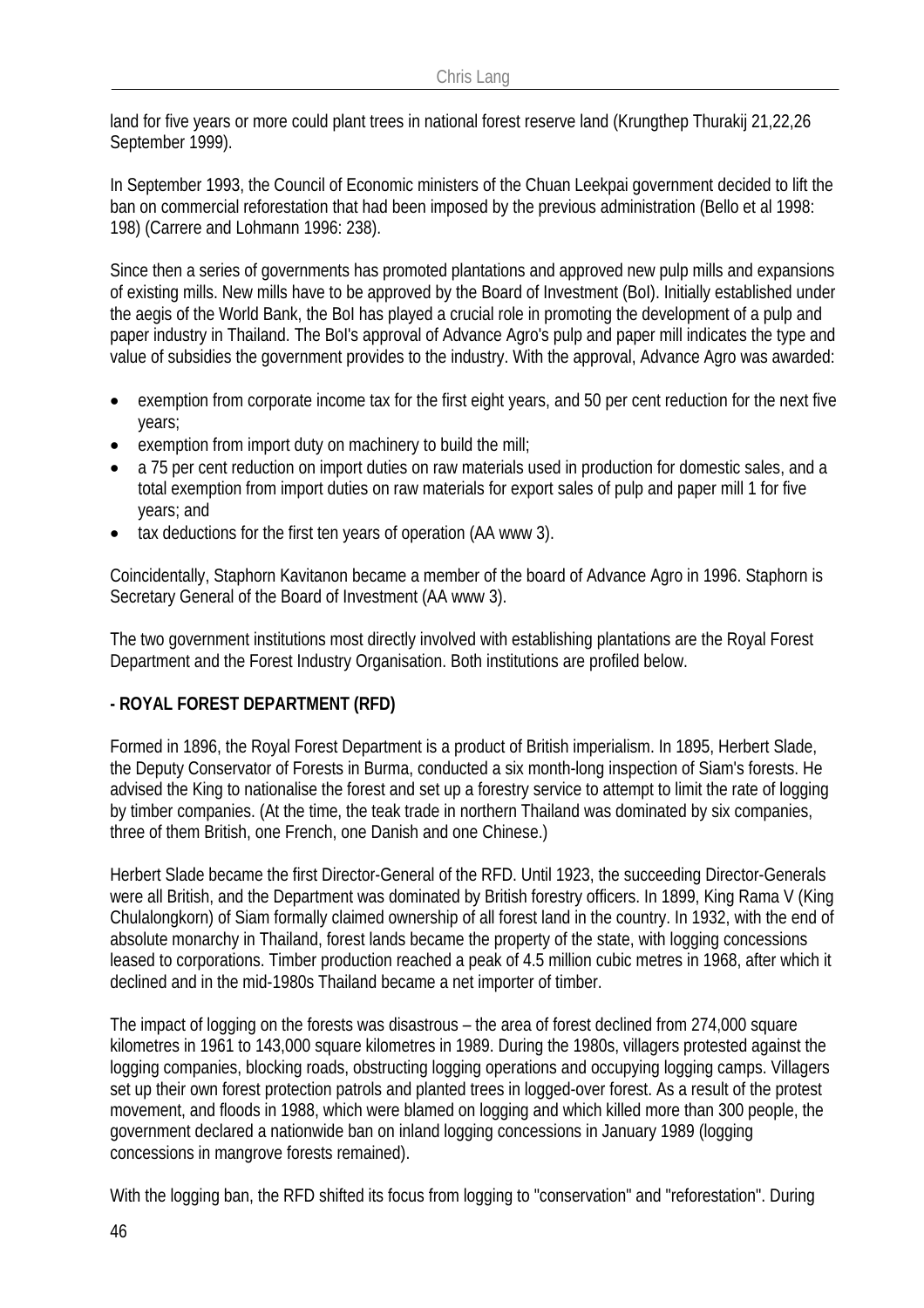the 1980s, the RFD set up a separate office specifically to promote commercial tree farms, with a public relations budget of US\$24 million (Carrere and Lohmann 1996: 233). Post-logging ban, the RFD, the military and private companies have promoted plans to establish four million hectares of fast-growing tree plantations to feed the pulp and paper industry. Meanwhile, many of Thailand's logging companies simply moved their operations to neighbouring countries: Burma, Cambodia and Laos (Lang and Pye 2000: 30- 31).

In 1992, a Reforestation Office was established within the RFD. Two years later the Office accounted for 40 per cent of the RFD's budget. The Reforestation Office announced three major programmes in 1993 aimed at promoting reforestation:

- the King's Project, which aimed to plant 800,000 hectares in commemoration of the King's Golden Jubilee;
- a subsidising fund for private forest tree farms programme, which aimed to plant up 1,300,000 hectares; and
- a programme to replace cassava with fast-growing trees, which aimed to plant 48,000 hectares.

The King's Project was a dismal failure. After a year, the RFD admitted only 30 per cent of 297 million saplings produced for the campaign had actually been planted. Government officials resorted to cutting down "degraded forest" to meet planting targets. For example, in Udon Thani province, a cemetery forest was cleared and after the district head appeared at a public event to launch the project, villagers spent five days planting eucalyptus saplings. The then-Director General of the RFD, Pong Leng-ee was removed when it emerged that less than twenty per cent of the budget for the King's Project had actually gone on producing seedlings (Pye forthcoming).

In April 2001, the private reforestation was put on hold. The Budget Bureau scrapped the budget for the year on the grounds that the RFD already had approximately US\$800,000 left over from previous years. By 1999, of the 1,300,000 hectares target, only around 500,000 hectares had been planted with trees. A source told the Bangkok Post in April 2001, "the number has vastly decreased as many participants abandoned the project in the interval" (Ploenpote 2001a).

The RFD is plagued with corruption and illegal logging scandals. In 1996, Yanyong Thanompichai, then-Director-General of the RFD, was removed from his post following an illegal logging scandal in Surat Thani province. Two years later, another RFD Director-General Sathit Sawintara, was removed following the exposure of systematic illegal logging, involving high-level forestry officials, in the Salween National Park (Pye forthcoming).

Today's Director-General of the RFD is Plodprasop Suraswadi. Plodprasop seems happy to continue the RFD's role as an unregulated and unaccountable armed force. In January 2000, he appeared on the cover of the RFD's in house magazine "Vanasarn" in military-looking uniform armed with a knife and a uniform. Such gestures are reflected in some of RFD's recent activities. In May 1999, approximately 500 police and 1,500 forestry officials broke up a peaceful demonstration of farmers in Chiang Mai. In the same month, Karen people living in Thung Yai Naresuan Wildlife Sanctuary accused Plodprasop of threatening three Karen hermits with an assault rifle, and ordering their meditation huts to be burned down. Plodprasop denied any knowledge of the incident, but the previous month a group of "paramilitary rangers" demolished Karen homes, destroyed cooking utensils and farming tools in Thung Yai Naresuan (Uamdao 1999a). In August 2000, the racism and violence of the RFD's "nature conservation" was transparent as RFD officials and police watched as a group of lowland Thais cut down the orchards and burned houses of Hmong people in Pa Klang, Nan province. (See Watershed 2000a.)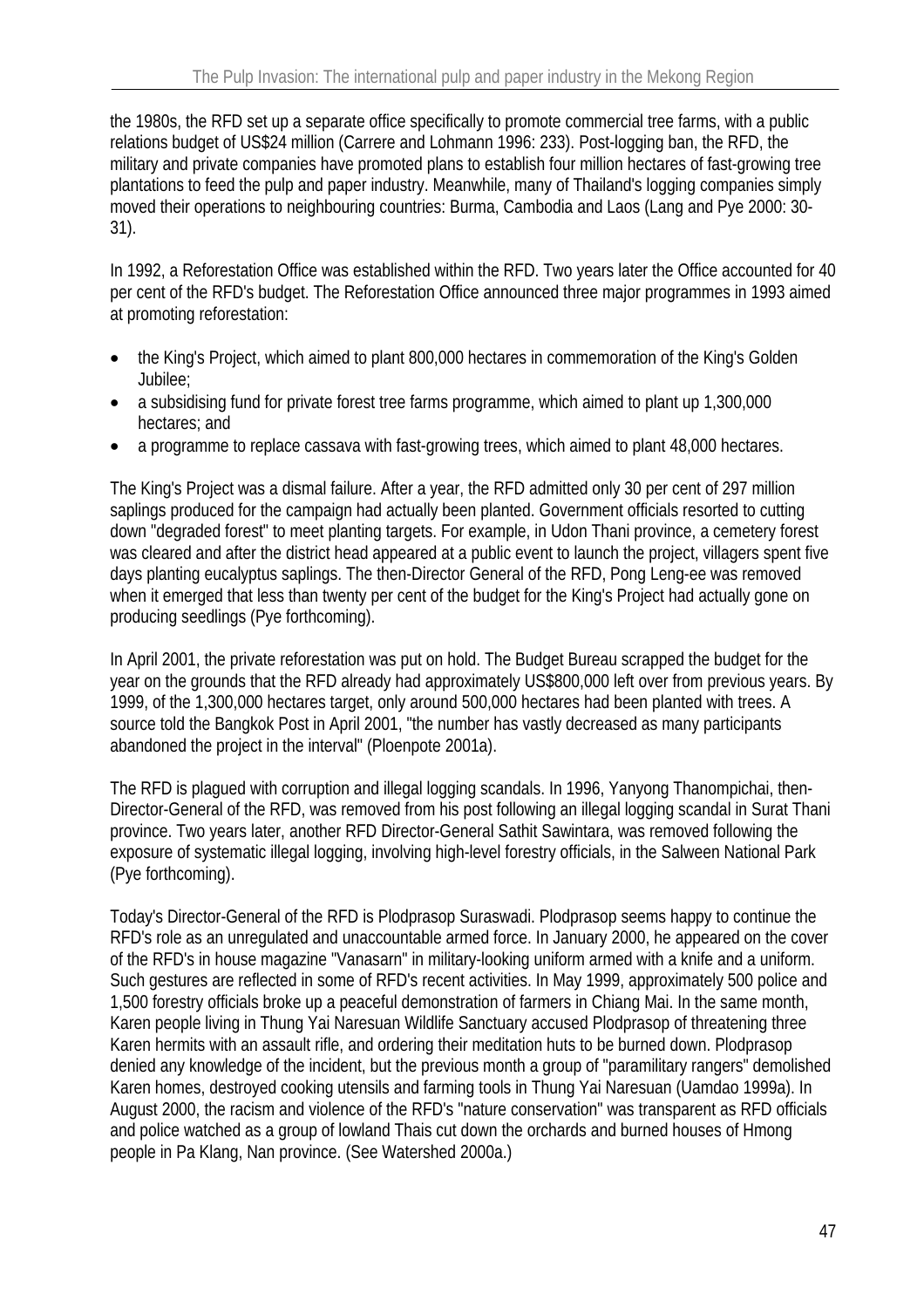# **- FOREST INDUSTRY ORGANISATION (FIO)**

FIO was established on 1 January 1947 as a state-owned forestry enterprise. Until the January 1989 ban on timber concessions in Thailand, FIO's main activity was logging. Today, FIO sells illegally felled logs that have been confiscated by the police, operates sawmills and furniture factories, and has established plantations covering approximately 144,000 hectares (Chittiwat 2000a). The plantations are mainly teak in the North, rubber in the South and eucalyptus camaldulensis in the northeast and east of Thailand (Chittiwat 2000a).

Before the 1989 logging ban, logging concessions had accounted for more than 80 per cent of FIO's income (Suphaphan 1994). With the logging ban, "everything collapsed overnight" according to Chittiwat Silapat, of FIO's Office of Budget and Planning. FIO survived by selling timber stockpiled in its yards, and by running up debts. "If we were a private company, I think we would be bankrupt" said Chittiwat (Chittiwat 2000a).

In the early 1990s, FIO planned a US\$168 million joint venture pulp mill in Si Sa Ket in northeast Thailand. A majority share in the project was to have been held by the Siam Cement Group and Advance Agro with a 10 per cent share held by the Industrial Finance Corporation of Thailand. The project was shelved due to local opposition (Carrere and Lohmann 1996: 232). Villagers wrote letters to the FIO, the Science Ministry, the Office of the Prime Minister's Secretariat and to the province's nine MPs, asking for the plan to be reconsidered (Walakkamon 1995). In April 1994, about 200 villagers from Kanthararom district in Si Sa Ket province rallied in front of the provincial hall in protest at the FIO's proposed pulp mill (Bangkok Post 19 April 1994).

Chittiwat's views on the project typify FIO's technocratic approach to forestry: "Once the pulp mill had been established it would have benefitted the local people and they could have had more jobs, and at the same time can create more forest cover. Even if it was eucalyptus" (Chittiwat 2000a).

According to *Paper Asia* magazine, Jaakko Poyry offered to conduct a preliminary study free-of-charge on the condition that if FIO and the government approve the project, they would have to hire Jaakko Poyry for all further studies on the project. FIO turned Poyry down and asked Poyry to propose prices for the report (Chang 1991: 16).

Over the next few years the organisation's teak plantations will reach maturity, allowing FIO to cash in on logging its plantations (Chittiwat 2000a). FIO has also turned to international aid projects (see section on International "Aid", below) in order to help it survive. SCC Natura has benefited from a series of Swedishfunded contracts to help "finding a new life for FIO". (See section on SCC Natura, below.)

Recently, the Chinese government has offered FIO the possibility of establishing a pulp mill. Three years of talks between Advance Agro and the Chinese government to establish a US\$1 billion plantation and pulp project have come to nothing, and the Chinese government is eying FIO's plantations as a source of raw material for the project. The pulp would be exported to China. (See section on Advance Agro, below.)

## **- CARBON FORESTRY**

International discussions, supposedly aimed at addressing the problems of global climate change, have presented plantation proponents with their latest, and perhaps most inequitable, form of support for the plantation industry. In a blatantly imperialist move, some Northern governments, energy companies and forestry consultants are attempting to evade the need to reduce emissions of greenhouse gases in the North, by claiming that planting trees in the South can absorb greenhouse gases.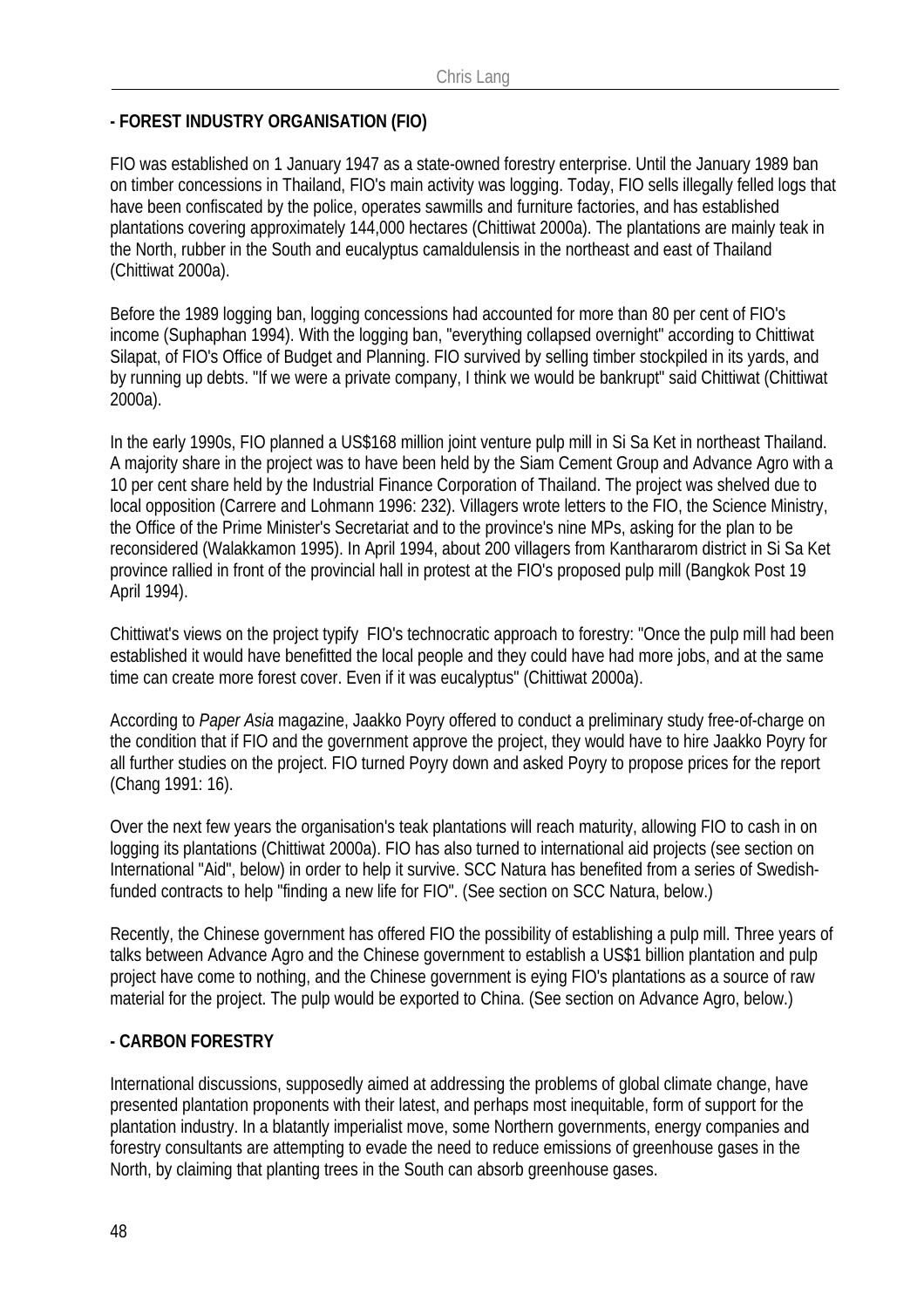In 1991, the Asian Development Bank funded a project in Thailand titled, "Preparation of a National Strategy on Global Climate Change". The project was initially focussed on the 1992 UNCED meeting in Rio, but the project was redesigned after Rio "in order to help Thailand meet its international obligations as a signatory to the Framework Convention on Climate Change". Among the project's recommendations is the implementation of "Reforestation programs, leading both to a mitigation of GHG [greenhouse gas] emissions and to the maintenance of biodiversity" (TDRI and TEI 1993: II).

In 1995, the Thai government agreed to accept foreign aid for forestry and energy efficiency projects aimed at preventing global warming. However, the government refused to allow "carbon credit" in return for such investment (The Nation 29 January 1995).

The RFD and the FIO have welcomed the chance of cashing in on carbon forestry. Sonjai Javanond, an official at the RFD, told the Japanese newspaper, the Daily Yomiuri, "There is no doubt that afforestation is one of the most significant measures in controlling global warming. We hope that tree planting will be carried out on a larger scale in the future" (Daily Yomiuri 6 January 2001).

Similarly, Chittiwat Silipat of FIO pointed out the benefits to his institution of carbon forestry, "FIO will be more than happy if we can get some fund for helping us running our plantations" (Chittiwat 2000b).

However, not all Thai government officials offer such unreserved support for helping Northern governments evade their responsibilities. Wanee Samphantharak, deputy secretary general of the Office of Environmental Policy, leads the Thai delegation at the UN Conference on Climate Change. In March 2001, Wanee told the Nation that to rush to accept funding for "reforestation" would cause more damage to Thailand than benefits. He warned that "Free food would be poisonous," and pointed out that Thailand might lose sovereignty over forest areas, as an increasing area must remain green to absorb carbon dioxide from the atmosphere. He added that saying yes to the offer would automatically mean that Thailand agrees that those who are causing global warming need take no action to reduce their own greenhouse gas emissions, but can pay others to act for them (Kamol 2001).

So far there are few carbon forestry projects in Thailand. Problems with Thailand's position of allowing carbon forestry projects, without allowing "carbon credits" to the funding country are already appearing. A joint project, between Kansai Electric Power Co and the RFD, aims to restore mangrove forests at the Khanom River in Nakhon Si Thammarat Province in southern Thailand. The project will also explore the possibility of using mangrove trees to absorb carbon dioxide (Daily Yomiuri 6 January 2001). Since 1975, up to 200,000 hectares of mangrove forests in Thailand have been destroyed to make way for shrimp ponds. The project plans to plant 80 hectares with mangroves over four years (Daily Yomiuri 6 January 2001).

At the COP-6 negotiations, which took place in November 2000 at the Hague, one of the Thai delegates claimed that at 4.00 a.m. a Japanese delegate inserted a claim for carbon credits from the Thai project into a document presented to the president of the negotiations. The Thai delegate added, "How could we argue about that when we were in our hotel beds?" He pointed out that while Thailand sends 10 people to cover the negotiations, countries like Japan and the US sent as many as 150 officials (Kamol 2001).

Kansai Electric Power officials admitted to the Japanese newspaper, the Daily Yomiuri, that the company may pull out of the mangrove project in Thailand, as a result of the confusion over whether Thailand will allow Japan to claim Carbon credits from the project. A Kansai official revealed where the importance of the project lies, at least as far as the company is concerned: "it . . . is important to produce research results that show that afforestation contributes to curbing global warming" (Daily Yomiuri 6 January 2001).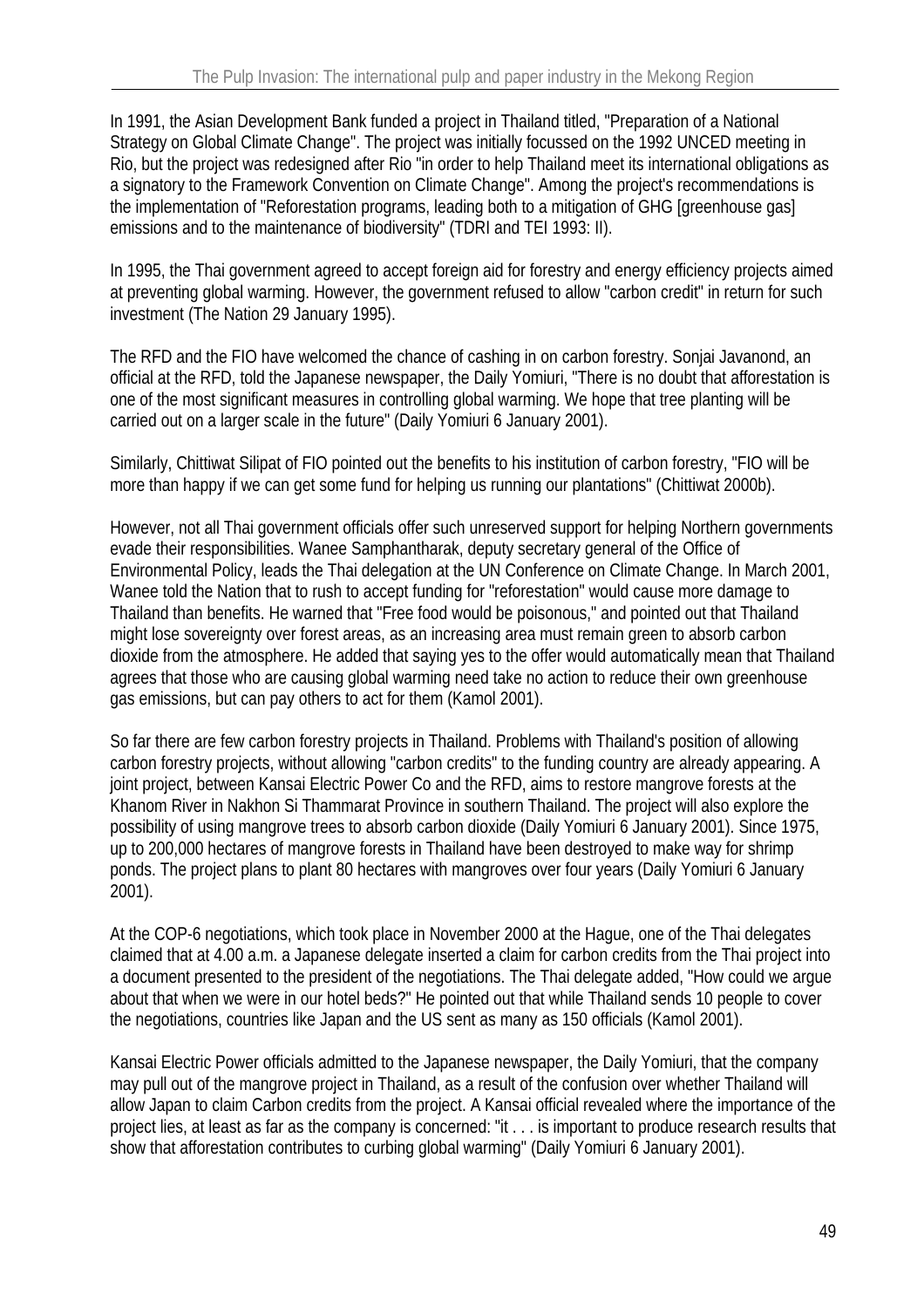#### **3. INTERNATIONAL SUPPORT**

The expansion of plantations and the pulp and paper industry in Thailand is not an accident, nor is it the necessary result of something neutral called "development". It has happened because a range of institutions (sometimes working deliberately together but also simply working towards their own aims) have promoted the growth of both industry and the industrial plantations necessary to feed that industry.

This section looks at some of these institutions and the ways in which they have ensured that the model of industrial tree plantations has been implemented on the ground. International "aid" agencies, both multilateral and bilateral have worked hand in hand with successive Thai governments to ensure the development of the industry in Thailand. Section 3 looks at the Thai government's support to the industry.

#### **- WORLD BANK**

The World Bank has played a significant role behind the scenes in promoting the development of the pulp and paper industry in Thailand. From the mid-1950s, the Bank promoted the expansion of infrastructure and commercial logging leading to the opening up of many forest areas (Lohmann 1991: 3).

In addition to direct loans to pulp and paper companies through the International Finance Corporation, the Bank's private finance arm, the World Bank played an important role in establishing a series of semiautonomous state agencies in Thailand. These include: the Industrial Finance Corporation of Thailand (IFCT); the Thai Board of Investment (BOI); and the National Economic and Social Development Board (NESDB). As well as promoting industrial development in general, both IFCT and BOI have played an important role in promoting the pulp and paper industry in Thailand. The NESDB meanwhile overseas all public investment planning (Rich 1994: 13) and through its promotion of cash crops grown for export, has paved the way large-scale eucalyptus planting. (See section on Thai Government support, above.)

Almost all of Thailand's pulp and paper mills have been built with international finance – often in the form of cheap concessional loans. Foreign "experts" often come with those loans. Siam Kraft, Thailand's first modern pulp mill, for example, received financing from the US Export-Import Bank. The engineer was Parsons and Wittemore, a US-based pulp and paper manufacturing company (Sonnenfeld 1998a: 63).

In the 1990s, several new pulp mills started operations in Thailand: Siam Cellulose (1992); Phoenix II (1994); Advance Agro (1996). All three new mills are designed to use eucalyptus as raw material (Sonnenfeld 1998b: 118) and all three use technology and machinery from Northern countries to produce pulp.

## **- ASIAN DEVELOPMENT BANK**

Northern funders have played a key role in promoting the development of a wood-based pulp and paper industry in Thailand. When the Army Mapping Corps established Thailand's first paper mill in 1923, the raw material used was waste paper.

It is only in the 1990s that wood has become a significant raw material for the pulp and paper industry in Thailand. In 1988, the Asian Development Bank noted that "wood is not a significant source of raw material" for the pulp and paper industry in Thailand. Instead the industry relied on waste paper, rice straw, bagasse, bamboo and kenaf. According to the Bank, "Shortages of raw material keep the pulp and paper industries operating below capacity and prevent expanded capacity" (ADB 1988: 1). The Bank's narrow view of the situation is clearly illustrated here. According to the Bank, the industry must expand. Yet, by the late 1980s there had been several major protests against the development of eucalyptus plantations in Thailand – the ADB appears oblivious to these protests. (See section on Protests, below.)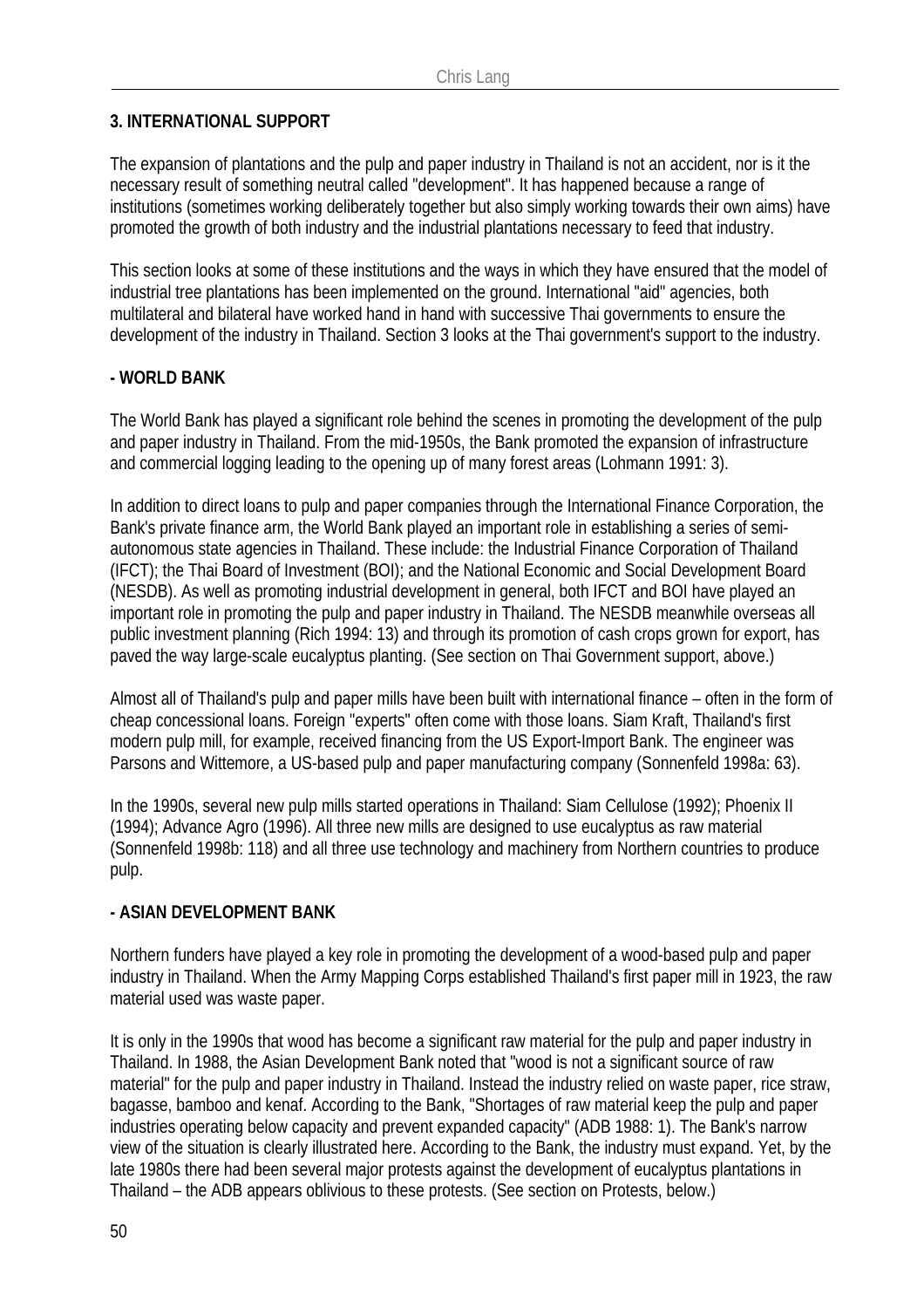From 1989, the Asian Development Bank, carried out a "Private Tree Farms Development Study", which aimed to "prepare for the development of a major resource base which could support new and expanded domestic industries based on wood fibre" (ADB 1988: 5). The US\$320,000 technical assistance was funded through a grant from the Japan Special Fund (ADB 1988: 8). According to the Bank, the project aimed "to determine appropriate mechanisms to develop a meaningful reforestation program relying on the active involvement of the private sector" (ADB 1988: 9). Phase one of the project identified private companies "interested or active in tree plantation development" and determined the level of interest from banks in giving loans to plantation companies (ADB 1988: 6).

The Agricultural Land Reform Office is currently in negotiations with the Asian Development Bank to receive a US\$20 million loan from the ADB for structural adjustment in the agriculture sector. The Four year project would establish a revolving fund to promote commercial tree plantations in land reform areas, and would be carried out in association with the RFD and the FIO (Montri 2000a: 5) (Montri 2000b: 6).

# **- CANADA**

Canada's International Development Agency (CIDA) helped fund the Canadian consultant firm H.A. Simon's work with the Thai company Soon Hua Seng (Carrere and Lohmann 1996: 234) and helped establish the ASEAN Forest Tree Seed Centre in Thailand (ADB 1988: 4). In 1992, Chemetics International Company of Vancouver won a contract with Phoenix to supply engineering services, equipment and materials for an integrated chemicals bleaching plant. The deal was financed with loans from the Export Development Corporation of Canada (US\$5.7 million) and the Canadian Imperial Bank of Commerce (US\$4.3 million) (EDC 1992).

# **- UK**

The British Commonwealth Development Corporation has invested in the following Soon Hua Seng Group companies: Advance Agro Public Company Ltd (Integrated pulp and paper mill); Thailand Advanced Communications Co Ltd (Printing and publishing); and Thailand Soon Hua Seng Company Ltd (Eucalyptus forestry and pulp and paper production) (CDC no date b). (See section on CDC, below.)

# **- JAPAN**

Aid agencies have also supported research into fast-growing tree plantations aimed specifically for the pulp and paper industry. Japan has been particularly active in this field. In 1981, Japan's International Cooperation Agency (JICA) established a trial eucalyptus plantation covering 844 hectares in Sakaerat (JICA no date b: 11) in northeast Thailand. The project aimed to promote research and training of Thai forestry officials.

Funds from Japan's Overseas Economic Cooperation have supported farmers' participation in the Thai-Japan Reforestation and Wood Industry Co. which was designed to supply raw materials to a consortium of Japanese paper makers (Carrere and Lohmann 1996: 233-234).

During the 1980s, JICA also supported the Research and Training in Reafforestation Centre based in Bangkok (ADB 1988: 4).

In 1992, JICA funded the "Reforestation and Extension Project in the Northeast of Thailand", a five year project which established four large-scale nursery centres in the northeast and aimed to produce 20 million seedlings a year. The seedlings were distributed to farmers in over 100 selected villages, with extension services also provided by the project. The project also established a demonstration plantation covering 6,400 hectares (JICA no date a) (Carrere and Lohmann 1996: 233).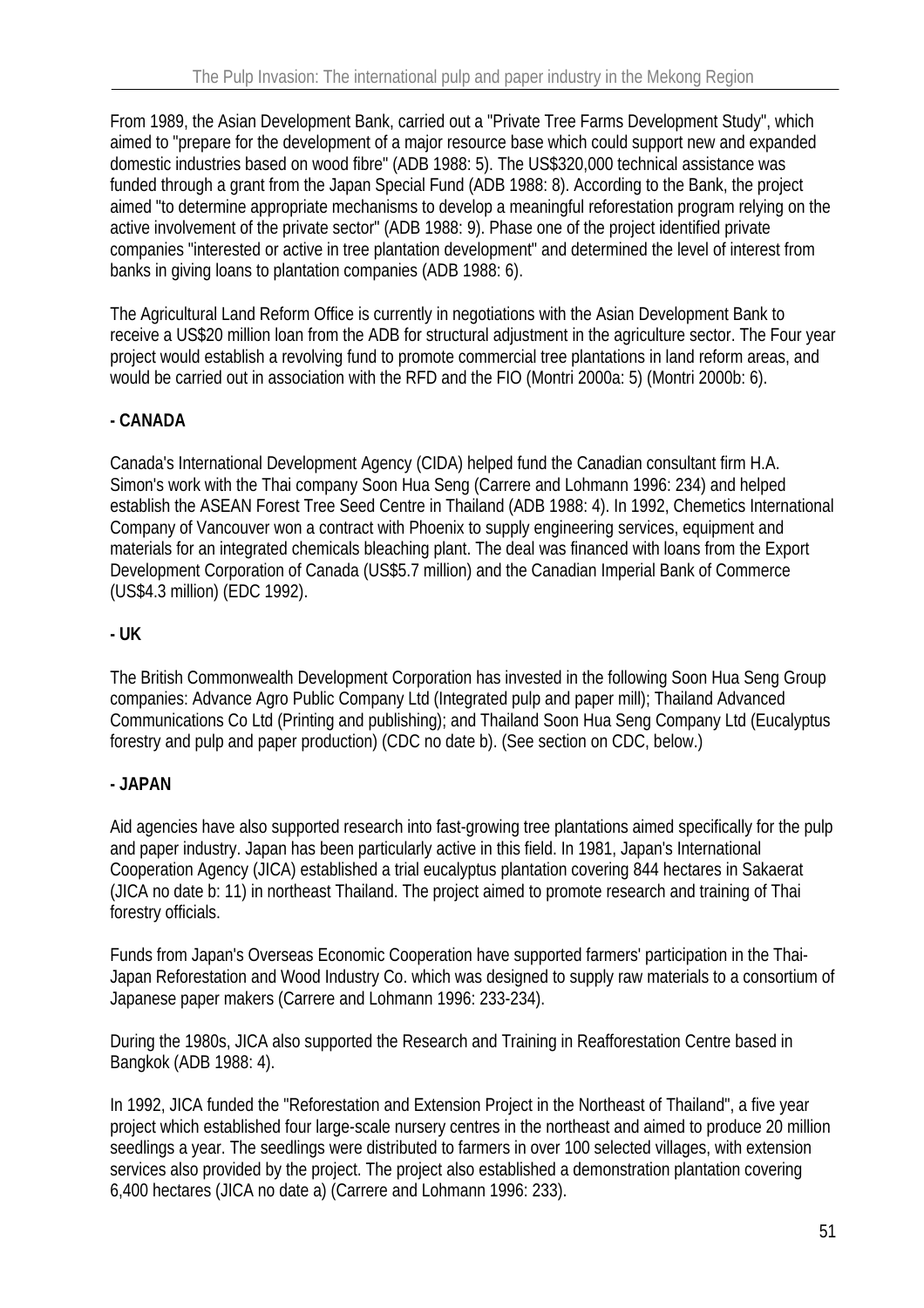# **- AUSTRALIA**

During the 1980s, the Australian government promoted eucalyptus plantations in Thailand, through its support of a project in Tung Kula Ronghai in north east Thailand. Tree planting, supposedly to "reforest" upland areas as part of the project led to widespread protests by the communities affected.

The theory was simple: the fast-growing trees would raise the water table, and thus prevent salts being deposited in upper soil layers. Rice yields would therefore increase. The project designers however, completely overlooked the fact that the "degraded" forest, which the project replaced with eucalyptus trees, was actually of vital importance to the villagers and provided a source of firewood as well as pasture for grazing animals (Casson 1997: 13).

Even where the project met its own goals, it failed from the villagers' point of view. In June 1987, project consultants McGowan International reported that 480 hectares of eucalyptus planted in Nam Kham had successfully lowered the water table -- unfortunately the plantations had also dried up village wells (Casson 1997: 14).

A 1995 Thai NGO report documents the problems with the project: "Soils where eucalyptus is planted have become sandier, and the ground is crossed by deep cracks in the dry season. In Kampaeng subdistrict, which consists mainly of uplands, soils which have become sandy migrate to lower areas. They have, for example, accumulated in the local natural pools or nong, making them so shallow they are unusable by livestock or people" (Jirawan et al 1995).

Despite the problems, the project won the Australian government's 1988 award for "Excellence in Overseas Development Assistance" (Carrere and Lohmann 1996: 235).

The Australian Agency for International Development (AusAID) has learnt few lessons from its failure at Tung Kula Ronghai. According to Gerard Guthrie, AusAID's Director of Rural Development, Infrastructure and Environment, "AusAID has had almost no activity" in plantation development. AusAID does not have a policy on plantations and does not even have a forest policy. AusAID has not commissioned any research into tree plantations in the last five years, and "given the absence of relevant projects" it does not propose to commission any (Guthrie 2001).

## **- FINLAND**

The case of the Thai Forest Sector Master Plan shows how some of the various actors work together in promoting industrial forestry and the pulp industry. The Master Plan project came about through a series of meetings between Jouko Virta, the president of Jaakko Poyry's consulting division, and members of the Thai government. In May 1988, during a trip to Finland, then-Prime Minister Prem Tinsulanonda signed an agreement for the Finnish government to fund a Thai Forest Sector Master Plan. Not surprisingly, Jaakko Poyry won the contract to carry out the project (Carrere and Lohmann 1996: 243) (Rajesh 1995: 30).

Poyry benefitted further from the Finnish government's generosity in 1988, shortly after the then-Finnish Ambassador to Thailand, Benjamin Bassin, visited the Phoenix pulp and paper mill in northeast Thailand. The Finnish government subsequently agreed to give an interest US\$91 million free pre-mixed concessional credit for the expansion of Phoenix's pulp mill. The Swedish and Austrian governments also contributed concessional loans. Between 1990 and 1994, Jaakko Poyry International was among the Finnish firms that supplied the designs, machinery and technical advice to Phoenix (Watershed 1998b: 52). (See section on Phoenix, below.)

Poyry's Thai Forestry Sector Master Plan had an overwhelming bias towards planning for the development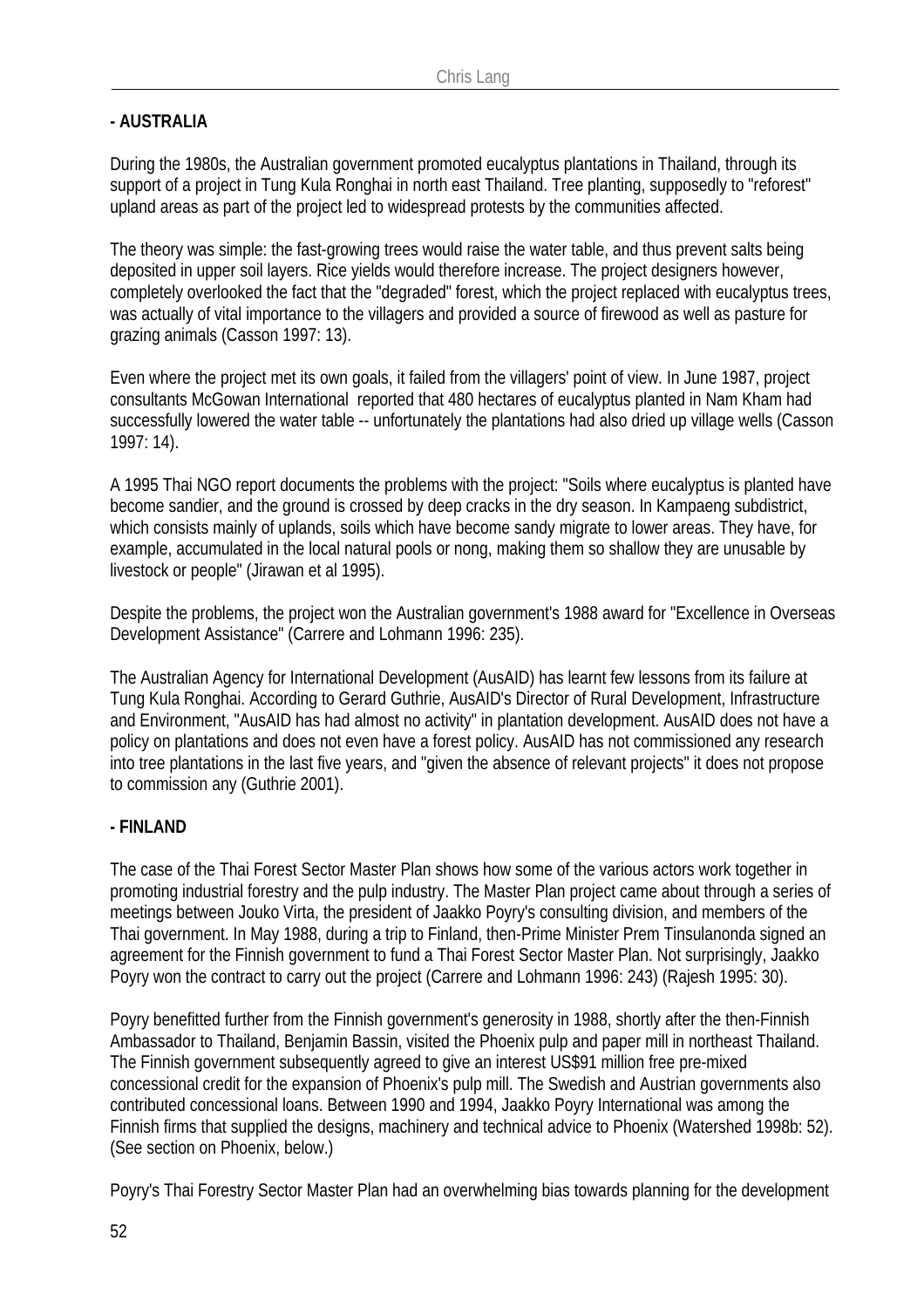of industrial forestry and the pulp and paper industry and formulating the relevant policies and developing institutions to implement the plan (Montri 2000a: 2). The Plan recommended handing over four million hectares of farmers' land to private companies for tree plantations to feed the pulp and paper industry.

Thai NGOs opposed the plan, asking Finland to withdraw its aid for the plan. In August 1990, representatives from more than 200 Thai NGOs announced their refusal to participate in the TFSMP until it was completely separated from current government forest policy (Lohmann 1991: 16).

In 1995, the Finnish International Development Agency (FINNIDA), commissioned the World Conservation Union (IUCN) to carry out a review of the TFSMP. The review pointed out "serious flaws" in the Plan, and stated "if implemented either partially or in full, the plan would have many widespread, permanent social, economic and environmental impacts." IUCN's review team also pointed out that "the project was established with serious flaws in its design and methodology," with 80 per cent of consultancies going to international consultants who were "almost exclusively Finnish or Swedish and none spoke Thai" (Watershed 1996b: 4). (See Rajesh (1995) for a critique of the TFSMP.)

Although the TFSMP was never adopted by the Thai cabinet, during the project Poyry learnt the ins and outs of Thailand's forestry sector. Finnish machinery exporters also benefitted. During the same trip to Finland in 1988 that he signed the TFSMP agreement, Prem Tinsulanonda also agreed to the establishment of the Thai-Finnish Trade Association (now called the Thai-Finnish Chamber of Commerce). The Association aimed to "serve and promote trade activities between Thailand and Finland" (T-FCC www 1). Between 1989 and 1992, Thai exports to Finland grew four times, while Finnish exports to Thailand grew ten times (T-FCC www 1). Exports of machinery, much of it related to the forestry sector, rose from US\$19 million in 1990 to US\$113 million by 1993 (Carrere and Lohmann 1996: 234).

# **- SWEDEN**

More Scandinavian support to industrial forestry in Thailand came in the form of a Sida-funded project: "Organisational Development of the Forest Industry Organisation (FIO)". Until the 1989 ban on inland logging concessions, FIO was responsible for logging Thailand's forests, through concessions handed out to logging companies. With the logging ban, FIO lost its main source of income and quickly ran up huge debts.

Like the TFSMP, the Swedish-funded FIO project grew out of meetings between a Scandinavian consultant and Thai officials. In 1992, Carl Mossberg, a consultant working in Laos for the Swedish forestry consultants, Swedforest, visited Bangkok and FIO. He met Chittiwat Silapat who was then head of wood products sales at the FIO. At the time Chittiwat was considering ways for FIO to survive in post-logging ban Thailand, and he asked Mossberg whether there was "any possibility for us to have some help from Sweden" (Chittiwat 2000a).

Chittiwat visited Sweden in November 1992, discussed the project with officials at the Board for Investment and Technical Support (BITS), and on his return to Bangkok submitted a proposal which BITS agreed to fund (Chittiwat 2000a). Not surprisingly, Swedforest subsequently won the contract. Tomas Jonsson, the project manager for the project said Swedforest won the project "In an open bidding process" (Jonsson 2001a). Yet, the funding proposal that FIO submitted to BITS in 1993 states, "The project will be carried out in close cooperation between FIO and Doman through Swedforest International AB of Sweden" (FIO 1993: 4). At the time Swedforest was part of the Doman Group, the Swedish state forest enterprise. Swedforest is now called SCC Natura. (See section on SCC Natura, below.)

In what Carl Mossberg described as "finding a new life for FIO" (Mossberg 2000) the project aimed to help FIO change focus to a pulp and paper and plantation agency. Project documents state that "forest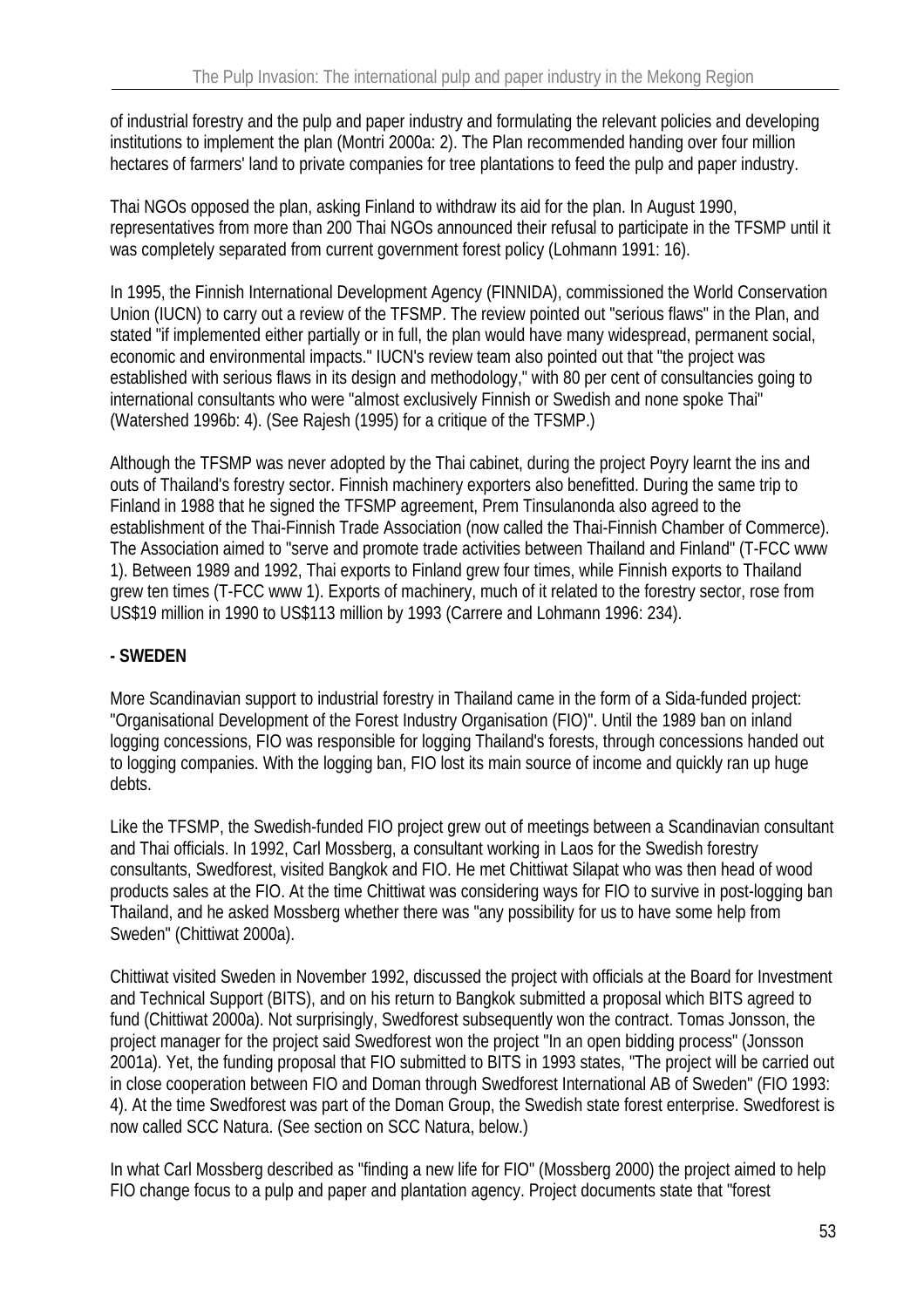plantation [sic] is the only answer for needed wood supply" (FIO 1993: 1) and that the new role of FIO is "to be a forerunner in establishing sustainable economic forests for Thailand's self-sufficiency" (Usher 1994). As part of FIO's new image, SCC Natura and FIO spent three years preparing two plantations for assessment for compliance with Forest Stewardship Council's principles for well managed plantations. SmartWood carried out the assessment in October 2000. In June 2001, Jeff Hayward of SmartWood stated, "we are still in a contracting phase. . . . We are in process of contracting a five year certificate that would include, at the present, only the two units evaluated in October 2000" (Hayward 2001). In 2001, the two plantation areas were awarded FSC certificates. The FSC assessment effectively continued the process started by Swedforest in 1993 – a process that has involved little, if any, discussion with NGOs and no facilitation of public debate about the role of FIO since the logging ban. (See section on FIO, above.)

# **4. COMPANIES**

The real beneficiaries of the support to the pulp and paper industry are the companies. This section profiles some of the Thai and international companies involved in the industry in Thailand.

## **- ADVANCE AGRO**

Advance Agro Public Company Limited is the largest fully integrated pulp and paper manufacturer in Thailand. The company manufactures and distributes pulp and printing and writing paper in Thailand and exports to Europe, Asia, USA, Africa and countries in the Middle East (Wright www 1). Seventy per cent of the company's production is exported, the two largest markets being China and Japan (Woranuj 2000).

Advance Agro is part of the Soon Hua Seng (SHS) Group. SHS was founded in the 1950s by members of the Dumnernchanvanit family, which still controls the Group (AA www 2). SHS boasts of being the biggest rice and cassava exporter in the world (Mallet 1992) and started growing eucalyptus in 1982 as an alternative to crops such as rice and cassava. The company converted its cassava fields into eucalyptus plantations partly as a result of a European Community decision to reduce cassava imports (Malee 1992). In 1987, SHS started to plant eucalyptus on a commercial scale and formed Advance Agro to produce pulp and paper (AA www 4).

Advance Agro was incorporated in 1989, and listed on the Stock Exchange of Thailand in February 1995. The major shareholders are the Soon Hua Seng Group (47.1 per cent), officers and directors of Advance Agro (8.9 per cent), Stora Enso (19.9 per cent), Oji Paper (5.5 per cent) and the Commonwealth Development Corporation (1.1 per cent) (AA www 2).

Advance Agro's and the SHS Group's management are well connected with Thailand's political elite. Virabongsa Ramangkura, Advance Agro's chairman, served as an economic advisor to General Prem Tinsulanonda, Thailand's prime minister in the 1980s. In the mid-1990s, he was finance minister during General Chatichai Choonhaven's administration and was deputy premier in charge of economic affairs under Prime Minister General Chavalit Yongchaiyudh. Virabongsa is an advisor to Bangkok Bank, which has outstanding loans of approximately US\$850 million with the SHS Group (AA www 3). In November 2000, Virabongsa became chairman of the Thai language newspaper and magazine publisher Siam Rath Co (Achara 2000).

Chanchai Leetavorn, Chairman of Advance Agro's board of directors, has held the posts of Permanent Secretary of the Ministry of Finance, Minister of Commerce and Deputy Minister of Finance (AA www 3).

Kitti Dumnernchanvanit, President of SHS, was a Senator in the Thai Senate, and an economic advisor to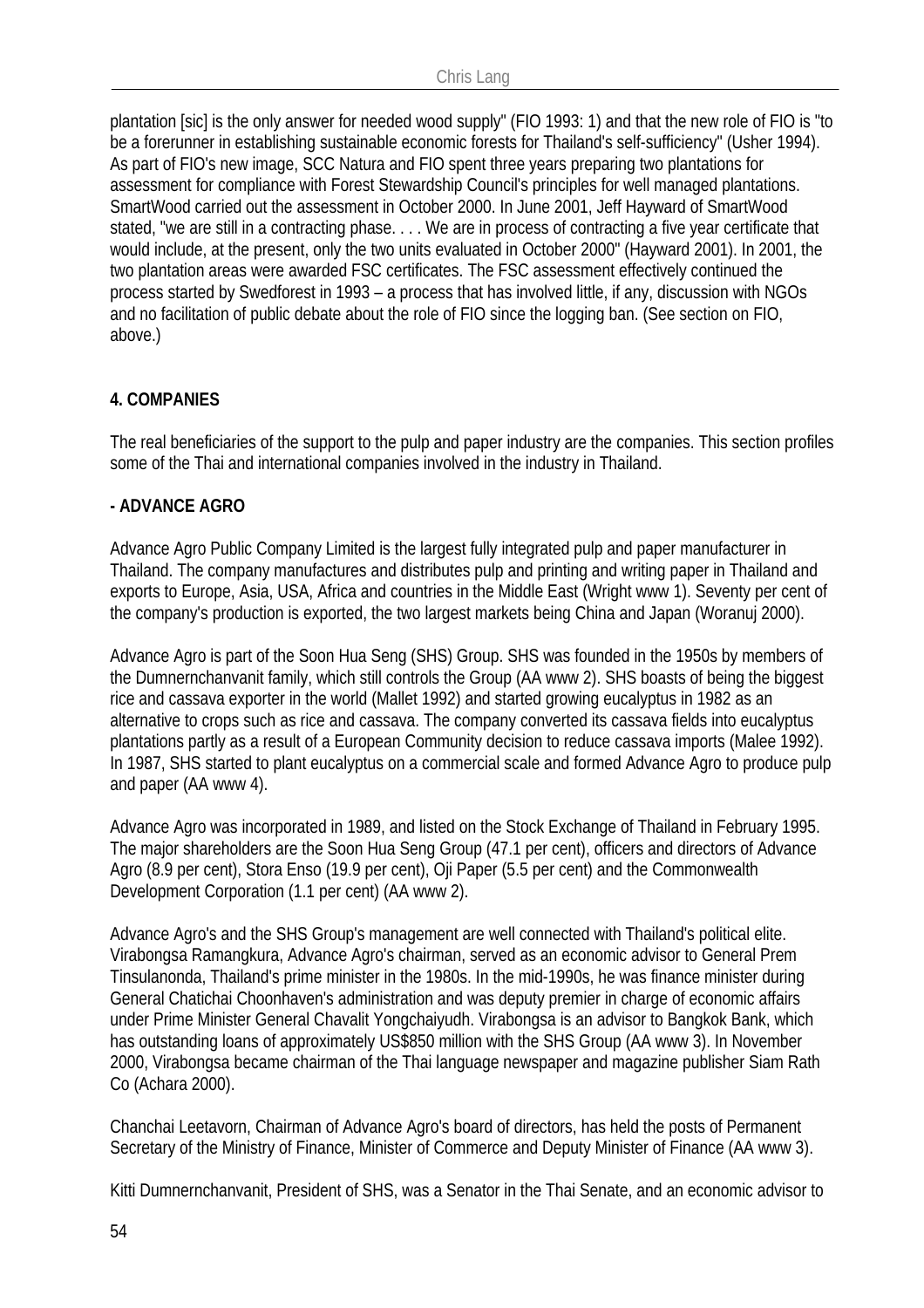the Prime Minister (Sonnenfeld 1998a: 66). Until 2000, he was a director of Bangkok Bank. Kitti's son Yothin Dumnernchanvanit is the General Manager of Advance Agro (Bangkok Post 24 April 2000).

Prasit Kanchanawat, a former commerce minister, held the positions of chairman of SHS and Bangkok Bank simultaneously (Mallet 1992).

Advance Agro's first mill opened in 1996, and the second in 1998, at Tha Toom in Prachinburi province, 120 kilometres from Bangkok (AA www 1). Total production capacity is 430,000 tonnes of pulp per year (Srisamorn 2000). Raw material is eucalyptus and imported long-fibre pulp. (AA www 1) All short-fibre wood comes from eucalyptus trees grown in a 150-kilometre radius of the Tha Toom mills (AA www 3). SHS established a laboratory for conducting research into Eucalyptus camaldulensis and other fastgrowing trees in 1982. Today, SHS Group's 67 hectare complex of greenhouses and nursery plots churns out 65 million hybrid clone seedlings every year (AA www 3).

Advance Agro manufactures an office paper called "Envirocopy Premium". Advance Agro markets the paper as elemental chlorine free, not using timber from rainforest, produced in a mill which uses minimum water and uses effluent to irrigate tree plantations. The company describes the plantation areas as old rice growing areas now degraded after generations of rice farming (Hobbs 1998).

Advance Agro exports pulp to mills in Tasmania belonging to AMCOR, the Australian paper and packaging giant (BWC 1999).

Advance Agro mills produce office copy papers marketed as "Speed copy papers". The paper is marketed by The Paper Company as coming from an "environmentally certified factory" using eucalyptus from its own plantations (Paper Company www 1).

In contrast with its internationally projected "green" image, in Thailand Advance Agro is notorious for the 1990 "Suan Kitti scandal", when 156 Soon Hua Seng employees were arrested for illegally logging a forest area in East Thailand. (See section 3, above.) After the scandal, SHS hired the Finnish-owned Presko public relations firm for advice, and swiftly changed the name of the proposed mill from "Suan Kitti Pulp Mill" to Advance Agro (Sonnenfeld 1999: 18).

Advance Agro does not actually own any of its own plantations, instead purchasing the wood from Agro Lines, another member of the SHS Group. Agro Lines obtains its wood from four sources:

- from its own plantations (which in 1997 covered 31,000 hectares);
- from plantations owned by the SHS Group;
- from local farmers under contract to Agro Lines (in 1997, 46,000 hectares); and
- from individual farmers (AA www 3).

The logs are transported to the mill either by farmers or by a trucking company which is also part of the SHS Group, working under subcontract to Agro Lines (AA www 3). Yet another SHS Group company owns the trucks which transport much of the finished product from the mills (AA www 3).

# **Shareholders and finances**

In 1994, Advance Agro planned an initial public offering, aiming to raise US\$80 million, part of the US\$650 million required to build a pulp and paper mill. Barclays de Zoete Wedd was the international lead manager for the offering. The project's main backers were Bangkok Bank, Thai Farmers' Bank, Krung Thai Bank and the Commonwealth Development Corporation (see section on CDC, below) (Mallet 1994). The mill was financed with loans from export credit agencies with working capital and guarantee facilities provided by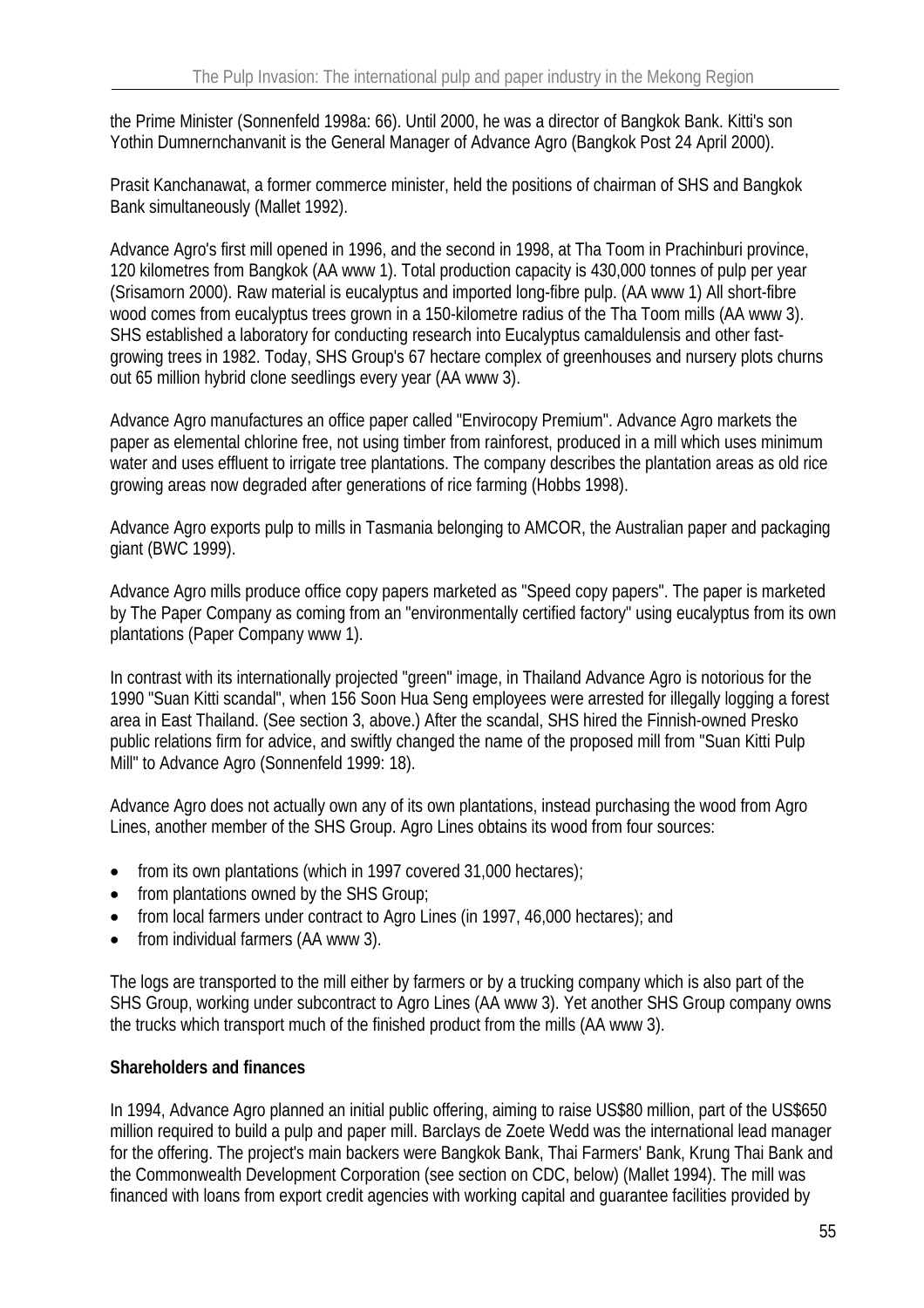Thai banks (AA www 1). The International Finance Corporation lent Advance Agro US\$10 million in 1994 (IFC 2000).

In April 1994, Mitsubishi Corp, Japan's largest general trading house, and Mitsubishi Heavy Industries Ltd, a major Japanese machinery maker, received an US\$126 million order from Soon Hua Seng to build a paper mill. Under the agreement Mitsubishi Heavy provided the machinery for the plant, and Mitsubishi Corp handled the import and export arrangement (The Nation 14 April 1994).

Advance Agro was hit hard by the economic crisis in 1997. The company breached financial covenants on its loans as a result of foreign exchange losses. As almost all of Advance Agro's debt was in US dollars, the company was very vulnerable when the value of the Thai baht fell by almost half in 1997 (Bangkok Post 8 November 1997).

In November 1997, Advance Agro made a US\$111.35 million bond offering on US markets (Luce and Bardacke 1997). The company was the first from Thailand to issue high-yield bonds. The proceeds from the deal were to be used to build a new pulp mill (see Sino-Thai project, below), to pay off debt and for working capital (Bangkok Post 10 November 1997).

In 1997, Advance Agro posted losses of US\$200 million. To compensate for the losses, in 1998 Advance Agro planned to increase exports to the US, Europe, Australia, the Middle East and Asian countries (Bangkok Post 10 March 1998).

The economic crisis was also behind the sale of 19.9 per cent of Advance Agro shares to Enso (now Stora Enso, see section on Stora Enso, below). The benefits to Stora Enso are huge. For US\$82 million, in addition to the shares, Stora Enso received:

- exclusive international marketing rights outside Thailand and Japan (Burt 1998c);
- two members of Stora Enso on the Board of Advance Agro (Jirajaree 1998);
- a secure market for at least 12,000 tonnes of long-fibre pulp a year from its European mills (AA www 4); and
- Stora Enso has approval rights for major corporate decisions, as long as it holds at least 10 per cent of the company (AA www 4) .

In May 1999, Jukka Harmala, the president of Stora Enso group became a board member of Advance Agro (Bangkok Post 7 May 1999).

New Oji Paper, Japan's largest producer of pulp and paper, also bought 5.5 per cent of Advance Agro in 1998, at a cost of US\$22 million (The Nation 29 September 1998). Under the agreement a senior executive of Oji Paper will sit on the Board of Advance Agro (Bangkok Post 29 December 1998). Through the deal Oji Paper won the exclusive right to sell Advance Agro paper in Japan (AA www 4). In May 1999, Masahiko Ohkuni of Oji Paper became a board member of Advance Agro (Bangkok Post 7 May 1999).

Although Advance Agro hoped to make a profit in the year 2000 (which would have been its first profitable year since its pulp and paper mill opened in 1996), Soon Hua Seng Group's creditors were getting increasingly nervous about the Group's debt restructuring. Bangkok Bank has nearly 30 billion baht (approximately US\$850 million) in outstanding loans with SHS. SHS and Bangkok Bank have close links. SHS is a major shareholder of the Bank, and Kitti Dumnernchanvanit only resigned from the Board of Directors of Bangkok Bank in 2000. Bangkok Bank, Krung Thai Bank and Thai Farmers Bank have also offered export credits worth US\$510 million to SHS group, including a US\$300 million line for Advance Agro (Cholada and Darana 2000).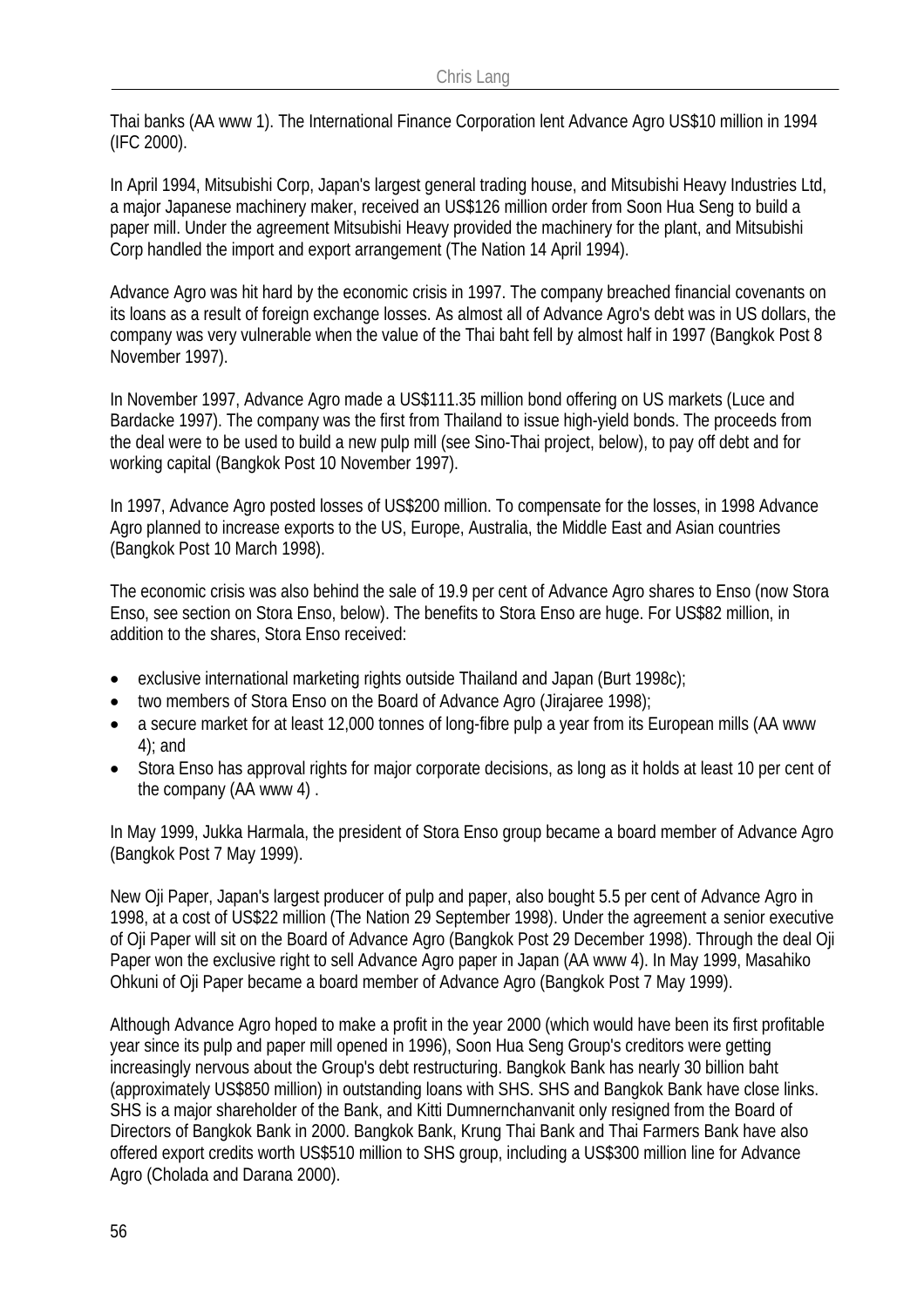By August 2000, local banks were threatening to file a suit against Kitti Dumnernchanvanit, Advance Agro's General Manager, after talks on debt restructuring broke down. Since June 2000, the Bank of Thailand has required local banks to submit restructuring schedules for non-performing loans. If the talks fail to meet deadlines, the banks are required to press legal suits, or face fines imposed by the Bank of Thailand. An executive at Bangkok Bank said the bank would file suits aimed at the individual companies within the group, starting with Advance Agro. Soon Hua Seng serviced its debt to foreign creditors through its export earnings, while failing to repay loans from Thai banks. SHS used funds from many loans to the group for alternative purposes, leaving no clear trace of where cash was transferred. The Soon Hua Seng case has proved "to be a huge headache for all the creditors", an executive of Thai Farmers Bank told the Bangkok Post (Cholada 2000a).

In 2000, Bangkok Bank, Krung Thai and Thai Farmers Bank paid out four billion baht (about US\$110 million) in guarantees to cover Advance Agro's debt to foreign creditors. The three banks covered Advance Agro's liabilities after the company defaulted on debt repayments (Cholada 2000b).

# **Related companies**

Other SHS Group companies involved in plantations, or the pulp and paper industry include:

- Agro Lines, which as well as selling wood to Advance Agro also uses wood in its own fibreboard plant, sells wood to other pulp producers in Thailand, and exports wood chips to Japan (AA www 3).
- Hi-Tech, which operates a 35,000 tons a year paper mill at Ban Laem Kho Jan in Chachoengsao. The mill started operations in 1993. Surplus pulp from Advance Agro's mills is transported to the Hi-Tech mill (AA www 3) (Mallet 1994).
- Eka Udon Trading Company, which operates a wood processing factory in Chachoengsao province. The factory produces goods used in the rest of the SHS Group. For example, wooden pallets for forklift truck are used to transport paper products around Advance Agro's mills (AA www 3).
- Agro Mats Co., which operates a Medium Density Fibreboard factory (AA www 3).
- Suan Kitti Reforestation Co., which operates a 300,000 tons a year wood chip plant exporting to Korea and Japan, as well as selling to local markets. The company also delivers tree bark and undersized wood chips to the SHS Group's power plants for use as fuel (AA www 3).
- Advance-Alcore, a joint venture between Advance Agro (78 per cent) and Ahlstrom Alcore of Finland (22 per cent) started production in August 1996. The 3,500 tons a year cardboard plant is located in Prachinburi. Eighty per cent of the produce is used by Advance Agro subsidiaries, the remainder sold to other mills in Thailand or exported (Bangkok Post 3 September 1996).
- Advance-Oji Speciality Paper, a joint venture between Advance Agro and Oji Paper formed in October 1996 to produce carbonless copy paper at a new 30,000 tons a year plant in Prachinburi (Bangkok Post 3 October 1996). In February 1997, Advance-Oji Speciality Papers signed a loan agreement of US\$60 million with a group of Japanese banks, led by Sakura Bank, to finance machinery purchases and construction of its new plant (The Nation 18 February 1997). Oji made its decision to invest in the project after a Jaakko Poyry market study on carbonless copy paper. Advance Agro withdrew from the project because of funding difficulties after the 1997 financial crisis, leaving Oji as the sole owner. The mill started production in May 1998. Half the base paper for the mill is supplied by Advance Agro and the rest comes from Japan. The finished paper is marketed under the brandname "Phoenix", although there is no connection with the Phoenix pulp and paper mill. Seventy per cent of output is exported, mainly to Hong Kong, Malaysia, the Philippines, Singapore, South Korea and Taiwan (Ryan 2001).
- Advance Power Supply, a subsidiary of Advance Agro, received a credit facility in October 1996, to construct two 150 MW power plants. Advance Power Supply arranged the credit facility through the Bangkok Bank, Krung Thai Bank and the Industrial Finance Corporation of Thailand, as well as a group of finance and securities companies. The two new units were to be built by another subsidiary of Advance Agro, National Power Supply (Bangkok Post 11 October 1996). In 1998, National Power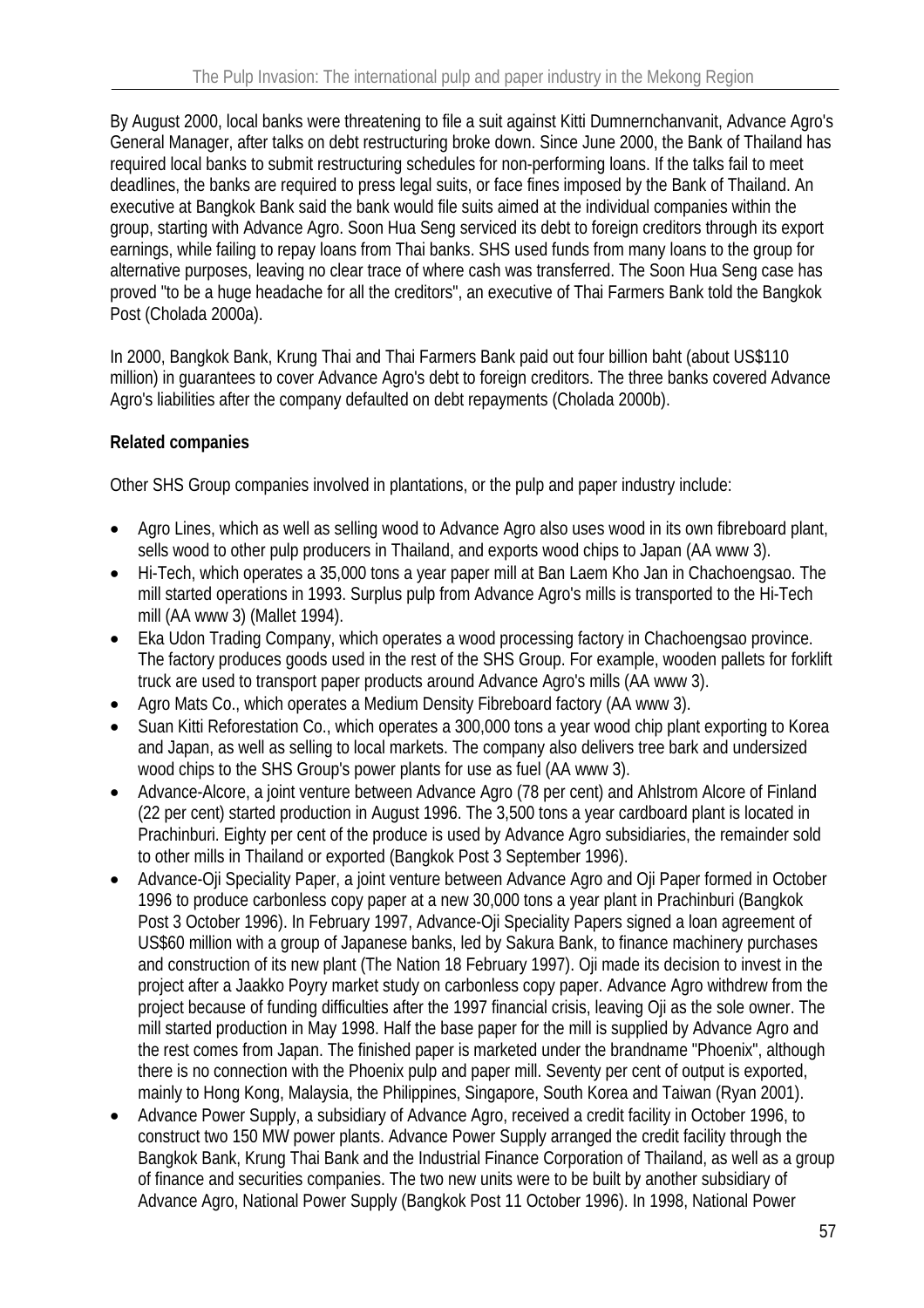Supply reached a deal with Michigan-based CMS energy which bought up US\$60 million in shares. National Power Supply plans to build two 150 MW units – a US\$90 million investment (The Nation 2 May 1998).

• Wood Vision and Scene Co., which produces garden furniture, office furniture, flooring and household furniture in its Eucalyptus Wooden Furniture Plant in Chachoengsao province (AA www 3).

## **Expansion to China**

In 1992, the Soon Hua Seng Group announced a US\$1 billion plantation and pulp and paper project in China's Guangdong province. On 5 November 1992, SHS signed an agreement with the Chinese statecontrolled Forestry and Paper Mill Co. of Shanwei City to plant 32,000 hectares with eucalyptus and acacia trees from 1993, to build a 120,000 tons a year wood chip mill in 1997-98, and to construct a 120,000 tons a year pulp and paper mill in 1999 (Mallet 1992) (Ratchapol 1992). The land is to be rented from the Chinese government for 50 years (Khao Sod 10 July 1998).

Between 3-11 July 1998, Sanan Kachonprasat, Thailand's former Minister of Interior, led a group of Thai government representatives to China on a visit to SHS Group's Chinese plantations (Khao Sod 10 July 1998).

## **Advance Agro and the Sino-Thai pulp project**

In March 1997, Virabongsa Ramangkura, chairman of Advance Agro, announced a project to construct a new 700,000 tonnes a year pulp mill in Prachinburi province, with 96,000 hectares of eucalyptus plantations to supply raw material. The Chinese government would hold 51 per cent of the joint venture, with Advance Agro the remaining 49 per cent (Bangkok Post 25 March 1997). At US\$1 billion the project would be China's largest single overseas investment. The pulp would be produced for export to China (The Nation 25 March 1997).

According to Virabongsa, Advance Agro was awarded the deal because it said it could build the plant in less than two years, compared to three or four years required by other potential partners (The Nation 25 March 1997). After more than four years of negotiations, however, the project is highly controversial in Thailand, land has not been found for the plantations, and China has threatened to move the project to Malaysia where it says land is available at a cheaper price (Woranuj 2001). In order to rescue the project, in May 2001, the Ministry of Agriculture and Cooperatives ordered the Forest Industry Organisation to look into the possibility of using its plantations to supply the mill (Ploenpote 2001b).

The project has been negotiated at the highest level of government. Chinese representatives met with then-Thailand's Prime Minister General Chavalit Yongchaiyudh on 24 March 1997, and Chavalit visited China in April 1997 (Achara 1998). In May 1998, Supachai Panitchpakdi, then-Thailand's deputy prime minister and commerce minister visited China for five days. The joint venture with Advance Agro was among the projects Supachai discussed with Chinese premier Zhu Rongji (Woranuj 1998) (Achara 1998).

Supachai also met with State Councillor Wu Yi and agreed to set up a joint working group on project investments consisting of government officials from Thailand and China (Achara 1998).

On his return to Thailand Supachai urged the Agriculture Minister Pongpol Adireksen to move ahead with the project. The Agricultural and Land Reform Office (ALRO) was to set aside 200,000 rai (32,000 hectares) for the project (Bangkok Post 21 April 1998).

In July 1998, Major General Sanan Kachornprasat, then-Thailand's interior minister, led another Thai delegation to China. The Bangkok Post reported that Chinese government officials asked Sanan to set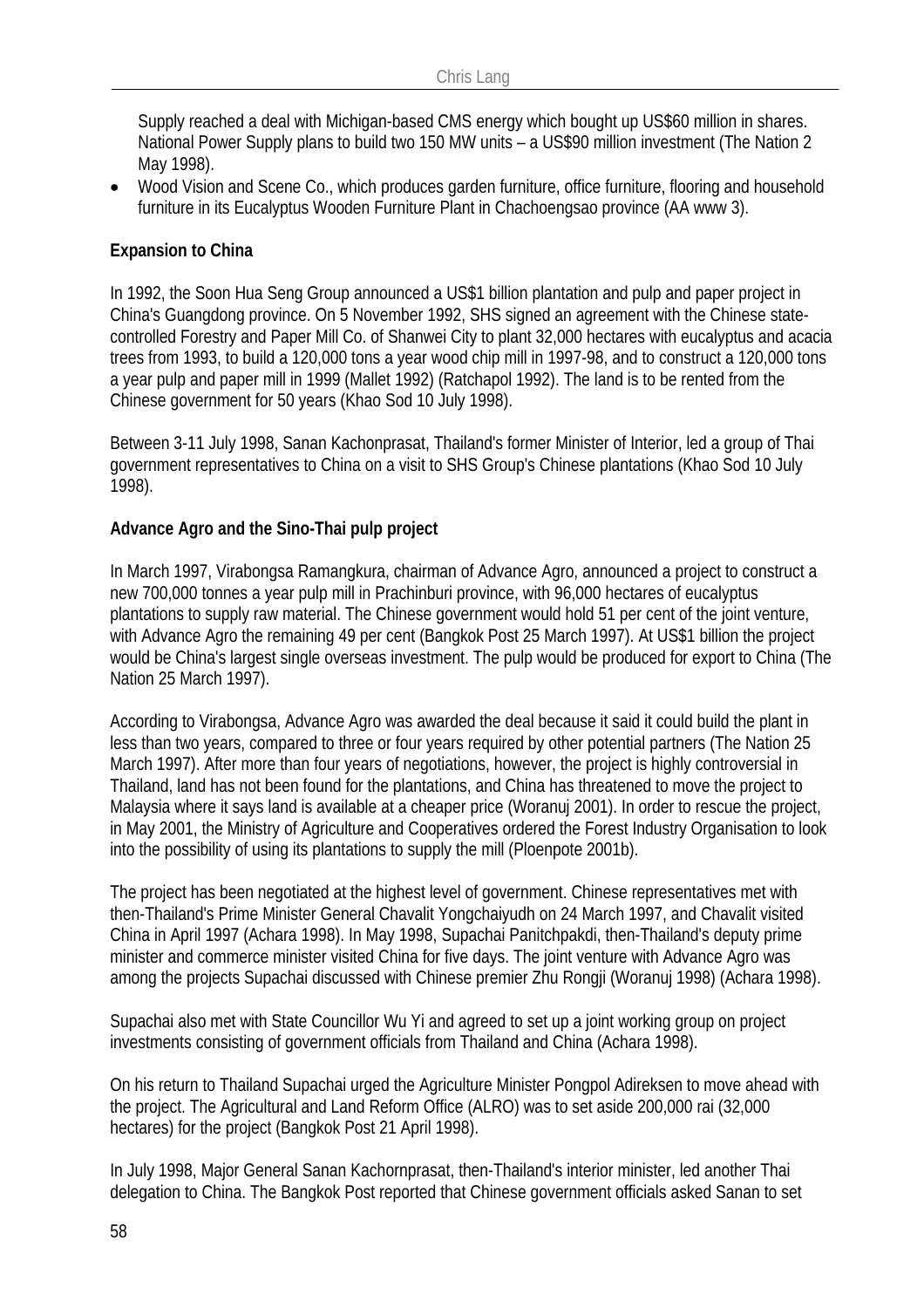aside areas in Thailand for the proposed eucalyptus plantation (Bangkok Post 14 July 1998).

In September 1999, China's President, Jiang Zemin visited Thailand with a 180-person official delegation for a five-day visit. Land allocation for the Sino-Thai project was a key part of the visit (Achara 1999). During the visit, Chuan Leekpai told Jiang Zemin that Thailand could not set aside the 96,000 hectares required for the project, but that 32,000 hectares could probably be found, and he suggested a contract farming agreement between the company and farmers to make up the remaining area (Bhanravee and Yuwadee 1999). The signing of a Memorandum of Understanding on the project scheduled as part of Jiang's visit was put on hold (Piyanart and Marisa 1999).

In the week following Jiang's visit, the Agriculture Ministry announced that land owned by the SHS company, Suan Kitti, would be allocated for the joint venture. The land is owned by former Senator Kitti Dumnernchanvanit, who received a 30 year concession on the land area before the ban on commercial plantations in 1992 (Pennapa 1999). (See section 3, above.)

On 1 February 2000, the Thai cabinet agreed in principle to cooperate on the project. An agreement was signed on 2 February 2000 by Supachai Pantitchpakdi and the Chinese Ambassador to Thailand (Bangkok Post 2 February 2000). The proposal was tabled before cabinet just before Commerce Minister Supachai travelled to China – the approval was apparently intended as a gift to Beijing (Wasant 2000).

Thailand's Royal Forest Department (RFD) has backed the project, and has attempted through the project to evict farmers living on forest land. The RFD also suggested increasing the area of land that could be allocated to individual farmers in degraded forest reserves from 8 hectares to 16 hectares. The Committee on National Forest Policy rejected the RFD's proposals (Matichon 3 September 1999) (Thai Rath 4 September 1999).

In October 1999, the RFD set up a working team of 20 people to search for 200,000 rai (32,000 hectares) of degraded forest reserve in six provinces. The government had already set up a committee – the Committee to Consider the Area for Eucalyptus Plantations within the Sino-Thai Pulp and Paper Project (Matichon 11-12 October 1999).

The RFD attempted to set a condition for the project: China should replant 100,000 rai (16,000 ha). According to Plodprasop Suraswadi, Director-General of the RFD, "We already have designated an area for the project. If China agrees to the area we propose, the project can go ahead but it has to be on condition to replant the forest land" (The Nation 10 September 1999). In January 2000, China accepted the conditions, by which time the area to be replanted appeared to have grown to 400,000 rai (64,000 ha) nationwide. Plodprasop attached six additional conditions, including the use only of degraded land that was already occupied by forest encroachers and that China was to cover all survey and compensation costs (Uamdao 2000a). Dismissing any potential ecological problems, Plodprasop told the Nation, "The trees won't have any effects on other trees because we will plant only eucalyptus and not mix them with other species. It is likely eucalyptus will scramble for water among themselves" (The Nation 10 September 1999).

RFD sees the project as a means to reasserting its control over forest land. In March 2000, at a panel discussion organised by the Thai Society of Environmental Journalists, Plodprasop stated that the project would help the RFD in solving encroachment problems on forest reserve land in the northeast. The company must negotiate with the villagers, and pay compensation to those agreeing to return land, "the department would get back large tracts of forest land without having to spend its own resources". Plodprasop argued that eucalyptus trees consumed relatively little nutrients while producing large volumes of wood. Apparently forgetting that the whole point of the project is to export pulp to China, Plodprasop added that the project would help reduce Thailand's imports of paper (Bangkok Post 20 March 2000).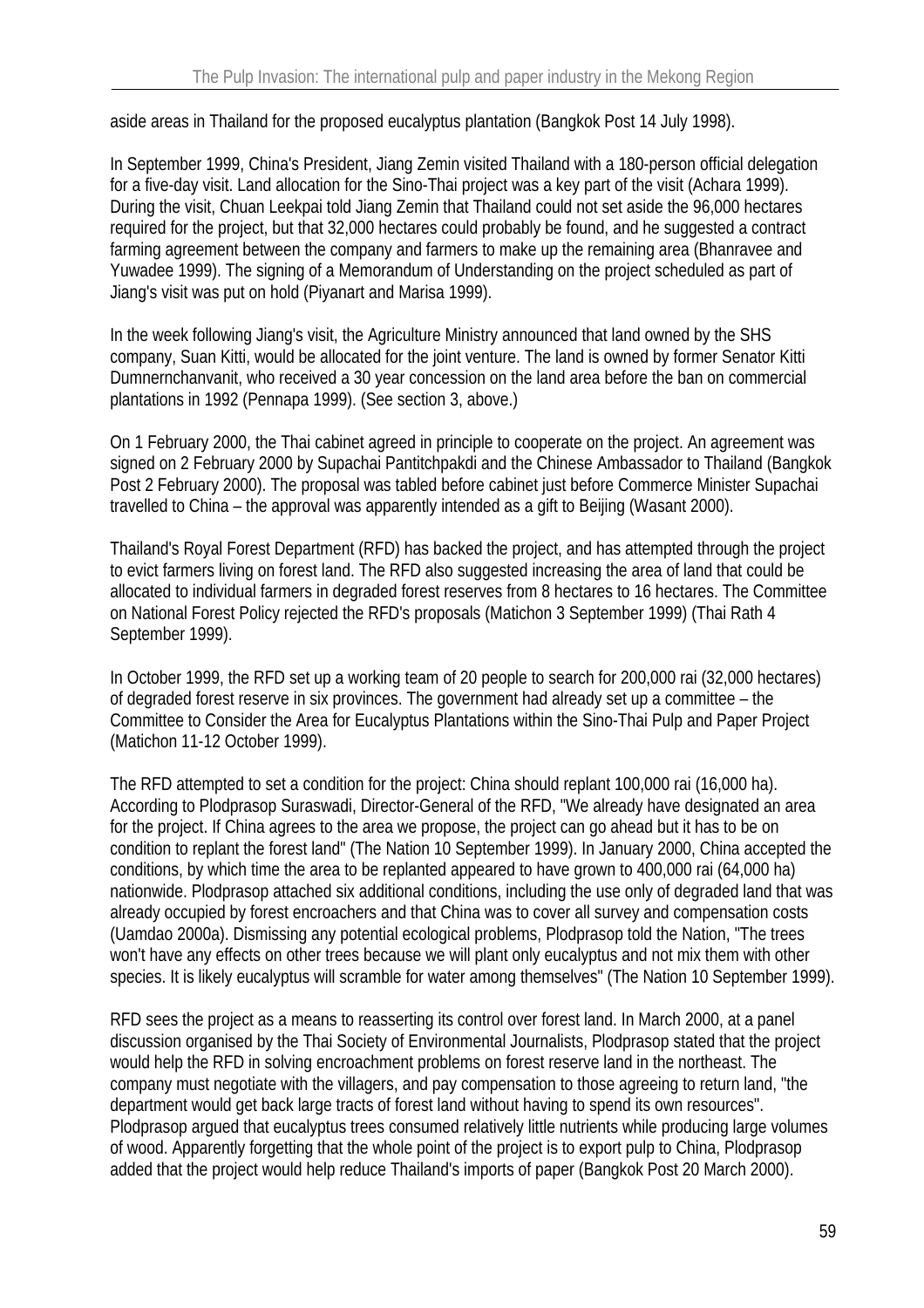Several Thai environmental NGOs oppose the scheme. Pakphum Withantiwat, an advisor the Forum of the Poor, Pornpana Kuanchakorn of Project for Ecological Recovery, Surapol Duangkae of Wildlife Fund Thailand and Daycha Siripat, an advisor to the Alternative Farming Network have all expressed their opposition to the scheme to the press. NGOs pointed out the ecological problems as well as the impacts of removing such a large area from farmland (Pennapa 1999) (Uamdao 1999c) (Uamdao 1999b).

Towards the end of September 1999, NGOs organised a seminar entitled "Eucalyptus and the Failure of Thai Forestry". The China-Advance Agro project was the focus of much of the discussion. NGOs pointed out that despite the scale of the project, the contract signing was not transparent, and no details were released to the public. In addition, the project was in contradiction with two Cabinet resolutions: that of the Chatichai Choonhaven government dated 15 May 1990, which temporarily revoked approval to rent degraded forest reserves for eucalyptus plantations; and that of the Anand Panyarachun dated 8 September 1992 which limited the area of national forest reserve that could be planted with eucalyptus to 8 hectares (50 rai) (Krungthep Thurakij 21,22,26 September 1999).

The "degraded" forest areas that the project would convert to monoculture are home to rare birds such as Rufous-winged Buzzard, White-rumped Falcon, Blossom-headed and Red-breasted Parakeets and Fulvous-breasted Woodpeckers (Round 2000). Although an environmental impact assessment would be required for the pulp mill, no study is planned to be carried out of the environmental and social impacts of the plantations (Montri 2000a: 5).

In addition to the NGOs, several government officials have spoken out against the project. In October 2000, the Chachoengsao Provincial Administration Organisation (PAO) filled a petition against the project with the cabinet. Somchai Asschaisophon, president of the Chachoengsao PAO stated that people living in Takiab district and provincial councillors opposed the project (Bangkok Post 4 October 2000).

Forestry officials at Kao Ang Ruenai Wildlife Sanctuary in Chachoengsao expressed their concern about the project to the Bangkok Post, pointing out that there was no further land available for farmers to resettle in once they were moved to make way for eucalyptus (Uamdao 2000b).

In July 1998, Krit Khongpetch, the former Deputy Minister of Agriculture and Cooperatives was reported in the Thai language newspaper, Khao Sod, disagreeing with the proposed Chinese joint venture. He pointed out the likely impacts on ecosystems, especially the impact on underground water and likelihood of drought. He questioned the motives behind the project and asked why China wanted to use land in Thailand when China has a very large area suitable for plantations (Khao Sod 11 July 1998).

Even the head of the Forest Industry Organisation (see section on FIO, above), Prasit Puaktow, came out against the project. "Nobody here is happy with the project because all the 200,000 rai [32,000 hectares] of degraded forest have owners and its not worth selling the land because the project only lasts for 30 years. After that, there's nothing they can do to earn a living" he said to the Bangkok Post (Uamdao 2000b).

In August 2000, Chang Noi (a pseudonym) reported in The Nation that Newin Chidchob the Agriculture Minister had disowned the project during a televised debate with the Assembly of the Poor. Newin said the Chavalit government started the project and that the present government (under prime minister Chuan Leekpai) found it a huge embarrassment and would like to get out of it (Chang Noi 2000).

The current status of the project (in January 2002) is not clear. Villagers in Chachoengsao report that the RFD continues to survey the area, apparently in order to allocate land for the project. Neither the Chinese nor the Thai government has issued any statement stating that the project will be relocated to Malaysia (Rajesh 2001). In May 2001, the Bangkok Post reported that the Ministry of Agriculture had instructed the Forest Industry Organisation to look into the possibility of using its plantations to supply the proposed pulp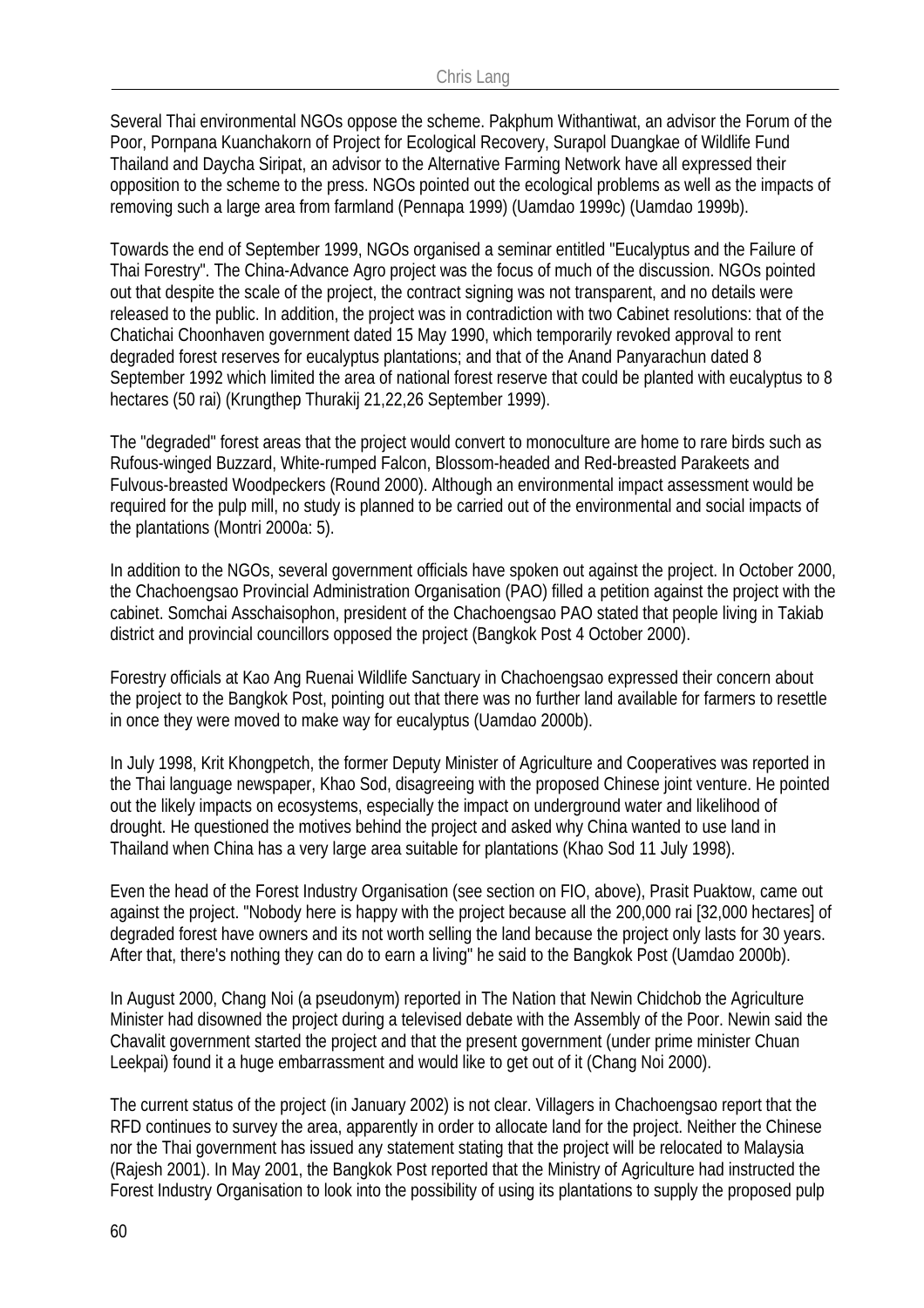mill. Under this scenario, the mill could be developed either as a state investment or as a joint venture. Advance Agro would be a potential partner if the project goes to the private sector, according to the Post (Ploenpote 2001b).

# **- PHOENIX PULP AND PAPER COMPANY**

Established in 1975, Phoenix is today Thailand's largest short-fibre pulp producer (Wright www 2). Phoenix Pulp and Paper produces bleached eucalyptus pulp, bleached bamboo pulp, and bleached kenaf pulp (EODC www 1).

Sixty per cent of production is exported to over 25 countries, including Europe, North America, Korea, Australia and Japan. The remaining 40 per cent is for the domestic market (Pearmsak and Mochida 1999: 122) (Davison 1998). The company employs around 1,200 people in its mills in Khon Kaen, about 450 kilometres northeast of Bangkok (EODC www 1).

Phoenix's first production line went into operation in 1982. The consulting engineer for the 70,000 tons a year mill was the German-Austrian company, Klockner-Voest, and the pulping technology was supplied by the Swedish company, Kamyr (Sonnenfeld 1998a: 67).

In the mid-1980s, Phoenix started to look at the possibility of a second mill, and hired Jaakko Poyry to carry out a feasibility study (Sonnenfeld 1999: 35).

Phoenix's second mill opened in 1994, and with a capacity of 100,000 tons a year doubled Phoenix's capacity. Phoenix II cost US\$240 million (EODC www 1) covered in part by a loan of US\$80 million, from several Scandinavian banks, led by Leonia Bank of Finland. The loan was guaranteed by Finnvera, the Finnish Export Credit Agency, and the Industrial Finance Corporation of Thailand. The loan is a concessionary loan under which the Finnish government pays all the loan interest due to Leonia Bank: the largest concessionary loan ever granted by the Finnish government (The Nation 17 June 1999).

Between 1990 and 1994, Scandinavian companies including Ahlstrom, Sunds Defibrator, Nopon Oy, Valmet and Jaakko Poyry delivered machinery, equipment and services for Phoenix II (WRM 1998b).

The first mill was planned to use kenaf, a woody annual similar to jute, as raw material. Before the world market for kenaf collapsed in 1967, up to 70,000 farmers grew the crop in northeastern Thailand, and the mill was supposed to provide a new market for kenaf growers. However, Phoenix's survey, carried out before the mill was built, overestimated the amount of kenaf grown in the region, and many farmers found they could get a better price for their kenaf on the world fibre-market (Watershed 1998b: 54). In addition, during the 1980s, many farmers shifted to growing cassava hoping to profit from rising prices in Europe. The mill was thus left short of raw material, and in 1985, Phoenix started to process bamboo and began contracting with farmers to grow eucalyptus (Sonnenfeld 1998a: 63). In 1988, with funding from USAID and the Thai government, Phoenix launched a programme to select a fast-growing bamboo variety to supply the mill (Lehmer 1997).

In 1988, Phoenix entered into negotiations with the Lao government about a possible 16,000 hectares concession to cut bamboo in Savannahkhet province, and about establishing a wood chip factory in Laos. Although these plans came to nothing, they are indicative of the serious shortage of raw material that Phoenix faced, and in 1988 Phoenix was buying bamboo from as far away Kanchanaburi in western Thailand (Bangkok Post 29 August 1988).

The raw material for Phoenix II is eucalyptus. Sudhir Mittal, Deputy Managing Director of Phoenix, explained, "We thought if we build a second line we will have to export part of our product. It can be only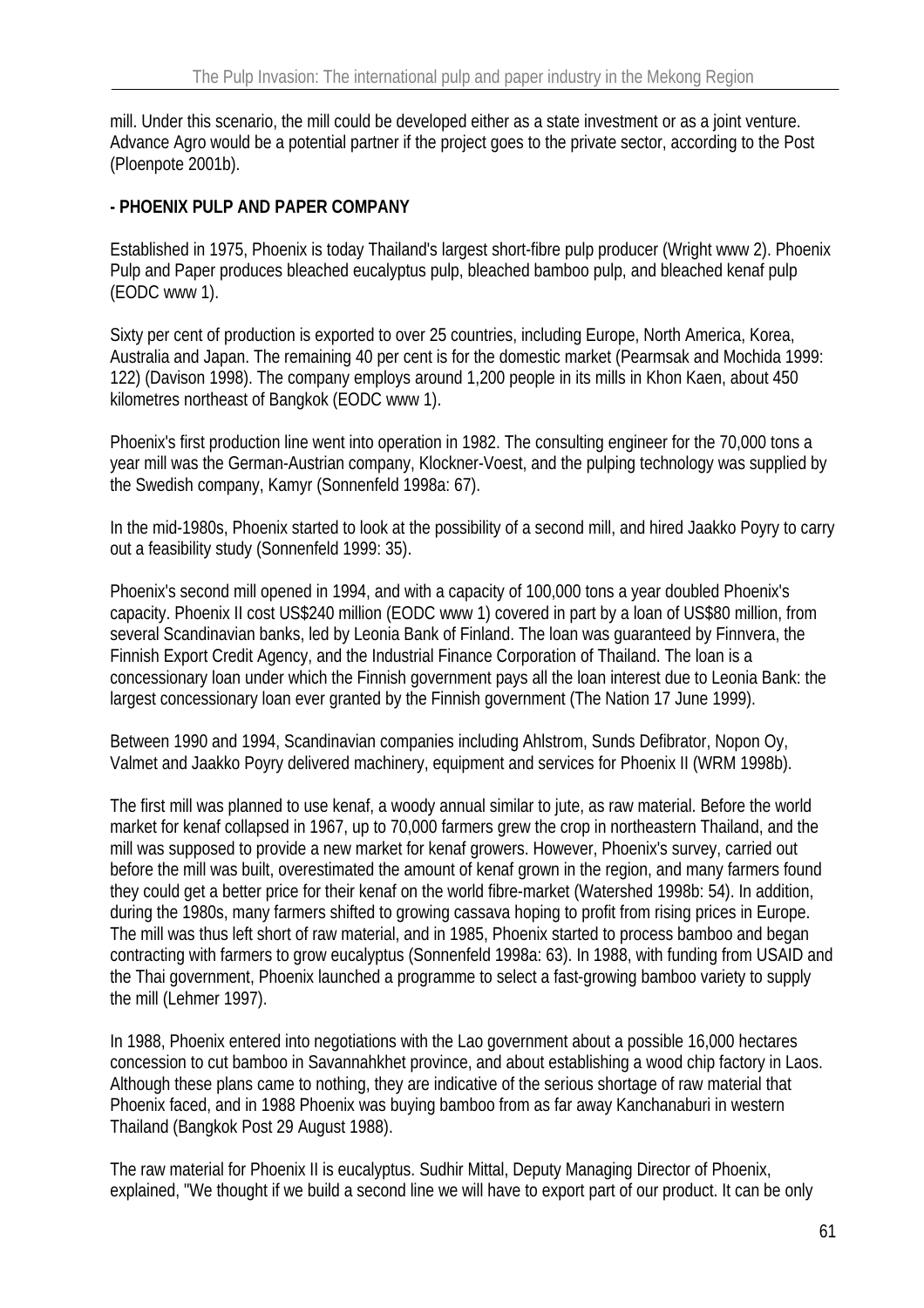eucalyptus because eucalyptus is known worldwide – you can sell eucalyptus pulp anywhere in the world" (Watershed 1998b: 54). Since the mid-1980s when Phoenix began contracting with farmers to grow eucalyptus, the number of farmers supplying the mill has grown to around 60,000 today.

Phoenix supplied six million eucalyptus seedlings to farmers within a 150 kilometre radius of the mill. Farmers are responsible for planting fertilising, weeding and selling the trees. Farmers are also responsible for digging out the trees after the third coppice rotation. According to Mittal, "They want to earn some money, they have to meet the expenses also" (Watershed 1998b: 54).

In fact, the risks of growing the tree crop are simply passed on to the farmers. Phoenix does not need to rent land, worry about crop failures due to diseases, or invest any money into the management of plantations to supply the mill. The contract Phoenix draws up with farmers is simply an attempt to prevent farmers selling their wood to any other companies (Pearmsak and Mochida 1999: 124). When wood prices are high, for example in 1995-96, farmers sell their timber elsewhere, leaving Phoenix facing raw material shortages. Phoenix's extension officers now visit farmers once a month to monitor the tree crops (Pearmsak and Mochida 1999: 142).

Recurrent raw material shortages are not the only problem that Phoenix faces. Government officials have closed down Phoenix mills on several occasions, as a result of pollution from the mill. In March 1992, Thailand's government forced Phoenix to close down, as a result of a massive fish kill in the Phong River downstream of the Phoenix mill. Although it later turned out that a huge spill of molasses from a government-run sugar mill was the likely cause of the fish deaths, before the spill farmers had been arguing with Phoenix management over its effluent emissions into the Phong River. Activists insisted that Phoenix should also remain closed. Phoenix reacted by flying in a new waste water treatment plant from Ahlstrom in Finland. Crews worked 24 hour shifts to install the equipment, and Phoenix reopened within a month (Sonnenfeld 1998a: 69).

Phoenix's pollution problems did not end there, however. In May 1993, officials from the Industrial Works Department of the Ministry of Industry closed down Phoenix again, for about a month, again on the grounds that it had polluted the Nam Phong river, this time killing thousands of fish (Davison 1998).

On 22 July 1994, NGOs submitted a petition to Kavee Supatheera, the Khon Kaen governor asking him to appoint a committee to study the fish deaths in the river, and to find measures to stop the pollution.

One of the Finnish government's arguments for supporting Phoenix II was that effluent discharged into the Phong River from the mill would be reduced. Pirkka Tapiola, the Embassy of Finland's *charge d'affairs* in Bangkok, told the Nation, "We wanted to finance the acquisition of clean, environmentally-sound technology" (The Nation 17 June 1999).

"Project Green", a scheme designed by Jaakko Poyry, whereby Phoenix's effluent was discharged over eucalyptus plantations, started in 1995 (WRM 1998b). However, the scheme fails to solve the pollution problem. The yellow, frothy waste water spreads to adjoining rice fields, wetlands and groundwater, ruining rice crops and threatening the health of local people. With heavy rains the water overflows into the Phong river.

Rice farmers have repeatedly protested the damage to their crops caused by the waste water discharged through Project Green. As a result, of villagers' for compensation Phoenix has paid out around US\$100,000 to villagers. The company however, refuses to accept responsibility for damaged crops as a result of "Project Green".

Pollution of the Phong River has continued, and in July 1998, the Bangkok Post reported thousands of fish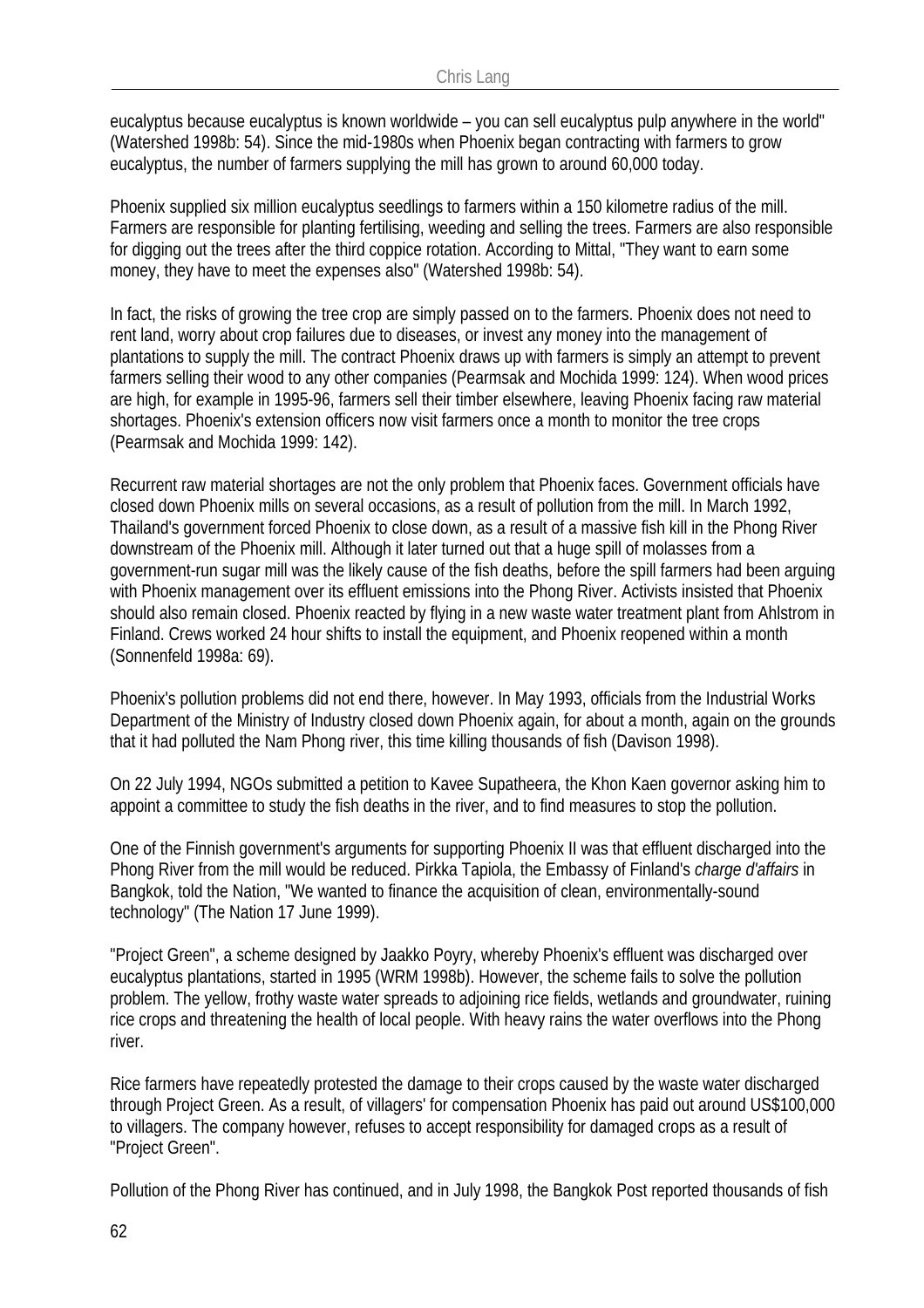"floating belly-up" in the Phong River. The Industry Minister, Somsak Thepsuthin, ordered the mill closed again in July 1998 (Watershed 1998b: 56). Once again in June 1999, the Public Works Department ordered the mill shut down again, because flow from the Ubolrat dam, upstream of the pulp mill, had fallen below the required one million cubic metres of water a day. Phoenix argued that the regulation should be scrapped, saying that since March 1997, all the water from the mill has been discharged through Project Green (Reuters 1999).

Despite the mill's pollution problems and the problems faced by farmers because of the huge areas covered with eucalyptus grown for Phoenix, the company attempts to market its products as "entirely environment-friendly" and adds "Phoenix's raw-materials obtained from 'tree-free' pulp gives the company an added edge against its competitors" (Phoenix no date a).

Phoenix has 40 to 45 worldwide customers and only three or four in Thailand (Umesh 1999b). Phoenix's main export markets for eucalyptus pulp are Japan, Korea, Indonesia and Europe, and for bamboo pulp US, Europe, India, Vietnam and Sri Lanka (Phoenix no date b).

A US-based company, Lyons Falls, stopped purchasing bamboo pulp from Phoenix in 1997, after Earth Island Journal launched a consumer campaign aimed at persuading companies not to purchase pulp from Phoenix on the grounds that the mill is polluting and that industrial-scale harvesting of bamboo is not environmentally sound (Lehmer 1998).

# **Shareholders and the takeovers**

Phoenix was launched in 1975 as a joint venture between Ballarpur Industries, the European Overseas Development Corporation, the Thai Ministry of Finance, the Industrial Finance Corporation of Thailand and other Thai partners (Towie 1998) (EODC www 1).

Ballarpur is an Indian-based conglomerate. The group's major activities include engineering, chemicals, textiles, agri-business, electrical equipment, pulp and paper. Ballarpur supplied machinery and equipment for Phoenix (Sasithorn 1999) (BILT www 1).

Despite its impressive sounding name, the European Overseas Development Corporation's (EODC) main activities are its stake in Phoenix and a hotel in the Seychelles (Towie 1998). EODC was established in 1966, and aimed specifically to cash in on consulting contracts in the South, associated with project involving European export credits (Watershed 1998b: 53).

The chairman of EODC is George Davison, a 66 year-old ex-US marine. Until he was forced to resign in 1999, after losing an extended takeover battle, Davison was also chairman and chief executive of Phoenix (Watershed 1998b: 53).

In 1994, a battle for control over Phoenix started. Kirit Shah, one of the company's investors decided that Phoenix management, led by EODC, was not running the company well. Share price was at an all-time low. Shah launched a tender offer for Phoenix, through his family's privately held investment company, Globex Pty Ltd (Towie 1998).

Shah also enlisted the help of a friend, Rakesh Saxena, an advisor to the Bangkok Bank of Commerce (BBC). According to Shah, Saxena agreed to put the bank's resources behind the takeover bid. Saxena would find half the investors required to buy around a 22 per cent share in the company – enough for Shah's group to have a majority (Towie 1998).

Davison argues that the whole takeover was backed by Thailand's political elite and says the takeover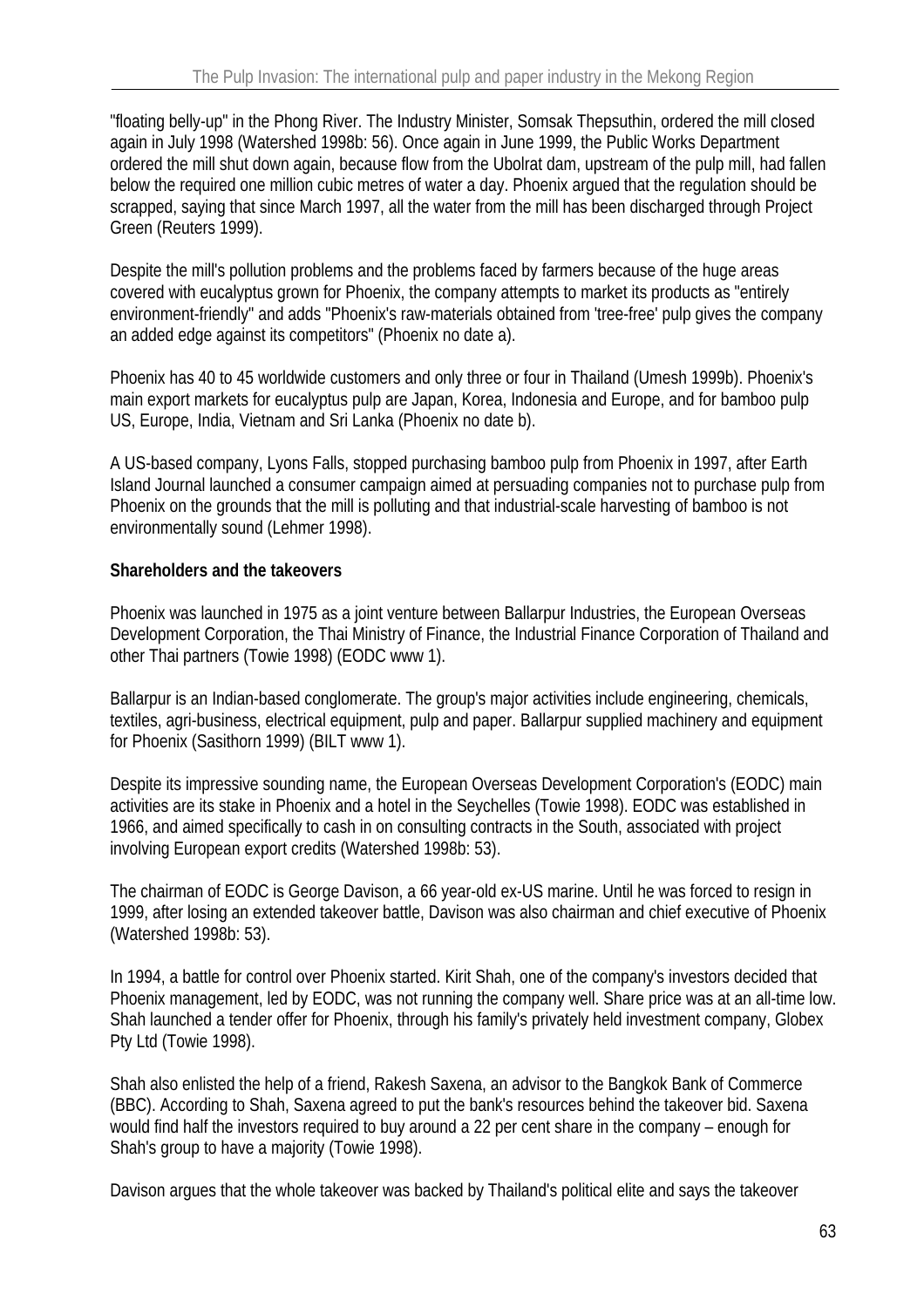"amounts to the expropriation of the assets of major foreign investors" (Davison 1998). According to Davison Members of Parliament Suchart Tancharoen (former Deputy Minister of the Interior), Newin Chidchob (Deputy Minister of Agriculture and former Deputy Minister of Finance) were core members of the "Group of 16" – a group of politicians and businessmen who took over companies, asset-stripped them, and sold them. Suchart Tancharoen controlled Jalaprathan Cement, one of the companies that made a bid for Phoenix in mid-1994. The Saudi arms dealer Adnan Khashoggi, also held a substantial share in Jalaprathan Cement. Other companies behind the bid were a Singaporean dummy company and Globex (Davison 1998).

The Bangkok Bank of Commerce (BBC) funded a series of takeover attempts in the 1990s, partly through loans to local politicians and businessmen. Collateral for these loans was often grossly inflated. Mark Greenwood, a Bangkok-based financial consultant described the process: "Nearly every takeover that the BBC was intended to fraudulently get money out of the piggy bank rather than anything else" (Towie 1998). For many years Thailand's aristocracy had used BBC as their own private bank, arranging low-interest loans for their own projects. In the early 1990s, politicians got in on the act. One of the scams involved setting up dummy companies to take out loans, buying shares with the money, and then borrowing more money against the shares. When BBC finally collapsed in 1996, its bad debts had reached US\$3 billion, much of which was allegedly embezzled. A few days before the Bank's collapse, Saxena slipped out of the country (Towie 1998). He is now in Canada charged with embezzling more than US\$2.2 billion from BBC. In September 2000, the British Columbia Supreme Court ordered Saxena to be extradited to Thailand to face charges. He remains in Canada, living under house arrest in a luxurious apartment he built himself (The Province 6 December 2000).

According to a lawsuit filed by the Bank of Thailand, Chuttawat Mookatamara, a politician from the north of Thailand, received US\$50 million from the BBC to buy Phoenix shares. In another Phoenix related case, an indictment against former deputy interior minister Suchart Tancharoen was withdrawn after Suchart reportedly agreed to repay US\$60 million. BBC is now defunct (Towie 1998).

Shah took his battle with Davison to the Stock Exchange of Thailand, claiming improper financial dealings at Phoenix management. On 19 June 1998, SET suspended trading in Phoenix stock (Reuters 1999) and hired PricewatershouseCoopers to carry out a special audit into Phoenix accounts (Towie 1998). The PWC audit concluded that Davison should have given more details of the deals to board members, but that the ventures had not caused material damage to Phoenix (Umesh and McAuley 1999).

Davison meanwhile attempted to block Shah's takeover bid by borrowing money through EODC to buy up Phoenix shares on the market (Watershed 1998b: 56). Eventually, EODC simply ran out of cash to service its US\$70 million in debt. Merita Bank of Finland put EODC in technical default on a loan which used 3.8 million Phoenix shares as collateral (Towie 1998). In 1999, EODC transferred 23 million shares to Phatra Thanakit as payment of loans made to EODC (Umesh and Nuntawan 1999).

The 1999 Annual General Meeting ended in farce. The eight hour meeting featured computer crashes, allegations of voting fraud, and a 20-minute period when the lights at the Delta Grand Pacific hotel went out. Globex representatives asked police to detain Davison when he closed the meeting before a final count on a vote. Amid the chaos, Globex succeeded in naming five directors to the 15-member board (Umesh and Nuntawan 1999).

Finally, on 15 June 1999, George Davison resigned as chairman and chief executive of Phoenix (Umesh and McAuley 1999). Two days later, Lalit Mohan Thapar, the chairman of Ballarpur Industries, was appointed chairman of Phoenix (Sharma 2000). Kirit Shah became vice-chairman along with Banyong Pongpanich, executive chairman of Phatra Thanakit Finance (Bangkok Post 18 June 1999).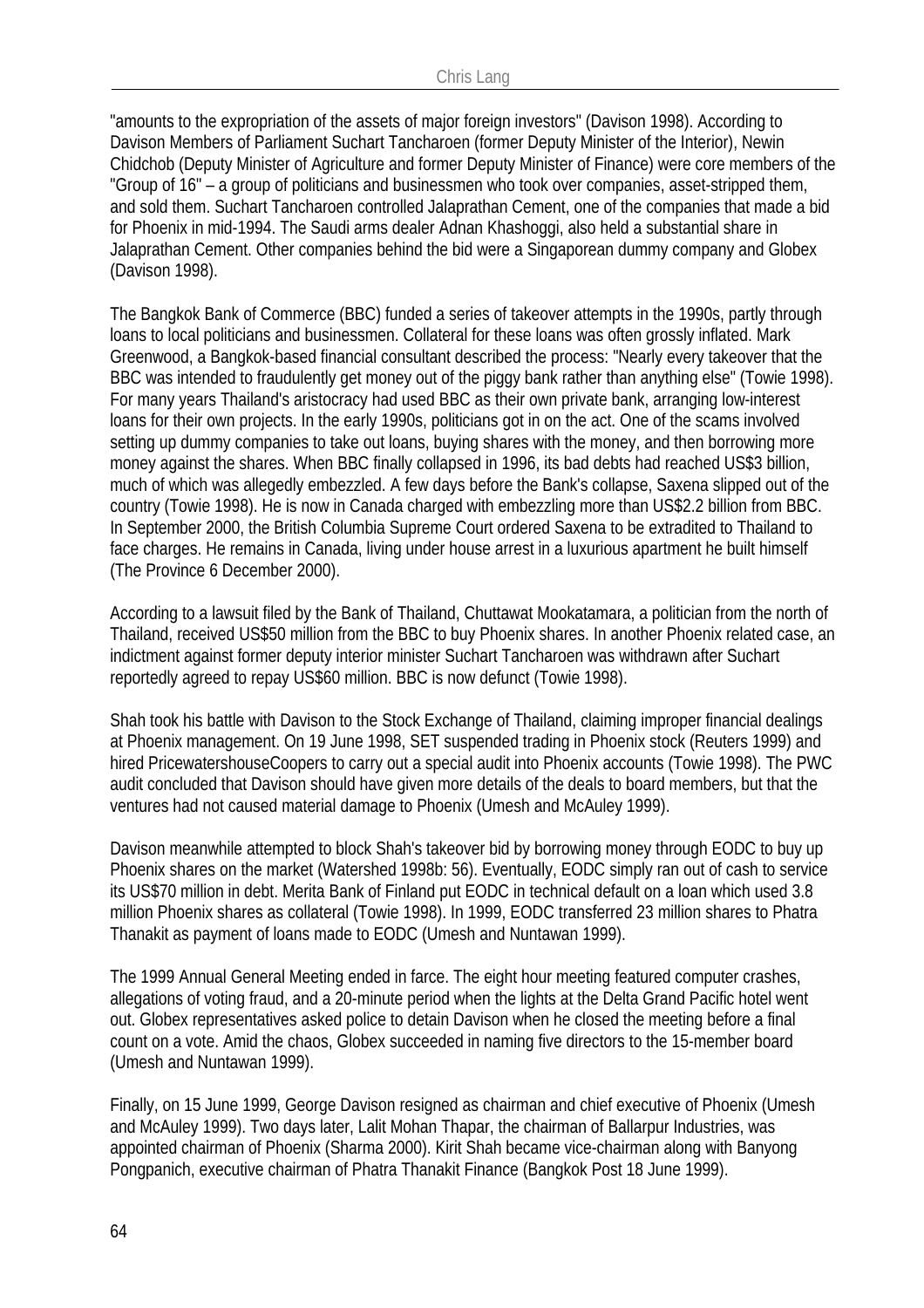Phoenix has been aiming to expand again, this time in order to find a solution to its financial problems, with the company's total debts totalling US\$77 million. In June 2000, Phoenix announced a proposal to increase its capacity to 470,000 tons a year, with a US\$450 million new plant. Eighty per cent of the increased output is proposed to be exported, when the new plant comes on line in 2003. Phoenix management was reported to be discussing potential low interest loans with the Finnish and Swedish governments (Busrin and Srisamorn 2000).

In February 2001, rumours circulated in the Thai press about a possible Siam Cement tender offer for Phoenix shares. Thai Farmers Bank, which holds 15.57 per cent of Phoenix expressed an interest in selling to Siam Cement (Oranan 2001).

In October 2001, Siam Pulp and Paper bought 24.98 percent of Phoenix from Janpath Investments. In January 2002, Siam Pulp and Paper bought a 20 per cent stake from Thai Farmers Bank in January 2002 raising its holding to 44.98 per cent. After a tender offer, which finished early in January 2002, Siam Pulp and Paper owned more 61 per cent of Phoenix. Siam Pulp and Paper plans to go ahead with planned expanions of Phoenix – including a US\$30 million upgrade of the pulp mill and US\$60-80 million on new facilities (Reuters 2002b). Phoenix Executive Director Vashi Purswani told Reuters in January 2002, that the proposed doubling of output at Phoenix was on track. "We are still waiting for permission," he said. "Hopefully we should get this in the next three months" (Reuters 2002a).

# **- SIAM PULP AND PAPER**

Siam Pulp and Paper is part of the Siam Cement Group, which was established by Royal decree in 1913 and is today Thailand's largest industrial conglomerate. The Siam Cement Group includes the following companies operating in the pulp and paper industry:

Siam Pulp and Paper, Siam Forestry, Siam Cellulose, Thai Paper, Thai Union Paper, Siam Kraft Industry, Kraft Paper Industry, Thai Kraft Paper Industry, Thai Union Paper Industry, Thai Containers, Thai Containers Industry, Thai Containers Ratchaburi (1989), Thai Containers Songkhla (1994), Thai Containers Chonburi (1995), Citypack, Siam Toppan Packaging (Advert in Phoenix no date b).

Siam Pulp and Paper forms the third largest division of Siam Cement, after cement and construction materials. In 1993, Siam Pulp and Paper produced half of all the packaging paper sold in Thailand, and around 40 per cent of all printing and writing paper (Pappens 1993).

However, the Siam Cement Group moved into pulp and paper almost accidentally. In the 1970s, Siam Kraft Paper produced sack kraft for Siam Cement in its 25,000 tons per year mill in Ratchaburi province (Sonnenfeld 1998b: 110). Siam Kraft was Thailand's first modern pulp mill, built in the late 1960s. Raw material for the mill came from bagasse, the residue from sugar cane processing (Sonnenfeld 1998a: 63).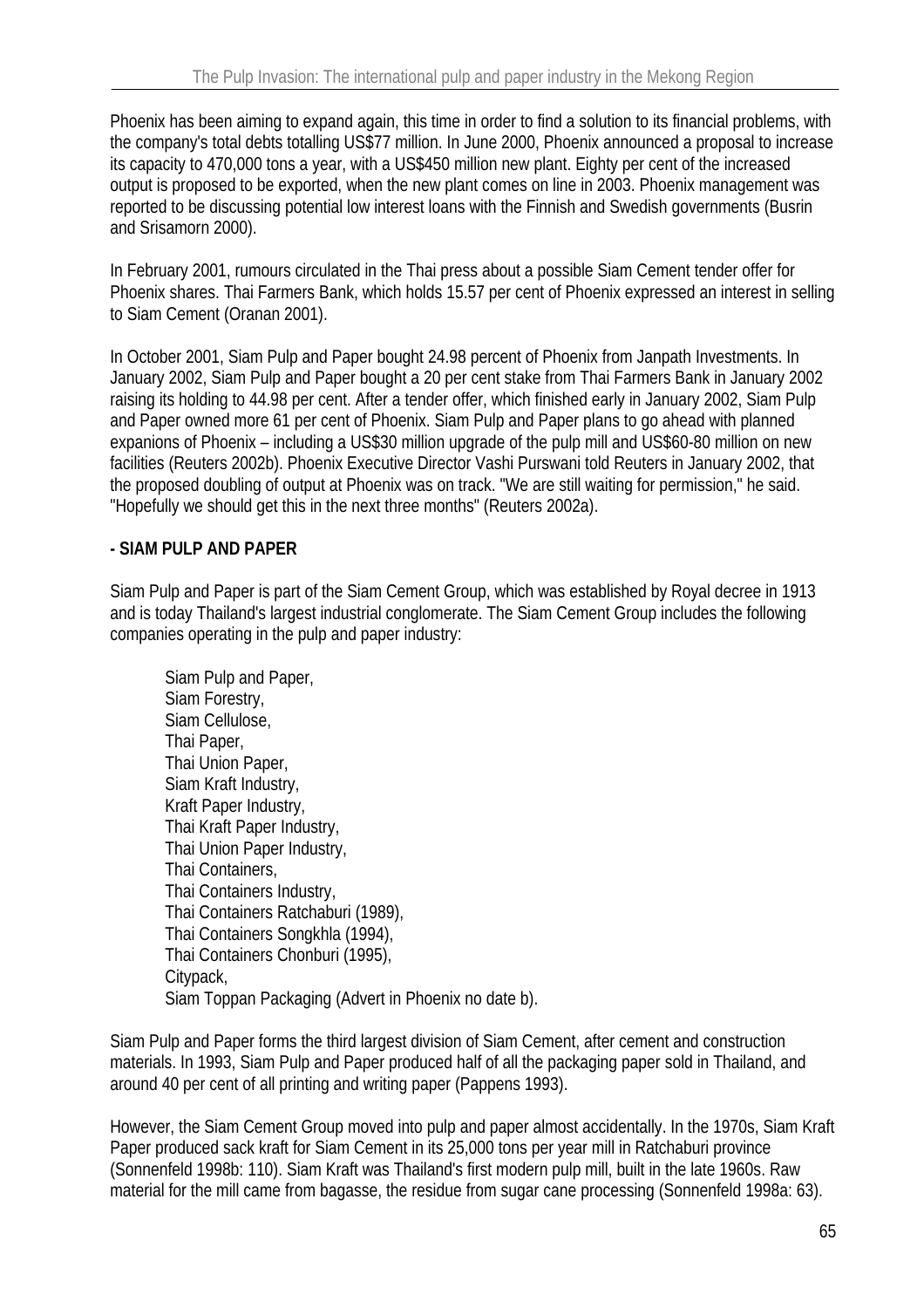Siam Cement is dependent on a regular supply of cement sacks – without sacks the company cannot sell cement. So Siam Cement loaned money to Siam Kraft Paper to keep the operation afloat. In 1976, Siam Cement took over Siam Kraft Paper, which at the time had a 50,000 tons a year mill at Ratchaburi, and some unused pulp equipment, which Siam Cement restarted. Siam Cement discovered that producing kraft paper from waste paper was cheaper than using bagasse. The company continued to produce bagasse pulp, but with a new bleaching line so that the pulp could be sold (Pappens 1993).

As there was no market at the time in Thailand for bagasse pulp, Siam Pulp and Paper turned to Yuen Foong Yu, a Taiwanese company with experience in producing and selling bagasse pulp. In 1982, Yuen Foong Yu, Siam Cement and Siam Pulp and Paper set up a new company, Thai Paper. In 1983, the three companies bought a 51 per cent share in Thai Union Paper, one of Thailand's oldest paper makers (Pappens 1993).

Siam Pulp and Paper expanded rapidly during the 1980s, establishing other companies, partly for tax reasons (Pappens 1993). In November 1992, Siam Pulp and Paper officially opened three new affiliated pulp and paper mills in Kanchanaburi:

- Siam Cellulose (capacity 50,000 tons of bleached pulp per year);
- Thai Kraft Paper, (capacity 250,000 tons of kraft paper a year); and
- Thai Union Paper, (capacity 70,000 tons coated paper and gypsum paper per year) (Bangkok Post 17 November 1992) (Pappens 1993).

By the mid-1990s Siam Pulp and Paper and its affiliated companies had a capacity of more than one million tons a year of pulp, paper and converted products (Pappens 1993). Industrial paper accounted for 46 per cent of 1999 revenues; printing & writing paper, 36 per cent; packaging & printing, 18 per cent; and a nominal amount from paper pulp (Wright www 3).

Siam Pulp and Paper also looked at expanding abroad and approached the Lao government about a possible US\$250 million project to build a 150,000 tons-per-year pulp mill. The mill was to be supplied from 32,000 hectares of plantations in Savannakhet province in central Laos (Carrere and Lohmann 1996: 241). Siam Pulp and Paper hired Jaakko Poyry to carry out a feasibility study of the project. The project was shelved in 1993, however, according to the company because of a slump in world pulp prices. Adul Udol, managing director of Siam Kraft Industry, a subsidiary of Siam Cement, told The Nation that the project would be feasible only if the Laotian government received external assistance to invest in roads leading to the site (Pichaya 1993).

In 1996, Siam Pulp and Paper made its first overseas investment, with the purchase of 30 per cent of PT Nityasa Prima, a proposed US\$520 million, 350,000 tons a year pulp plant in East Kalimantan, Indonesia. The Indonesian company PT Suryaraya Wahana, part of the PT Astra International Group, owns 60 per cent of the venture, with local investors holding the remaining 10 per cent. Chumpol Nalamlieng, Siam Cement's president told the Financial Times his company had to buy pulp overseas because Thailand's supply was limited due to deforestation and government restrictions on tree farming. "Indonesia has huge wood resources – bigger than the (Association of South East Asian Nations) region combined," Mr Chumpol said. "Clearly it is going to be cheaper to produce pulp in Indonesia for the foreseeable future" (Barnes 1996). A year later, this project was also cancelled (Saragosa 1997).

The economic crisis in 1997 was disastrous for Siam Cement. The company was caught with US\$4.2 billion of foreign loans and Siam Cement suffered the biggest ever deficit by a Thai company – recording a loss of US\$1.3 billion in 1997. Only by increasing the valuation of its assets by 75 per cent could the company avoid posting a negative net worth (Barnes 1998a) (Pasuk and Baker 2000: 224).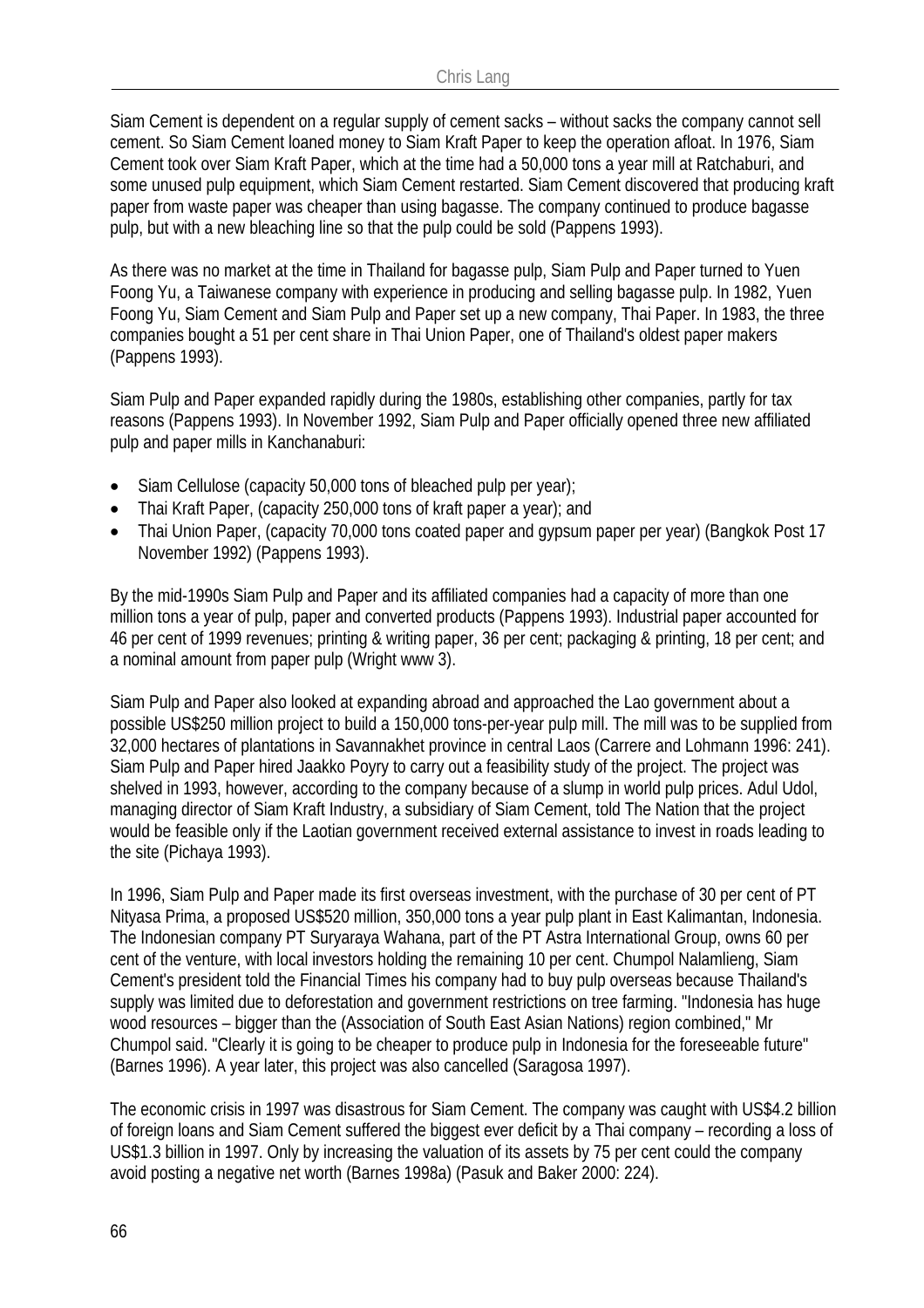The group responded by hiring McKinsey Consulting, who drew up a plan to sell off one-third of Siam Cement's assets (Barnes 1998b). Over the next two years, Siam Cement managed to increase its exports, convert some of its dollar loans to baht and managed once again to make a profit. The sell off was scaled down to a 13 per cent asset-sale (Pasuk and Baker 2000: 224). Siam Pulp and Paper exports around 50 per cent of its production to more than 40 countries. About one-third of its industrial and packaging products go to China and another third to Malaysia (Umesh 1999a).

Even with the sell off, in 1999 Siam Cement had more than 120 subsidiaries (Barnes 1999). In 1999, Siam Pulp and Paper was looking for acquisitions or mergers to make it among the largest paper companies in the region, according to president Chaisak Saeng-Xuto in an interview with the Bangkok Post. "There is not really anybody who is our direct competitor for industrial paper outside of Japan, in this part of the world. But we are number 10 or so in printing and writing paper." Siam Pulp and Paper appointed Salomon Brothers as its investment banker to search for partners in the printing and writing paper business (Umesh 1999a).

In January 2000, Reuters reported that Siam Cement was to issue up to US\$1.34 billion of domestic bonds. Aviruth Wongbuddhapitak, Siam Cement's chief financial officer, told Reuters "We have a foreign exposure of about US\$1.8 billion, while our foreign exchange revenues are about US\$1 billion. We need to lower this gap to lower the risk of volatility" (Reuters 2000).

In February 2001, Chumpol Nalamlieng, Siam Cement Group's president, announced that the Group was considering buying Phoenix Pulp and Paper. Siam Cement Group planned to sell off its printing and writingpaper business, owned by Siam Pulp and Paper, and hoped that taking over Phoenix would add value to Siam Cement's paper business and improve its price. Siam Pulp and Paper is Phoenix's largest customer for pulp. When combined, Phoenix and Siam Pulp and Paper's output would match that of Advance Agro, currently Thailand's biggest pulp and paper producer (Nareerat 2001).

In October 2001, Siam Pulp and Paper bought 24.98 percent of Phoenix from Janpath Investments. In January 2002, Siam Pulp and Paper bought a 20 per cent stake from Thai Farmers Bank in January 2002 raising its holding to 44.98 per cent. After a tender offer, which finished early in January 2002, Siam Pulp and Paper owned more 61 per cent of Phoenix. Siam Pulp and Paper plans to go ahead with planned expanions of Phoenix - including a US\$30 million upgrade of the pulp mill and US\$60-80 million on new facilities (Reuters 2002b). Phoenix Executive Director Vashi Purswani told Reuters in January 2002, that the proposed doubling of output at Phoenix was on track. "We are still waiting for permission," he said. "Hopefully we should get this in the next three months" (Reuters 2002a).

Siam Forestry, another part of the Siam Pulp and Paper Group, carries out plantation management and conducts research in nursery production and tree breeding, and buys all raw materials for all the companies involved in pulp and paper in the Siam Cement Group (Pearmsak and Mochida 1999: 89).

In 1993, after the 50,000 tons a year Siam Cellulose mill opened, Singh Tangtatswas, deputy managing director, explained to the magazine Pulp and Paper International the company's reasoning for building the mill: "Siam Cellulose is an experiment really. We wanted to get farmers interested in growing eucalyptus and bamboo. But they are obviously reluctant to start planting if there is not a guaranteed market for their crop. We decided therefore to build a small pulp mill which could run on the existing wood supply and prove to the farmers that we would buy their wood. Our Siam Forestry subsidiary now distributes seedlings and helps them with technical know-how. If we can persuade the farmers to start planting on a large scale, we could well invest in a larger mill too, between 100,000 and 300,000 tons/yr, hopefully within the next five to 10 years. We are also still lobbying the government to allow the use of degraded land to set up plantations" (Pappens 1993).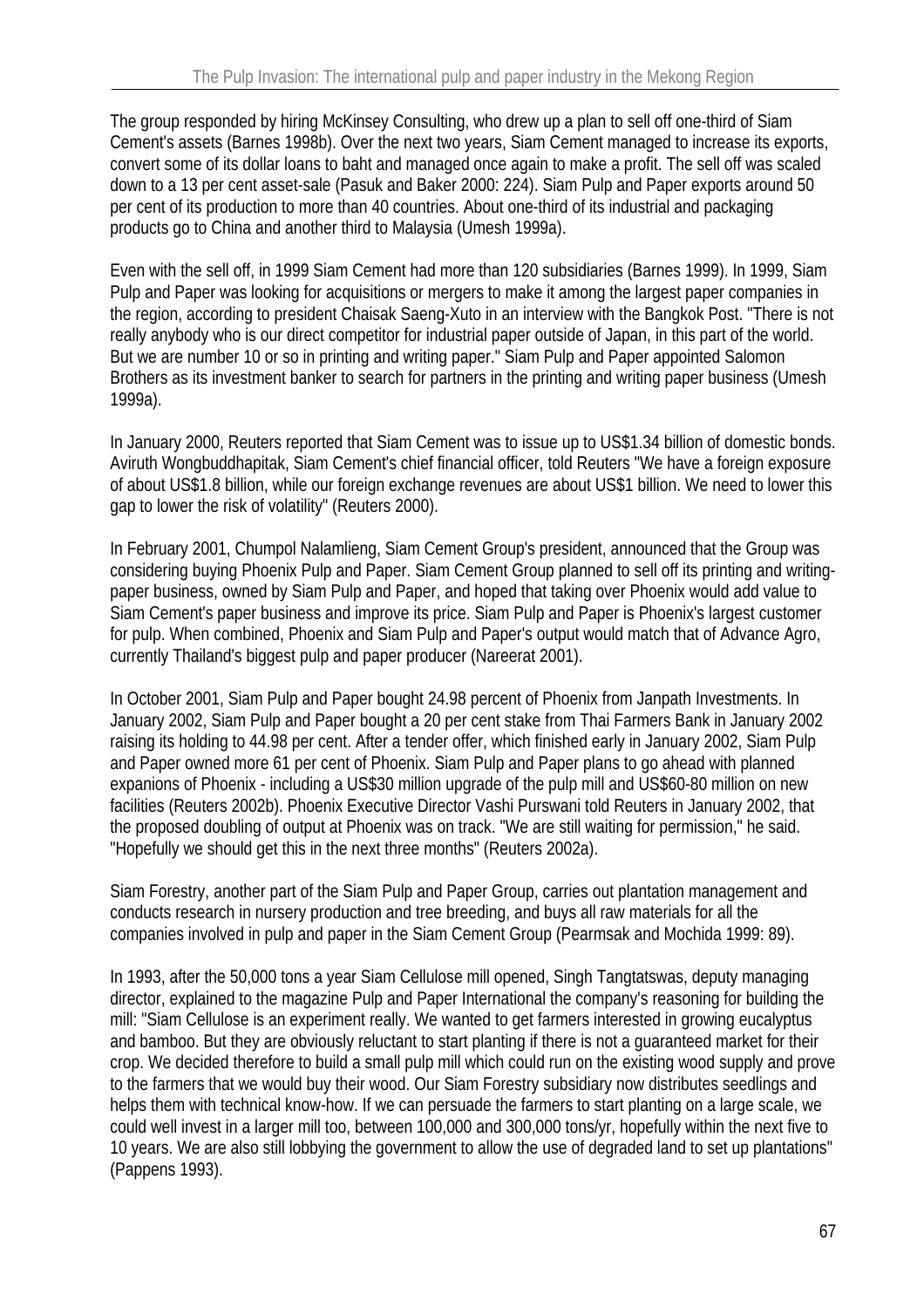Siam Forestry targets farmers in 10 provinces to grow their trees, and since 1996 has aimed to increase areas planted by 9,600 hectares each year. Through contract tree farming, farmers take on risks and selling is limited to Siam Forestry, preventing farmers from selling at higher prices when prices are good (Pearmsak and Mochida 1999: 90). According to Pearmsak Makarabhirom, a forester with the Regional Community Forestry Training Centre in Bangkok, farmers with little money have to take out loans at a high rate of interest to plant eucalyptus, and if the trees fail, the farmers suffer the losses. Pearmsak concludes, "In the present situation, CTF [contract tree farming] is unlikely to be a long-term viable option for farmers" (Pearmsak and Mochida 1999: 104).

## **- SHIN HO PAPER**

Thailand's first newsprint paper company, Shin Ho Paper was established in March 1991, as a joint venture between Korea's Shin Ho Group (29 per cent), Bara Winsor Group (16 per cent), the International Finance Corporation, the World Bank's private investment arm (15 per cent), Vatvharapol, the owner of the Thai Rath newspaper (10 per cent), Korea's Long Term Credit Bank (10 per cent), CNB Technology Finance (5 per cent) and Joint Venture Capital of Korea (5 per cent). The 120,000 tons a year mill uses waste paper as raw material, 70 per cent of which is imported from the US, the rest coming from local sources (Bangkok Post 31 March 1991). The mill is in Sing Buri, north of Bangkok.

The US\$120 million project was funded with a US\$22 million loan from the World Bank's International Finance Corporation (IFC), US\$34 million from an IFC led syndicate, US\$22 million from Bangkok Bank and US\$6 million from a Korean source (Chang 1991: 17).

Before the Shin Ho mill came on line in mid-1994, Thailand obtained all of its newsprint from the international market, importing more than 200,000 tons a year (Pornpana and Rajesh 1995: 4). The Thai Rath newspaper is Shin Ho's main customer (Bangkok Post 18 August 1998).

In October 1998, Norske Skog bought up 70 per cent of the shares in Shin Ho, and took over the operation of the Sing Buri mill (pponline 1999). This is the first step in Norske Skog's plans to invest US\$1 billion to develop a pulp and paper business in Thailand. Norske Skog plans to increase the production capacity of the mill to meet demand in the region (Bangkok Post 24 June 1998). Norske Skog is the major supplier of printing paper in Asia, and opened a regional office in Singapore in 1997 (Puntasen 1998).

During the 1990s, Norske Skog has doubled its newsprint production capacity, and grown from a mediumsized supplier with mills in Norway to one of the world largest paper manufacturers with a total production capacity of 2.4 million tons a year. With mills in Norway, France, Austria, Czech Republic, Thailand and Korea, more than half the company's newsprint is now produced outside Norway (Norske Skog advert in Krungtaebturakit 11 November 1998). In Norway, the company has repeatedly faced criticism from NGOs about its activities in the taiga forests (WRM 1999).

In February 1999, Norske Skog finalised an agreement with Abitibi-Consolidated of Canada and Hansol Paper of Korea, to form the Pan Asia Paper Company (PAPCO). Each company owns one-third of PAPCO, which has a total production capacity of about 1.4 million tons a year, and its sales amount to 40 per cent of the Asian market place outside Japan (CPPA 1998) (CPPA 1999).

## **- ASIA TECH**

Asia Tech is today an almost defunct forestry company. Its plantations Laos are badly maintained or completely neglected, and villagers in northeastern Thailand have won back areas of their forests previously seized by the company for eucalyptus plantations. The company's plans for pulp and paper mills have been shelved.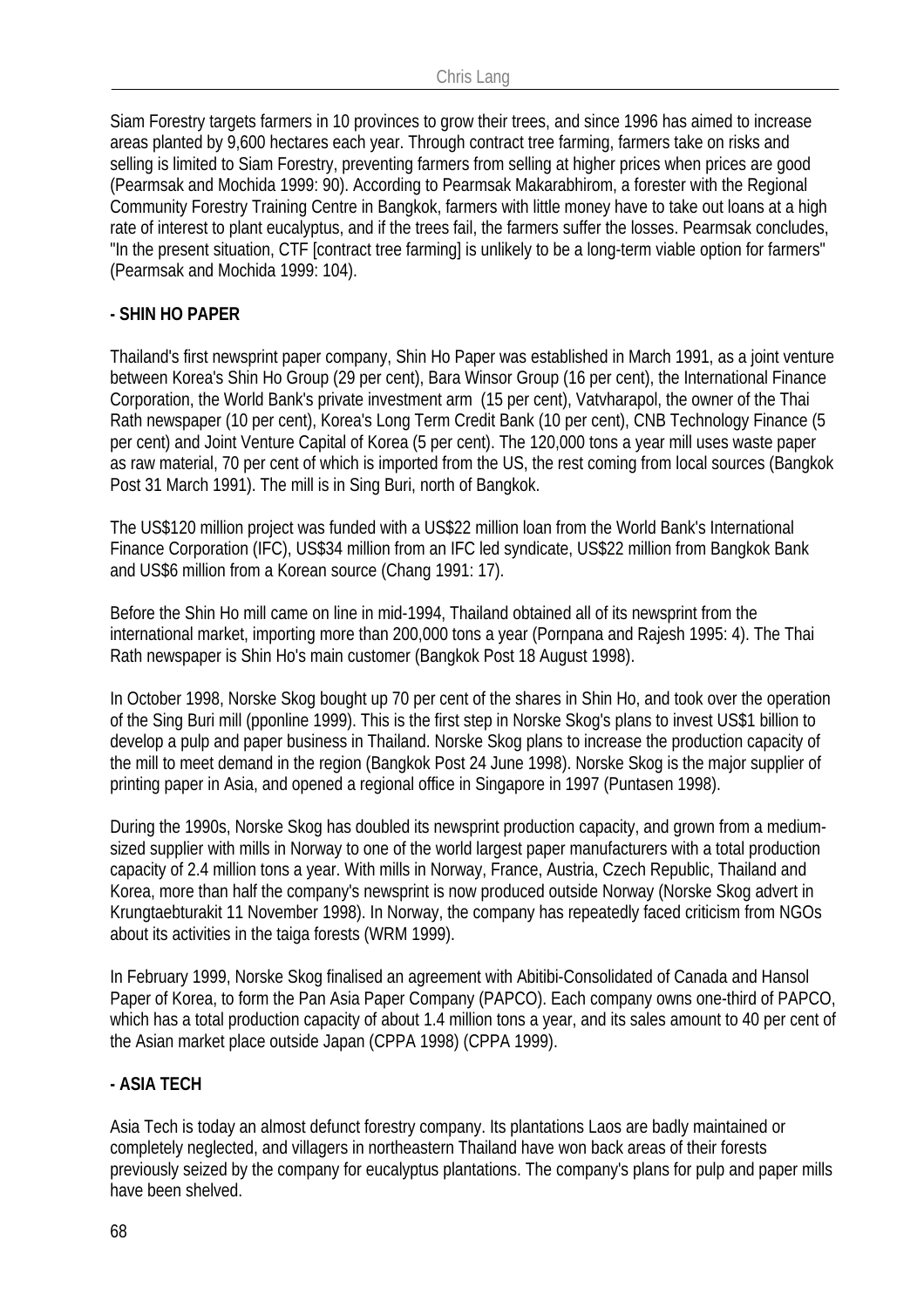In 1994, Brierley Investment, an investment company founded in New Zealand, but now registered in Bermuda with its head office in Singapore, established a joint venture with the Thai finance company General Finance. GF-Brierley owns 22 per cent of Asia Tech. John Rodwell, chief executive of GF-Brierley told The Nation, that the Thai partner (General Finance) was chosen because General Finance has a good understanding of the Thai and Indochinese business environment. "Brierley recognised that for business prosperity to thrive in this part of the world where business is very much relationship-driven, we had to find a joint venture partner which is a respected company," he said (Wichit and Suwatchai 1995).

Brierley's plans back-fired when the Thai government closed General Finance in December 1997, along with 55 other companies, due to mounting bad loans. In 1998, Thailand's central bank filed criminal charges against six executives of General Finance. The company officials were charged with extending US\$8 million in loans without proper valuation of the collateral (Financial Times 21 August 1998).

In 1991, Asia Tech started a project to plant 32,000 hectares of plantations in three provinces in Thailand: Nong Khai, Sakorn Nakhorn and Nakhorn Phanom. Asia Tech illegally seized seasonally-flooded forests used as commons by villagers for cattle raising, collecting forest products and as natural fish spawning grounds.

In 1991, aided by local government officials and some villagers Asia Tech moved onto 480 hectares of village land, bulldozed trees and rice crops, burnt bamboo and planted the land with eucalyptus trees. Asia Tech also planted up land surrounding villagers' plots, thus preventing villagers access to their own land. Villagers in Ban Dong San demanded that Asia Tech cut the trees and hand over the land to the villagers so that the community forest could regrow. In July 1996, the villagers won the battle for their land and Asia Tech promised that after the eucalyptus trees were cut (in 1998) the land would be returned to the villagers (Watershed 1996a: 11).

Asia Tech planned to build a pulp mill in Nong Khai, (Carrere and Lohmann 1996: 239) but to date has still not started construction.

Asia Tech has made two attempts to establish plantations in Laos. In 1990, Asia Tech wrote to the Lao government requesting permission to establish 16,000 hectares of plantations in Champasak province. Little of the total area has been planted however, and the area that was planted is today badly maintained or completely neglected. However, Asia Tech still retains control of the land. (See report on Laos – Asia Tech.)

Asia Tech fared no better in its second plantation venture into Laos. Asia Tech was part of the BGA Lao Plantation Forestry consortium, which planned to invest US\$30 million in a 50,000 hectare plantation in Bolikhamxay and Khamouane provinces in central Laos. The other companies in the consortium were General Finance and GF-Brierley, with the Lao government taking a 15 per cent share in the joint venture (Lao Embassy 1997). The 1997 economic crisis led to the closure of General Finance and resulted in Asia Tech pulling out, leaving Brierley and the Lao government as the only investors in the project. (See report on Laos.)

As with other pulp and paper companies in Thailand, Asia Tech has good links with the Thai political elite. When Asia Tech started planting up villagers land in the northeast of Thailand, the company was reportedly helped by politicians from the New Aspiration, Chart Pattana, Nam Thai and Chart Thai political parties (Carrere and Lohmann 1996: 232).

The Chairman and Chief Executive Officer of General Finance, one of the investors in Asia Tech, was Narongchai Akrasanee. Narongchai is also a Director of a number of other Thai companies and has served as a Senator of the Thai Senate. He has been adviser to several Prime Ministers in Thailand (APEC www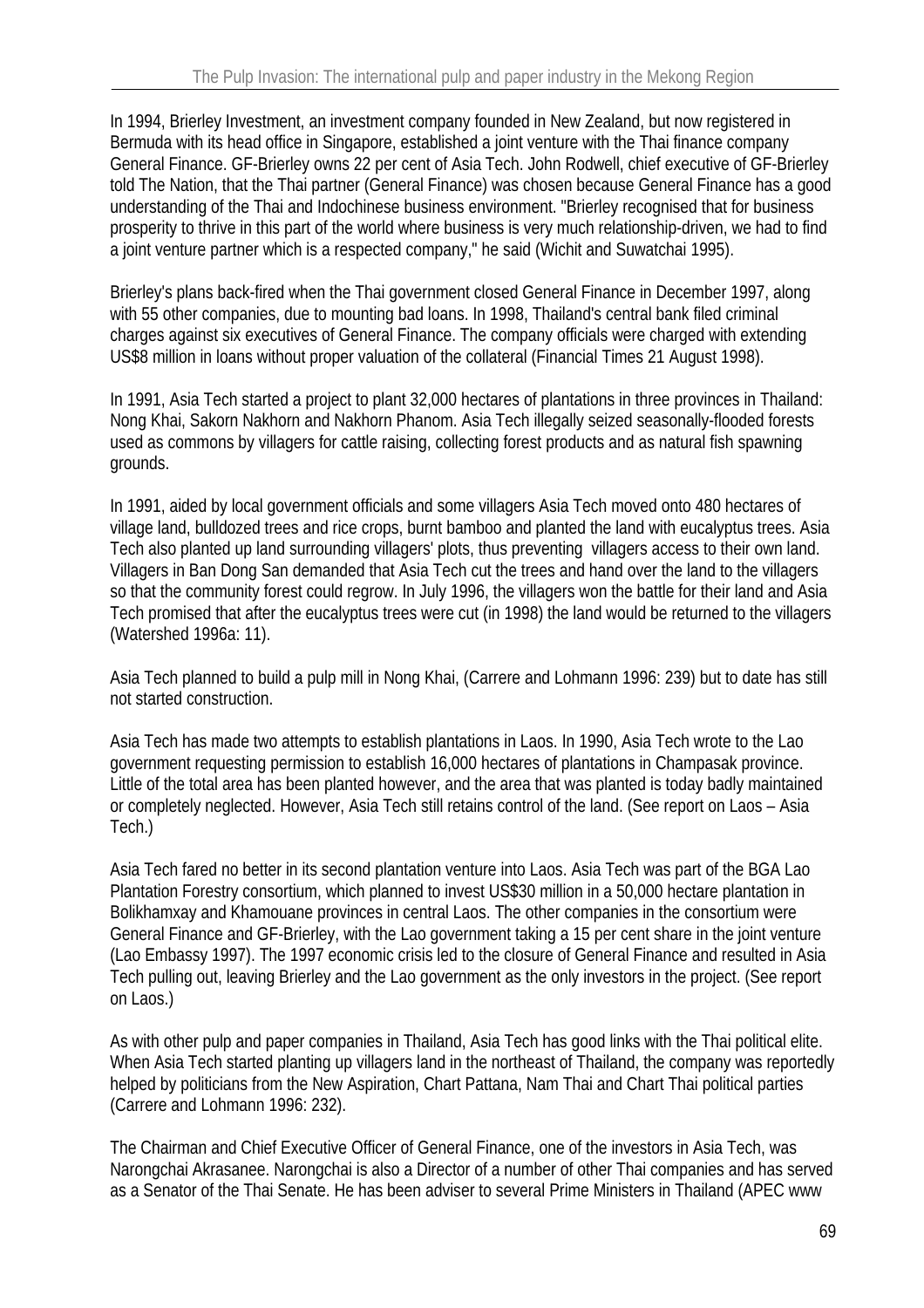1) and was Thai Commerce Minister in 1997 when the economic crisis broke. He is now managing director of a company called Seranee Holdings.

In March 1997, Thailand's cabinet under Prime Minister General Chavalit Yongchaiyudh, approved a proposal to issue 28 new licences for insurance companies – the first since 1982. An independent panel which included insurance industry experts from outside the government was established, overseen by Narongchai Akrasanee, the commerce minister. "We have selected a healthy list of companies here. . . . The best interest of customers and the industry has been served," Narongchai told the Financial Times. Yet, as the Financial Times points out, the companies to gain the licences are dominated by industrial conglomerates, and include companies controlled by Charoen Popkhand, the telecommunications and animal feed giant, Advance Agro, and a consortium led by General Finance, of which Narongchai was the chairman and CEO (Bardacke 1997).

George Davison, former CEO of Phoenix Pulp and Paper alleges that in 1997 the Thai Ministry of Commerce, when Narongchai Akransanee was Commerce Minister, refused to register the minutes of Phoenix's 1997 AGM. According to Davison, Narongchai was "deeply involved in the BBC [Bangkok Bank of Commerce] matters and therefore can be said to have been a part of the take-over effort" (Davison 1998). (See section on Phoenix, above.)

Also in 1997, then-Commerce Minister Narongchai Akrasanee was part of a three-day government delegation to Vietnam. The delegation witnessed the signing of a memorandum of understanding between Nghe An province and Asia Tech to develop an industrial zone in Nghe An. Negotiations included facilitating transport between Thailand and Vietnam, such as rebuilding roads 8 and 9. Road 8 is crucial in order to export chips from BGA's proposed wood chip mill in Laos (Bangkok Post 14 March 1997).

## **- STORA ENSO**

Stora Enso is one of the world's largest pulp and paper companies, created in 1998 by the merger of Finland's Enso and Sweden's Stora. Stora Enso produces magazine papers, newsprint, fine papers and packaging boards, and runs extensive sawmilling operations. The company also owns 2.6 million hectares of forest land in Finland and Sweden, 0.3 million hectares in the US, and "significant" areas in Canada and Portugal (Stora Enso www 1).

In 1999, Stora Enso had sales of more than US\$11 billion, and employed around 45,000 people in more than 40 countries (Stora Enso www 1).

In February 2000, Stora Enso became the largest paper and board manufacturer in the world with the US\$4.8 billion purchase of the US-based Consolidated Papers. Stora Enso's total paper and board capacity is around 15 million tonnes (bitonline www 1).

## **Shareholders**

At the end of 2000, the largest shareholder in Stora Enso was the Finnish State, with 14.8 per cent of shares and 23.8 per cent of votes. Before the merger with Stora, the Finnish state owned 45 per cent of the shares and 66 per cent of the voting rights in Enso (Carnegy 1995).

The second largest shareholder in Stora Enso is the Swedish investment trust, Investor Group, with 8.7 per cent of shares and 23.8 per cent of votes.

Investor Group is the investment vehicle of the Wallenberg family. Described as Europe's foremost business dynasty, the Wallenberg family has dominated Sweden's business life for most of this century.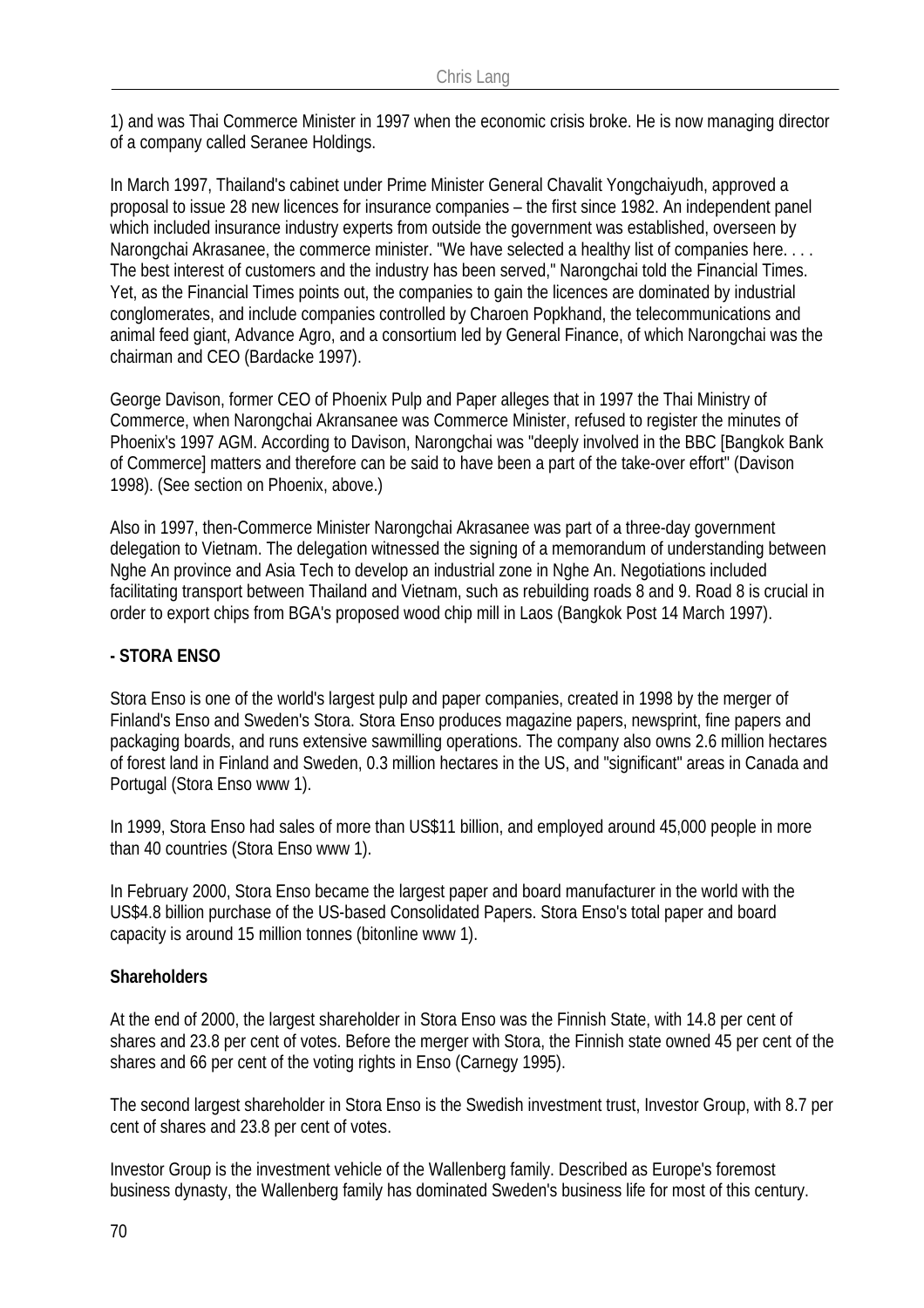The Wallenbergs founded Investor in 1916, to deal with stocks held by Stockholm's Enskilda Banken, the Wallenberg family-controlled bank (Burt 1999b). Today, Investor holds shares in companies which account for more than 40 per cent of the Swedish stock exchange, including (in addition to Stora Enso): Ericsson (the mobile telephone equipment group), SKF (the world's largest maker of roller bearings) AstraZeneca (the pharmaceutical company), ABB (the engineering group), Electrolux (the world's largest producer of household appliances), Atlas Copco, Gambro, Stockholm Enskilda Banken, Saab Auto and Volvo. The main shareholder in Investor is Franklin Mutual Advisers, a US fund management group (Burt 1999a) (FT 1999) (Brown-Humes 1999b).

When Percy Barnevik became Chairman of Investor, he was the first non-Wallenberg family member to be made chairman. Barnevik is famous in business circles for restructuring the engineering group ABB. According to the *Financial Times*, Barnevik has introduced his "triple-jump" to Investor: first a business is restructured; if that fails the management is changed; the final option is to sell out or to merge it (Burt 1998b). Barnevik explained, "It is really very simple. We want to improve profitability. That means at each company you set new targets, failing that you change the management, and if that does not work you do the deal" (Burt 1998a).

In 1998, shortly after the merger of Stora and Enso, Jukka Harmala, the new CEO at Stora Enso, explained the company's expansion policy to the Financial Times, "In the years to come one must be present in some of the fast-growing areas, where (wood) fibre is cheaper than it is in this part of the world. Today's economic problems there will be overcome" (McIvor 1998). In 1998, Enso bought up 19.9 per cent of the shares in Advance Agro. Stora Enso has significant control over Advance Agro. Under the deal Stora Enso won:

- exclusive rights to market Advance Agro products outside Japan and Thailand;
- two members on the board of Advance Agro (one of which is Stora Enso president Jukka Harmala);
- the right to approve (or not) major corporate decisions; and
- a secured market for at least 12,000 tons of long-fibre pulp a year from its mills in Europe. (See Advance Agro section, above.)

Before Enso bought up shares in Advance Agro, both Stora and Enso had shown an interest in expanding to Southeast Asia. In 1995, Stora signed a technology cooperation agreement with Ballarpur Industries, India's biggest paper manufacturer, and one of the major shareholders in Phoenix Pulp and Paper in Thailand (Harding, Brown-Humes and Simon 1995). (See section on Phoenix, above.)

Also in 1995, Enso, backed by the Finnish Fund for Industrial Cooperation (Kerski 1995: 147), announced an investment in a plantation and pulp mill project in East Kalimantan, Indonesia (Harding, Brown-Humes and Simon 1995). The project, called PT Finnantara Intiga, is a joint venture with the Indonesian Inhutani III forestry corporation and the Gudang Garam group. The pulp mill would be export-oriented and raw material would come from the company's own plantations (Sonnenfeld 1999: 34).

The area is inhabited by approximately 60,000 people in 190 villages. According to Finnantara Intiga, the area is "seriously degraded" and the idea is to plant fast growing tree species which will prevent suppress the growth of grass, supply industrial timber, and "perhaps" prepare the soil for the introduction of other tree species. The company claims to have respected the traditional property rights of the people living in the project area.

A 1996 report, carried out by Judith Mayer, presents a somewhat different picture: "The good intentions of plantation planners, and their admirable attempts to ensure that the project is implemented in a culturally and ecologically sensitive manner, cannot compensate for the fundamental problem arising a) from the enormous scale of the plantation project, b) from financial and political pressure that require rapid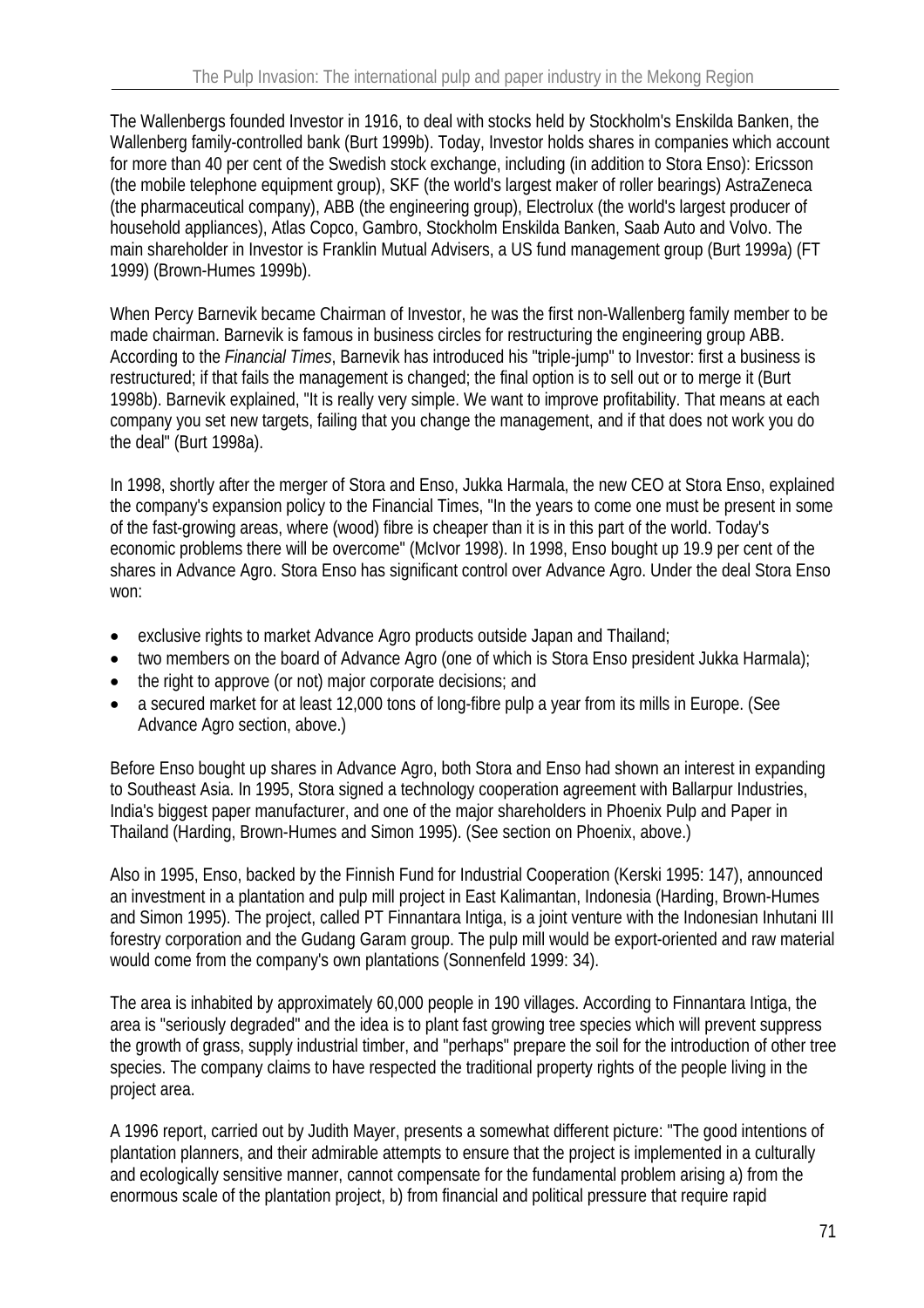plantation expansion prior to completion of pulp mill construction, and c) from considerations of industrial silviculture that call for planting only a limited number of fast-growing pulpwood species" (Mayer 1996).

The Asian economic crisis led to Enso putting the Finnintiga pulp mill project on hold (George 1999), but the company still plans to plant up 50,000 hectares with industrial tree plantations. So far they have established 20,000 hectares (Lounela 2001).

In 1997, Stora set up Veracel Cellulose, a joint venture with Odebracht, the Brazilian industrial conglomerate (10 per cent), and Aracruz Cellulose, the pulp and paper company (45 per cent). The joint venture aims to invest up to US\$1.6 billion in what would be the largest single pulp line in the world, with a capacity of 830,000 tons a year, in Bahia, Brazil (Burt 1997). Raw material is to come from the company's own 80,000 hectare eucalyptus plantations, and 90 per cent of the pulp produced will be exported (Veracel www 1).

The Brazilian states of Bahia and Espirito Santo are dominated by three major pulp corporation: Veracel, Aracruz and Bahia Sul, which between them own more than 300,000 hectares of eucalyptus monoculture plantations. A broad coalition of NGOs, indigenous peoples, peasants, fisherfolk, academics and others have formed the "Movement against the Green Desert in Espirito Santo and Bahia" (WRM 2000).

Veracel Cellulose is struggling to find investors interesting in stumping up the US\$1.6 billion needed to build its pulp mill. According to Stora Enso, "implementation of the Veracel pulp mill will be postponed . . . and the decision to build the Veracel pulp mill will be taken in the end of 2002, subject to international pulp market conditions" (WRM 2000).

In China, Stora Enso owns a 61 per cent share in Suzhou Papyrus Paper, acquired in 1998. The other shareholders in Suzhou Papyrus are Purple Charta (20 per cent) and the Suzhou Light Industrial Bureau (19 per cent) and the company is China's largest producer of coated fine paper with an annual capacity of 120,000 tons (Stora Enso www 2). 85 per cent of raw material supplied to the mill is short fibre eucalyptus pulp imported mainly from Brazil and Thailand.

The Suzhou Papyrus mill started up in 1997, and is a good illustration of Stora Enso's global operations. Although Veracel Cellulose in Brazil is currently on hold, in 1999 Bjorn Hagglund, deputy CEO of Stora Enso, told the Financial Times that Stora Enso planned to increase its pulp capacity in Brazil in order to secure raw materials for its paper mills in China and Thailand. "We have identified two areas of global interest for us, one of them is publication papers in North America, the other is fine papers in Asia and China," said Hagglund (George 1999).

Rumours circulated in the business press during 2001 that Stora Enso is planning to buy part of the debtladen Singapore-based holding company Asia Pulp and Paper. In November 2000, Stora Enso's deputy CEO Bjorn Hagglund led a delegation to China where they visited four APP-owned mills (Paperloop 2001). APP has pulp and paper operations in Indonesia, India and China. APP also has outstanding debts of more than US\$12 billion and in March 2001 APP stopped paying interest and principal to its creditors. One way for APP to repay its debts (perhaps the only way) is to sell off some of its operations, which leaves the door open for multinational giants like Stora Enso (Reuters 2001) (Financial Times 28 March 2001).

Stora Enso has sales offices in Japan, Singapore, Hong Kong and China. In addition to selling its own products and those of associated companies (like Advance Agro) Stora Enso also sells products produced by other companies (such as Eurocan Pulp and Paper). Stora Enso sells almost US\$1 billion worth of paper and paper products to Asia each year, with shipments from Europe accounting for approximately half of this. Stora Enso is the most important European supplier of sawn timber goods in Asia (Hu 1999).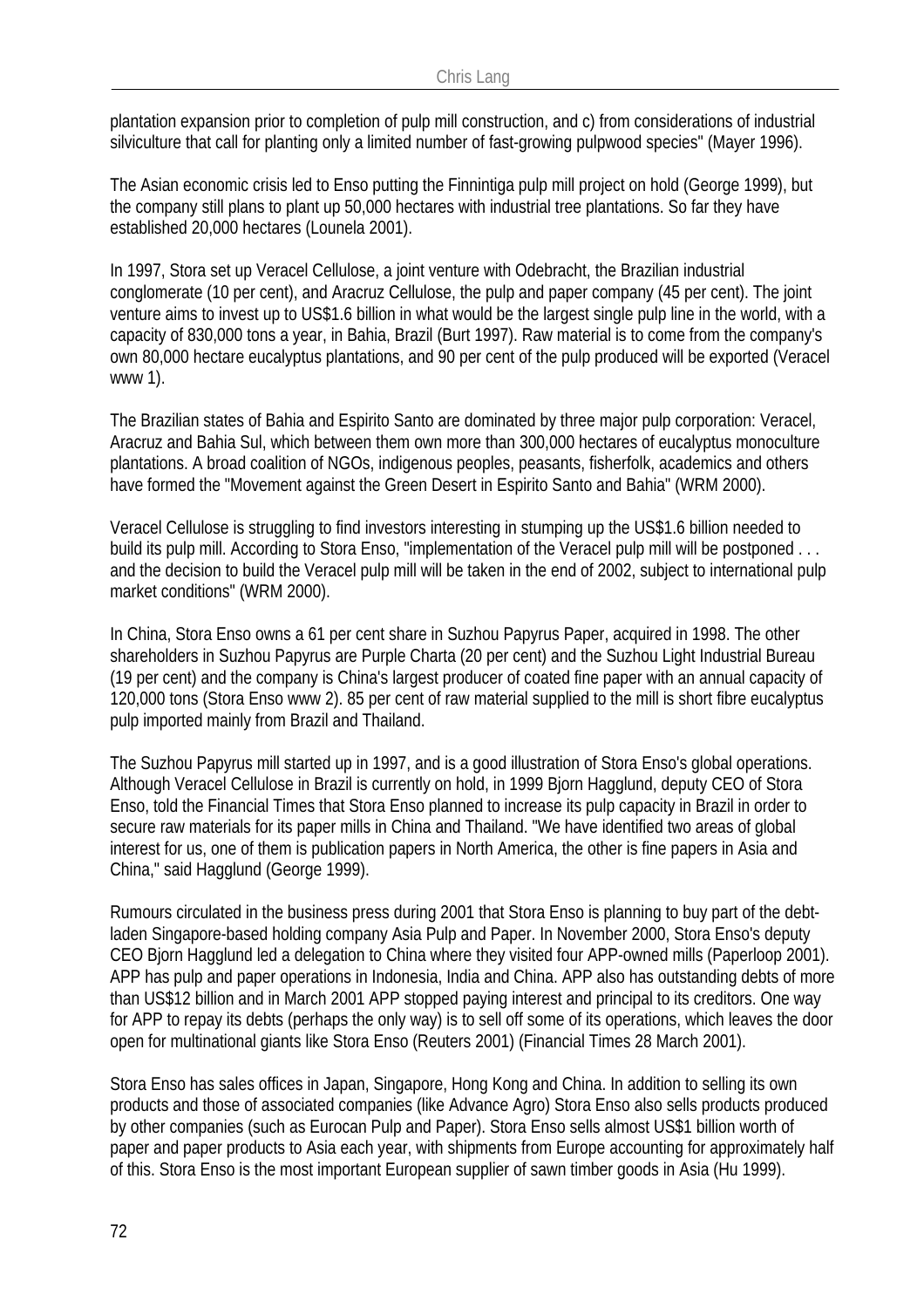Stora Enso has faced criticism over its operations in plantations and in logging old-growth forests in the North. In 1998, Russian NGOs wrote to Jukka Harmala, then-Enso's CEO, requesting that Enso stops buying timber from Piaozersky lespromkhoz (a logging company which logs in northwest Karelia), on the grounds that it was constructing a logging road inside an old-growth forest area to the north of Paanojarvi national park (FNL www 2). In June 2000, Taiga Rescue Network reported that Stora Enso was considering withdrawing from a moratorium agreed in 1996 on logging in old-growth forests in Karelia. Stora Enso is the main buyer of timber from Piaozersky lespromkhoz (TRN 2000).

During Stora Enso's 1999 Annual General Meeting, four shareholders demanded that Stora Enso abandoned procurement of old-growth forest timber, and demanded that the company sought Forest Stewardship Council (FSC) certification for its Finnish forestry operations. All Stora Enso's forest holdings in Sweden are FSC-certified, but in Finland Stora Enso is the biggest user of Finnish old-growth timber (Taiga-News 1999). In Sweden, the assessor of Stora Enso's forest holdings is SCC Natura, through a partnership with Scientific Certification Systems (USA). (See section on SCC Natura, below.)

# **Stora Enso Forest Consulting**

The Finland-based Stora Enso Forest Consulting started operation in 1970, as part of Enso's Forest Division, and in 1988 it became a subsidiary of Enso – Enso Forest Development Oy Ltd. In 1994, the company bought Silvestria Consulting Ltd of Finland and in 1995, established an Indonesian subsidiary PT Enso Forest Indonesia. After Stora and Enso merged the name changed to Stora Enso Forest Consulting Oy Ltd (Stora Enso www 3).

Projects include a timber estate project in West Kalimantan (Finnantara Intiga), the Namibia-Finland forestry programme, a "poverty alleviation" programme in Peru, the provincial forestry action programme in Zambia and the Vietnam-Finland Forest Sector Cooperation Programme in Bac Thai, Vietnam.

In February 2001, Antti Marjokorpi and Antti Otsamo, representatives of Stora Enso Forest Consulting, visited Thailand to investigate the impacts of the proposed Advance Agro Sino-Thai eucalyptus plantation project. (See Advance Agro section, above.) The consultants were carrying out a study on behalf of Stora Enso looking at the social and environmental impacts of their operations (Rajesh 2001).

In a meeting with Thai NGOs, Marjokorpi and Otsamo refused to comment on the question "would Stora Enso pull out of the Advance Agro mill due to large-scale social and ecological impacts?" They evaded questions about Stora Enso's accountability in the Sino-Thai project saying that Stora Enso has "jumped on a train that is already running" and has in any case only a minority share in Advance Agro (Rajesh 2001). As explained above, this is simply untrue. The president of Stora Enso, Jukka Harmala, sits on Advance Agro's board and Stora Enso has the right to approve (or not) major corporate decisions.

# **- COMMONWEALTH DEVELOPMENT CORPORATION (CDC)**

Established in 1948, as the Colonial Development Corporation, CDC's duty was to carry out projects "for developing resources of colonial territories" (Competition Commission www 1). In 1963 CDC became the Commonwealth Development Corporation and its remit was expanded to apply to the Commonwealth countries. Its remit was later further expanded to cover overseas countries generally and its role was redefined as being "to assist overseas countries in the development of their economies" (Competition Commission www 1).

CDC's web-site boasts that, "through our extensive network of contacts, [CDC is] well placed to introduce co-investors to, or syndicate, larger deals." CDC's current portfolio is valued at over US\$2 billion, invested in more than 400 business in more than 50 countries (CDC www 1).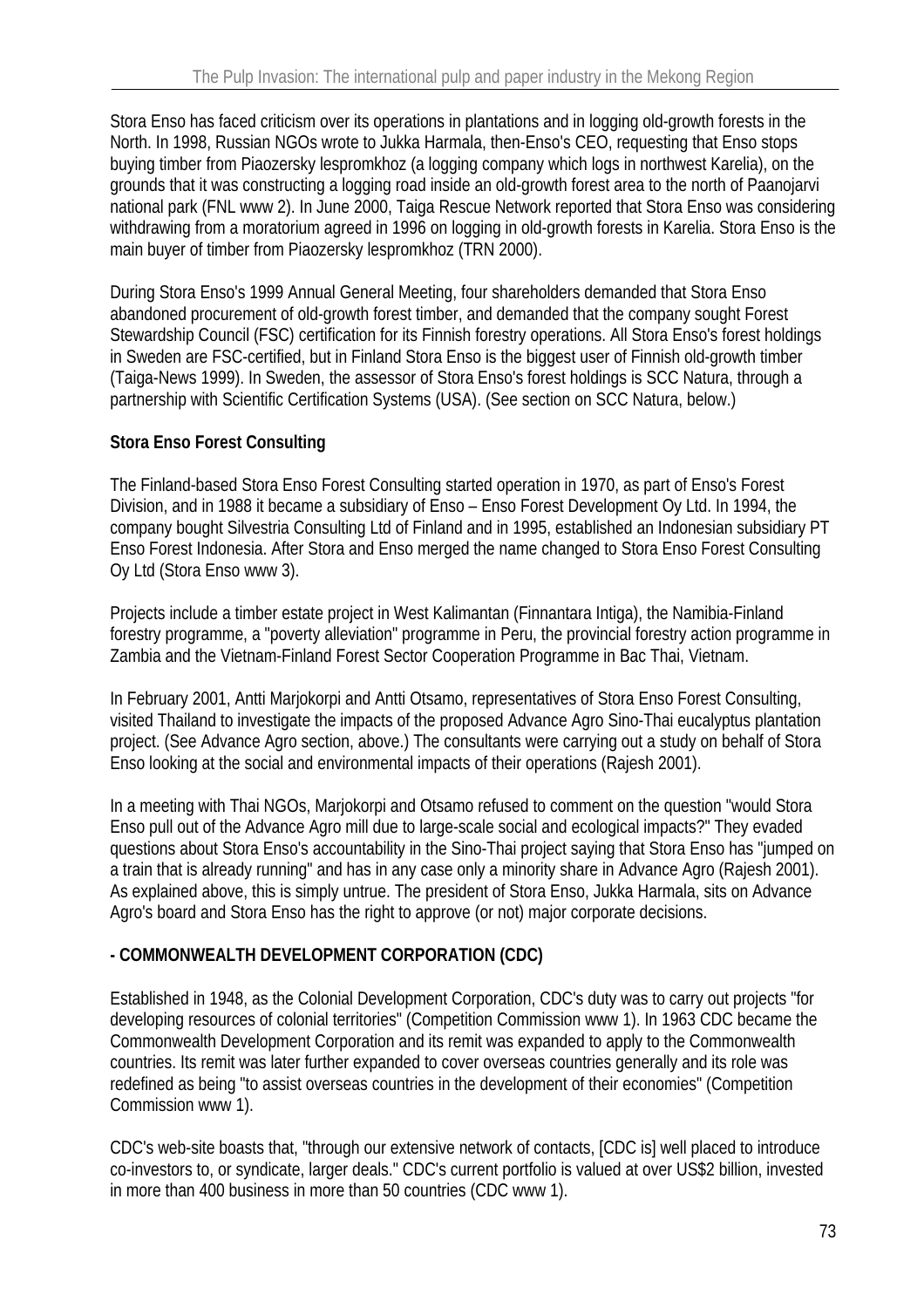Until 1994 CDC received grant aid and loans from the UK government's aid programme which it invested in overseas companies. Of the total sum that CDC invested in 1993 almost half was in the form of interestfree loans from the Overseas Development Agency, the UK's "aid" agency (CDC 1994: 18).

Not surprisingly, given the interest-free loans and government support it has received, CDC has been a very profitable operation. However, with 15 per cent of CDC's investments in southeast Asia, the Asian economic crisis led to a 10 per cent fall in pre-tax profits for CDC in 1997 (Holman 1998). In 1998, CDC posted its worst ever results, with a deficit of around US\$60 million – CDC's first annual deficit since 1954 (Bennett 1999c) (Bennett 1999b).

In November 1991, the Secretary of State of Trade and Industry referred several questions about the efficiency and costs of CDC to the Monopolies and Merger Commission (MMC). The report concluded "we are left in no doubt that CDC is generally held in high regard throughout the world in which it operates." The MMC's research involved analyising CDC's own data, responses from the public in the UK, and government ministers and officials, project sponsors, co-financiers and British Government Posts. Notably absent is any attempt to talk to villagers on the receiving end of the projects, or developing country NGOs. The Commission's only criticism was that CDC's business judgment was "sometimes insufficiently supported by quantified analysis, both in its decisions on investments and in monitoring and evaluation" (Competition Commission www 1).

MMC recommended that CDC "should adopt a clear policy that it will not invest in projects if it cannot satisfy itself that the impact of the project on social and environmental factors will be acceptable. It should also establish procedures to check regularly that projects are being operated in accordance with the relevant guidelines dealing with these matters" (Competition Commission www 1).

#### **Privatisation**

Prime Minister Tony Blair singled out CDC as the first organisation to be privatised under the newly elected New Labour government in 1997. The government will retain a 40 per cent share in CDC and hoped to raise more than US\$750 million from the privatisation of CDC (Luce 1997). In 1997, CDC owed more than US\$1 billion to the government (Holman and Wighton 1997) and these advances had been interest-free since 1995 (HMSO 1999).

On 27 July 1999, the Commonwealth Development Corporation Act received Royal Assent, allowing the partial privatisation to go ahead. CDC will remain wholly owned by the government for a transition period while CDC restructures financially. The government's share of CDC cannot fall below 25 per cent without parliamentary approval (HMSO 1999).

As a part-privatised company, CDC will continue to receive generous government subsidies. The CDC Act allows CDC exemption from UK corporation tax on its profits as long as the government owns 25 per cent of the shares of the company (HMSO 1999). Clare Short, the UK international development secretary, told the Financial Times that a new category of "development investment corporation" might be established for tax purposes, to prevent CDC moving offshore after its partial privatisation (Halligan 1998). Without preferential tax treatment, government ministers were worried that CDC would not be attractive to institutional investors. The tax treatment would only apply to CDC (Bennett 1999a).

After privatisation, CDC will still be able to borrow money from the government. The government will also continue to give guarantees to CDC or its subsidiaries. The guarantees ensure that the UK government will repay CDC's third party debts, if CDC defaults. This government backing allows CDC to borrow at lower interest rates, as lenders are confident that the debt will be repaid (HMSO 1999).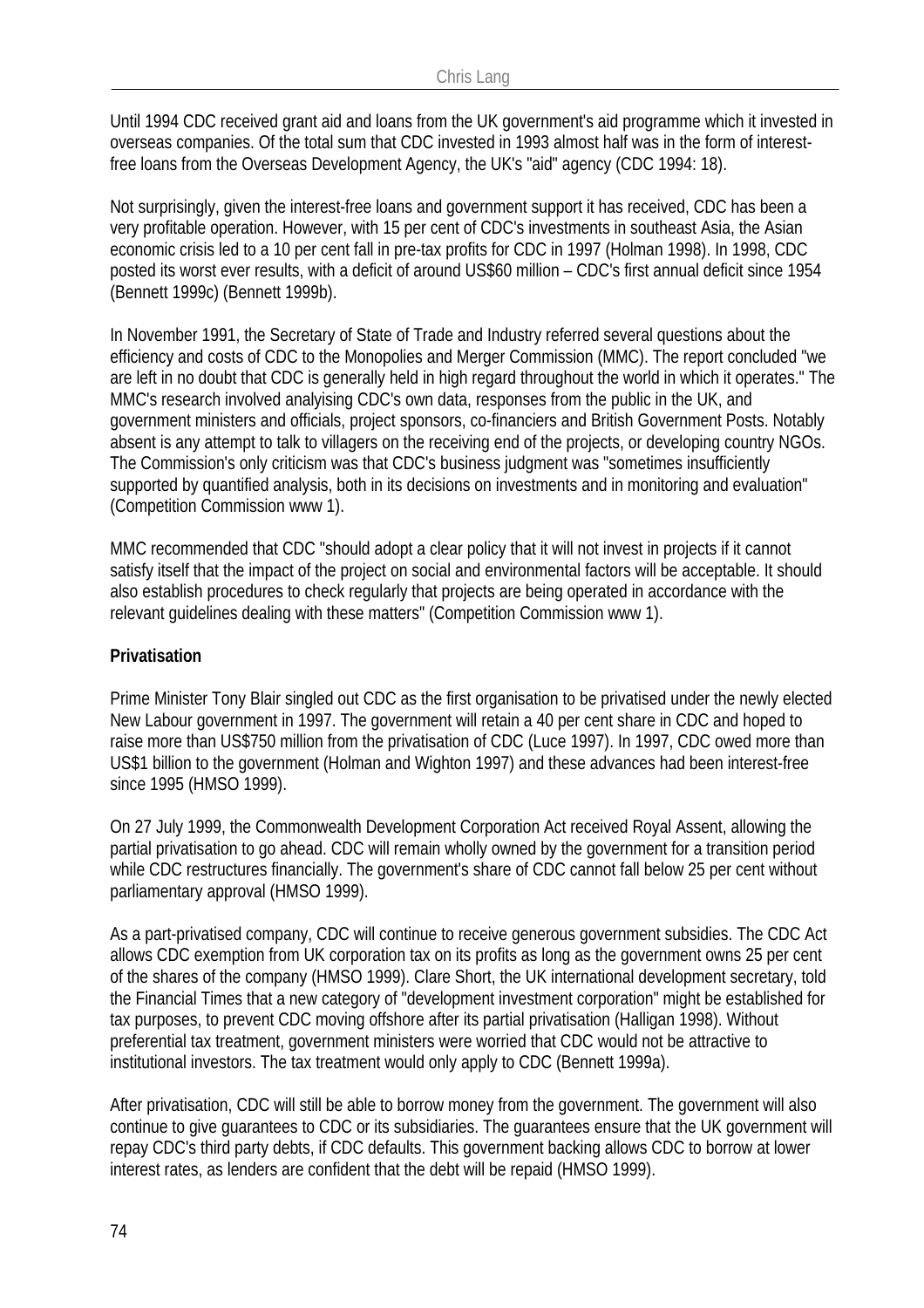In December 1999, CDC became a public limited company, registered as CDC Group plc (CDC www 1). As a private company, CDC Group will operate under the 1985 Companies Act and documents will be filed in Companies House, London, where they are available to the public (HMSO 1999).

## **Management**

Sir William Ryrie, deputy chairman of CDC is a former British civil servant and from 1984 to 1993 was chief executive of the International Finance Corporation, the World Bank's private lending arm (Gooding 1995).

Sir Peter Leslie, a former chairman of CDC, retired in June 1995. (He became non-executive chairman of NCM Credit Insurance, the export credit insurer. NCM used to be the short term insurance division of the Export Credits Guarantee Department but was privatised under the 1979 to 1997 Conservative Government.) Leslie chaired the Export Guarantees Advisory Council (which advises ECGD) from 1987 to 1992. He was replaced at CDC by Lord Cairns, former chief executive and deputy chairman of SG Warburg. Cairns was treasurer of Voluntary Services Overseas from 1974 to 1981 and chairman from 1981 to 1992. He told the Financial Times that this has given him an understanding of "many of the development angles that CDC deals with" (Caswell and Kibazo 1995).

## **CDC's investments**

CDC has invested in a wide range of businesses, including a bauxite mine and the power sector in Guyana, cocoa plantations in Malaysia, a hotel in Cuba, a tin mine in Malaysia, tree plantations in the Solomon Islands, a copper mine in Zambia, a gas-fired power station in Ivory Coast, a cellular phone company in India, a gas pipeline in Tanzania and palm oil businesses throughout the Asia-Pacific region. Its main investment sector is agribusiness.

In August 1999, CDC signed a US\$32 million agreement with PT Harapan Sawit Lestari, an oil palm plantation and processing company operating a 25,400 hectare plantation in West Kalimantan. CDC will own 65 per cent of the business and manage the operation (CDC www 1).

In Papua New Guinea, CDC is involved in about 23,000 hectares of palm oil plantations, through its 76 per cent share in Pacific Rim Plantations. In 2000, the company started renting land from villagers. One year later, villagers were unhappy with the arrangement as the company had failed to provide the benefits promised when it leased the land (Peel 2001).

CDC was one of the financiers of the Lesotho Highland Water Development Project. CDC loaned US\$36 million to the project, which will cost US\$8 billion in total. Consisting of five dams and a complex series of tunnels, the project will divert water from the Senqu river basin to South Africa's Ash river and from there into the Vaal dam 70 kilometres south of Johannesburg. Work began in 1986 and is due to be completed in 2020. The project has already resulted in loss of livelihoods, increased soil erosion, loss of farmland and the eviction of 24,000 people from their homes. Villagers complain that compensation payments have been inadequate or remain unpaid (Lang et al 2000: 110).

LHDP hit the business headlines in 1999, when the Lesotho government accused Marsupha Sole, the former head of the Lesotho Highland Development Corporation, of taking nearly US\$2 million in bribes from ten companies and two consortia associated with the project (Lang et al 2000: 108).

In Thailand, CDC has shares in the following companies:

- Advance Agro Public Company Ltd (Integrated pulp and paper mill);
- Thailand Soon Hua Seng Company Ltd (Eucalyptus forestry and pulp and paper production);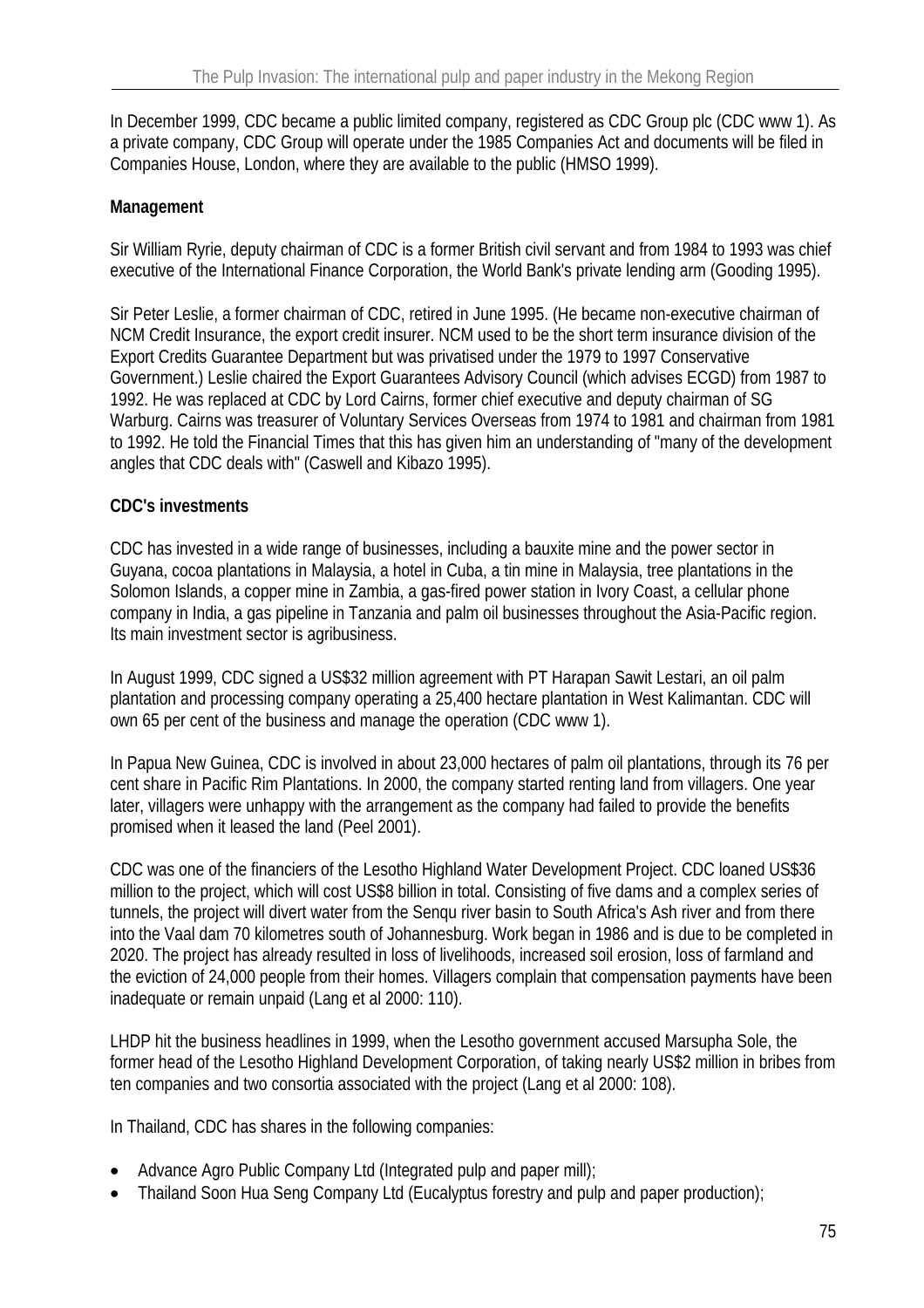- Industrial Finance Corporation of Thailand (Development finance);
- Global Leasing Co Ltd (Leasing finance);
- Industrial Venture Company Ltd (Venture capital);
- Sinkahakan Credit Foncier Co Ltd (Mortgage finance);
- Thai Rural Equity Fund (Small enterprise development finance);
- Thailand Advanced Communications Co Ltd (Printing and publishing);
- Thailand Mah Boonkrong Sirichai 25 Co Ltd (Cashew nut processing);
- Thailand Mongkolwat Co Ltd (Prawn farming);
- Thailand Thailand Rubber Replanting Aid Fund (Rubber replanting and extension services); and
- Thailand United Palm Oil (Oil palm cultivation). (CDC no date b)

## **Pulp and paper**

CDC's first investment in the pulp and paper sector was in 1949, for Usutu Pulp Co, Swaziland.

CDC was one of the financial backers of Advance Agro, and CDC owns a one per cent share in Advance Agro. (See section on Advance Agro, above.)

CDC aims to fund more projects in the pulp and paper sector in the South. In 1998, Peter Massey, the head of CDC's wood products team told the Financial Times, "Production from the boreal forests of the northern hemisphere takes too long to mature and is often inaccessible. . . . There is a general shift in pulp and paper production from north to south and west to east," he said. "Equatorial regions offer a much better yield. The time from planting to harvesting can be as short as five years, as opposed to at least 20 years in Europe or North America" (Soloman 1998).

CDC promotes contract tree farming schemes whereby villagers plant trees to be sold to pulp mills. According to Massey, "It's a win-win situation. The local communities move to a new and reliable source of income, while the pulp and paper companies cut down their capital costs" (Soloman 1998). This contrasts dramatically with the reality for villagers. A recent detailed study of contract tree farming in Thailand concludes, "In the present situation, CTF [contract tree farming] is unlikely to be a long-term viable option for farmers" (Pearmsak and Mochida 1999: 104).

Among CDC's business principles and policies is the statement that CDC will "avoid investments where impacts on communities and the environment have not been properly considered and mitigated in their design" (CDC no date a).

## **- SHELL**

Best known for its activities in the oil and gas sector, Shell's operations also include chemicals, coal and metals, and since the late 1970s it has moved into the forestry sector. The move came partly as a result of the oil crisis and hikes in the price of oil during the 1970s. The initial aim was to produce energy from wood biomass, but Shell now is now involved in plantations for the pulp and paper industry (van Ginneken 1991: 107).

Shell's first venture into plantations was in 1980 when it bought up land in Brazil and planted pine trees. Shell has since expanded its plantation operations to Argentina, Chile, Paraguay, Uruguay, New Zealand, South Africa and Congo.

In 1987, Shell started preparations for a 17,600 hectare eucalyptus plantation planned for the Khun Song forest reserve in Chanthaburi province, Thailand. The trees were to be exported as wood chips to the pulp and paper industries of Taiwan, Korea and Japan (Bangkok Post 28 December 1987).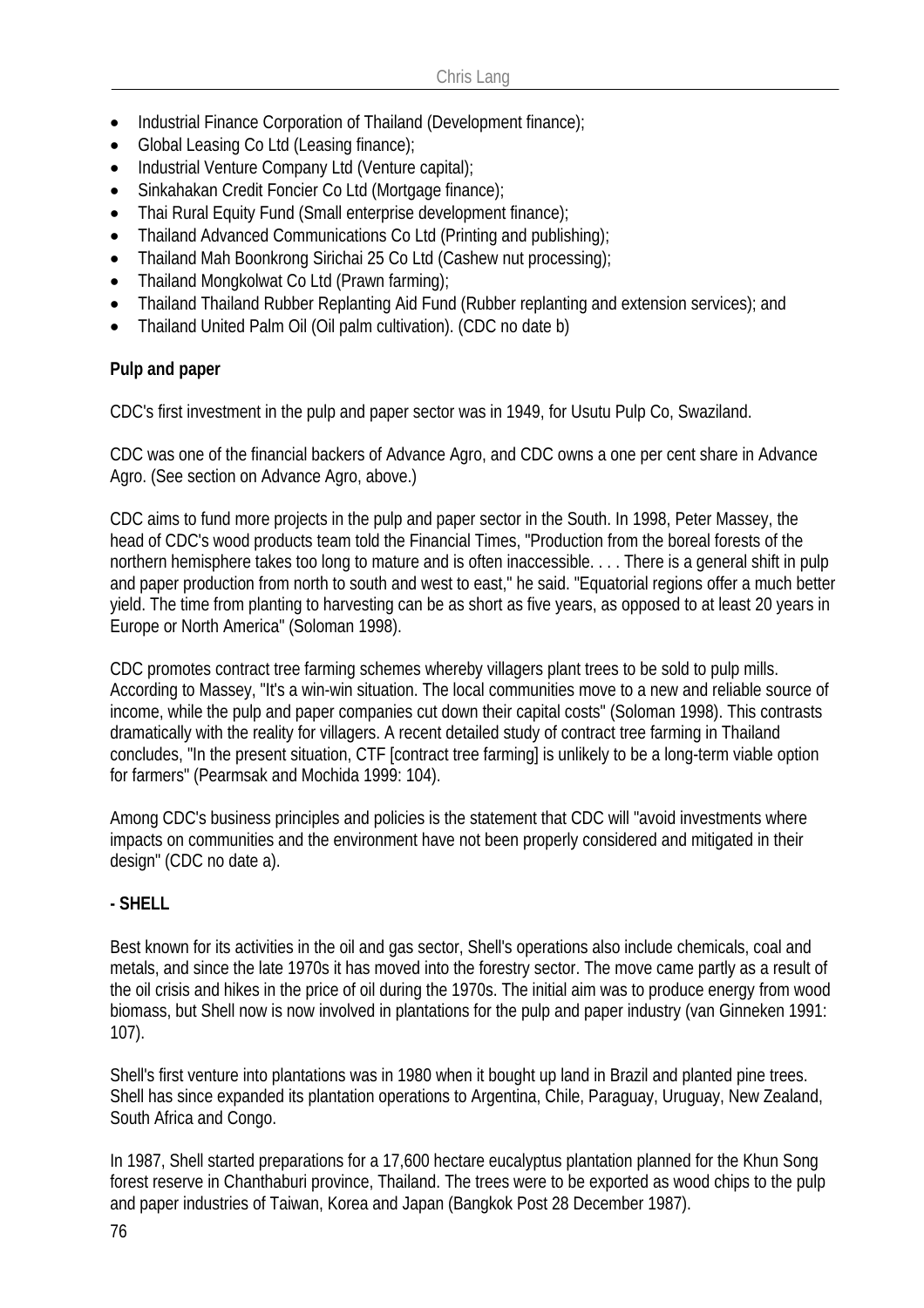Shell chose the site for the US\$70 million project for two reasons: its proximity to Laem Chabang deep-sea port in Rayong province, and because the 800 families living on the land had no formal land-use rights (Usher 1989). In the terminology of the Royal Forest Department (RFD), they were "squatters".

Although the RFD jumped at the opportunity to hand over "degraded forest" to a commercial eucalyptus plantation, and approved Shell's request to plant the land, the Thai cabinet also had to approve the project (Lohmann 1991: 9).

In 1990, Shell was forced to drop the plantation proposals in Thailand as protests increased against the project and scandals forced delays in governmental approval for the project (Carrere and Lohmann 1996: 237). RFD officials warned villagers of forcible eviction, houses were burned down, and villagers arrested for forest encroachment. Villagers meanwhile burned down eucalyptus in experimental plantation plots. In February 1988, after the governor of Chanthaburi opposed the project, unknown gunmen fired at his house, apparently in an attempt to persuade him to drop his opposition to the scheme (Lohmann 1991: 9).

This failed project provides a blatant example of support to the pulp and paper industry, in this case from the UK-based International Institute for Environment and Development (IIED). Caroline Sargent, then director of IIED's Forestry and Land Use programme accepted a consultancy from Shell. Rather than questioning whether the project should go ahead, Sargent's report attempted to find ways of implementing the plantation, through public relations, demonstration plots, extension projects in bee-keeping and mushroom growing, a guaranteed price for eucalyptus, technical and financial support for Shell to build villages and a system of contract farming (Lang 1996: 30).

Three years later, another NGO, this time the World Wide Fund for Nature provided further support for Shell's plantation efforts, with a collaboration with Shell on a Tree Plantation Review. One of the aims of the study was to "highlight the need for tree plantations" (Lang 1996: 35). The study resulted in a series of guidelines for plantation development, as "A contribution to the debate on environmentally and socially responsible planning and management practices for tree plantations" (Shell/WWF 1993). The level of the debate is illustrated in the principles for the guidelines: Section 2.1 describes the "need for guidelines" followed by, in Section 2.2, the "need for plantations" (Shell/WWF 1993: 3).

# **- JAAKKO POYRY**

Founded in 1958 by Dr. Jaakko Poyry, a pulp and paper engineer, the Jaakko Poyry Group is a Finnish consulting and engineering group. Today Poyry is the world's largest forestry and engineering consulting firm, with 4,500 employees and a turnover in 1998 of around US\$400 million (Lang et al 2000: 42).

Poyry's main shareholder is Finvest, a Finnish investment group. In 1995, Poyry agreed to a takeover by Finvest, which was in effect a reverse takeover. Under the deal Poyry's shareholders and senior management gained control of 52 per cent of Finvest's votes (Brown-Humes 1995a).

Poyry has played a key role in promoting pulp mill operations, logging and fast-growing tree plantations in the South, and has carried out over 6,000 contracts in more than 100 countries including 300 "major pulp and paper mill projects" (Lang et al 2000: 42).

In 1978, Dr. Poyry was responsible for the engineering work, wood supply planning and construction management for the world's largest single line pulp mill: Aracruz Cellulose in Brazil. Dr. Poyry was also the consultant for the expansion of the mill in 1991. In 2000, the Jaakko Poyry Group won a further contract for yet another expansion of the Aracruz mills (Paperhall www 1).

The firm began working in southeast Asia in the early 1970s and played a key role in setting up deals in the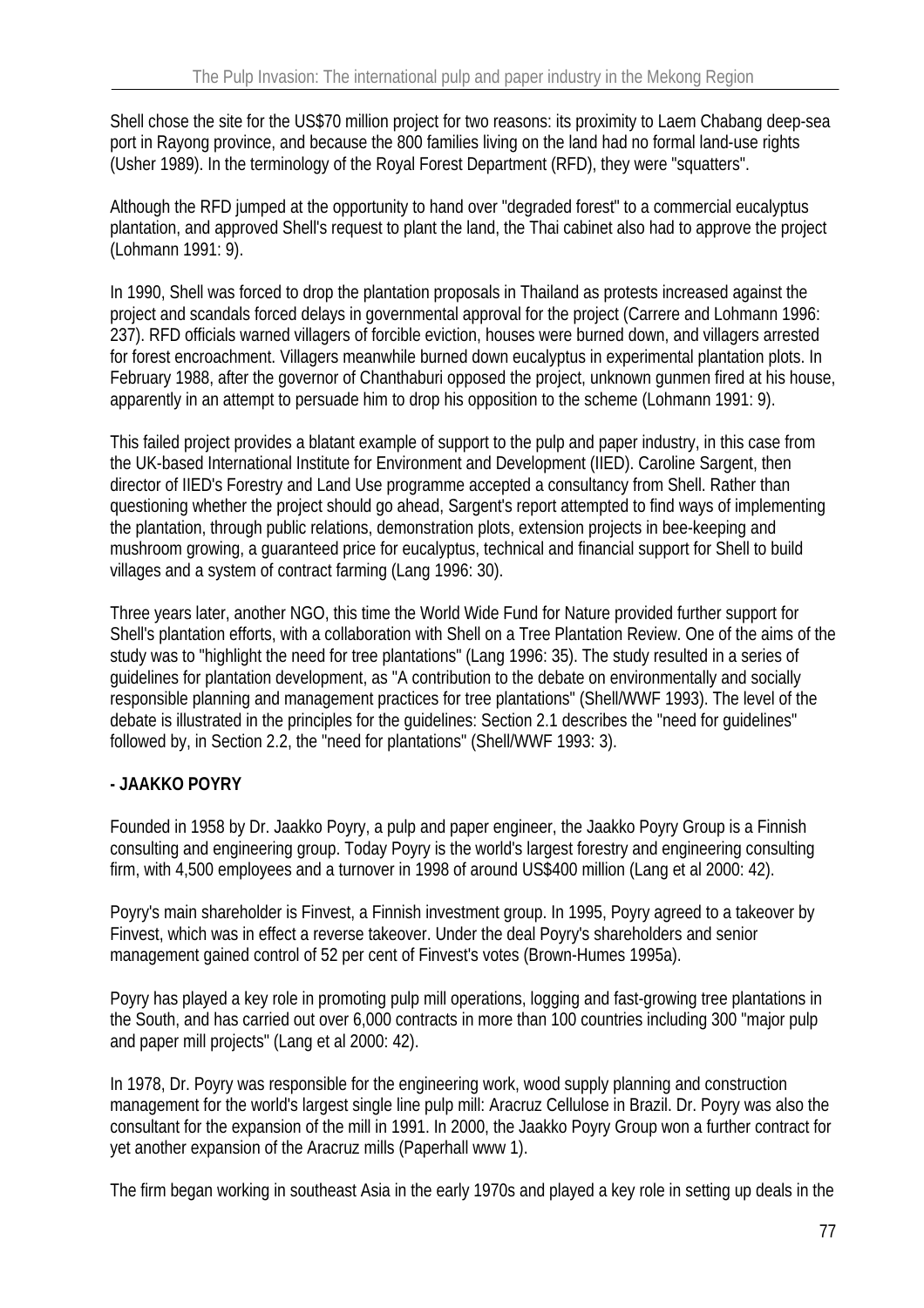pulp and paper industry, acting as a go-between for Scandinavian industry with the governments of the region and in brokering soft loans from governments at home. Poyry meanwhile has benefitted from Finnish and Swedish aid-funded consultancies in Laos, Vietnam and Thailand.

Poyry established its presence in Asia through Jaakko Poyry Consulting, working as a consulting firm on projects funded by the ADB and other international finance organisations. Poyry has carried out forest inventories and developed forestry management plans for the governments of Indonesia, Thailand and other southeast Asian countries (Sonnenfeld 1999: 31).

David Sonnenfeld, an academic at Washington State University, states, "the Jaakko Poyry group played a critical role in brokering the sale of pulp and paper technology in Southeast Asia" (Sonnenfeld 1999: 31). Almost all bleached kraft pulp mills built in Southeast Asia between 1981 and 1996, used Nordic pulping and bleaching technology. Jaakko Poyry won the contracts as consulting engineer for around two-thirds of these projects (Sonnenfeld 1999: 36).

Poyry's projects in Thailand (between 1971 and 1994) include the following:

1993: Advance Agro – Engineering and construction management of pulp mill;

1992: Hi-Tech Paper – Project management services;

1992: Phoenix – Design and procurement of effluent treatment plant;

1991: Ban Wat Chan – Preparation of a plan for integrated rural development (Nordic Project Export Fund);

1991: Thai Paper – Pre-engineering of a paper mill;

1991: Phoenix – Feasibility study for paper mill in Laos;

1990: Thai Forestry Sector Master Plan (UNDP/FINNIDA-funded);

1990: Phoenix – Technological review of environmental control measures;

1989: Lanna Lignite – Prefeasibility and feasibility study for bagasse pulp mill;

1989: Siam Pulp and Paper – Procurement assistance;

1989: Suan Kitti – Prefeasibility study for pulp mill (later renamed Advance Agro);

1987: Siam Pulp and Paper – Work plan for kraft pulp mill, plantation establishment, and assistance in evaluating tenders;

1984: RFD and FIO – Forestry development plan (FINNIDA-funded) (Jaakko Poyry no date).

Master Plans provide an opportunity for Poyry to shape the forestry sector to their liking, by increasing the focus on industrial forestry. Such contracts also provide an means for the consultants to learn the ropes, and gain contacts within the forestry sector in the country in which they are operating. In Thailand, Poyry won the contract for the Thai Forestry Sector Master Plan (see section on International Support, above) and Poyry's consultant on the TFSMP admitted that his work included bringing Thailand's "institutional and social frame into shape" thus allowing the wider application of Western techniques of industrial forestry (Laitalainen 1992).

In Laos, Poyry carried out the US\$20 million World Bank, FINNIDA and GEF funded Forest Management and Conservation Project. The Lao government halted the project in September 2000 after the first five year phase, amid floods of rumours of corruption in the logging industry. Poyry's subsidiary Interforest AB has won several contracts in the forestry sector in Vietnam. (See report on Vietnam.)

Poyry's record in Indonesia is spectacular, even by Poyry's standards. Between 1979 and 1993, the company won more than 110 contracts in Indonesia, ranging from industrial forest plantation projects to a contract for overseas training in Brazil. In 1984, Poyry carried out a World Bank-funded contract aimed at "strengthening the structure of the Indonesian pulp and paper industry" (Lang 1996: 12). Four years later, Poyry won a contract from the Asian Development Bank to identify sites for the development of the pulp industry in Indonesia. Jaakko Poyry won further contracts on the pulp mills projects it had recommended,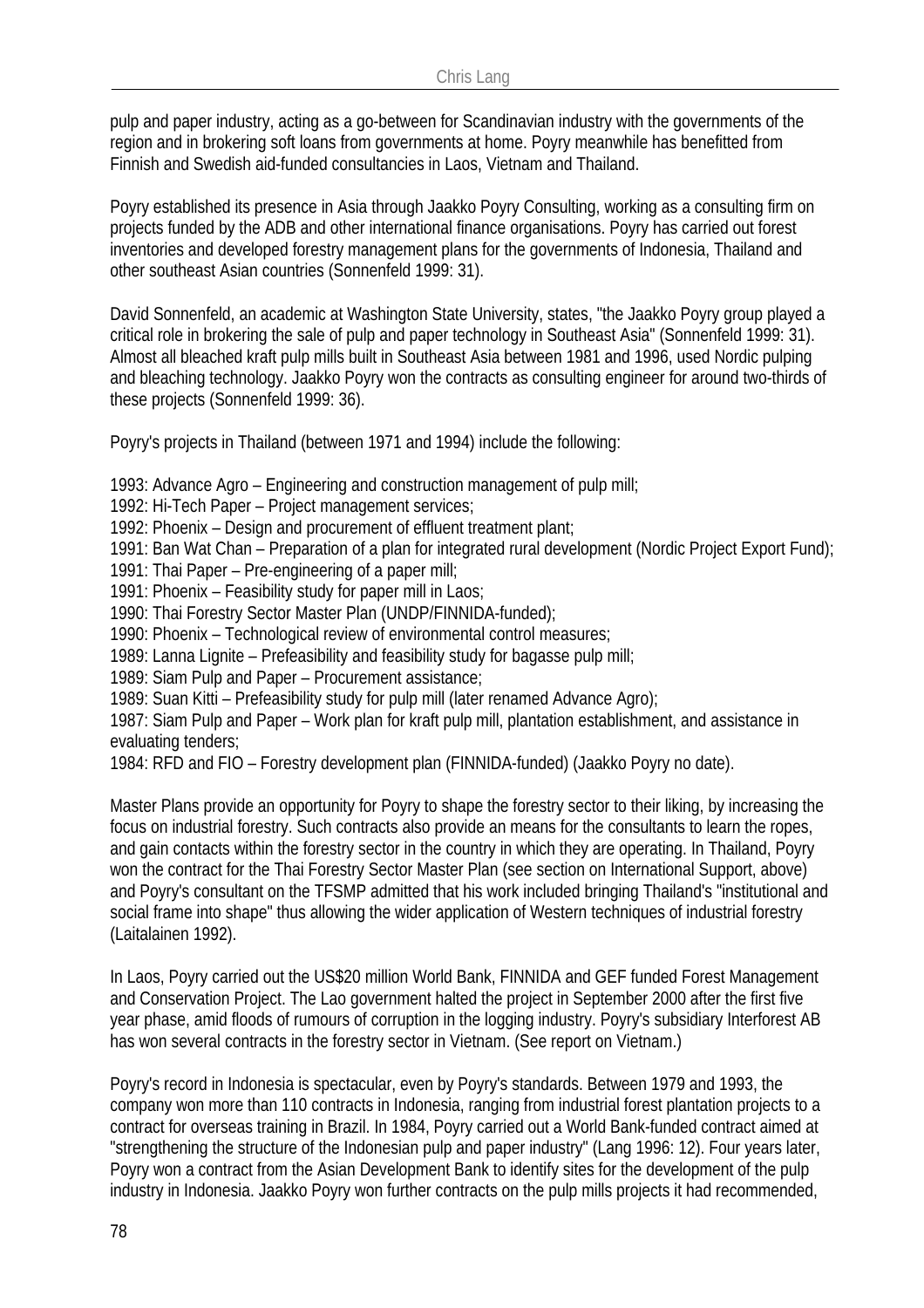including Indorayan, Indah Kiat, Riau Andalan, PT TEL all in Sumatra and the Finantara Intiga project in East Kalimantan. (WRM 1998a) A recent award-winning video by Inge Altemeier and Reinhart Hortnung, documents the impact of the projects in Sumatra, caused by the pollution from these mills. Hundreds of villagers suffer skin diseases, fruit trees produce inedible fruit and fish in the rivers have died. The mills in Sumatra use natural forest as raw material, and in several cases the acacia plantations established on the logged-over forest land, which were supposed to feed the pulp mills have failed. One of the companies, PT TEL is reported to be planting oil palm on the failed tree plantation land, exporting the kernels to Europe as livestock feed.

# **- SCC NATURA**

SCC Natura was founded in 1973 as Swedforest, by the Swedish forestry board, as a mechanism for transferring Swedish forestry expertise to the South (Usher 1994). Swedforest was part of the Doman Konsult AB, which in turn was part of the Doman Group, Sweden's state-owned forestry enterprise.

Doman merged with Assi in 1993, one of Sweden's Largest forest products companies, with a turnover of around US\$1 billion. Doman was Sweden's largest forest owner, with 3.4 million hectares of forest land. Assi was one of Doman's biggest customers, buying 37 per cent of its wood requirement from Doman (PPI 1993). The Swedish state is the largest shareholder in AssiDoman. AssiDoman "has been one of the frontrunners in promoting forest certification and FSC" according to CEO Gunnar Palme (Palme 2000). Since 1998, all of AssiDoman's forest holdings have been certified under the Forest Stewardship Council (FSC), and a representative from AssiDoman currently sits on the board of FSC.

Swedforest was renamed as Scandiaconsult Natura (SCC Natura) in 1998, and is now fully owned by Scandiaconsult. Scandiaconsult is one of Scandinavia's largest consulting companies, employing more than 2,000 people. SCC Natura has offices in Bolivia, the Dominican Republic, India, Laos, Lesotho and Vietnam (SCC Natura www 1).

SCC Natura is tiny in comparison to Jaakko Poyry, employing only 25 core staff and around 25 long-term contract staff abroad. Although in its publicity material the company makes claims stressing the importance of "local empowerment" and "sustainable development", its work areas include industrial forestry: saw mills, pulp mills, plantations and logging.

SCC Natura has benefited from contracts from, among others, the World Bank, the Asian Development Bank, Sida, the International Finance Corporation, UNDP, FAO, and the Nordic Investment Fund (SCC Natura www 1). SCC Natura has worked in a wide range of countries including Laos, Thailand, Vietnam, Nicaragua, Bolivia, Indonesia, Tanzania, Chile, Ukraine and Sweden.

Since 1991, SCC Natura has had the contract for the Sida-funded Laos-Swedish Forestry Programme. (See report on Laos.) In Vietnam, SCC Natura is the consultant for the Sida-funded Vietnam-Sweden Mountain Rural Development Project. (See report on Vietnam.)

In Thailand, the company managed to win a seven-year long consultancy aiming to provide a "new role" for the Forest Industry Organisation. (See section on FIO, above.) Thai NGOs and villagers meanwhile are actively campaigning to limit the role of FIO or even to close the institution down completely. (See Watershed 2000b.)

On the company's web-site, SCC Natura lists another Sida-funded consultancy project in Thailand. Titled "Sustainable Forest Plantation Management", the project ran from 1997 to 2000. Karl Hagstrom of Sida stated that apart from the Sida support to the FIO project (mentioned above) he was "not aware of any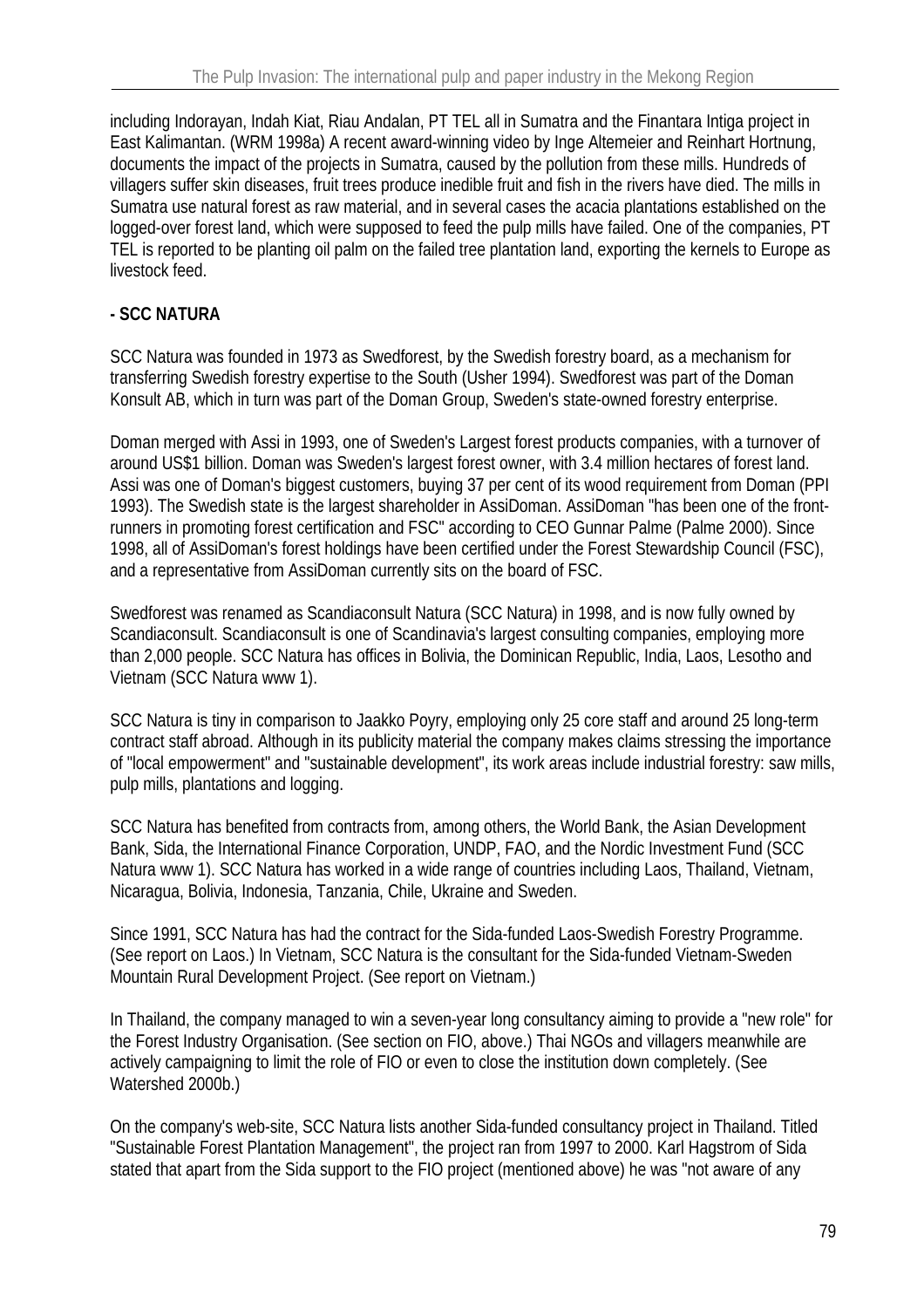project support from Sida during the period which you mention as far as forestry in Thailand" (Hagstrom 2001).

Chitiwat Silapat of the FIO confirmed that the project is in fact Phase III of the FIO project, and plantation management was one part of the project. SCC Natura, however, will give no information about the project. When asked for a brief description of the project, and a list of the reports produced for the project Tomas Jonsson, of SCC Natura, responded (quoted here in full), "You have to contact the client and ask for documents. Natura has no right to distribute reports" (Jonsson 2001b).

The Swedish-funded "Organisational Development of the Forest Industry Organisation" project included preparing methods and criteria for management of FIO's plantations in accordance with Forest Stewardship Council Principles. According to FIO's 1997 request to Sida for further funding of the project, "A process has been started, with FIO as lead agent, to develop national criteria for sustainable management of forests in Thailand" (FIO 1997: 6).

According to the project's "logical framework analysis matrix", one of the results expected from the project was to start a process "to develop Thai national criteria for forest management". A "verifiable indicator" of this, according to the matrix is "A national committee established for development of national forest management criteria". An "important assumption" in the matrix is that "NGOs, local government groups etc. are interested to participate and cooperate" (FIO 1997: annex).

The setting up of national committees to discuss national standards for forest management is an important part of the forest certification process. In theory at least, it can involve a wide range of actors in a discussion about the management of the country's forests. However, the reality in Thailand is that such a discussion has been raging for at least the last twenty years. Villagers have protested logging operations and large-scale plantation developments. The 1989 logging ban was partly the result of protests against the timber industry in Thailand. Problems with the development of fast-growing tree plantations have led to many protests and Thailand's newspapers frequently feature discussions of the issues surrounding plantation development. Villagers have also consistently demanded the rights to manage their own resources. Thailand's 1997 constitution was preceded by a long public discussion and included in the constitution is the right of communities to manage their resources. Community forestry has been another focus of discussion for many years, with villagers, NGOs and academics working together to write a draft Community Forestry Bill.

FIO and SCC Natura's consultants failed to establish a broad-based discussion. Indeed, they operated in almost total silence. Until a small article appeared in the Bangkok Post in August 2000, many Thai NGOs were unaware that FIO had been planning for at least three years to have its plantations certified.

In October 2000, when interviewers from Watershed magazine met Jay Blakeney, one of the consultants hired by SmartWood to carry out the FSC assessment of two of FIO's plantations, he told them, with a straight face, that TERRA was one of the NGOs SmartWood had consulted. This was the first that anyone in TERRA knew of such consultation.

Although not accredited as an Forest Stewardship Council assessor, SCC Natura performs FSC assessments in Sweden through a partnership with Scientific Certification Systems (USA). Through this arrangement, SCC Natura has assessed and certified Stora Enso's four million hectares of forestry operations in Sweden. According to a report in Sveriges natur, the Swedish Society for Nature Conservation magazine, SCC Natura's annual revisions of Stora Enso's operations are carried out without making any checks in the field. In the six days allocated for the annual check, SCC Natura's representative "stops at the district offices, reads the environmental audit report and talks with the staff" (Klefbom and Olsson no date).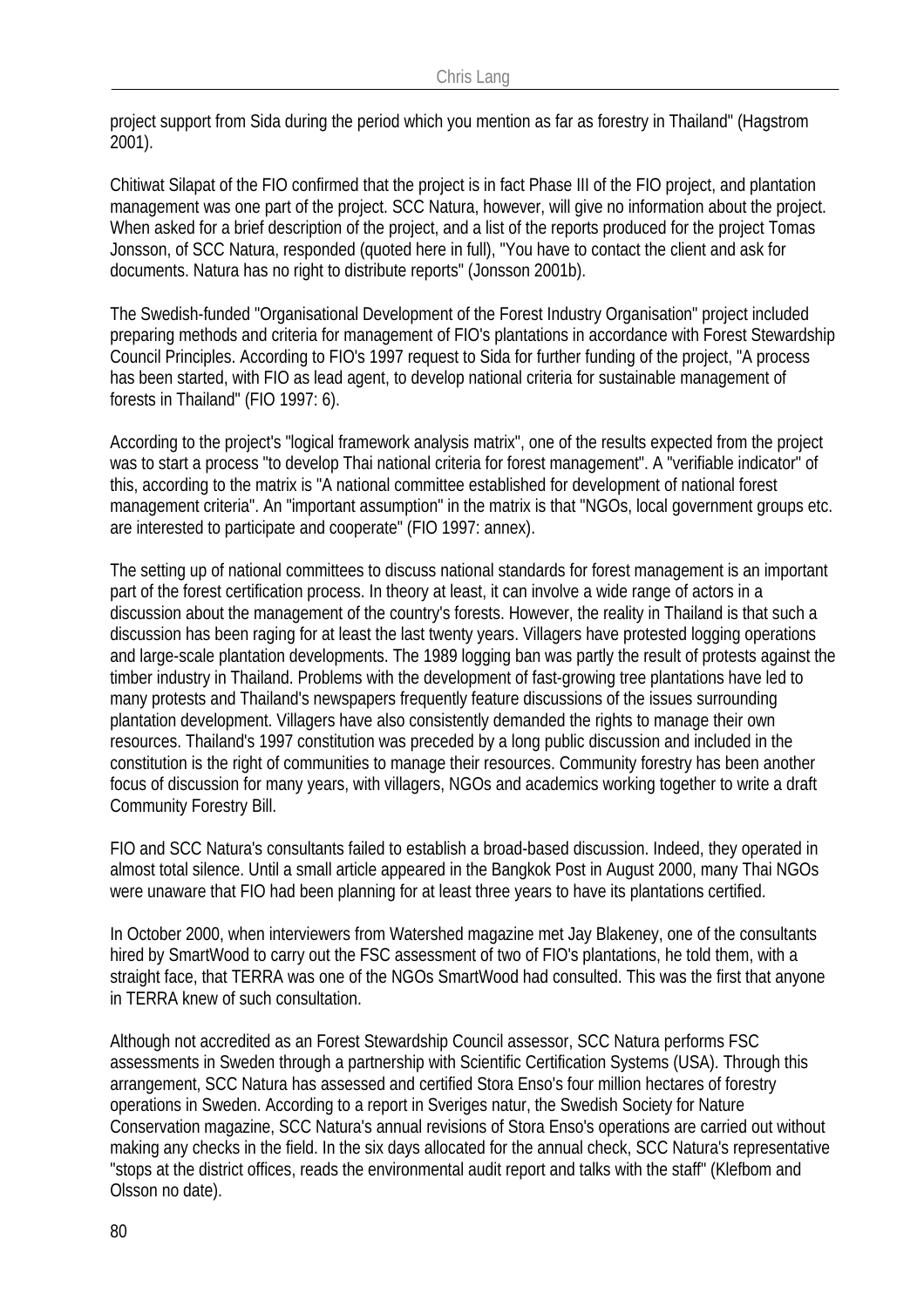## **- SCANDINAVIAN MACHINERY SUPPLIERS**

Machinery and equipment suppliers, many based in Scandinavia, are also among the beneficiaries of Thailand's pulp and paper boom. Three of these companies, Sunds-Defibrator, Kvaerner Pulping and Ahlstrom are outlined below.

## **Sunds-Defibrator**

Until 1997, Sunds-Defibrator was a subsidiary of the Finnish Rauma-Repola group. In 1997, Rauma-Repola merged with the Kymmene Corporation to become UPM-Kymmene. The following year, UPM-Kymmene launched a joint venture between Rauma and Valmet (a semi-privatised technology company, with the Finnish state as largest shareholder). Sunds-Defribrator in 1999, was a subsidiary of the new Rauma-Valmet Corporation, jointly owned by UPM-Kymmene and the Finnish state (Sonnenfeld 1999: 40). Valmet, Sunds-Defibrator and Beloit have now merged to form Valmet Corporation. Valmet Corporation is a member of Metso Corporation (Advert in Phoenix no date a). Metso is one of Europe's biggest engineering companies.

Based in Sweden, Sunds-Defibrator supplies entire fibrelines, and supplied pulping and bleaching technology for Phoenix II and Advance Agro mills. The contract to supply machinery to Advance Agro was worth US\$64.6 million (Sonnenfeld 1999: 32).

Sunds-Defibrator has also supplied machinery to Riau Andalan Pulp and Paper, PT Kertas Leces, PT Pakerin and PT Bekasi Tegah in Indonesia, and the Sabah Forestry Industry pulp mill in Malaysia (Sonnenfeld 1999: 32).

#### **Kvaerner Pulp and Paper**

Kvaerner Pulp and Paper is part of Anglo-Norwegian Kvaerner Group, which is involved in ship building, engineering, oil and gas exploration, construction, mining, property and power development, as well as the pulp and paper industry (Lang et al 2000: 63).

In the early 1970s Kvaerner joined Ahlstrom and Myrens Verksted to form Kamyr AB. In 1989 Myrens Verksted sold its share to the other two companies. Ahlstrom had the rights to sales in North America, while Kvaerner could use the Kamyr name everywhere else. In 1993, Kvaerner and Ahlstrom dissolved their partnership and Kvaerner reverted to using its own name (Sonnenfeld 1999: 32).

1998 was a disastrous year for Kvaerner. It posted a huge loss, its share price dropped and the Board of Directors sacked the CEO Erik Tonseth. The replacement CEO, Kjell Almskog, started a major restructuring and today many of the 240 or more subsidiary companies that formed the Kvaerner Group are being sold off (Lang et al 2000: 63).

In 1999 the Kvaerner group remerged its Kvaerner Pulp and Paper division with Ahlstrom's Machinery division (Sonnenfeld 1999: 34).

Kvaerner has supplied pulping equipment to Siam Cellulose, a fibreline to Advance Agro in Thailand; won contracts to supply equipment to the Sabah Forest Industry pulp mill in Malaysia; and has supplied PT Indah Kiat and PT Wira Karya Skati in Indonesia (Sonnenfeld 1999: 32).

## **Ahlstrom**

The Ahlstrom company was one of the largest privately held firms in Finland. At the end of 1994, Ahlstrom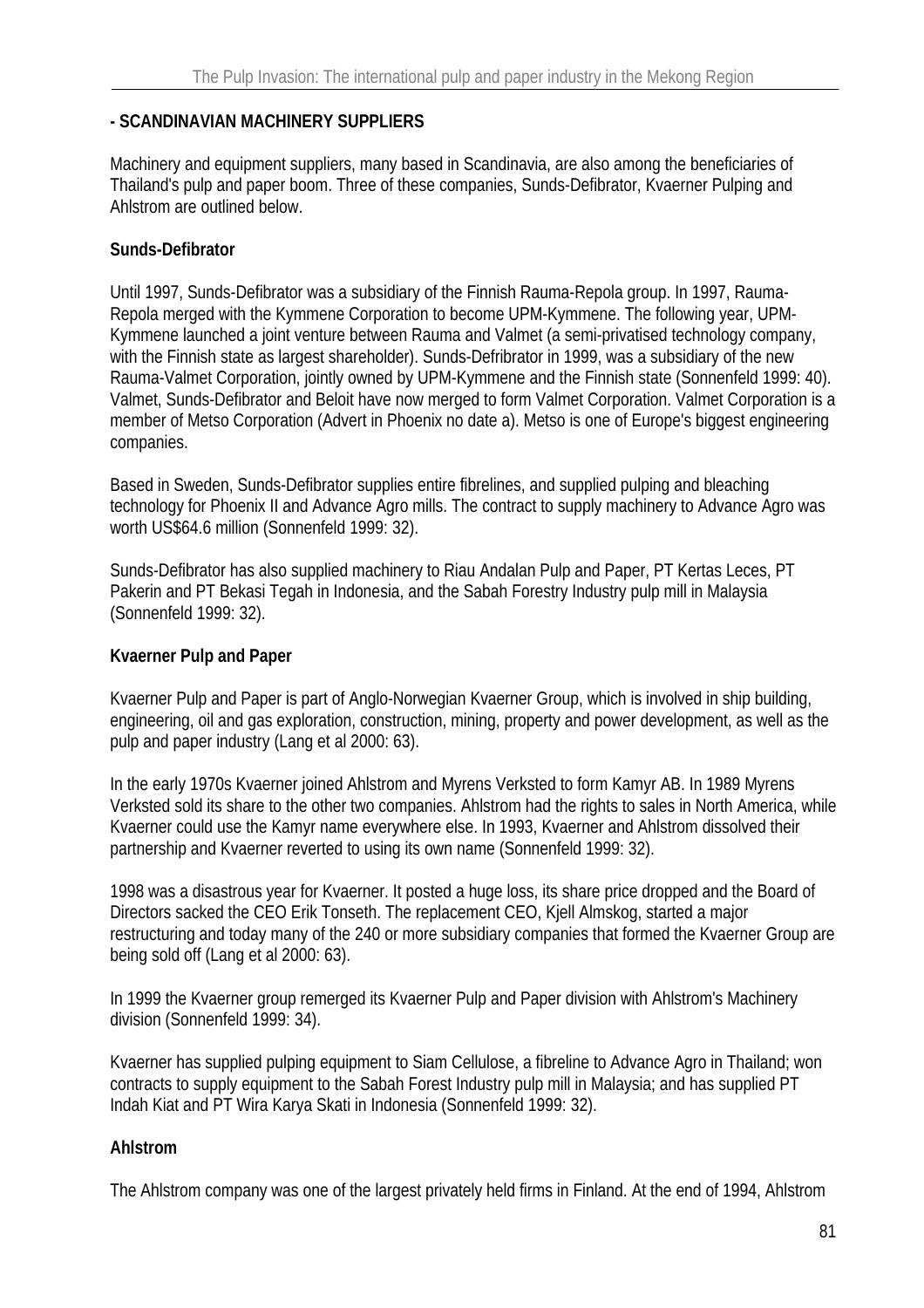family members held 74.7 per cent of the shares in the company (Sonnenfeld 1999: 33). In the late 1980s Ahlstrom sold most of its holdings in forestry and forest industries, focussing on technology and services. Since the split with Kvaerner in the Kamyr partnership, (see above) Ahlstrom has expanded sales in South Africa, Russia, Japan, China, India and has opened a new office in Thailand (Sonnenfeld 1999: 33).

Ahlstrom supplied the waste water treatment and chemical recovery facilities to Phoenix II in Thailand, and has supplied equipment to Indorayon, Indah Kiat and PT Kiani Kertas in Indonesia (Sonnenfeld 1999: 34).

#### **5. IMPACTS AND PROTESTS**

The impact of the fast-growing pulp and paper industry, and its associated plantations, on the people and forests in Thailand has been severe. When forests and woodlands are converted to eucalyptus plantations, villagers lose a source of food, medicine and firewood. A 1995 report documents in detail the problems villagers faced as a result of the Australian-funded Tung Kula Ronghai project:

"The replacement of diverse native forests and other vegetation with eucalyptus monocultures has diminished the land's ability to support human and animal life. It has also reduced local water supplies on public lands in Kampaeng subdistrict [Roi Et province], where there had been permanent one-metre-deep natural pools or marshes (*nong*) on public (forested and nonforested) lands. Today water levels have retreated to 10 metres or more beneath the surface, and there is not enough water to use year round" (Jirawan et al 1995).

The report details what was lost to local economies as a result of planting up the land with eucalyptus trees:

"The destructive effects of this deprivation on the local economy are immediate and clear. For examples, we need only look at Kampaeng subdistrict villagers who had previously been able to earn 200-300 baht per day per individual from gathering and selling forest mushrooms; or who had grazed some 900 cows and buffalo, each carrying a price of 5,000-8000 baht, in local woodlands; or who had earned 3,000-4,000 baht per year by making charcoal from branches and fallen wood" (Jirawan et al 1995).

The report also notes that villagers have had to migrate to find work elsewhere. Rice fields have dried up. Water must be collected from further away. Villagers have been forced to sell their cows and buffaloes as they lost their grazing lands. Younger people have thus been deprived of an income, forcing them to look for alternative livelihoods and forcing families to split up (Jirawan et al 1995).

In 1989, a report funded by USAID and the Khon Kaen-based Rural Development Institute looked at the effect of eucalyptus plantations in several northeastern provinces. The report concludes that large eucalyptus plantations can deplete underground water sources; eucalyptus leaves decompose slowly and fall in greater numbers than other crops; toxins in the leaves inhibit the growth of other crops; and a eucalyptus plantation uses a higher overall volume of water than other crops (Usher 1990).

In 1990, a research team from the Thai Development Research Institute, led by Dr Dhira Phantumvanit, concluded, "the promotion of fast-growing trees, particularly the eucalyptus, will not help solve rural poverty nor improve distribution problems. Concessions for large-scale planters to grow commercial forests in degraded forests will aggravate rural poverty rather than easing it" (Bangkok Post 12 January 1991).

In the east of Thailand, the plantation boom caused by the proximity to seaports and roads led in turn to a land speculation boom. Businessmen sent representatives to buy up land from indebted villagers. Villagers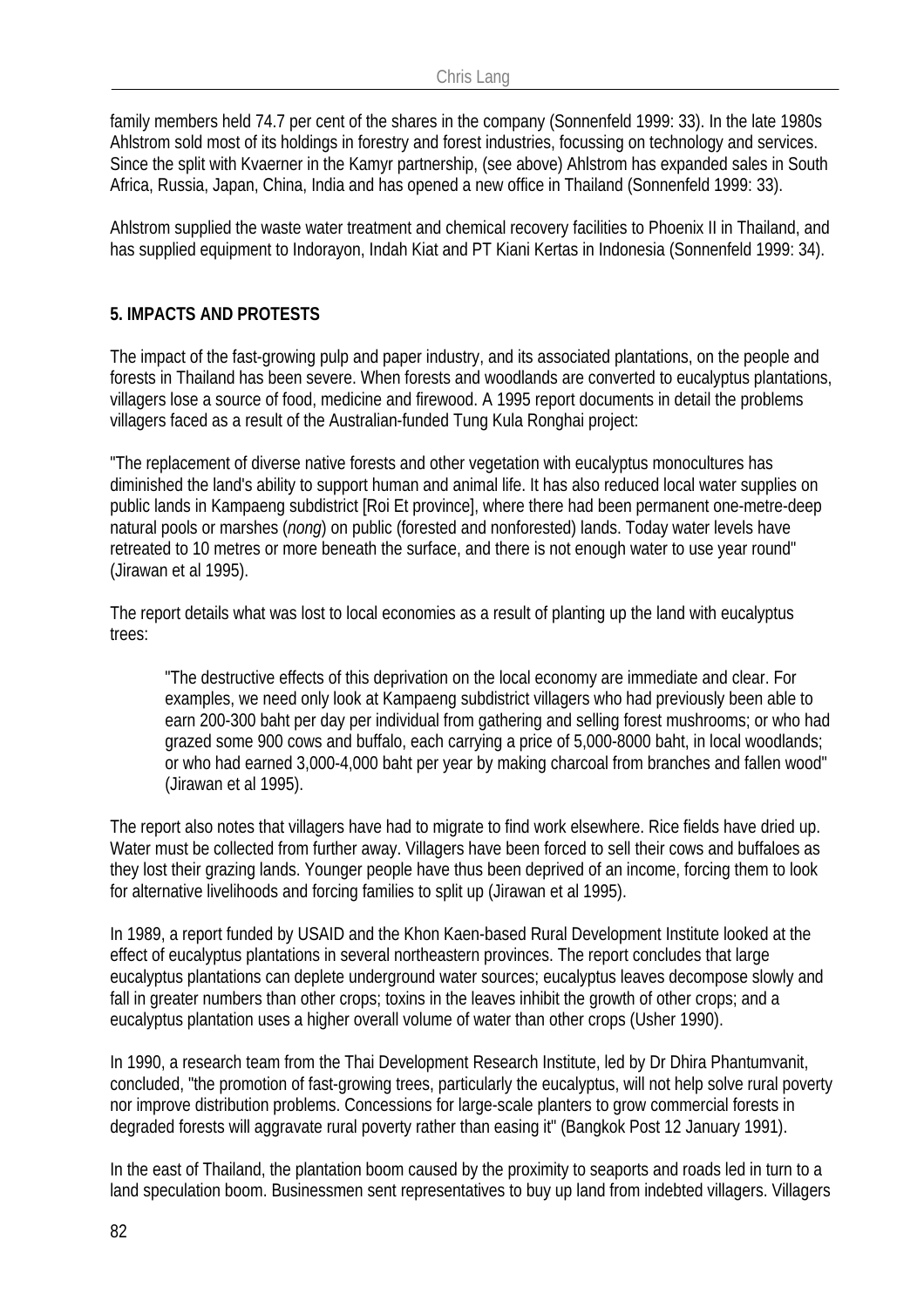may have been willing to sell for a variety of reasons: the land around them may already have been bought up, thus denying them access to their own fields; forestry officials may attempt to clear them off the land as "illegal squatters"; neighbours may have already sold their land and be temporarily well off; violence, threats and even murder may be used; and the fact that local officials collect bribes for issuing land documents means that establishing rights to land is easier for companies who can afford the bribes, than for villagers who cannot.

Once their land is lost, villagers have no choice other than to encroach on forests in other areas. Often they remain on their new fields only until the next wave of land speculation appears (Lohmann 1991: 8).

One of the pulp and paper industry's 'solutions' to problems of large-scale plantations, is to encourage contract tree farming, whereby farmers grow the trees on their own land. This has several benefits for the industry. Companies can secure raw material supplies, through contracts which prevent farmers selling wood to anyone else. Companies avoid the problem of renting state land that is already occupied by villagers (Lohmann 1991: 9). The company does not need to employ plantation workers, and therefore does not need to worry about social security or labour problems (Pearmsak and Mochida 1999: 55).

Contract tree farming effectively passes on risks associated with growing fast-growing tree plantations from pulp and paper companies to farmers. Pearmsak Makarabhirom, a forester with the Regional Community Forestry Training Centre in Bangkok, in a recent study of contract tree farming in Thailand argues "farmers have been facing many problems in every step of the operation, particularly in tree cutting, wood yield estimating or weighing, and transportation, in which farmer[s] are unable to negotiate for a reasonable cost, only receiv[ing] payment after all costs incurred are deducted" (Pearmsak and Mochida 1999: 86).

In 1999, Pitaya Petmark, an official at the RFD, told the Bangkok Post, "To me, between eucalyptus and rice, it's better to grow eucalyptus because they grow fast and need no care. Northeasterners may disagree because of their old-fashioned thinking that they should be able to reap their crop every year" (Onnucha 1999a). Samran Udonsak, a former eucalyptus grower who has uprooted his trees in favour of rice, explains some of the problems he faced trying to live off income from eucalyptus trees, "It's better to grow rice because we can sell it right away or keep it for our own consumption. Growing eucalyptus, we must wait three to four years before they are big enough to cut. What will eat while waiting for the trees?" (Onnucha 1999b).

The RFD appears oblivious to these problems and has never produced a study of the environmental impacts of eucalyptus plantations on an area larger than 160 hectares (Tunya 2000).

Since the mid-1980s, villagers and NGOs have protested the development of the pulp and paper industry and the fast-growing plantations associated with it. Villagers have petitioned government officials, held rallies, spoken out at seminars, given television interviews, blocked roads, marched on government offices, ripped out eucalyptus seedlings, chopped down trees, stopped bulldozers and burned down nurseries and equipment. They have planted fruit trees, regenerated community forests on land reclaimed from eucalyptus plantations and explained to journalists the methods they use to preserve patches of community forests between their fields (Lohmann 1991: 4) (Casson 1997: 11).

A chronology of some of the protests against fast-growing tree plantations gives an indication of the scale of the problem (although this chronology is by no means complete):

**September 1985:** More than 2,000 villagers in Si Sa Ket province dug up eucalyptus sapling, burnt nurseries and asked the government to stop the eucalyptus planting at the Nonlan Forest (Suda 1989).

**February 1987:** Villagers from Ban Namkam in Roi Et province grouped together with eight other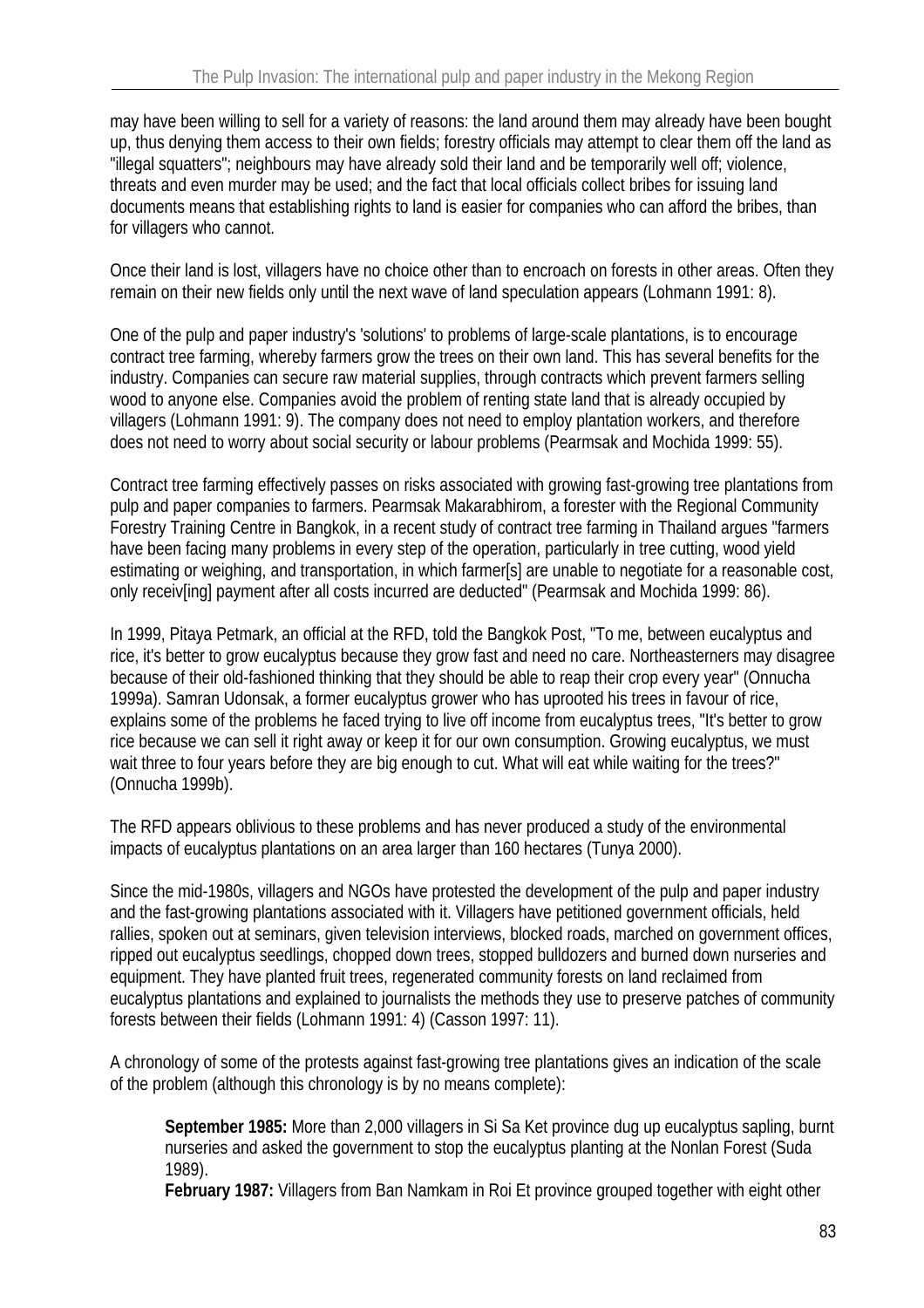villages to sign a letter to the provincial authorities asking for companies to stop cutting forests for eucalyptus plantations (Suda 1989).

**May 1987:** Villagers of Tambon Yangkam in Roi Et requested that officials prevent companies from buying forest at Dongbang Forest (Suda 1989).

**April 1987:** Villagers from Tambon Kaampia in Ubon Ratchathani requested the authorities to stop companies planting eucalyptus and asked the government to give them land-use rights (Suda 1989).

**June 1987:** Villagers from Tombon Ponsai, Roi Et province asked officials to stop companies planting eucalyptus and to stop land eviction (Suda 1989).

**July 1987:** Villagers from Ban Tuey, Tambon Tung Kula Ronghai in Roi Et, held demonstrations and asked for an end to eucalyptus planting on their land (Suda 1989).

**February 1988:** Villagers from 15 villagers in Surin province demonstrated at the provincial office demanding land-use rights, after the Tambon council made an agreement to stop planting eucalyptus (Suda 1989).

**March 1988:** Villagers cut down eucalyptus trees at a village forestry office in Pakhaam District, Buriram province (Lohmann 1990).

**March 1988:** 2,000 villagers in Nong Khai province protested at Buengkan district office against eucalyptus planting companies who were attempting to buy their lands to plant eucalyptus. The authorities gave no response. Finally, villagers cut down 400 eucalyptus trees and burnt saplings in a nursery (Suda 1989).

**June 1988:** Villagers of Ban Nongka, Surin province, dug up eucalyptus trees, arguing that they wanted the land to plant other crops (Suda 1989).

**June 1988:** In Surin province, during a protest on 2 June 1988, villagers set fire to eucalyptus leaves and branches outside Tha Tum district police station. Police had issued arrest warrants for two villagers accused of cutting eucalyptus trees planted by the forestry office (Bangkok Post 4 June 1988).

**June 1988:** About 3,500 villagers in from Tambon Namsab and Tambon Sabsomboon in Prachinburi province burnt down forestry officials' houses in a protest against the government's eucalyptus policy. The villagers also set fire to a garage, two motorcycles, a home made truck, two greenhouses, a water pump and a dynamo (The Nation 14 June 1988).

**August 1990:** Representatives from more than 200 Thai NGOs announced their refusal to participate in the Jaakko Poyry led-Thai Forestry Sector Master Plan until it was completely separated from current government forest policy (Lohmann 1991: 16).

**1991:** The former monk Phra Prachak Kuttjitto, led villagers in Buriram province in opposing eucalyptus plantations. Among the tactics used was that of "ordaining" trees to prevent them from being cut down (Kulcharee 1997). The Pa Kham district of Buriram province was a special target of repression under the Khor Jor Kor campaign. Villages were surrounded by troops, houses dismantled, leaders detained and Phra Prachak Kuttjitto and others were attacked and arrested (Lohmann 1991: 17).

**May 1992:** A broad-based popular movement overthrew the military junta and resistance to fastgrowing tree plantations continued. Following protests including blockades of major highways and long negotiations with farmers' leaders, the government scrapped *Khor Jor Kor*, the military eviction programme, and imposed a maximum area of 8 hectares on any type of commercial tree plantation (Carrere and Lohmann 1996: 237).

**1993:** Villagers at Dong Kheng forest began to pull up eucalyptus saplings and trees, established as part of the Australian-funded Tung Kula Ronghai project. In April 1994, villagers drew up a forest restoration and conservation plan, including setting aside 240 hectares as conservation forest, on land recovered from eucalyptus plantation (Jirawan et al 1995).

**September 1993:** About 300 villagers from Tambon Sen Suk destroyed more than 1,000 rai (160 hectares) of eucalyptus trees in Phanom Phrai district, Roi Et province (Bangkok Post 21 September 1993).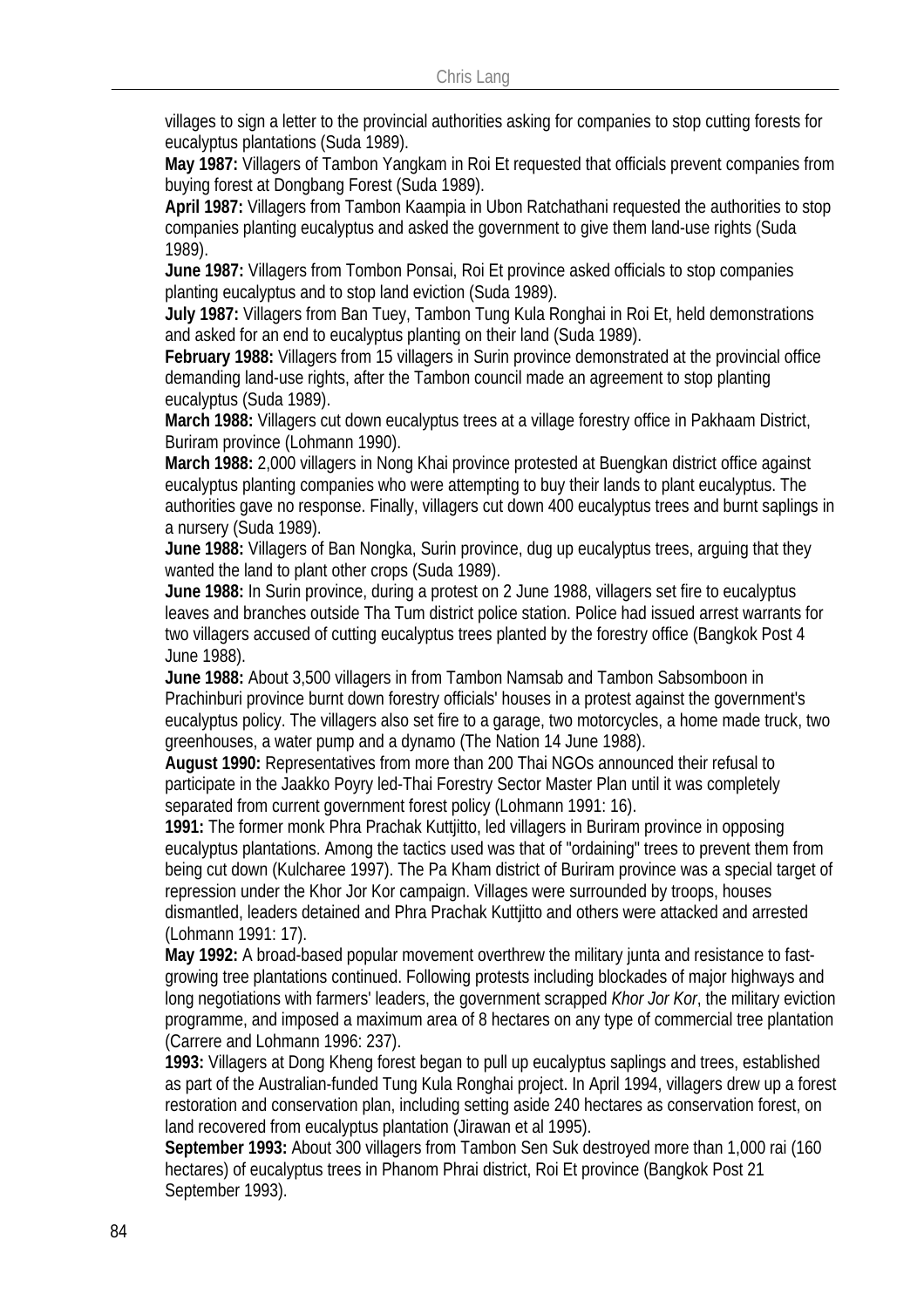**April 1994:** About 200 villagers from Kanthararom district in Si Sa Ket province rallied in front of the provincial hall to protest at the FIO's proposed pulp mill (Bangkok Post 19 April 1994). **March 1995:** Villagers in Si Sa Ket sent a letter to the FIO, the Science Ministry, the Office of the Prime Minister's Secretariat and to the provinces nine MPs, asking the government to reconsider FIO's planned pulp mill (Walakkamon 1995).

**February 1996:** Around 1,700 villagers protested against eucalyptus plantations at the provincial office in Roi Et. At the time the Minister of Agriculture was out of the country. Villagers decided to continue their sit-in until the Minister met with them on his return to Thailand (PER 1996).

**1997:** From the mid-1990s, the Assembly of the Poor, a coalition of local organisations and villagers, held a series of protests in front of Government House in Bangkok. In 1997, the Assembly held a 99-day protest, which won a series of concessions from the government. However, after the economic crisis, the government changed and the new government under Chuan Leekpai refused to acknowledge the previous government's agreements with the Forum.

**April 1999:** A protest lasting two weeks, involving a total of around 40,000 farmers from the uplands of northern Thailand, took place outside the provincial office in Chiang Mai. The farmers, many from ethnic groups, demanded citizenship for ethnic groups and a reduction in reforestation. Approximately 500 Police and 1,500 forestry officials broke up the protest on 19 May 1999 (Forsyth 2001: 140) (Northern Farmers Network et al 1999).

**September 1999:** NGOs organised a seminar entitled "Eucalyptus and the Failure of Thai Forestry". The China-Advance Agro project was the focus of much of the discussion (Krungthep Thurakij 21,22,26 September 1999).

**March 2000:** RFD director Plodprasop Suraswadi threatened 1,000 families in Somdej district of Kalasin with eviction if they did not move voluntarily. A few months earlier, in a protest about the government's failure to find them new land to live on, the villagers felled most eucalyptus trees in a plantation established by the FIO about 26 years ago (Uamdao and Ploenpote 2000).

**April 2000:** The Thai Society of Environmental Journalists visited Tha Takiab subdistrict. Kamnan Thawee Sathuchart told the journalists that a number of villages were against the project. Another villager pointed out that local people had been trying for decades to get ownership papers for the land, but had failed (Kamol 2000).

**July 2000:** 10,000 people converged on Sanam Luang in Bangkok as a show of support for the Assembly of the Poor, which was once again protesting outside Government House in Bangkok (Supahatra 2000).

**October 2000:** The Chachoengsao Provincial Administration Organisation (PAO) filled a petition with the cabinet protesting the Sino-Thai plantation project. Somchai Asschaisophon, president of the Chachoengsao PAO stated that people living in Takiab district and provincial councillors opposed the project (Bangkok Post 4 October 2000).

As a result of these protests villagers have won some concessions from the government, and have in several instances regenerated their community forests on land previously planted up with eucalyptus. In Nong Yak village in Surin province, eight communities grouped together to re-establish community forest on land reclaimed from an FIO eucalyptus plantation. The forest has regenerated and today provides many services and products to villagers. In addition to such success stories, villagers have also, in association with academics and NGOs, attempted to influence the policy-level debate in Thailand.

In November 1997, Thailand's new constitution was passed, which allows communities the right to manage their natural resources. Despite such a progressive constitution, state institutions, especially the Royal Forest Department, continue to threaten villagers with eviction to make way for fast-growing tree plantations.

For the past ten years, villagers, NGOs and academics have worked together to produce a Community Forest Bill, which recognises communities rights to manage their forests. The Bill has been stalled by the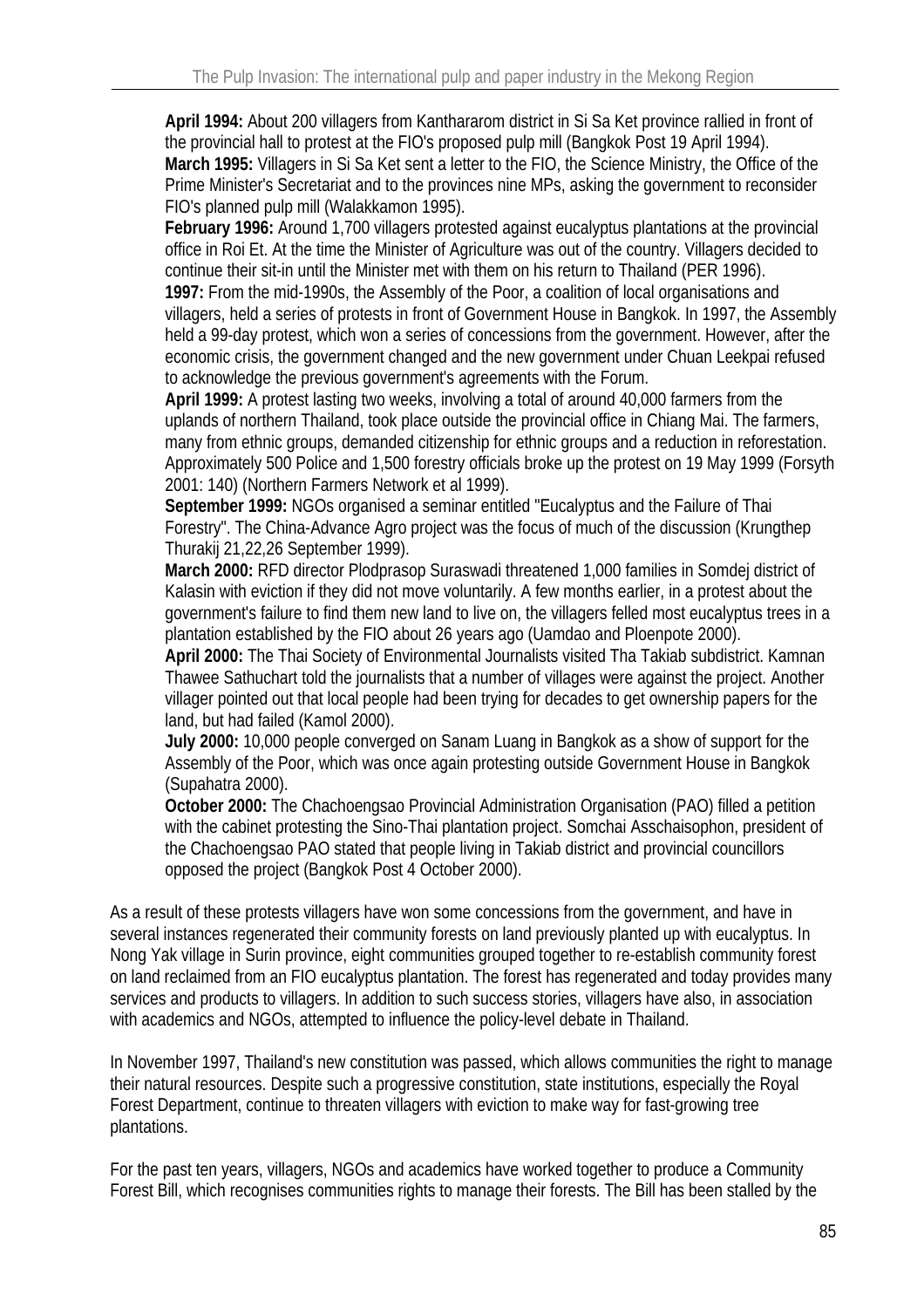RFD and their supporters in some nature conservation NGOs, and currently six versions of the Bill are awaiting a cabinet decision.

Although these protests and discussions about forests and plantations, are widely reported (in the English and Thai press), and are an expression of the serious problems faced by villagers threatened with losing their land to tree plantations, such protests are either ignored or simply dismissed by plantation proponents, and the forestry consultants acting as the hired guns of the pulp and paper industry.

For example, Jouko Virta, President of Jaakko Poyry's consulting division, although aware of the level of debate in Thailand about Poyry's proposed Forest Master Plan attempted to marginalise protests. He claimed that protests and criticisms of the plan were a result of only two or three "extremist individuals", and added "I think they are anarchists" (Carrere and Lohmann 1996: 245).

When employees of the Soon Hua Seng (SHS) subsidiary Suan Kitti were arrested in 1990, for clearing forest to make way for eucalyptus plantations, the resulting uproar prompted then-Prime Minister Chatichai Choonhaven to prohibit all commercial plantations in National Forest Reserves. Rather than facing up to the issues raised, SHS attempting to dodge public debate, by renaming its proposed pulp and paper mill "Advance Agro", instead of the originally proposed name, "Suan Kitti Pulp Mill". SHS then hired the Finnishowned, Bangkok-based Presko public relations firm for advice on minimising any further environmental criticism (Sonnenfeld 1999: 35).

Although protests eventually led to the cancelling of Shell's proposed plantations in Thailand, Shell Company of Thailand's Managing Director, Sarisdiguna Kittiyakara, attempted to confuse the issue, claiming that the objections to the proposed plantations originated with tapioca mill owners whose land would be subsumed under Shell's project. He also accused Thai environmentalists of being co-opted by Western paper-producing countries that felt threatened by the prospect of a local paper industry (Usher 1989).

In a similar vein, a consultant with Vientiane-based Burapha Development Consultants, claimed that protests in Thailand against eucalyptus plantations started when a Thai-Chinese pulp importing company launched a "smear campaign" against eucalyptus plantations. According to the consultant, the campaign was an attempt to safeguard its position as a pulp importer and to prevent Thailand from developing its own pulp producing industry.

Throughout the 1990s, the then-management of Phoenix Pulp and Paper alleged that accusations of pollution from the Phoenix mill in Khon Kaen were simply part of the campaign to take over the company. Sudhir Mittal, Phoenix's Deputy Managing Director told Watershed magazine in 1998, after the mill had been closed for polluting the Phong River, "The closure is in the name of environment, but it is not because of environment. There has been a lot of pressure on the Phoenix management – there is a certain group of people who want to take over the company" (Watershed 1998b: 55).

In October 2000, Chittiwat Silapat of FIO argued that today there are few protests about eucalyptus, "Because it is not so bad as they [villagers] said" (Chittiwat 2000a). Chittiwat appears oblivious to the ongoing discussion about the proposed Sino-Thai plantation project. He is also apparently unaware that Prasit Puaktow, the head of the FIO and Chittiwat's boss, six months earlier announced publicly, "nobody here is happy with the project because all the 200,000 rai [32,000 hectares] of degraded forests have owners" (Uamdao 2000b).

Clearly, villagers will continue to protest what is a serious threat to their livelihoods. Sa-ad Koonchat, spokesperson of Nong Yak village's community Forest Recovery Committee in Surin province, sums up the problem well in an interview in *Watershed* magazine: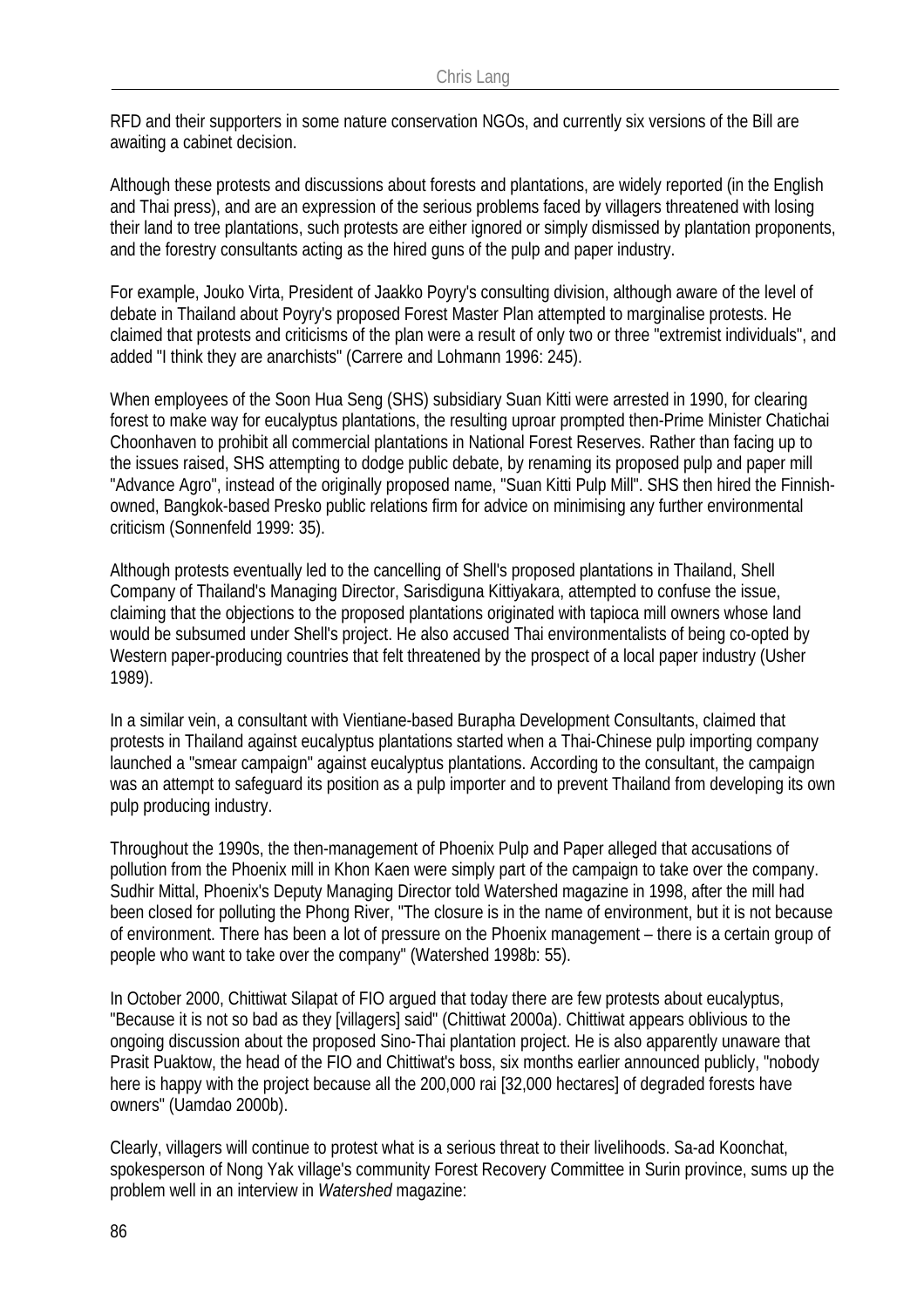"We began to protest when we realised that a eucalyptus plantation is not a forest. Before, the natural forest was very important for us. We gathered mushrooms, bamboo shoots, insects and herbs for food. There was water, and there were animals and birds. The forest was cool and peaceful. Eucalyptus plantations gave us no benefits, there was nothing to eat. . . .

"For fifteen years, we lived with the eucalyptus, protesting against it. We went to the subdistrict council, to the district chief, to the provincial government, and then to Bangkok. We told them the problems. They said they understood the problems, but couldn't see a solution. They said they would solve the problems, then they did nothing. For 15 years we had this problem. I wondered, were they stupid? They could not see simple solutions.

"Most of the officials have never been in a forest, so they don't know the important benefits of a forest. They have never seen a eucalyptus plantation and don't understand the problems. They only know it makes paper and money. If there's no forest, we can't live" (Watershed 1998a: 35).

# **REFERENCES**

AA (www 1) Advance Agro Overview. Web-site: http://www.advanceagro.com/company/ataglance.html Accessed 8 July 2000.

AA (www 2) Advance Agro Shareholders and Lenders. Web-site: http://www.advanceagro.com/company/shareholders.html accessed 8 July 2000.

AA (www 3) Advance Agro web-site: http://www.advanceagro.com accessed 8 July 2000.

AA (www 4) Advance Agro Lenders. Advance Agro web-site: http://www.advanceagro.com/company/lenders.html accessed 8 July 2000.

Achara Pongvutitham (1998) Chinese stake sought in \$2 bn pulp/paper plan. The Nation. 17 April 1998.

Achara Ashyagachat (1999) Conflicts of interest cloud visit. Bangkok Post. 1 September 1999.

Achara Pongvutitham (2000) Virabongsa to take helm of troubled Siam Rath Co. The Nation. 2 November 2000.

ADB (1988) Technical Assistance to the Kingdom of Thailand for the Private Tree Farms Development Study. Manila: Asian Development Bank. August 1988.

APEC (www 1) Members of the APEC Business Advisory Council. Web-site: http://apecsec.org.sg/Appendix6.html accessed 18 November 2000.

Apichai Puntasen, Somboon Siriprachai and Chaiyuth Punyasavatsut (1990) Political Economy of Eucalyptus: A case of Business Cooperation by the Thai Government and its Bureaucracy. Paper presented at the conference: "The Political Economy of the Environment in Asia" organised by the Journal of Contemporary Asia. 11-13 October 1990, Simon Frazer University, Vancouver.

Bardacke, T. (1997) News: World Trade: Thais license 28 insurance companies. Financial Times. 26 March 1997.

Barnes, W. (1996) International Company News: Siam Pulp and Paper buys 30% of Indonesian venture. Financial Times. 4 January 1996.

Barnes, W. (1998a) Companies and Finance: Asia-Pacific: Record deficit at Siam Cement. Financial Times. 26 February 1998.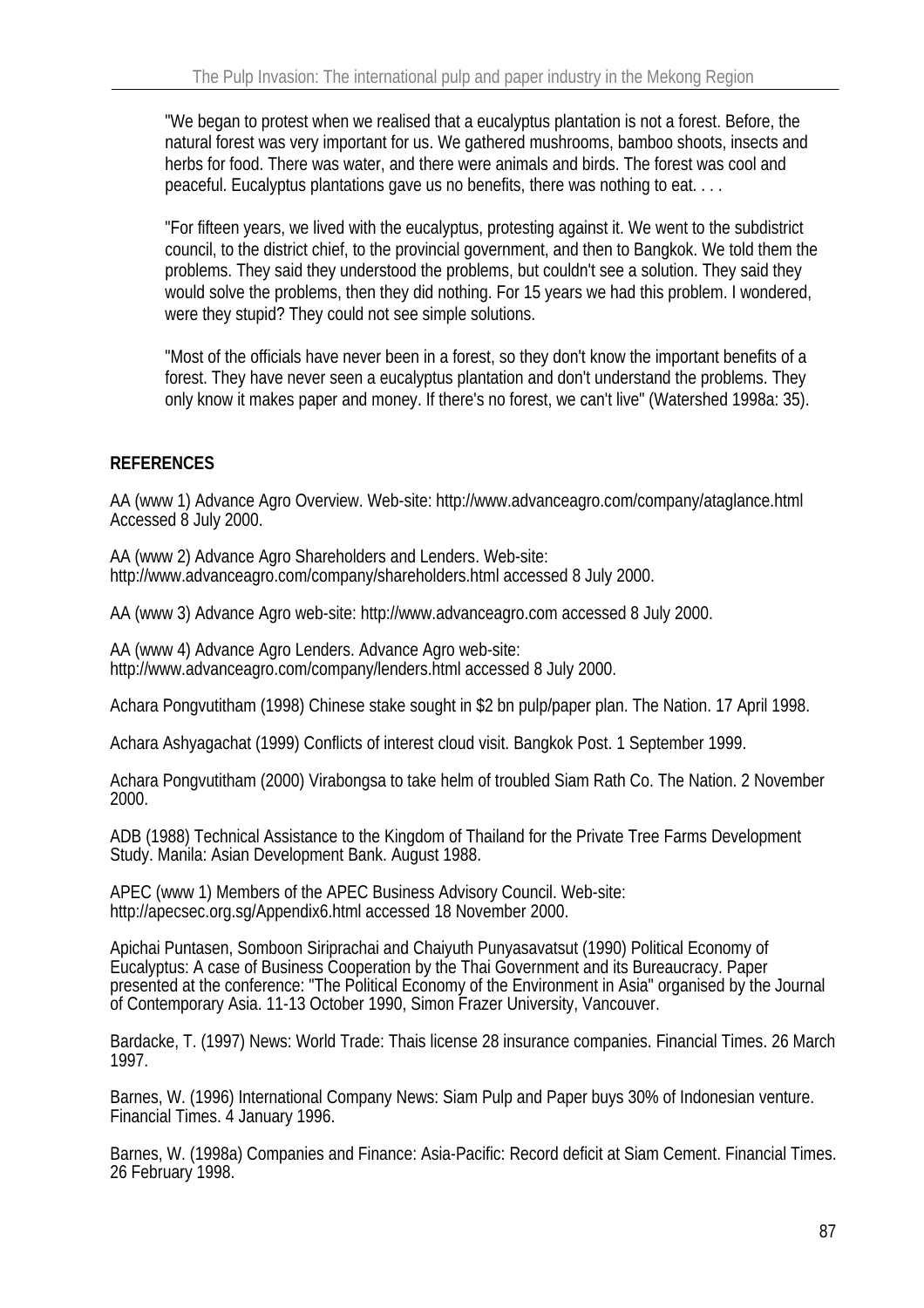Barnes, W. (1998b) Companies and Finance: Asia-Pacific: Siam Cement restructures to focus on core units. Financial Times. 2 October 1998.

Barnes, W. (1999) Companies and Finance: International: Siam to sell glass venture for US\$16m. Financial Times. 28 October 1999.

Bennett, R. (1999a) National News: Privatisation of overseas aid agency delayed. Financial Times. 30 March 1999

Bennett, R. (1999b) MPs concerned by sell-off plan. Financial Times. 16 April 1999.

Bennett, R. (1999c) Chief of overseas aid agency to quit ahead of privatisation. Financial Times. 21 May 1999.

Bhanravee Tansubhapol and Yuwadee Tunyasiri (1999) Importance of sincerity, dignity stressed. Bangkok Post. 3 September 1999.

BILT (www 1) Thapar Heritage. Ballarpur Industries Ltd. web-site: http://www.biltpaper.com/about.html accessed 25 June 2001.

bitonline (www 1) Stora Enso to acquire Consolidated Papers for EUR 4.9 billion. Press release. Web-site: http://www.bit.se/bitonline/2000/02/22/20000222BIT00040/02220004.htm accessed 12 February 2001.

Brown, C. (2000) The Global Outlook for Future Wood Supply from Forest Plantations. Global Forest Products Outlook Study Working Paper No. GFPOS/WP/03. Rome: Food and Agriculture Organisation of the United Nations.

Brown-Humes, C. (1995a) International Company News: Finvest and Poyry agree to takeover. Financial Times. 8 March 1995.

Brown-Humes, C. (1999b) Faith in the family begins to fade: The main investment vehicle of Sweden's Wallenberg dynasty is under pressure from its shareholders. Financial Times. 15 December 1999.

Burt, T. (1997) Survey - World Pulp & Paper: The European Industry: Strategies are redefined. Financial Times. 8 December 1997.

Burt, T. (1998a) Survey - Mergers and Aquisitions: Sweden: Too hot too handle. Financial Times. 26 June 1998.

Burt, T. (1998b) Inside track: A long-term steward: Interview Marcus Wallenberg, Investor. Financial Times. 21 September 1998.

Burt, T. (1998c) Companies and Finance: Europe: Enso buys into Advance Agro. Financial Times. 29 September 1998.

Burt, T. (1999a) Companies & Finance: Europe: Mixed demand and low prices hit Stora Enso. Financial Times. 12 May 1999.

Burt, T. (1999b) Companies & Finance: Europe: Empire struggles to strike back. Financial Times. 16 April 1999.

Busrin Treerapongpichit and Srisamorn Phoosuphanusorn (2000) Pulp and Paper: Two Top Producers Plan For Expansion. Bangkok Post, 10 June 2000.

BWC (1999) AMCOR Ltd Corporate Profile Overview May 1997 - February 1999. Boycott Woodchipping Campaign. Web-site: http://www.green.net.au/boycott/amcor-cp97-99.html accessed 8 July 2000.

Carnegy, H. (1995) International Company News: Details of Finnish paper merger announced. Financial Times. 4 July 1995.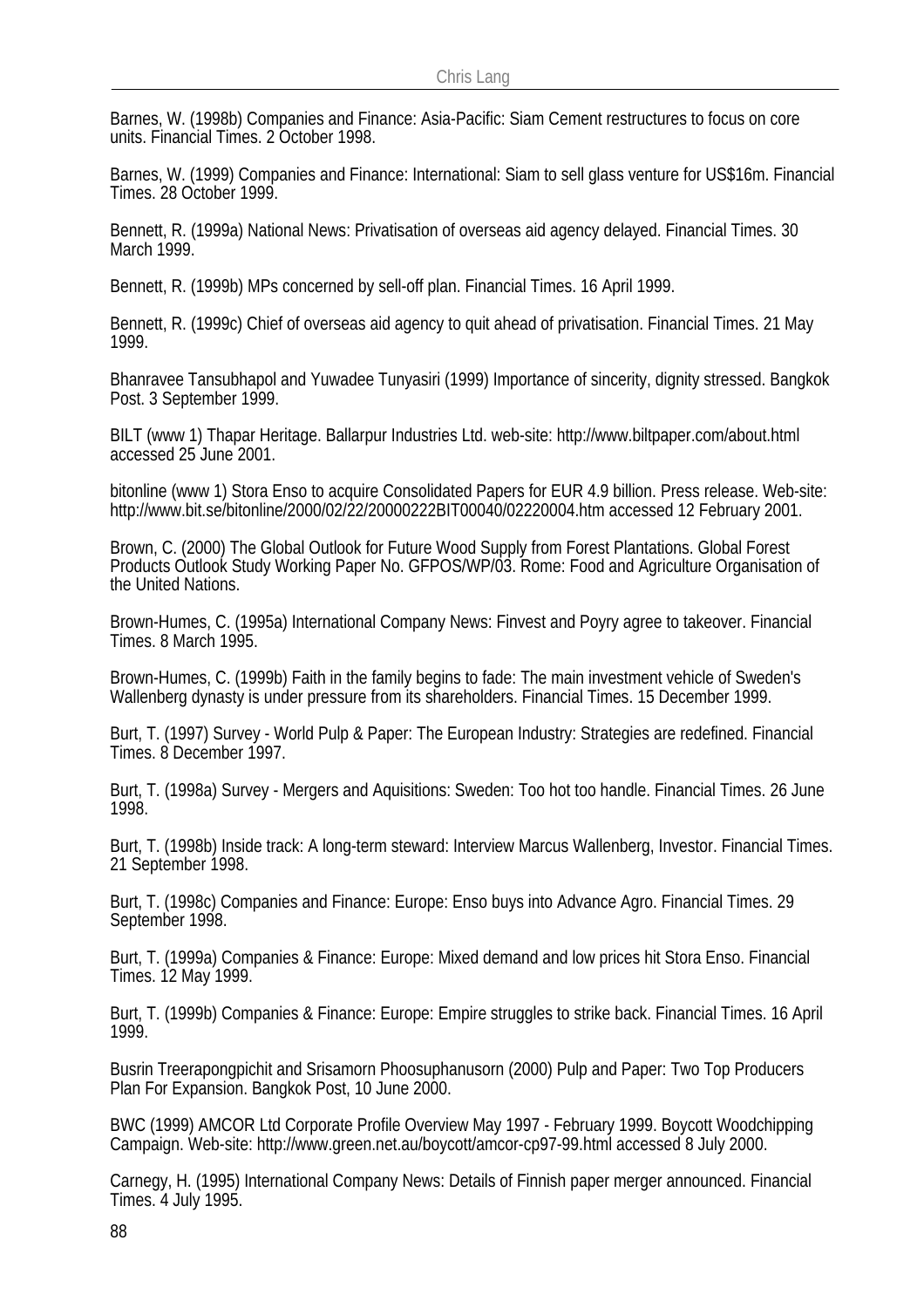Carrere, R. and L. Lohmann (1996) Pulping the South. Industrial Tree Plantations and the World Paper Economy. London and New Jersey: Zed Books and World Rainforest Movement.

Casson, A. (1997) The controversy surrounding eucalypts in social forestry programs of Asia. Resource Management in Asia-Pacific Working Paper No. 3. Canberra: Australian National University.

Caswell, N. and J. Kibazo (1995) People: Leslie to chair NCM Credit. Financial Times. 6 July 1995.

CDC (1994) Report and Accounts 1993. London: CDC.

CDC (www 1) CDC Capital Partners. CDC Group web-site: http://www.cdcgroup.com/ accessed 12 March 2001.

CDC (no date a) How we do business. A statement of our business principles and policies. London: CDC Group.

CDC (no date b) Details of subsidiaries and associates. London: CDC Group.

Chang, K. (1991) Thailand takes wing. Paper Asia. October 1993.

Chang Noi (2000) Message to the deaf and the dumb. The Nation. 8 August 2000.

Chatrudee Theparat (2000) Surplus likely for 10 years. Bangkok Post. 18 December 2000.

Chittiwat Silapat (2000a) Interview with Noel Rajesh (TERRA) and Chris Lang. 12 October 2000.

Chittiwat Silapat (2000b) Re: FIO, ITTO and carbon forestry. E-mail to Chris Lang. 20 December 2000.

Cholada Ingsrisawang (2000a) Soon Hua Seng chief to face suit. Bangkok Post. 21 August 2000.

Cholada Ingsrisawang (2000b) Deadline set for Advance Agro's plan. Bangkok Post. 21 November 2000.

Cholada Ingsrisawang and Darana Chudrasri (2000) Pressure rises on Soon Hua Seng, Creditors angered by firms refusal to pay. Bangkok Post. 3 May 2000.

Competition Commission (www 1) Summary of Commonwealth Development Corporation: A resport on the efficiency and costs of, and the service provided by, the Commonwealth Development Corporation. UK Government Competition Commission web-site: http://www.competition-commission.gov.uk/320.htm accessed 12 March 2001.

CPPA (1998) The CPPA Weekly News. News Summary - Week ending December 30, 1998. Canadian Pulp and Paper Association. Web-site: http://www.open.doors.cppa.ca/english/w-news/new81230.htm accessed 2 February 2001.

CPPA (1999) The CPPA Weekly News. News Summary - Week ending February 5, 1999. Canadian Pulp and Paper Association. Web-site: http://www.open.doors.cppa.ca/english/w-news/new90205.htm accessed 2 February 2001.

Davison, G. (1998) The Government of Thailand comes out of the closet. Web-site: http://www.eodc.lu/thaigovt.htm accessed 7 July 2000.

EDC (1992) Vancouver Firm Exports to Thailand. News Release 20 August 1992. Export Development Corporation, Canada.

EODC (www 1) Phoenix Pulp & Paper Plc. A brief history. European Overseas Development Corporation web-site: http://www.eodc.lu/pppc.html accessed 7 July 2000.

FAO (1998) FAO Advisory Committee on Paper and Wood Products. 39th Session Proceedings. State of the Industry: Thailand. Rome: Food and Agriculture Organisation of the United Nations. 23-24 April 1998.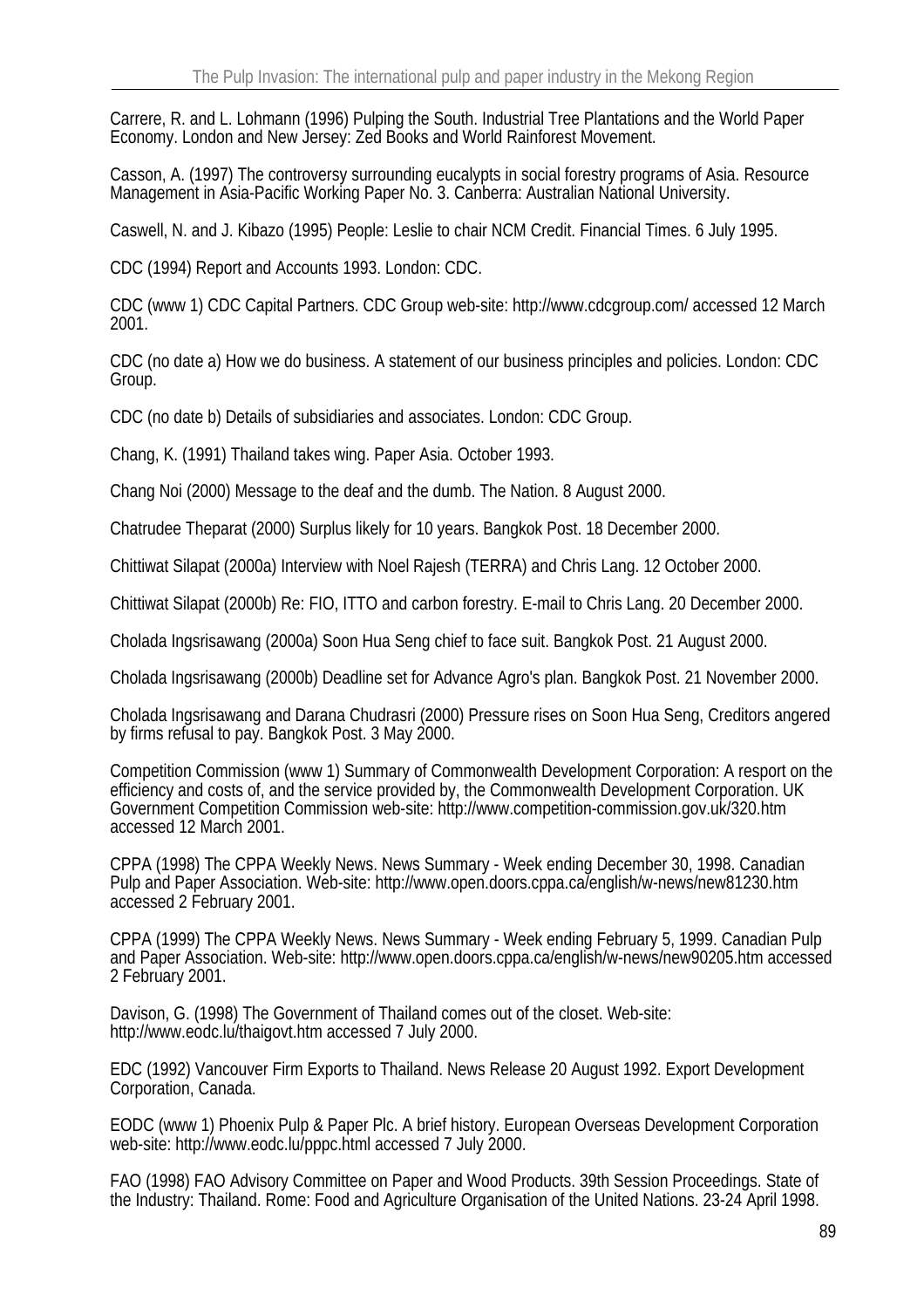FAO (www 1) Thailand: Plantation areas 2000. Rome: Food and Agriculture Organisation of the United Nations. Web-site: http://www.fao.org/forestry/fo/country/index.jsp?lang\_id=1&geo\_id=41 accessed 7 February 2001.

FIO (1993) Proposal to requestion Support from BITS for Organizational Development of Forest Industry Organization of Thailand. Bangkok: Forest Industry Organisation.

FIO (1997) Organizational Development Process Final Phase ("Strengthening the implementation of the new role"). A proposal for continued support by Sida. Bangkok: Forest Industry Organisation.

FNL (www 1) In 1996, Finnish ENSO joins the logging moratorium in Karelian old-growth forests. Finnish Nature League web-site: http://www.luontoliitto.fi/forest/russia/pjaozback.html accessed 14 February 2001.

Forsyth, T. (2001) Deforestation in Thailand: The Battle in Politics and Science. In Vajpeyi (2001).

FT (1999) Companies & Finance: International: Warm welcome for Volvo's local solution. Financial Times. 7 August 1999.

George, N. (1999) Survey – World Paper and Pulp: Market welcomes greater focus and global ambitions: Profile: Stora Enso. Financial Times. 8 December 1999.

van Ginneken, P. (1991) Not seeing the people for the trees? Report prepared for NOVIB. Amsterdam: AIDEnvironment.

Gooding, K. (1995) People: Ashanti adds two to board. Financial Times. 24 August 1995.

Guthrie, G. (2001) AusAID and forestry. E-mail to Chris Lang. 9 February 2001.

Hagstrom, K. (2001) Re: Sustainable Forest Plantation Management, Thailand. E-mail to Chris Lang. 7 June 2001.

Halligan, L. (1998) Commonwealth aid group may be offered tax deal. Financial Times. 8 July 1998.

Harding, J., C. Brown-Humes and B. Simon (1995) Deals paper the world: FT writers examine the forces driving the wave of mergers in the forestry products industry. Financial Times. 15 September 1995.

Hayward, J. (2001) Re: FIO certification? E-mail to Chris Lang. 12 June 2001.

HMSO (1999) Explanatory Notes to Commonwealth Development Corporation Act 1999 Chapter 20. Prepared 12 August 1999, by the Department for International Development. Her Majesty's Stationery Office web-site: http://www.hmso.gov.uk/acts/en/1999en20.htm accessed 12 March 2001.

Hobbs, R. (1998) Thai office paper. E-mail to TERRA 27 May 1998 from Environment Victoria, Melbourne.

Holman, M. (1998) International: Profits fall at UK development body. Financial Times. 3 April 1998.

Hu, H. (1999) Interview to Mr Jukka Harmala, CEO of Stora Enso. Web-site: http://www.fcbs.fi/publication/f&p99/enso.htm accessed 9 February 2001.

IFC (2000) Annual Report - Investment Portfolio 1999. Washington: International Finance Corporation.

Jaakko Poyry (no date) Experience in Asia Pacific. Jaakko Poyry International.

JICA (no date a) Glimpse of The Reforestation and Extension Project in the Northeast of Thailand (REX). Tokyo: Japan International Cooperation Agency.

JICA (no date b) For our green earth. Tokyo: Japan International Cooperation Agency.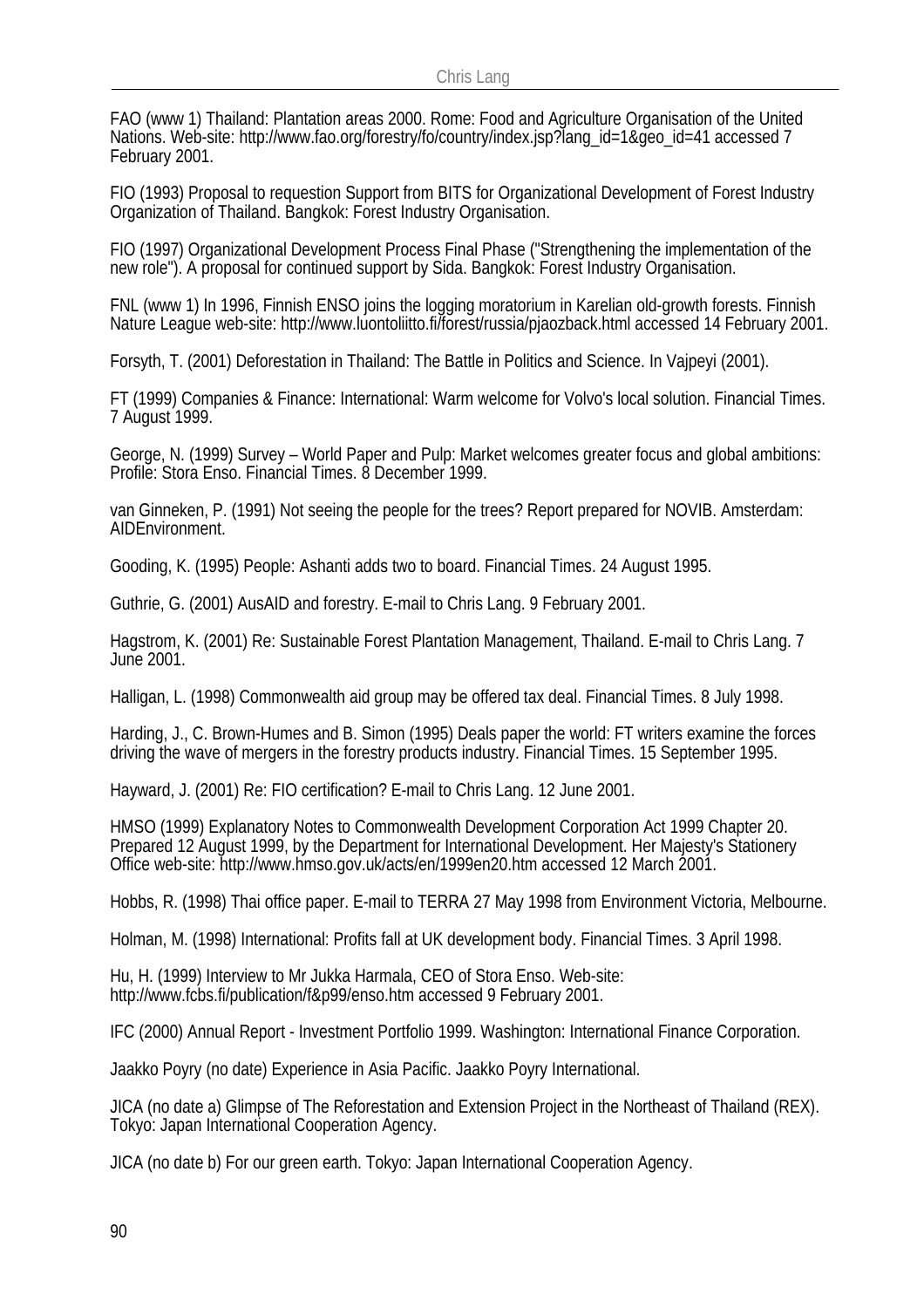Jirajaree Chaimusik (1998) Finnish Enso buys a 19.9% holding in Advance Agro. Bangkok Post 30 June 1998.

Jirawan Yookasem, Laothai Ninnuan and Supa Yaimuang (1995) Case Study: Some long-term effects of the Weeping Prairie Project on over 450 hectares of communal lands in Phanomphrai district and over 75 hectares of communal lands in Kampaeng and Dong Khrang Yai subdistricts, Kaset Wisai district, Roi Et province. Prepared for the seminar "Community Rights in Environmental Protection: The Case of the Paper Pulp Industry", held at Chulalongkorn University, Bangkok, 27 April 1995. Translated by Larry Lohmann.

Jonsson, T. (2001a) RE: FIO project in Thailand. E-mail to Chris Lang. 28 March 2001.

Jonsson, T. (2001b) RE: Sustainable Forest Plantation Management, Thailand. E-mail to Chris Lang. 19 May 2001.

Kamol Sukin (2000) Chachoengsao villagers reject eucalyptus plantation project. The Nation. 8 February 2000.

Kamol Sukin (2001) Thailand to wait and see on emission controls. The Nation. 18 March 2001.

Klefbom, E. and R. Olsson (no date) Mistakes in Eco-Labelled Forestry. Sveriges Natur. Swedish Society for Nature Conservation.

Kulcharee Tansubhapol (1997) Prachak honoured for conservation efforts. Bangkok Post. 5 October 1997.

Laitalainen, R. (1992) Letter to Witoon Permpongsacharoen, Project for Ecological Recovery, Bangkok. Cited in Carrere, R. and L. Lohmann (1996) page 234.

Lang, C. (1996) Reforestation in Vietnam in the context of the globalization of the pulp and paper industry. MSc thesis, Oxford University.

Lang, C., N. Hildyard, K. Geary and M. Grainger (2000) Dams Incorporated: The Record of Twelve European Dam Building Companies. Stockholm: Swedish Society for Nature Conservation.

Lang, C. and O. Pye (2000) Blinded by Science: The invention of scientific forestry and its influence in the Mekong Region. Watershed. Vol. 6, No. 2, November 2000 - February 2001: 25-34.

Lao Embassy (1997) Forest Plantation in Khammouane and Bolikhamxay. News Bulletin. Embassy of the Lao PDR, Washington, May - June 1997. Web-site: http://www.laoembassy.com/news/mayjune97.html#forest accessed 22 December 2000.

Lehmer, A. (1997) Don't Be Bamboozled by New Bamboo-based Papers. Earth Island Journal. Fall issue 1997.

Lehmer, A. (1998) Bamboo Paper: Not Forest-Friendly. Earth Island Journal. Summer issue 1998.

Lohmann, L. (1990) Commercial Tree Plantations in Thailand: Deforestation by Any Other Name, The Ecologist, Vol. 20, No. 1, January/February 1990.

Lohmann, L. (1991) Peasants, Plantations and Pulp: The Politics of Eucalyptus in Thailand. Bulletin of Concerned Asian Scholars. Vol. 23, No. 4: 3-17.

Lounella, A. (2001) Re: Stora Enso in Indonesia. E-mail to Chris Lang. 8 March 2001.

Luce, E. (1997) International Capital Markets: CDC's Asia fund raises Dollars 120m. Financial Times. 25 November 1997.

Luce, E. and T. Bardacke (1997) International Capital Markets: Sterling debut for property developer. Financial Times. 11 November 1997.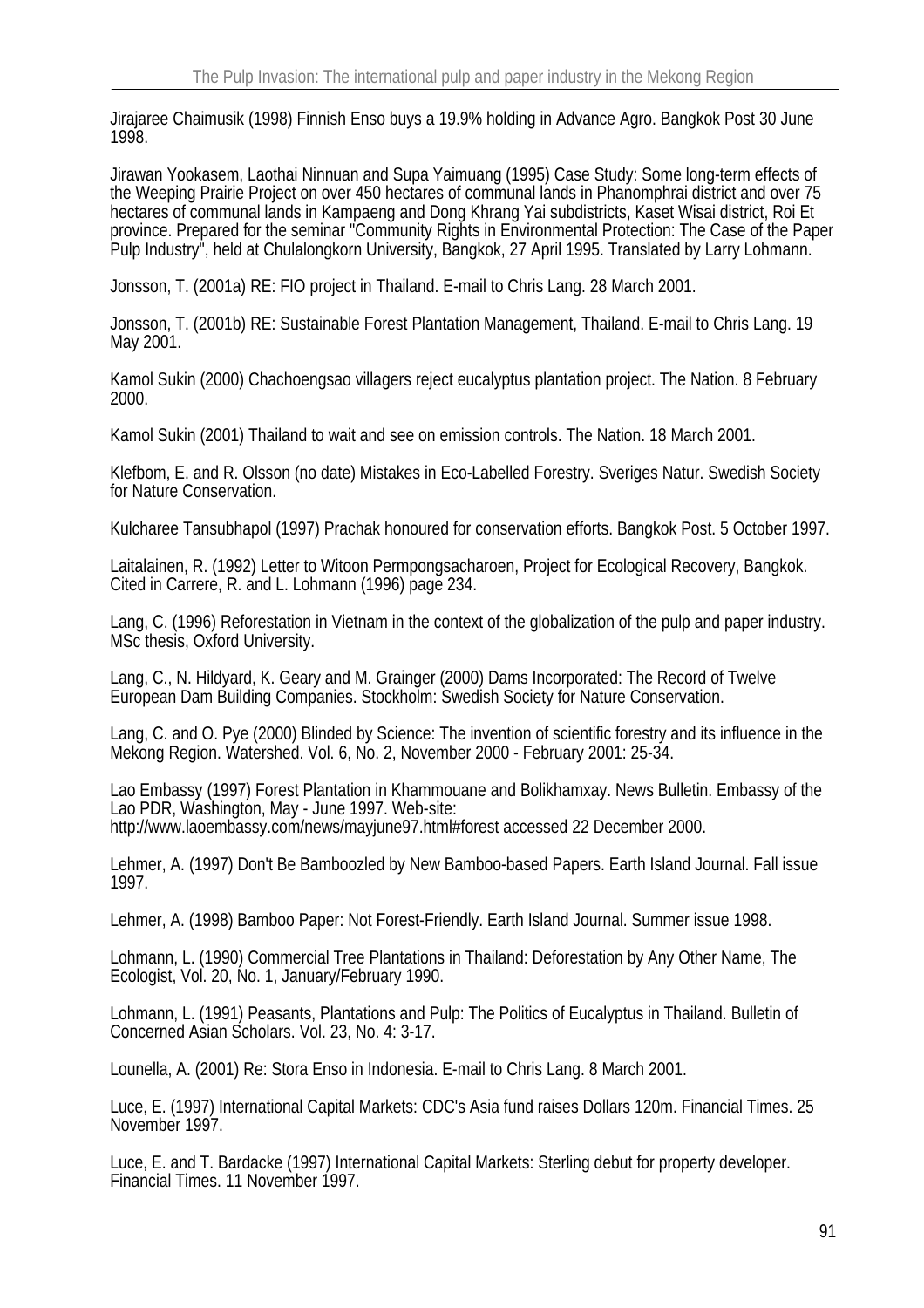Malee Traisawasdichai (1992) Eucalypt firm claims support by farmers. The Nation. 26 August 1992.

Mallet, V. (1992) Thai group invests Dollars 1bn in China. Financial Times. 7 November 1992.

Mallet, V. (1994) International Capital Markets: Thai group seeks to raise Dollars 80m in IPO. Financial Times. 23 November 1994.

Mayer, J. (1996) Industrial Plantation Development in Indonesia. a critical view with reference to the PT Finnantara Intiga project in Sanggau and Sintang, West Kalimantan. Prepared for the seminar: Finland and the Forests of the World 3: Social and Environmental Impacts of Industrial Forestry in Asia. Helsinki, 30-31 October 1996.

McIvor, G. (1998) Inside Track: Big is beautiful but not automatically: Interview Jukka Harmala, Enso Chief Executive. Financial Times. 18 June 1998.

Montri Chantawong (2000a) Thai-Chinese Eucalyptus Plantations; Another Step for Forest Privatization in Thailand. Bangkok: Project for Ecological Recovery.

Montri Chantawong (2000b) Chronology of the Sino-Thai Joint Investment on Eucalyptus Plantations and Pulp and Paper Industry. Bangkok: Project for Ecological Recovery.

Nareerat Wiriyapong (2001) Phonix buy 'will aid plan to divest'. The Nation. 20 February 2001.

Northern Farmers Network, Assembly of Thai Indigenous / Tribal Peoples and Assembly of the Poor (1999) Trend toward Unconstitutional Use of Force and Threats against Peaceful, Legal Demonstrators in Thailand. E-mail from NFN, ATI/TP and AOP, Chiang Mai.

Onnucha Hutasingh (1999a) Pulp fiction make govt willingly blind to reality on the ground. Bangkok Post. 6 September 1999.

Onnucha Hutasingh (1999b) Eucalyptus a bad experience for farmers. Bangkok Post. 6 September 1999.

Oranan Paweewun (2001) Warning on Phoenix upswing. The Nation. 3 February 2001.

Palme, G. (2000) Vision for the World's Forests. Presentation at WWF "Millenium Forests For Life" conference and trade fair. Web-site: http://www.environmenttimes.co.uk/news%20sum2k2.html accessed 28 May 2001.

Paper Company (www 1) The Paper Company. Web-site: http://www.thepapercompany.com.au/environment/ accessed 8 July 2000.

Paperhall (www 1) Jaako Poyry 1995 Inductee - Founder. Web-site: http://www.paperhall.org/inductees/bios/95/poyry.html accessed 3 May 2001.

Paperloop (2000) Country Spotlight: Thailand. Economic growth fuels rise in demand. Web-site: http://www.paperloop.com/newsinfo/regional/asia\_australasia/thailand\_spotlight.shtml accessed 12 January 2001.

Paperloop (2001) APP in core asset sale talks with Stora Enso and Oji Paper. Web-site: http://www.paperloop.com/ accessed 12 January 2001.

Pasuk Phongpaichit and C. Baker (2000) Thailand's Crisis. Bangkok: Silkworm Books.

Pearmsak Makarabhirom and Haruyuki Mochida (1999) A study on Contract Tree Farming in Thailand. Bulletin of Tsukuba University Forests No. 15, March 1999.

Peel, M. (2001) When contracts fall foul of the local culture, Financial Times, 30 July 2001.

Pennapa Hongthong (1999) Land found for China Eucalyptus plan. The Nation. 8 September 1999.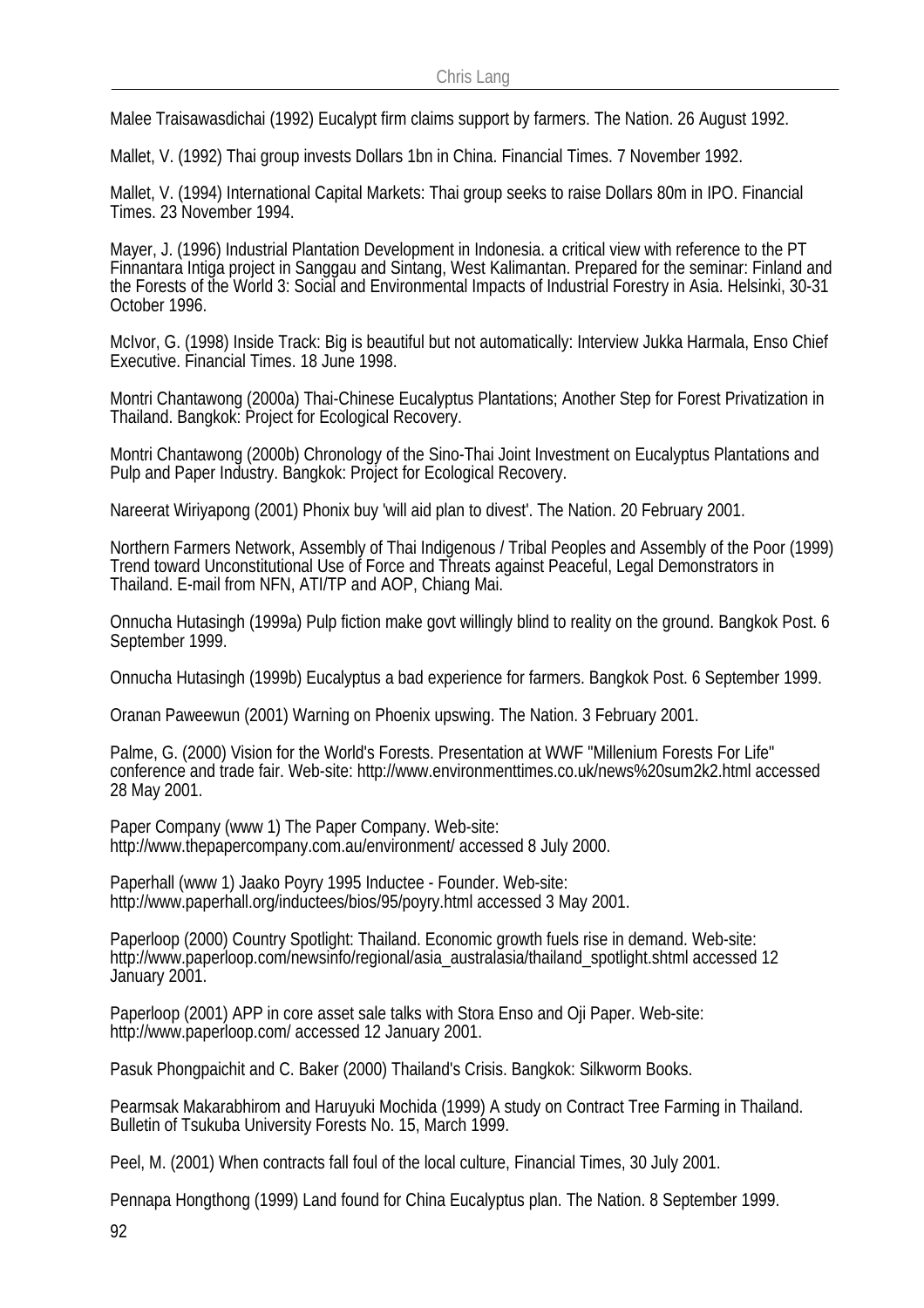PER (1996) Thai Villagers Continue Protests Against Eucalyptus in Roi Et Provincial Office. Press Release no. 2. Bangkok: Project for Ecological Recovery. 17 February 1996.

Phoenix (no date a) The World's ONLY Non-Wood Market Pulp Manufacturer Certified ISO 9002. Publicity brochure, published by the Nation. Phoenix Pulp and Paper Company.

Phoenix (no date b) Phoenix Pulp and Paper Public Company Limited. Publicity brochure, published by the Bangkok Post. Phoenix Pulp and Paper Company.

Pichaya Changsorn (1993) Siam Pulp to shelve Laos project. The Nation. 22 July 1993.

Piyanart Srivalo and Marisa Chimprabha (1999) Compromise needed over plot request. The Nation. 4 September 1999.

Ploenpote Atthakor (2001a) After seven years, plans to replant land in limbo. Bangkok Post. 29 April 2001.

Ploenpote Atthakor (2001b) Plant suggested to supply China with pulp products. Bangkok Post. 22 May 2001.

Pornpana Kuaycharoen, and Rajesh, N. (1995) Thailand's Pulp and Paper Industry: An Overview. Bangkok: Project for Ecological Recovery. March.

PPI (1993) Assi, Doman and Ncb to form one giant. Pulp and Paper International. December 1993. Website: http://www.paperloop.com/db\_area/archive/ppi\_mag/1993/9312/93120112.htm accessed 28 May 2001.

PPI (1999) Annual Review 1997-98 The World's Pulp, Paper and Board Industry. Pulp and Paper International Online edition July 1999. Web-site: http://www.paperloop.com/db\_area/archive/ppi\_mag/1999/9907/ppi6.htm accessed 12 January 2001.

pponline (1999) Thailand: Thai firms aim for the export market. Pulp and Paper International, July 1999. Web-site http:www.paperloop.com/db\_area/archive/ppi\_mag/1999/9907/5thai.htm accessed 12 January 2001.

Puntasen, J. (1998) Norwegian firm to buy stake in Shin Ho. The Nation. 27 March 1998.

Pye, O. (1997) Khor-Jor-Kor. Unpublished manuscript. January 1997.

Pye, O. (forthcoming) PhD thesis, University of Freiburg.

Rajesh, N. (1995) Jaakko Poyry: Master Plans to Finnish the Forests. Watershed. Vol. 1 No. 1, July 1995: 30-37.

Rajesh, N. (2001) Re: Stora Enso meeting. E-mail to Chris Lang 25 March 2001.

Ratchapol Laovanitch (1992) Kitti turns to China for joint afforestation project. Bangkok Post. 10 November 1992.

Reuters (1999) Thailand's Phoenix Pulp Says Mill Shut Indefinitely. Reuters. 15 June 1999.

Reuters (2000) Companies and Finance: Asia-Pacific: Siam Cement to issue up to Dollars 1.3bn domestic bonds. Financial Times. 27 January 2000.

Reuters (2001) Bondholders seek clarity in APP fog. Web-site: http://www.paperloop.com accessed 12 February 2001.

Reuters (2002a) Thailand's Siam Pulp & Paper buys another 20% of Phoenix, Reuters, 3 January 2002, web-site: http://www.pponline.com/inside/stories/wk12\_31\_2001/r16.shtml accessed 11 January 2002.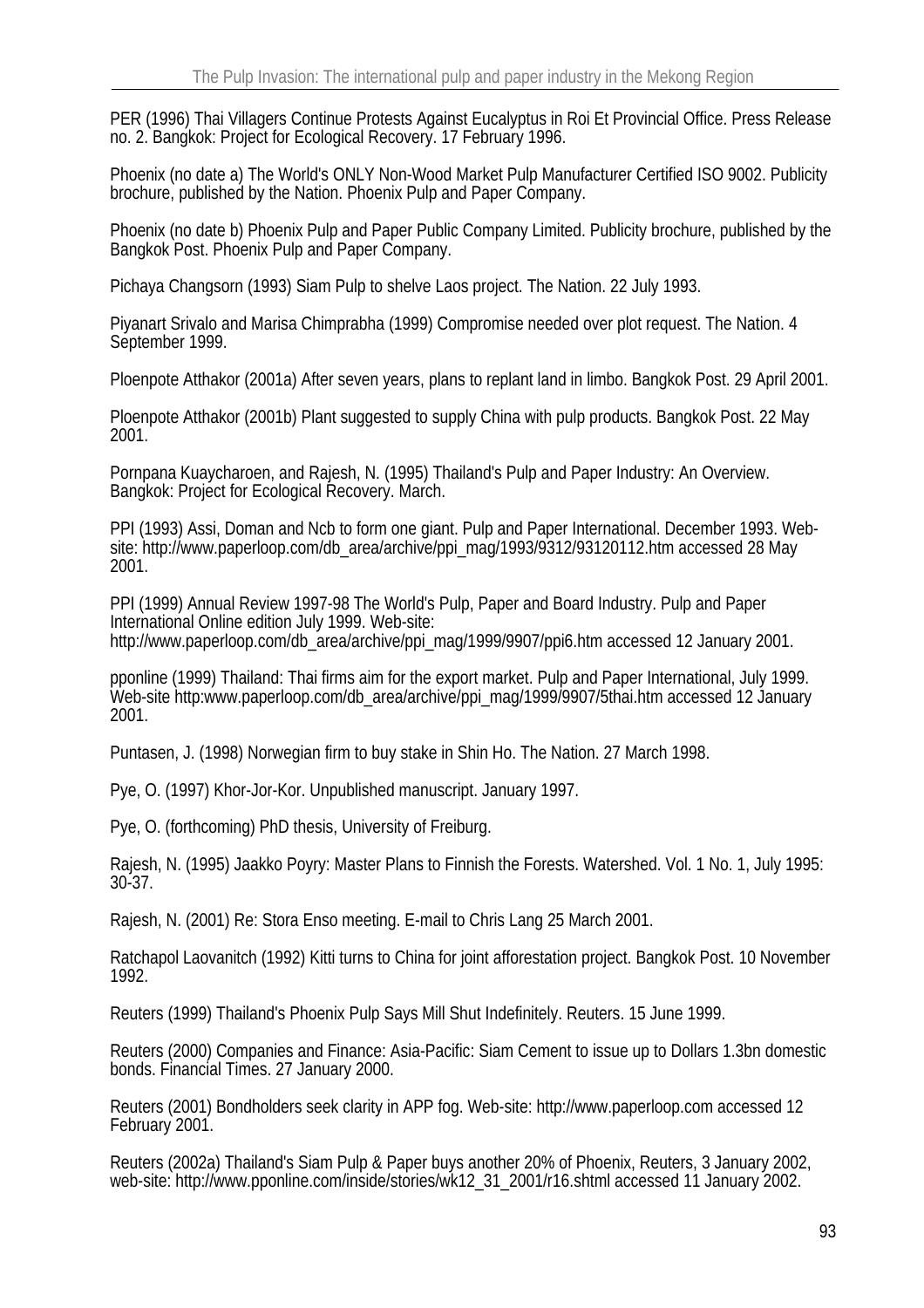Reuters (2002b) Siam Pulp and Paper takes over Phoenix, Reuters, 4 January 2002, web-site: http://www.pponline.com/inside/stories/wk12\_31\_2001/r36.shtml accessed 11 January 2002.

Round, P. (2000) Thailand-China Eucalyptus Pact spells danger for lowland birds. Bird Conservation Society of Thailand, March - April 2000. Web-site: http://worldtwitch.virtualave.net/2000\_thailand\_bird\_reports.htm accessed 8 July 2000.

Ryan, R. (2001) A toe-hold in Thailand, Pulp and Paper Asia Magazine, web-site: http://www.paperloop.com/dynamicFrames/dynamic\_tech.fhtml?/db\_area/archive/ppa\_mag/2001/0109/ppa 2.htm accessed 14 August 2001.

Saragosa, M. (1997) Companies and Finance: Asia-Pacific: Indonesian groups drop pulp mill plans. Financial Times. 20 June 1997.

Sasithorn Ongdee (1999) Thapar's Indian experience may help PPPC. The Nation. 22 June 1999.

SCC Natura (www 1) SCC Natura web-site: http://www.natura.scc.se/ accessed 18 May 2001.

Sharma, D. (2000) Ballarpur share increase gives control over Phoenix. Business News. Web-site: http://www.ethailand.com/archives/01-Jan-2000/280100/280100\_Business06.html accessed 7 July 2000.

Shell/WWF (1993) Guidelines, Tree Plantation Review, Shell/WWF, Godalming.

Soloman, P. (1998) Commodities and Agriculture: Equatorial regions to meet demand: Timber CDC Sees Shift in Production. Financial Times. 17 December 1998.

Sonnenfeld, D. (1998a) From Brown to Green? Late Industrialization, Social Conflict, and Adoption of Environmental Technologies in Thailand's Pulp Industry. Organization and Environment, Vol. 11 No. 1, March 1998: 59-87.

Sonnenfeld, D. (1998b) Logging v Recycling: Problems in the Industrial Ecology of Pulp Manufacturing in South-East Asia. Greener Management International 22, Summer 1998: 108-122)

Sonnenfeld, D. (1999) Vikings and Tigers: Finland, Sweden, and adoption of environmental technologies in Southeast Asia's pulp and paper industries. Journal of World-Systems Research, Vol. 5, No. 1, Spring 1999. Web-site: http://csf.colorado.edu/wsystems/jwsr.html accessed 7 July 2000.

Srisamorn Phoosuphanusorn (2000) AA expects election to stimulate sales. Bangkok Post. 25 October 2000.

Stora Enso (www 1) We take the lead. Stora Enso web-site: http://www.storaenso.com/content/index.asp?id=37&top=37 accessed 9 February 2001.

Stora Enso (www 2) Stora's History. Stora Enso web-site: http://www.storaenso.com/content/index.asp?id=279&show\_sub=true&top=37 accessed 9 February 2001.

Stora Enso (www 3) StoraEnso Forest Consulting. Stora Enso web-site www.storaenso.com/forestconsulting accessed 9 February 2001.

Suda Kanjanawanawan (1989) Eucalyptus protest going straight to the top. The Nation. 30 March 1989.

Suphaphan Plengmaneepun (1994) Forest organisation seeks revenue sources. Bangkok Post. 10 May 1994.

Suphatra Bhumiprabhas (2000) Mass protest unites 10,000 against Chuan administration. The Nation. 30 July 2000.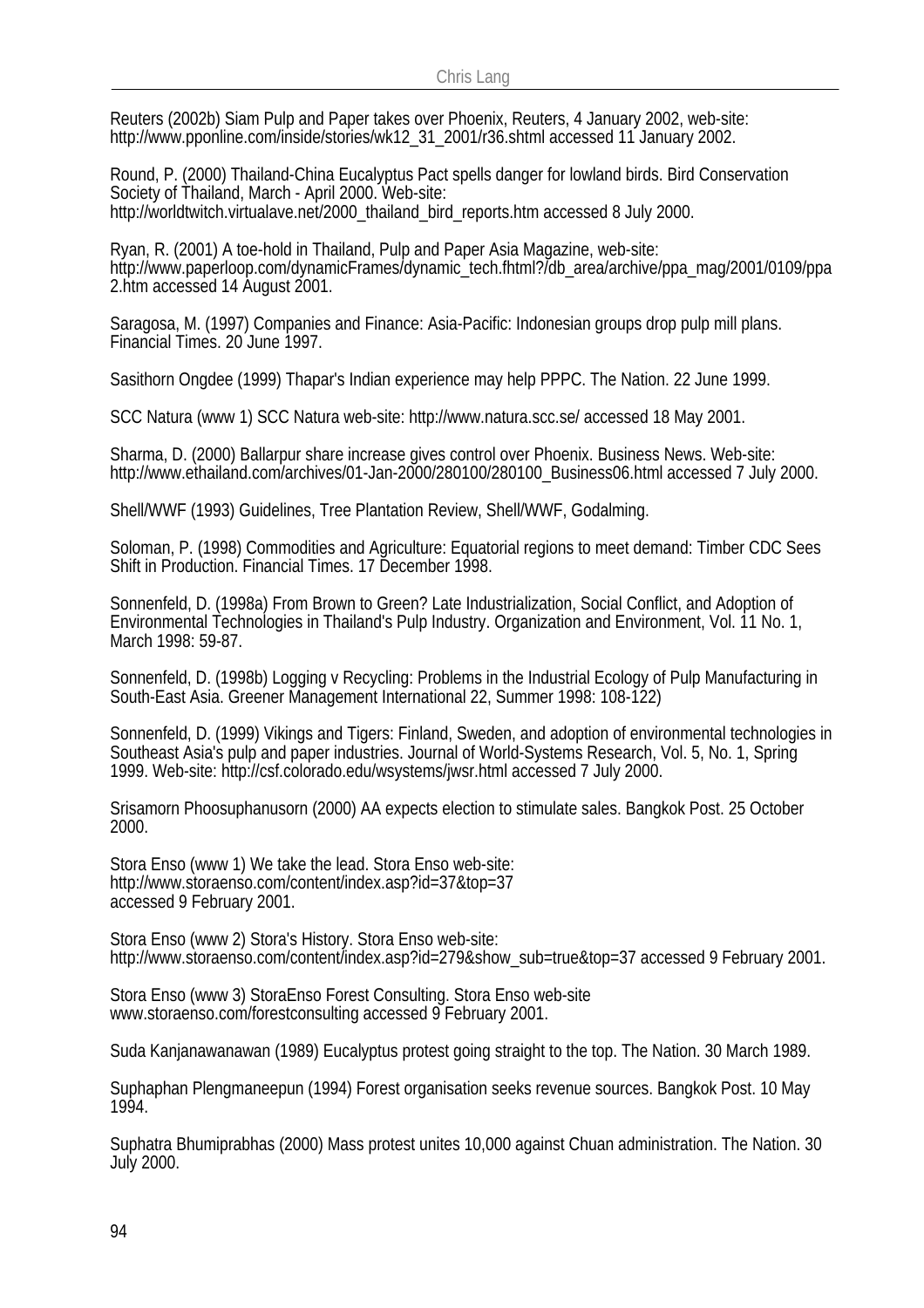Taiga-News (1999) Stora-Enso environmental policy? Taiga-News no. 27, May 1999. Web-site http://www.snf.se/TRN/TaigaNews/News27/stonso.html accessed 17 July 2000.

TDRI and TEI (1993) Preparation of a National Strategy on Global Climate Change: Thailand. Bangkok: Thailand Development Research Institute adn Thailand Environment Institute.

T-FCC (www 1) Introduction to the Chamber. Thai-Finnish Chamber of Commerce. Web-site http://www.thaifin.or.th/chamber.htm accessed 28 March 2001.

Towie, M. (1998) Pulp Friction. CFO Asia web-site: http://www.cfoasia.com/archives/9812-26.htm accessed 7 July 2000.

TRN (2000) Karelian old-growth moratorium threatened! Taiga Rescue Network, 19 June 2000. Web-site: http://forests.org/archive/europe/kareoldg.htm accessed 9 February 2001.

Tunya Sukpanich (2000) Withering on the bough. Bangkok Post. 9 January 2000.

Uamdao Noikron (1999a) Plodprasop accused of playing soldiers. Bangkok Post. 15 May 1999.

Uamdao Noikorn (1999b) Thai Ag Minister fears proposed eucalyptus plantations are environmental hazard. Bangkok Post. 28 August 1999.

Uamdao Noikorn (1999c) Pressure groups up in arms against eucalyptus scheme. Bangkok Post. 22 September 1999.

Uamdao Noikorn (2000a) China Accepts Conditions. Bangkok Post. 10 January 2000.

Uamdao Noikorn (2000b) Farmers despair as eucalyptus debate boils. Bangkok Post. 17 April 2000.

Uamdao Noikorn and Ploenpote Atthakor (2000) Tension high after threat of eviction. Bangkok Post. 11 March 2000.

Umesh Pandey (1999a) Core pulp and paper unit seeks further acquisitions. Bangkok Post. 16 February 1999.

Umesh Pandey (1999b) New chairman sees turnaround soon. Bangkok Post. 5 July 1999.

Umesh Pandey and Nuntawan Polkwamdee (1999) Phoenix Pulp and Paper: Police move in as darkness descends on battle in the ballroom. Bangkok Post. April 1999.

Umesh Pandey and Tony McAuley (1999) Davison's surprise exit paves way for Globex. Bangkok Post. 16 June 1999.

Usher, A. D. (1989) Wonder tree or ecological menace? The Nation. 8 February 1989.

Usher, A. D. (1990) The notorious camaldulensis. The Nation. 21 February 1990.

Usher, A. D. (1994) Swedes assisting FIO reform. The Nation. 13 December 1994.

Veracel (www 1) Veracel Cellulose web-site: http://www.veracel.com.br/ accessed 9 February 2001.

Walakkamon Eamwiwatkit (1995) Pulp Fiction. The Nation. 25 May 1995.

Wasant Techawongtham (2000) Sounds good in theory, but.... Bangkok Post. 24 March 2000.

Watershed (1996a) "Promoting the plantation of economic trees," Asia Tech in Laos. Watershed, Vol. 2, No. 1, July - October 1996.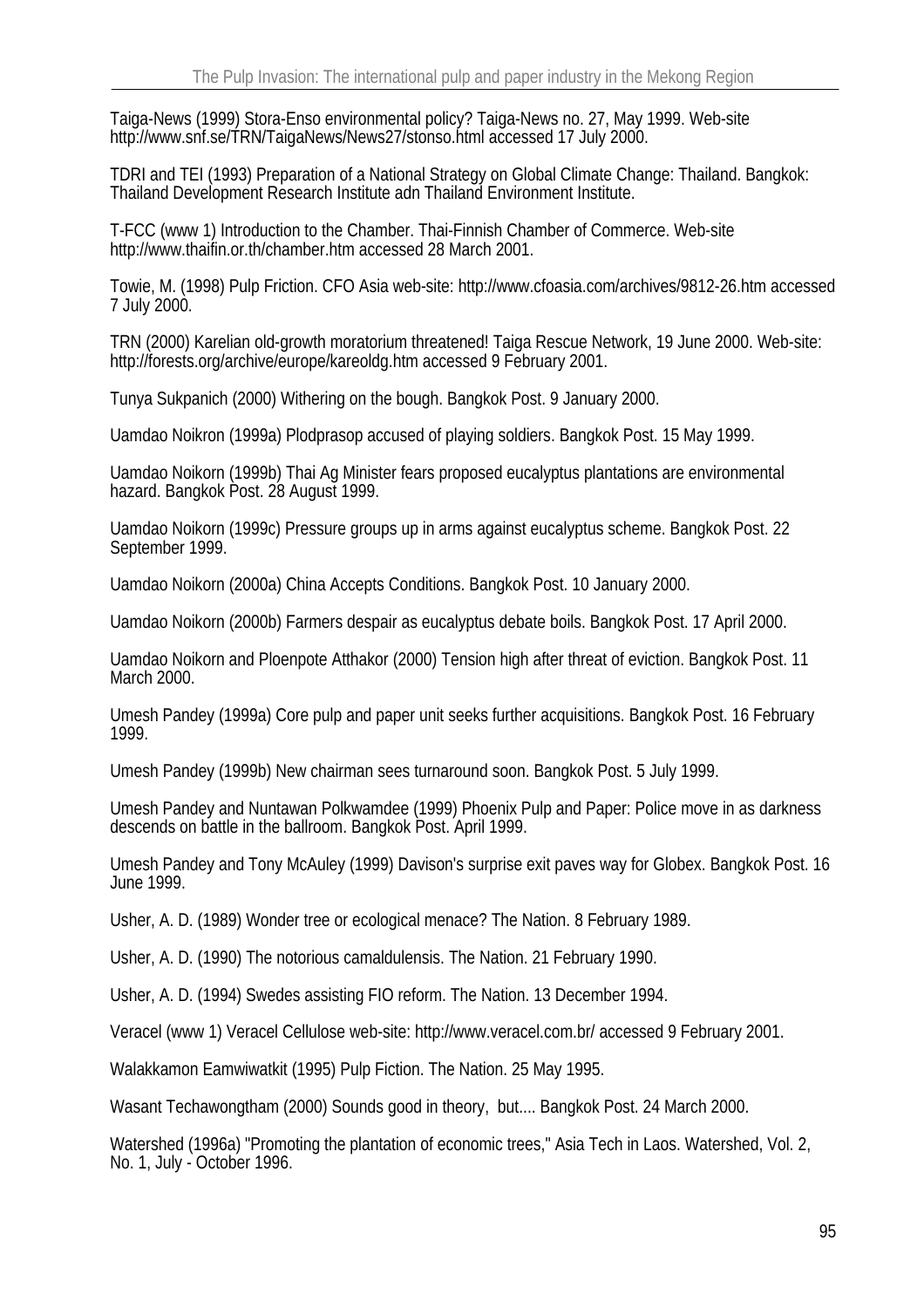Watershed (1996b) Role of Finnish government and consultants in Thai forestry planning criticised. Watershed, Vol. 2, No. 2, November 1996 - February 1997: 4-5.

Watershed (1998a) "Natural Forest is the right of local people." Watershed, Vol. 3, No. 3, March - June 1998: 35-36.

Watershed (1998b) "Phoenix pulp mill: The polluter pays?" Watershed, Vol. 4, No. 2, November 1998 - February 1999: 52-57.

Watershed (2000a) "This is like dying while still alive". Watershed Vol. 6, No. 2, November 2000 - February 2001: 43-47.

Watershed (2000b) "Certifiable Lunacy: Thailand's Forestry Industry Organisation and forestry certification." Watershed Vol. 6, No. 2, November 2000 - February 2001: 48-52.

Wichit Chaitrong and Suwatchai Kingngern (1995) Asia Tech set for paper trade. The Nation. 30 October 1995.

Woranuj Maneerungsee (1998) Six Stalled Projects top Supachai's talks in China. Bangkok Post. 11 April 1998.

Woranuj Maneerungsee (2000) Advance Agro expects to end run of losses. Bangkok Post. 20 March 2000.

Woranuj Mannerungsee (2001) Land problem sets back pulp plant plan. Bangkok Post. 6 March 2001.

Wright (www 1) Advance Agro Public Company Limited. Wright Investor's Service, web-site http://profiles.wisi.com/profiles/scripts/corpinfo2.asp?cusip=C76475310 accessed 27 March 2001.

Wright (www 2) Phoenix Pulp & Paper Public Company Limited. Wright Investor's Service, web-site http://profiles.wisi.com/profiles/scripts/corpinfo2.asp?cusip=C76458680 accessed 26 March 2001.

Wright (www 3) Siam Pulp and Paper Public Company Limited. Wright Investor's Service, web-site http://profiles.wisi.com/profiles/scripts/corpinfo.asp?cusip=C76426120 accessed 26 March 2001.

WRM (1998a) Jaakko Poyry: more than mere consultants. World Rainforest Movement Bulletin 15. September 1998.

WRM (1998b) Thailand: the strong muscle of the pulp industry. World Rainforest Movement Bulletin 15. September 1998.

WRM (1999) Norwegian, Canadian and Korean capitals get together in global paper business. World Rainforest Movement Bulletin 21. March 1999.

WRM (2000) Brazil: The marriage of Stora Enso and Aracruz, World Rainforest Movement Bulletin 36. July 2000.

Yuthana Praiwan (1997) Indonesian firms sell off oversupply in Thailand. Bangkok Post. 14 May 1997.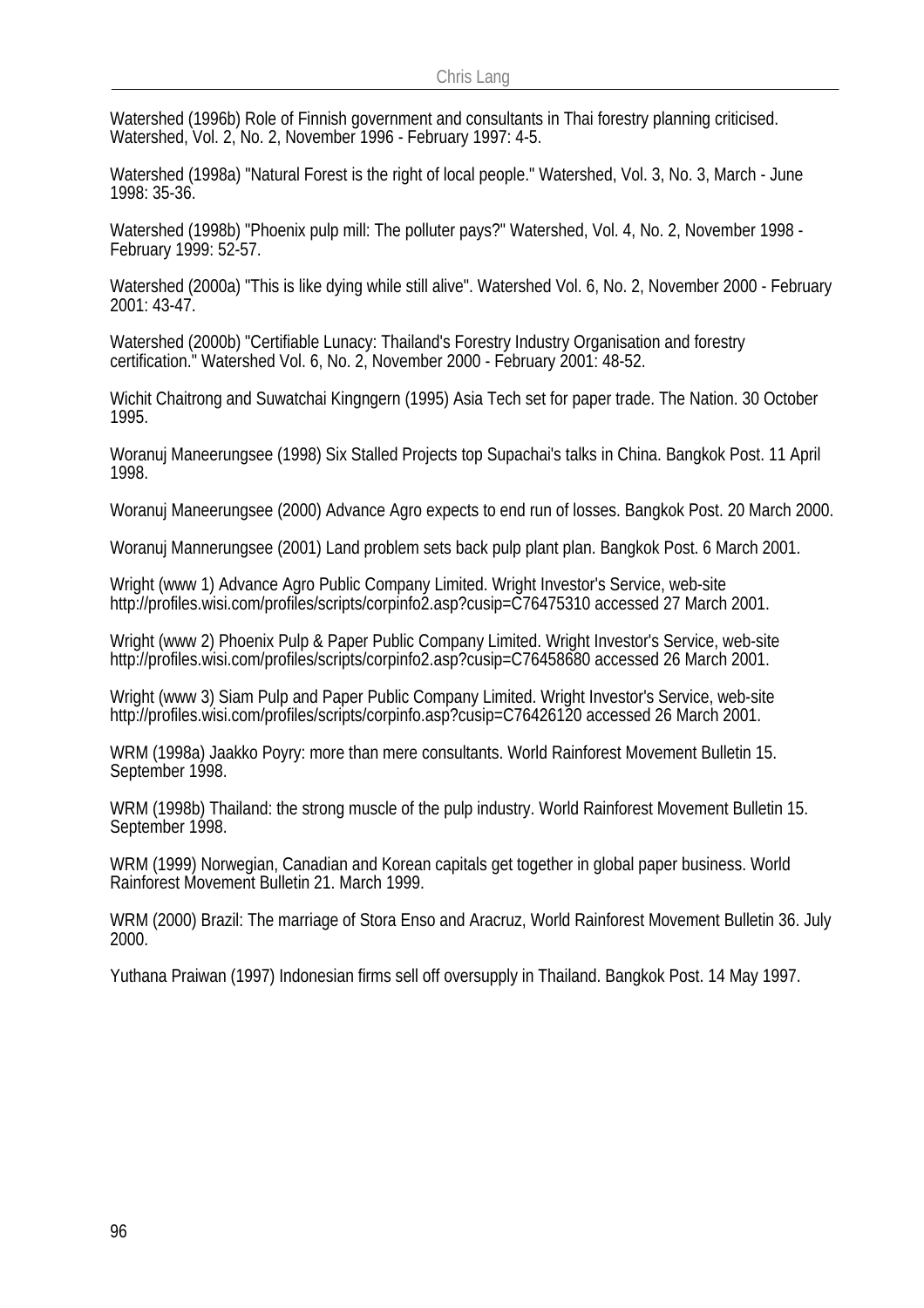# **VIETNAM - Deforestation, reforestation and industrial plantations**

This report starts with an overview of the current situation in Vietnam and an analysis of some of the problems presented by the rapid expansion of fast-growing tree plantations in the country.

In the last decade, the Vietnamese government has had two major programmes aimed at promoting "reforestation": Programme 327 from 1992 to 1998 and the Five Million Hectare Reforestation Programme, which started in 1998. The second section looks at these two programmes, together with the effect of recent amendments to the Land Law and other laws on plantation development.

In recent years, international support to the forestry sector in Vietnam has grown. The third section looks at some of the main actors and their projects in supporting the development of fast-growing tree plantations.

Section four profiles the pulp and paper industry in Vietnam and the final section looks at some of the consultancies and research organisations involved in the forestry sector in Vietnam.

## **1. INTRODUCTION**

Vietnam's first paper machine started operations in 1912, with a capacity of 2,500 tons a year (Le Chi Ai 1995: 57). In the 1970s before the Bai Bang pulp and paper mill was started, the three largest paper factories in North Vietnam were:

- Viet Tri, 10,000 tons a year capacity, built with Chinese assistance;
- a 5,000 tons a year capacity mill north of Hanoi and
- a mill south of Hanoi producing wrapping paper (Jerve et al 1999: 48).

In addition, there were more than twenty smaller mills producing a total of 12,000 tons a year (Jerve et al 1999: 48).

Today, Vietnam has 94 paper and board mills and 27 pulp mills, producing a total of about 360,000 tons of paper and board a year (PPI 1999).

The three largest pulp and paper mills in Vietnam today are:

- Bai Bang (55,000 tons a year) in the northern province of Phu Tho;
- Tai Mai (48,000 tons a year) in Dong Nai province in the south of the country; and
- Dong Nai (14,000 tons a year) also in Dong Nai province.

The largest single producer of paper products is the state-owned Vietnam Paper Corporation, Vinapimex. Vinapimex has 20 subsidiaries and 11 factories producing a total of about 170,000 tons a year (Export America November 2001: 5). In 1999, Vinapimex was the biggest loss maker in the country with nine of its member companies reporting a loss for the year (VDC online 2 February 2000).

In addition to paper mills, a series of mills around the coastal city of Danang, produce wood chips mainly for export to Taiwan and Japan.

These pulp, paper and wood chip mills compete for raw materials. In the north of the country, wood is transported from as far as 300 kilometres to the Bai Bang mill. The mill still suffers a shortage of raw material, which became worse in the late 1990s when a Taiwanese company built a wood chip mill at Hai Phong and offered to pay more than Bai Bang. Farmers harvested their plantations and sold the wood to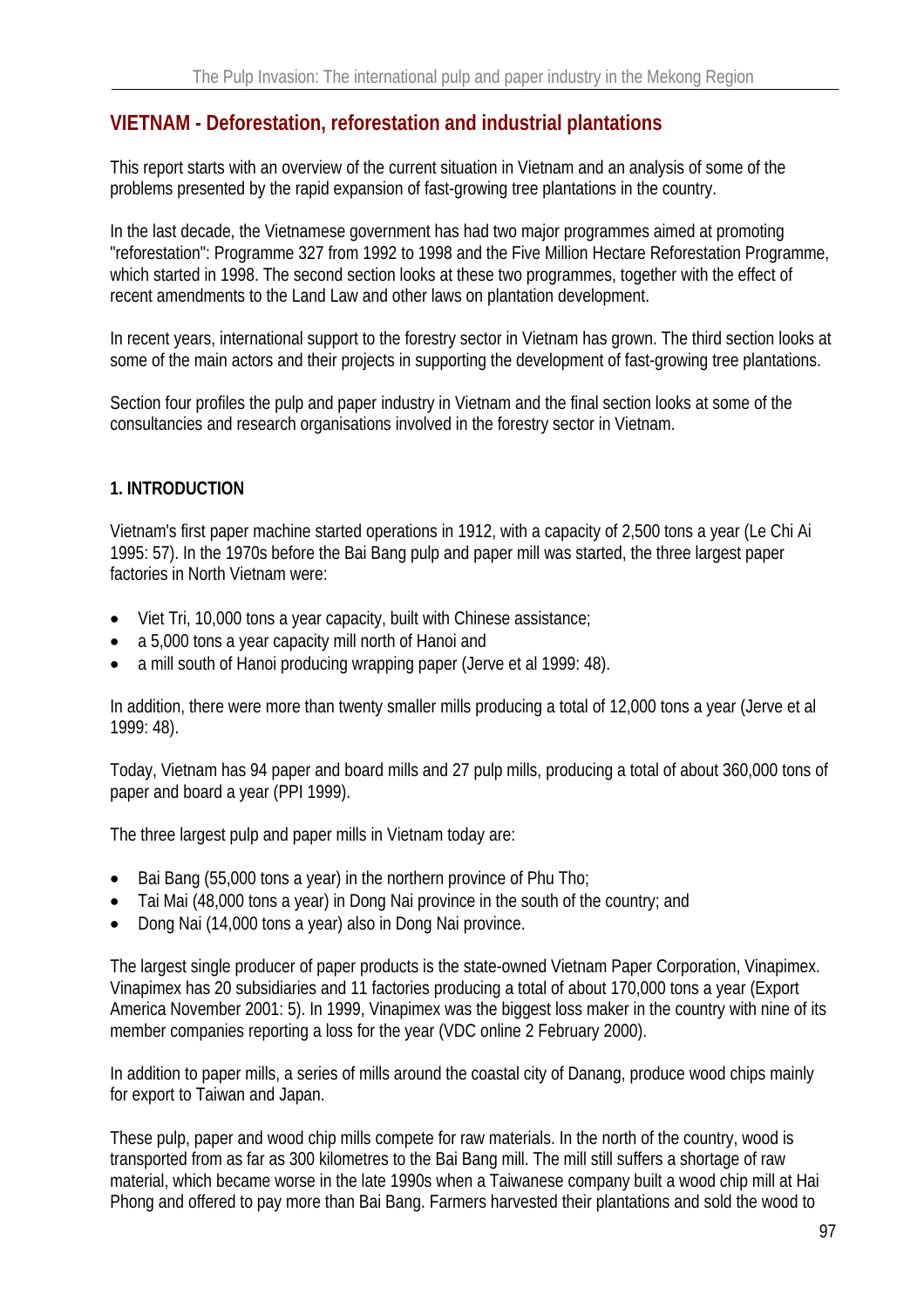the new mill. After 18 months the wood chip mill closed because of lack of raw materials (Fortech 1998: 17).

Plantation programmes in Vietnam started in 1956 (Fortech 1998: 3). By 1975, 219,290 hectares had been established, according to Nguyen Ngoc Lung of the Department for Forestry Development (Fortech 1998: 3). In the next ten years, official figures claim that 563,120 hectares were established, but Lung points out that survival and growth rates were poor (Fortech 1998: 3). Between 1986 and 1992, there was an increased focus on plantations, often with funding from international aid agencies. In 1992, the government developed Programme 327. (See section on Programme 327, below.)

The Vietnamese government is currently carrying out a large scale "reforestation" programme and produces frequent reports claiming that ever increasing areas of the country are covered in "forests". Although there is a tradition of tree planting in "homegardens" in which farmers plant a wide range of tree species (Le Trong Cuc 1992: 27) much of the planting taking place today in Vietnam is of fast-growing trees aimed at producing raw material for the pulp and paper industry or woodchips for export, or simply inflating the area of "forests" to deflect attention from the actual rate of deforestation in the country.

Estimates of tree planting rates in Vietnam are inconsistent and rarely differentiate between industrial fastgrowing tree plantations and natural regeneration.

For example:

- In its December 1997 report to the Consultative Group of aid agencies, the Vietnamese government stated that forest cover was 30 per cent, up from 25 per cent in 1995 (Nguyen Le Thuy no date).
- In December 2000, the Vietnam News Agency reported that the Minister for Agriculture and Rural Development, Le Huy Ngo, told the National Assembly that "Vietnam's -forest area had expanded by over 300,000 ha each year as a result of relentless efforts for forest protection and afforestation by local residents and administrations since 1995" (VNA 2000b).
- In January 2001, Associated Press reported Le Sau, director of the National Institute of Forest Survey and Planning, as saying that: "Forests now cover 33.2% of Vietnam's land area, up from 28% five years ago, because of the fast recuperation of natural forests and government efforts to plant new trees" (AP 2001).

The Ministry of Agriculture and Rural Development (MARD) estimated in 2001 that there was an area of 500,000 hectares of concentrated plantations in Vietnam. However, the picture is not so optimistic as these statements appear. According to MARD, plantation managers face problems because of the limited market and low prices for their products (mostly eucalyptus, acacia and pine). Growth rates are low and harvesting is inefficient. Distances between logging and processing sites are often long and transportation costs account for the largest proportion of timber prices.

At the same time, MARD complains, there is excess cheap timber on the market which discourages farmers from investing time and money in growing trees (MARD 2001a). In its Forestry Sector Review, carried out in 2000, the Asian Development Bank (ADB) reports that "Very few of the plantations are economically viable" (MARD 2001a).

In spite of the area of plantations established in Vietnam, the country relies on imports of pulp and paper. North Vietnam started paper imports in 1960 when it imported 16,000 tons. By 1971, imports accounted for 27,500 tons, or about 75 per cent of consumption. Most imports came from the Soviet Union (Jerve et al 1999: 48). Pulp and Paper International reports that in 2000, Vietnam's paper producers met demand for newsprint, writing and printing paper and some low quality grade, but the country imported "large quantities" of kraftliner, coated products and cement bag paper (Tran Doan An 2001). In 2001, Vietnam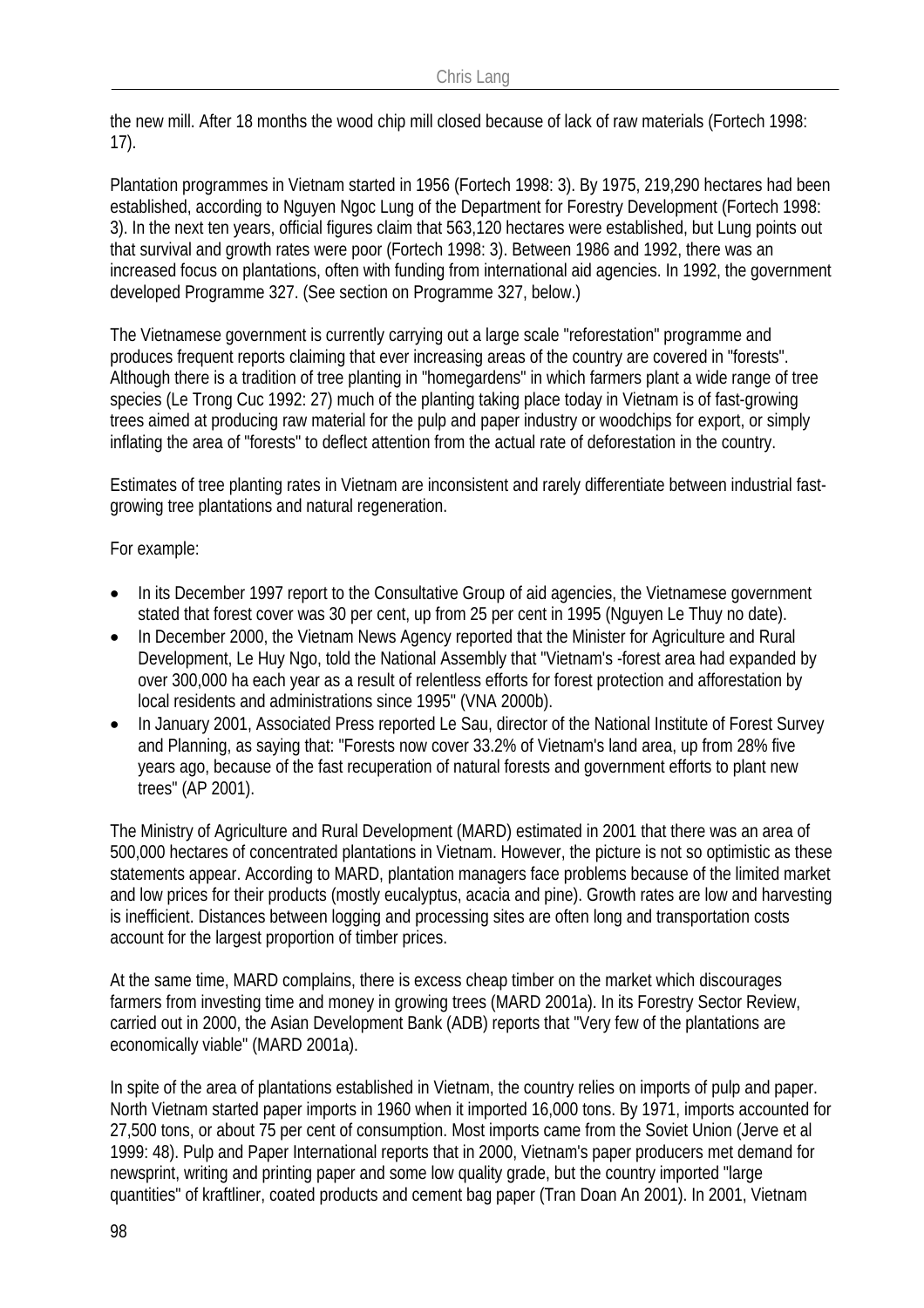imported around 225,000 tons of paper a year and Vinapimex imports about 75,000 tons of pulp a year (Export America November 2001: 5).

The Saigon Times reported in August 2001, that each year the industry is short of 189,000 tons of pulp and recycled paper each year, and relies on imports to fill the gap. Domestic pulp and recycled paper prices are about three times world prices, a fact that the Saigon Times blames on Vietnam's small production capacity and "non-automated mills with the obsolete and decaying machinery" (Saigon Times 29 August 2001).

Meanwhile, according to industry forecasts, demand for paper in Vietnam is set to increase by more than 10 per cent each year. By 2010, demand is estimated at 1.25 million tons. Vinapimex estimates that US\$3 billion needs to be invested in machinery and plantations over the next 10 years, "to bring the industry up to scratch" (Saigon Times 30 July 2001).

In September 2001, Vinapimex announced an ambitious plan to expand the pulp and paper industry in Vietnam. With a total cost of US\$1.9 billion, the plan involves 16 new pulp and paper production projects and 693,000 hectares of plantations. If they were all built, the mills would increase Vinapimex's annual paper production capacity from the current 171,000 tons to 419,000 tons (VNA 2001c).

The proposed expanded pulp and paper sector is to produce 40 per cent printing and writing paper, 40 per cent industrial packaging, 10 per cent newsprint and the remainder "niche products" (VNA 2001c).

However, there are several important problems facing the plantation industry in Vietnam. Unless these problems are addressed, the proposed expansion of the pulp and paper industry will make little sense. The problems are likely to be passed on to farmers who lose their land to tree plantations. Some of the problems include:

- Only low quality soils are available for plantations as better soils are used either for higher value crops or for growing food;
- Growth rates achieved in plantations in Vietnam are much lower than those for Indonesia or Malaysia;
- Population density is high, leaving little available land for plantations;
- Available land is scattered, increasing the costs of harvesting and transport;
- The climate in the north of Vietnam is not as good for fast-growing trees as in the south. In the south, however, most land suitable for plantation development is already in use;
- Timber loss to animal damage, fire and "theft" is common;
- Even areas that appear not to be in use are often either fallows or are used for grazing;
- Labour costs are low, but productivity is also low and the costs of establishing and maintaining plantations are as expensive as elsewhere in the region;
- Road infrastructure is poor; and
- Port capacities limit the size of chip carriers that can be used.

In September 1998, Vietnam had more wood than the country's pulp processors could handle, according to an article in the Vietnam Economic Times. The article argues that the rate of planting trees is not being matched by an increase in pulp processing capacity. Suppliers are stockpiling their timber while they wait for the pulp producers to take their wood. Meanwhile, the industry is having to import pulp to keep the paper machines running, because the pulp sector is not producing enough. The article argues that MARD has boosted tree planting and wood production as well as increasing the capacities of paper producers, without increasing pulp production. The article concludes, "The biggest losers, as usual, are the farmers, who are either stockpiling or selling their wood at rock-bottom prices" (VET 1998).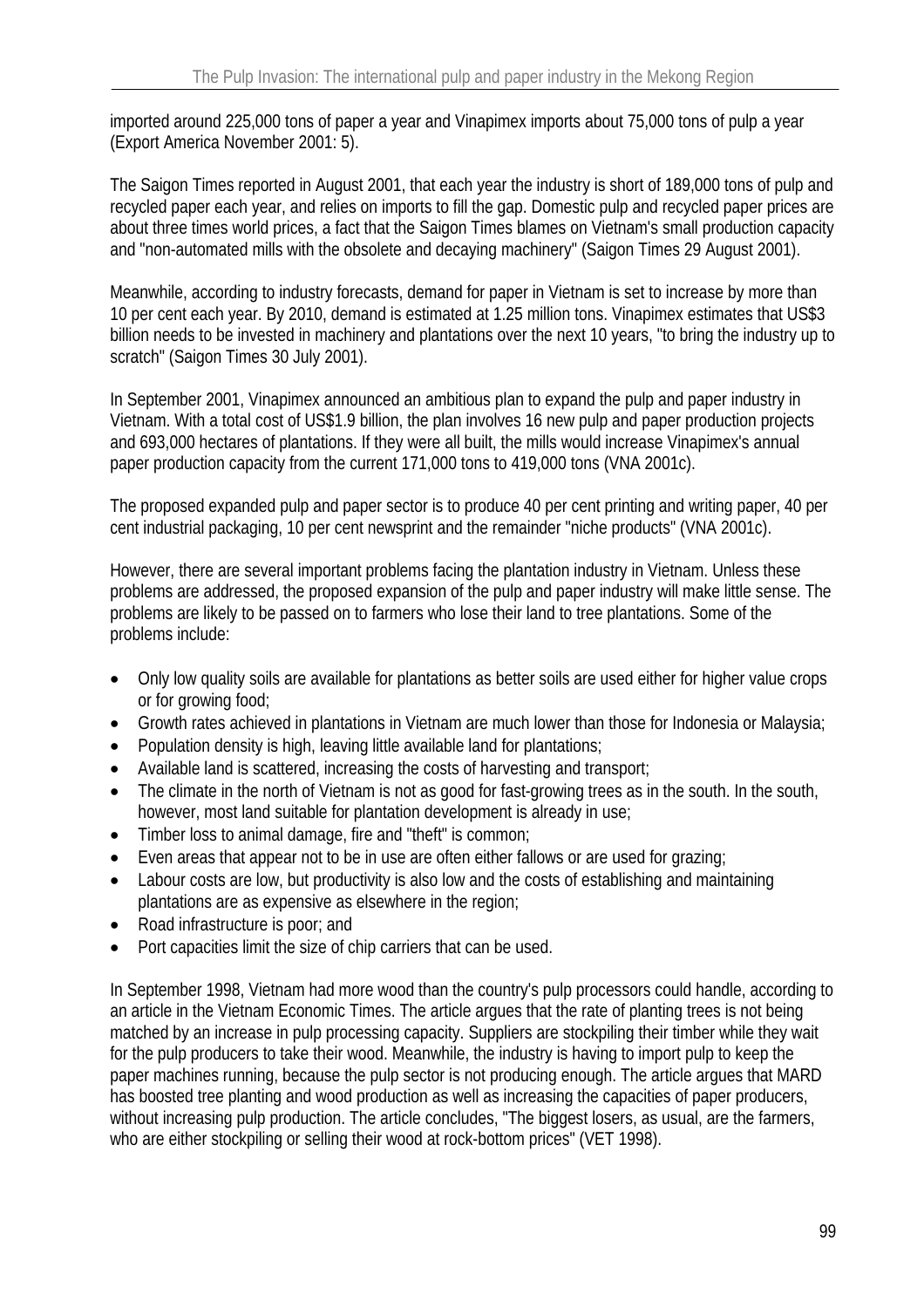In December 1999, the Hanoi-based newspaper Nhan Dan reported that farmers were selling their products as firewood in local markets rather than to the pulp and paper industry because of the lack of transportation and the "low economic value of these long-lasting trees" (Nhan Dan 1 December 1999).

The risks of tree growing are often passed on to farmers: "Plantation development, even if successful, can provide some income but cannot match agricultural land uses in immediate returns. In fact in some regions, an over-supply of plantation timber, for example, eucalyptus poles is causing a reduction in market prices to the point where farmers risk making a loss, rather than the profit anticipated and calculated into the cost/benefit analyses of many projects" (Carew-Reid et al 1999: 82).

Ngo Thi Minh Hang of the National University for Economics carried out a cost-benefit analysis of tree planting by smallholders. He concluded that smallholders "generally have difficulty borrowing money to set up their tree growing enterprise except at high interest rates from private lenders. They face difficulties in growing and selling trees, as they have little information on marketing or log prices. . . . Their bargaining power is very weak in choosing between a number of traders and they do not know if the benefits from the sales are equitably shared. . . . law enforcement is not very good and many logs are stolen. . . . In addition to these considerations, smallholders have to bear the risks of fires, theft, diseases, insects and strong winds" (Ngo Thi Minh Hang 1996: 53).

A 1996 report by the UNDP points out that "Farmers in general see tree growing as worthwhile but more risky than producing short-term crops" (UNDP and FAO 1996: 17) The report continues, "However, farmers can also incur real losses or opportunity costs with the conversion of barren lands to trees. This cost is more serious than it appears on the surface since the people who have been using these areas are generally the poorest. Including an opportunity cost for products foregone renders many of the planting activities economically unsound. This indicates that protection and natural regeneration should seriously be considered as an alternative forest management option for many of the barren land areas" (UNDP and FAO 1996: 17).

Diseases which attack fast-growing tree plantations present yet another problem for the industry, and for farmers planting trees. Serious fungal attacks have spread from southern Vietnam to central Vietnam in a range of eucalyptus species. Other diseases, including cankers, threaten plantations in Vietnam (UNDP and FAO 1996: 22). In 1996, the Commonwealth Scientific and Industrial Research Organisation (CSIRO) and the Australian Centre for International Agricultural Research (ACIAR) started a project aimed at reducing the impacts of disease on eucalyptus (Midgeley et al 1996: 6).

Given the problems that plantations and the pulp and paper industry face in Vietnam, it is sometimes difficult to understand why it attracts so much attention from international aid agencies and international companies. Occasionally, however, governments are open about their motivations. In 1991, Stothert Enterprises, a Canadian company, won a US\$4.2 million three-year SIDA-funded contract to provide technical assistance to the Bai Bang mill. The Canadian government viewed this as a "foot in the door" of the lucrative world of development aid in Vietnam: "The Stothert case demonstrates how a company can establish a foothold in Vietnam through a multilateral-funded [sic] project, where payment to the firm is secure, thereby reducing the risk involved. As a result, this contract will allow Stothert to learn the 'rules of the game' in Vietnam and to pursue other opportunities in the country" (Canadian government no date).

#### **2. VIETNAMESE GOVERNMENT PROGRAMMES SUPPORTING PLANTATION DEVELOPMENT**

The Vietnamese government started its first plantation programme in 1956. However, in the last decade, government support to plantation development has accelerated, first through Programme 327 and, since 1998, through the Five Million Hectare Reforestation Programme (5MHRP).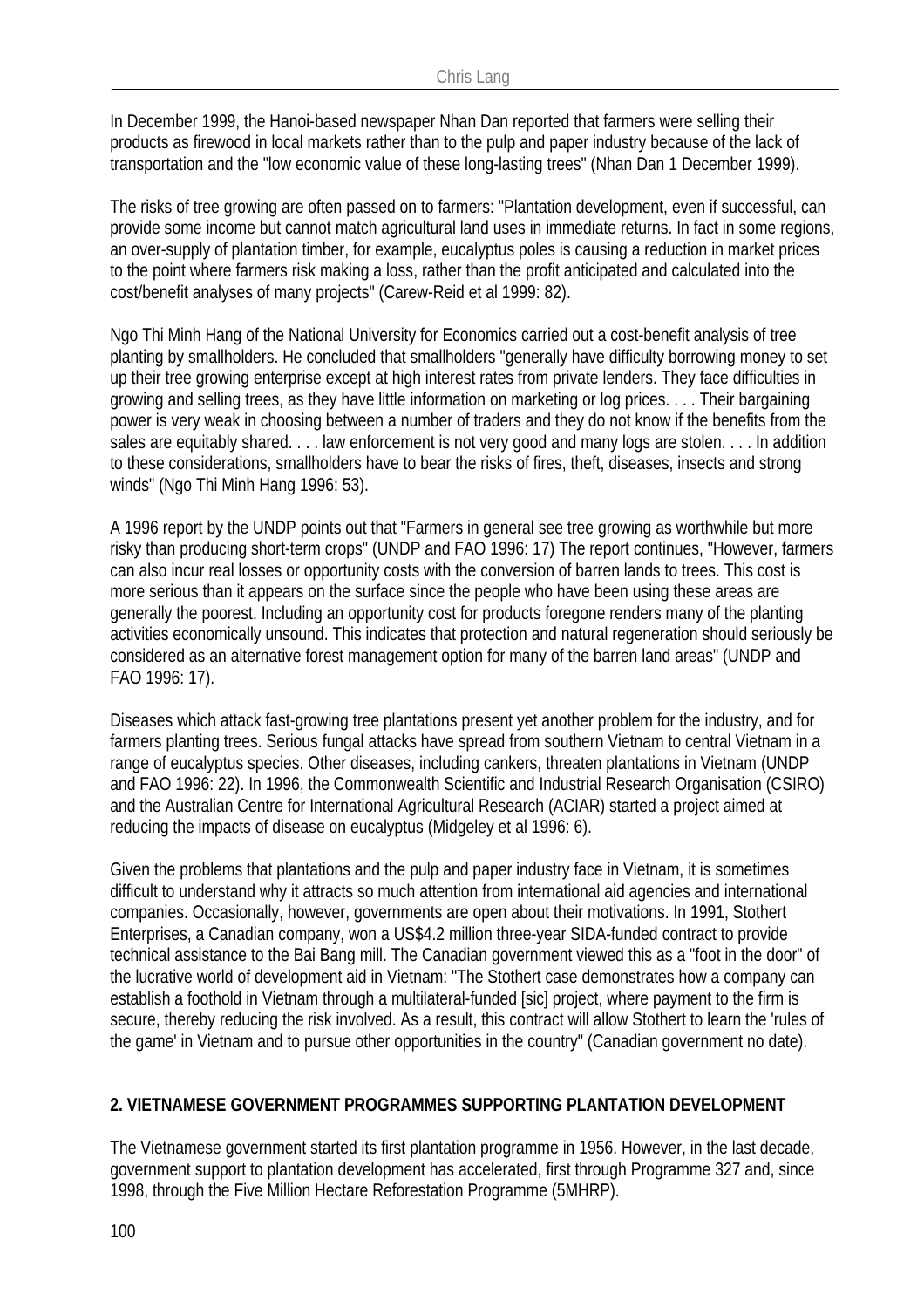This section looks at Programme 327 and the 5MHRP followed by a brief look at some of the laws the government has passed which benefit the development of industrial plantations.

## **- PROGRAMME 327: REGREENING VIETNAM?**

On 15 September 1992, the then-Prime Minister, Vo Van Kiet, announced Programme 327 in Decision 327-CT. The Decision, entitled "On the policy of the use of open and barren hills, alluvium shores and water bodies", aimed to achieve the following:

- regreening of the major part of the degraded hills,
- utilisation of bare land in hilly areas, of coastal alluvial flats, and of water bodies for production of goods and supply of industrial raw materials,
- fulfilling the programme for fixed cultivation and sedentarisation,
- stabilising and gradually improving the material as well as the spiritual life of people in new economic zones and of people belonging to ethnic minorities,
- creating incomes to the State and consolidating the national security (GOV 1992b).

Article 1 of Decision 327-CT encourages the establishment of projects on bare land and degraded hills "in order to use the land". Article 2 gives priority to "projects with quick return of funds", and aims for the promotion of a "close linkage between processing industries and the domestic as well as the international market". Article 10 emphasises international cooperation particularly involving funding from the private sector, and Article 11 encourages state enterprises, households, companies, and foreign joint ventures to invest in plantations on bare lands in new economic zones (GOV 1992b).

The targets for reforestation under Programme 327 were ambitious, with the government aiming to plant five million hectares in 10 years (Nguyen Cat Giao 1995: 26). The actual number of projects established is difficult to ascertain, however, as reports vary from 1,200 projects at a cost of US\$60 million, (Nguyen Cat Giao 1995: 28), to 800 projects at a cost of US\$50 million (Nam Binh 1994: 5) both in September 1994, to 426 projects at a cost of US\$12 million, in June 1994 (VN 1994c: 1).

The areas planted, and the areas of forest land allocated for future planting are even more difficult to establish. MARD estimates that 638,500 hectares of tree plantations were established under the project between 1992 and 1998 (Salmi et al 1999: 7).

Programme 327's objectives changed as time went on. In 1993, the government abolished state funding of forest enterprises, leaving many state forest enterprises with a funding crisis (Doran and Vo Quy 1993: 3). Programme 327 provided a life-line through which forest enterprises could continue to receive state funding.

In 1995, the Prime Minister issued Decision Number 556 which amended Programme 327 by focussing the programme on protecting forest from shifting cultivation and replanting bare land and hills on land classified as protection forest or special use zones, especially in mountainous and midland areas (Fortech 1998: 4) (Salmi et al 1999: 7).

In 1996, the programme became the "National Program to Create and Protect Watershed Protection and Special-use Forest". "Regreening bare hills" was now to be the focus (Fortech 1998: 4). Plantations for production were removed from the programme (Salmi et al 1999: 7).

In May 1995, representatives of Vietnam's Ministry of Forestry visited Washington, in order to present programme 327 to the World Bank, hoping to attract Bank funding for the project.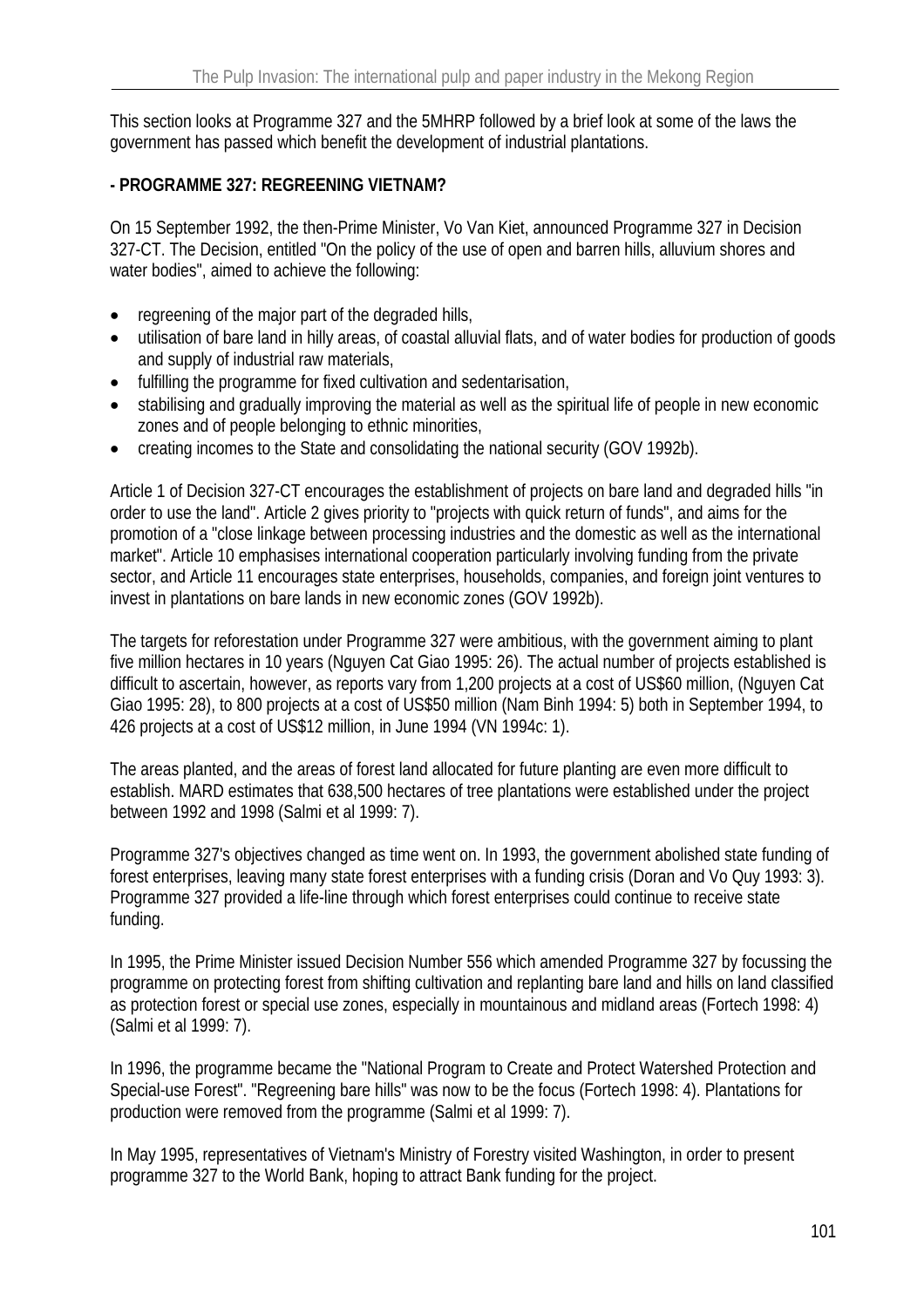They were unsuccessful, and by 1998, Programme 327 had cost the government approximately US\$213 million (Salmi et al 1999: 19).

In 1998, the World Bank hired Australian forestry consultants Fortech to "describe, analyse and evaluate" Programme 327. Although official data reports that Programme 327 was largely successful, Fortech's report is very critical of the Programme and states: "In practice, the Government acknowledges that the area of natural forest in protected and production areas has decreased; forest plantation programs have mostly failed; and that rural development in mountainous communities has stalled. Plantations established under the Program do exist in the field but are generally poorly stocked and suffer low growth rates. Industrial plantations also exist but these are located in a few selected areas and only on good soils. The majority of land targeted for Program 327 funding is poor quality and degraded" (Fortech 1998: 11).

Among the problems listed by Fortech's consultant are a top down bureaucratic approach, land allocation that does not involve local people, poor silvicultural practices, the project was simply imposed on poor households without their input, and Vietnam has little land available for large scale tree plantations (Fortech 1998: iii).

Fortech's consultant points out that projects designed under Programme 327 allow villagers little opportunity to use land allocated for tree planting according to their knowledge of what would work best. The consultant comments that bureaucrats in Hanoi, who must approve the projects, "cannot possibly choose projects relevant to the constraints facing local people" (Fortech 1998: 12).

Although projects under Programme 327 did sometimes provide some benefits to households, it was only once the trees could be cut down. For example, if the project involves reforesting bare land households received a percentage (usually 50%) of the income when the trees are cut and sold (Fortech 1998: 6). However, while they wait for the trees to grow, villagers lose access to their land. One of the key reasons that plantations fail in Vietnam is due to damage from grazing animals – the land that appears to be simply "bare land" is in fact often already in use.

The problem is summed up by Fortech's consultant, Scott Poynton: "The Government sees land in 327 project areas as plentiful, bare and unproductive. Local households view it differently. For them, land is scarce. Households adjacent to bare land establish and defend use rights over the bare areas. They will use as much of it as they can to grow food. If the land is unable to support food crops, they'll try cash crops such as rubber, coffee, tea or fruit trees. If these fail, the land will be used for grazing as cattle or buffalo can return annual income. Trees are generally the last option tried by local people because of the long wait for income. It is not surprising that most 'fast growing' tree plantations in Vietnam suffer extensive grazing damage" (Fortech 1998: 15-16).

#### **- FIVE MILLION HECTARE REFORESTATION PROGRAMME**

Perhaps as a result of its failure to secure World Bank funding for Programme 327, the Vietnamese government proposed a new and bigger programme to replace it: the Five Million Hectare Reforestation Programme (5MHRP).

The programme was developed in a report entitled, "Strengthening of reforestation, re-greening of open land and bare hills as a way to reduce harvesting in natural forests" (MARD 2000). On 5 December 1997, the 10th National Assembly agreed the "Resolution On Establishment of Five Million Hectares of New Forest".

The Prime Minister announced Decision 661/QD-TTg on the Five Million Hectare Reforestation Programme on 29 July 1998. The government established a fund (known as Fund 661) to fund projects under the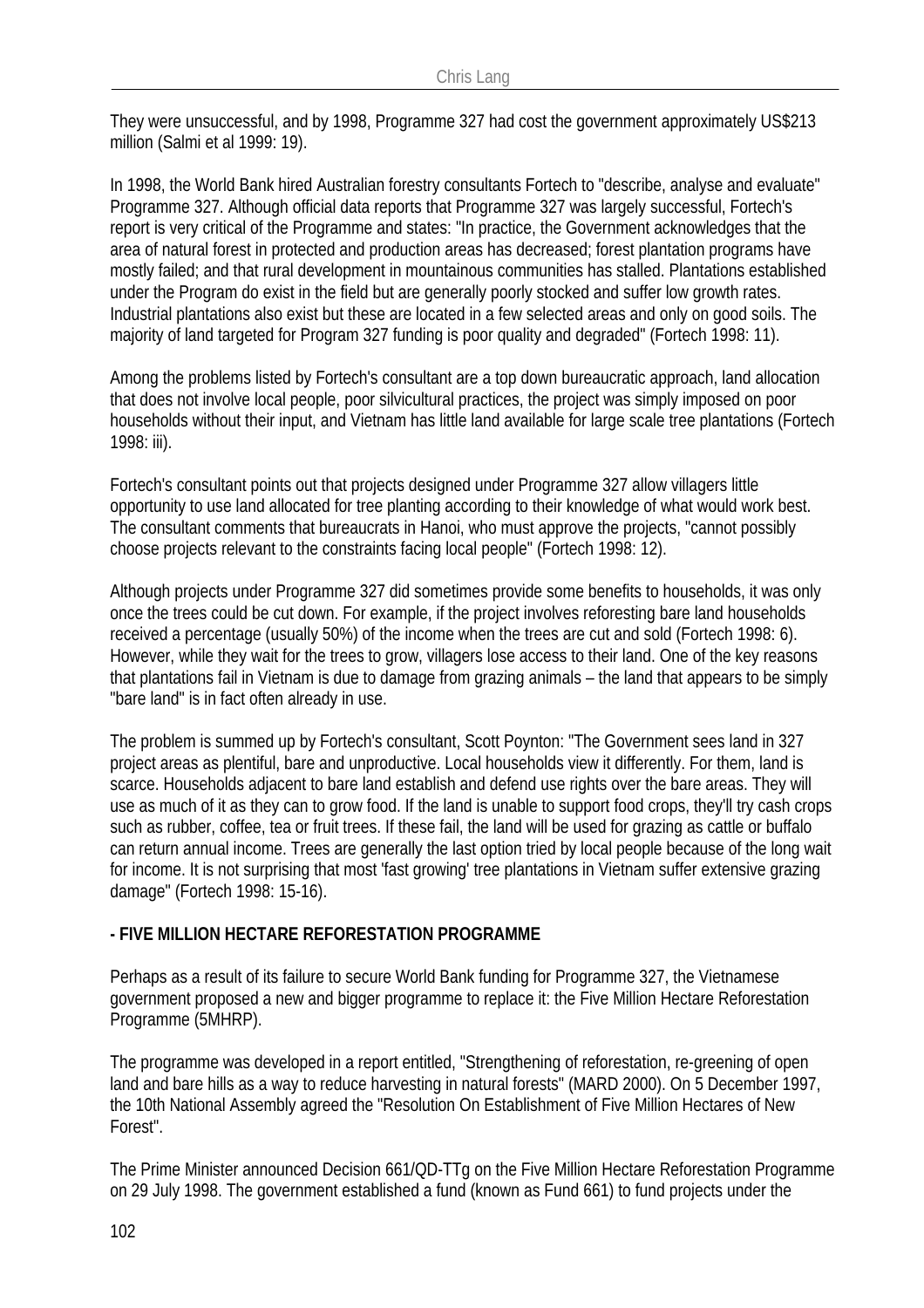programme (MARD 2000).

Decision 661 outlines the following targets for the programme:

- Efficiently protect the existing 9.3 million hectares of forest;
- Create two million hectares of special use and protection forests, as watershed protection and to protect against wind, sand and waves. One million hectares of the total area is to be established through natural regeneration and one million through plantations;
- Create three million hectares of production forest, of which two million hectares is to be plantations to provide raw material for paper, pit-props for mines, timber, and one million hectares of long-term industrial crops and fruit trees;
- 50 million trees per year to be planted around houses, offices, schools and along roads and dykes to provide fuelwood and material for domestic furniture (MARD 2000).

The programme's target is to increase the area of "forest" in the country to 14 million hectares by the year 2010. The target area – five million hectares – came from French maps of 1943 which indicate that 43 per cent of Vietnam was then forested, five million hectares more than official figures in the mid-1990s when the programme was first dreamed up. Of the five million hectares the government plans to designate one million hectares to plantations for pulp production.

According to Article 1 of Decision 661, the programme aims to:

- Speed up forest plantation, re-green bare land, protect existing forests as well as new forests, and increase the forest cover to more than 40% of the country;
- Create employment, increase rural incomes, develop production and ensure national defence and security; and
- Create raw material areas and develop industries to process forest products (MARD 2000).

Article 2 states, "With regard to protection forest, priority investment should be given to the vital key protection regions, head waters, reservoirs, especially the headwaters of the hydropower projects, cities, coastal protective areas and areas with urgent need of ecological rehabilitation" (MARD 2001a).

Article 2 also states: "people are the driving force for establishment, protection, and regeneration of forests and are entitled to enjoy benefits from forest-related activities" and "the creation of new forests will be implemented in the form of a number of local projects designed in close cooperation with the local people" (MARD 2001a).

In December 1998, during the Consultative Group meeting in Paris, international aid agencies got involved when they agreed to form a partnership to support the 5MHRP (MARD 2000). A year later, in December 1999, a Memorandum of Agreement to form a formal Partnership was signed between MARD and the representatives of 15 aid agencies and NGOs: World Bank, ADB, FAO, World Food Programme, WWF, IUCN, UNDP, JICA and the governments of Finland, Sweden, Holland, Japan, Switzerland, Germany, Denmark.

The total planned investment up to 2010 is US\$2.5 billion, of which US\$1.4 billion is to come from international aid agencies (Fortech 1998: 19). In its first two years of existence the 5MHRP received US\$70 million each year in official development assistance, 70 per cent of which was non-refundable aid (VNA 2001b).

A "Joint Partnership Steering Committee" was established consisting of representatives of the Vietnamese government and international aid agencies.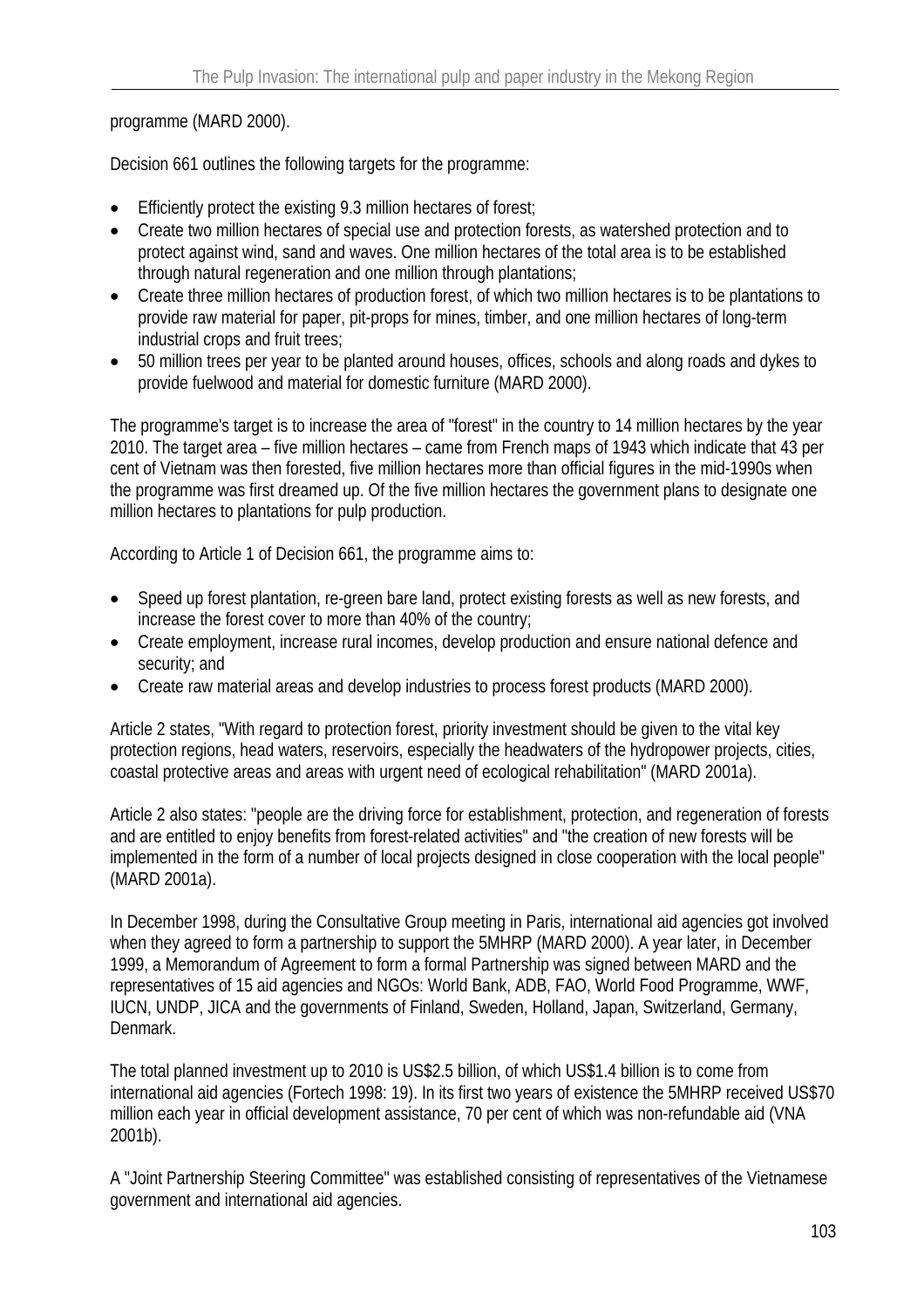The Swedish International Development Agency (SIDA) is one of the agencies involved in the discussions with the government about the 5 Million Hectare Reforestation Programme. Rolf Samuelsson, First Secretary at the Swedish Embassy in Hanoi, described SIDA's attitude to the project: "We think it's perhaps a rather squarishly top down plan type of programme, political agenda and so forth. But as Sweden is very much encouraging partnerships and sector-wide programme approaches we think this programme, for all its constraints, is a good starting point for a dialogue with the government on forestry issues" (Samuelsson 2001).

Other agencies involved in the Joint Partnership Steering Committee include the Netherlands, Germany, FAO, UNDP, WWF and the World Bank. Some of these agencies are already involved in funding or are planning other reforestation projects in Vietnam. (See section on International Support, below.)

While the aid agencies and the Vietnamese government discuss the future funding of projects the government has started planting. In 1999, 206,000 hectares of "forests" were planted, out of a target of 310,000 hectares. The target for 2000 was for 403,000 hectares with a state budget of approximately US\$25 million.

MARD has even attempted aerial seeding, dumping 7.5 tons of pine and acacia seeds in an area of 2,500 hectares in Lai Chau province (VNA 1999). This was not a one off event but part of a two-year project costing US\$700,000 (Nhan Dan 28 June 1999).

In 2000, around 400 projects were implemented under the 5MHRP. however most of these were projects that had carried over from Programme 327. SFEs tend to prepare new projects that are in any case similar to those under Programme 327, partly because this is what they are used to, but partly because there are no clear guidelines, criteria or indicators for project implementation and monitoring under 5MHRP (MARD 2001a).

In April 2000, UNDP reported that most of the resources supporting the 5MHRP Task Forces had come from Germany and UNDP, through existing projects: REFAS and PROFOR (UNDP www 1). (See section on International Support, below.)

FAO provided US\$287,000 for technical support for the 5MHRP between 2000 and 2001. The support aimed (among other things) to "improve the methodology used for evaluating forest land in Viet Nam with respect to its potential and its suitability for specific purposes of tree planting and natural forest regeneration" (FAO www 1). An agreement was signed by permanent Deputy Agriculture and Rural Development Minister, Nguyen Van Dang and FAO representative in Vietnam, Fernanda Guerrieri, on 7 December 2000.

The Partnership of aid agencies, NGOs and the Vietnamese government established three Task Forces to investigate the proposed 5MHRP and to come up with recommendations. The Task Forces had the following tasks:

I: Clarification of the 5MHRP;

II: Forest Policy, Strategy, Institutions; and

III: Forest Sector Investment, Assistance Needs, Financing Strategy and Partnership Support Structure (UNDP www 1).

At the end of this study phase of the 5MHRP, WWF and the World Bank, through their "Forest Alliance", contributed US\$10,000, "for the Partnership to build on the study results in the 2nd phase of the Partnership" (WWF 2001).

In April 2000, UNDP Vietnam stated on its web-site "At present, the participation of the Vietnamese side in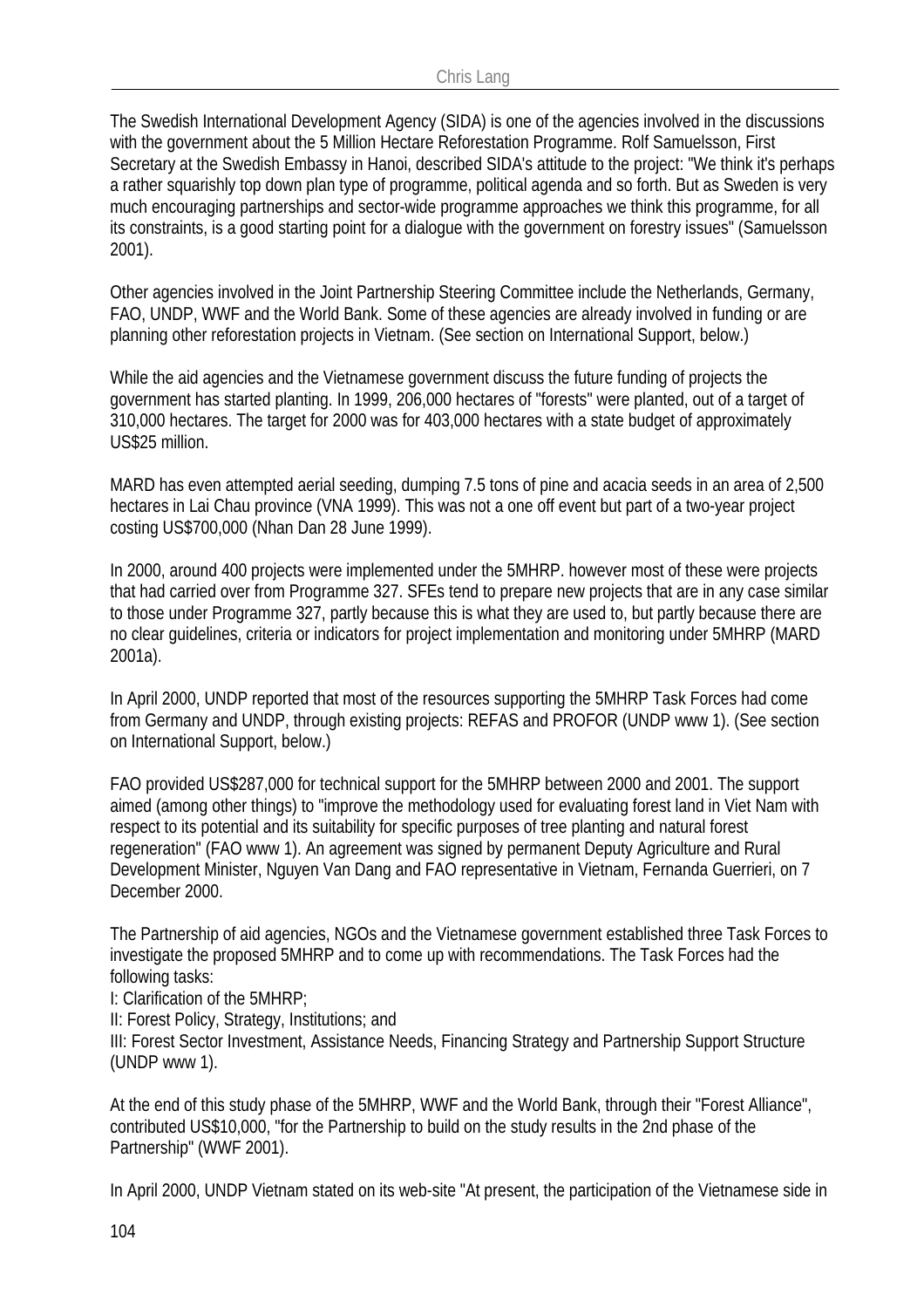the Partnership process does not yet fully reflect the importance of the 5MHRP for the sector. Meetings and work in the Task Forces appears to be driven mostly from the donor side and not be well linked to the ongoing 5MHRP implementation process" (UNDP www 1).

In April and May 2001, a Joint Formulation Team (one international consultant and three Vietnamese consultants) produced a Forestry Sector Support Framework. The co-chairman of the Partnership Steering Committee is Wijnand van Ijssel, First Secretary at the Netherlands' Embassy in Hanoi. In mid-November 2001, the Minister of Agriculture and Rural Development and heads of international aid agencies signed a revised MoA. The name of the 5MHRP Partnership changed to the Forest Sector Support Program and Partnership (FSSP&P) and now covers the entire forestry sector (UNDP www 2).

The international aid agencies backing the 5MHRP appear to be using the programme to encourage further privatisation in Vietnam. For example, "If the Government wants to achieve similar development results in forestry as have been realized in the agricultural sector, however, it needs to provide the necessary framework conditions. These conditions would include reducing government's productive activities and leaving enough room and freedom for the private sector to develop" (MARD 2001a).

Under 5MHRP the government only funds protection "forests" leaving commercial plantations and other production forests to the private sector. So far there have been way more protection projects established than commercial plantations under the project. "In the list presented by the Ministry of Agriculture and Rural Development in late 1999, 483 domestic projects in the National Five Million Hectare Reforestation Programme belong to the categories 'protection forestry projects' (364) and 'production forestry projects' (119)" (Vu Hoai Minh et al 2000: 17).

The five million hectare programme is not only aimed at increasing the area of industrial tree plantations. It also states that "land allocation must be conducted openly and democratically" (MARD 2000). However, the projects under the programme must ultimately be approved by the MARD, meaning that the projects must fit in with the bureaucratic requirements of Hanoi-based officials. There is a danger that local people's knowledge and skills will be excluded from the design of the projects.

A report produced for MARD in 2001 under the 5MHRP, states that shifting cultivation provides the main source of food for many people in Vietnam and also plays an important role in natural regeneration and the conservation of biodiversity. "More often than not, forest clearance is the result of spontaneous migration, which leads to the loss of parts of 'resident' shifting cultivators' fallow land." Further, over the last twenty years, few shifting cultivators have actually abandoned their shifting agriculture. MARD's report concludes, "the assumption that ethnic minorities are principally responsible for forest clearance would be a misleading one within the framework of the 5MHRP initiatives" (MARD 2001a).

Yet, Le Sau, the director of the National Institute of Forest Survey and Planning was reported in 2001, to have stated that in addition to defoliation by American forces during the war, ethnic minority groups practising "slash and burn" agriculture destroyed forested areas (AP 2001). When government officials carry out land allocation and land use planning in indigenous peoples' areas attitudes such as Le Sau's can predominate. To many government officials fallows are simply "unused lands". Local people thus lose part of their farmland when it is targetted for reforestation. If fallow areas are planted with trees, farmers have no choice when the time comes to re-use the land, other than to clear another area for their crops, or to cut down the planted trees. Further, current tenure regulations do not permit joint ownership by communities. Common land is therefore at risk of being privatised through the land allocation programme.

The 5MHRP provides a new source of funding for State Forest Enterprises. Since 1993, SFEs have not received yearly management fees but have to compete to receive state funds for forestry projects. For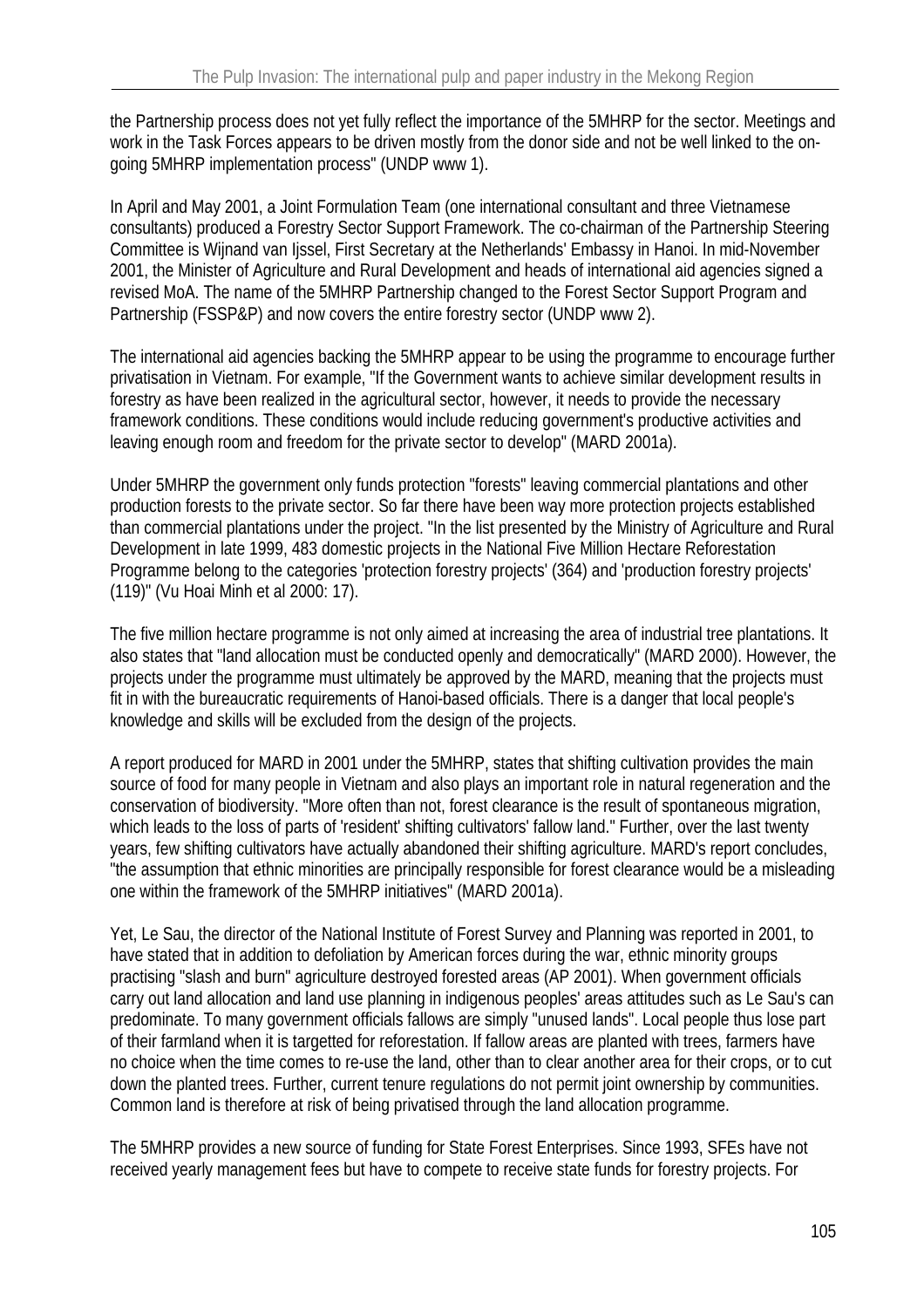SFEs with little land available for plantations, the 5MHRP provides an incentive to clear forest and apply for funding to set up plantations.

In addition, a report prepared for the 5MHRP in December 2000 points out that there are no safeguards within the programme to prevent planting up of land that is not naturally forested, such as grasslands and mudflats (MARD 2000).

Many provinces have classified their "forests" with a view to securing state funding. Thus what was once production forest becomes protection forest simply in order to be eligible for funding from reforestation programmes (MARD 2001a).

The problem is summarised in a report produced for the MARD in February 2001: "Due to the shortage of financial, technical and human resources, as well as the failure to initiate enterprise reform, SFEs have largely become incapable of effective forest management, surviving instead on commissions generated through national programs" (MARD 2001a).

A further problems occurs in reporting on projects funded through 5MHRP. Because SFEs are dependent on future funding through 5MHRP there is little incentive to report accurately the success (or failure) rates of projects under the programme. A report produced in February 2001, for MARD, states that "The 5MHRP's lack of concrete objectives, criteria and indicators has mostly prevented transparent decisionmaking, monitoring and evaluation. Without increased possibilities for verification, provinces have to resort to the political process (and political patronism) to ensure access to Program funding. In the process, the rationale and feasibility of sub-projects becomes of secondary importance" (MARD 2001a).

The same report states, "on the one hand exotic monoculture tree plantations are often unsuited to local conditions, become vulnerable to fire, pests and diseases, and undermine the potential for biodiversity protection or rehabilitation; and on the other hand, exotic species tend to crowd out slower growing local species, as has been observed in many field sites" (MARD 2001a).

The report recommends a further study into promotion of commercial plantations: "A more thorough analysis is needed to justify the big investment in commercial plantations implied in the 5MHRP. Basically, the study should answer the question: 'Under what conditions (soil, market, infrastructure) is it feasible to invest in commercial plantations?' This study would be dynamic, and take into account available areas and their soil and climatic conditions, transport infrastructure, demand and supply situation of wood and forest products within and outside Vietnam, existing and planned processing units, market prices, production potentials under different conditions and silvicultural treatment, and production costs and returns. This study may give a basis for a national policy on commercial forest plantations and forest industry development" (MARD 2001a).

The 5MHRP includes very ambitious proposals for increasing the area of commercial plantations. Yet, more than two years into the programme, there was apparently no study of what these plantations are for. Even more alarming is that Vietnam's policy makers, and their international advisors and funders, show little interest in studying the impacts of commercial plantations on local people, their livelihoods and their environment.

## **- LAND LAW**

Vietnam's land policy reforms began in 1981 and started by de-collectivising land ownership. This was followed in 1988 by resolution 10 NW.TW which allowed households long term land use rights (Carew-Reid et al 1999: 66).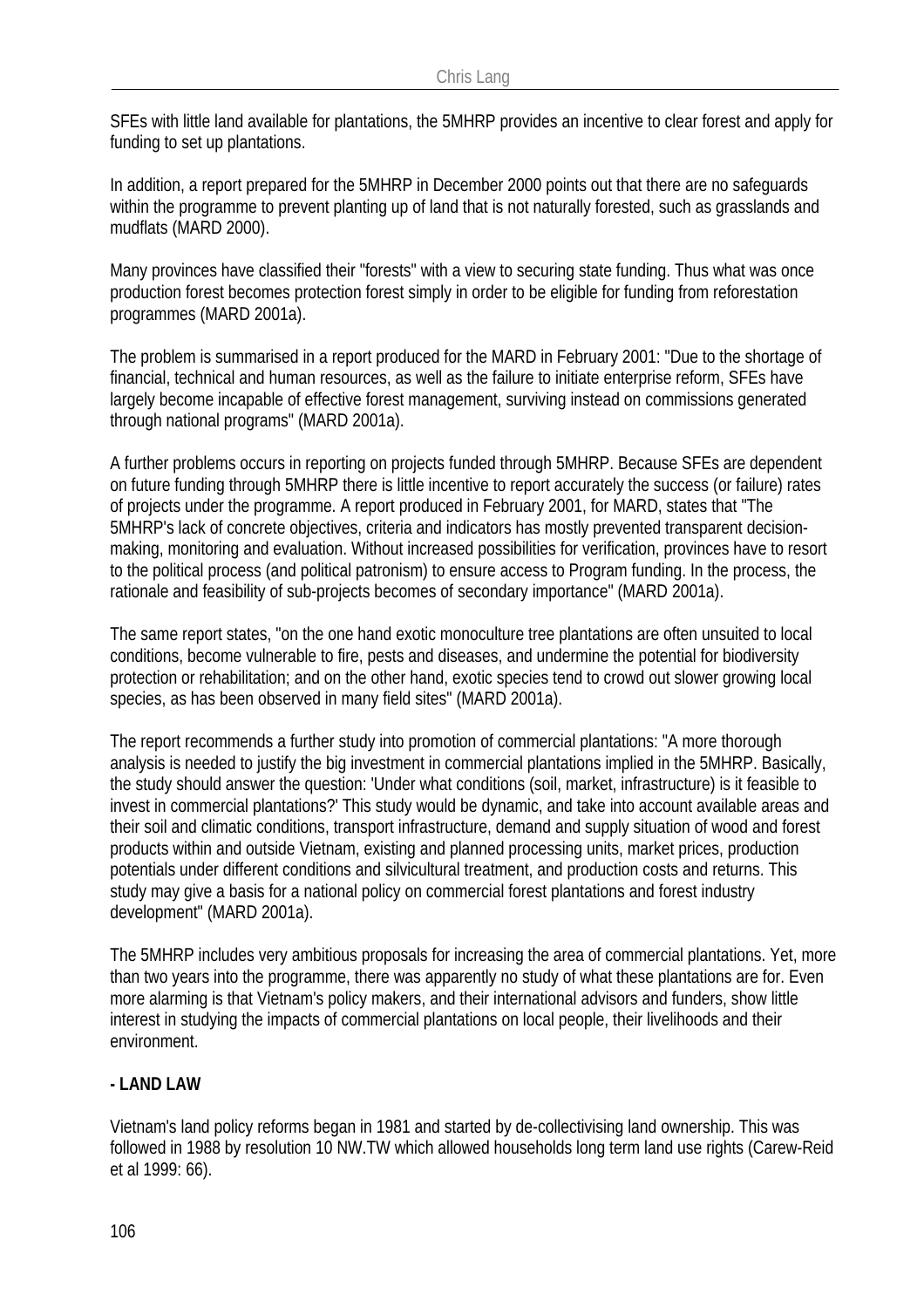In July 1993, the Vietnamese government introduced a new Land Law which clarified the allocation of land to families started under the 1988 resolution. Under this law, land could be allocated for 20 years for agricultural crops, and up to 50 years for forestry (Ton Gia Huyen 1995: 14). Land allocations for forestry are renewable (Salmi et al 1999: 17.18).

Since 1993, land use rights can be allocated to individuals, households and organisations (either stateowned or private). State forest enterprises can receive longer than 50 years rights to forest land but foreign companies or individuals are not allowed to receive land use rights (Salmi et al 1999: 17-18).

The 1993 Land Law was drafted with the support of the World Bank's legal department (Chossudovsky 1994: 19). During the early 1990s, the Bank carried out a land use research project in Vietnam, under the leadership of Gary Budgen, an international property law partner with Australian law firm, Mallisons Stephen Jacques. His role involved drafting policy on land use and establishing a registration system to assist the government in dealing with foreign investors (Vietnam Today 1994 Vol. 2 No. 3: 8).

The 1993 Land Law allows provincial authorities to determine land use and allows them to allocate or confiscate land accordingly. Such powers, accompanied by provincial government and forest enterprise needs to generate their own funding, have led to an increase in commercial crops, including industrial tree crops, often at the expense of subsistence economies of village communities (Houghton 1996: 39). For example, in Song Be province, one of the most popular provinces with foreign investors, investment in plantation projects has occupied large tracts of land, eroded farmers' land rights and turned farmers into permanent tenants rather than landowners (Ratcliffe 1994: 2).

In 1998, the government announced amendments to the Land Law, which divided land into six categories: forest land, agricultural land, rural residential land, urban land, special land and unused land. Forest land was divided into forested land and non-forested land planned for reforestation. The 1998 Land Law makes a distinction between "plantation forest" and "natural forest" (MARD 2001a).

The 1998 Land law amendment allows organisations, but not individuals, to use the value of timber growing on allocated forest land for mortgages. Organisations can also use the land as capital contribution for forestry joint venture projects (Salmi et al 1999: 17-18).

In November 2001, the government passed yet another revision to the land law, this time allowing foreign banks to take land use rights as collateral for loans and attempting to help set up a land market (Mekong Sources 26 November - 1 December 2001).

While land allocation has helped to improve the situation for many farmers, and contributed to a boom in rice production in Vietnam, the allocation of forest land is not straightforward. By the end of 1999, rights had been allocated to 86 per cent of crop land but only 9.8 per cent of forest land (Carew-Reid et al 1999: 66). The current land allocation process is meaningless to farmers practising swidden agriculture as they can only claim ownership to land that is currently in use. Common land rights are also not recognised under the Land Law.

The land law has important implications for plantation development. A 1999 report produced for PROFOR Vietnam illustrates the point: "Clear and secure land use rights are essential for forestry development . . . Everywhere in the world forestry, with special reference to forest plantations, has proven to be successful only where tree tenure (and more preferably, land tenure) has been legally and clearly provided" (Salmi et al 1999: 17-18).

Phan Huu Thang, of the Ministry for Planning and Investment, also confirms the importance of land allocation for plantation development: "Land allocation is proceeding but is slow and documentation for land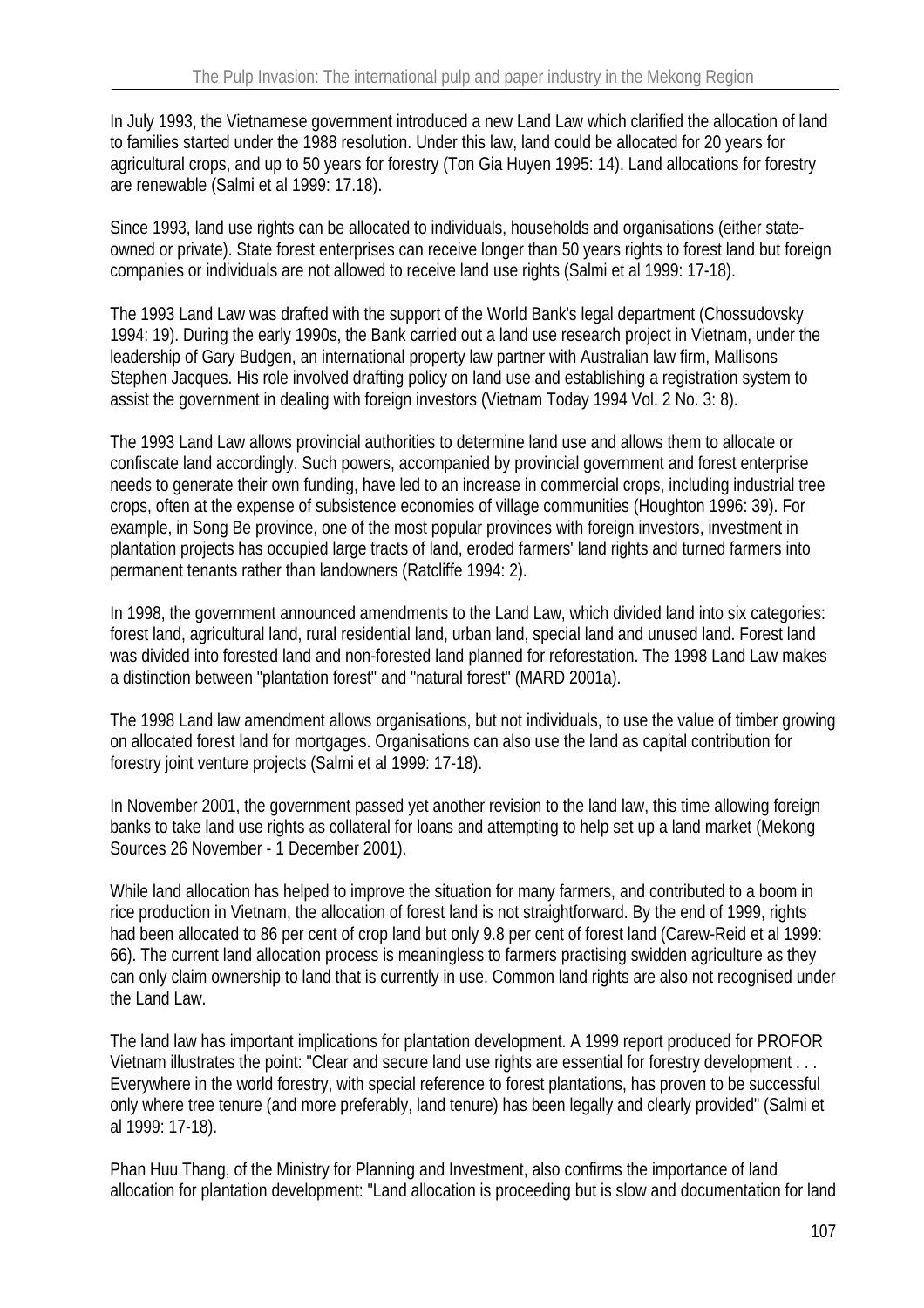tenure is necessary prior to any forest plantation activity. The cost of land allocation is high and this reduces the amount of funding available for plantation establishment" (Phan Huu Thang 1996: 35).

## **- OTHER LAWS AND INCENTIVES**

Forestry and plantation activities are taxed at various points of the operation: resource tax, agricultural land use tax, land rental, export/import tax, value-added tax and enterprise income tax. However, there is also a wide range of tax reductions and exemptions for forestry. The forest and plantation industry is often substantially protected through the import/export tax structure.

The Vietnamese government offers a number of incentives to the plantation industry, including:

- longer land leases for plantations than for other activities;
- exemptions from land rent for the first five years; and
- a 50 per cent reduction of land rent for the following five years.

However, the industry is lobbying the government for further subsidies, such as:

- revenue tax breaks of at least 50 per cent during the first five years;
- exemptions from import taxes on equipment, machinery and vehicles for plantation and processing activities; and
- low interest and long term loans (WRM 1998).

The Vietnamese government currently taxes export of woodchips. A report for the 5MHRP states that "export taxes on products in which Vietnam has a competitive advantage, such as woodchips, need to be removed" (MARD 2001a).

In January 1999, the government passed a value added tax (VAT) Law which included a zero rate for unprocessed forest products from plantations (Salmi et al 1999: 35).

In May 1997, Vinapimex had more than 15,000 tons of paper unsold because of competition from cheap imports. Later in the year, the government imposed restrictions on importing paper that could be made locally, in order to support the domestic industry (Reuters 30 June 1998).

Vietnam may in the future have to remove such tariff barriers on timber products in order to comply with Asian Free Trade Area regulations. When this happens, lower priced imports will threaten inefficient domestic production – leading either to closures or improved efficiency (cheaper production). Vietnam's plantations will be in direct competition with Australia, Indonesia and New Zealand. MARD predicts that the raw material timber market in the Pacific Rim could be flooded with low-priced wood within five years (MARD 2001a).

In March 1999, after a meeting with foreign investors, the government passed Decree 53 which provides more incentives for foreign investors in Vietnam. The incentives include:

- cheaper electricity;
- no VAT to be charged on imports that foreign companies need to manufacture goods that are to be exported;
- tax on companies transferring profits abroad reduced to five per cent; and
- companies that export more than 80 per cent of their products are exempt from land rent (Salmi et al 1999: 32).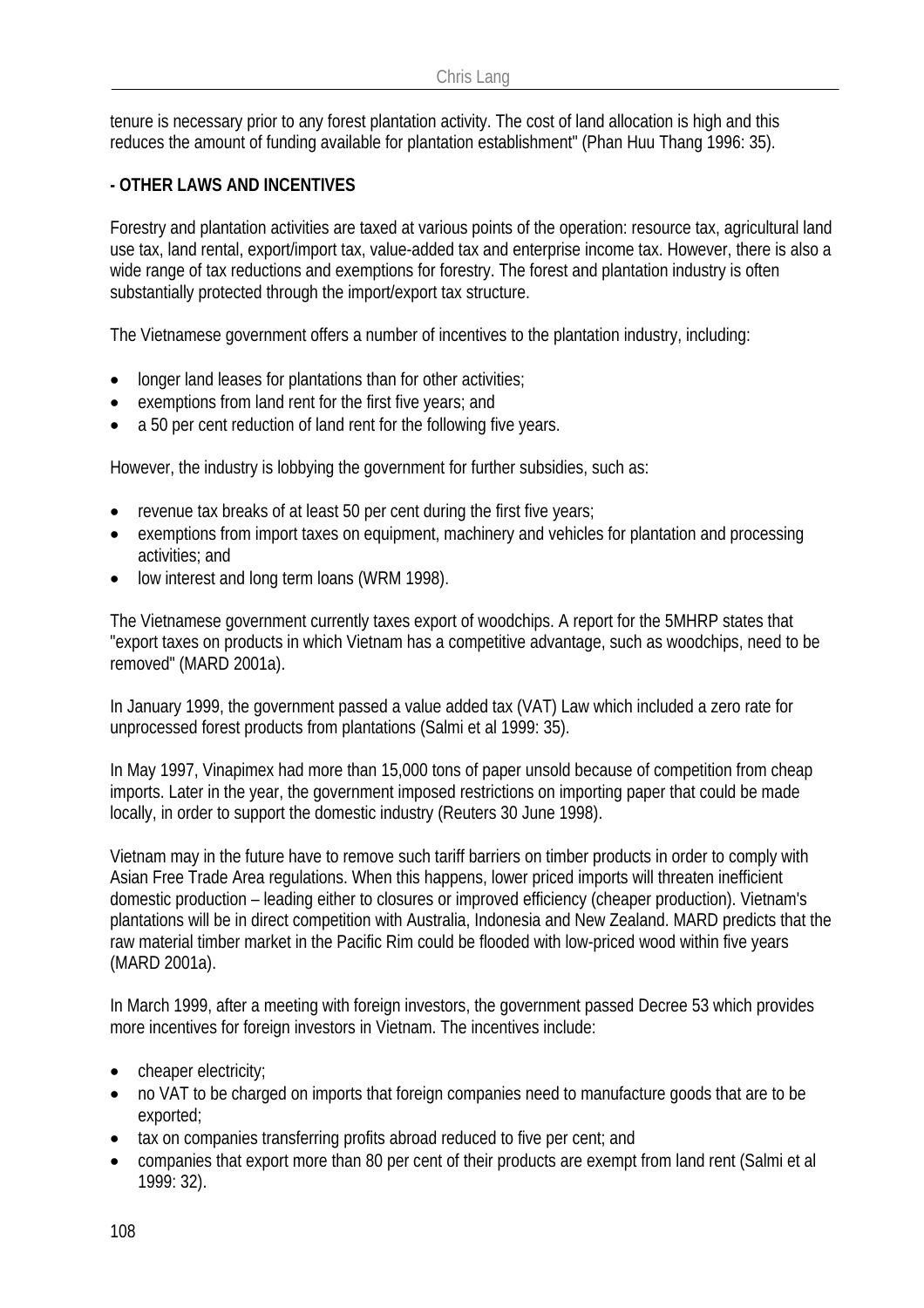These incentives, particularly the last one, are clearly of benefit to wood chip operations in Vietnam which export their products mainly to Japan and Taiwan. The incentives also have the effect of favouring international companies' over local companies in developing the pulp and paper industry in Vietnam.

On 22 July 1992, two months before he announced Programme 327, Vo Van Kiet announced Decision 264-CT. Entitled "On policies encouraging the investment for forestry development", this law allows the state to hand out credits at preferential interest rates (30-50 per cent of the market rate) for short rotation plantations supplying raw material for pulp and paper. Repayment of the loans is only at the end of the production cycle and the interest is simple rather than compound (GOV 1992a).

In October 1999, the government announced another decision providing cheap loans to the plantation industry: Decision of the Prime Minister No. 211/1999/QD/TTg. Under this decision, the interest rate for loans to establish industrial forest plantations is 0.81 per cent per month. Interest is charged at simple not compound rates and principal and interest is only due when the timber is cut. The loans can be made to individuals, households and forest owning institutions (Salmi et al 1999: 24). The interest rate under this decision is the same as the interest rate charged by the Vietnam Bank for the Poor in mountainous and remote areas – the plantation industry and the poor are treated as equally in need of cheap loans.

# **3. INTERNATIONAL SUPPORT**

International aid agencies are playing an increasing role in establishing plantations in Vietnam. For example, in 1998, forestry consultants Fortech reported that 38,600 hectares of production plantations were to be planted that year with funding from World Food Programme, Sida, Germany's KfW, ADB, World Bank, European Commission and other government aid programmes (Fortech 1998: 8).

However, as Fortech's consultant points out, in spite of a "long history of donor support, there are few plantations in the field – either Government or donor supported – that have survived to full rotation age" (Fortech 1998: 8).

A review of aid to the environmental sector in Vietnam carried out in 1999 points out that "Not all environment ODA necessarily helps the environment" and adds that the environmental implication of many projects have yet to be assessed, and "may produce unwanted side effects" (Carew-Reid et al 1999: 80).

The authors of the report point out that "Tree planting and forest conservation are not necessarily linked in the straightforward and simple way that many policy-makers believe. Focussing on plantation development, therefore, fails to recognise and treat the real causes of natural forest loss" (Carew-Reid et al 1999: 81).

This section looks at some of the international support to the forest sector in Vietnam, particularly focussing on plantation development.

# **- TROPICAL FORESTRY ACTION PLAN (TFAP)**

The World Bank, FAO, UNDP and World Resources Institute dreamed up the Tropical Forestry Action in 1985. Over the next ten years, TFAP studies were produced in 89 countries.

Vietnam's TFAP process started following a visit in November 1988 by Chuck Lankester (then of UNDP, and later to become infamous as Executive Agent at the Mekong Secretariat in Bangkok), and R.D.H. Lowe (of the World Bank). By the time Vietnam's TFAP was produced in December 1991, the TFAP was coming under increasing criticism internationally.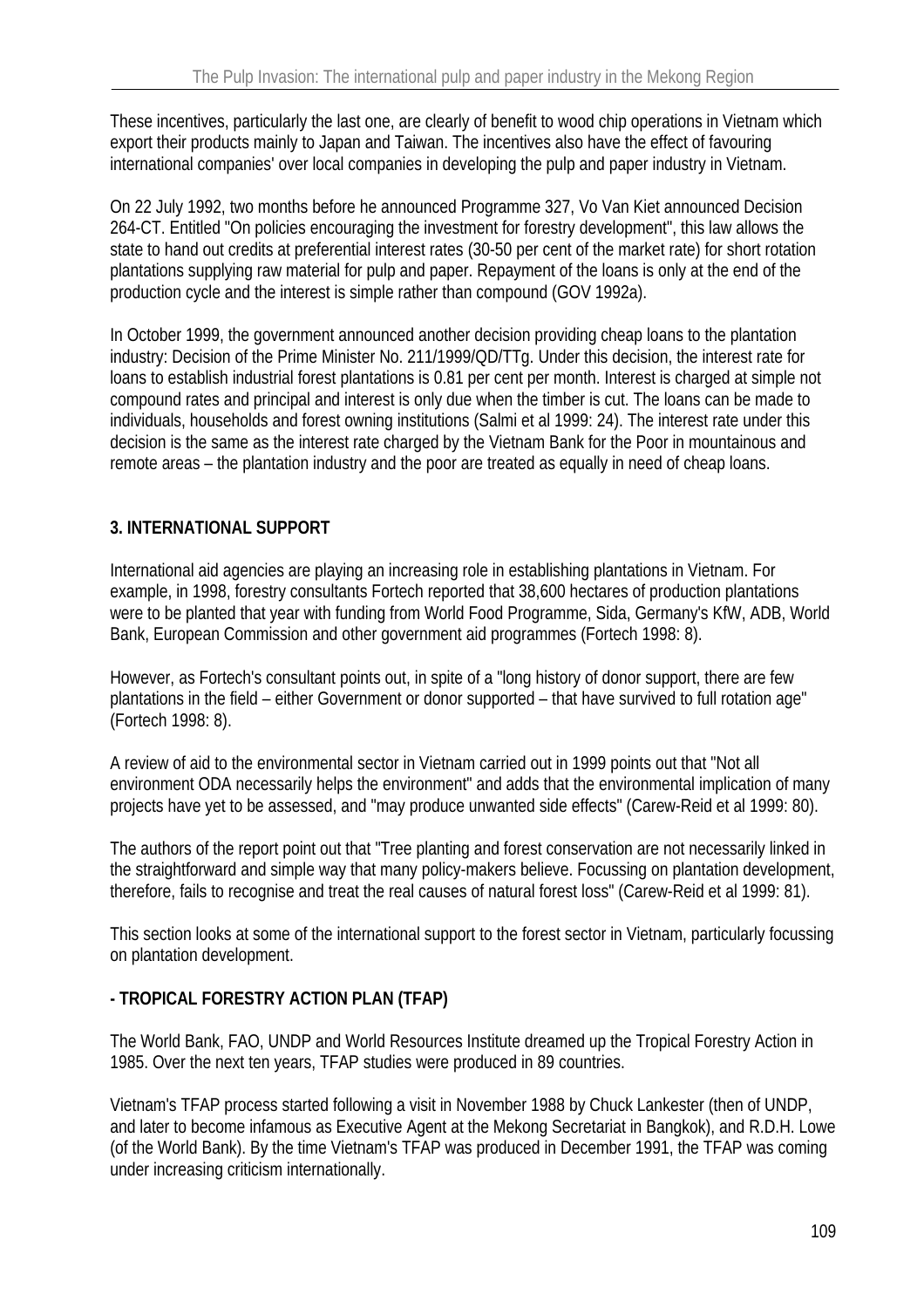A wide range of NGOs, environmentalist and local community organisations opposed TFAP when the first TFAP reports appeared. Many of the criticisms were compiled by the World Rainforest Movement (1992) and can be summarised in the Vietnamese context as follows:

- The TFAP was top down and dominated by international consultants. All the technical reports for Vietnam's TFAP were written by international consultants;
- Consultants paid little attention to the 54 different ethnic minority groups, in Vietnam, many practising forms of shifting agriculture differing depending on climate, aspect, culture, tradition, and soil fertility;
- The TFAP encouraged investment in commercial forestry, even in countries where almost all the natural forest has been cleared. In Vietnam, one of the TFAP's consultants, Keith Gray argued that an expanded pulp and paper industry was necessary to absorb the raw materials produced by the government's reforestation plan;
- The TFAP fails to address the root causes of deforestation, assuming that deforestation is caused by the rural poor and not by logging, for example;
- There is a total failure within TFAP to criticise or even discuss the impact of large scale development projects on forests and on the people living in or near the forests. For example, the TFAPs prepared for Laos, Thailand and Vietnam all failed to investigate the impact of proposed hydropower schemes on people and forests in the region;
- International consultants have a vested interest in not criticising either the TFAP or the forestry practices of the country under study. One of the results of the TFAP process is a series of proposed projects, all of which require international consultants, and there are good career opportunities available for the consultant who is prepared to toe the line;
- The TFAP has failed to reduce the rate of deforestation. (See Lang 1996a for a more detailed critique of the TFAP process in Vietnam.)

One result of the TFAP process in Vietnam was a "shopping list" of 34 projects, including a review of the pulp and paper sector (US\$140,000), industrial plantations development (US\$25 million), and identification of sites for industrial plantations (US\$150,000). Projects that actually took place include a three year capacity building programme for national forestry planning, funded by Sweden, and the reorganization of the Ministry of Forestry, funded by Germany (FAO 1995: 212). However, out of a total of almost US\$200 million requested for investment or aid in the forestry sector, very little was actually committed.

TFAP's influence, rather than in terms of numbers of projects, is better understood as a "foot in the door" of Vietnam's forestry sector for a number of international institutions and consultants. According to the World Bank, the Vietnam government's Programme 327 was a result of Vietnam's TFAP (World Bank 1995: 4).

# **- FOOD AND AGRICULTURE ORGANISATION (FAO)**

FAO was one of the organisations which set up the Tropical Forestry Action Plan in Vietnam (see above). In 1995, an Italian government-funded project started, entitled Country Capacity Strengthening for National Forestry Action Plan Implementation in Vietnam. The US\$600,000 project was carried out by FAO (Salmi et al 1999: 120).

FAO is part of the Forest Sector Support Programme under the five million hectare reforestation programme (see above).

In December 1993, a FAO project, titled "Strengthening Re-afforestation Programmes in Asia" (STRAP) started, with US\$1,046,340 from the Japanese Government. The project covered Vietnam, Laos, Burma and Bhutan and ended in November 1996. According to FAO's final evaluation mission of the project, "Project activities concentrated on awareness raising of the need for accelerated plantation re-afforestation at national and provincial government levels" (FAO 1996b).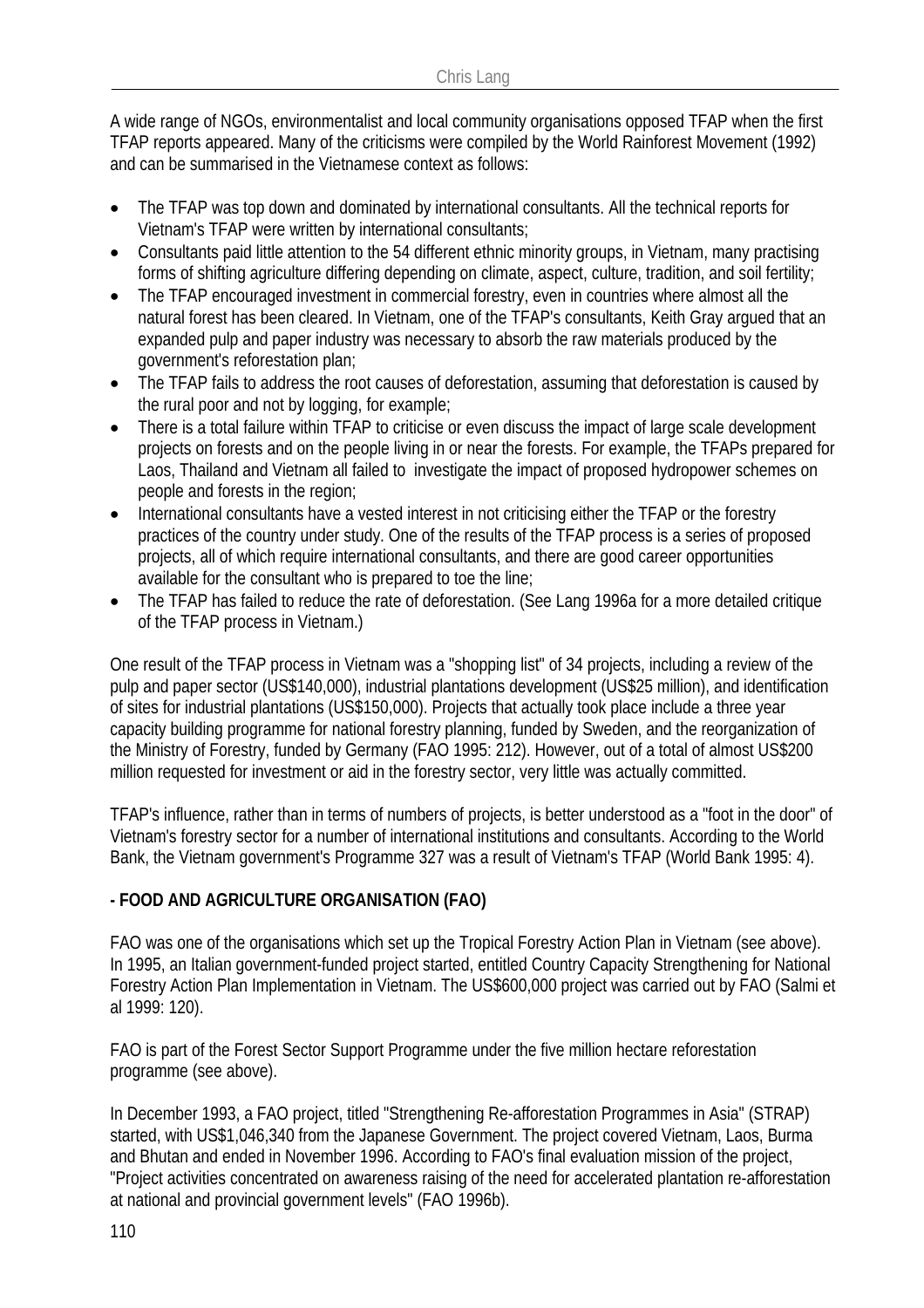FAO also reports that in Vietnam under the STRAP project, "a widely publicized and well attended industrial plantation workshop . . . led to a major international pulpwood plantation investment" (FAO 1996b). The meeting was held in Pleiku in Gia Lai province in January 1996, however, in reply to my question about the plantation investment, Jim Carle, Senior Forest Officer at FAO in Rome said, "FAO does not have access to the individual country forest plantation development data that may have resulted indirectly as an output outcome by secondary beneficiaries of the project" (Carle 2002).

# **- PROFOR**

The UNDP Programme on Forests (PROFOR) aims "at enhancing the implementation of the IPF Proposals for Action" and puts particular emphasis on public and private partnerships. PROFOR works in Cameroon, Costa Rica, Guyana, Malawi and Vietnam (Salmi et al 1999: 12).

In Vietnam, PROFOR started working in 1998 with Orgut acting as consultant. PROFOR has three components:

- "Identifying strategies for sustainable forest management;
- Strengthening National Forest Programmes and Forest Partnership Agreement as instruments to promote sustainable forest management;
- Developing innovative financing for sustainable forest management" (Orgut 1999).

PROFOR helped prepare programme documents for 5MHRP and its field activities have a "close association" with projects of the 5MHRP (Orgut 1999). PROFOR has established four pilot sites in Vietnam.

A 1999 report produced for PROFOR, entitled, "Study on Financing Strategy for Sustainable Forest Management in Vietnam", states that, "investments (and respective financing needs) in the forestry sector can be divided in two broad categories: (i) investments in productive forestry which should be strictly profitable, and (ii) investments in protective and conservation forestry which need to be subsidised by the state/society at least until adequate means for income generation e.g. from tourism or sales of carbon sequestration or biodiversity services and be put in place" (Salmi et al 1999: 10). In dividing forestry investments in such a way, PROFOR completely excludes existing community level management of forests, as if no one in Vietnam (including local people) had thought of managing forests "sustainably" until PROFOR's experts came along.

PROFOR's promotion of "public private partnerships" appears little more than an attempt to get public subsidies for private companies. In their 1999 report, PROFOR's consultants state that an "adequate volume of state subsidies to private forestry should be secured to compensate private investors for public services (soil and water conservation, etc.) provided by forest investments" (Salmi et al 1999: 41). The same report also states: "There is a need to develop stable and favourable investment climate allowing foreign investors to own and operate companies in forest sector" (Salmi et al 1999: 62).

In sharp contrast to their position on subsidising companies, PROFOR's consultants do not recommend giving subsidies to villagers, but ask instead: "Why should the government pay for the labour of the farmers when they plant trees on their own land?" The consultants argue that farmers can do the work of clearing trees, bushes and scrub and then digging holes and planting trees outside the agricultural cycle, when "the farmers are in reality underemployed" (Salmi et al 1999: 78). In other words, according to PROFOR's consultants, it's fine for the government to pay companies to plant trees, but not to pay farmers, who are anyway sitting around with nothing better to do.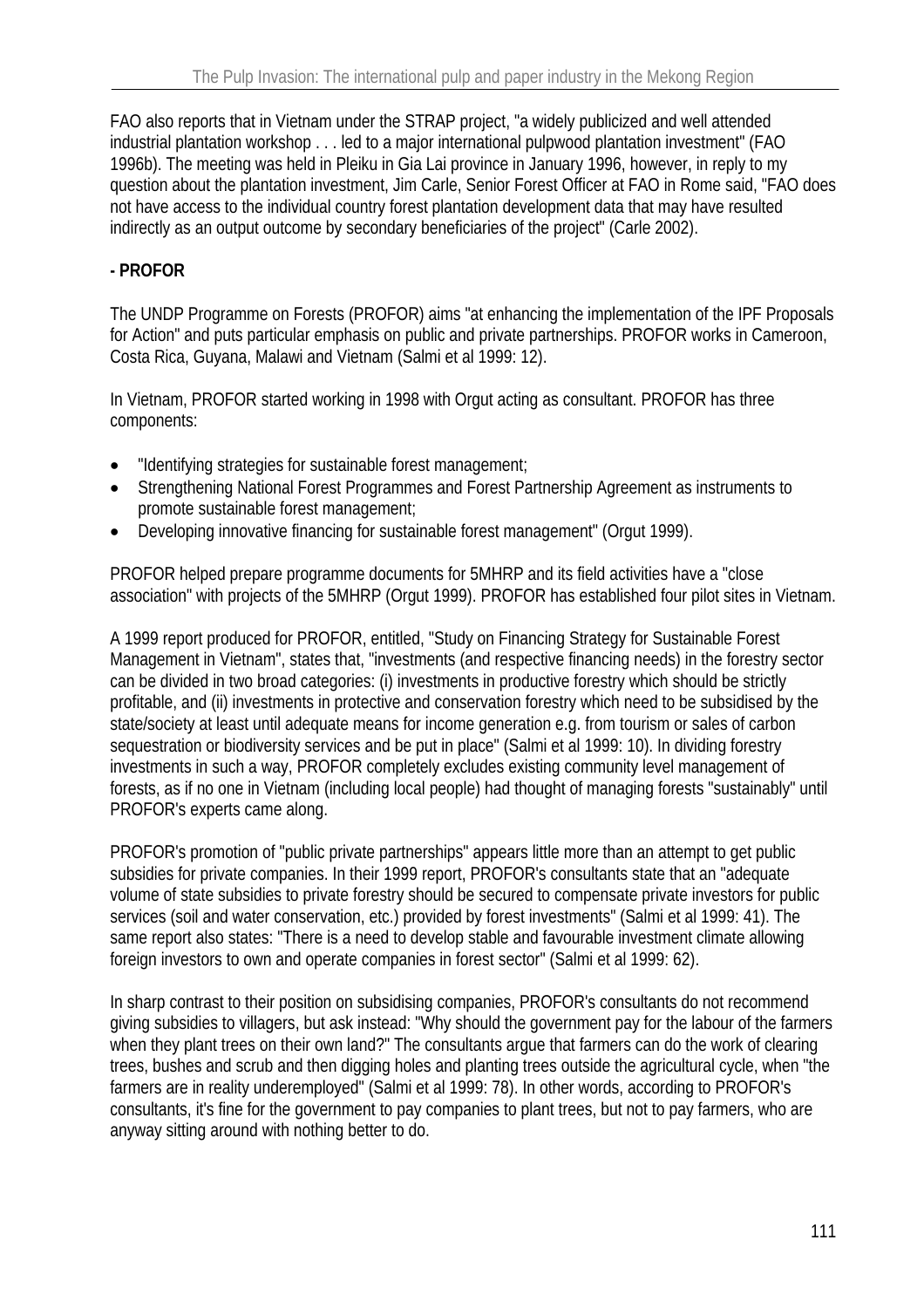## **- WORLD FOOD PROGRAMME**

The World Food Programme (WFP) supported a plantation programme in Vietnam between 1992 and 1995, during which time 126,000 hectares of plantations were established, mainly of fast-growing exotic tree species. The project aimed to increase "forest cover" on denuded lands for production of fuelwood and small timber poles as well as encouraging soil conservation and sand dune stabilisation to protect farmers fields and villagers (Salmi et al 1999: 122).

Between 1997 and 2001, WFP aimed to plant a further 51,000 hectares (Salmi et al 1999: 20-21). The project cost is US\$15.8 million and the plantations are to be in the north west of the country (Salmi et al 1999: 54). Farmers received 500 kilogrammes of rice for every hectare of plantation they establish (Salmi et al 1999: 115).

A 1999 review of aid to the environment sector in Vietnam stated in reference to WFP's project: "While the plantations undoubtedly exist, it is impossible to comment on the programme's economic, social or environmental impacts as there has never been a formal evaluation of any of WFP's projects" (Carew-Reid et al 1999: 83).

## **- EUROPEAN UNION**

The EU is funding a US\$23 million social forestry and nature conservation in Nghe An province. In addition to supporting agroforestry initiatives and a nature reserve management plan, the project is to establish a plantation in the buffer zone of the Pumat nature reserve.

## **- WORLD BANK**

The World Bank and the Netherlands government are funding a US\$33 million project entitled "Forest development and rural development". The project is to run for five years and started in 1998. Project activities include community development planning, forest management, land allocation, rural infrastructure and agriculture support service. The project works in Dac Lac, Kontum, Binh Phuoc, Dong Nai and Lam Dong provinces.

The World Bank also has a project entitled Northern Mountains Poverty Reduction. The US\$100 million project aims to reduce poverty through environmentally sustainable improvement to agricultural production, construction of small-scale rural infrastructure, and improving access to education, health and nutrition (World Bank 2000).

The Bank also has a US\$75 million "Barren Hills Afforestation" project. The project aims to "reforest degraded barren hill areas suitable for forestry", improve food security of the rural poor and protect remaining natural forests (World Bank 2000).

## **- ASIAN DEVELOPMENT BANK**

The Asian Development Bank resumed lending to Vietnam on 22 October 1993 (ADB 1994: 5).

In April 1997, the ADB announced a US\$33 million interest free loan aimed at reforesting three mountain watersheds. The watersheds feed the Chu River in Thanh Hoa province in the north, the Truc Kinh Reservoir in Quang Tri province in central Vietnam and the Ba River in the Central Highlands provinces of Gia Lai and Phu Yen.

The German consulting firm GFA Terra Systems won a contract worth US\$4.8 million to carry out the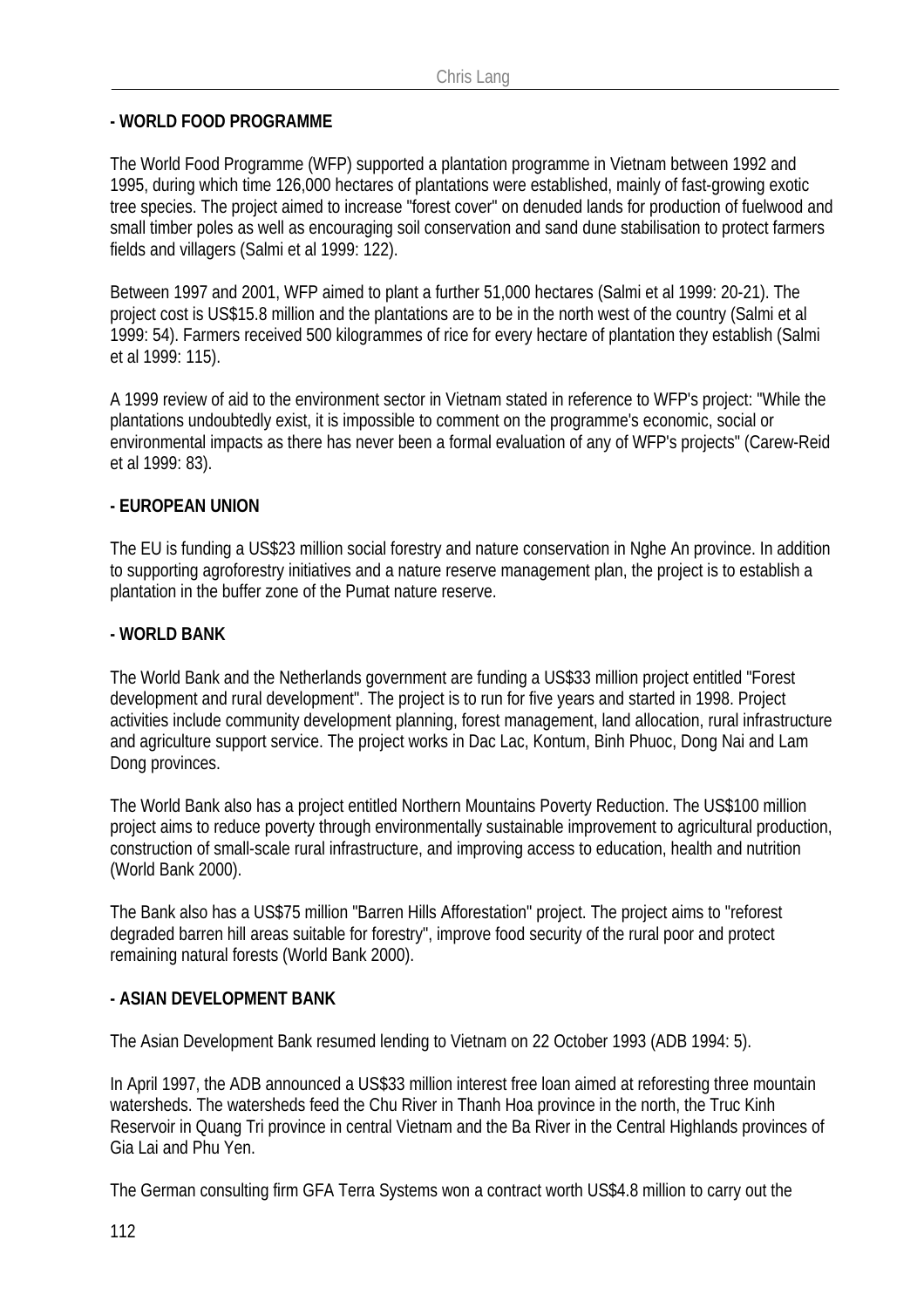## project (GFA www 1).

The project area covers around 114,000 hectares, which the consultants GFA Terra Systems describe as "barren lands" (GFA www 1). One of the aims of the project is to reduce slash and burn cultivation. The project is planned to be completed in December 2003. The total project cost is US\$53.2 million. ADB funds 62 per cent with the remainder coming from the Netherlands and "the beneficiaries, who will contribute 15 per cent through their labor". The project is expected to increase output of fuelwood, timber and agroforestry products (ENS 1997).

GFA Terra Systems describe the project targets as follows:

- forestation of 45,000 hectares bare lands;
- enrichment planting of 2,000 hectares using indigenous species;
- forestation of 12,000 ha with fast-growing species;
- agroforestry development with the use of such crops as coffee, cashew, cinnamon on approximately 9,000 hectares; and
- pasture improvement on about 12,000 hectares (GFA www 1).

Between April and December 2000, the Asian Development Bank carried out a Technical Assistance titled, "Study on the Policy and Institutional Framework for Forest Resources Management". Among the team's goals was to "assess capacity building needs to implement the National Reforestation Program efficiently" (MARD 2001a).

## **- SWEDISH INTERNATIONAL DEVELOPMENT COOPERATION AGENCY**

On occasion, Sida is remarkably clear about the benefits of its aid. In 1998, Sida produced a brochure celebrating 30 years involvement in Vietnam. One of the articles, titled "Swedish cooperation with Vietnam a win-win deal" starts with the statement:

"Sweden has benefited a lot from development cooperation with Vietnam. Development aid has cleared the way for Swedish companies. The Bai Bang project, with its many branches, has produced a lot of spin-off effects" (Sida 1998: 24).

Goran Ehren, ABB's representative in Vietnam confirms the importance of Sida to his company: "The Sidasupported project [Bai Bang] definitely opened the doors for ABB and we have become well-known to the ministries" (Sida 1998: 24).

Sweden has been working on forestry projects in Vietnam since the beginning of the 1970s with its involvement in the Bai Bang pulp and paper mill. Sida is among the agencies funding the expansion of the Bai Bang mill. (See section on Bai Bang, below.)

Sweden and Sida's involvement has gradually developed from production-orientated forestry to rural development focussed projects. Between 1991-1995, the Vietnam-Sweden Forestry Cooperation Programme, for example, included credit schemes and livestock management (Carew-Reid et al 1999: 95).

Sida's most recent project is the Mountain Rural Development Programme (MRDP) in Ha Giang, Lao Cai, Yen Bai, Tuyen Quang and Phu Tho provinces in the north of Vietnam. The US\$18.1 million project includes the following components: participatory land use planning, land allocation and community forest management; extension and research; market information and business development; rural finance service; human resource development; organisational development; and gender balanced development (Salmi et al 1999: 118).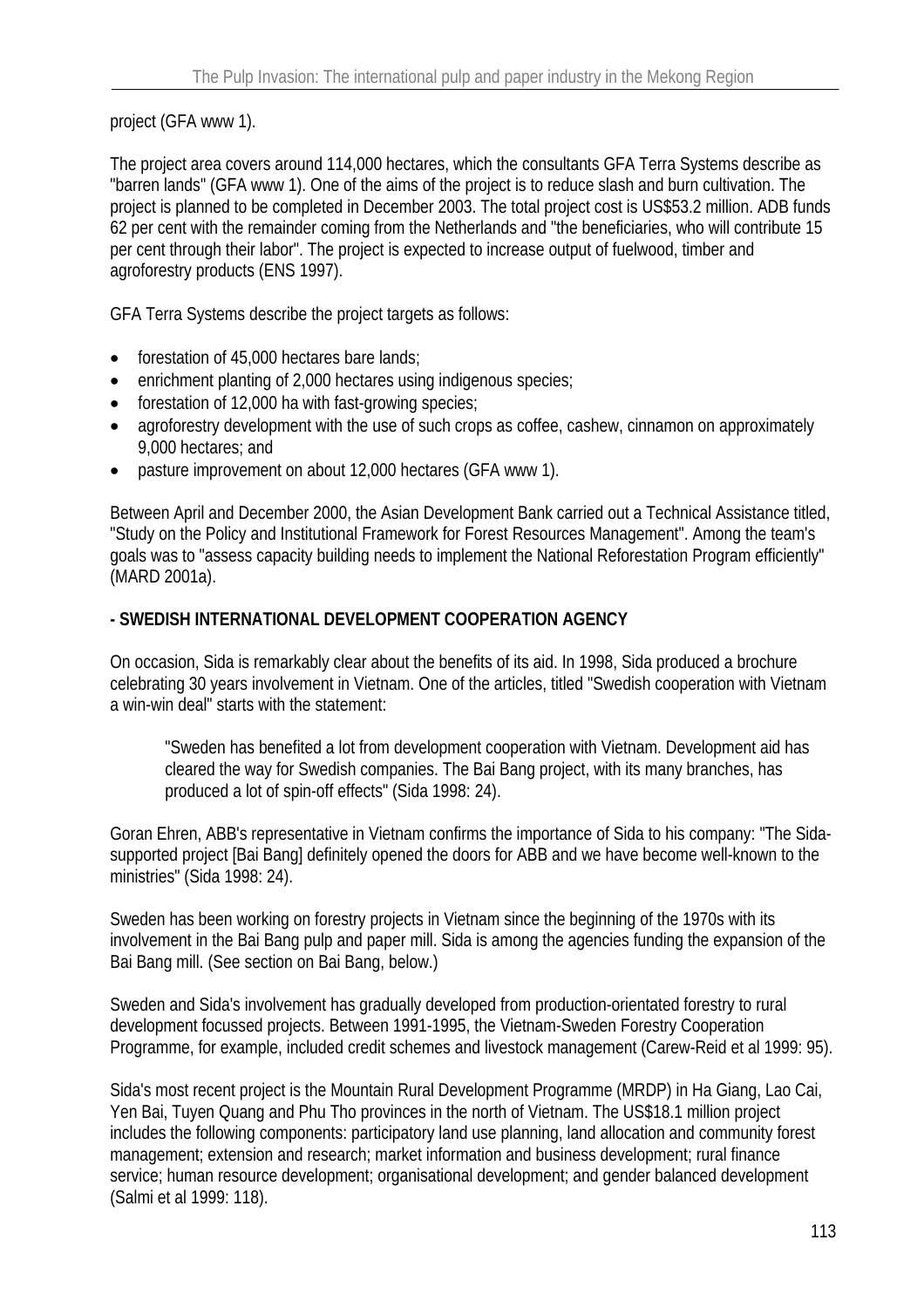The consultant for the project is SCC Natur. The programme was due to be completed in 2000, but was extended until the end of 2001 (Samuelsson 2000).

The project provides each village with a credit fund and sets up savings and credit groups. Loans can be used for whatever the borrowers want, but priority is given to loans for agriculture and forestry purposes. Farmers are provided with free seedlings and fertiliser, extension service, forest land allocation and credit for plantations (Salmi et al 1999: 119).

As well as rural development in mountain areas, the project also aims to provide policy support to MARD. Swedish aid officials enjoy close professional relationships with forestry officials in Vietnam, at least partly because of Sweden's long term involvement in Vietnam. Part of the MRDP's policy support activities include funding the International Support Group (ISG) in MARD's International Cooperation Department (Carew-Reid et al 1999: 95). The ISG holds a plenary meeting every year "to serve as an open forum between the donor community, international organisations involved in the agriculture and rural development activities and Vietnamese management agencies" (MARD 2001b).

In April 2000, Sida was reported to be carrying out an evaluation of its work in Vietnam over the last ten years (Samuelsson 2000).

#### **- GERMANY**

The German government is involved in funding four projects aimed at reforesting areas of Vietnam. The consultant on all these projects is GFA Terra Systems. Although the focus of the projects is aimed at encouraging local people to plant trees, rather than establishing large scale industrial plantations, some of the projects include components for fast-growing tree species and "encouraging forest plantations".

In addition, GTZ is funded a project entitled Support to the Reform of the Forest Administration System (REFAS). Dorothea Hill of GTZ's office in Vietnam states that GTZ is currently not funding any projects relating to plantations.

The German-funded Social Forestry Development Project (SFDP) in Song Da Watershed aims to improve "the living conditions of the local population in the Song Da region . . . by applying ecologically and economically sustainable land use systems" (Carew-Reid et al 1999: 85). The US\$4.5 million, 12-year project started in 1993 and is currently in a hand-over phase. The project has become part of a Debt for Nature swap signed by the governments of Germany and Vietnam in 1996. Under the agreement, Germany will agree to cancel part of Vietnam's debt in return for environmental projects carried out in Vietnam. One of the five projects under the agreement is the reforestation of the Da watershed (Carew-Reid et al 1999: 191).

The SFDP has developed assisted natural forest generation techniques, both with and without farmers' involvement (Carew-Reid et al 1999: 85). The project focusses on the conservation of the natural resources and the improvement of living conditions of the local population (Salmi et al 1999: 123). The project is funded through Germany's technical cooperation agency, GTZ (Gesellschaft fuer Zusammenarbeit) (GFA www 2).

Germany's Bank for Reconstruction, KfW (Kreditanstalt fuer Wiederaufbau), has funded three reforestation projects in Vietnam and is planning two further projects.

The first KfW-funded afforestation project in Vietnam was in Lang Son and Bac Giang provinces and started in November 1995 (Kirchhoff et al no date). The project ran until 1999 and aimed to plant 12,000 hectares of "new forests".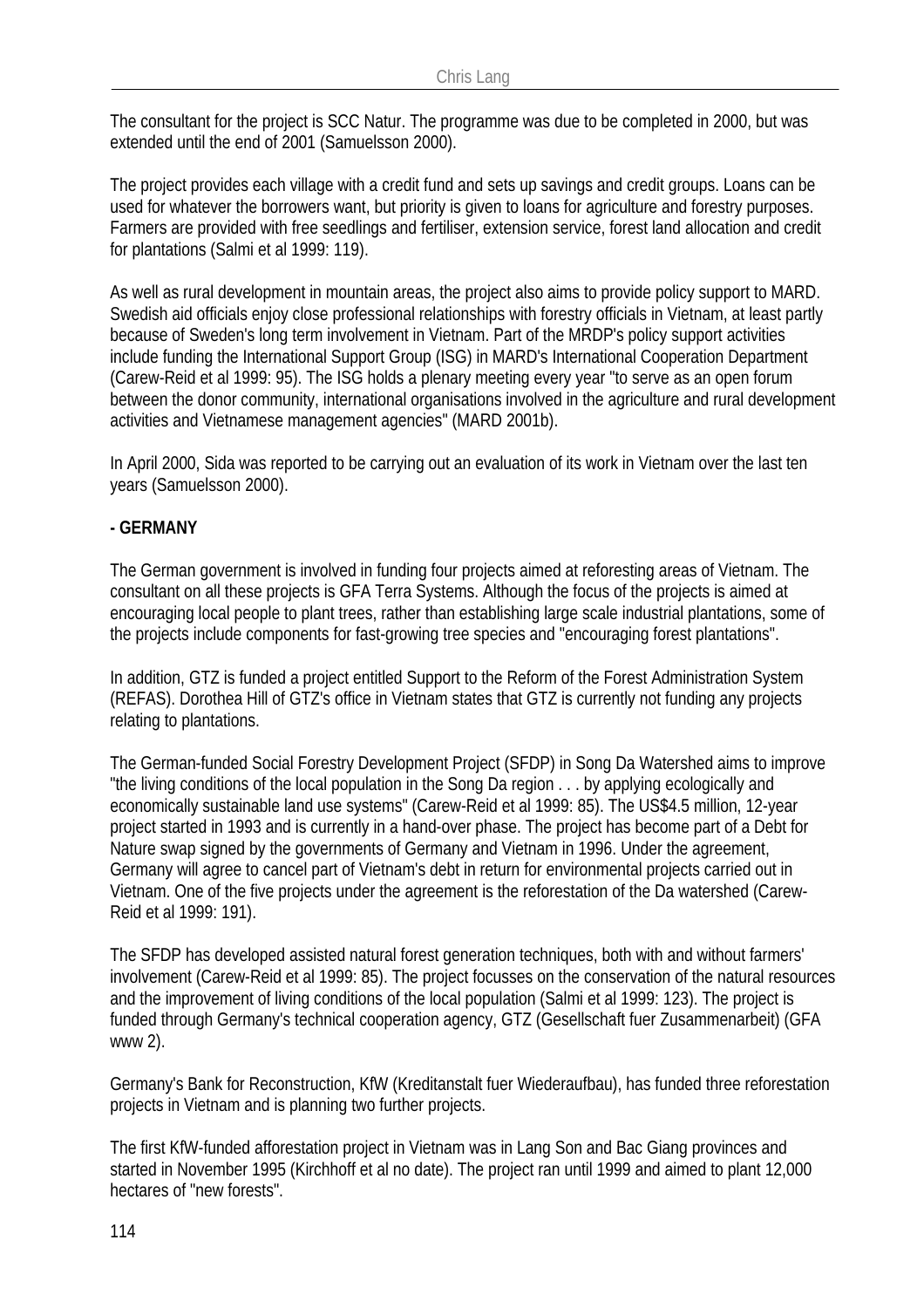The second KfW-funded project started in 1997. The Afforestation in Ha Tinh, Quang Binh and Quang Tri Provinces project aims to provide financial support to farmers (through savings accounts) for tree planting and tending (GFA www 3). According to a report in the Vietnamese newspaper Nhan Dan in August 1999, the project aims at planting 21,000 hectares of forest land with pine trees for glue and resin and other native trees. However, eucalyptus and acacia seedlings account for approximately one third of seedlings produced in four project nurseries to be planted by farmers (Nhan Dan 11 August 1999).

Another KfW-funded project is titled Afforestation in Bac Giang, Quang Ninh and Lang Son Provinces. The project aims to reforest about 13,500 hectares of land, and introduce sustainable forest management. The reforestation is to be carried out by local people (GFA www 4) from 29 communes (Kirchhoff et al no date).

The five year project started in 1999. Activities of the project include: participatory land use planning at village level; training local extension workers; providing households with seeds and other inputs for plantations; promoting "forest plantation"; and providing finance to farm households for afforestation (Salmi et al 1999: 117).

Under the project, farmers receive a maximum of four hectares: two hectares for afforestation and/or two hectares for natural regeneration. When farmers plant trees and tend natural regeneration, they receive credits into a savings account created in their name. The savings account receives interest. Farmers are allowed to withdraw certain amounts of money from their accounts at certain times providing the planted trees or regenerated forest meet the criteria for quality laid down by the project (Kirchhoff et al no date).

# **- FINLAND**

The Vietnam-Finland Forestry Sector Cooperation Programme aims to introduce and disseminate sustainable forest management as an alternative to shifting cultivation. Project activities include community development, reviewing the land allocation status at commune level, and capacity building. Phase 1 of the project started in 1996. Phase 2 started in 1999 and will run until 2003. The total project budget is US\$5.7 million. Enso Consulting is acting as consultant on the project. (See report on Thailand.)

The Finnish government is also funding a micro-credit project, the Vietnam-Finland Credit Scheme for Sustainable Multi-purpose Farm Forestry, in Bac Kan province. The project started in August 1997, and aims to provide cheap credit to farmers in Cho Don district who have been allocated forest land. The credit can be used for agroforestry, tree planting, fruit trees, non-timber forest products development or other purposes providing they do not destroy forest (Salmi et al 1999: 109).

# **- AUSTRALIA**

Australia is funding a "carbon sink" project in Vietnam, through the government's International Greenhouse Partnerships (IGP) Programme. (See Lang 2001 for a more detailed critique of this project.) Launched in May 1998, and working from within the Department of Industry, Science and Resources, the IGP Programme aims "to reduce greenhouse gas emissions through projects overseas" that will in future be considered as carbon off-set projects under the Kyoto protocol (IGP www 1).

The US\$242,000 IGP project in Vietnam aims to establish fast-growing tree plantations. The project is to be carried out by the Commonwealth Scientific and Industrial Research Organization (CSIRO) with the Research Centre for Forest Tree Improvement of Vietnam. According to Nick Minchin the Australian Minister for Industry, Science and Resources, CSIRO "will increase the carbon dioxide uptake of planted forests [sic] in Vietnam through the use of genetically improved planting stock" (Minchin 2001).

CSIRO will supply acacia and eucalyptus seeds and will establish four seedling orchards, each covering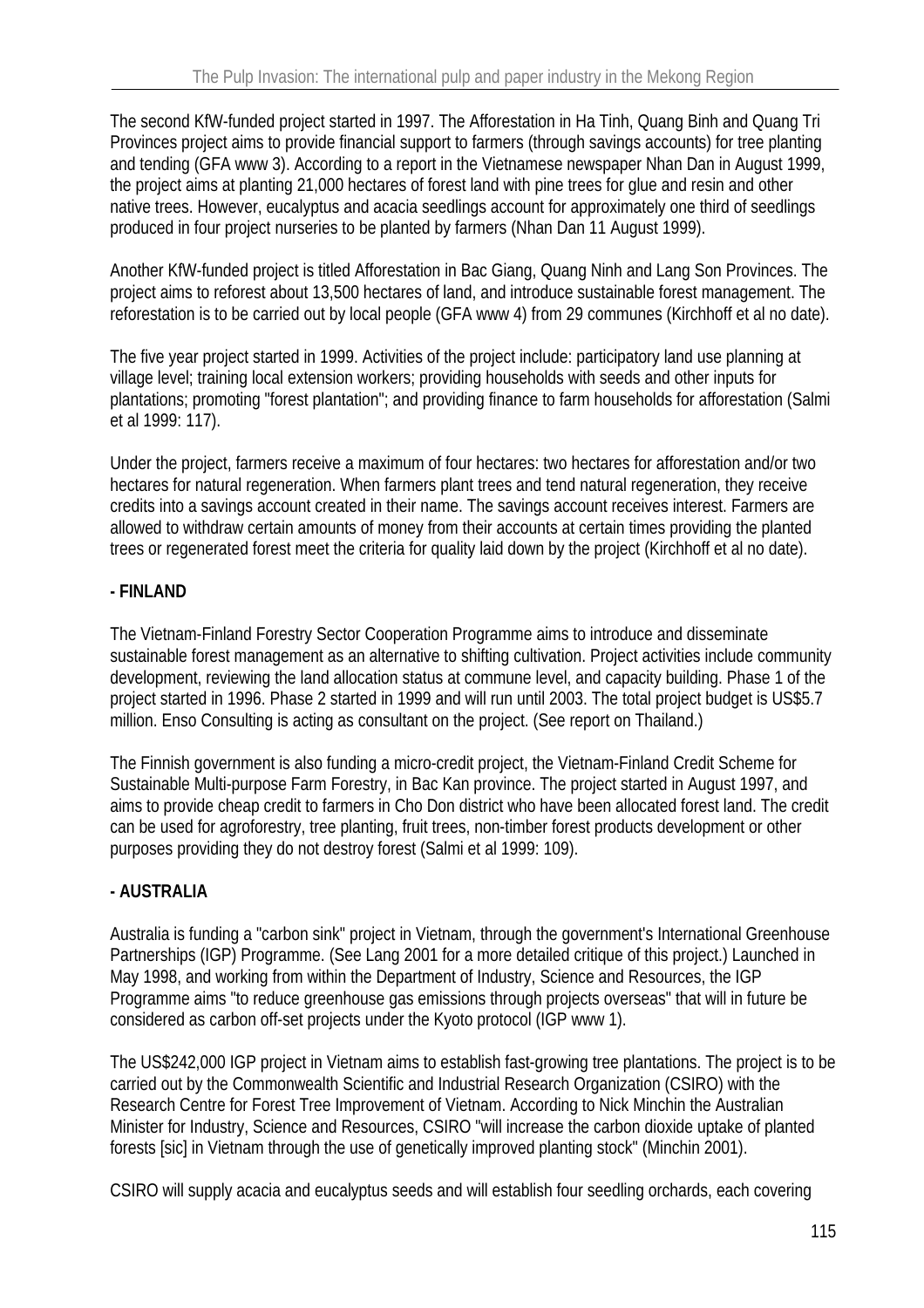five hectares, two in Quang Tri province in central Vietnam and two in Binh Thuan province in the south. Seedlings from these orchards will be planted over a total area of 8,250 hectares on a range of sites in Vietnam (IGP 2001).

CSIRO estimates that the plantations will remove "an extra 21,500 tonnes of CO2" from the atmosphere per year compared to other tree plantations. The calculation is based on a 15 per cent increase in volume growth, which CSIRO expects from using improved tree seeds (IGP 2001).

CSIRO also anticipates developing predictive models for "other major plantation species", and argues that "such a capability will assist in the successful growth of plantations, enabling higher yields from the forests [sic] planted and greater carbon sequestration in the longer term" (IGP 2001) Even assuming plantations are useful in absorbing carbon dioxide, the logic is flawed – higher yield plantations make no difference if the trees are cut after five years to produce short-lived commodities like woodchips, pulp and paper. Similarly, if local communities decide to cut down the trees for their own use or in order to return the land to its previous use, any carbon absorption would be lost.

Australia funded another project in Vietnam, in the Long Xuyen Quadrangle, near the border with Cambodia in the Mekong delta. The project started in 1991. In order to avoid breaching the US-led trade and aid embargo with Vietnam, Australia funded the project through the UN-backed Mekong Secretariat, then based in Bangkok. The project aimed to investigate the potential of reforesting 70,000 hectares of seasonally flooded acid sulphate soils.

Initially, the project planned to plant eucalyptus "for commercial wood production" and melaleuca "to address environmental issues" (Mekong Secretariat 1991: 105). The project established research trials including eucalyptus, acacia and melaleuca working with local communities (Carew-Reid et al 1999: 97). Villagers were employed to help establish the trial plantations, improving the popularity of the project locally.

The three year project was extended by two years and finished in 1996. According to Scott Poynton, an Australian forester who worked on the project, by 1996 "successful models had been developed that were environmentally, socially, technically and economically appropriate to the Quadrangle's unique inundating acid sulphate soils environment" (Carew-Reid et al 1999: 97). However, since 1996, nothing more has happened and many of the trial plantations established have been cut down. Poynton gives several reasons for this failure to follow up the project: "The project was located in the deep Delta region, far removed from the main action in Ha Noi, and remote from where people normally think of when they consider Vietnam's urgent forestry issues. . . . few people in MARD actually new about the project at the time and even fewer would recall it now. . . . Donors failed to catch on to the exciting work of the project. Perhaps its outputs – a model – were too scanty for meaningful advertising" (Carew-Reid et al 1999: 97).

## **- NETHERLANDS**

The Dutch government part-funded an ADB-Vietnam Forestry Sector Project which started in 1998. The project aims to carry out reforestation and natural forest regeneration, allocation of forest land to households and making forest protection agreements, agroforestry, improving agricultural production and income generation on non-forest land and improving village infrastructure. The project works in 50 communes in Gia Lai, Phu Yen, Quang Tri and Thanh Hoa provinces (Salmi et al 1999: 114).

The Netherlands has taken a lead role in negotiations among international aid agencies on the Five Million Hectare Reforestation Programme.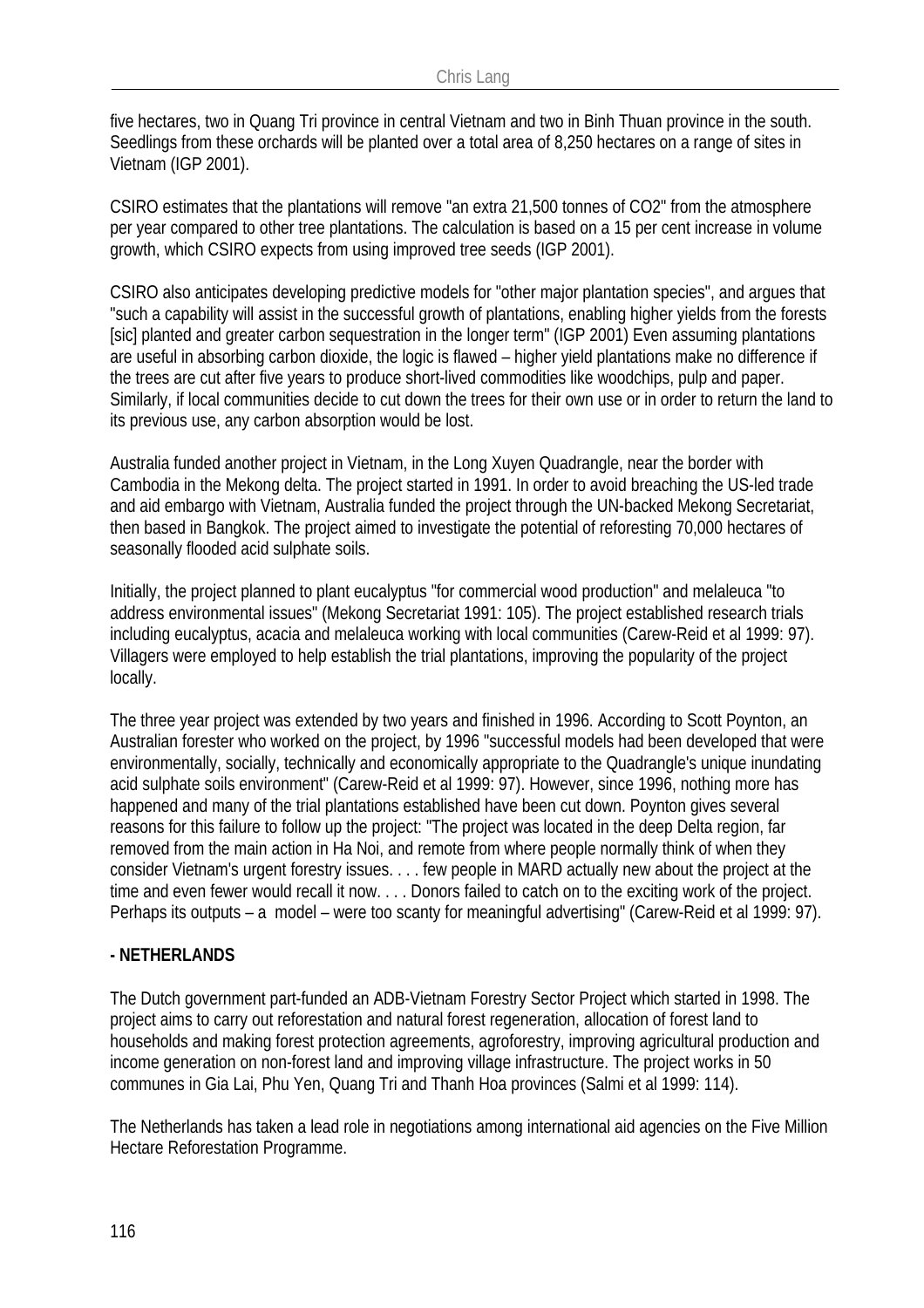# **- JAPAN**

In 1997, the Japan International Cooperation Agency (JICA) granted equipment and technical assistance to Vietnam for plantation development in the northwest of the country (Sizer 2000: 8).

In 2001, a US\$6 million, Japanese government-funded project started in Quang Nam province, aimed at planting 4,000 hectares in coastal areas (Saigon Times 9 March 2001).

# **4. VIETNAM'S PULP AND PAPER INDUSTRY**

There are three large state owned pulp and paper mills in the Vietnam, Bai Bang (55,000 tons per year) in Vinh Phu province in the north of Vietnam, Dong Nai (20,000 tons per year) and Tan Mai (48,000 tons per year) both in Dong Nai province in the south. In addition there are almost 100 small scale pulp and paper mills around the country (Pesonen 1995: 17). These are based on Chinese technology in the north and on German, British, French and Taiwanese technology in the south (Flashtec 1995). Today, Vietnam's pulp and paper mills produce a total of about 360,000 tons of paper and board a year (PPI 1999).

The supply of raw materials is becoming an increasing headache for the Vietnamese pulp and paper industry, a situation which is made worse by the export of wood chips to Japan and Taiwan. Mills have been forced to close for several months in recent years due to shortage of materials.

Many Vietnamese pulp and paper mills operate at well under capacity resulting in many mills running at a loss. Production costs in 1994 of a ton of Vietnamese paper were US\$200 higher than European or US costs, and cheap paper has been dumped on the Vietnamese market from Eastern Europe and Russia (VN 1994a: 1).

The following section looks at some of the pulp and paper and wood chip mills in the country. Bai Bang is considered in some detail, partly because more information is available on this project, but also because of its importance in the Vietnamese context.

# **- BAI BANG PULP AND PAPER MILL**

When SIDA launched the Bai Bang pulp and paper mill project in 1974, World Wood, a timber trade magazine, reported the estimated cost as US\$170 million (World Wood 1974: 3). Bai Bang turned out to be Sweden's longest running and most expensive aid project ever. In total, Sida contributed about US\$1 billion to the 55,000 tons a year pulp and paper mill – making it possibly the most expensive pulp and paper mill in the world per ton of paper produced. The mill sources its raw materials from a total area of 1.2 million hectares. Large areas of natural forests have been cleared to supply the mill, sometimes to be replaced with plantations. Despite the massive input of Swedish money and expertise, the mill only reached its designed output in 1995, fifteen years after first paper machine started operation.

The mill still relies on pulp imports to run at capacity. In 1996, imported pulp accounted for one third of the mill's expenditure (Blower et al 1999: 54). Meanwhile, import tarrifs on paper ensure that sales from the mill do not face competition from cheap imports. The price of paper produced at Bai Bang is up 10 to 20 per cent above the international price of paper (Blower et al 1999: 120).

The project was the subject of huge debates in Sweden, especially during the 1970s and 1980s. However, in 1999, Sida published an evaluation of the project that concluded that "Bai Bang has proved to be an example of a sustainable development cooperation project" (Blower et al 1999: 165) and even that the "associated forestry operation are ecologically sustainable" (Blower et al 1999: 170). Nevertheless, there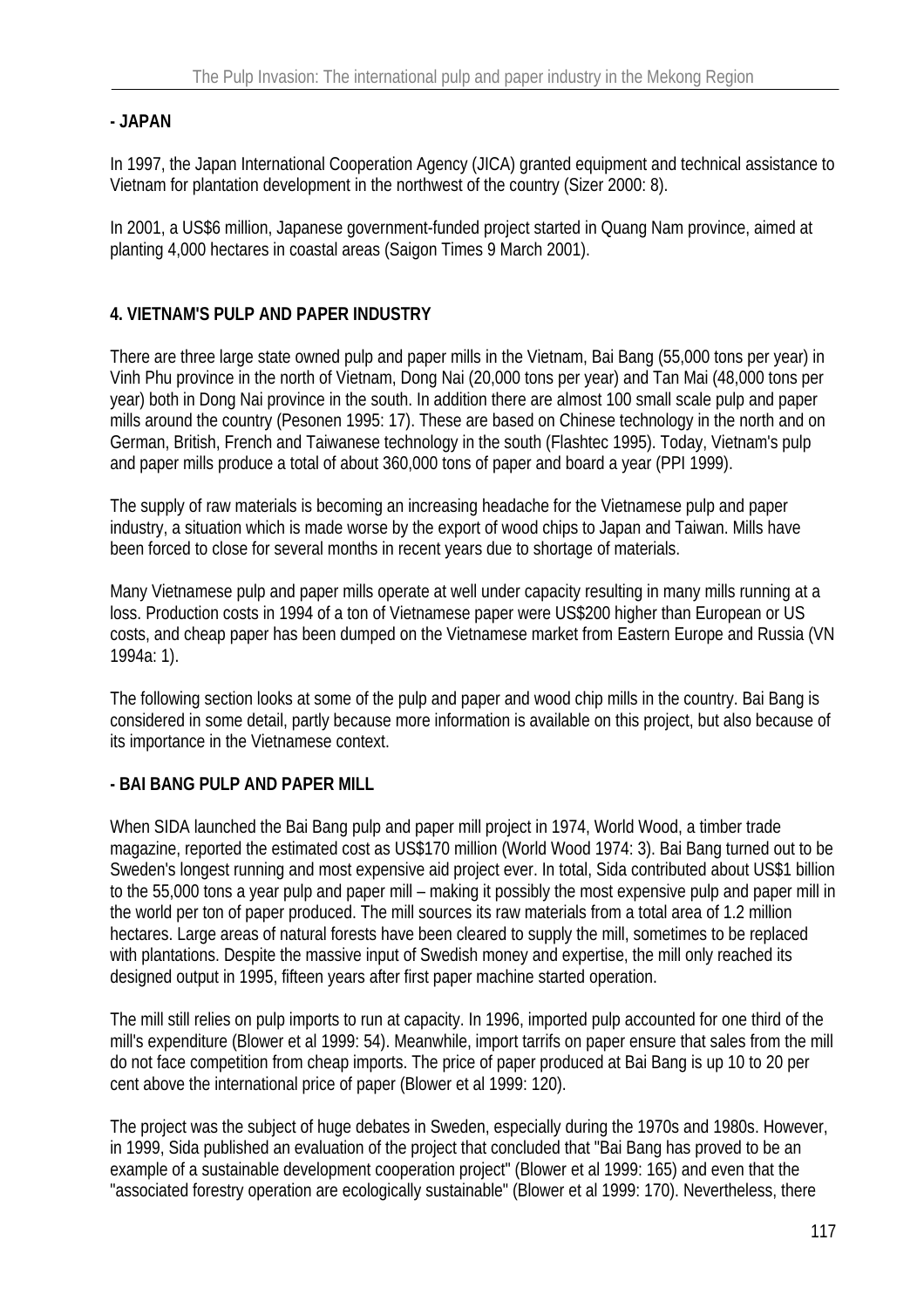are still serious problems associated with supplying raw material to the mill, which are only likely to be made worse by the currently proposed expansion of the mill. Meanwhile, Bai Bang's promoters have never commissioned detailed studies of the impacts of fast-growing tree plantations on people and forests in the area of the mill.

## **The origins of the project**

Sweden's support for Bai Bang mill originated in its opposition to the US war in Vietnam. During the late 1960s, the Swedish Prime Minister, Olof Palme, together with a large section of the Swedish public, was opposed to US involvement in Vietnam and saw Swedish aid to Vietnam as a way of expressing this opposition. As Rolf Ekeus, then an official in Palme's Social Democratic Party, said later, "A Western power was bombing the poor country to smithereens, the least we could do was to help them rebuild" (Jerve et al 1999: 26). The former secretary-general of the Vietnamese Communist Party, Do Muoi, indicated how important the aid was to Vietnam when he told researchers in 1998, that Sweden was a source of support during "the years of black tears" (Jerve et al 1999: 29).

Initially, Sweden wanted a three year aid programme, but Vietnam insisted on project aid. Once Sweden agreed, Vietnam presented a shopping list of potential projects. Projects included:

Techniques for reforestation in hilly terrain; A pulp mill; A furniture factory; Fishing vessels and cargo ships; Harbour development; Steel mills: Aid to promotion of exports; and A 350 MW hydroelectric power plant (Jerve et al 1999: 40).

Eventually the two sides agreed on a pulp and paper mill. A paper mill was not at the top of Vietnam's development plans, but Vietnam wanted to exploit its forests and Sweden had the technology to build a state-of-the-art pulp and paper mill (Jerve et al 1999: 48). An agreement to build the pulp and paper mill was signed in August 1974 (Jerve et al 1999: 54).

The consulting firm, Jaakko Poyry, played a significant role in the history of the mill. Poyry's initial involvement, acting as SIDA's consultants, was a study produced in July 1971 (Jerve et al 1999: 58). Poyry's report assessed various options for the forest industry and concluded that a paper mill would be a better option than a plywood factory (Jerve et al 1999: 60). Initially Vietnam wanted to build a mill with an annual capacity of 100,000 tons but Poyry's report concluded that this was too large given the administrative and technical constraints (Jerve et al 1999: 50).

## **The consultants' role**

In October 1972, SIDA commissioned Poyry to carry out a pre-feasibility study of a 50,000 tons a year pulp and paper mill. The report stated that the forest area that the Vietnamese government had assigned to the mill was too small (Jerve et al 1999: 62).

Jaakko Poyry won a further contract to produce a feasibility study in April 1973. According to Jouko Virta, chairman of Jaakko Poyry consulting, Poyry's feasibility study recommended 14 conditions which had to be met before the construction of the mill commenced (Virta 1996). Magnus Spangenberg, Poyry's consultant responsible for writing the feasibility study, repeatedly stressed the need for further assessment of the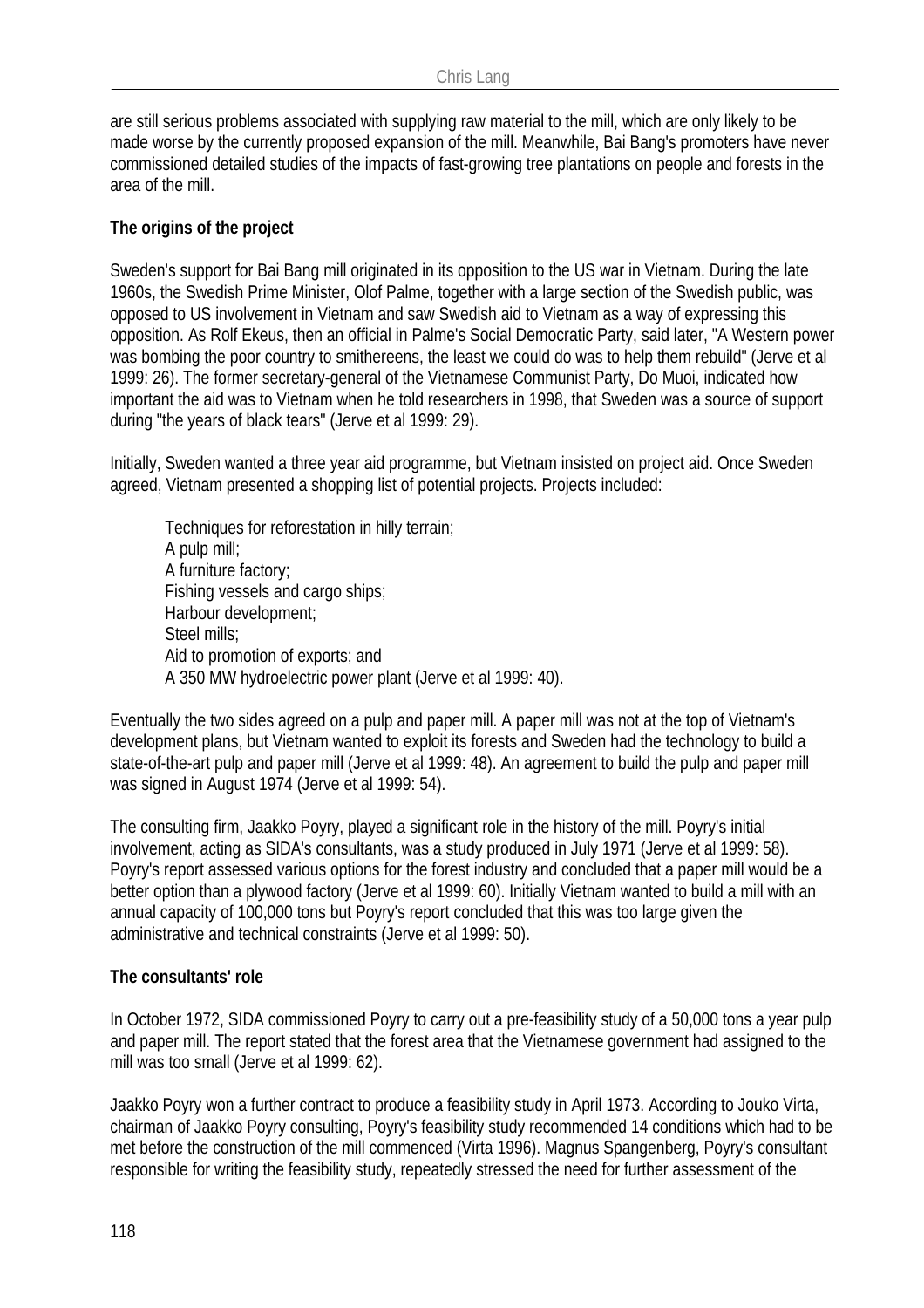project before it went ahead. Poyry's feasibility study, completed in April 1974, concluded that "the feasibility of the project as such will be unsatisfactory [sic]" (Jerve et al 1999: 67).

However, SIDA was determined to go ahead quickly, and in 1973 had hired another consulting company, WP-System AB, to coordinate the planning process. WP-System agreed, on condition "that we can safely see the continuation of our undertaking all through the whole construction period of the project" (Jerve et al 1999: 92). In October 1974, SIDA hired WP-System as project manager for the Bai Bang project (Jerve et al 1999: 90). Another Swedish company, Silviconsult won the contract to coordinate the associated forestry programme (World Wood 1977b: 35).

WP-System won the contract to build Bai Bang in a deal with SIDA – without the contract going out to tender (Jerve et al 1999: 126). WP-System was formed in 1968 (Jerve et al 1999: 112) and had never planned and built a pulp and paper mill anywhere in the world. The company had to hire a forest industry specialist as Project Director in Stockholm (Jerve et al 1999: 98).

Under its contract with SIDA, WP-System had no responsibility to keep within a fixed budget and there was also no penalty mechanism for delays in completing the contract (Jerve et al 1999: 90). The cost of the mill increased, and in January 1977 SIDA calculated that the total cost would be US\$263.75 million – almost US\$100 million more than their estimate three years early (World Wood 1977a: 3) (World Wood 1974: 3).

Nguyen Trong Khanh, who would become General Director of the mill, summed up the problems of cost overruns and delays in an interview with researchers in 1998: "There was no strict control, and SIDA too easily accepted requests from WP-System to prolong or to get new funds" (Jerve et al 1999: 91).

A small army of international consultants arrived in Vietnam and lived in the "Swedish Camp", near the mill, in housing built by Swedish carpenters (Jerve et al 1999: 96). At one point there were more than 600 foreigners, including family members, in the project area (Jerve et al 1999: 198). Consultants were provided with housing for their families, tennis courts, a swimming pool, schools for their children and a hospital (Usher 1993). The Swedes nicknamed the Camp "Valhalla", after the home of the gods in Norse mythology (Jerve et al 1999: 100).

Mat Silaste, who visited the project in 1980, reported, "The visitor gets the impression of the boy's summer camp rather than serious mill construction. Most of the expatriate personnel are wearing all kind of funny shorts and driving with motorcycles around with an arrogant air. It looks very childish and forms a complete contrast with the local people and disrespect to the local culture and customs. Do we act this way at home also?" (Jerve et al 1999: 114)

About 40 per cent of the funds allocated by Sweden throughout the project, went on Swedish workers at the project site and consultancy headquarters in Sweden (Jerve et al 1999: 269).

However, consulting firms were not the only ones to benefit from Sweden's aid. Five Swedish companies won contracts to work on the design. By the end of 1975, 160 engineers and technicians in Sweden had worked on the design and engineering work for the project (Jerve et al 1999: 98) Two of the subcontractors that WP-System hired to do design work, Celpap and Ola Hellgren Ingenjorsbyran, were created in order to work on the Bai Bang job (Jerve et al 1999: 101).

Approximately 80 per cent of the goods and services procured for Bai Bang were bought in Sweden (Jerve et al 1999: 264). The largest machinery orders were for two paper machines at around US\$10 million to AB Karlstad Mekaniska Werkstad. Other Swedish companies involved were Beckers, Saab-Scania, Kockums, Volvo, Atlas-Copco, NJA, Asea and Platzer Bygg AB (World Wood 1976: 3). Swedish trucks were shipped out to Vietnam to carry materials from the port of Haiphong to the construction site, 100 kilometres inland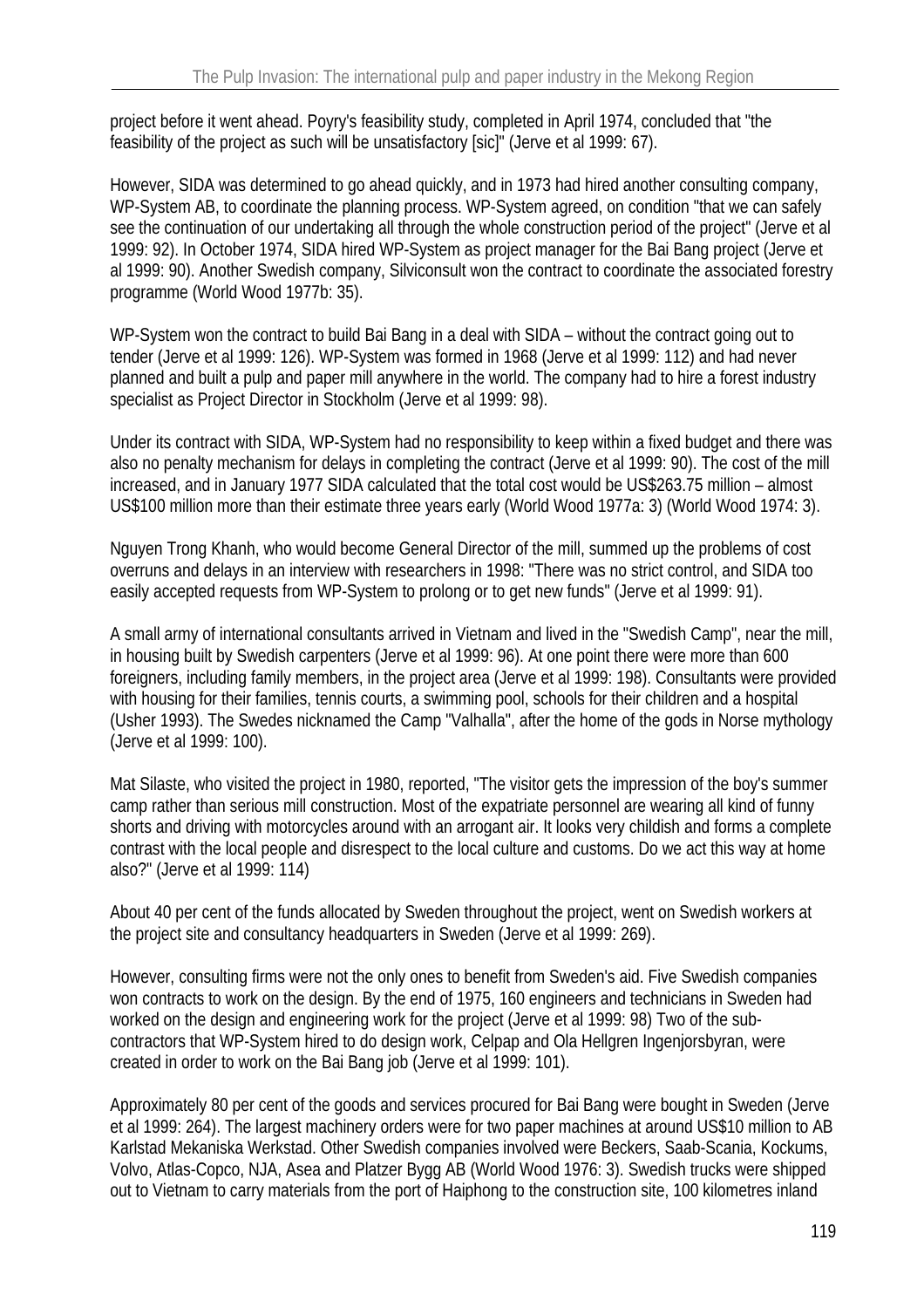(Jerve et al 1999: 96). Not only Swedish companies benefitted: a French company supplied the boiler for the power plant; Japanese, West German and Italian companies supplied components for the pulp mill and chemical plant; and Finnish, Swiss, Italian and West German companies supplied components to the paper mill and processing unit (Jerve et al 1999: 103).

However, within a few years, the problems of using a consultant with no experience of building a pulp and paper mill became impossible to ignore. In 1979, SIDA's Industry Division produced a report which criticised WP-System's lack of expertise in the forestry industry. The Industry Division organised a series of meetings with representatives of various forestry companies including Jaakko Poyry, with a view to setting up a consortium to work on Bai Bang (Jerve et al 1999: 123). Per Gundersby, of Jaakko Poyry, had recently returned from working on a pulp and paper project in Brazil. Gundersby visited Vietnam in June 1979 and set about forming a consortium to take over from WP-System. The consortium included Celpap and Angpanneforeningen (two of WP-System's sub-contractors – and two of Jaakko Poyry's main competitors in Sweden) and Sodra Skogsagarna (Jerve et al 1999: 123). Scanmanagement, as the consortium was named, was 60 per cent owned by Jaakko Poyry (Virta 1996).

SIDA announced a tender in July 1979, with less than a month to the deadline (Jerve et al 1999: 124). Scanmanagement won the tender. According to Jouko Virta, of Jaakko Poyry consulting, a condition of Poyry's involvement was that the contract for the forestry element of the Bai Bang project should go to the Jaakko Poyry Group (Virta 1996). Interforest AB, a Swedish subsidiary of Jaakko Poyry, subsequently won the forestry contract.

The first paper machine was completed in December 1980, the second in March 1982 and the pulp mill in September 1982 (Hamilton 1982: 12) (Jerve et al 1999: 106). The first few years after completion were a fiasco. Vietnam did not have enough qualified technicians to run the mill, and spare parts and chemicals had to be imported, which the Vietnamese government could not afford (Sayer 1991: 239). Vietnam was supposed to meet the demand for foreign currency by exporting paper, and SIDA was actively involved in promoting this export trade to Korea, Taiwan and Japan (Virta 1996).

Despite the problems, the project continued to be a good deal for the consultants. SIDA depended on Scanmanagement to assess the need for international experts. Scanmanagement "naturally wanted to maximise his own role and income" according to Sida's 1999 Bai Bang Evaluation Report (Jerve et al 1999: 270). To address the issues of bias in consultant's reports, SIDA hired yet more consultants to work on advisory groups and review missions. However, as Sida's evaluation notes, the members of these groups and missions had the same background and education as Scanmanagement and SIDA staff – almost all were Swedes from the forestry or paper industry (Jerve et al 1999: 270).

In 1984, Sigvard Bahrke was appointed as Bai Bang project director at Scanmanagement. Bahrke was the former General Director of a large parastatal forestry company (ASSI) and a member of SIDA's board (Jerve et al 1999: 226). In the mid-1980s, when SIDA was looking to phase out its involvement in the mill, Bahrke played an important role in persuading SIDA's board to continue funding the project and to maintain Scanmanagement's involvement (Jerve et al 1999: 230). In 1986, SIDA's Review Mission even included a former member of Scanmanagement (Jerve et al 1999: 252).

# **The "forced labour" debate**

Sweden was represented at the official opening of the mill in 1982 by Roine Carlsson, Minister without Portfolio. After the ceremony, a journalist asked him whether it mattered that forced labour was used on a Swedish aid project. Carlsson replied, "it is an internal matter for the Vietnamese how the labour force to Bai Bang is recruited" (Jerve et al 1999: 182). The remark was published in Swedish newspapers and triggered off a long debate in Sweden about labour conditions on the Bai Bang project.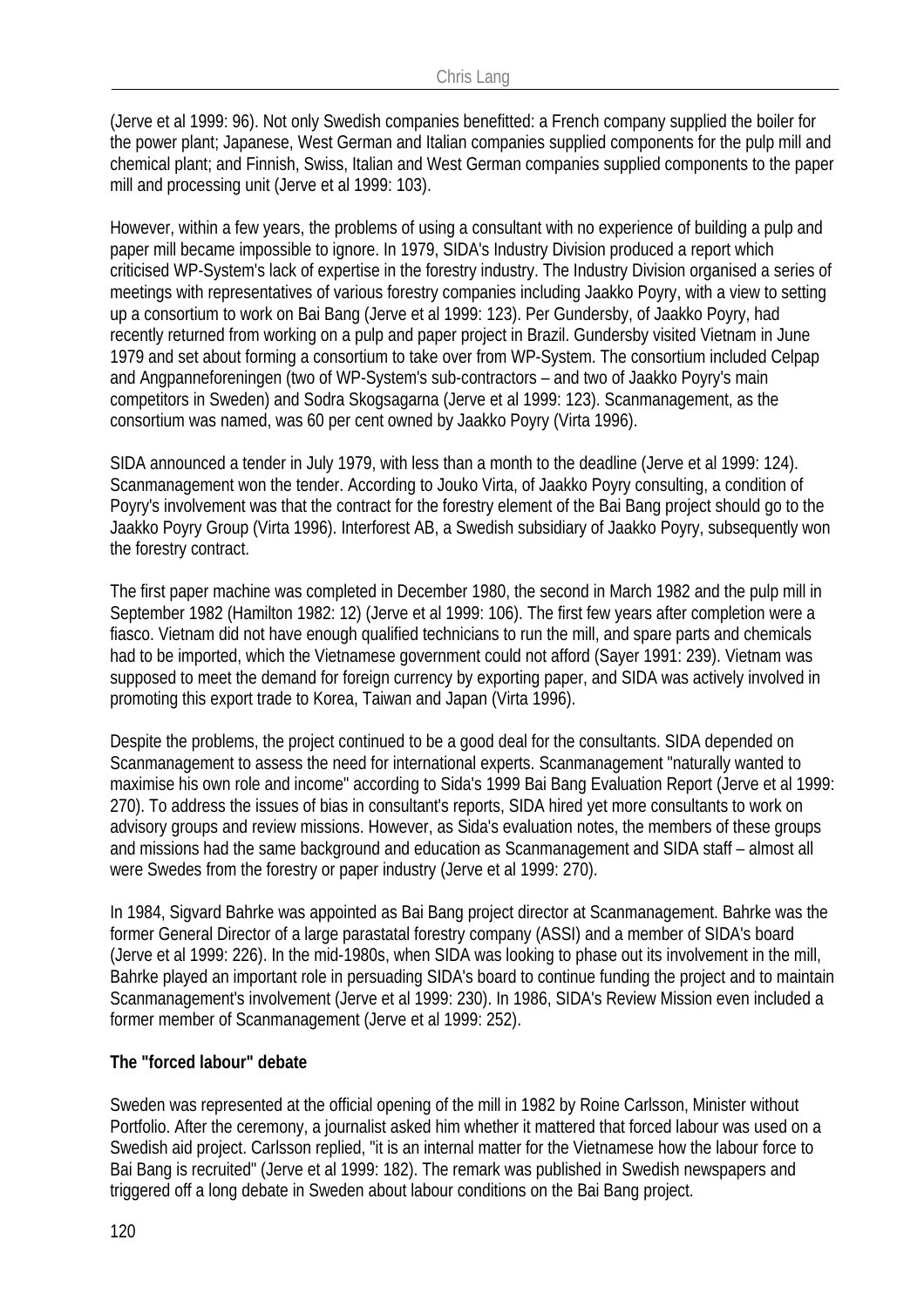A study carried out in 1985 investigated the working conditions in the forestry brigades cutting forests to supply the mill. The report is shocking, and documents forced labour, poorly paid workers uprooted form their families and villages, ill health, poor housing, poor education, and "deplorable" child care facilities (Larsson and Birgegard: 1985). One of the ironies of the project is that forestry workers interviewed in the study had received no paper from the project (Larsson and Birgegard 1985: 23).

Although the report was submitted to SIDA in January 1985, SIDA did not publish it until 1987 (Jerve et al 1999: 234). In December 1986, one of the writers of the report, Katarina Larsson wrote two articles in the Swedish newspaper Dagens Nyheter, entitled "The betrayal of the forestry workers" and "Manipulation as a working method". She pointed out that SIDA had attempted to stop the report she wrote with Birgegard and showed how their criticism had been suppressed (Jerve et al 1999: 189).

In 1987, Professor Rita Lilgestrom, headed a team of researchers which carried out a socio-economic study on Bai Bang. The report concluded that the workforce employed was not "forced labour" as it is usually understood, but that the conditions for the forest workers were "gruelling" (Jerve et al 1999: 168).

Another study from 1987 conducted by Adam Fforde argued that migration to the forest areas was part of a centuries old tradition of emigration to avoid overcrowding in the Red River delta, and that although conditions for forest workers may have been bad, they were not actually forced to work in forestry brigades (Blower et al 1999: 103).

Sida's 1999 Bai Bang Evaluation Report states that the debate in Sweden about forced labour did lead to some improvements in the living standards for forestry workers, by stimulating the provision of loans, improved housing, health and education. However, the evaluation states that the reforms associated with allocation of land to farmers and the higher incomes this has generated had a much more important impact on improving living standards (Blower et al 1999: 103).

# **Raw material supply**

One of Jaakko Poyry's recommendations in their 1974 feasibility study, was that a full resource inventory should be completed before construction of the mill was commenced (Virta 1996). However, one of the more obvious problems during the early stages of the project was that Vietnam was at war. What seemed to the Swedish side like reasonable requests for technical information necessary to build the mill and make sure it would function in the future, were issues of national security to the Vietnamese side (Jerve et al 1999: 33-34).

In 1972, Nguyen Van Kha, Vice Chairman of the State Planning Commission instructed the Directorate of Forests to set aside 100,000 hectares for tree plantations to supply Bai Bang (Jerve et al 1999: 49). These plantations, however, were not established and it was not until 1984/5 that Jaakko Poyry carried out the first inventory of forests and plantations to supply the mill. A second inventory in 1986/7 confirmed the seriousness of the raw material shortage (Cossalter 1988: 7).

Several factors contributed to the problems of raw material supply to the mill. Some could not be foreseen, such as the loss through flowering of large areas of bamboo stands. Bamboo is a grass and flowers at long intervals after which the stems rot and cannot be used as raw material fibre. When the bamboo flowered, however, instead of allowing bamboo to regenerate, the local authorities decided to burn the areas and establish plantations. However, many of these plantations failed (Jerve et al 1999: 151).

Other problems included wastage of up to 45 per cent of standing volume, due to poor harvesting techniques and transport losses, and wood was also required for non-industrial (fuelwood, construction wood) and industrial (two other pulp and paper mills) uses in the region. In addition a large quantity of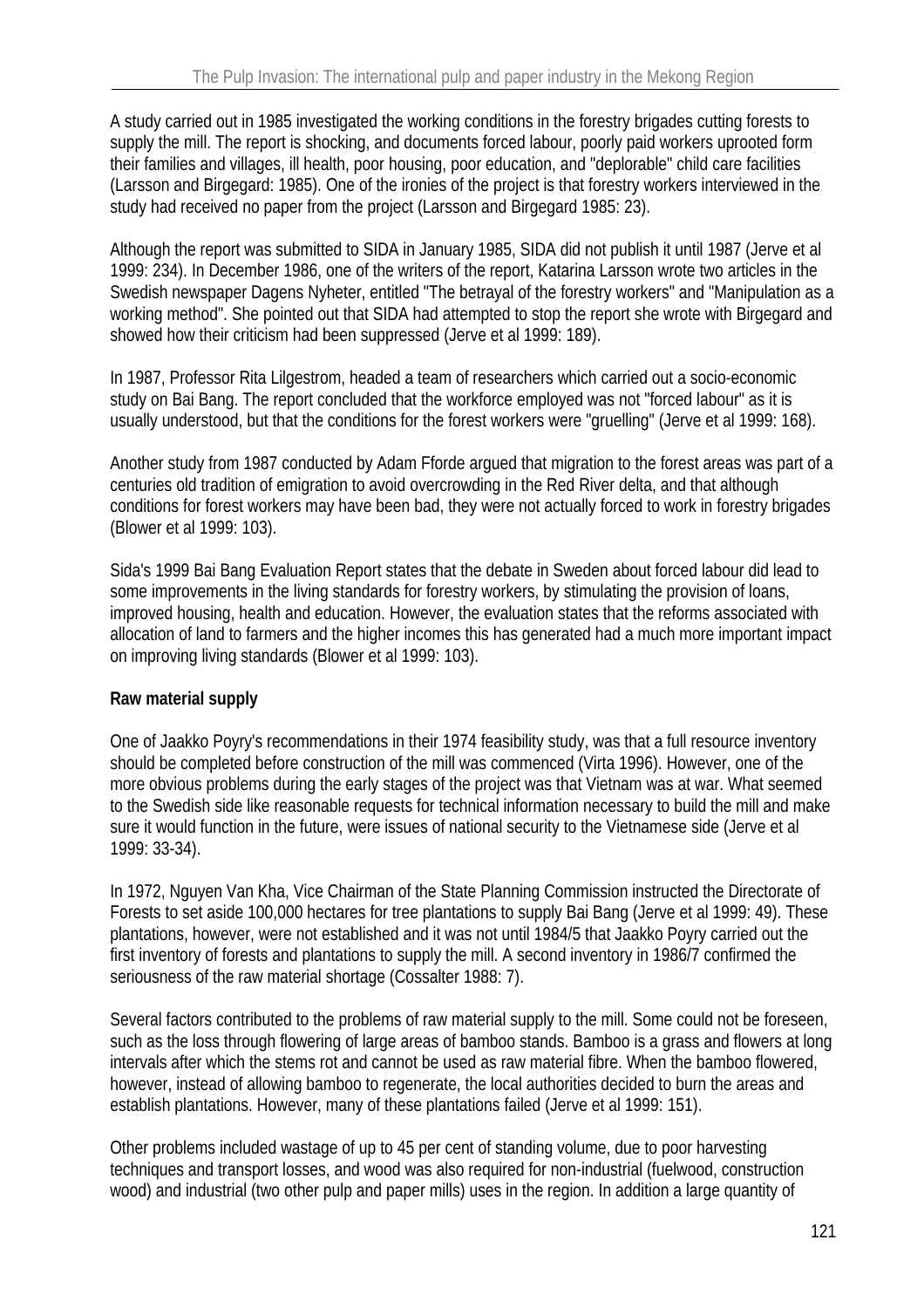timber from the region was sold in the area around Hanoi (Cossalter 1988: 4). Local demand for nonindustrial wood meant that of 10 logs harvested perhaps only one or two would eventually arrive at the mill (Ohlsson and Byron no date: 12).

The Bac Yen Union of Forestry and Industry was created in 1979 to supply the Bai Bang pulp and paper mill, originally from an area of 200,000 hectares of forest land in Ha Tuyen province (Larsson and Birgegard 1985: 6). In 1983, the raw material area, which supplies the mill was expanded considerably, to include a gross area of 1.2 million hectares in Ha Tuyen, Hoang Lien Son and Vinh Phu provinces.

In June 1986, SIDA started a new forestry project, the Plantation and Soil Conservation Project. Interforest AB, a subsidiary of Jaakko Poyry, won the contract to oversee the project, which aimed to:

- supply the mill with raw material;
- increase production of fuelwood for local needs;
- contribute to the ecological balance;
- engage the local population in tree growing (Cossalter 1988: Annex 1); and
- "to reduce the pressure being put on the newly established industrial plantations by local people" (Shanks 1994: 83).

The project aimed to produce monoculture plantations of eucalyptus and acacia (Shanks 1994: 83) to supply the Mill with raw materials. The project aimed to establish 6,500 hectares per annum of fast growing species (Stahl 1990: 13).

Eucalyptus camaldulensis was selected, not on the basis of extensive trials, but because the demand for the raw material was urgent. As one consultant explained:

"It is often necessary to start large scale plantations without having complete and reliable local information about what to plant. Industries cannot be left standing with little or no wood while the foresters wait for perfect information . . . In this the Vinh Phu plantations are no exception" (Stahl 1990: 8).

In practice trial plantations had been established, but tree cutting and collection of leaf litter for fuel was a major problem in many plantations soon after they were established (Shanks 1994: 83) (Cossalter 1998: 1). The choice of Eucalyptus camaldulensis as a lead species relied heavily on a species trial established in 1979, but cutting by the local villagers, grazing of buffaloes, termite attacks and weed competition meant that the plots were seriously damaged or had disappeared entirely within five years. In addition measurements were irregular and data was lost. According to a consultant, "In 1984 the only data available on this trial were the measurements at age 1 and 2 in all four sites and the measurements at age 5 in Thanh Ba which was the site with the poorest potential" (Stahl 1990: 24).

A similar fate befell a trial established in 1985, involving three provenances of Eucalyptus camaldulensis, and seven other species. Cutting and damage caused by buffaloes meant that the trial could not be statistically evaluated (Stahl 1990: 26).

These problems, illustrate an important aspect of plantation development in Vietnam. Land which foresters and government officials often assume to be "empty" or "barren" is often not at all empty, but is used for a variety of purposes important to the communities living there. Although there may be little or no tree cover, the "bare hills" are of great value for fodder and fuel and for temporary crop production (Shanks 1994: 82). Conflicts are therefore common, when such land is earmarked for industrial plantations. Plantations are destroyed through grazing or are simply cut down by villagers (Ohlsson and Byron no date: 12).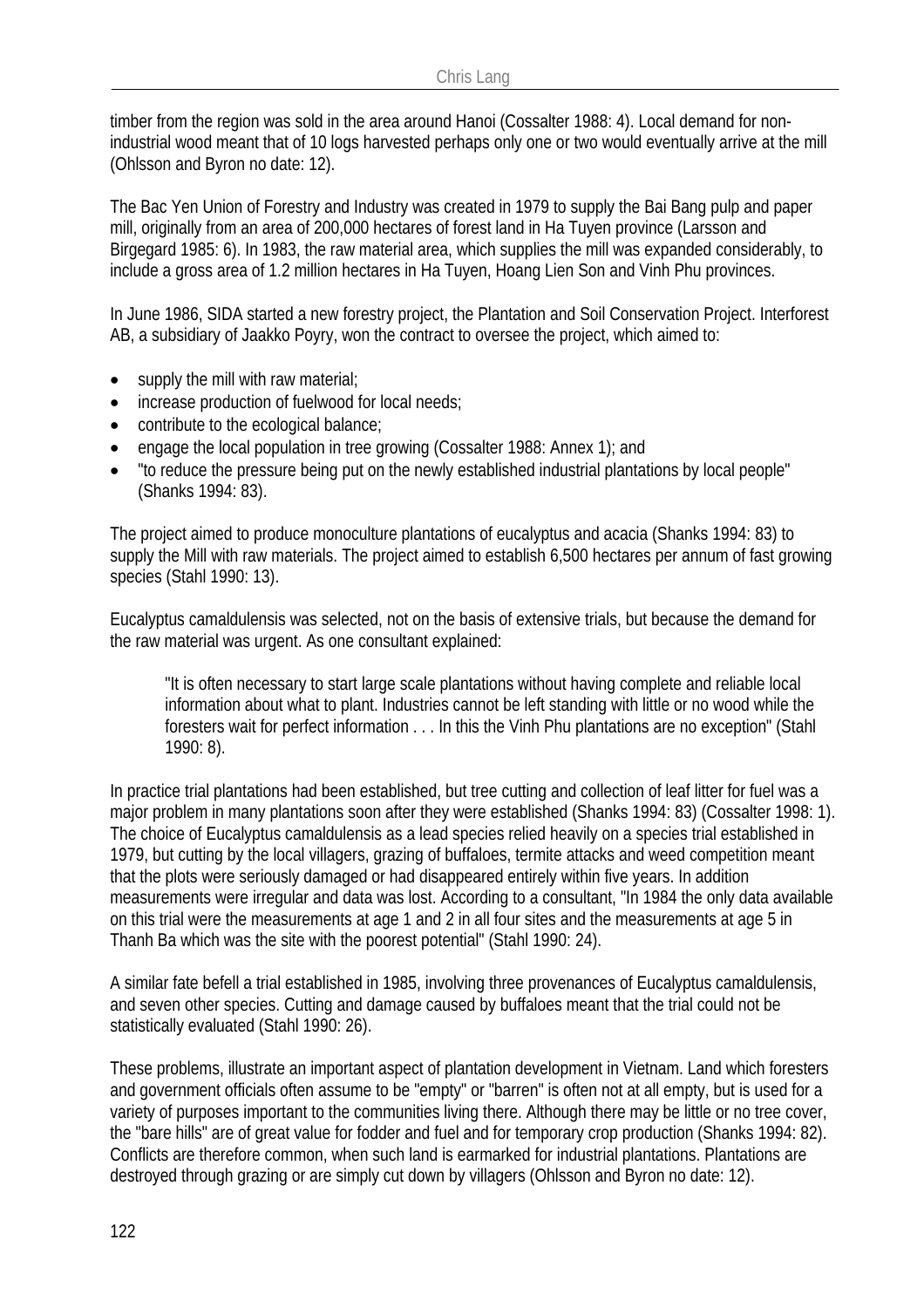In 1995, for example, a trial plantation of clonal Eucalyptus camaldulensis in Gia Thanh commune, Vinh Phu province was damaged in its fourth year through cutting by villagers (Nguyen Sy Huong 1995: 12).

Further problems included the fact that attempts to set up village plantations were often unsuccessful at least partly because villagers were given poor quality seedlings which had been rejected for industrial plantations. Much of the land available to villagers for planting was infertile, compacted and highly eroded (Midgley 1989: 36).

The difficulties associated with the establishment of large scale industrial plantations eventually led to a change of direction in SIDA's aid. Swedish contributions to the Bai Bang pulp and paper mill finished on 1 July 1990 (SIDA 1989: 38) and in June 1991, the Plantation and Soil Conservation Project was terminated, to be replaced by the Swedish-Vietnamese Forestry Cooperation Programme (Stahl 1990: 18). Interforest won a new contract with SIDA.

The Forestry Cooperation Programme covered five provinces (the existing raw material area, plus Ha Giang and Lao Cai) and aimed to help enable farming families and organisations to plant trees on land recently allocated under the 1988 Land Law (Shanks 1994: 85). (See section on Land Law, above.) Instead of the target driven social forestry afforestation projects under the Plantation and Soil Conservation Project which involved seedling distribution and centrally controlled nurseries, the new project focussed on farmlevel forestry. Projects were started in a few pilot communes and villages in each province. Community nurseries were established to supply a wide range of species to farmers (Shanks 1994: 89). Meanwhile the mass seedling delivery system was maintained, outside the farm-level forestry project pilot villages. In some cases, both systems existed side by side (Shanks 1994: 91-92).

These SIDA-funded projects did not prevent large scale logging in natural forest both in the "raw material area" and in neighbouring provinces to meet the demand for raw materials to feed the mill. In 1993, Le Thac Can, of the National Environmental Research Programme in Vietnam, carried out an independent study which reported that in the 10 years since the mill was completed, more than 80,000 hectares of mostly natural forest had been cleared to supply the mill (Le Thac Can et. al. 1993). Since 1990, farmers and companies were allowed to sell bamboo and wood to the mill. According to Le Thac Can, this led to rapid depletion of bamboo and trees from village woodlots and still further deforestation (Le Thac Can et. al. 1993).

Nguyen Xuan Xuyen of the Union of Vinh Phu Paper Pulp Companies argues that private companies supplying Bai Bang had "seriously damaged forests since they operate as brokers between sellers and producers and unfairly exploit local people by classifying their products at lower standards, and therefore at lower prices than their actual value. They evade taxes and even supply fake goods" (Nguyen Xuan Xuyen 1996: 85). In 1996, the Vinh Phu Paper Raw Material Company became the sole provider of logs to Bai Bang, sourcing wood from forest enterprises and private growers – including forest enterprise workers planting on forest enterprise land and private farmers (Blower et al 1999: 39).

In the mid-1990s, pulp had to be imported to keep the mill going. In 1995 around 30 per cent of the raw material supplied to the Mill was in the form of imported pulp, leading to an increase in paper production costs (VN 1995: 2).

A 1994 report states that:

"Bai Bang Paper mill has been in operation for 14 years and has been operating at a fraction of its capacity. The Mill was running at a loss. This is all the more remarkable given the fact that during more than 10 years they have received government subsidies and SIDA aid, 45,000 hectares of plantations assisted by SIDA have been established (costing US\$680 per hectare) and the paper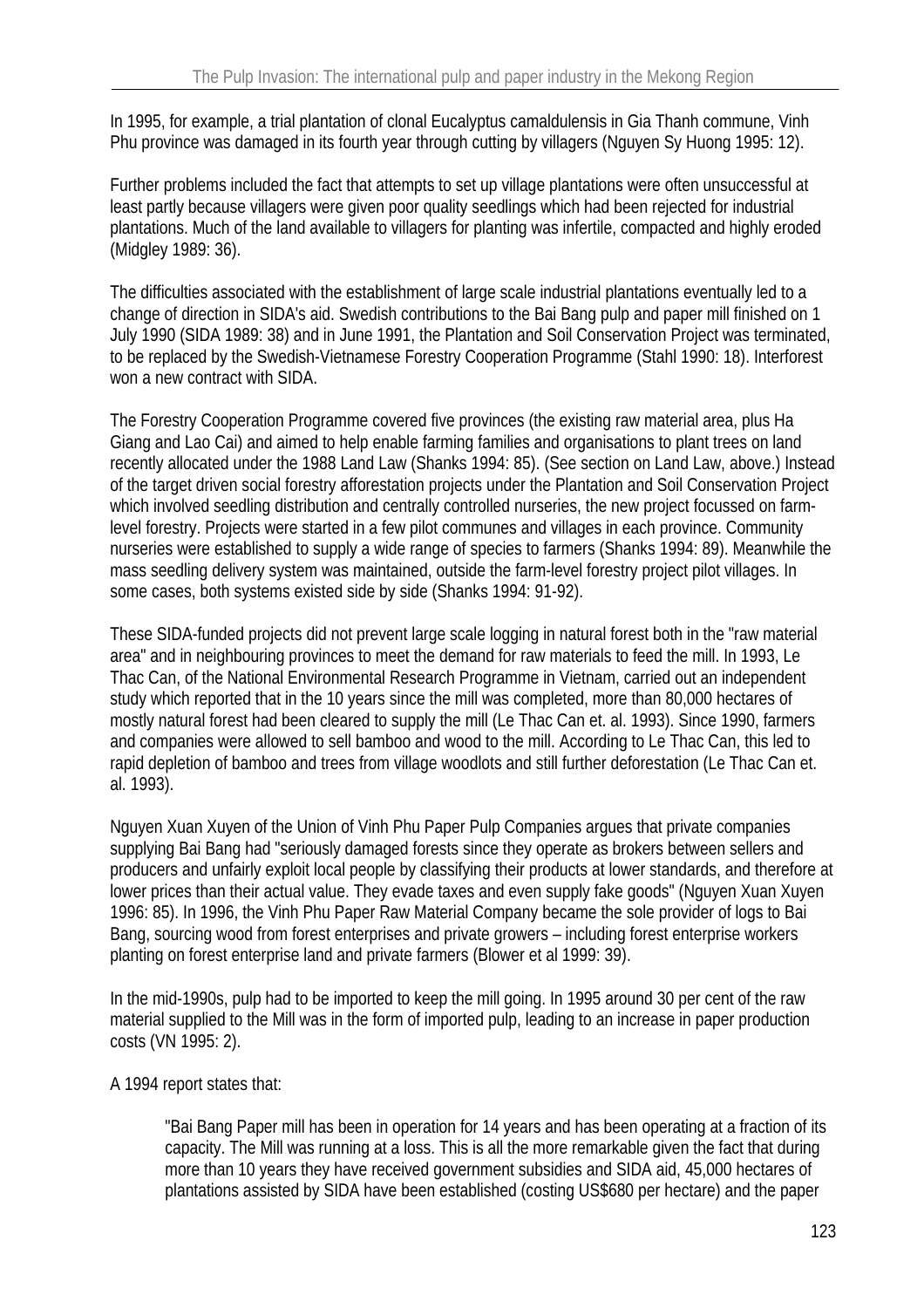industry presently benefits from a total ban on paper imports, up from 40 per cent import tax in previous years" (Frankefort 1994: 23).

In 1996, Nguyen Ngoc Lung of the Department for Forestry Development, pointed out that even with the massive investment in plantation development at Bai Bang, the mill still relied on "a large volume of bamboo which is collected from nearby natural forest areas" (Nguyen Ngoc Lung 1996: 5).

Sida's 1999 evaluation of Bai Bang states that, "doubts still remain about the commercial viability of plantations. At current log prices and growth rates, non-subsidised interest rates are too high to make plantation investments viable. Enterprises need tax exemptions for the first and second rotations to ensure viability" (Blower et al 1999: 49).

The impact of establishing fast-growing tree plantations on communities living in the area is one aspect of the Bai Bang project that has never been studied in any detail. In February 1973, SIDA officials noted in a draft internal memorandum that 85,000 "forest-dwelling slash-and-burn cultivators" would be prevented from using the forest because of the commercial forestry operations. However, the Vietnamese government insisted this was an internal affair and did not permit SIDA to investigate further (Jerve et al 1999: 56). SIDA accepted this position and re-wrote the draft memorandum to replace the figure of 85,000 people, with "an unknown number of persons" who would be affected (Jerve et al 1999: 70).

Part of Sida's 1999 Bai Bang Evaluation Report included research carried out in 1997 by Mandy Thomas, an anthropologist at the University of Western Sydney, on the social impact of the project. Thomas concluded that the mill has had a "very positive impact on the immediate locality", by providing secure employment and economic, educational and social benefits for its workers. The total number of jobs created by the mill is around 25,000, including forest workers, material supply companies and other businesses. She points out however, that "The mill cannot be said to have had more than a marginal influence on living standards more broadly, even at the district level". Thomas states that the government's land allocation programme and the "benefits of forestry development projects are responsible for the significant improvements in living conditions" (Thomas 1997).

## **The expansion of Bai Bang**

In April 2000, the mill employed 3,500 people and the town of Bai Bang has grown to a population of 23,000. The mill includes a 28 MW coal-fired power station, which sells surplus electricity to the state (Lang 2000). In 2001, the mill produced 72,840 tons of paper, more than 30 per cent above its designed capacity (VN Panorama www 1). Protected from cheap imports of paper the mill runs at a profit, even though its paper costs more to produce than paper on the international market.

In December 2001, work on expanding Bai Bang was reported to be about to start (paperloop.com 7 December 2001). The plant is to be expanded from a capacity of 55,000 tons of paper a year to 100,000 tons. At the same time, annual pulp capacity will be increased from 48,000 tons to 61,000 tons. This represents the first stage of a plan to increase the mill's annual paper capacity to 200,000 tons and pulp capacity to 150,000 tons (Vietnam Panorama www 1). The cost of the works is estimated at US\$50 million (Tran Doan An 2001).

Funding for the expansion of the mill from Scandinavia. In 2000, Vinapimex obtained US\$42 million in loans from three Nordic banks to fund the rebuilding of the mill (pponline.com 29 September 2000).

Rolf Samuelsson, Sweden's First Secretary, Development Cooperation in Hanoi, said in April 2000, that Sida was involved in discussions about the expansion of Bai Bang. He said, "it is a commercial venture,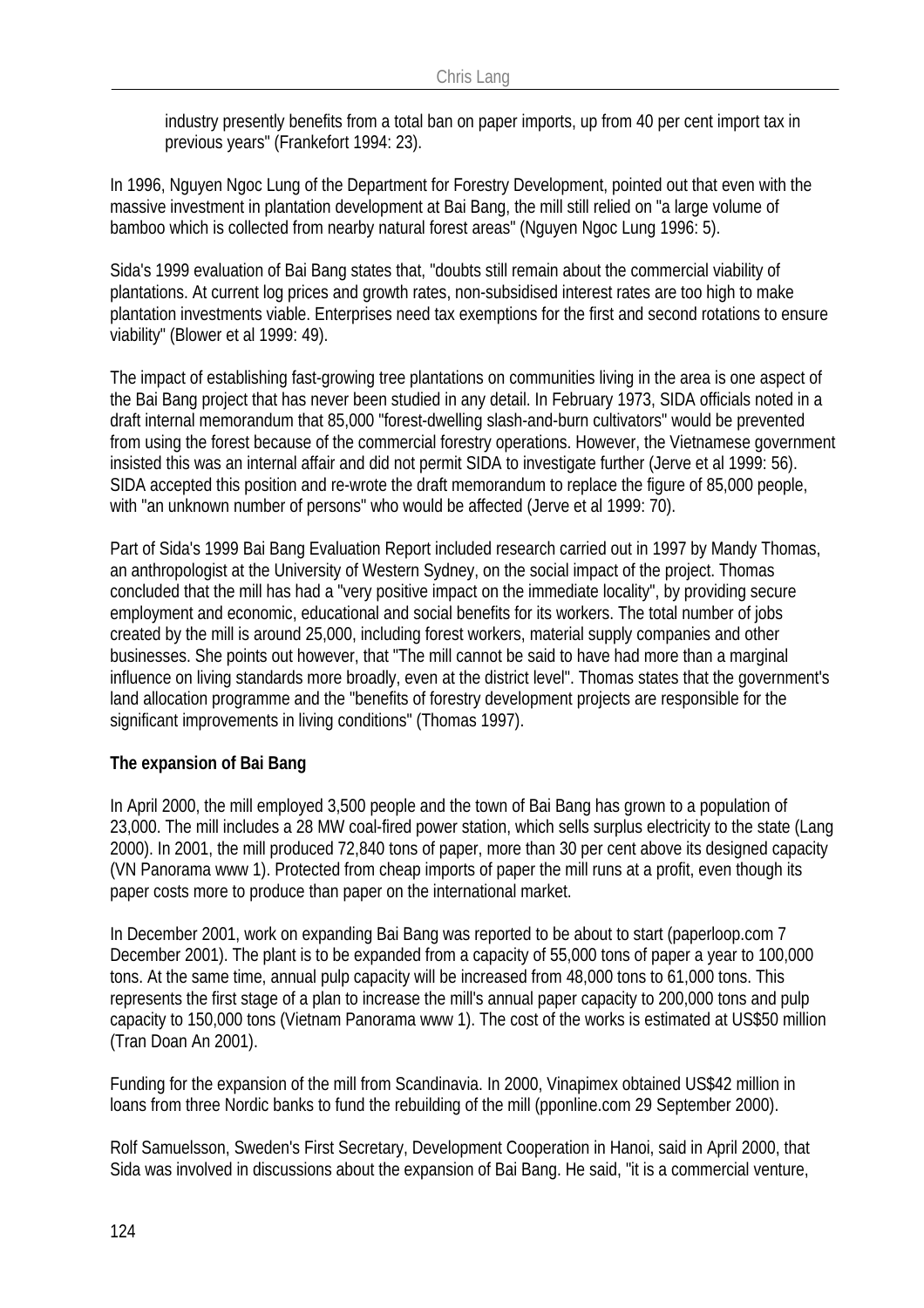commercial interests from Sweden, but there are certain credits provided I understand, not for only Swedish companies, there are others who have shown an interest" (Samuelsson 2000).

On 21 November 2001, the Nordic Development Fund agreed a US\$6.3 million loan towards the expansion of the mill (NDF www 1).

On 30 November 2001, the Swedish Government agreed to provide a preferential credit of US\$12.5 million to fund the first phase of the expansion (Vietnam Panorama www 1).

Vinapimex has signed contracts with Voith Paper and China's Sinochem to rebuild the plant. Elof Hansson and Marubeni won contracts to supply equipment. Hansson leads a group of supplier companies which includes Metso Paper, Kvaerner Chemetics, Kvaerner Pulping, Purac, and AF-IPK (paperloop.com 2 December 2001). (See section on Elof Hansson, below.)

# **- VIET TRI PAPER MILL**

Viet Tri is a 25,000 tons a year paper mill producing kraftliner and coated wrapping paper in Phu Tho province, in the north of Vietnam. The mill imports its raw material (Tran Doan An 2001). In September 2000, several Korean banks granted loans to help finance a US\$26 million industrial paper expansion at Viet Tri. Daewoo, which provided the paper machine, helped Vinapimex to negotiate and guarantee the loans (pponline.com 29 September 2000).

In December 2001, Vinapimex had almost completed the installation of a new 25,000 tons a year packaging paper machine at its Viet Tri mill (paperloop.com 17 December 2001).

# **- TAN MAI PAPER COMPANY**

Tan Mai Paper Company in Dong Nai province, is a state-owned business belonging to Vinapimex. The mill's paper capacity has expanded from 10,000 tons a year in 1990, to 48,000 tons a year in 2000. Newsprint production accounts for 50 to 60 per cent of the company's capacity. Equipment suppliers to the mill include ABB, Thermo Black Clawson, Allimand, Valmet, Ahlstrom and Sund Defibrator (Tan Mai www 1). In 1995, Trang Hoai Nghia, vice manager of production at Tan Mai, said that there was a problem getting spare parts for machinery as much of it was installed as part of aid projects from overseas (US, Sweden, France). He said it took up to three months to obtain spare parts (Trang Hoai Nghia 1995).

In 1991, a Swedish-funded environmental survey of the mill was carried out (Trang Hoai Nghia 1995).

The mill originally used pine from Lam Dong province as raw material. Because there was not enough pine to supply the mill, machinery in the mill was adjusted to utilise eucalyptus as raw material. Trang Hoai Nghia added that problems securing raw material for the mill were made worse by the foreign-funded wood chip mills in Vietnam, which export chips to Japan, Taiwan and Korea (Trang Hoai Nghia 1995).

In its review of the year 2000, Pulp and Paper International reported that Tan Mai recently started a new 20,000 tons a year paper line, which relies on imported raw material (Tran Doan An 2001).

In June 2001, Tan Mai Paper Company posted a US\$1.1 million loss in the first four months of the year, as a result of its dependence on imported raw materials. The company bought up pulp at the end of 2000, when the price was high. In early 2001, the price fell, causing the company to lose about US\$70 for each ton of paper produced. In 1999, Tan Mai Paper made a loss of US\$960,000, which the company also blamed on the cost of importing raw materials (Saigon Today 19 June 2001).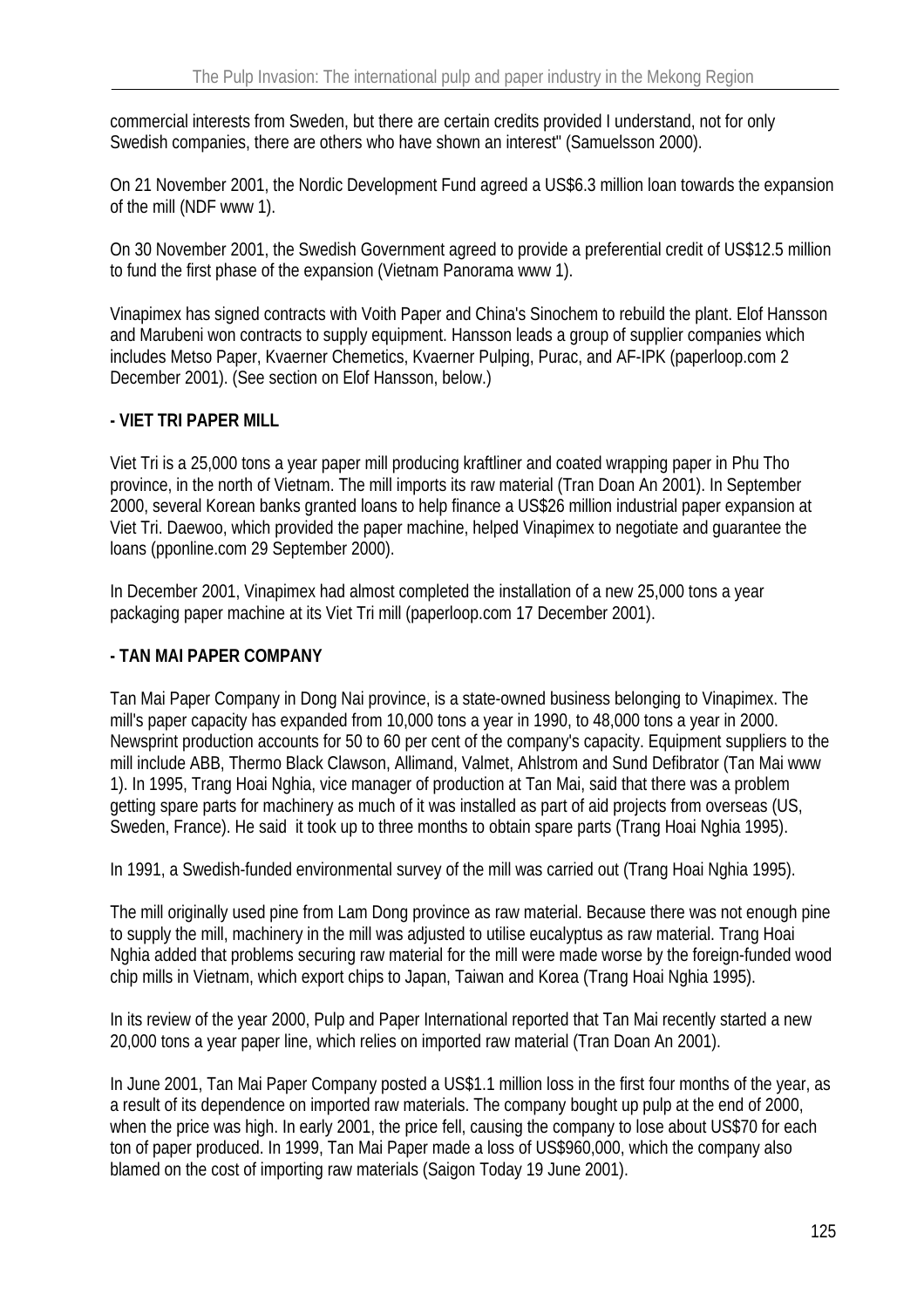#### **- DONG NAI PAPER MATERIAL COMPANY**

Dong Nai Paper Material Company is a subsidiary of Vinapimex. The Director of the company is Ninh Due Yen (Saigon Times 29 August 2001).

The company has plantations in Dong Nai, Binh Phuoc, Dac Lac, Kontum and Binh Thuan provinces, supplying raw material to its 14,000 tons a year pulp and paper mill in Dong Nai province (VNA 2001c). In August 2001, Saigon Times reported that the Company had made an agreement with plantation owners in Lam Dong province to grow 3,000 hectares of pine (Saigon Times 29 August 2001).

Swedish experts provided advice on the rehabilitation of Dong Nai pulp and paper mill (Blower 1999: 80).

In December 2001, Vinapimex abandoned plans to rebuild its paper machines at its Dong Nai mill and decided instead to install another machine (paperloop.com 6 December 2001).

#### **- KONTUM PULP AND PAPER MILL**

In August 2001, the government approved a Vinapimex feasibility study on a project to establish plantations to supply a new paper mill in Kontum province in the Central Highlands. The government agreed to fund seven per cent of the US\$240 million project. The remainder is to come from international official development assistance. The government will purchase land-use rights and finance construction of roads, research facilities, health clinics and schools. The project is to be exempt from land tax for the first tree cycle. The plantations are to be managed by the Dong Nai Paper Material Co (see above) (Vietnam Economy 2001).

To supply raw material to the mill, Vinapimex has already started planting trees and aims to establish an area of 125,000 hectares of fast-growing tree plantations. In addition, according to the feasibility study, Vinapimex plans to use 38,000 hectares of natural forest to supply the mill

The new pulp and paper mill is to be built at Dakto, in Kontum province. According to sources in Vietnam, there has been some Finnish involvement in the project. At a seminar organised by Kvaerner and Vinapimex in Ho Chi Minh City in December 2001, a Kvaerner representative presented "specific calculations" for building the mill in Kontum (Saigon Times 2001).

## **- MANG YANG PULP AND PAPER COMPANY**

The Mang Yang Pulp and Paper Company is managed by the Gia Lai Province People's Committee. The company was established in 1991. In 1992, the company received funding from SIDA to establish a 500 hectare eucalyptus "model pulpwood plantation". Consultants from the Vietnam-Sweden Forestry Cooperation Programme provided advice on forestry economic analysis, climate and soil analysis and marketing (Truong Ngoc Thanh 1996: 71).

In November and December 1993, two New Zealand consulting firms, Forenco and ANZDEC, produced a report on site identification and feasibility of joint venture industrial plantations in Vietnam (Bannan 1996: 78). The consultants looked at three potential sites in Thanh Hoa, Binh Dinh and Gia Lai provinces and concluded that Gia Lai province and particularly the Mang Yang area, was the most suitable. Forenco produced a feasibility report for a 20,000 hectare industrial plantation project in Gia Lai province (Bannan 1996: 78-79). Since the report was completed in February 1994, Forenco has arranged meetings with investors from Japan, Indonesia, New Zealand, Malaysia, Singapore and Thailand. However, although representatives from the Thai company visited the site in December 1995, they did not invest in the project (Bannan 1996: 79).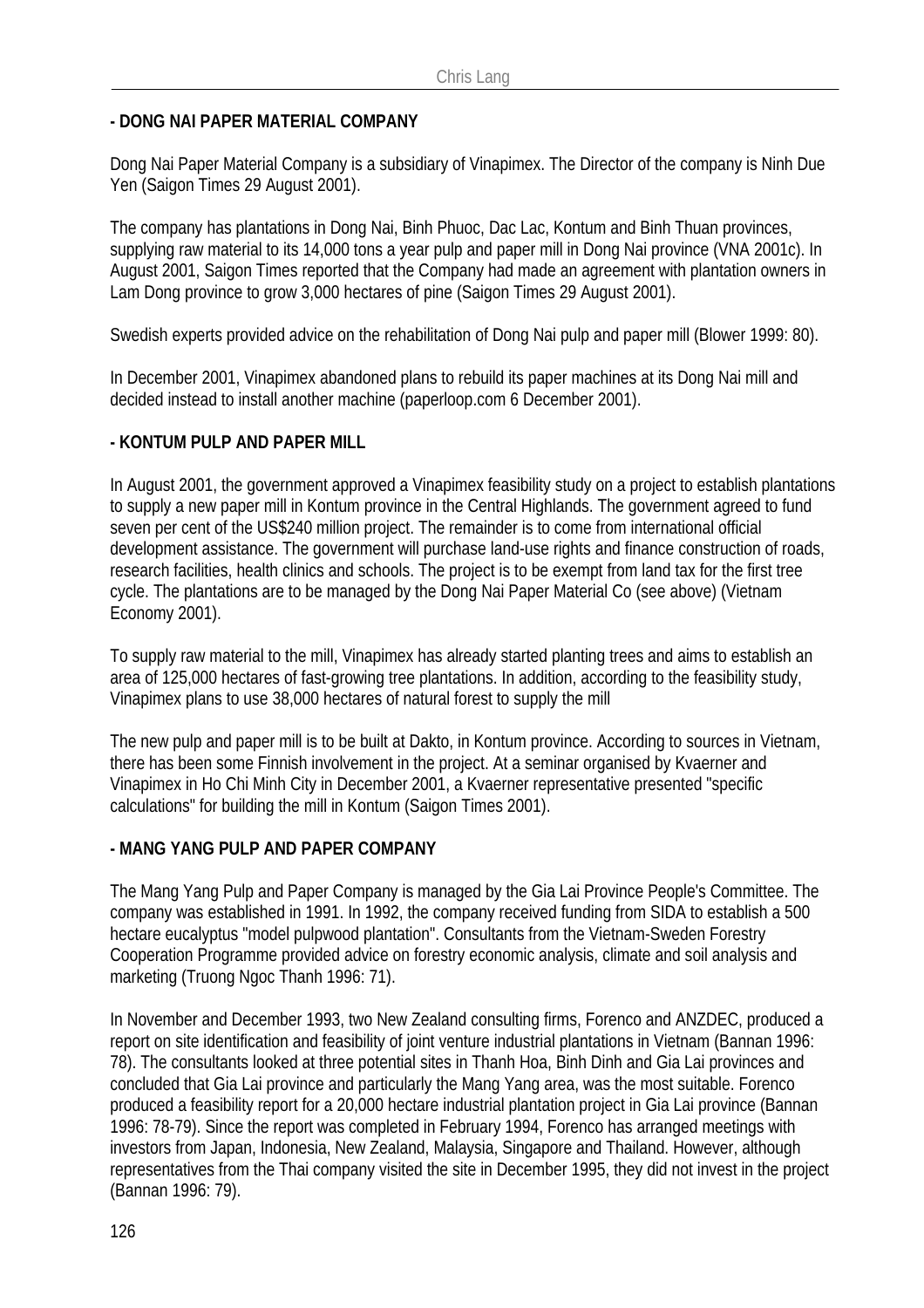Forenco also produced a feasibility study of the Asia Tech plantation project in Laos. (See report on Laos.)

Between 1992 and 1996, the Mang Yang company established 3,000 hectares of plantations (Gia Lai Planning and Investment Department 1996: 101). The Mang Yang company plans to sell its wood to the Quy Nhon woodchip mill, which is about 150 kilometres away (Truong Ngoc Thanh 1996: 74-75). The proposed pulp mill in Kontum (see above) would provide another market for Mang Yang's wood.

## **- MUC SON PAPER ENTERPRISE**

The Muc Son Paper Enterprise, in Thanh Hoa province, produces plain or dyed packaging paper. Vinapimex plans to build a 50,000 tons a year packaging paper mill at Thanh Hoa. In 2001, the project was reported to be delayed (Tran Doan An 2001).

## **- BINH DUONG**

In 1998, New Toyo of Singapore started up a 20,000 tons a year tissue paper mill in Binh Duong province in the south of Vietnam (Tran Doan An 1999).

In May 2000, the Vietnam News Agency announced the opening of a 720 tons a year paper mill in Binh Duong province. The Taiwanese Daily Full Company funded the US\$25 million mill. The mill supplies highquality paper for domestic use and for export. The project is one of 130 Taiwanese projects, with an investment capital of US\$430 million, operating in Binh Duong province in 2000 (VNA 2000a).

## **- HAIPHONG PAPER COMPANY (HAPACO)**

Hapaco was one of the first five companies listed on Vietnam's stock market. Based in the northern port city of Haiphong, the company produces tissue paper for the domestic market and exports fake bank notes, which are used in religious ceremonies, to Taiwan. In 2000, the company made a net profit of US\$600,000, with a total revenue of US\$5.2 million (Reuters 12 January 2001).

The tissue paper project was planned in 1996 as joint venture between Vinapimex and the Korean company Ssangyong Paper Co. Later the project was to be a joint venture with Korea's Daewoo, Hansol and Vinapimex, but the joint venture fell through when Daewoo failed to contribute funds, because of the Korean parent company's financial problems. In October 2000, Hapaco dropped the joint venture plan and instead invested US\$4.7 million in a new packaging mill and a new tissue machine. Hapaco raised the money instead through a convertible bond issue. The tissue machine was supplied by a Chinese company. The chairman of Hapaco is Dong Hien Vu (pponline.com 11 October 2000).

## **- CAU DUONG**

At the end of 2001, Vinapimex was reported to be gearing up to start tests on a new 10,000 tons a year tissue mill at its Cau Duong mill, nine kilometres from Hanoi. The unit was supplied by Daewoo of Korea. Cau Duong is primarily a plywood mill producing 5,000 square metres a year (paperloop.com 7 December 2001).

## **- LE HOA PAPER COMPANY**

Established in 1995, the Le Hao Paper Company produces paper for students, note books, photocopy paper and a range of large sized paper formats. The company uses reels of plain paper bought from local suppliers as raw material. Le Hao Paper Company employs about 100 people. In 2001, the company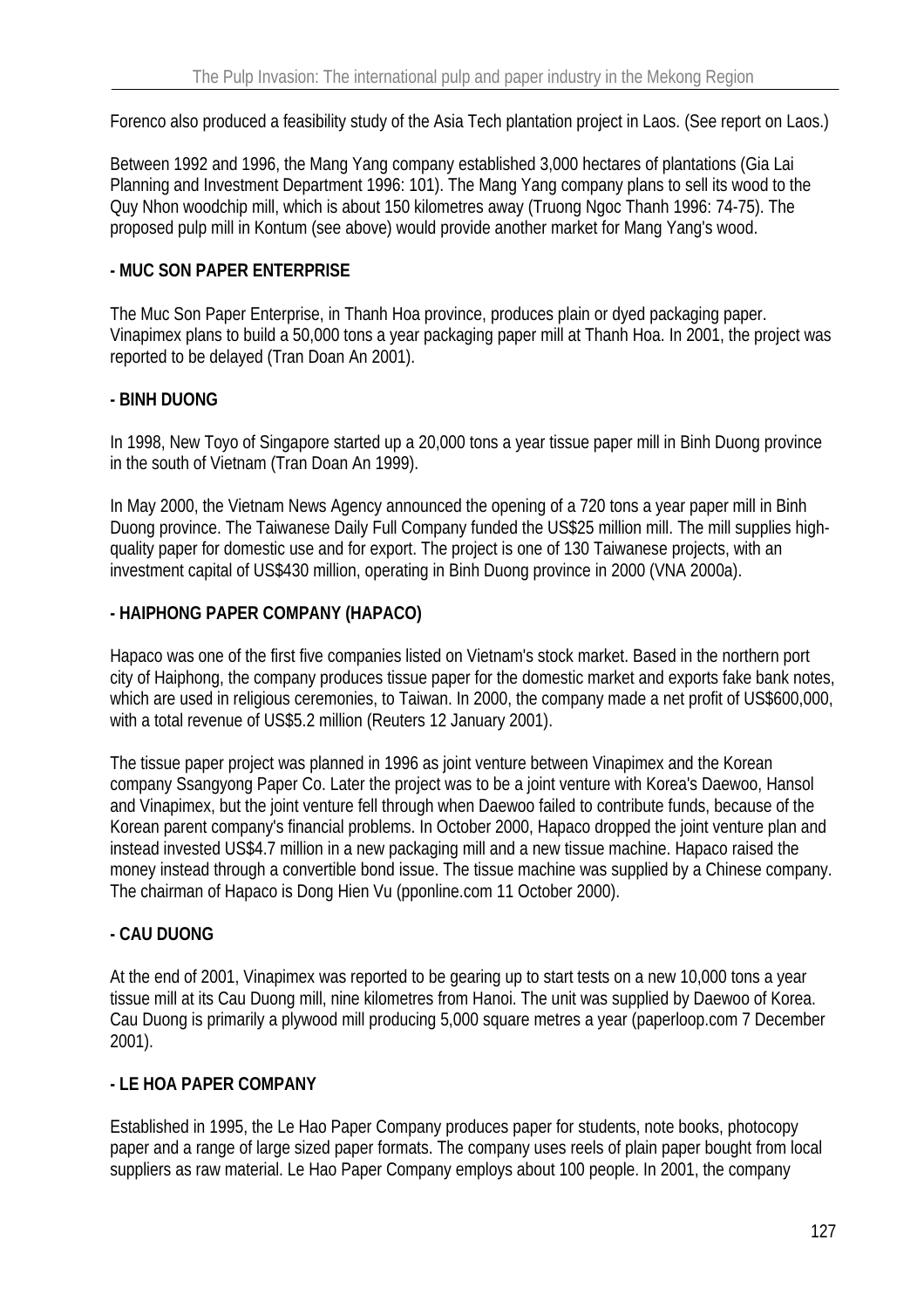received funding through the IFC's Mekong Project Development Facility (MPDF) to move to the Tan Tao Industrial Zone and to upgrade its equipment (MPDF 2001a).

IFC rated the project under Environment Category B, which would normally mean that IFC would make information about the project publicly available. However, because the project is funded through MPDF the Environmental Review Summary will only be locally available (although IFC manages the MPDF) (MPDF 2001a).

## **- NDK PAPER PULP MANUFACTURING**

NDK was established in May 2001, to produce pulp, paper and act as a consultant to the paper industry. The company's head office is in Ho Chi Minh City (MPDF 2001b).

NDK received a loan from the IFC-managed Mekong Project Development Facility (MPDF) to build a pulp mill in Nhon Trach Industrial Park in Dong Nai province. The 15,000 tons a year mill is to use recycled paper as raw material (MPDF 2001b).

The director of the company, Dr. Nguyen Dang Khanh, spent three years studying paper processing technology in Sweden (MPDF 2001b).

As with the Le Hoa Paper Company (see above) IFC side-steps the need to make reports on the project public, because the funding is through the MPDF.

## **- SAIGON PAPER COMPANY**

The Saigon Paper Company has a capacity of 10,000 tons a year. In June 2001 a new 3,600 tons a year carton paper assembly line came into operation. The company was established in 1997 and specialises in carton and sanitary paper. Saigon Paper plans to expand into pulp production in the future. The director is Cao Tien Vi (Saigon Times 14 June 2001).

## **- QUY NHON PLANTATION FOREST COMPANY**

The Quy Nhon Plantation Forest Company, in Binh Dinh province, is a US\$14 million, Japanese-owned project aimed at planting 13,000 hectares of acacia and eucalyptus trees (see also Nissho Iwai below). The plantation is to supply a 50,000 tons a year wood chip mill for export to Japan. The project was licensed in 1994, but by 2001 had only received 62 per cent of the land for the plantations. The general director of the operation, Kironobu Ohara, told the Vietnam Investment Review that "The land problem is increasing the risks for projects in plantations and wood processing projects which normally require huge, long-term capital investment but produce slow returns" (VIR 2001).

The Quy Nhon Plantation Forest Company is owned by three Japanese investors: Oji Paper (51 per cent); Nissho Iwai (39 per cent); and Dai Nippon (10 per cent) (Akira Hatakeyama 1996: 67).

The company describes the land it is planting as "short fine-leaved grasses, shrubs and scattered coppice of big trees within the family Dipterocarpaceae. The natural forest has been converted into shrub and grassland as a result of previous deforestation" (Akira Hatakeyama 1996: 68). The company admitted in 1996 that "the proposed sites include plots of cultivated land already owned by local people" and that "damage caused by cattle is very serious and unavoidable" (Akira Hatakeyama 1996: 69).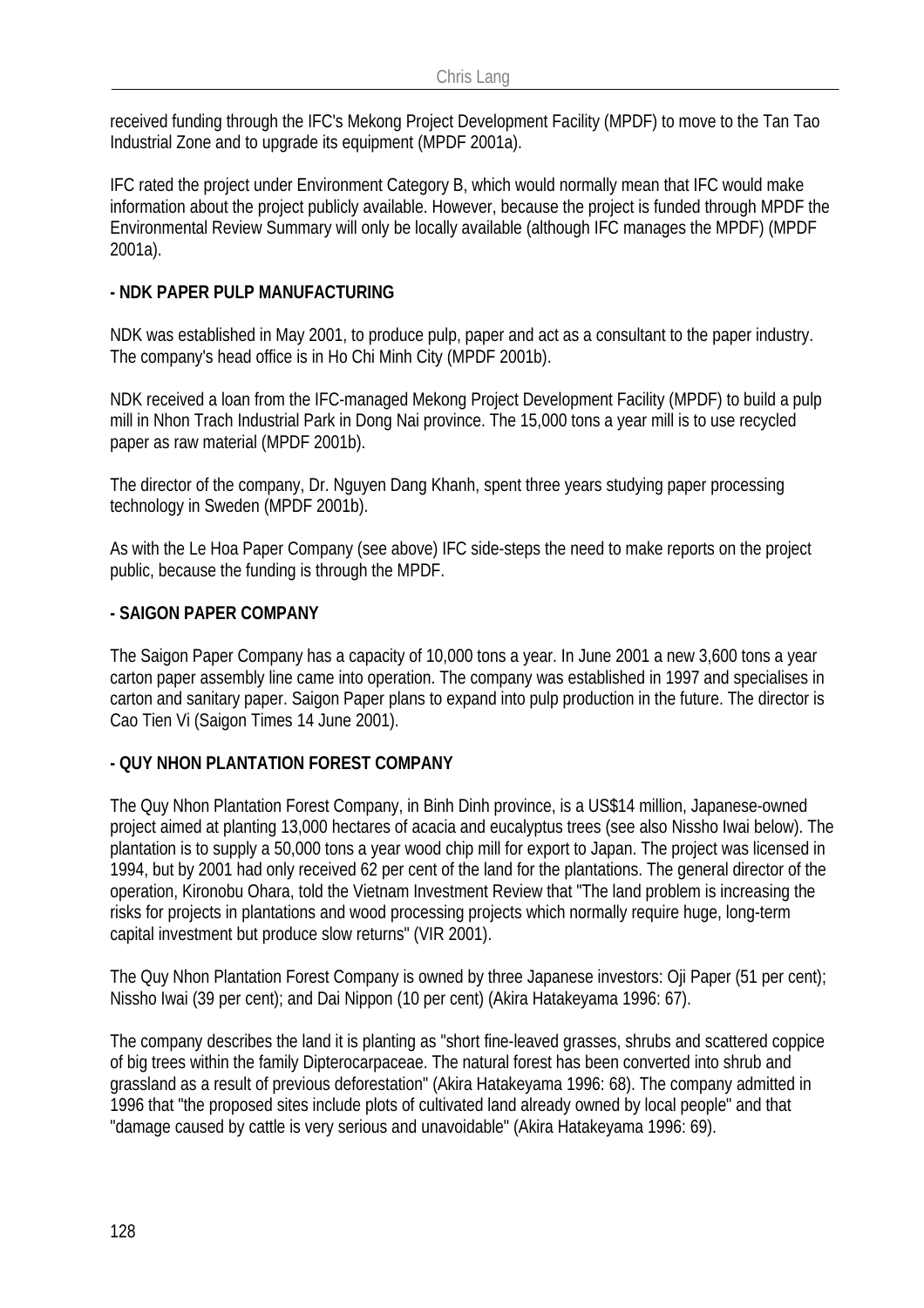# **- NISSHO IWAI**

In 2001, in conjunction with the Vietnam Forestry Corporation, Nissho Iwai completed a 140,000 tons a year particle board factory at Vung Ang Port in Ha Tinh province. To supply the factory, 40,000 hectares of plantations have been established in Nghe An, Ha Tinh and Quang Binh provinces. Another 10,000 hectares has been planted at the Bac To plantation in Quang Ngai province. The Vietnam Forestry Corporation plans to establish a further 30,000 hectares of plantations in Quang Ninh and Lang Son provinces to feed to factory (Vietnam News 28 February 2001).

In June 2001, the Saigon Times reported that Nissho Iwai planned to set up a new US\$1.5 million wood chip plant. Nissho Iwai will take a 60 per cent stake in the operation and a state-owned forest product exporting agency would own the remaining 40 per cent. The wood chip plant is due to start operations in 2002. All its products will be exported to Oji Paper, a Japanese company (see below) (Saigon Times 12 June 2001).

Nissho Iwai also plans to increase capacity in an existing wood chip mill by 15 per cent to 150,000 tons a year. Nissho Iwai's wood chip production target for the year 2002 is 400,000 tons – up from 130,000 tons in 2000 (Saigon Times 12 June 2001).

# **- OJI PAPER**

Oji Paper, Japan's second largest paper manufacturer, started to establish trial plantations at two forest enterprises in Song Be province in the south of Vietnam in 1991. The aim was to establish species and provenance trials leading to a US\$5.7 million industrial plantation covering 13,000 hectares to supply wood chips for export (VN 1994a: 1). The trial plantation project was run in conjunction with the Forest Science Institute of Vietnam, and is the initial stages of a joint venture between Oji Paper Company Limited and the Ho Chi Minh City office of the Japanese trading house Nissho Iwai Corporation (VN 1994a: 1). The joint venture company was named the Dong Phu Plantation Forest Company of Vietnam.

The land allocated for the trial plantations was previously forested, and a significant proportion of site preparation costs went on clearing the existing vegetation. Once the trial was planted, termites proved to be a problem and destroyed 14 per cent of trees in the first year. Termites were eradicated through spraying DDT, a practice in accordance with the joint venture company's guidelines, drawn up especially for the establishment of Acacia and Eucalyptus plantations in Vietnam (Dong Phu 1994: 8).

However, the cost of land in Song Be province increased dramatically during the species and provenance trials, and the site of the commercial plantation has been relocated. In May 1995, the Vietnamese government gave approval for the plantation to be established in Binh Dinh province (Saigon Times 18-24 May 1995). (See section on Quy Nhon Plantation Company, above.) Soils and climate are quite different in Song Be province and Binh Dinh province, therefore making the Song Be trials irrelevant. Oji Paper plan to retain the trials in Song Be to provide a seed nursery for future plantations in Vietnam.

# **- ITOCHU CORPORATION**

Itochu Corporation (formerly C. Itoh & Co.) is one of Japan's largest general trading companies. According to reports in 1993, the company acquired 5,000 hectares of state owned land in Vung Tau province in southeast Vietnam, with the aim of establishing a wood chip supply to Japan. Itochu set up a joint venture with Southern Forest Resource, a Hong Kong speciality trader, which was to carry out the planting and wood chipping operations. Acacia was planned to be planted at a rate of 1,000 hectares per year, and the first harvest was to be in 1997. Chips are to be processed in Vietnam and sold by Itochu Corporation to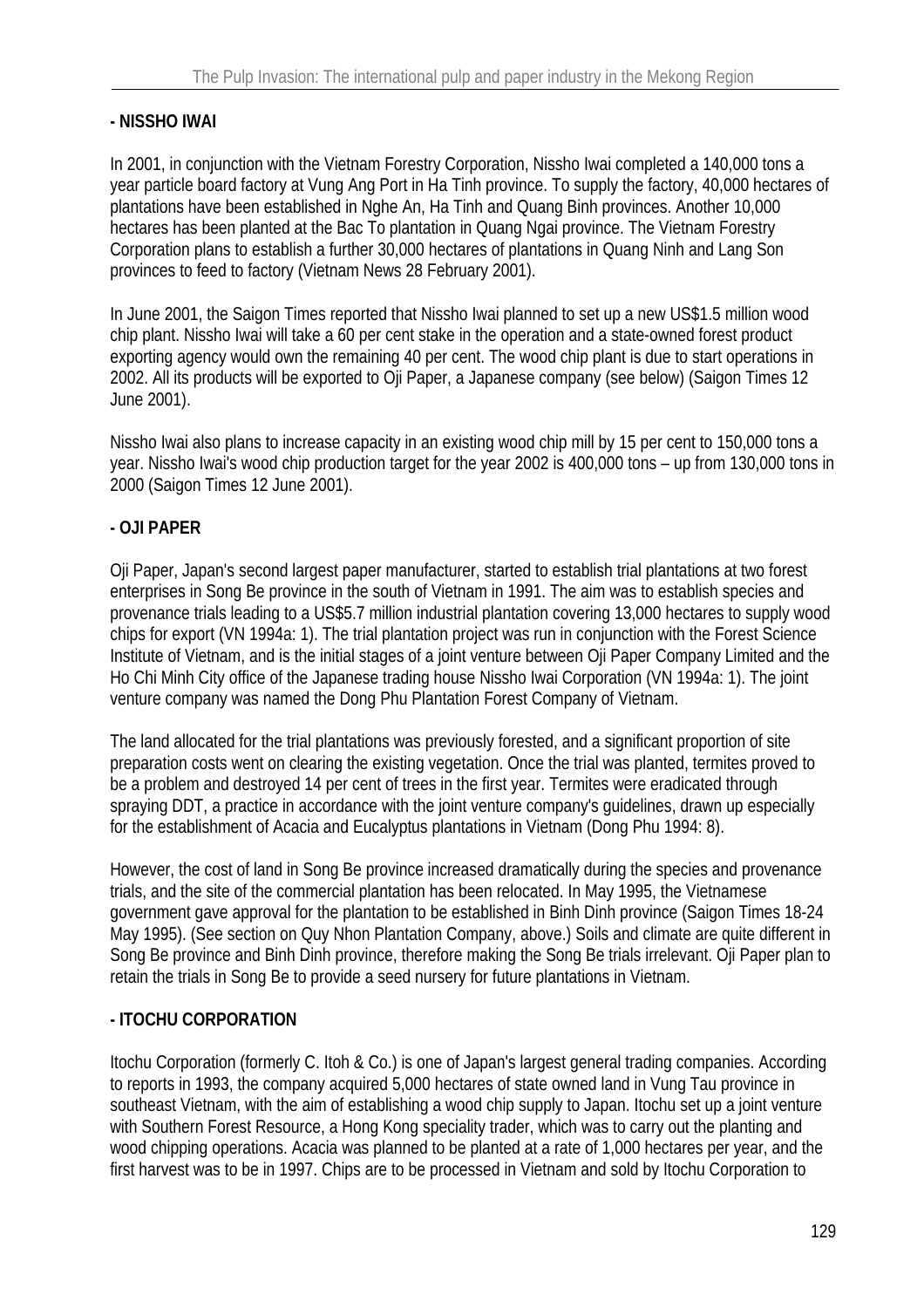Chuetsu Pulp Industry Co. Ltd. a medium sized Japanese paper manufacturer which is part of the Oji Paper group.

In 1992, Itochu traded the first exports of wood chips from Vietnam to Japan, with shipments of over 25,000 tons of wood chips. By 1998 Itochu aimed to import around 80,000 tons from Vietnam (Nihon Keizai Shimbun 1993).

## **- VIJACHIP**

Vijachip is a woodchip mill in Danang. The mill is a joint venture between a Japanese company and a Vietnamese state company. The wood chips are exported to Japan. At a presentation in 1996, Toyotaro Fujiwara of Vijachip stated that "We have invested 1.2 million dollars to create 4,600 ha of plantation" (Toyotaro Fujiwara 1996: 58). He complained that his company could not afford to pay the 15 per cent tarrif on exports of wood chips, imposed by the Vietnamese government in July 1995 (Toyotaro Fujiwara 1996: 58).

## **- BA RIA-VUNG TAU PROVINCE**

Two wood chip mills operate in Ba Ria-Vung Tau province: the Vinh Hung company (a company with Taiwanese involvement) and the VICO company (Vietnam-South Korean Paper Joint Venture). Both wood chip mills produce for export, mainly to Japan (Ngo Duc Hiep 2000: 7).

The problems associated with wood chip mills for local communities is illustrated by the Xuyen Moc State Forest Enterprise. Although the Xuyen Moc SFE has made a profit for a number of years (Vu Hoai Minh et al 2000: annex 2: 15), because wood from the SFE is exported it does not help village-level shortages of wood (Ngo Duc Hiep 2000: 4). As a result, a report produced by consultants for PROFOR explains, "the local people, especially the poor, exploit wood in the remaining natural forests" (Ngo Duc Hiep 2000: 9). Instead of serving local communities' needs, the SFE is serving the needs of woodchip mill operators and feeding the demand for timber in South Korea and Taiwan.

# **- KIEN TAI**

The Kien Tai project is a joint venture between the Taiwanese consortium Central Trading and Development (CT&D) and the Vietnamese provincial authority of Kien Giang province, to establish 60,000 hectares of fast growing Eucalyptus trees for export as wood chips to Taiwan (Holmes 1994: 12). The joint venture was established in June 1991, and was one of the first joint ventures to start establishing plantations in Vietnam (Dinh Trung Chanh 1996: 60).

The site consists of acid sulphate soils in the Mekong delta, and serious problems were created when the company started planting. Because the area floods, the company dug mounds for the trees and thus exposed the yellow sulphite layer in the soil. During the wet season, flooding and run off from the site led to the acidification of local canals, killing fish and making the water unfit for drinking.

Floods in the region are up to two metres deep each year, and after three years many of the trees had either stopped growing, died, or fallen over. Far from the land being put into productive use, the soil structure has been damaged, and local water courses poisoned.

## **- FOREST PLANTATIONS AND MDF PRODUCTION**

The Vietnam State General Company for Forestry (Vinafor) plans to build a factory to produce 54,000 cubic metres a year of medium density fibreboard (MDF). By 2005, Vinafor plans to establish plantations covering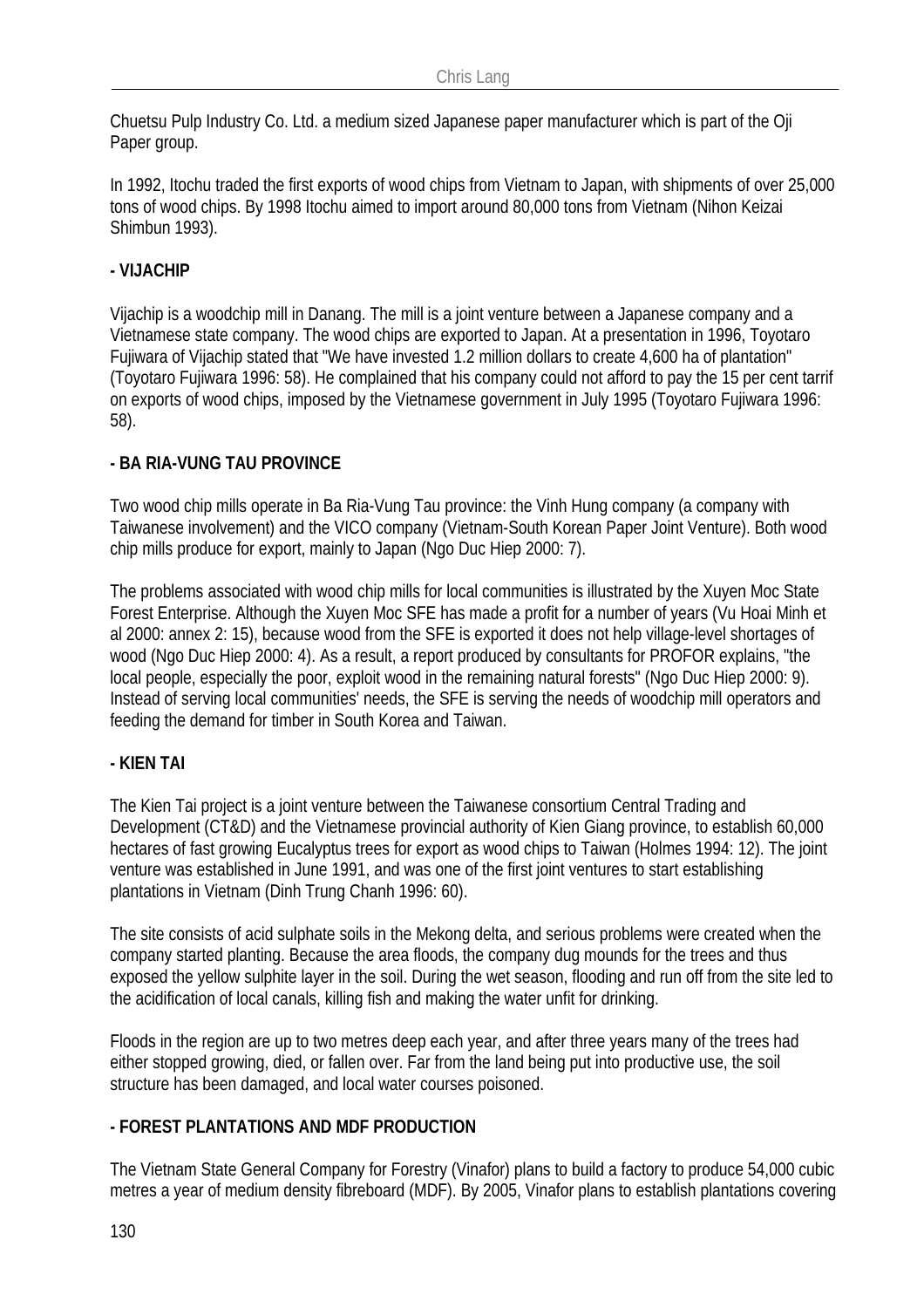approximately 26,000 hectares to supply raw material to the factory (Salmi et al 1999: 116). In January 2001, the Vietnam News Agency announced that the factory would be "officially put into operation by the end of the year" (VNA 2001a).

Two factories producing MDF have been opened in recent years in Gia Lai. The Vietnam Forestry Corporation plans others in Hoa Binh, Dong Nai and Quang Ngai provinces. The deputy general director of Vinafor, Pham Trong Minh told Ha Noi Moi newspaper in early 2001, that "raw materials for these factories is in desperately short supply" (Vietnam News 28 February 2001).

Pham Trong Minh added "The biggest challenge is the lack of land for forestation. . . . Of bare land areas, about 10 per cent is especially suitable for forestry and accessible to transport routes. However, some of this has been occupied by immigrants who have built farms and planted tea, coffee and other cash crops" (Vietnam News 28 February 2001).

# **5. CONSULTANTS, COMPANIES AND RESEARCH ORGANISATIONS**

# **- GFA TERRA SYSTEMS**

GFA Terra Systems is a German consulting firm, with its headquarters in Hamburg. Founded in 1982, the current company is the result of a merger between GFA Agrar and LUSO Consult, and is part of the GFA LUSO Group. GFA Terra Systems works in the fields of agriculture, forestry and rural development. The company is divided into five regional departments covering: Africa; Asia; Europe; Latin America and the Caribbean; and Maghreb and the Middle East (GFA www 5).

GFA has worked on three KfW-funded reforestation projects in Vietnam, and the ADB's Forestry Sector Project. (See section on International Support, above.)

# **- JAAKKO POYRY**

Jaakko Poyry is the world's largest forestry and engineering consulting firm. (See report on Thailand for a profile of Jaakko Poyry.)

Jaakko Poyry played an important role in the development of the Bai Bang pulp and paper mill and held the majority share of the consortium, Scanmanagement, that won the lucrative SIDA-funded contract to run the mill. (See section on Bai Bang, above.)

In addition to Bai Bang, Jaakko Poyry won the following contracts in Vietnam between 1980 and 1992:

1992: Agroforestry development and extension (Sida-funded);

1992: Part of Tropical Forestry Action Plan (FAO-funded);

1991: Cogido and Cogivina Paper Mills – Environmental project:

1990: Ministry of Forestry – Rural and environment project;

1987: Bai Bang – Plantation and Soil Conservation project (Sida-funded);

1987: Bai Bang – Transport project (Sida-funded);

1987: VPSU-Vipimex – Soil conservation training course;

1985: Cogido and Cogivina Paper Mills – rehabilitation of mills;

1982: Ministry of Forestry – Technical assistance in the development of forestry organisations;

1980: Ministry of Light Industry – Technical Assistance in the development of a pulp and paper mill project (Jaakko Poyry no date).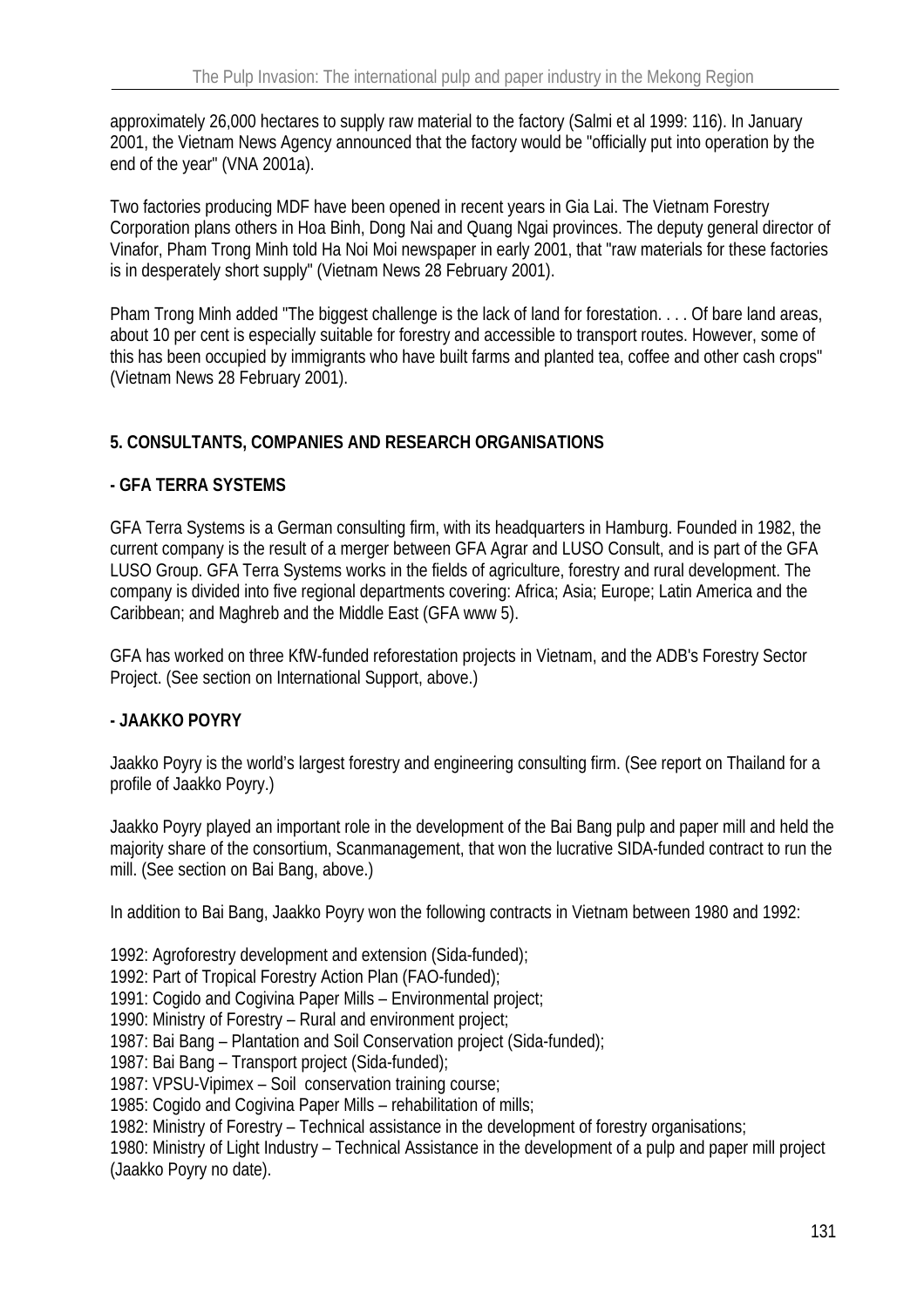# **- ORGUT**

Orgut has worked as consultant on several forestry projects in Vietnam, including the following:

- Support to the Social Forestry and Nature Conservation Project in Nghe An Province: EU funding, started in 1997.
- The UNDP Global Programme on Forests (PROFOR): UNDP funding, started in 1998. Orgut assisted MARD in designing the project and has a long-term Field Adviser (Hans Warfvinge) as well as national consultants working on the project.
- Orgut provides consultancy services to MARD relating to meetings in the International Support Group.
- Vietnam-Sweden Forestry Cooperation Programme: Sida funding, 1991-994.
- Orgut consultants worked on the Vietnamese Forestry Sector Review (1989-1991), part of Vietnam's TFAP.

# **- ELOF HANSSON**

Elof Hansson is the biggest Swedish trading firm, with its headquarters in Gothenburg. In 2001, the company finalised a contract to supply equipment to the expansion of the Bai Bang pulp and paper mill. Elof Hansson prepared a bid representing Swedish industry for the expansion of the Bai Bang mill (Sida 1998: 21).

Elof Hansson has also negotiated an agreement between Sunds Defibrator (represented by Hansson) and a group of Vietnamese businesses. Sunds Defibrator is looking to win contracts on 40 fibreboard mills proposed by the Ministry of Agriculture and Rural Development for remote areas of Vietnam. According to Sida, "Plantation forestry to support the fiber board factories will be modeled after the plantations created in the Swedish-supported forestry program connected to the Bai Bang project" (Sida 1998: 21).

The Elof Hansson group employs more than 400 people and total business volume is more than US\$700 million (Elof Hansson www 1)

Elof Hansson produces no goods of its own, but deals in imports and exports of forest products (pulp, paper and timber), industrial products (machinery, building materials and steel) and consumer products (home electronics and electrical household appliances) (Elof Hansson www 1) (Wolsfeld no date).

Elof Hansson founded the company in Hamburg in 1987 and moved to Sweden in 1914 at the start of World War I. From the start, the company sold pulp overseas, including to Japan and Latin America. Through its contacts with agents, banks and customers, in these countries, the company was well positioned to "create new opportunities for manufacturers of typical Swedish export products," according to the company's web-site. Since 1945, the company has established new markets in China, India, Africa, the Middle East and Eastern Europe (Elof Hansson www 1).

Through a subsidiary in New York, Elof Hansson Inc, the company became one the leading exporters of North American pulp, exporting mainly to Europe, Latin America and the Far East (Elof Hansson www 1).

The company supplied about 500,000 tons of pulp and 500,000 tons of paper and board each year. The company has subsidiaries in New York, Jakarta, Hong Kong, London, Shanghai, Beijing, Sydney, Chennai, Tokyo, Buenos Aires, Sao Paulo and Mexico City. Elof Hansson sells paper and board in almost 100 countries. The biggest paper and board sales units of the group are in Gothenburg and New York. The Paper Division in Gothenburg is divided into four marketing units:

• Latin America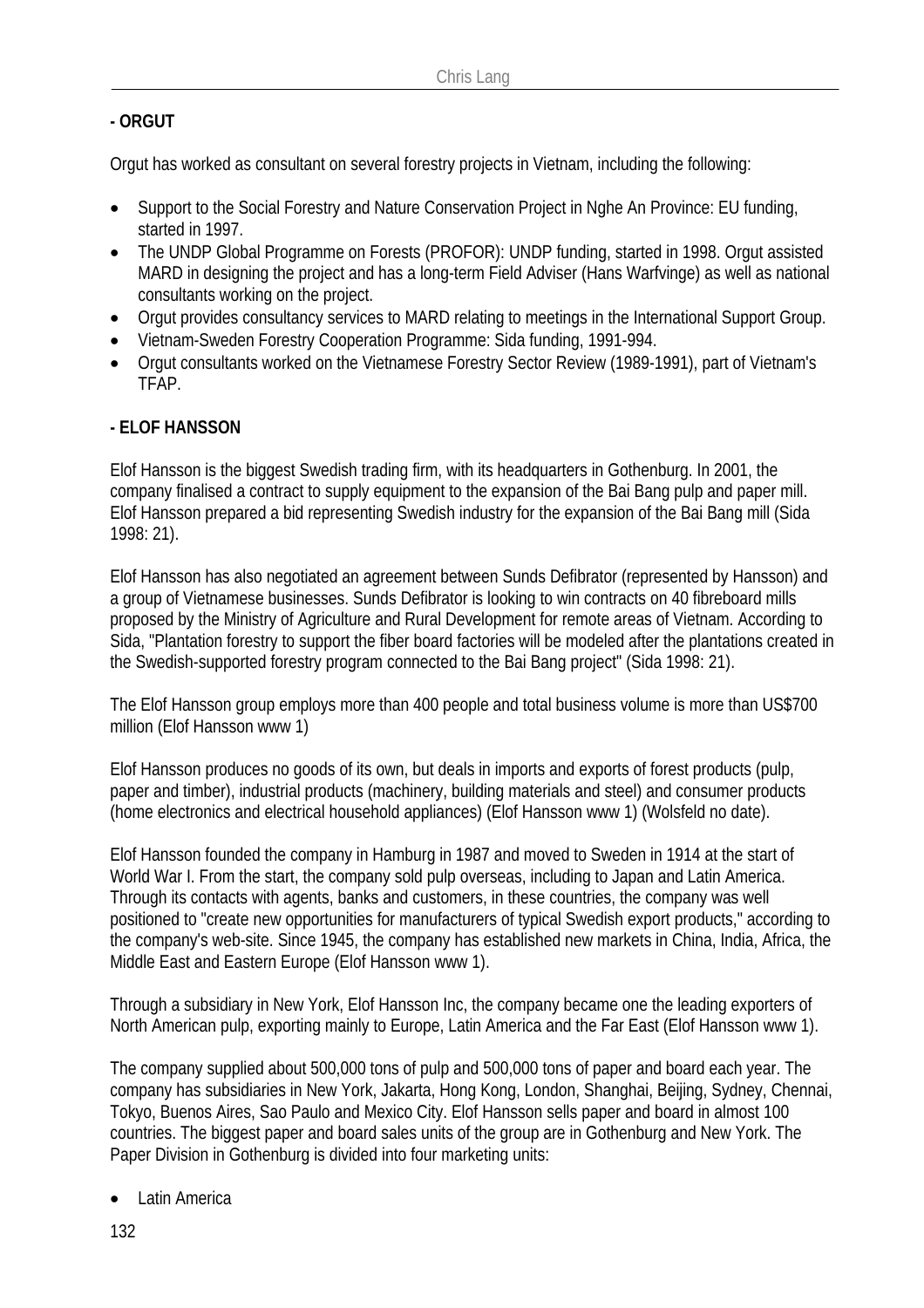- Africa (except French West Africa) and Middle East
- French West Africa
- Asia and Australia (Elof Hansson www 1).

The company's president in Thomas Pettersson.

In Vietnam, the company has offices in Ho Chi Minh City and Hanoi which sell pulp and paper machinery in Vietnam, Laos and Cambodia (Elof Hansson www 1).

In 1995, Elof Hansson was accused of being involved in a price fixing cartel on imported Japanese fax paper sold in the US from August 1991 to March 1992 (US Department of Justice 1995).

## **- COMMONWEALTH SCIENTIFIC AND INDUSTRIAL RESEARCH ORGANIZATION (CSIRO)**

CSIRO's Division of Forest Research began in 1921 as the Australian Government's Commonwealth Forestry Bureau, and was incorporated within CSIRO in 1975. The organisation has played an important role in promoting fast-growing tree plantations in the Mekong region. (See Lang 1996b and 2000 for profiles of CSIRO.)

In 1989 Stephen Midgley of CSIRO travelled to Vietnam, Laos and Cambodia on a technical advisory visit for the Australian Tree Seed Centre. Midgley recommended that Australia should continue to provide technical literature, and establish seed orchards in Vietnam. "It would seem logical that Australia, with the appropriate scientific expertise and genetic material, could make a unique contribution in this regard," he wrote (Midgley 1989: 29).

## **- AUSTRALIAN CENTRE FOR INTERNATIONAL AGRICULTURAL RESEARCH (ACIAR)**

ACIAR was established in 1982, "to mobilize Australia's research expertise to help solve problems limiting agricultural production in developing countries" (ACIAR 1991: 3). ACIAR contracts scientific organisations in Australia to set up collaborative research projects on problems of "mutual interest" with counterparts in other countries. It also aims to allocate funds to conduct research to benefit from Australia's tree genetic resource "that gives Australian scientists a comparative advantage in the search for appropriate species for the reforestation effort in degraded tropical environments" (Boland and Turnbull 1989: 13).

# **- COMMONWEALTH DEVELOPMENT CORPORATION (CDC)**

Established in 1948, as the Colonial Development Corporation, CDC's duty was to carry out projects "for developing resources of colonial territories" (Competition Commission www 1). In 1963 CDC became the Commonwealth Development Corporation and its remit was expanded to apply to the Commonwealth countries. Its remit was later further expanded to cover overseas countries generally and its role was redefined as being "to assist overseas countries in the development of their economies" (Competition Commission www 1). (See report on Thailand for a profile of CDC.)

In Vietnam, CDC has shares in the following companies:

- Vietnam Sucrerie Bourbon Tay Ninh (Sugar mill and refinery); and
- Vietnam Advanced Building Systems Ltd (Pre-engineered steel building production) (CDC no date b).

# **- CENTRE TECHNIQUE FORESTIER TROPICAL (CTFT)**

The CTFT is a department of the French foreign aid agency Centre de Cooperation Internationale en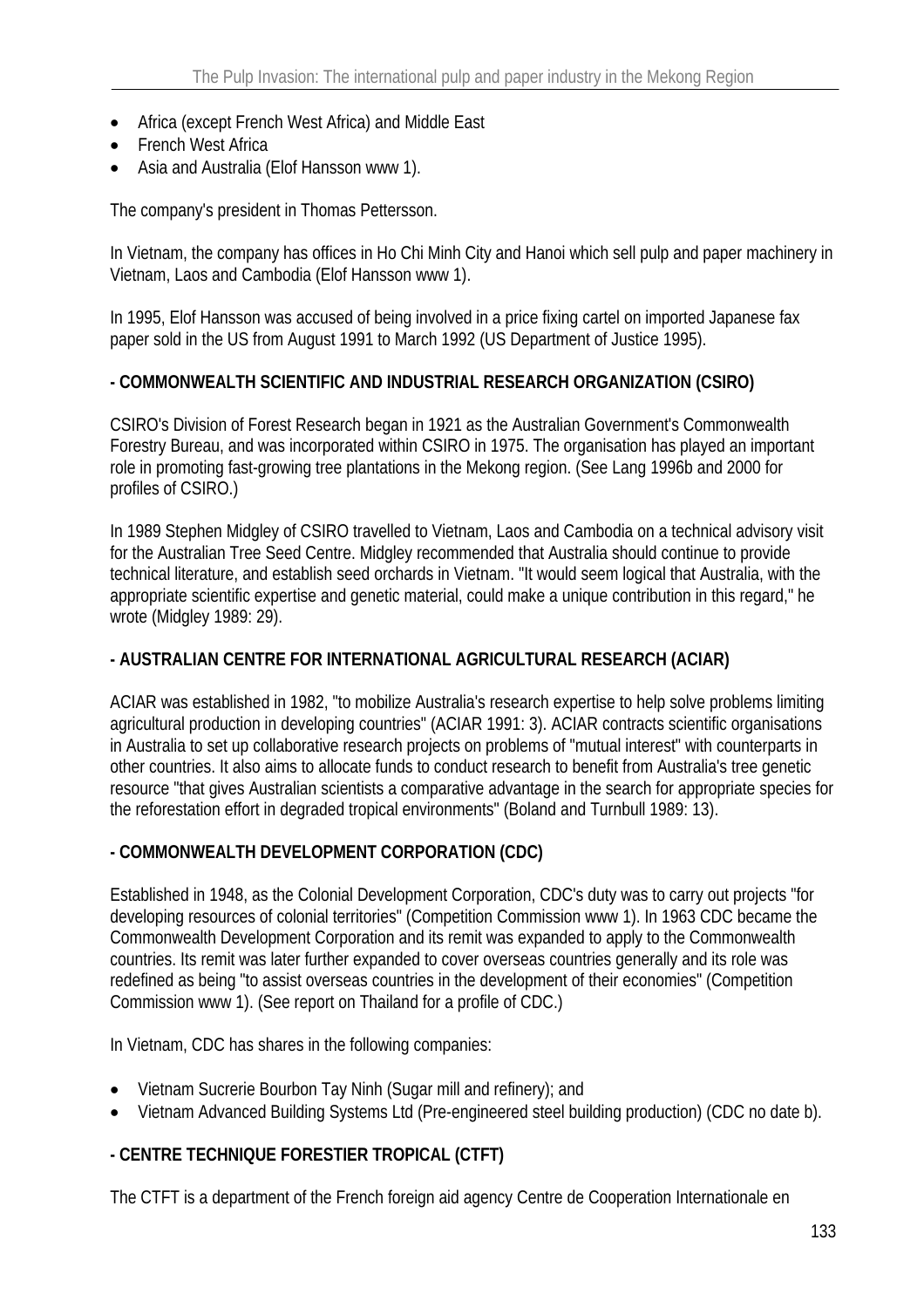Recherche Agronomique pour la Developpement, and has its origins in French colonial tropical forestry agencies. (National Research Council 1991: 119). In 1916, France set up a programme to cover France's needs for aviation-quality timbers from the tropics. In 1923, the Colonial Forestry Service was established. In 1924, a colonial forestry research institute at Nogent-sur-Marne was established. The CTFT had its roots in the Section Technique Forestiere at Nogent (Bedel and Brown 1998).

In 1948, the CTFT was established to undertake research in tropical forestry. Its mandate was to undertake research on colonial forestry and timber, partly to help meet the demand generated by post-second world war reconstruction. The centre worked on several industrial projects, including work on sawn timber production in Cameroon and plywood in Gabon. In 1963, the Burea des Etudes Techniques (BET) was established within the CTFT leading to the involvement in many projects in former colonies, including forest inventories, training programmes, plantations projects, paper mills and silvicultural studies (Bedel and Brown 1998).

In 1984, CTFT was incorporated into CIRAD (Centre de Cooperation Internationale en Recherche Agronomique pour le Developpement) as a new department (Bedel and Brown 1998).

CTFT concentrates on a small range of mainly industrial species, including eucalyptus, Pinus caribaea, Tectona grandis, Gmelina arborea, Acacia mangium and A. auriculiformis (National Research Council 1991: 119). CTFT (along with CSIRO and other forestry research institutions) carried out research in the early 1970s into the pulping of mixed tropical hardwoods, research that was to have a major impact on both the pulp and paper industry and forest cover in the tropics.

In Vietnam, in the mid-1990s, CTFT was acting as technical advisor on an ambitious joint venture between a French company, VMH, and Liksin, a Vietnamese printing and paper company. The total proposed investment was US\$17 billion, which would have included new pulp mills, establishment of new port facilities, as well as a huge expansion in raw material plantations. The project planned to establish 200,000 hectares of Eucalyptus plantations in the south and central highlands of Vietnam. The CTFT input began in early 1990 and involved the establishment of a research and training centre, in collaboration with the Forest Science Institute of Vietnam (Midgley 1989: 51).

# **REFERENCES**

ADB (1994) Bank Resumes Lending to Vietnam. ADB Quarterly Review. January 1994, Asian Development Bank, Manilla.

Ahlback, A. J. (1995) On forestry in Vietnam, the new reforestation strategy and UN assistance, Commonwealth Forestry Review 74 (3): 224-229.

Akira Hatakeyama (1996) The Quy Nhon Plantation Forest Company of Vietnam Ltd Initial Results for 1995, in FAO (1996a).

AP (2001) Forested Areas In Vietnam Increase To 33.2% Of Country, Associated Press, 8 January 2001.

ACIAR (1991) Review of ACIAR, Forestry Newsletter, Number 12, Australian Centre for International Agricultural Research September 1991.

Bannan, K. (1996) The Process of Project Development: A Paper Pulp Plantation in Gia Lai Province, in FAO (1996a).

Bedel, J. and D. Brown (1998) France. In Shephard, G., D. Brown, M. Richards and K. Schreckenberg (eds) (1998).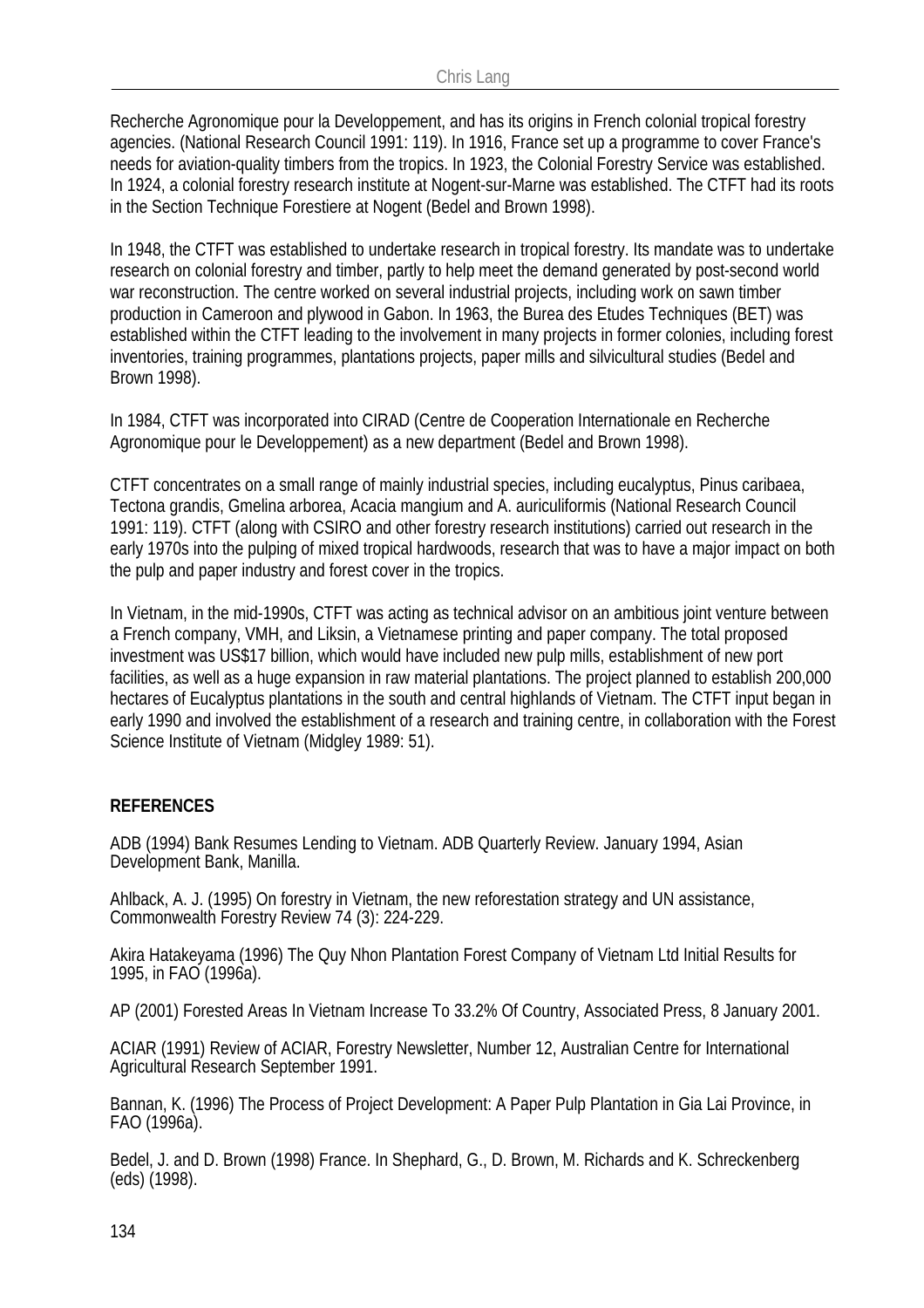Blower, N., Ngo Minh Hang, A. Jamieson, A. McCarty, D. Pearce, Pham Quang Hoan, D. Quirke, Nguyen Quoc, M. Thomas, Do Thi Binh, Hoang Van Hoa, B. Warner, D. Vincent (1999) Paper, prices and politics: An evaluation of the Swedish support to the Bai bang project in Vietnam. Centre for International Economics. Sida Evaluation 99/3, Stockholm.

Boland, D. J. and J. W. Turnbull (1989) Australian Species for Fuelwood and Agrforestry in China, Kenya, Thailand and Zimbabwe, in Boland, D. J. (ed.) Trees for the Tropics Growing Australian Multipurpose Trees and Shrubs in Developing Countries, ACIAR, Canberra.

Canadian Government (no date) Case Study: Non-Canadian Funding Source: Canadian Government Case No. 1 The use of non-Canadian funding agencies, web-site: http://www.serve.net/vietnam/pages/viet0809.html accessed 14 August 1996.

Carew-Reid, J., S. Poynton, Chu Tri Thang, Olivier Dubois, Mark Halle, Thor Larsen, Le Duc Trung, Le Thac Can, Nguyen Minh Tu, Dara O'Rouke and Vu Xuan Nguyen Hong (1999) A Study on aid to the environment sector in Vietnam. Ministry of Planning and Development, United Nations Development Programme, Hanoi, November 1999.

Carle, J. (2002) FW: Request for Information, e-mail to Chris Lang from Jim Carle, FAO, 18 April 2002.

Chossudovsky, M. (1994) Vietnam's New War, Third World Resurgence, no. 47: 12-21.

CDC (no date b) Details of subsidiaries and associates. London: CDC Group.

Competition Commission (www 1) Summary of Commonwealth Development Corporation: A resport on the efficiency and costs of, and the service provided by, the Commonwealth Development Corporation. UK Government Competition Commission web-site: http://www.competition-commission.gov.uk/320.htm accessed 12 March 2001.

Collins, N., Sayer, J. and Whitmore, T. (eds) (1991) The Conservation Atlas of Tropical Forests Asia and the Pacific, IUCN/Macmillan, London.

Cossalter, C. (1988) Report on Tree Improvement and Silviculture of Eucalypts and Acacias at the Vinh Phu Pulp and Paper Mill Project – Vietnam, Department of Forestry, Food and Agriculture Organisation, Rome, September 1988.

Dinh Trung Chanh (1996) Experiences in the Development of Industrial Plantations in Kien Giang, in FAO (1996a).

Dong Phu Plantation Forest Company of Viet Nam (1994) Manual for Acacia and Eucalyptus plantations in Viet Nam (Temporary Document), Dong Phu Plantation Forest Company of Viet Nam.

Doran, Dr. J. C. and Prof Vo Quy (1993) Australia-Vietnam Forestry Development Project Fourth Year Evaluation, Report to the Overseas Service Bureau, Australia, April 1993.

Elof Hansson (www 1) The Company Elof Hansson web-site: http://www.elof-hansson.se accessed 30 March 2002.

ENS (1997) Reforestation Loan for Vietnam, Environment News Service, 4 April 1997.

FAO (www 1) Forestry projects currently being implemented by FAO in Viet Nam. Food and Agriculture Organisation web-site: http://www.un.org.vn/fao/programme/forestry\_ongoing\_project.htm accessed 13 December 2000.

FAO (1995) National Forestry Action Programmes (NFAP) Update no. 32, NFAP Support Unit, Forestry Unit, Food and Agriculture Organisation, Rome.

FAO (1996a) National Workshop on "Strengthening Industrial Plantation Programmes in Vietnam". FAO Regional Project "Strengthening Re-afforestation Programmes in Asia (STRAP), Department of Forestry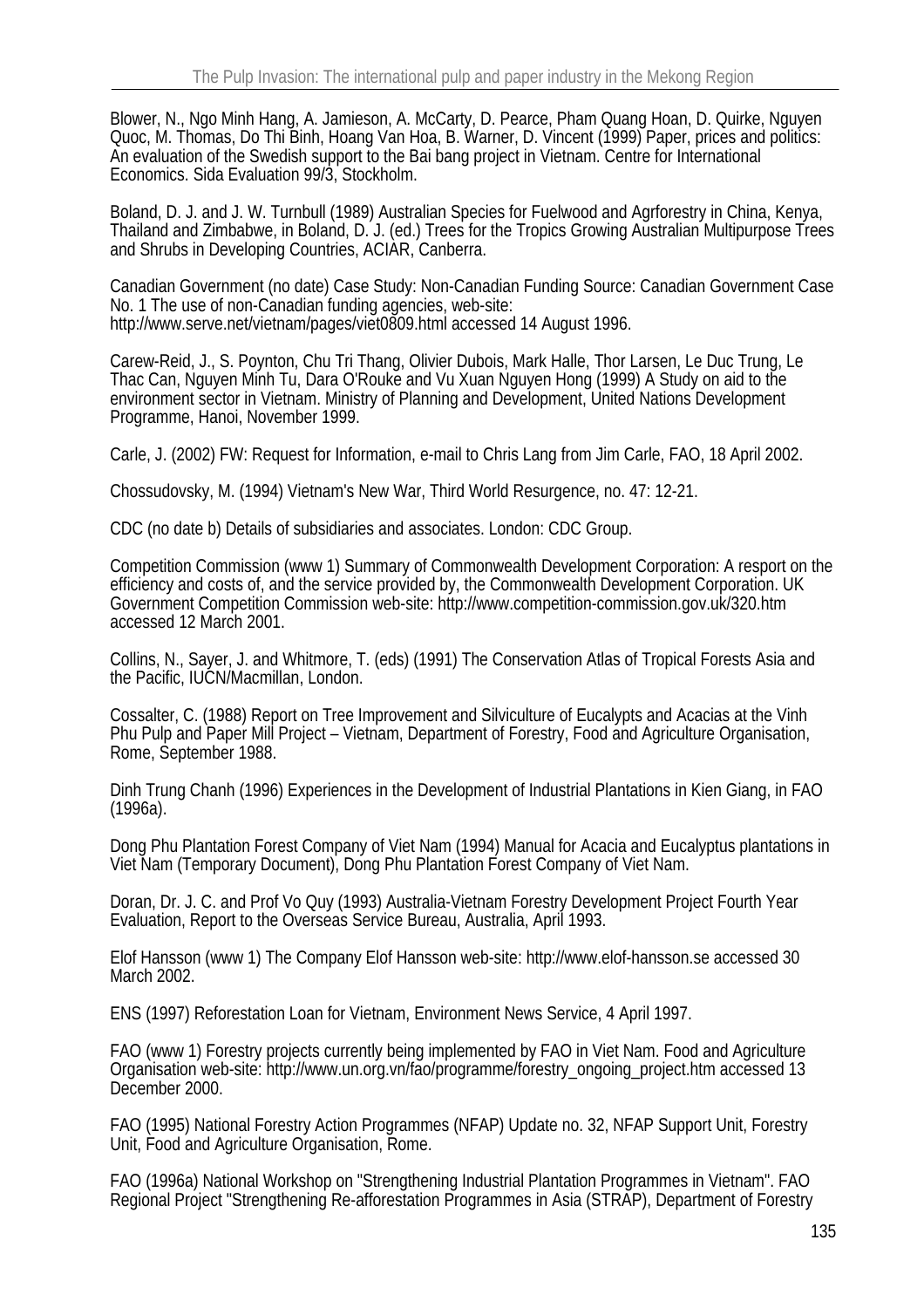Development of Ministry of Agriculture and Rural Development (MARD) and Japan International Cooperation Agency (JICA), Pleiku, Gia Lai, Vietnam, 9-11 January 1996.

FAO (1996b) Final Evaluation Mission, Strengthening Reafforestation Programmes in Asia (STRAP), GCP/RAS/142/JPN, Rome, May 1996.

Flashtec (no date) Vietnam Development Aid web-site: http://www.serve.net/vietnam/pages/viet0719.htm accessed 2 September 1996.

Flashtec (1995) Vietnam Paper and Pulp Industry, web-site: http://www.serve.net/vietnam/pages/viet0703.htm accessed 14 August 1996.

Fortech (1998) Program 327: Review for the Vietnam Rural Development Strategy prepared for the World Bank. Canberra: Fortech. May 1998.

Frankfort, D. (1994) Wood Market Survey for Proposed WFP-Assisted 5322 Project, draft, World Food Programme, 13 September 1994.

GFA (www 1) Forestry Sector Project (ADB), GFA Terra Systems Asia Department web-site: http://www.gfa-group.de/GFA-TERRA-SYSTEMS/asia/projects/vietnam01.html accessed 27 March 2002.

GFA (www 2) Social Forestry Development Project Black River (Song Da) (GTZ), GFA Terra Systems Asia Department web-site: http://www.gfa-group.de/GFA-TERRA-SYSTEMS/asia/projects/vietnam02.html accessed 27 March 2002.

GFA (www 3) Afforestation in Ha Tinh, Quang Binh and Quang Tri Provinces (KfW), GFA Terra Systems Asia Department web-site: http://www.gfa-group.de/GFA-TERRA-SYSTEMS/asia/projects/vietnam04.html accessed 27 March 2002.

GFA (www 4) Afforestation in Bac Giang, Quang Ninh and Lang Son Provinces (KfW), GFA Terra Systems Asia Department web-site: http://www.gfa-group.de/GFA-TERRA-SYSTEMS/asia/projects/vietnam05.html accessed 27 March 2002.

GFA (www 5) Welcome to GFA Terra Systems, GFA Terra Systems web-site: http://www.gfagroup.de/GFA-TERRA-SYSTEMS/index.html accessed 27 March 2002.

Gia Lai Planning and Investment Department (1996) Investment Potential and Prospects. Gia Lai Planning and Investment Department, Gia Lai Province.

Government of Vietnam (GOV) (1992a) No. 264-CT Decision by the Chairman of the Council of Ministers on policies encouraging investment for forestry development, Hanoi 22 July 1992. Unofficial translation by Pham Minh Nguyet and Hans Warfinge, July 1993, web-site: http://coombs.anu.edu.au/~vern/avsl.html accessed 11 August 1995.

Government of Vietnam (GOV) (1992b) No. 327-CT Decision by the Chairman of the Council of Ministers on policies for the use of bare land, denuded hills, forests, alluvial flats, and water bodies, Hanoi 15 September 1992. Unofficial translation by Pham Minh Nguyet and Hans Warfinge, July 1993, web-site: http://coombs.anu.edu.au/~vern/avsl.html accessed 11 August 1995.

Gray, K. M. (1991) Fuelwood Supply Analysis, Technical Report No. 9, Forestry Sector Review, Tropical Forestry Action Plan, Vietnam, MOF, UNDP, FAO, Hanoi.

Hamilton, H. (1989) Vietnamese pulp project helps protect ecosystem, World Wood, 30 (3), June 1989.

Holmes, I. (1994) Taiwan leaps forward in Vietnam Infrastructure projects pave the way, Heritage, Vietnam, March/April 1994: 10-14.

Houghton, G. (1996) State policy to manage forests in Vietnam, Watershed 1 (2), Bangkok, November 1995 - February 1996: 38-39.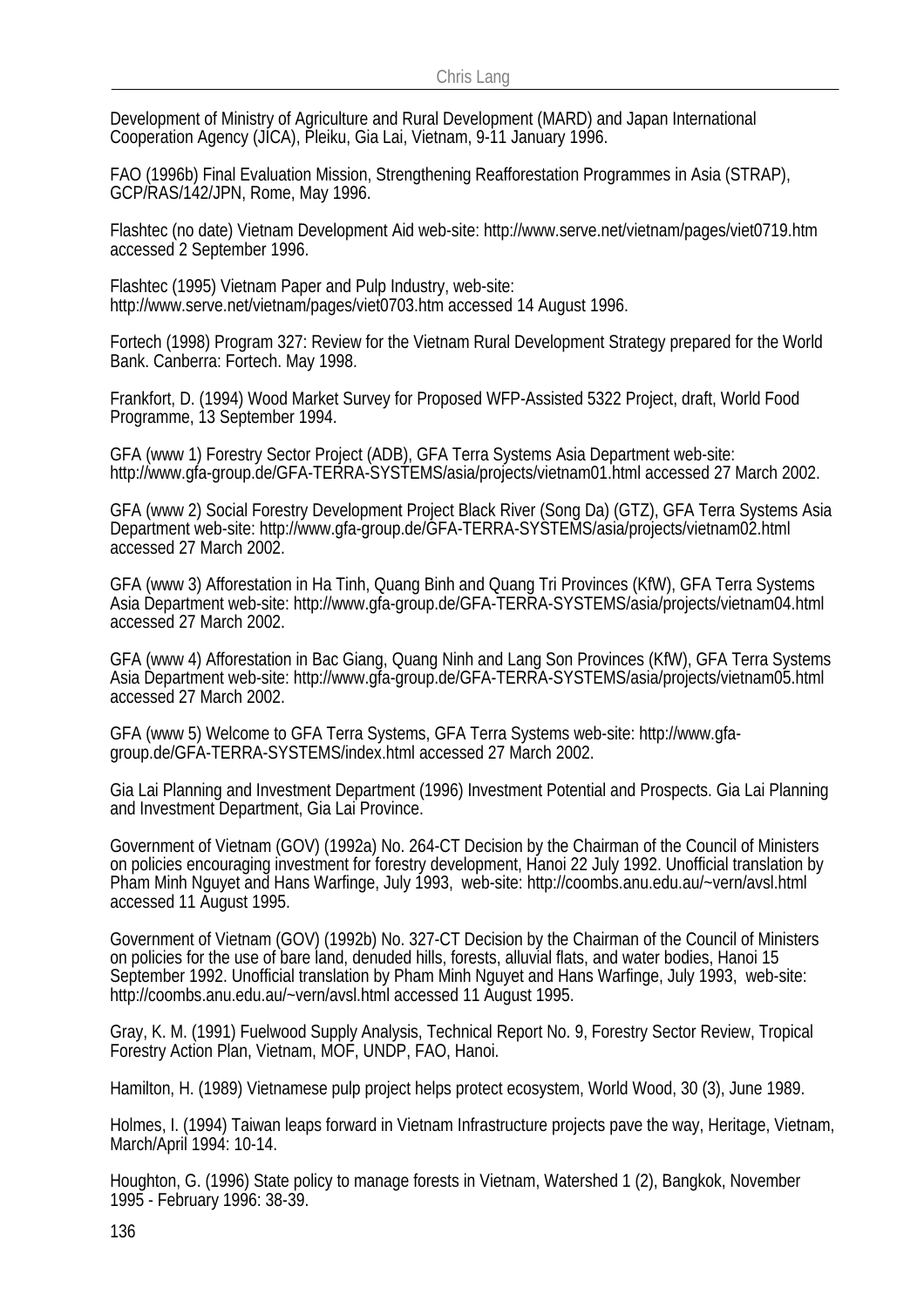Howard, C. (ed.) (1995) Current Land Use in Vietnam Proceedings of the second land use seminar, Bac Thai, Vietnam, 22-23 September 1994, IIED, London, 1995: 26-28.

IGP (www 1) Overview of the International Greenhouse Partnerships Program, web-site: http://www.isr.gov.au/resources/energy\_greenhouse/igp/index.html accessed 11 April 2001.

IGP (2001) Project Sheet, Activities Implemented Jointly (AIJ) Project: Viet Nam and Australia, Increased Carbon Sequestration in Plantations Forests through Genetically Improved Planting Stock. Canberra: International Greenhouse Partnerships.

Jerve, A. M., I. Norlund, Nguyen Thanh Ha and A. Suhrke (1999) A Leap of Faith: A story of Swedish aid and paper production in Vietnam – the Bai Bang project, 1968-1996. Christian Michelsen Insitute. Sida Evaluation 99/4, Stockholm.

Jaakko Poyry (no date) Experience in Asia Pacific. Jaakko Poyry International.

Kirchhoff, J.-F., H. Kraienhorst and Ha Van Hung (no date) Poverty Reduction through Reforestation in Northern Viet Nam, GFA Group web-site: http://www.gfa-group.de/cgibin/publications/publications\_view.pl?title=61 accessed 27 March 2002.

Lang, C. (1996a) A Critique of Vietnam's Tropical Forestry Action Plan, in Parnwell, M., and R. Bryant (eds) Environmental change in South East Asia, Routledge, London.

Lang, C. (1996b) Reforestation in Vietnam in the context of the globalization of the pulp and paper industry. MSc in Forestry thesis, Oxford University, September 1996.

Lang, C. (2000) Notes from visit to Bai Bang, 5 April 2000.

Lang, C. (2001) Commonwealth Scientific and Industrial Research Organisation (CSIRO) and Australia: Carbon dumping in Vietnam. Watershed, Vol. 7 No. 1, July - October 2001: 60-63.

Larsson, K. and L-E. Birgegard (1985) Socio-economic study of factors influencing labour productivity in the forestry component of the Vinh Phu pulp and paper mill project in Vietnam, SIDA, Stockholm.

Le Chi Ai (1995) Vietnam, Tappi Journal, 78 (6), June 1995: 57-58.

Le Thac Can, Dang Trung Thuan, Tran Yern (1993) EIA of Bai Bang Pulp and Paper factory, EIA Unit, National Research Programme on Environment, Hanoi, January 1993.

Le Trong Cuc (1992) Vietnam invents its own agroforestry systems, using homegrown advatages, Ceres, 138, November-December 1992: 27-30.

MARD (2000) Clarification of the five million hectare reforestation program, Task Force I Report. Ministry of Agriculture and Rural Development, Inrenational Co-operation Department, Partnership for the 5 Million Hectare Reforestation Program. Hanoi, December 2000.

MARD (2001a) Synthesis Report, Five Million Hectare Reforestation Program Partnership. Ministry of Agriculture and Rural Development, International Co-operation Department, Partnership for the 5 Million Hectare Reforestation Program. Hanoi, February 2001.

MARD (2001b) MARD: ISG Plenary Meeting 30th May 2001, e-mail circulated on enviro-vlc discussion group 26 May 2001.

Mekong Secretariat (1991) Mekong Work Programme Ongoing and Proposed Projects, Interim Committe for the Co-ordination of the Lower Mekong Basin, Bangkok, January 1991.

Midgeley, S. J. (1989) Seeds of Australia Trees Project Report to AIDAB on a technical advisory visit to Laos, Vietnam and Cambodia, Australian Tree Seed Centre CSIRO Division of Forestry and Forest Products, 17 October - 18 November 1989.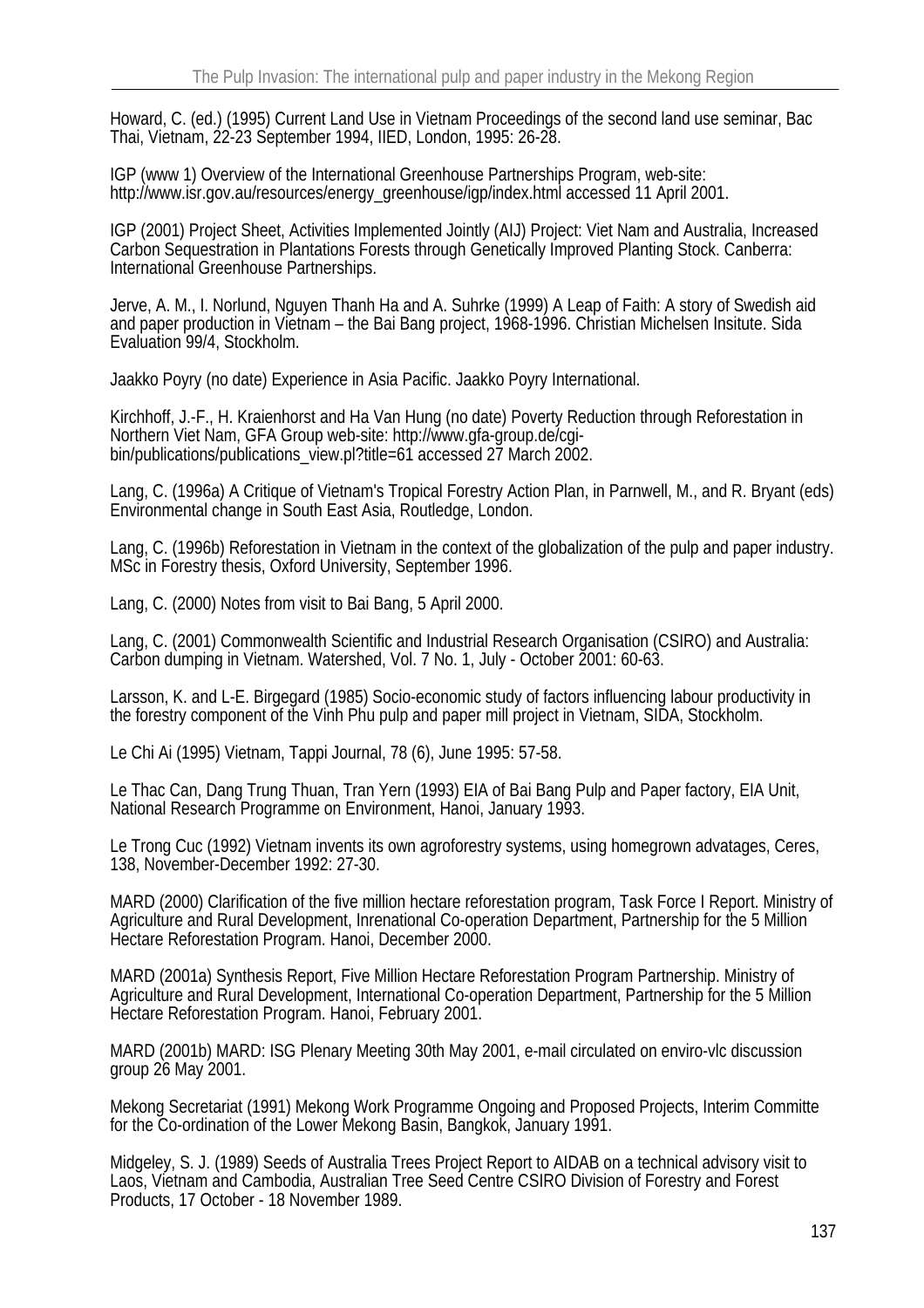Midgley, S. Khongsak Pinyopusarerk, C. Harwood, J. Doran (1996) Exotic plant species in Vietnam's economy – the contributions of Australian trees. Paper to Seminar on Environment and Development in Vietnam, 6-7 December 1996, National Centre for Development Studies, National University, Canberra.

Minchin, N. (2001) Press Release: \$1 Million Federal Government Funding for International Greenhouse Initiative, 4 April 2001, web-site:

http://www.minister.industry.gov.au/minchin/releases/2001/april/cmr144%2Do1.doc accessed 11 April 2001.

MPDF (2001a) Environmental Review Summary, Le Hoa Paper Manufacturing, Mekong Project Development Facility, 15 January 2001.

MPDF (2001b) Environmental Review Summary, NDK Paper Pulp Manufacturing, Mekong Project Development Facility, 12 September 2001.

National Research Council (1991) Managing global Genetic Resources Forest Trees, National Academy Press, Washington.

NDF (www 1) Contracts awarded in 2001. Nordic Development Fund web-site: http://www.ndf.fi/contractsawarded.html accessed 12 April 2002.

Ngo Duc Hiep (2000) Survey of Socio-economic situation and forest resources in Hoa Hiep commune, Xuyen Moc district, Ba Ria-Vung Tau Province. Ministry of Agriculture and Rural Development, UNDP Programme on Forests (PROFOR) Vietnam, Hanoi, March 2000.

Ngo Thi Minh Hang (1996) A Cost-Benefit Analysis of Smallholder Investments in Reforestation, in FAO  $(1996a)$ .

Nguyen Cat Giao (1995) Forest development strategy and sustainable land use in Vietnam, in Howard C.  $(ed.)$  (1995)

Nguyen Le Thuy (no date) Sustainable development in Viet Nam, Department for Science, Education and Environment, Ministry of Planning and Investment, web-site: http://www.ecouncil.ac.cr/apncsd/creports/viet.htm accessed 14 December 2000.

Nguyen Ngoc Lung (1996) Industrial Plantations in Vietnam and their Future Development, in FAO (1996a).

Nguyen Sy Huong (1995) Clonal Testing of E. Camaldulensis, Forest Research Newsletter, Vinh Phu, no. 7, December 1995: 10-12.

Nguyen Xuan Xuyen (1996) Planting Industrial Forests for The Bai Bang Paper Pulp Factory, in FAO (1996a).

Nihon Keizai Shimbun (1993) Wood Chip Production in Vietnam Joint Venture between Itochu Corp. and Hong Kong Trading Company, Japan Economic Journal, 14 August 1993, translated by Japan Tropical Forest Action Network (JATAN).

Ogle, A. J., J. Blakeney and Hoang Hoe (1999) Forest product pricing and marketing practices. Draft Working Paper No. 3. Ministry of Agriculture and Rural Development, Socialist Republic of Vietnam. Asian Development Bank, TA No. 2852-VIE Forestry Sector Project, Package II: Evaluation of State Forest Enterprises. Cited in Salmi et al (1999: 51)

Ohlsson, B., Byron, N. (no date) Forestry in the Context of Rural Development Cases from Vietnam, Centre for Forestry in Rural Development working paper #8, Australian National University, Canberra.

Orgut (1999) PROFOR Field Component, Progress Report No. 8, Programme on Forests Vietnam, Ministry of Agriculture and Rural Development, United Nations Development Programme, Hanoi, October 1999.

Pesonen, K. (1995) Indo-China P&P industry – its future prospects, Paper Asia, March 1995: 12-18.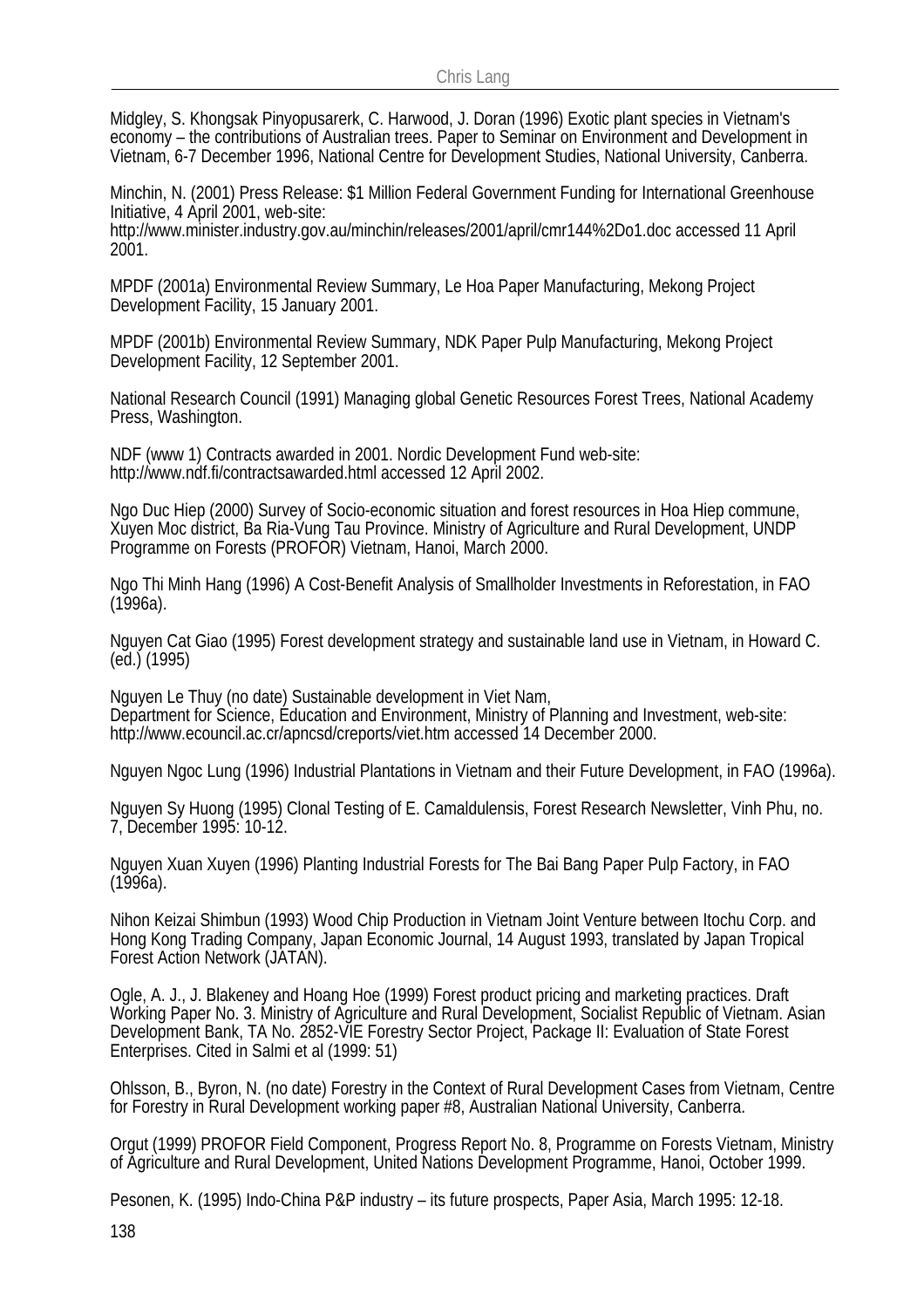Phan Huu Thang (1996) Foreign Investment in Forestry, in FAO (1996a).

PPI (1995a) 1992-93 The World's Pulp, Paper and Board Industry: production and trade, Pulp and Paper International, 37 (7) July 1995: 22-23.

PPI (1999) Annual Review 1997-98 The World's Pulp, Paper and Board Industry. Pulp and Paper International Online edition July 1999. Web-site: http://www.paperloop.com/db\_area/archive/ppi\_mag/1999/9907/ppi6.htm accessed 12 January 2001.

Ratcliffe, L. A. (1994) Australia-Vietnam Community Forestry Project, Song Be and Dong Nai provinces, Third progress report, 1 June 1994 to 30 November 1994.

Salmi, J, Nguyen Xuan Nguyen, Le Quang Trung (1999) Study on Financing Strategy for Sustainable Forest Management in Vietnam, Ministry of Agriculture and Rural Development, UNDP Programme on Forests (PROFOR) Vietnam, Hanoi, 1999.

Saigon Times (2001) New pulp technology introduced, Saigon Times Daily, web-site: http://www.saigonnet.vn/english/bs/industry/dec01 accessed 9 January 2002.

Samuelsson, R. (2001) Rolf Samuelsson, First Secretary, Development Cooperation, Swedish Embassy, Hanoi: Interview with Chris Lang and Noel Rajesh, 7 April 2001.

Sayer, J. A. (1991) The Vinh Phu Pulp and Paper Mill, in Collins et al (1991).

Shanks, E. (1994) The Vietnam/Sweden Forestry Cooperation Programme, in Shanks, E. and J. Carter (Eds) The Organisation of Small-Scale Tree Nurseries: Studies from Asia, Africa and Latin America. Rural Development Forestry Study Guide 1. Overseas Development Institute, London.

Shephard, G. D. Brown, M. Richards and K. Schreckenberg (eds) (1998) The EU Tropical Forestry Sourcebook. London: Overseas Development Institute (funded by the European Commission).

Sida (1998) A lasting partnership: Sweden-Vietnam 30 years. Embassy of Sweden, Hanoi, 17 December 1998.

SIDA (1989) Guidelines for planning of a forestry sector cooperation programme between Sweden and Vietnam 1990/1995, Swedish International Development Authority, 10 October 1989: Annex A.

Sizer, N. (2000) Perverse Habits: The G8 and Subsidies that Harm Forest and Economies. Washington DC: World Resources Institute. June 2000.

Stahl, P. (1990) Eucalypts for Pulp and Fuelwood Production in Northern Vietnam, Plantation and Soil Conservation Project, Interforest AB, 16 Nov 1990.

Tan Mai (www 1) Tan Mai Paper Company, web-site: http://www.tanmaipaper.com.vn accessed 9 January 2002.

Thomas, M. (1997) The Bai Bang Paper Mill, Report on a development consultancy, web-site: http://icr.uws.edu.au/people/staff/Thomas/mt\_baibang/body\_mt\_baibang.html accessed 30 March 2001.

Ton Gia Huyen (1995) The 1993 Land Law and Land Policies, in Howard, C. (ed.) (1995).

Toyotaro Fujiwara (1996) Where is the Industrial Plantation Business? in FAO (1996a).

Tran Doan An (1999) Vietnam: Vietnam still pursuing expansion plans, Pulp and Paper International Annual Review web-site: http://www.paperloop.com/db\_area/archive/ppi\_mag/1999/9907/5vietnam.htm accessed 12 December 2001.

Tran Doan An (2001) Vietnam: Paper output grows stronger each year, Pulp and Paper International Annual Review web-site: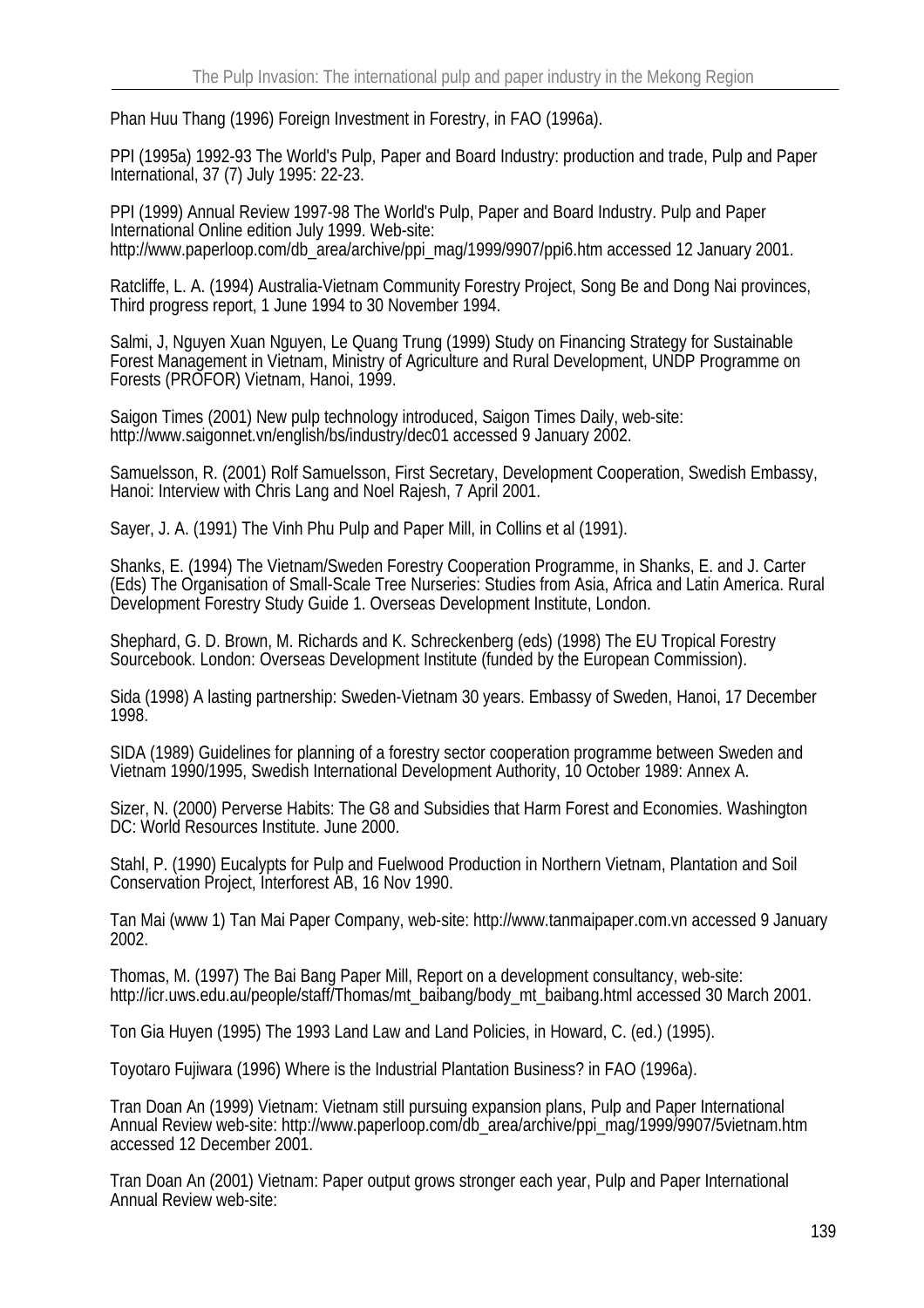http://www.paperloop.com/db\_area/archive/ppi\_mag/2001/0107/ar\_vietnam\_text.shtml accessed 14 August 2001.

Trang Hoai Nghia (1995) Vice Manager of production Tan Mai Paper Mill, Bien Hoa, interview with Chris Lang, 20 May 1995.

Truong Ngoc Thanh (1996) Planting Forest for Woodpulp Production for the Mangyang Paper Pulp Company, in FAO (1996a).

UNDP (www 1) Donor-Government Partnership for the 5 Million Hectare Reforestation Programme of Viet Nam (status as of April 2000), United Nations Development Programme Vietnam web-site: http://www.un.org.vn/donor/hectare.htm accessed 3 July 2000.

UNDP (www 2) Forest Sector Support Program & Partnership (status as of December 2001), United Nations Development Programme Vietnam web-site: http://www.un.org.vn/donor/hectare.htm accessed 20 March 2002.

UNDP and FAO (1996) Smallholder Reforestation in Central Vietnam. Experisences from the implementation of UNDP/FAO project VIE/92/022 "Provision of Technical Assistance to WFP Project 4304: Reforestation in Central Vietnam". United Nations Development Organisation and Food and Agriculture Organisation, Hanoi.

US Department of Justice (1995) Northeast fax paper importer charged in justice department's investigation of international price fixing, US Department of Justice web-site: http://www.usdoj.gov/opa/pr/Pre\_96/May95/260.txt.html accessed 30 March 2002.

Usher, A. D. (1993) The Bai Bang Legacy, The Nation, Bangkok, 23 June 1993.

Vietnam Economy (2001) Huge forest project moves ahead, Vietnam Economy web-site: http://www.vneconomy.com.vn/en/news/news.cgi?dt=0830 circulated on enviro-vlc discussion group 13 October 2001.

VET (1998) Touch Wood: Vietnam can't produce enough paper pulp, Vietnam Economic Times, September 1998.

Vietnam Panorama (www 1) Bai Bang Paper Operating over Designed Capacity, web-site: http://www.vietnampanorama.com/business/industry.html accessed 9 January 2002.

VIR (2001) Forestry plans wither for lack of good land, Vietnam Investment Review, 17 April 2001.

VN (1994a) New Oji Paper considers starting plantation business, Vietnam News, 19 March 1995.

VN (1994b) Problems remain in paper industry, Vietnam News, 20 April 1994.

VN (1994c) US\$ 12m reforestation programme gets the country planting, Vietnam News, 25 June 1994.

VN (1995) Raw material for paper industry – a burning question, Vietnam News, 7 May 1995.

VNA (1999) Aerial seeding project carried out in Lai Chau and Son La Provinces, Vietnam News Agency, 20 June 1999.

VNA (2000a) Paper Mill Starts Operation in Binh Duong Province, Vietnam News Agency, 23 May 2000.

VNA (2000b) Agriculture minister warns against forest destruction, Vietnam News Agency, 1 December 2000.

VNA (2001a) Forest product processing to become an economic spearhead, Vietnam News Agency, 10 January 2001.